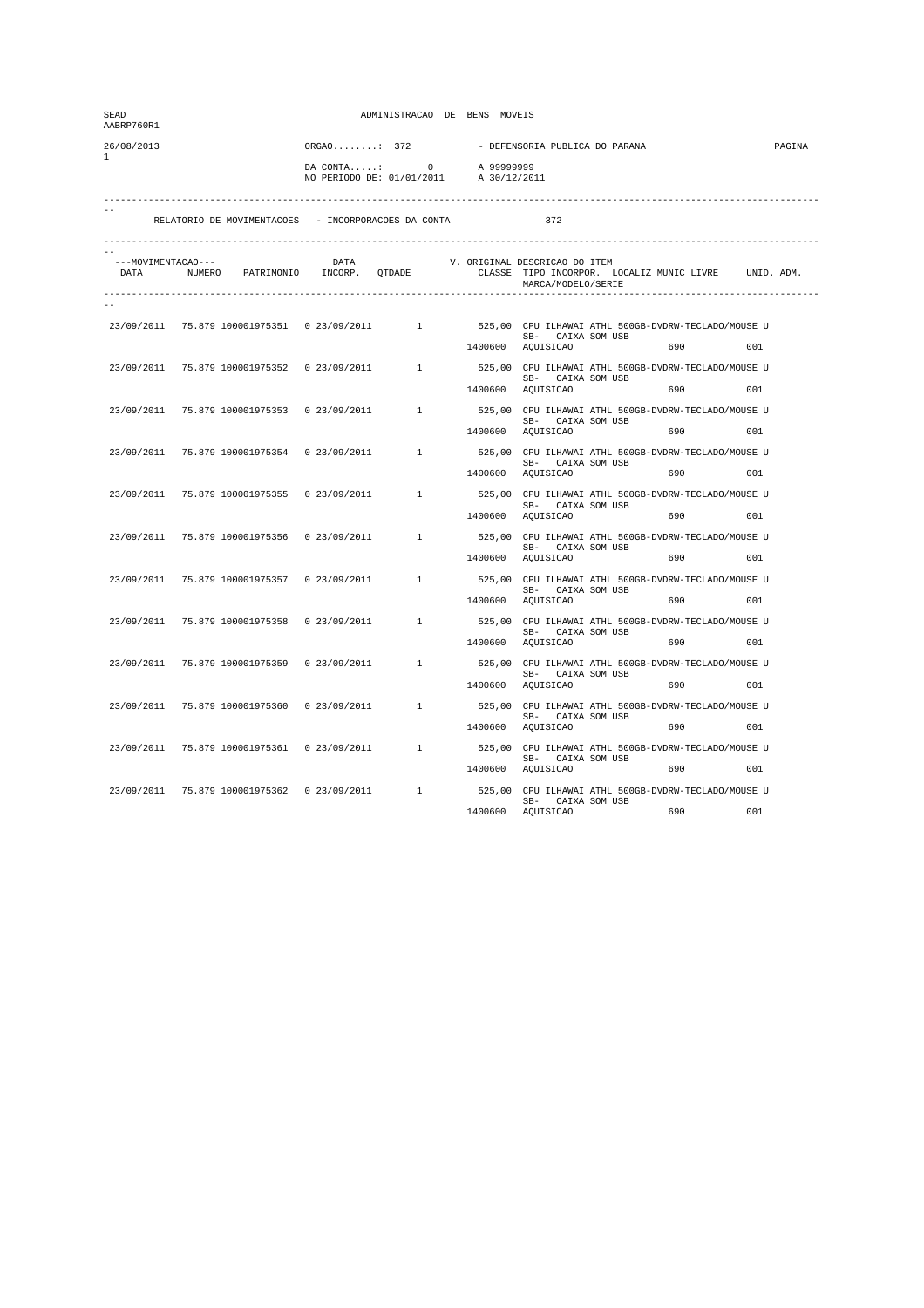| SEAD<br>AABRP760R1 |                                               |               | ADMINISTRACAO DE BENS MOVEIS                                                  |              |                                                     |                                                                                                                        |        |
|--------------------|-----------------------------------------------|---------------|-------------------------------------------------------------------------------|--------------|-----------------------------------------------------|------------------------------------------------------------------------------------------------------------------------|--------|
| 26/08/2013         |                                               | $ORGAO$ : 372 |                                                                               |              | - DEFENSORIA PUBLICA DO PARANA                      |                                                                                                                        | PAGINA |
| $\overline{a}$     |                                               |               | DA CONTA: 0 A 99999999<br>NO PERIODO DE: 01/01/2011 A 30/12/201               | A 30/12/2011 |                                                     |                                                                                                                        |        |
|                    |                                               |               | RELATORIO DE MOVIMENTACOES - INCORPORACOES DA CONTA                           |              | 372                                                 |                                                                                                                        |        |
| ---MOVIMENTACAO--- |                                               | DATA          | --MOVIMENTACAO--- DATRIMONIO DATA V.<br>DATA NUMERO PATRIMONIO INCORP. QTDADE |              | V. ORIGINAL DESCRICAO DO ITEM<br>MARCA/MODELO/SERIE | CLASSE TIPO INCORPOR. LOCALIZ MUNIC LIVRE UNID. ADM.                                                                   |        |
|                    |                                               |               |                                                                               |              |                                                     |                                                                                                                        |        |
|                    |                                               |               |                                                                               |              |                                                     | 23/09/2011 75.879 100001975363 0 23/09/2011 1 525,00 CPU ILHAWAI ATHL 500GB-DVDRW-TECLADO/MOUSE U<br>SB- CAIXA SOM USB |        |
|                    |                                               |               |                                                                               |              | 1400600 AQUISICAO                                   | 690 001                                                                                                                |        |
| 23/09/2011         |                                               |               |                                                                               |              | SB- CAIXA SOM USB                                   | 75.879 100001975364  0 23/09/2011  1  525,00 CPU ILHAWAI ATHL 500GB-DVDRW-TECLADO/MOUSE U                              |        |
|                    |                                               |               |                                                                               |              | 1400600 AQUISICAO                                   | 690                                                                                                                    | 001    |
|                    |                                               |               | 23/09/2011 75.879 100001975365 0 23/09/2011 1                                 |              | SB- CAIXA SOM USB                                   | 525,00 CPU ILHAWAI ATHL 500GB-DVDRW-TECLADO/MOUSE U                                                                    |        |
|                    |                                               |               |                                                                               |              | 1400600 AQUISICAO                                   | 690 80                                                                                                                 | 0.01   |
|                    | 23/09/2011 75.879 100001975366 0 23/09/2011   |               | $1 \qquad \qquad$                                                             |              |                                                     | 525,00 CPU ILHAWAI ATHL 500GB-DVDRW-TECLADO/MOUSE U                                                                    |        |
|                    |                                               |               |                                                                               | 1400600      | SB- CAIXA SOM USB<br>AQUISICAO                      | 690 001                                                                                                                |        |
|                    | 23/09/2011 75.879 100001975367                | 0 23/09/2011  | $1 \quad \cdots$                                                              |              |                                                     | 525,00 CPU ILHAWAI ATHL 500GB-DVDRW-TECLADO/MOUSE U                                                                    |        |
|                    |                                               |               |                                                                               | 1400600      | AQUISICAO                                           | SB- CAIXA SOM USB<br>690                                                                                               | 0.01   |
| 23/09/2011         | 75.879 100001975368                           |               |                                                                               |              |                                                     | 0 23/09/2011 1 525,00 CPU ILHAWAI ATHL 500GB-DVDRW-TECLADO/MOUSE U                                                     |        |
|                    |                                               |               |                                                                               |              | SB- CAIXA SOM USB<br>1400600 AQUISICAO              | 690 88                                                                                                                 | 0.01   |
|                    | 23/09/2011 75.879 100001975369                |               | 0 23/09/2011 1                                                                |              |                                                     | 525,00 CPU ILHAWAI ATHL 500GB-DVDRW-TECLADO/MOUSE U                                                                    |        |
|                    |                                               |               |                                                                               |              | SB- CAIXA SOM USB<br>1400600 AQUISICAO              |                                                                                                                        |        |
|                    |                                               |               |                                                                               |              |                                                     | 690 001                                                                                                                |        |
|                    | 23/09/2011 75.879 100001975370 0 23/09/2011   |               | $1 \qquad \qquad$                                                             |              | SB- CAIXA SOM USB                                   | 525,00 CPU ILHAWAI ATHL 500GB-DVDRW-TECLADO/MOUSE U                                                                    |        |
|                    |                                               |               |                                                                               |              | 1400600 AQUISICAO                                   | 690 001                                                                                                                |        |
| 23/09/2011         | 75.879 100001975371                           | 0 23/09/2011  | 1                                                                             |              |                                                     | 525,00 CPU ILHAWAI ATHL 500GB-DVDRW-TECLADO/MOUSE U<br>SB- CAIXA SOM USB                                               |        |
|                    |                                               |               |                                                                               | 1400600      | AQUISICAO                                           | 690                                                                                                                    | 001    |
| 23/09/2011         |                                               |               | 75.879 100001975372  0 23/09/2011  1                                          |              | SB- CAIXA SOM USB                                   | 525,00 CPU ILHAWAI ATHL 500GB-DVDRW-TECLADO/MOUSE U                                                                    |        |
|                    |                                               |               |                                                                               |              | 1400600 AQUISICAO                                   | 690                                                                                                                    | 001    |
|                    |                                               |               |                                                                               |              |                                                     | 23/09/2011 75.879 100001975373 0 23/09/2011 1 525,00 CPU ILHAWAI ATHL 500GB-DVDRW-TECLADO/MOUSE U                      |        |
|                    |                                               |               |                                                                               |              | SB- CAIXA SOM USB<br>1400600 AQUISICAO              |                                                                                                                        | 001    |
|                    | 23/09/2011 75.879 100001975374 0 23/09/2011 1 |               |                                                                               |              |                                                     | 525,00 CPU ILHAWAI ATHL 500GB-DVDRW-TECLADO/MOUSE U                                                                    |        |
|                    |                                               |               |                                                                               | 1400600      | SB- CAIXA SOM USB<br>AQUISICAO                      | 690                                                                                                                    | 001    |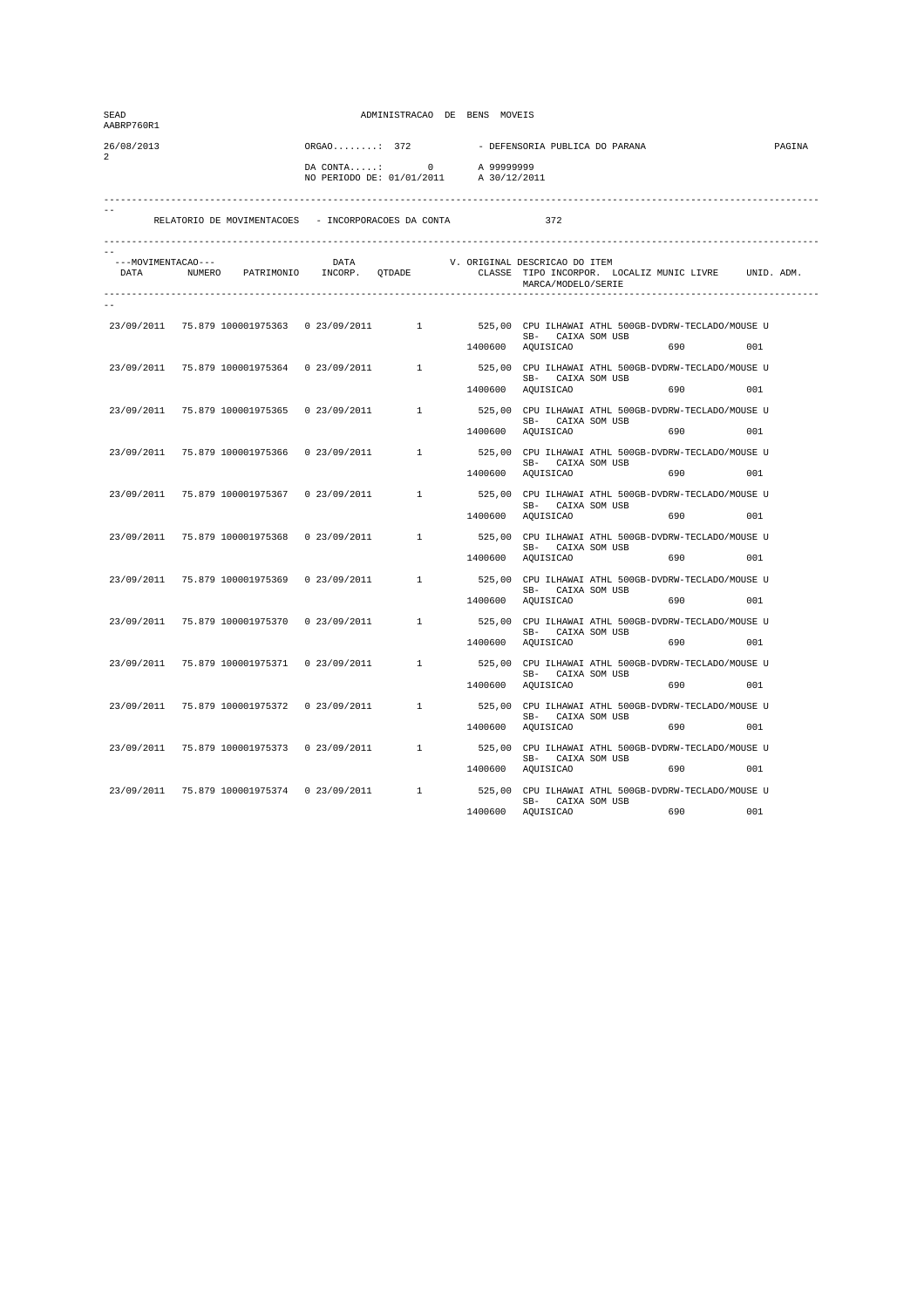| SEAD<br>AABRP760R1             |  |                                               | ADMINISTRACAO DE BENS MOVEIS                                     |         |                                        |                                                                                                                                                                                |        |
|--------------------------------|--|-----------------------------------------------|------------------------------------------------------------------|---------|----------------------------------------|--------------------------------------------------------------------------------------------------------------------------------------------------------------------------------|--------|
| 26/08/2013                     |  | $ORGAO$ : 372                                 |                                                                  |         | - DEFENSORIA PUBLICA DO PARANA         |                                                                                                                                                                                | PAGINA |
| $\mathbf{3}$                   |  |                                               | DA CONTA: 0 A 99999999<br>NO PERIODO DE: 01/01/2011 A 30/12/2011 |         |                                        |                                                                                                                                                                                |        |
|                                |  |                                               | RELATORIO DE MOVIMENTACOES - INCORPORACOES DA CONTA              |         | 372                                    |                                                                                                                                                                                |        |
| ---MOVIMENTACAO---             |  |                                               |                                                                  |         | MARCA/MODELO/SERIE                     | --MOVIMENTACAO---     DATA     V. ORIGINAL DESCRICAO DO ITEM<br>DATA     NUMERO   PATRIMONIO   INCORP.   QTDADE       CLASSE  TIPO INCORPOR.  LOCALIZ MUNIC LIVRE   UNID. ADM. |        |
|                                |  |                                               |                                                                  |         | SB- CAIXA SOM USB<br>1400600 AQUISICAO | 23/09/2011 75.879 100001975375 0 23/09/2011 1 525,00 CPU ILHAWAI ATHL 500GB-DVDRW-TECLADO/MOUSE U<br>690 001                                                                   |        |
| 23/09/2011                     |  |                                               |                                                                  |         | SB- CAIXA SOM USB<br>1400600 AQUISICAO | 75.879 100001975376  0 23/09/2011  1 525,00 CPU ILHAWAI ATHL 500GB-DVDRW-TECLADO/MOUSE U<br>001                                                                                |        |
|                                |  |                                               | 23/09/2011 75.879 100001975377 0 23/09/2011 1                    |         | SB- CAIXA SOM USB<br>1400600 AQUISICAO | 525,00 CPU ILHAWAI ATHL 500GB-DVDRW-TECLADO/MOUSE U<br>690 001                                                                                                                 |        |
|                                |  | 23/09/2011 75.879 100001975378 0 23/09/2011   | $1 \qquad \qquad$                                                |         | SB- CAIXA SOM USB<br>1400600 AQUISICAO | 525,00 CPU ILHAWAI ATHL 500GB-DVDRW-TECLADO/MOUSE U<br>690 001                                                                                                                 |        |
| 23/09/2011 75.879 100001975379 |  | 0 23/09/2011                                  | 1                                                                | 1400600 | AQUISICAO                              | 525,00 CPU ILHAWAI ATHL 500GB-DVDRW-TECLADO/MOUSE U<br>SB- CAIXA SOM USB<br>690<br>001                                                                                         |        |
| 23/09/2011                     |  |                                               |                                                                  |         | SB- CAIXA SOM USB<br>1400600 AQUISICAO | 75.879 100001975380  0 23/09/2011  1 525,00 CPU ILHAWAI ATHL 500GB-DVDRW-TECLADO/MOUSE U<br>0.01                                                                               |        |
|                                |  |                                               |                                                                  |         | SB- CAIXA SOM USB<br>1400600 AQUISICAO | 23/09/2011 75.879 100001975381 0 23/09/2011 1 525,00 CPU ILHAWAI ATHL 500GB-DVDRW-TECLADO/MOUSE U<br>690 001                                                                   |        |
|                                |  | 23/09/2011 75.879 100001975382 0 23/09/2011   | $1 \qquad \qquad$                                                |         | SB- CAIXA SOM USB<br>1400600 AQUISICAO | 525,00 CPU ILHAWAI ATHL 500GB-DVDRW-TECLADO/MOUSE U<br>690 001                                                                                                                 |        |
| 23/09/2011 75.879 100001975383 |  | 0 23/09/2011                                  | 1                                                                |         | 1400600 AQUISICAO                      | 525,00 CPU ILHAWAI ATHL 500GB-DVDRW-TECLADO/MOUSE U<br>SB- CAIXA SOM USB<br>690<br>001                                                                                         |        |
|                                |  |                                               | 23/09/2011 75.879 100001975384 0 23/09/2011 1                    |         | SB- CAIXA SOM USB<br>1400600 AQUISICAO | 525,00 CPU ILHAWAI ATHL 500GB-DVDRW-TECLADO/MOUSE U<br>690 001                                                                                                                 |        |
|                                |  |                                               |                                                                  |         | SB- CAIXA SOM USB<br>1400600 AQUISICAO | 23/09/2011 75.879 100001975385 0 23/09/2011 1 525,00 CPU ILHAWAI ATHL 500GB-DVDRW-TECLADO/MOUSE U<br>001                                                                       |        |
|                                |  | 23/09/2011 75.879 100001975386 0 23/09/2011 1 |                                                                  | 1400600 | SB- CAIXA SOM USB<br>AQUISICAO         | 525,00 CPU ILHAWAI ATHL 500GB-DVDRW-TECLADO/MOUSE U<br>001<br>690                                                                                                              |        |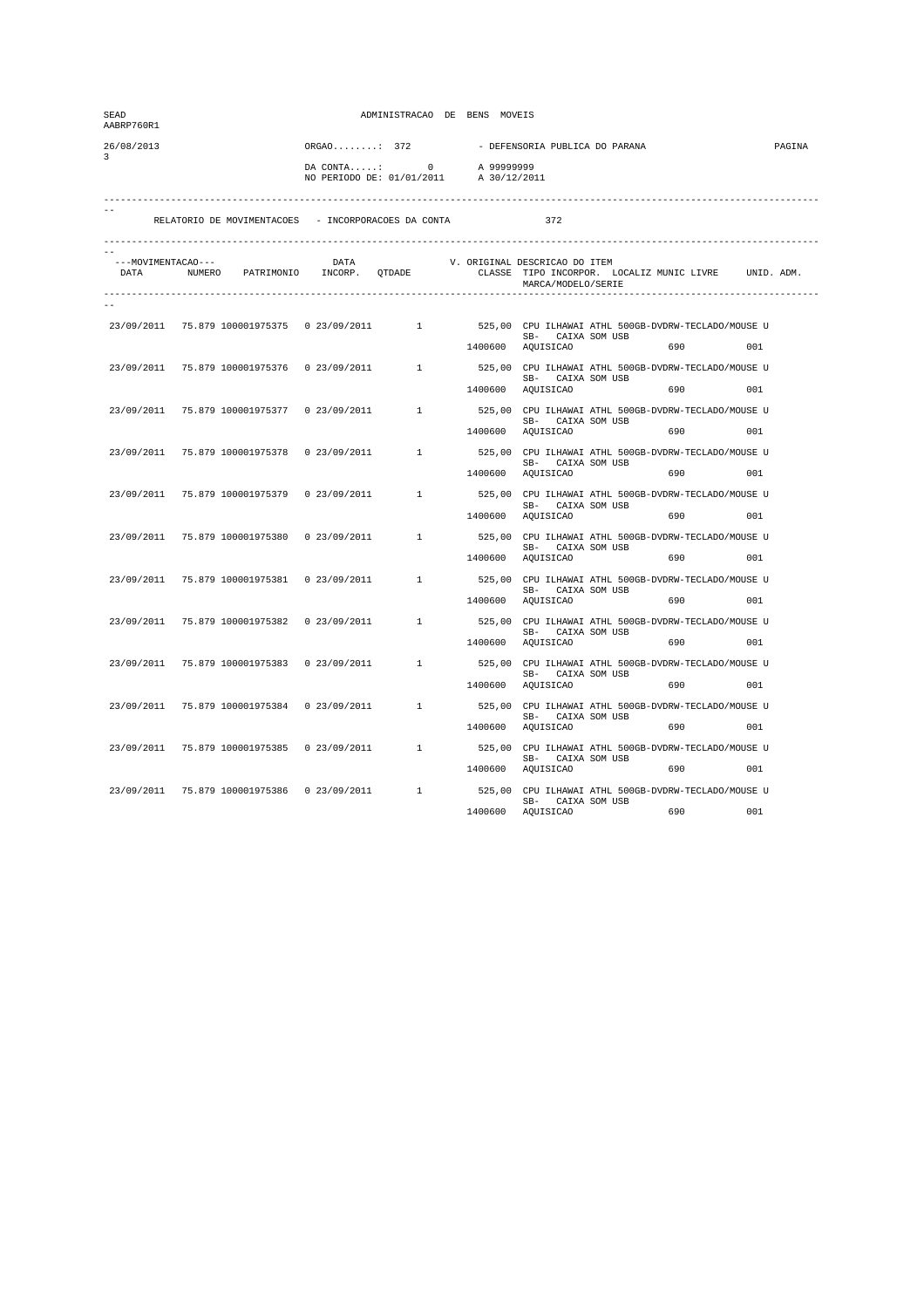| SEAD<br>AABRP760R1 |                                               |               | ADMINISTRACAO DE BENS MOVEIS                                       |              |                                                     |                                                                                                                        |        |
|--------------------|-----------------------------------------------|---------------|--------------------------------------------------------------------|--------------|-----------------------------------------------------|------------------------------------------------------------------------------------------------------------------------|--------|
| 26/08/2013         |                                               | $ORGAO$ : 372 |                                                                    |              | - DEFENSORIA PUBLICA DO PARANA                      |                                                                                                                        | PAGINA |
| 4                  |                                               |               | DA CONTA: 0 A 99999999<br>NO PERIODO DE: 01/01/2011 A 30/12/201    | A 30/12/2011 |                                                     |                                                                                                                        |        |
|                    |                                               |               | RELATORIO DE MOVIMENTACOES - INCORPORACOES DA CONTA                |              | 372                                                 |                                                                                                                        |        |
| ---MOVIMENTACAO--- |                                               |               | --MOVIMENTACAO--- DATA V.<br>DATA NUMERO PATRIMONIO INCORP. QTDADE |              | V. ORIGINAL DESCRICAO DO ITEM<br>MARCA/MODELO/SERIE | CLASSE TIPO INCORPOR. LOCALIZ MUNIC LIVRE UNID. ADM.                                                                   |        |
|                    |                                               |               |                                                                    |              |                                                     |                                                                                                                        |        |
|                    |                                               |               |                                                                    |              |                                                     | 23/09/2011 75.879 100001975387 0 23/09/2011 1 525,00 CPU ILHAWAI ATHL 500GB-DVDRW-TECLADO/MOUSE U<br>SB- CAIXA SOM USB |        |
|                    |                                               |               |                                                                    |              | 1400600 AQUISICAO                                   | 690 001                                                                                                                |        |
| 23/09/2011         | 75.879 100001975388                           |               |                                                                    |              | SB- CAIXA SOM USB                                   | 0 23/09/2011 1 525,00 CPU ILHAWAI ATHL 500GB-DVDRW-TECLADO/MOUSE U                                                     |        |
|                    |                                               |               |                                                                    |              | 1400600 AQUISICAO                                   | 690                                                                                                                    | 001    |
|                    |                                               |               | 23/09/2011 75.879 100001975389 0 23/09/2011 1                      |              | SB- CAIXA SOM USB                                   | 525,00 CPU ILHAWAI ATHL 500GB-DVDRW-TECLADO/MOUSE U                                                                    |        |
|                    |                                               |               |                                                                    |              | 1400600 AQUISICAO                                   | 690 80                                                                                                                 | 0.01   |
|                    | 23/09/2011 75.879 100001975390 0 23/09/2011   |               | $1 \qquad \qquad$                                                  |              |                                                     | 525,00 CPU ILHAWAI ATHL 500GB-DVDRW-TECLADO/MOUSE U                                                                    |        |
|                    |                                               |               |                                                                    |              | SB- CAIXA SOM USB<br>1400600 AQUISICAO              | 690 001                                                                                                                |        |
|                    | 23/09/2011 75.879 100001975391                | 0 23/09/2011  | 1                                                                  |              |                                                     | 525,00 CPU ILHAWAI ATHL 500GB-DVDRW-TECLADO/MOUSE U                                                                    |        |
|                    |                                               |               |                                                                    | 1400600      | AQUISICAO                                           | SB- CAIXA SOM USB<br>690                                                                                               | 0.01   |
| 23/09/2011         | 75.879 100001975392                           |               |                                                                    |              |                                                     | 0 23/09/2011 1 525,00 CPU ILHAWAI ATHL 500GB-DVDRW-TECLADO/MOUSE U                                                     |        |
|                    |                                               |               |                                                                    |              | SB- CAIXA SOM USB<br>1400600 AQUISICAO              | 690 88                                                                                                                 | 0.01   |
|                    |                                               |               | 23/09/2011 75.879 100001975393 0 23/09/2011 1                      |              |                                                     | 525,00 CPU ILHAWAI ATHL 500GB-DVDRW-TECLADO/MOUSE U                                                                    |        |
|                    |                                               |               |                                                                    |              | SB- CAIXA SOM USB<br>1400600 AQUISICAO              | 690 001                                                                                                                |        |
|                    | 23/09/2011 75.879 100001975394 0 23/09/2011   |               | $1 \qquad \qquad$                                                  |              |                                                     | 525,00 CPU ILHAWAI ATHL 500GB-DVDRW-TECLADO/MOUSE U                                                                    |        |
|                    |                                               |               |                                                                    |              | SB- CAIXA SOM USB<br>1400600 AQUISICAO              | 690 001                                                                                                                |        |
| 23/09/2011         | 75.879 100001975395                           | 0 23/09/2011  | 1                                                                  |              |                                                     | 525,00 CPU ILHAWAI ATHL 500GB-DVDRW-TECLADO/MOUSE U                                                                    |        |
|                    |                                               |               |                                                                    | 1400600      | AQUISICAO                                           | SB- CAIXA SOM USB<br>690                                                                                               | 001    |
|                    |                                               |               |                                                                    |              |                                                     |                                                                                                                        |        |
| 23/09/2011         | 75.879 100001975396                           |               | 0 23/09/2011 1                                                     |              | SB- CAIXA SOM USB                                   | 525,00 CPU ILHAWAI ATHL 500GB-DVDRW-TECLADO/MOUSE U                                                                    |        |
|                    |                                               |               |                                                                    |              | 1400600 AQUISICAO                                   | 690                                                                                                                    | 001    |
|                    |                                               |               |                                                                    |              | SB- CAIXA SOM USB                                   | 23/09/2011 75.879 100001975397 0 23/09/2011 1 525,00 CPU ILHAWAI ATHL 500GB-DVDRW-TECLADO/MOUSE U                      |        |
|                    |                                               |               |                                                                    |              | 1400600 AQUISICAO                                   |                                                                                                                        | 001    |
|                    | 23/09/2011 75.879 100001975398 0 23/09/2011 1 |               |                                                                    |              | SB- CAIXA SOM USB                                   | 525,00 CPU ILHAWAI ATHL 500GB-DVDRW-TECLADO/MOUSE U                                                                    |        |
|                    |                                               |               |                                                                    | 1400600      | AQUISICAO                                           | 690                                                                                                                    | 001    |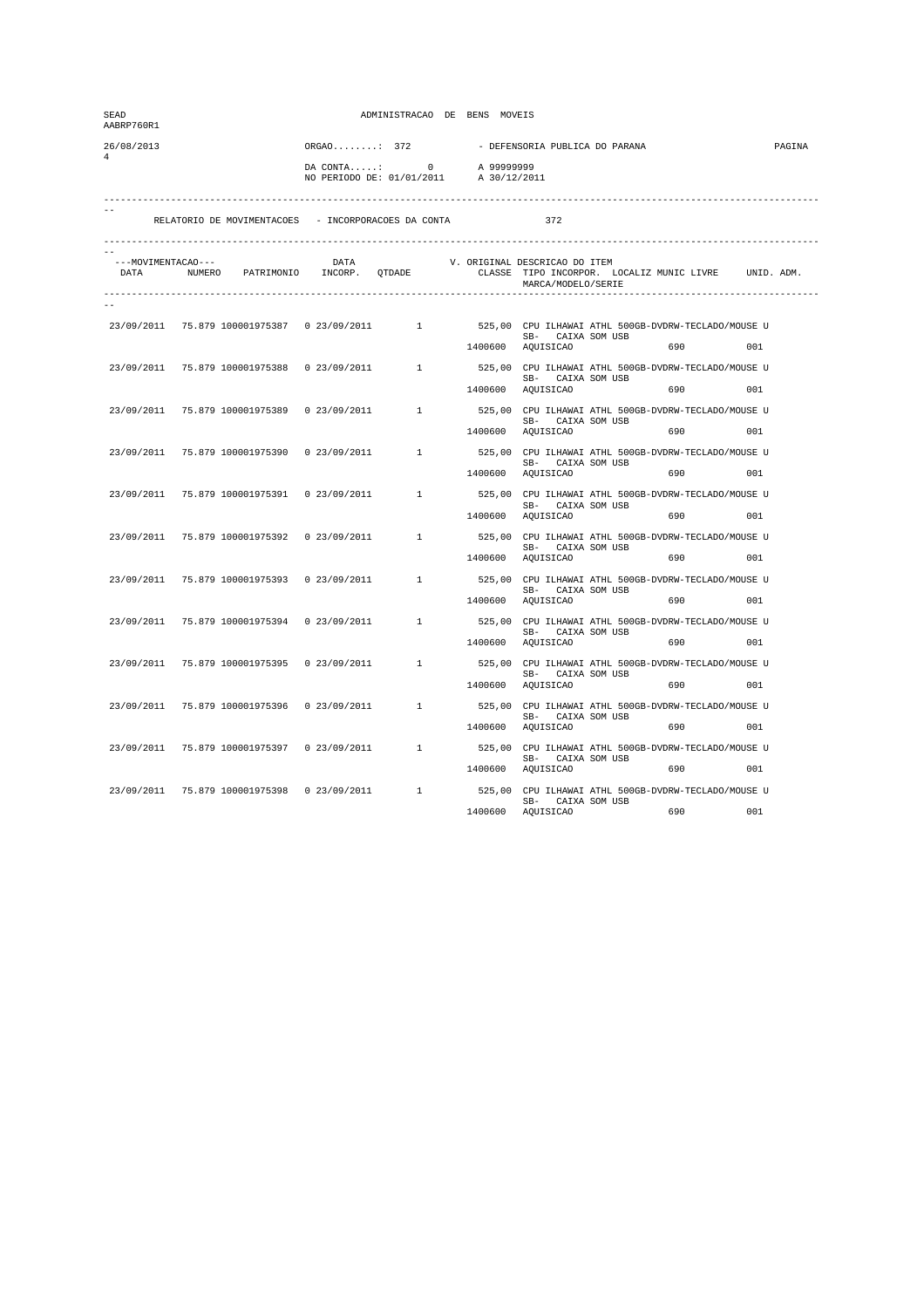| SEAD<br>AABRP760R1 |                                               |               | ADMINISTRACAO DE BENS MOVEIS                                                  |              |                                                     |                                                                                                                                                                                                                              |        |
|--------------------|-----------------------------------------------|---------------|-------------------------------------------------------------------------------|--------------|-----------------------------------------------------|------------------------------------------------------------------------------------------------------------------------------------------------------------------------------------------------------------------------------|--------|
| 26/08/2013         |                                               | $ORGAO$ : 372 |                                                                               |              | - DEFENSORIA PUBLICA DO PARANA                      |                                                                                                                                                                                                                              | PAGINA |
| 5                  |                                               |               | DA CONTA: 0 A 99999999<br>NO PERIODO DE: 01/01/2011 A 30/12/201               | A 30/12/2011 |                                                     |                                                                                                                                                                                                                              |        |
|                    |                                               |               | RELATORIO DE MOVIMENTACOES - INCORPORACOES DA CONTA                           |              | 372                                                 |                                                                                                                                                                                                                              |        |
| ---MOVIMENTACAO--- |                                               | DATA          | --MOVIMENTACAO--- DATRIMONIO DATA V.<br>DATA NUMERO PATRIMONIO INCORP. QTDADE |              | V. ORIGINAL DESCRICAO DO ITEM<br>MARCA/MODELO/SERIE | CLASSE TIPO INCORPOR. LOCALIZ MUNIC LIVRE UNID. ADM.                                                                                                                                                                         |        |
|                    |                                               |               |                                                                               |              |                                                     |                                                                                                                                                                                                                              |        |
|                    |                                               |               |                                                                               |              |                                                     | 23/09/2011 75.879 100001975399 0 23/09/2011 1 525,00 CPU ILHAWAI ATHL 500GB-DVDRW-TECLADO/MOUSE U<br>SB- CAIXA SOM USB                                                                                                       |        |
|                    |                                               |               |                                                                               |              | 1400600 AQUISICAO                                   | 690 001                                                                                                                                                                                                                      |        |
| 23/09/2011         |                                               |               |                                                                               |              | SB- CAIXA SOM USB                                   | 75.879 100001975400  0 23/09/2011  1  525,00 CPU ILHAWAI ATHL 500GB-DVDRW-TECLADO/MOUSE U                                                                                                                                    |        |
|                    |                                               |               |                                                                               |              | 1400600 AQUISICAO                                   |                                                                                                                                                                                                                              | 001    |
|                    |                                               |               | 23/09/2011 75.879 100001975401 0 23/09/2011 1                                 |              |                                                     | 525,00 CPU ILHAWAI ATHL 500GB-DVDRW-TECLADO/MOUSE U                                                                                                                                                                          |        |
|                    |                                               |               |                                                                               |              | SB- CAIXA SOM USB<br>1400600 AQUISICAO              | 690 80                                                                                                                                                                                                                       | 0.01   |
|                    | 23/09/2011 75.879 100001975402 0 23/09/2011   |               |                                                                               |              |                                                     | 1 525,00 CPU ILHAWAI ATHL 500GB-DVDRW-TECLADO/MOUSE U                                                                                                                                                                        |        |
|                    |                                               |               |                                                                               |              | SB- CAIXA SOM USB<br>1400600 AQUISICAO              | 690 001                                                                                                                                                                                                                      |        |
|                    | 23/09/2011 75.879 100001975403                | 0 23/09/2011  | $1 \quad \cdots$                                                              |              |                                                     | 525,00 CPU ILHAWAI ATHL 500GB-DVDRW-TECLADO/MOUSE U                                                                                                                                                                          |        |
|                    |                                               |               |                                                                               | 1400600      | AQUISICAO                                           | SB- CAIXA SOM USB<br>690                                                                                                                                                                                                     | 0.01   |
| 23/09/2011         | 75.879 100001975404                           |               |                                                                               |              |                                                     | $1 \qquad \qquad 525,00 \quad \text{CPU ILHAMAIATHL 500GB–DVDRW-TECLADO/MOUSE U}$                                                                                                                                            |        |
|                    |                                               |               |                                                                               |              | SB- CAIXA SOM USB<br>1400600 AQUISICAO              | 690 88                                                                                                                                                                                                                       | 0.01   |
|                    |                                               |               |                                                                               |              |                                                     |                                                                                                                                                                                                                              |        |
|                    |                                               |               | 23/09/2011 75.879 100001975405 0 23/09/2011 1                                 |              | SB- CAIXA SOM USB                                   | 525,00 CPU ILHAWAI ATHL 500GB-DVDRW-TECLADO/MOUSE U                                                                                                                                                                          |        |
|                    |                                               |               |                                                                               |              | 1400600 AQUISICAO                                   | 690 001                                                                                                                                                                                                                      |        |
|                    | 23/09/2011 75.879 100001975406 0 23/09/2011   |               | $1 \qquad \qquad$                                                             |              | SB- CAIXA SOM USB                                   | 525,00 CPU ILHAWAI ATHL 500GB-DVDRW-TECLADO/MOUSE U                                                                                                                                                                          |        |
|                    |                                               |               |                                                                               |              | 1400600 AQUISICAO                                   | 690 001                                                                                                                                                                                                                      |        |
| 23/09/2011         | 75.879 100001975407                           | 0 23/09/2011  | $\mathbf{1}$                                                                  |              |                                                     | 525,00 CPU ILHAWAI ATHL 500GB-DVDRW-TECLADO/MOUSE U                                                                                                                                                                          |        |
|                    |                                               |               |                                                                               | 1400600      | AQUISICAO                                           | SB- CAIXA SOM USB<br>690                                                                                                                                                                                                     | 001    |
| 23/09/2011         | 75.879 100001975408                           |               | $0.23/09/2011$ 1                                                              |              |                                                     | 525,00 CPU ILHAWAI ATHL 500GB-DVDRW-TECLADO/MOUSE U                                                                                                                                                                          |        |
|                    |                                               |               |                                                                               |              | SB- CAIXA SOM USB<br>1400600 AQUISICAO              | 690                                                                                                                                                                                                                          | 001    |
|                    | 23/09/2011 75.879 100001975409                |               |                                                                               |              |                                                     | ${\tt 0} \hspace{.2cm} 23/09/2011 \hspace{3.1cm} 1 \hspace{3.1cm} {\tt 525,00} \hspace{.3cm} {\tt CPU}\hspace{.1cm} {\tt ILHAMAI}\hspace{.1cm} {\tt ATHL}\hspace{.1cm} {\tt 500GB-DVDRN-TECLADO/MOUSE}\hspace{.1cm} {\tt U}$ |        |
|                    |                                               |               |                                                                               |              | SB- CAIXA SOM USB<br>1400600 AQUISICAO              |                                                                                                                                                                                                                              | 001    |
|                    | 23/09/2011 75.879 100001975410 0 23/09/2011 1 |               |                                                                               |              |                                                     | 525,00 CPU ILHAWAI ATHL 500GB-DVDRW-TECLADO/MOUSE U                                                                                                                                                                          |        |
|                    |                                               |               |                                                                               |              | SB- CAIXA SOM USB                                   |                                                                                                                                                                                                                              |        |
|                    |                                               |               |                                                                               | 1400600      | AQUISICAO                                           | 690                                                                                                                                                                                                                          | 001    |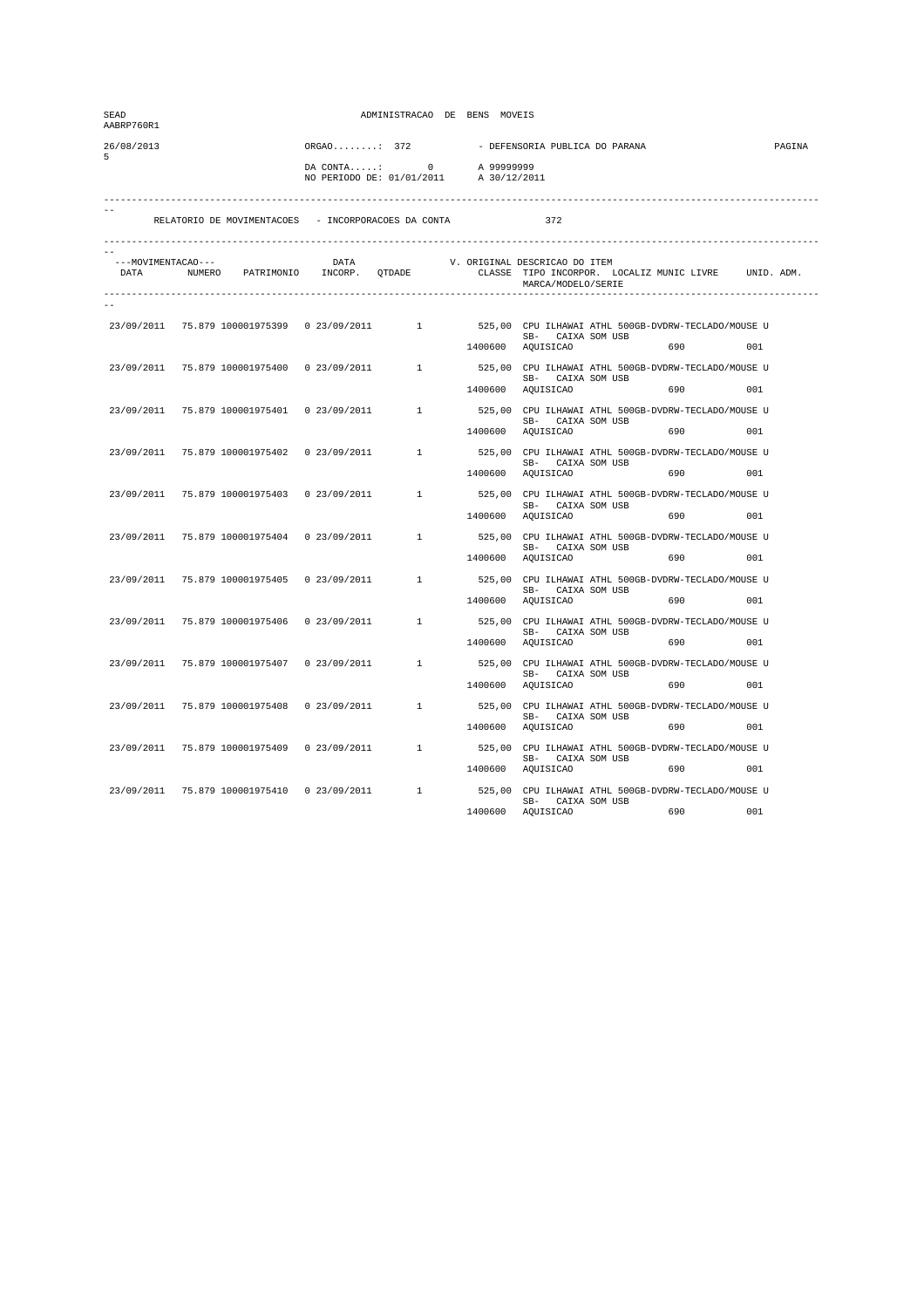| SEAD<br>AABRP760R1 |                                               |               | ADMINISTRACAO DE BENS MOVEIS                                     |         |                                        |                                                                                                                                                                                |        |
|--------------------|-----------------------------------------------|---------------|------------------------------------------------------------------|---------|----------------------------------------|--------------------------------------------------------------------------------------------------------------------------------------------------------------------------------|--------|
| 26/08/2013         |                                               | $ORGAO$ : 372 |                                                                  |         | - DEFENSORIA PUBLICA DO PARANA         |                                                                                                                                                                                | PAGINA |
| 6                  |                                               |               | DA CONTA: 0 A 99999999<br>NO PERIODO DE: 01/01/2011 A 30/12/2011 |         |                                        |                                                                                                                                                                                |        |
|                    |                                               |               | RELATORIO DE MOVIMENTACOES - INCORPORACOES DA CONTA              |         | 372                                    |                                                                                                                                                                                |        |
| ---MOVIMENTACAO--- |                                               |               |                                                                  |         |                                        |                                                                                                                                                                                |        |
|                    |                                               |               |                                                                  |         | MARCA/MODELO/SERIE                     | --MOVIMENTACAO---     DATA     V. ORIGINAL DESCRICAO DO ITEM<br>DATA     NUMERO   PATRIMONIO   INCORP.   QTDADE       CLASSE  TIPO INCORPOR.  LOCALIZ MUNIC LIVRE   UNID. ADM. |        |
|                    |                                               |               |                                                                  |         |                                        |                                                                                                                                                                                |        |
|                    |                                               |               |                                                                  |         | SB- CAIXA SOM USB<br>1400600 AQUISICAO | 23/09/2011 75.879 100001975411 0 23/09/2011 1 525,00 CPU ILHAWAI ATHL 500GB-DVDRW-TECLADO/MOUSE U<br>690 001                                                                   |        |
| 23/09/2011         |                                               |               |                                                                  |         | SB- CAIXA SOM USB                      | 75.879 100001975412  0 23/09/2011  1 525,00 CPU ILHAWAI ATHL 500GB-DVDRW-TECLADO/MOUSE U                                                                                       |        |
|                    |                                               |               |                                                                  |         | 1400600 AQUISICAO                      | 001                                                                                                                                                                            |        |
|                    |                                               |               |                                                                  |         | SB- CAIXA SOM USB                      | 23/09/2011 75.879 100001975413 0 23/09/2011 1525,00 CPU ILHAWAI ATHL 500GB-DVDRW-TECLADO/MOUSE U                                                                               |        |
|                    |                                               |               |                                                                  |         | 1400600 AQUISICAO                      | 690 001                                                                                                                                                                        |        |
|                    | 23/09/2011 75.879 100001975414 0 23/09/2011   |               |                                                                  |         | SB- CAIXA SOM USB                      | 1 525,00 CPU ILHAWAI ATHL 500GB-DVDRW-TECLADO/MOUSE U                                                                                                                          |        |
|                    |                                               |               |                                                                  |         | 1400600 AQUISICAO                      | 690 001                                                                                                                                                                        |        |
|                    | 23/09/2011 75.879 100001975415                | 0 23/09/2011  | 1                                                                | 1400600 | AQUISICAO                              | 525,00 CPU ILHAWAI ATHL 500GB-DVDRW-TECLADO/MOUSE U<br>SB- CAIXA SOM USB<br>690<br>001                                                                                         |        |
|                    |                                               |               |                                                                  |         | SB- CAIXA SOM USB                      | 23/09/2011 75.879 100001975416 0 23/09/2011 1525,00 CPU ILHAWAI ATHL 500GB-DVDRW-TECLADO/MOUSE U                                                                               |        |
|                    |                                               |               |                                                                  |         | 1400600 AQUISICAO                      | 0.01                                                                                                                                                                           |        |
|                    |                                               |               |                                                                  |         | SB- CAIXA SOM USB                      | 23/09/2011 75.879 100001975417 0 23/09/2011 1 525,00 CPU ILHAWAI ATHL 500GB-DVDRW-TECLADO/MOUSE U                                                                              |        |
|                    |                                               |               |                                                                  |         | 1400600 AQUISICAO                      | 690 001                                                                                                                                                                        |        |
|                    | 23/09/2011 75.879 100001975418 0 23/09/2011   |               | $1 \qquad \qquad$                                                |         | SB- CAIXA SOM USB                      | 525,00 CPU ILHAWAI ATHL 500GB-DVDRW-TECLADO/MOUSE U                                                                                                                            |        |
|                    |                                               |               |                                                                  |         | 1400600 AQUISICAO                      | 690 001                                                                                                                                                                        |        |
|                    | 23/09/2011 75.879 100001975419                | 0 23/09/2011  | 1                                                                |         |                                        | 525,00 CPU ILHAWAI ATHL 500GB-DVDRW-TECLADO/MOUSE U<br>SB- CAIXA SOM USB                                                                                                       |        |
|                    |                                               |               |                                                                  |         | 1400600 AQUISICAO                      | 690                                                                                                                                                                            | 001    |
|                    |                                               |               | 23/09/2011 75.879 100001975420 0 23/09/2011 1                    |         | SB- CAIXA SOM USB                      | 525,00 CPU ILHAWAI ATHL 500GB-DVDRW-TECLADO/MOUSE U<br>690 001                                                                                                                 |        |
|                    |                                               |               |                                                                  |         | 1400600 AQUISICAO                      | 23/09/2011 75.879 100001975421 0 23/09/2011 1 525,00 CPU ILHAWAI ATHL 500GB-DVDRW-TECLADO/MOUSE U                                                                              |        |
|                    |                                               |               |                                                                  |         | SB- CAIXA SOM USB<br>1400600 AQUISICAO | 690 700<br>001                                                                                                                                                                 |        |
|                    | 23/09/2011 75.879 100001975422 0 23/09/2011 1 |               |                                                                  |         |                                        | 525,00 CPU ILHAWAI ATHL 500GB-DVDRW-TECLADO/MOUSE U                                                                                                                            |        |
|                    |                                               |               |                                                                  | 1400600 | SB- CAIXA SOM USB<br>AQUISICAO         | 690                                                                                                                                                                            | 001    |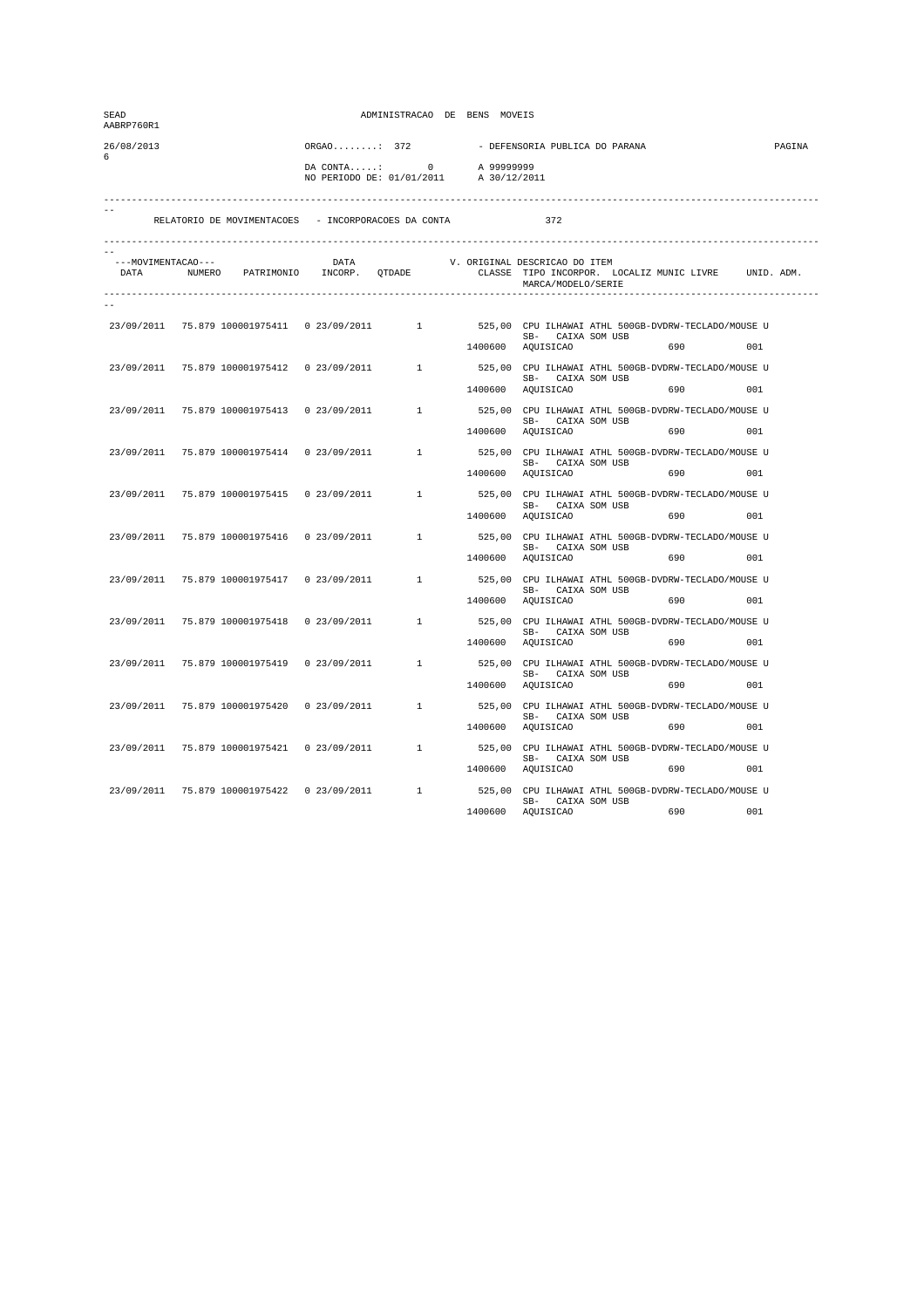| SEAD<br>AABRP760R1 |                                               |               | ADMINISTRACAO DE BENS MOVEIS                                     |         |                                        |                                                                                                                                                                                |        |
|--------------------|-----------------------------------------------|---------------|------------------------------------------------------------------|---------|----------------------------------------|--------------------------------------------------------------------------------------------------------------------------------------------------------------------------------|--------|
| 26/08/2013         |                                               | $ORGAO$ : 372 |                                                                  |         | - DEFENSORIA PUBLICA DO PARANA         |                                                                                                                                                                                | PAGINA |
| 7                  |                                               |               | DA CONTA: 0 A 99999999<br>NO PERIODO DE: 01/01/2011 A 30/12/2011 |         |                                        |                                                                                                                                                                                |        |
|                    |                                               |               | RELATORIO DE MOVIMENTACOES - INCORPORACOES DA CONTA              |         | 372                                    |                                                                                                                                                                                |        |
|                    |                                               |               |                                                                  |         |                                        |                                                                                                                                                                                |        |
| ---MOVIMENTACAO--- |                                               |               |                                                                  |         | MARCA/MODELO/SERIE                     | --MOVIMENTACAO---     DATA     V. ORIGINAL DESCRICAO DO ITEM<br>DATA     NUMERO   PATRIMONIO   INCORP.   QTDADE       CLASSE  TIPO INCORPOR.  LOCALIZ MUNIC LIVRE   UNID. ADM. |        |
|                    |                                               |               |                                                                  |         |                                        |                                                                                                                                                                                |        |
|                    |                                               |               |                                                                  |         | SB- CAIXA SOM USB                      | 23/09/2011 75.879 100001975423 0 23/09/2011 1 525,00 CPU ILHAWAI ATHL 500GB-DVDRW-TECLADO/MOUSE U                                                                              |        |
|                    |                                               |               |                                                                  |         | 1400600 AQUISICAO                      | 690 001                                                                                                                                                                        |        |
| 23/09/2011         |                                               |               |                                                                  |         | SB- CAIXA SOM USB                      | 75.879 100001975424  0 23/09/2011  1 525,00 CPU ILHAWAI ATHL 500GB-DVDRW-TECLADO/MOUSE U                                                                                       |        |
|                    |                                               |               |                                                                  |         | 1400600 AQUISICAO                      |                                                                                                                                                                                | 001    |
|                    |                                               |               | 23/09/2011 75.879 100001975425 0 23/09/2011 1                    |         | SB- CAIXA SOM USB                      | 525,00 CPU ILHAWAI ATHL 500GB-DVDRW-TECLADO/MOUSE U                                                                                                                            |        |
|                    |                                               |               |                                                                  |         | 1400600 AQUISICAO                      | 690 001                                                                                                                                                                        |        |
|                    | 23/09/2011 75.879 100001975426 0 23/09/2011   |               |                                                                  |         |                                        | 1 525,00 CPU ILHAWAI ATHL 500GB-DVDRW-TECLADO/MOUSE U                                                                                                                          |        |
|                    |                                               |               |                                                                  |         | SB- CAIXA SOM USB<br>1400600 AQUISICAO | 690 001                                                                                                                                                                        |        |
|                    | 23/09/2011 75.879 100001975427                | 0 23/09/2011  | 1                                                                |         |                                        | 525,00 CPU ILHAWAI ATHL 500GB-DVDRW-TECLADO/MOUSE U                                                                                                                            |        |
|                    |                                               |               |                                                                  | 1400600 | AQUISICAO                              | SB- CAIXA SOM USB<br>690                                                                                                                                                       | 001    |
| 23/09/2011         | 75.879 100001975428                           |               |                                                                  |         |                                        | 0 23/09/2011 1 525,00 CPU ILHAWAI ATHL 500GB-DVDRW-TECLADO/MOUSE U                                                                                                             |        |
|                    |                                               |               |                                                                  |         | SB- CAIXA SOM USB<br>1400600 AQUISICAO |                                                                                                                                                                                | 0.01   |
|                    | 23/09/2011 75.879 100001975429                |               |                                                                  |         |                                        | $0 \quad 23/09/2011 \qquad \qquad 1 \qquad \qquad 525,00 \quad \text{CPU ILHAMAI ATHL 500GB–DVDRW-TECLADO/MOUSE U}$                                                            |        |
|                    |                                               |               |                                                                  |         | SB- CAIXA SOM USB<br>1400600 AQUISICAO | 690 001                                                                                                                                                                        |        |
|                    | 23/09/2011 75.879 100001975430 0 23/09/2011   |               | $1 \qquad \qquad$                                                |         |                                        | 525,00 CPU ILHAWAI ATHL 500GB-DVDRW-TECLADO/MOUSE U                                                                                                                            |        |
|                    |                                               |               |                                                                  |         | SB- CAIXA SOM USB<br>1400600 AQUISICAO | 690 001                                                                                                                                                                        |        |
|                    | 23/09/2011 75.879 100001975431                | 0 23/09/2011  | 1                                                                |         |                                        | 525,00 CPU ILHAWAI ATHL 500GB-DVDRW-TECLADO/MOUSE U                                                                                                                            |        |
|                    |                                               |               |                                                                  |         | 1400600 AQUISICAO                      | SB- CAIXA SOM USB<br>690                                                                                                                                                       | 001    |
|                    |                                               |               | 23/09/2011 75.879 100001975432 0 23/09/2011 1                    |         |                                        | 525,00 CPU ILHAWAI ATHL 500GB-DVDRW-TECLADO/MOUSE U                                                                                                                            |        |
|                    |                                               |               |                                                                  |         | SB- CAIXA SOM USB<br>1400600 AQUISICAO | 690 001                                                                                                                                                                        |        |
|                    |                                               |               |                                                                  |         |                                        | 23/09/2011 75.879 100001975433 0 23/09/2011 1 525,00 CPU ILHAWAI ATHL 500GB-DVDRW-TECLADO/MOUSE U                                                                              |        |
|                    |                                               |               |                                                                  |         | SB- CAIXA SOM USB<br>1400600 AQUISICAO |                                                                                                                                                                                | 001    |
|                    | 23/09/2011 75.879 100001975434 0 23/09/2011 1 |               |                                                                  |         |                                        | 525,00 CPU ILHAWAI ATHL 500GB-DVDRW-TECLADO/MOUSE U                                                                                                                            |        |
|                    |                                               |               |                                                                  | 1400600 | SB- CAIXA SOM USB<br>AQUISICAO         | 690                                                                                                                                                                            | 001    |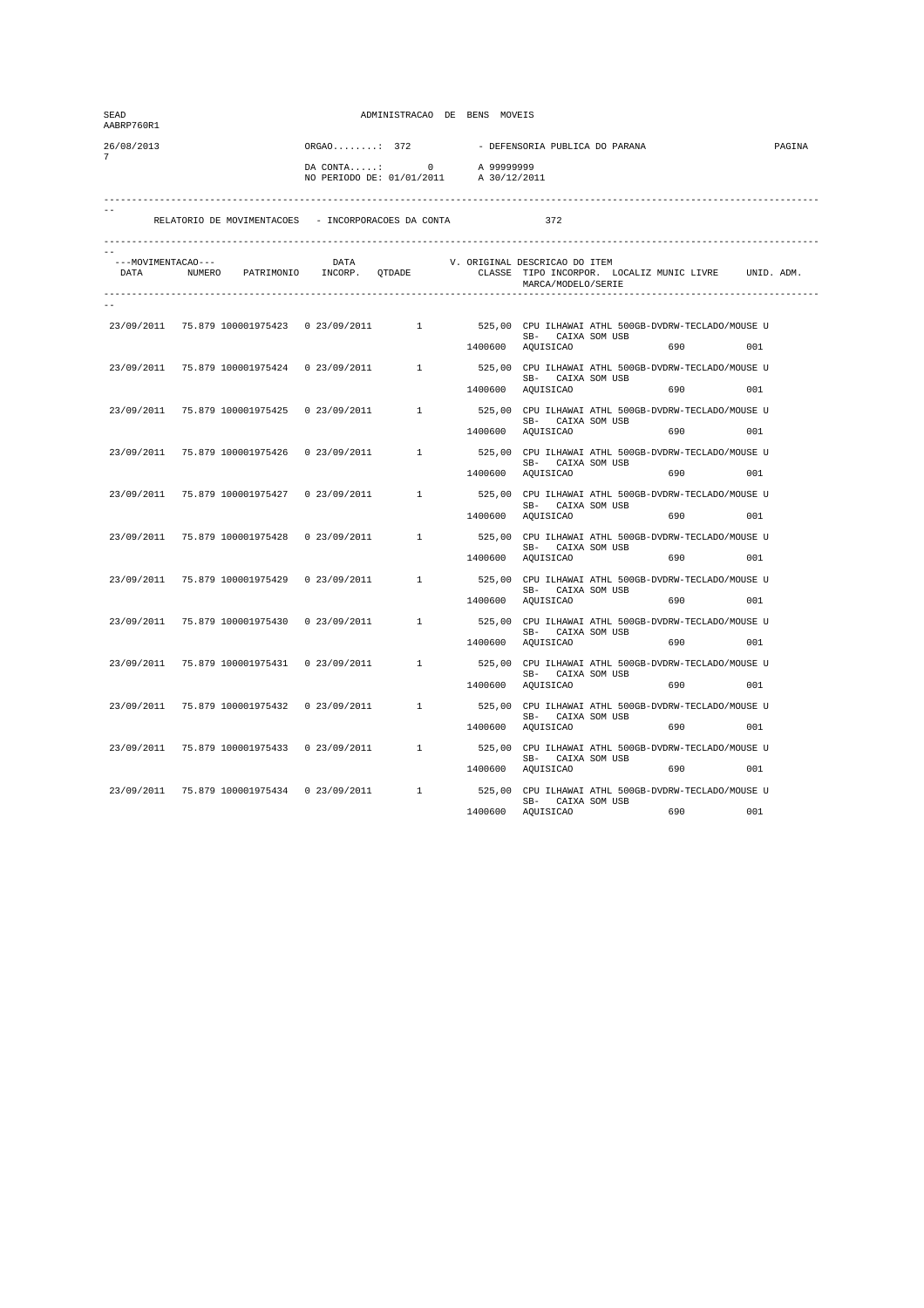| SEAD<br>AABRP760R1 |                                               |               | ADMINISTRACAO DE BENS MOVEIS                                                   |              |                                                     |                                                                                                                        |        |
|--------------------|-----------------------------------------------|---------------|--------------------------------------------------------------------------------|--------------|-----------------------------------------------------|------------------------------------------------------------------------------------------------------------------------|--------|
| 26/08/2013         |                                               | $ORGAO$ : 372 |                                                                                |              | - DEFENSORIA PUBLICA DO PARANA                      |                                                                                                                        | PAGINA |
| 8                  |                                               |               | DA CONTA: 0 A 99999999<br>NO PERIODO DE: 01/01/2011 A 30/12/201                | A 30/12/2011 |                                                     |                                                                                                                        |        |
|                    |                                               |               | RELATORIO DE MOVIMENTACOES - INCORPORACOES DA CONTA                            |              | 372                                                 |                                                                                                                        |        |
| ---MOVIMENTACAO--- |                                               | DATA          | ---MOVIMENTACAO--- DATRIMONIO DATA V.<br>DATA NUMERO PATRIMONIO INCORP. QTDADE |              | V. ORIGINAL DESCRICAO DO ITEM<br>MARCA/MODELO/SERIE | CLASSE TIPO INCORPOR. LOCALIZ MUNIC LIVRE UNID. ADM.                                                                   |        |
|                    |                                               |               |                                                                                |              |                                                     |                                                                                                                        |        |
|                    |                                               |               |                                                                                |              |                                                     | 23/09/2011 75.879 100001975435 0 23/09/2011 1 525,00 CPU ILHAWAI ATHL 500GB-DVDRW-TECLADO/MOUSE U<br>SB- CAIXA SOM USB |        |
|                    |                                               |               |                                                                                |              | 1400600 AQUISICAO                                   | 690 001                                                                                                                |        |
| 23/09/2011         |                                               |               |                                                                                |              | SB- CAIXA SOM USB                                   | 75.879 100001975436  0 23/09/2011  1  525,00 CPU ILHAWAI ATHL 500GB-DVDRW-TECLADO/MOUSE U                              |        |
|                    |                                               |               |                                                                                |              | 1400600 AQUISICAO                                   |                                                                                                                        | 001    |
|                    |                                               |               | 23/09/2011 75.879 100001975437 0 23/09/2011 1                                  |              | SB- CAIXA SOM USB                                   | 525,00 CPU ILHAWAI ATHL 500GB-DVDRW-TECLADO/MOUSE U                                                                    |        |
|                    |                                               |               |                                                                                |              | 1400600 AQUISICAO                                   | 690 80                                                                                                                 | 0.01   |
|                    | 23/09/2011 75.879 100001975438 0 23/09/2011   |               |                                                                                |              |                                                     | 1 525,00 CPU ILHAWAI ATHL 500GB-DVDRW-TECLADO/MOUSE U                                                                  |        |
|                    |                                               |               |                                                                                |              | SB- CAIXA SOM USB<br>1400600 AQUISICAO              | 690 001                                                                                                                |        |
|                    | 23/09/2011 75.879 100001975439                | 0 23/09/2011  | $1 \quad \cdots$                                                               |              |                                                     | 525,00 CPU ILHAWAI ATHL 500GB-DVDRW-TECLADO/MOUSE U                                                                    |        |
|                    |                                               |               |                                                                                | 1400600      | AQUISICAO                                           | SB- CAIXA SOM USB<br>690                                                                                               | 0.01   |
| 23/09/2011         | 75.879 100001975440                           |               |                                                                                |              |                                                     | $1 \qquad \qquad 525,00 \quad \text{CPU ILHAMAIATHL 500GB–DVDRW-TECLADO/MOUSE U}$                                      |        |
|                    |                                               |               |                                                                                |              | SB- CAIXA SOM USB<br>1400600 AQUISICAO              | 690 88                                                                                                                 | 0.01   |
|                    |                                               |               | 23/09/2011 75.879 100001975441 0 23/09/2011 1                                  |              |                                                     | 525,00 CPU ILHAWAI ATHL 500GB-DVDRW-TECLADO/MOUSE U                                                                    |        |
|                    |                                               |               |                                                                                |              | SB- CAIXA SOM USB<br>1400600 AQUISICAO              | 690 001                                                                                                                |        |
|                    | 23/09/2011 75.879 100001975442 0 23/09/2011   |               | $1 \qquad \qquad$                                                              |              |                                                     | 525,00 CPU ILHAWAI ATHL 500GB-DVDRW-TECLADO/MOUSE U                                                                    |        |
|                    |                                               |               |                                                                                |              | SB- CAIXA SOM USB<br>1400600 AQUISICAO              | 690 001                                                                                                                |        |
|                    |                                               |               |                                                                                |              |                                                     |                                                                                                                        |        |
| 23/09/2011         | 75.879 100001975443                           | 0 23/09/2011  | 1                                                                              |              |                                                     | 525,00 CPU ILHAWAI ATHL 500GB-DVDRW-TECLADO/MOUSE U<br>SB- CAIXA SOM USB                                               |        |
|                    |                                               |               |                                                                                |              | 1400600 AQUISICAO                                   | 690                                                                                                                    | 001    |
| 23/09/2011         |                                               |               | 75.879 100001975444  0 23/09/2011  1                                           |              | SB- CAIXA SOM USB                                   | 525,00 CPU ILHAWAI ATHL 500GB-DVDRW-TECLADO/MOUSE U                                                                    |        |
|                    |                                               |               |                                                                                |              | 1400600 AQUISICAO                                   | 690                                                                                                                    | 001    |
|                    |                                               |               |                                                                                |              | SB- CAIXA SOM USB                                   | 23/09/2011 75.879 100001975445 0 23/09/2011 1 525,00 CPU ILHAWAI ATHL 500GB-DVDRW-TECLADO/MOUSE U                      |        |
|                    |                                               |               |                                                                                |              | 1400600 AQUISICAO                                   |                                                                                                                        | 001    |
|                    | 23/09/2011 75.879 100001975446 0 23/09/2011 1 |               |                                                                                |              |                                                     | 525,00 CPU ILHAWAI ATHL 500GB-DVDRW-TECLADO/MOUSE U                                                                    |        |
|                    |                                               |               |                                                                                | 1400600      | SB- CAIXA SOM USB<br>AQUISICAO                      | 690                                                                                                                    | 001    |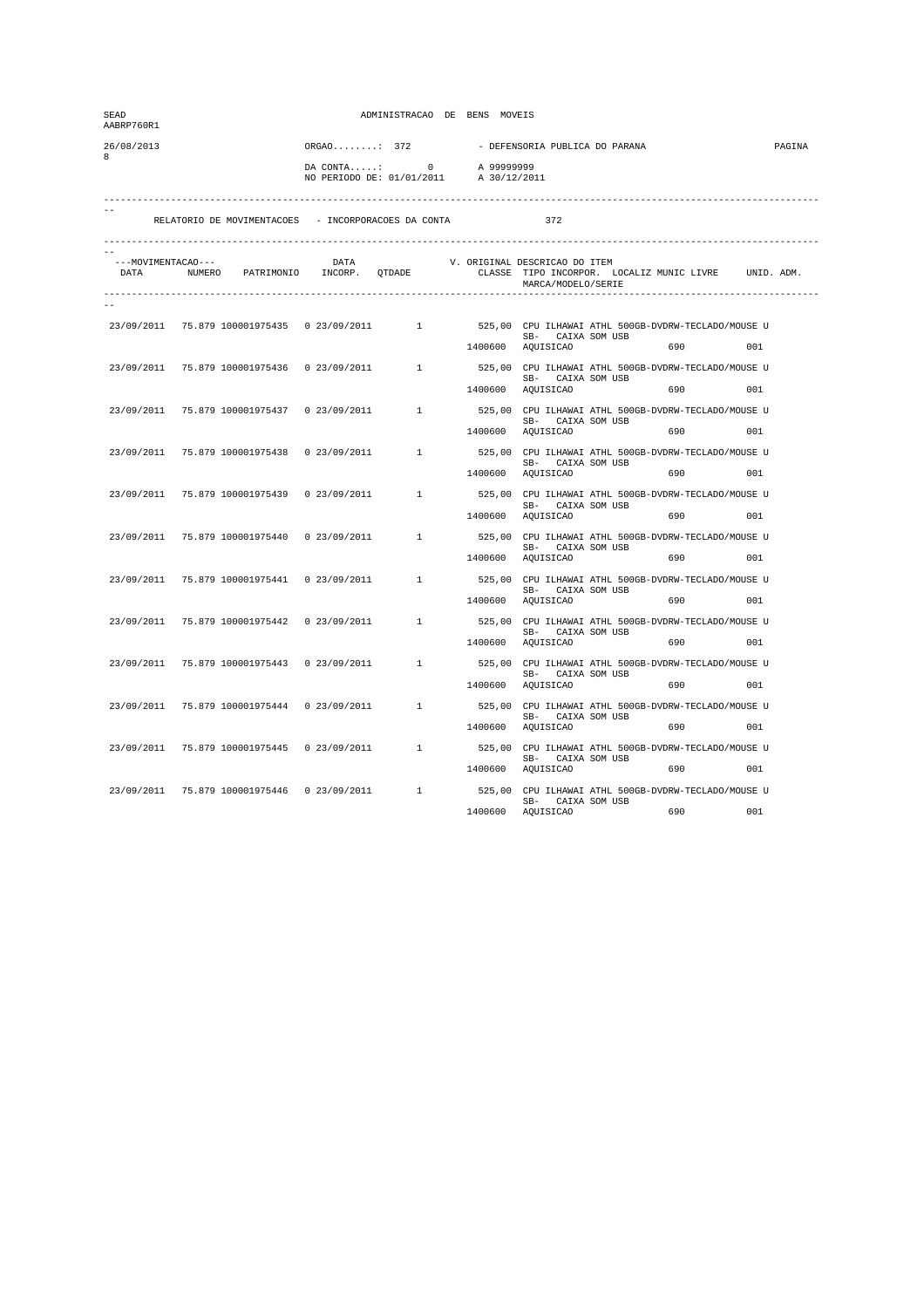| SEAD<br>AABRP760R1 |                                                                                |               | ADMINISTRACAO DE BENS MOVEIS                                     |         |                                                     |                                                                                                                        |        |
|--------------------|--------------------------------------------------------------------------------|---------------|------------------------------------------------------------------|---------|-----------------------------------------------------|------------------------------------------------------------------------------------------------------------------------|--------|
| 26/08/2013         |                                                                                | $ORGAO$ : 372 |                                                                  |         | - DEFENSORIA PUBLICA DO PARANA                      |                                                                                                                        | PAGINA |
| 9                  |                                                                                |               | DA CONTA: 0 A 99999999<br>NO PERIODO DE: 01/01/2011 A 30/12/2011 |         |                                                     |                                                                                                                        |        |
|                    | RELATORIO DE MOVIMENTACOES - INCORPORACOES DA CONTA                            |               |                                                                  |         | 372                                                 |                                                                                                                        |        |
| ---MOVIMENTACAO--- | ---MOVIMENTACAO--- DATRIMONIO DATA V.<br>DATA NUMERO PATRIMONIO INCORP. QTDADE | DATA          |                                                                  |         | V. ORIGINAL DESCRICAO DO ITEM<br>MARCA/MODELO/SERIE | CLASSE TIPO INCORPOR. LOCALIZ MUNIC LIVRE UNID. ADM.                                                                   |        |
|                    |                                                                                |               |                                                                  |         |                                                     |                                                                                                                        |        |
|                    |                                                                                |               |                                                                  |         |                                                     | 23/09/2011 75.879 100001975447 0 23/09/2011 1 525,00 CPU ILHAWAI ATHL 500GB-DVDRW-TECLADO/MOUSE U<br>SB- CAIXA SOM USB |        |
|                    |                                                                                |               |                                                                  |         | 1400600 AQUISICAO                                   | 690<br>001                                                                                                             |        |
| 23/09/2011         |                                                                                |               |                                                                  |         | SB- CAIXA SOM USB                                   | 75.879 100001975448  0 23/09/2011  1 525,00 CPU ILHAWAI ATHL 500GB-DVDRW-TECLADO/MOUSE U                               |        |
|                    |                                                                                |               |                                                                  |         | 1400600 AQUISICAO                                   | 690 700<br>001                                                                                                         |        |
|                    | 23/09/2011 75.879 100001975449 0 23/09/2011 1                                  |               |                                                                  |         | SB- CAIXA SOM USB                                   | 525,00 CPU ILHAWAI ATHL 500GB-DVDRW-TECLADO/MOUSE U                                                                    |        |
|                    |                                                                                |               |                                                                  |         | 1400600 AQUISICAO                                   | 690 80<br>0.01                                                                                                         |        |
|                    | 23/09/2011 75.879 100001975450 0 23/09/2011                                    |               |                                                                  |         | SB- CAIXA SOM USB                                   | 1 525,00 CPU ILHAWAI ATHL 500GB-DVDRW-TECLADO/MOUSE U                                                                  |        |
|                    |                                                                                |               |                                                                  |         | 1400600 AQUISICAO                                   | 690 001                                                                                                                |        |
|                    | 23/09/2011 75.879 100001975451 0 23/09/2011                                    |               | 1                                                                |         |                                                     | 525,00 CPU ILHAWAI ATHL 500GB-DVDRW-TECLADO/MOUSE U                                                                    |        |
|                    |                                                                                |               |                                                                  | 1400600 | AQUISICAO                                           | SB- CAIXA SOM USB<br>690<br>0.01                                                                                       |        |
| 23/09/2011         |                                                                                |               |                                                                  |         |                                                     | 75.879 100001975452  0 23/09/2011  1  525,00 CPU ILHAWAI ATHL 500GB-DVDRW-TECLADO/MOUSE U                              |        |
|                    |                                                                                |               |                                                                  |         | SB- CAIXA SOM USB<br>1400600 AQUISICAO              | 001                                                                                                                    |        |
|                    | 23/09/2011 75.879 100001975453 0 23/09/2011                                    |               | 1                                                                |         |                                                     | 525,00 CPU ILHAWAI ATHL 500GB-DVDRW-TECLADO/MOUSE U                                                                    |        |
|                    |                                                                                |               |                                                                  |         | SB- CAIXA SOM USB<br>1400600 AQUISICAO              | 690 88<br>001                                                                                                          |        |
|                    | 23/09/2011 75.879 100001975454 0 23/09/2011                                    |               | $1 \qquad \qquad$                                                |         |                                                     | 525,00 CPU ILHAWAI ATHL 500GB-DVDRW-TECLADO/MOUSE U                                                                    |        |
|                    |                                                                                |               |                                                                  |         | SB- CAIXA SOM USB<br>1400600 AQUISICAO              | 690 001                                                                                                                |        |
| 23/09/2011         | 75.879 100001975455                                                            | 0 23/09/2011  | 1                                                                |         |                                                     | 525,00 CPU ILHAWAI ATHL 500GB-DVDRW-TECLADO/MOUSE U                                                                    |        |
|                    |                                                                                |               |                                                                  | 1400600 | AQUISICAO                                           | SB- CAIXA SOM USB<br>690<br>001                                                                                        |        |
| 23/09/2011         | 75.879 100001975456  0 23/09/2011                                              |               | $\mathbf{1}$                                                     |         |                                                     | 525,00 CPU ILHAWAI ATHL 500GB-DVDRW-TECLADO/MOUSE U                                                                    |        |
|                    |                                                                                |               |                                                                  |         | SB- CAIXA SOM USB<br>1400600 AQUISICAO              | 690<br>001                                                                                                             |        |
| 23/09/2011         |                                                                                |               |                                                                  |         |                                                     | 75.879 100001975457  0 23/09/2011  1 525,00 CPU ILHAWAI ATHL 500GB-DVDRW-TECLADO/MOUSE U                               |        |
|                    |                                                                                |               |                                                                  |         | SB- CAIXA SOM USB<br>1400600 AQUISICAO              | 001                                                                                                                    |        |
|                    | 23/09/2011 75.879 100001975458 0 23/09/2011                                    |               | 1                                                                |         |                                                     | 525,00 CPU ILHAWAI ATHL 500GB-DVDRW-TECLADO/MOUSE U                                                                    |        |
|                    |                                                                                |               |                                                                  |         |                                                     | SB- CAIXA SOM USB                                                                                                      |        |
|                    |                                                                                |               |                                                                  | 1400600 | AQUISICAO                                           | 001<br>690                                                                                                             |        |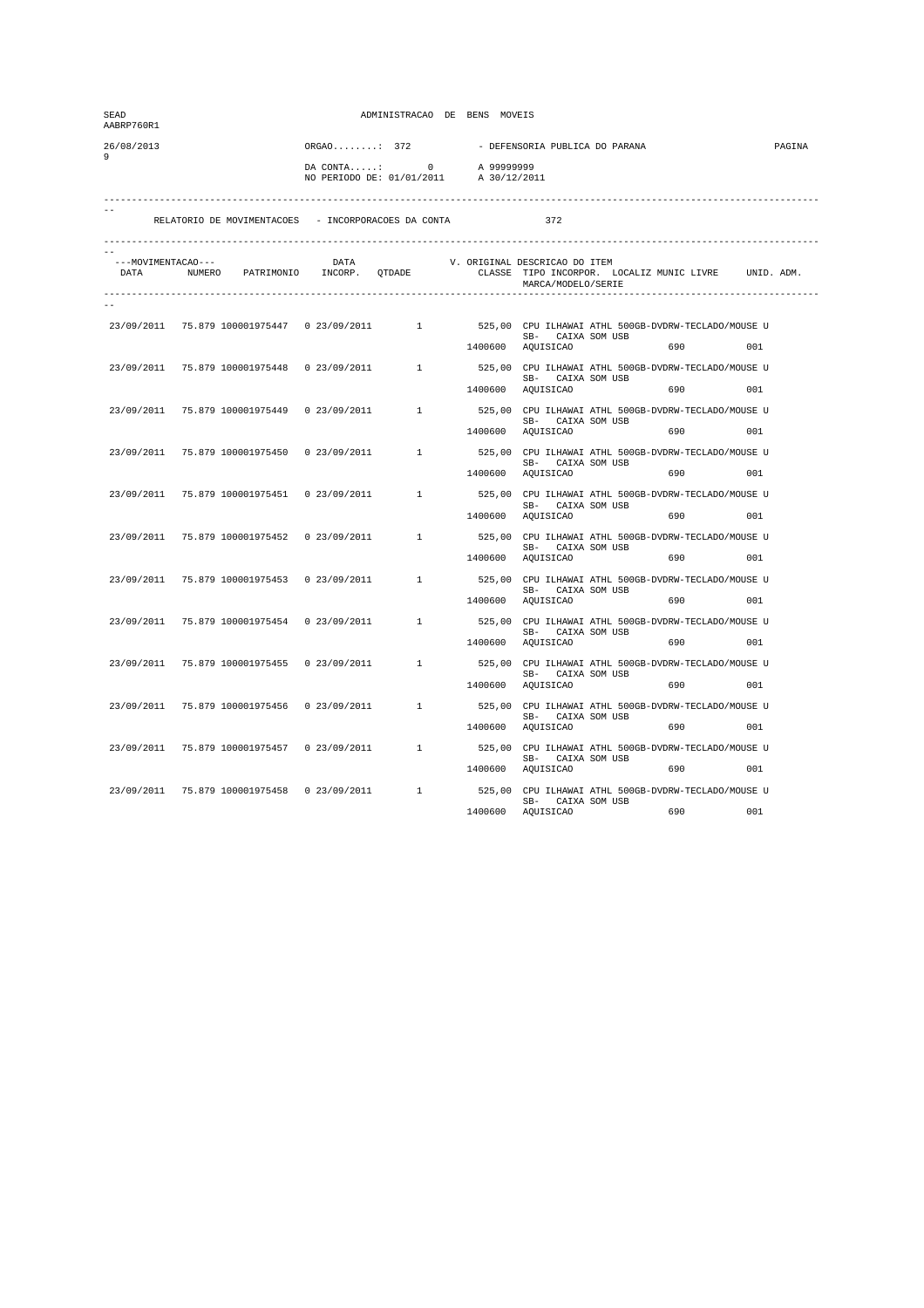| SEAD<br>AABRP760R1 |                                               |              | ADMINISTRACAO DE BENS MOVEIS                                       |         |                                                     |                                                                                                                        |        |
|--------------------|-----------------------------------------------|--------------|--------------------------------------------------------------------|---------|-----------------------------------------------------|------------------------------------------------------------------------------------------------------------------------|--------|
| 26/08/2013         |                                               | ORGAO: 372   |                                                                    |         | - DEFENSORIA PUBLICA DO PARANA                      |                                                                                                                        | PAGINA |
| 10 <sup>1</sup>    |                                               |              | DA CONTA: 0 A 99999999<br>NO PERIODO DE: 01/01/2011 A 30/12/2011   |         |                                                     |                                                                                                                        |        |
|                    |                                               |              | RELATORIO DE MOVIMENTACOES - INCORPORACOES DA CONTA                |         | 372                                                 |                                                                                                                        |        |
| ---MOVIMENTACAO--- |                                               |              | --MOVIMENTACAO--- DATA V.<br>DATA NUMERO PATRIMONIO INCORP. QTDADE |         | V. ORIGINAL DESCRICAO DO ITEM<br>MARCA/MODELO/SERIE | CLASSE TIPO INCORPOR. LOCALIZ MUNIC LIVRE UNID. ADM.                                                                   |        |
|                    |                                               |              |                                                                    |         |                                                     |                                                                                                                        |        |
|                    |                                               |              |                                                                    |         |                                                     | 23/09/2011 75.879 100001975459 0 23/09/2011 1 525,00 CPU ILHAWAI ATHL 500GB-DVDRW-TECLADO/MOUSE U<br>SB- CAIXA SOM USB |        |
|                    |                                               |              |                                                                    |         | 1400600 AQUISICAO                                   | 690 001                                                                                                                |        |
| 23/09/2011         |                                               |              |                                                                    |         | SB- CAIXA SOM USB                                   | 75.879 100001975460  0 23/09/2011  1  525,00 CPU ILHAWAI ATHL 500GB-DVDRW-TECLADO/MOUSE U                              |        |
|                    |                                               |              |                                                                    |         | 1400600 AQUISICAO                                   | 690                                                                                                                    | 001    |
|                    |                                               |              | 23/09/2011 75.879 100001975461 0 23/09/2011 1                      |         |                                                     | 525,00 CPU ILHAWAI ATHL 500GB-DVDRW-TECLADO/MOUSE U                                                                    |        |
|                    |                                               |              |                                                                    |         | SB- CAIXA SOM USB<br>1400600 AQUISICAO              | 690 80                                                                                                                 | 0.01   |
|                    | 23/09/2011 75.879 100001975462 0 23/09/2011   |              |                                                                    |         |                                                     | 1 525,00 CPU ILHAWAI ATHL 500GB-DVDRW-TECLADO/MOUSE U                                                                  |        |
|                    |                                               |              |                                                                    |         | SB- CAIXA SOM USB<br>1400600 AQUISICAO              | 690 001                                                                                                                |        |
|                    | 23/09/2011 75.879 100001975463                | 0 23/09/2011 | $\mathbf{1}$                                                       |         |                                                     | 525,00 CPU ILHAWAI ATHL 500GB-DVDRW-TECLADO/MOUSE U                                                                    |        |
|                    |                                               |              |                                                                    | 1400600 | AQUISICAO                                           | SB- CAIXA SOM USB<br>690                                                                                               | 0.01   |
| 23/09/2011         | 75.879 100001975464                           |              |                                                                    |         |                                                     | 0 23/09/2011 1 525,00 CPU ILHAWAI ATHL 500GB-DVDRW-TECLADO/MOUSE U                                                     |        |
|                    |                                               |              |                                                                    |         | SB- CAIXA SOM USB<br>1400600 AQUISICAO              | 690 88                                                                                                                 | 0.01   |
|                    |                                               |              |                                                                    |         |                                                     |                                                                                                                        |        |
|                    |                                               |              | 23/09/2011 75.879 100001975465 0 23/09/2011 1                      |         | SB- CAIXA SOM USB                                   | 525,00 CPU ILHAWAI ATHL 500GB-DVDRW-TECLADO/MOUSE U                                                                    |        |
|                    |                                               |              |                                                                    |         | 1400600 AQUISICAO                                   | 690 001                                                                                                                |        |
|                    | 23/09/2011 75.879 100001975466 0 23/09/2011   |              | $1 \qquad \qquad$                                                  |         | SB- CAIXA SOM USB                                   | 525,00 CPU ILHAWAI ATHL 500GB-DVDRW-TECLADO/MOUSE U                                                                    |        |
|                    |                                               |              |                                                                    |         | 1400600 AQUISICAO                                   | 690 001                                                                                                                |        |
| 23/09/2011         | 75.879 100001975467                           | 0 23/09/2011 | $1 \quad \cdots$                                                   |         |                                                     | 525,00 CPU ILHAWAI ATHL 500GB-DVDRW-TECLADO/MOUSE U<br>SB- CAIXA SOM USB                                               |        |
|                    |                                               |              |                                                                    |         | 1400600 AQUISICAO                                   | 690                                                                                                                    | 001    |
| 23/09/2011         | 75.879 100001975468                           |              | 0 23/09/2011 1                                                     |         |                                                     | 525,00 CPU ILHAWAI ATHL 500GB-DVDRW-TECLADO/MOUSE U                                                                    |        |
|                    |                                               |              |                                                                    |         | SB- CAIXA SOM USB<br>1400600 AQUISICAO              | 690                                                                                                                    | 001    |
|                    | 23/09/2011 75.879 100001975469                |              |                                                                    |         |                                                     |                                                                                                                        |        |
|                    |                                               |              |                                                                    |         | SB- CAIXA SOM USB<br>1400600 AQUISICAO              |                                                                                                                        | 001    |
|                    | 23/09/2011 75.879 100001975470 0 23/09/2011 1 |              |                                                                    |         |                                                     | 525,00 CPU ILHAWAI ATHL 500GB-DVDRW-TECLADO/MOUSE U                                                                    |        |
|                    |                                               |              |                                                                    | 1400600 | SB- CAIXA SOM USB<br>AQUISICAO                      | 690                                                                                                                    | 001    |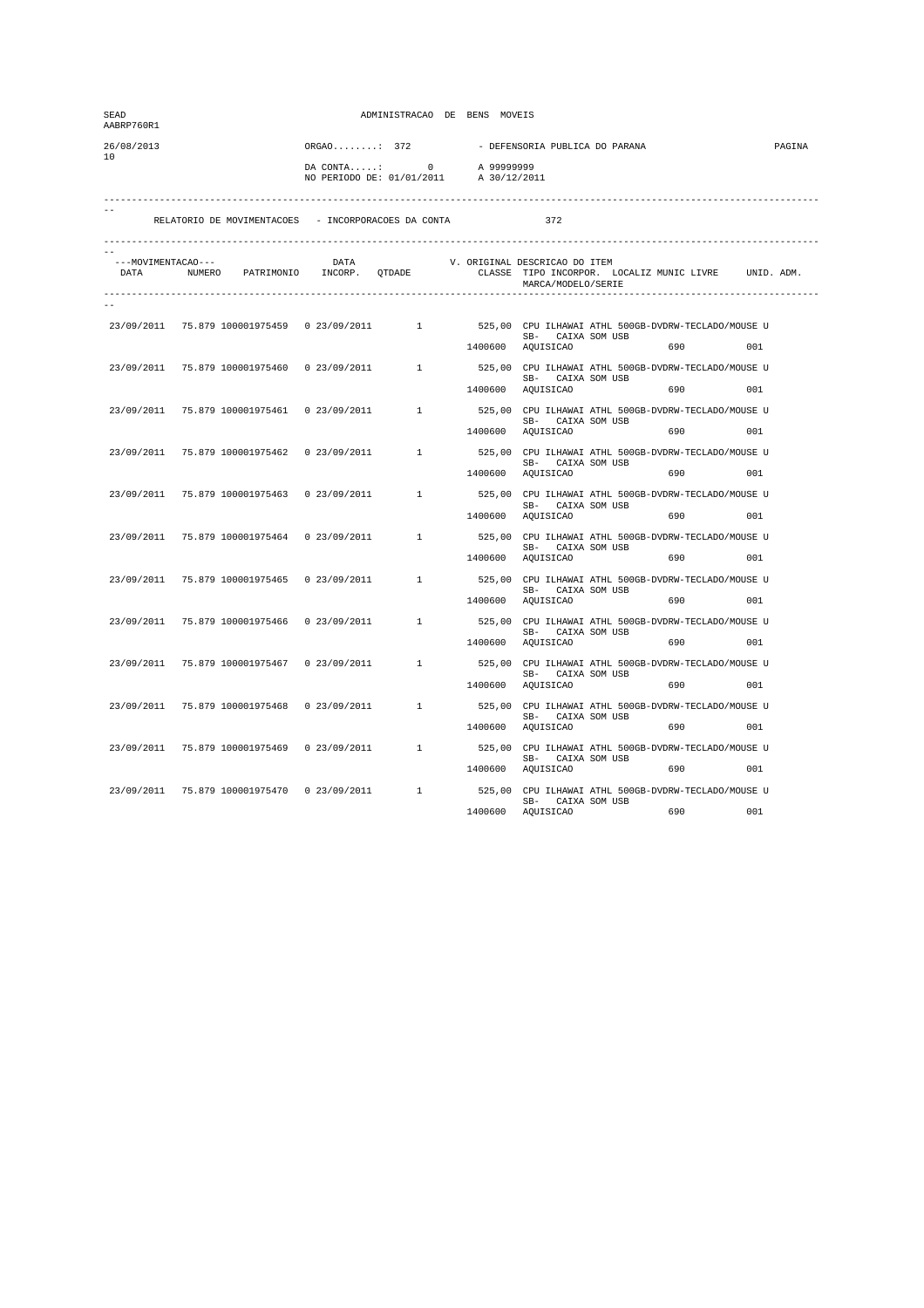| 26/08/2013<br>ORGAO: 372<br>- DEFENSORIA PUBLICA DO PARANA<br>PAGINA<br>11<br>DA CONTA: 0 A 99999999<br>NO PERIODO DE: 01/01/2011 A 30/12/201<br>A 30/12/2011<br>372<br>RELATORIO DE MOVIMENTACOES - INCORPORACOES DA CONTA<br>---MOVIMENTACAO---<br>---MOVIMENTACAO--- DATA V.<br>DATA NUMERO PATRIMONIO INCORP. QTDADE<br>V. ORIGINAL DESCRICAO DO ITEM<br>CLASSE TIPO INCORPOR. LOCALIZ MUNIC LIVRE UNID. ADM.<br>MARCA/MODELO/SERIE<br>23/09/2011 75.879 100001975471 0 23/09/2011 1 525,00 CPU ILHAWAI ATHL 500GB-DVDRW-TECLADO/MOUSE U<br>SB- CAIXA SOM USB<br>1400600 AQUISICAO<br>690 001<br>75.879 100001975472  0 23/09/2011  1  525,00 CPU ILHAWAI ATHL 500GB-DVDRW-TECLADO/MOUSE U<br>23/09/2011<br>SB- CAIXA SOM USB<br>1400600 AQUISICAO<br>001<br>525,00 CPU ILHAWAI ATHL 500GB-DVDRW-TECLADO/MOUSE U<br>23/09/2011 75.879 100001975473 0 23/09/2011 1<br>SB- CAIXA SOM USB<br>1400600 AQUISICAO<br>690 80<br>0.01<br>1 525,00 CPU ILHAWAI ATHL 500GB-DVDRW-TECLADO/MOUSE U<br>23/09/2011 75.879 100001975474 0 23/09/2011<br>SB- CAIXA SOM USB<br>1400600 AQUISICAO<br>690 001<br>525,00 CPU ILHAWAI ATHL 500GB-DVDRW-TECLADO/MOUSE U<br>23/09/2011 75.879 100001975475<br>0 23/09/2011<br>$\mathbf{1}$<br>SB- CAIXA SOM USB<br>1400600<br>690<br>0.01<br>AQUISICAO<br>$1 \qquad \qquad 525,00 \quad \text{CPU ILHAMAIATHL 500GB–DVDRW-TECLADO/MOUSE U}$<br>23/09/2011<br>75.879 100001975476<br>SB- CAIXA SOM USB<br>1400600 AQUISICAO<br>690 88<br>0.01<br>525,00 CPU ILHAWAI ATHL 500GB-DVDRW-TECLADO/MOUSE U<br>23/09/2011 75.879 100001975477 0 23/09/2011 1<br>SB- CAIXA SOM USB<br>1400600 AQUISICAO<br>690 001<br>525,00 CPU ILHAWAI ATHL 500GB-DVDRW-TECLADO/MOUSE U<br>23/09/2011 75.879 100001975478 0 23/09/2011<br>$1 \qquad \qquad$<br>SB- CAIXA SOM USB<br>1400600 AQUISICAO<br>690 001<br>525,00 CPU ILHAWAI ATHL 500GB-DVDRW-TECLADO/MOUSE U<br>23/09/2011<br>75.879 100001975479<br>0 23/09/2011<br>1<br>SB- CAIXA SOM USB<br>1400600 AQUISICAO<br>690<br>001<br>75.879 100001975480<br>0 23/09/2011 1<br>525,00 CPU ILHAWAI ATHL 500GB-DVDRW-TECLADO/MOUSE U<br>23/09/2011<br>SB- CAIXA SOM USB<br>1400600 AQUISICAO<br>690<br>001<br>23/09/2011 75.879 100001975481 0 23/09/2011 1 525,00 CPU ILHAWAI ATHL 500GB-DVDRW-TECLADO/MOUSE U<br>SB- CAIXA SOM USB<br>1400600 AQUISICAO<br>001<br>23/09/2011 75.879 100001975482 0 23/09/2011 1<br>525,00 CPU ILHAWAI ATHL 500GB-DVDRW-TECLADO/MOUSE U<br>SB- CAIXA SOM USB<br>1400600<br>AQUISICAO<br>001<br>690 | SEAD<br>AABRP760R1 |  | ADMINISTRACAO DE BENS MOVEIS |  |  |
|------------------------------------------------------------------------------------------------------------------------------------------------------------------------------------------------------------------------------------------------------------------------------------------------------------------------------------------------------------------------------------------------------------------------------------------------------------------------------------------------------------------------------------------------------------------------------------------------------------------------------------------------------------------------------------------------------------------------------------------------------------------------------------------------------------------------------------------------------------------------------------------------------------------------------------------------------------------------------------------------------------------------------------------------------------------------------------------------------------------------------------------------------------------------------------------------------------------------------------------------------------------------------------------------------------------------------------------------------------------------------------------------------------------------------------------------------------------------------------------------------------------------------------------------------------------------------------------------------------------------------------------------------------------------------------------------------------------------------------------------------------------------------------------------------------------------------------------------------------------------------------------------------------------------------------------------------------------------------------------------------------------------------------------------------------------------------------------------------------------------------------------------------------------------------------------------------------------------------------------------------------------------------------------------------------------------------------------------------------------------------------------------------------------------------------------------------------------------------------------------|--------------------|--|------------------------------|--|--|
|                                                                                                                                                                                                                                                                                                                                                                                                                                                                                                                                                                                                                                                                                                                                                                                                                                                                                                                                                                                                                                                                                                                                                                                                                                                                                                                                                                                                                                                                                                                                                                                                                                                                                                                                                                                                                                                                                                                                                                                                                                                                                                                                                                                                                                                                                                                                                                                                                                                                                                |                    |  |                              |  |  |
|                                                                                                                                                                                                                                                                                                                                                                                                                                                                                                                                                                                                                                                                                                                                                                                                                                                                                                                                                                                                                                                                                                                                                                                                                                                                                                                                                                                                                                                                                                                                                                                                                                                                                                                                                                                                                                                                                                                                                                                                                                                                                                                                                                                                                                                                                                                                                                                                                                                                                                |                    |  |                              |  |  |
|                                                                                                                                                                                                                                                                                                                                                                                                                                                                                                                                                                                                                                                                                                                                                                                                                                                                                                                                                                                                                                                                                                                                                                                                                                                                                                                                                                                                                                                                                                                                                                                                                                                                                                                                                                                                                                                                                                                                                                                                                                                                                                                                                                                                                                                                                                                                                                                                                                                                                                |                    |  |                              |  |  |
|                                                                                                                                                                                                                                                                                                                                                                                                                                                                                                                                                                                                                                                                                                                                                                                                                                                                                                                                                                                                                                                                                                                                                                                                                                                                                                                                                                                                                                                                                                                                                                                                                                                                                                                                                                                                                                                                                                                                                                                                                                                                                                                                                                                                                                                                                                                                                                                                                                                                                                |                    |  |                              |  |  |
|                                                                                                                                                                                                                                                                                                                                                                                                                                                                                                                                                                                                                                                                                                                                                                                                                                                                                                                                                                                                                                                                                                                                                                                                                                                                                                                                                                                                                                                                                                                                                                                                                                                                                                                                                                                                                                                                                                                                                                                                                                                                                                                                                                                                                                                                                                                                                                                                                                                                                                |                    |  |                              |  |  |
|                                                                                                                                                                                                                                                                                                                                                                                                                                                                                                                                                                                                                                                                                                                                                                                                                                                                                                                                                                                                                                                                                                                                                                                                                                                                                                                                                                                                                                                                                                                                                                                                                                                                                                                                                                                                                                                                                                                                                                                                                                                                                                                                                                                                                                                                                                                                                                                                                                                                                                |                    |  |                              |  |  |
|                                                                                                                                                                                                                                                                                                                                                                                                                                                                                                                                                                                                                                                                                                                                                                                                                                                                                                                                                                                                                                                                                                                                                                                                                                                                                                                                                                                                                                                                                                                                                                                                                                                                                                                                                                                                                                                                                                                                                                                                                                                                                                                                                                                                                                                                                                                                                                                                                                                                                                |                    |  |                              |  |  |
|                                                                                                                                                                                                                                                                                                                                                                                                                                                                                                                                                                                                                                                                                                                                                                                                                                                                                                                                                                                                                                                                                                                                                                                                                                                                                                                                                                                                                                                                                                                                                                                                                                                                                                                                                                                                                                                                                                                                                                                                                                                                                                                                                                                                                                                                                                                                                                                                                                                                                                |                    |  |                              |  |  |
|                                                                                                                                                                                                                                                                                                                                                                                                                                                                                                                                                                                                                                                                                                                                                                                                                                                                                                                                                                                                                                                                                                                                                                                                                                                                                                                                                                                                                                                                                                                                                                                                                                                                                                                                                                                                                                                                                                                                                                                                                                                                                                                                                                                                                                                                                                                                                                                                                                                                                                |                    |  |                              |  |  |
|                                                                                                                                                                                                                                                                                                                                                                                                                                                                                                                                                                                                                                                                                                                                                                                                                                                                                                                                                                                                                                                                                                                                                                                                                                                                                                                                                                                                                                                                                                                                                                                                                                                                                                                                                                                                                                                                                                                                                                                                                                                                                                                                                                                                                                                                                                                                                                                                                                                                                                |                    |  |                              |  |  |
|                                                                                                                                                                                                                                                                                                                                                                                                                                                                                                                                                                                                                                                                                                                                                                                                                                                                                                                                                                                                                                                                                                                                                                                                                                                                                                                                                                                                                                                                                                                                                                                                                                                                                                                                                                                                                                                                                                                                                                                                                                                                                                                                                                                                                                                                                                                                                                                                                                                                                                |                    |  |                              |  |  |
|                                                                                                                                                                                                                                                                                                                                                                                                                                                                                                                                                                                                                                                                                                                                                                                                                                                                                                                                                                                                                                                                                                                                                                                                                                                                                                                                                                                                                                                                                                                                                                                                                                                                                                                                                                                                                                                                                                                                                                                                                                                                                                                                                                                                                                                                                                                                                                                                                                                                                                |                    |  |                              |  |  |
|                                                                                                                                                                                                                                                                                                                                                                                                                                                                                                                                                                                                                                                                                                                                                                                                                                                                                                                                                                                                                                                                                                                                                                                                                                                                                                                                                                                                                                                                                                                                                                                                                                                                                                                                                                                                                                                                                                                                                                                                                                                                                                                                                                                                                                                                                                                                                                                                                                                                                                |                    |  |                              |  |  |
|                                                                                                                                                                                                                                                                                                                                                                                                                                                                                                                                                                                                                                                                                                                                                                                                                                                                                                                                                                                                                                                                                                                                                                                                                                                                                                                                                                                                                                                                                                                                                                                                                                                                                                                                                                                                                                                                                                                                                                                                                                                                                                                                                                                                                                                                                                                                                                                                                                                                                                |                    |  |                              |  |  |
|                                                                                                                                                                                                                                                                                                                                                                                                                                                                                                                                                                                                                                                                                                                                                                                                                                                                                                                                                                                                                                                                                                                                                                                                                                                                                                                                                                                                                                                                                                                                                                                                                                                                                                                                                                                                                                                                                                                                                                                                                                                                                                                                                                                                                                                                                                                                                                                                                                                                                                |                    |  |                              |  |  |
|                                                                                                                                                                                                                                                                                                                                                                                                                                                                                                                                                                                                                                                                                                                                                                                                                                                                                                                                                                                                                                                                                                                                                                                                                                                                                                                                                                                                                                                                                                                                                                                                                                                                                                                                                                                                                                                                                                                                                                                                                                                                                                                                                                                                                                                                                                                                                                                                                                                                                                |                    |  |                              |  |  |
|                                                                                                                                                                                                                                                                                                                                                                                                                                                                                                                                                                                                                                                                                                                                                                                                                                                                                                                                                                                                                                                                                                                                                                                                                                                                                                                                                                                                                                                                                                                                                                                                                                                                                                                                                                                                                                                                                                                                                                                                                                                                                                                                                                                                                                                                                                                                                                                                                                                                                                |                    |  |                              |  |  |
|                                                                                                                                                                                                                                                                                                                                                                                                                                                                                                                                                                                                                                                                                                                                                                                                                                                                                                                                                                                                                                                                                                                                                                                                                                                                                                                                                                                                                                                                                                                                                                                                                                                                                                                                                                                                                                                                                                                                                                                                                                                                                                                                                                                                                                                                                                                                                                                                                                                                                                |                    |  |                              |  |  |
|                                                                                                                                                                                                                                                                                                                                                                                                                                                                                                                                                                                                                                                                                                                                                                                                                                                                                                                                                                                                                                                                                                                                                                                                                                                                                                                                                                                                                                                                                                                                                                                                                                                                                                                                                                                                                                                                                                                                                                                                                                                                                                                                                                                                                                                                                                                                                                                                                                                                                                |                    |  |                              |  |  |
|                                                                                                                                                                                                                                                                                                                                                                                                                                                                                                                                                                                                                                                                                                                                                                                                                                                                                                                                                                                                                                                                                                                                                                                                                                                                                                                                                                                                                                                                                                                                                                                                                                                                                                                                                                                                                                                                                                                                                                                                                                                                                                                                                                                                                                                                                                                                                                                                                                                                                                |                    |  |                              |  |  |
|                                                                                                                                                                                                                                                                                                                                                                                                                                                                                                                                                                                                                                                                                                                                                                                                                                                                                                                                                                                                                                                                                                                                                                                                                                                                                                                                                                                                                                                                                                                                                                                                                                                                                                                                                                                                                                                                                                                                                                                                                                                                                                                                                                                                                                                                                                                                                                                                                                                                                                |                    |  |                              |  |  |
|                                                                                                                                                                                                                                                                                                                                                                                                                                                                                                                                                                                                                                                                                                                                                                                                                                                                                                                                                                                                                                                                                                                                                                                                                                                                                                                                                                                                                                                                                                                                                                                                                                                                                                                                                                                                                                                                                                                                                                                                                                                                                                                                                                                                                                                                                                                                                                                                                                                                                                |                    |  |                              |  |  |
|                                                                                                                                                                                                                                                                                                                                                                                                                                                                                                                                                                                                                                                                                                                                                                                                                                                                                                                                                                                                                                                                                                                                                                                                                                                                                                                                                                                                                                                                                                                                                                                                                                                                                                                                                                                                                                                                                                                                                                                                                                                                                                                                                                                                                                                                                                                                                                                                                                                                                                |                    |  |                              |  |  |
|                                                                                                                                                                                                                                                                                                                                                                                                                                                                                                                                                                                                                                                                                                                                                                                                                                                                                                                                                                                                                                                                                                                                                                                                                                                                                                                                                                                                                                                                                                                                                                                                                                                                                                                                                                                                                                                                                                                                                                                                                                                                                                                                                                                                                                                                                                                                                                                                                                                                                                |                    |  |                              |  |  |
|                                                                                                                                                                                                                                                                                                                                                                                                                                                                                                                                                                                                                                                                                                                                                                                                                                                                                                                                                                                                                                                                                                                                                                                                                                                                                                                                                                                                                                                                                                                                                                                                                                                                                                                                                                                                                                                                                                                                                                                                                                                                                                                                                                                                                                                                                                                                                                                                                                                                                                |                    |  |                              |  |  |
|                                                                                                                                                                                                                                                                                                                                                                                                                                                                                                                                                                                                                                                                                                                                                                                                                                                                                                                                                                                                                                                                                                                                                                                                                                                                                                                                                                                                                                                                                                                                                                                                                                                                                                                                                                                                                                                                                                                                                                                                                                                                                                                                                                                                                                                                                                                                                                                                                                                                                                |                    |  |                              |  |  |
|                                                                                                                                                                                                                                                                                                                                                                                                                                                                                                                                                                                                                                                                                                                                                                                                                                                                                                                                                                                                                                                                                                                                                                                                                                                                                                                                                                                                                                                                                                                                                                                                                                                                                                                                                                                                                                                                                                                                                                                                                                                                                                                                                                                                                                                                                                                                                                                                                                                                                                |                    |  |                              |  |  |
|                                                                                                                                                                                                                                                                                                                                                                                                                                                                                                                                                                                                                                                                                                                                                                                                                                                                                                                                                                                                                                                                                                                                                                                                                                                                                                                                                                                                                                                                                                                                                                                                                                                                                                                                                                                                                                                                                                                                                                                                                                                                                                                                                                                                                                                                                                                                                                                                                                                                                                |                    |  |                              |  |  |
|                                                                                                                                                                                                                                                                                                                                                                                                                                                                                                                                                                                                                                                                                                                                                                                                                                                                                                                                                                                                                                                                                                                                                                                                                                                                                                                                                                                                                                                                                                                                                                                                                                                                                                                                                                                                                                                                                                                                                                                                                                                                                                                                                                                                                                                                                                                                                                                                                                                                                                |                    |  |                              |  |  |
|                                                                                                                                                                                                                                                                                                                                                                                                                                                                                                                                                                                                                                                                                                                                                                                                                                                                                                                                                                                                                                                                                                                                                                                                                                                                                                                                                                                                                                                                                                                                                                                                                                                                                                                                                                                                                                                                                                                                                                                                                                                                                                                                                                                                                                                                                                                                                                                                                                                                                                |                    |  |                              |  |  |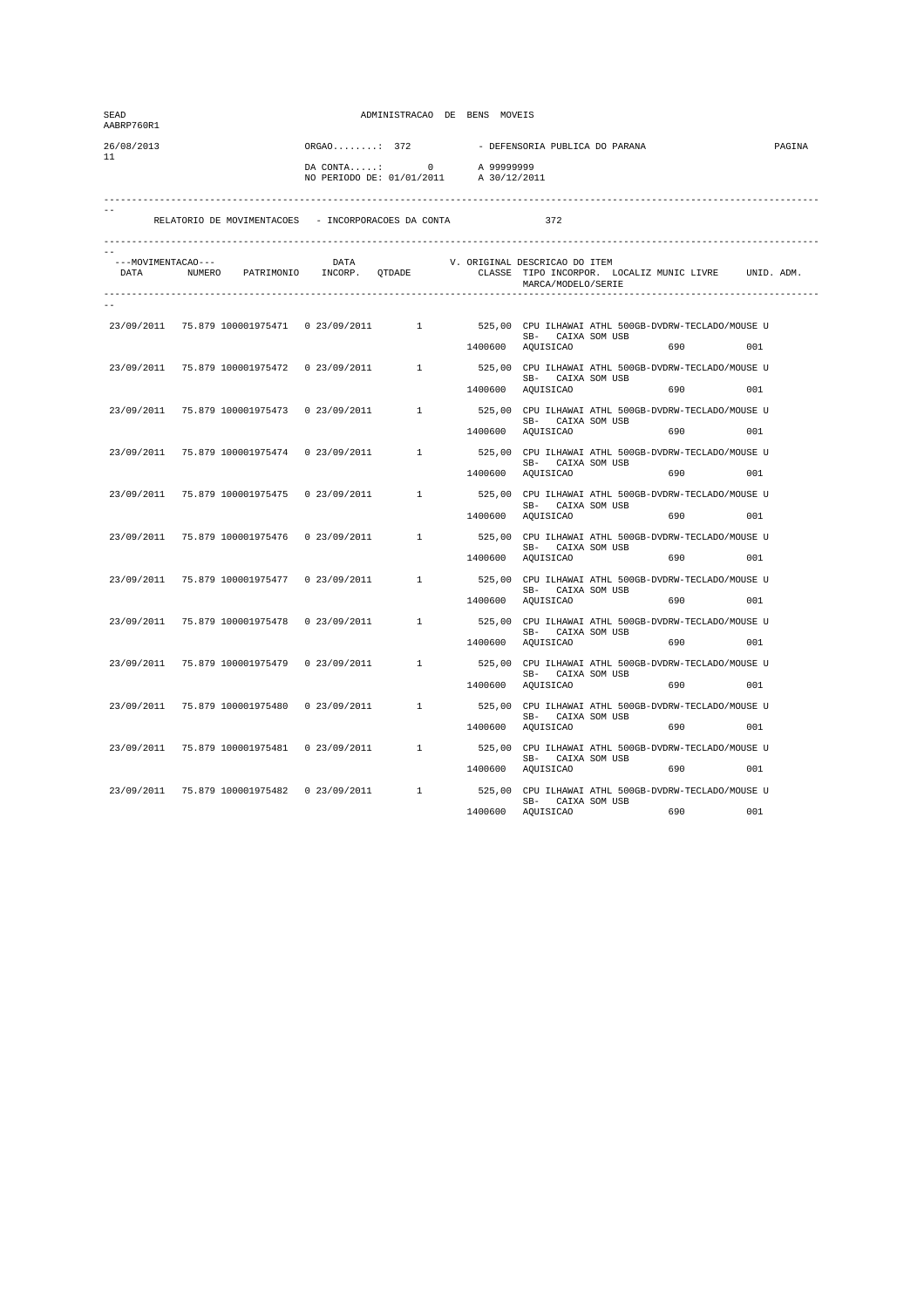| SEAD<br>AABRP760R1 |                                               |               | ADMINISTRACAO DE BENS MOVEIS                                       |              |                                                     |                                                                                                                        |        |
|--------------------|-----------------------------------------------|---------------|--------------------------------------------------------------------|--------------|-----------------------------------------------------|------------------------------------------------------------------------------------------------------------------------|--------|
| 26/08/2013         |                                               | $ORGAO$ : 372 |                                                                    |              | - DEFENSORIA PUBLICA DO PARANA                      |                                                                                                                        | PAGINA |
| 12 <sub>2</sub>    |                                               |               | DA CONTA: 0 A 99999999<br>NO PERIODO DE: 01/01/2011 A 30/12/201    | A 30/12/2011 |                                                     |                                                                                                                        |        |
|                    |                                               |               | RELATORIO DE MOVIMENTACOES - INCORPORACOES DA CONTA                |              | 372                                                 |                                                                                                                        |        |
| ---MOVIMENTACAO--- |                                               |               | --MOVIMENTACAO--- DATA V.<br>DATA NUMERO PATRIMONIO INCORP. QTDADE |              | V. ORIGINAL DESCRICAO DO ITEM<br>MARCA/MODELO/SERIE | CLASSE TIPO INCORPOR. LOCALIZ MUNIC LIVRE UNID. ADM.                                                                   |        |
|                    |                                               |               |                                                                    |              |                                                     |                                                                                                                        |        |
|                    |                                               |               |                                                                    |              |                                                     | 23/09/2011 75.879 100001975483 0 23/09/2011 1 525,00 CPU ILHAWAI ATHL 500GB-DVDRW-TECLADO/MOUSE U<br>SB- CAIXA SOM USB |        |
|                    |                                               |               |                                                                    |              | 1400600 AQUISICAO                                   | 690 001                                                                                                                |        |
| 23/09/2011         |                                               |               |                                                                    |              | SB- CAIXA SOM USB                                   | 75.879 100001975484  0 23/09/2011  1  525,00 CPU ILHAWAI ATHL 500GB-DVDRW-TECLADO/MOUSE U                              |        |
|                    |                                               |               |                                                                    |              | 1400600 AQUISICAO                                   | 690                                                                                                                    | 001    |
|                    |                                               |               | 23/09/2011 75.879 100001975485 0 23/09/2011 1                      |              |                                                     | 525,00 CPU ILHAWAI ATHL 500GB-DVDRW-TECLADO/MOUSE U                                                                    |        |
|                    |                                               |               |                                                                    |              | SB- CAIXA SOM USB<br>1400600 AQUISICAO              | 690 80                                                                                                                 | 0.01   |
|                    | 23/09/2011 75.879 100001975486 0 23/09/2011   |               |                                                                    |              |                                                     | 1 525,00 CPU ILHAWAI ATHL 500GB-DVDRW-TECLADO/MOUSE U                                                                  |        |
|                    |                                               |               |                                                                    |              | SB- CAIXA SOM USB<br>1400600 AQUISICAO              | 690 001                                                                                                                |        |
|                    | 23/09/2011 75.879 100001975487                | 0 23/09/2011  | 1                                                                  |              |                                                     | 525,00 CPU ILHAWAI ATHL 500GB-DVDRW-TECLADO/MOUSE U                                                                    |        |
|                    |                                               |               |                                                                    | 1400600      | AQUISICAO                                           | SB- CAIXA SOM USB<br>690                                                                                               | 0.01   |
| 23/09/2011         | 75.879 100001975488                           |               |                                                                    |              |                                                     | 0 23/09/2011 1 525,00 CPU ILHAWAI ATHL 500GB-DVDRW-TECLADO/MOUSE U                                                     |        |
|                    |                                               |               |                                                                    |              | SB- CAIXA SOM USB<br>1400600 AQUISICAO              | 690 88                                                                                                                 | 0.01   |
|                    |                                               |               |                                                                    |              |                                                     |                                                                                                                        |        |
|                    | 23/09/2011 75.879 100001975489                |               | 0 23/09/2011 1                                                     |              | SB- CAIXA SOM USB                                   | 525,00 CPU ILHAWAI ATHL 500GB-DVDRW-TECLADO/MOUSE U                                                                    |        |
|                    |                                               |               |                                                                    |              | 1400600 AQUISICAO                                   | 690 001                                                                                                                |        |
|                    | 23/09/2011 75.879 100001975490 0 23/09/2011   |               | $1 \qquad \qquad$                                                  |              | SB- CAIXA SOM USB                                   | 525,00 CPU ILHAWAI ATHL 500GB-DVDRW-TECLADO/MOUSE U                                                                    |        |
|                    |                                               |               |                                                                    |              | 1400600 AQUISICAO                                   | 690 001                                                                                                                |        |
| 23/09/2011         | 75.879 100001975491                           | 0 23/09/2011  | 1                                                                  |              |                                                     | 525,00 CPU ILHAWAI ATHL 500GB-DVDRW-TECLADO/MOUSE U<br>SB- CAIXA SOM USB                                               |        |
|                    |                                               |               |                                                                    |              | 1400600 AQUISICAO                                   | 690                                                                                                                    | 001    |
| 23/09/2011         | 75.879 100001975492                           |               | 0 23/09/2011 1                                                     |              |                                                     | 525,00 CPU ILHAWAI ATHL 500GB-DVDRW-TECLADO/MOUSE U                                                                    |        |
|                    |                                               |               |                                                                    |              | SB- CAIXA SOM USB<br>1400600 AQUISICAO              | 690                                                                                                                    | 001    |
|                    |                                               |               |                                                                    |              |                                                     | 23/09/2011 75.879 100001975493 0 23/09/2011 1 525,00 CPU ILHAWAI ATHL 500GB-DVDRW-TECLADO/MOUSE U                      |        |
|                    |                                               |               |                                                                    |              | SB- CAIXA SOM USB<br>1400600 AQUISICAO              |                                                                                                                        | 001    |
|                    | 23/09/2011 75.879 100001975494 0 23/09/2011 1 |               |                                                                    |              |                                                     | 525,00 CPU ILHAWAI ATHL 500GB-DVDRW-TECLADO/MOUSE U                                                                    |        |
|                    |                                               |               |                                                                    | 1400600      | SB- CAIXA SOM USB<br>AQUISICAO                      | 690                                                                                                                    | 001    |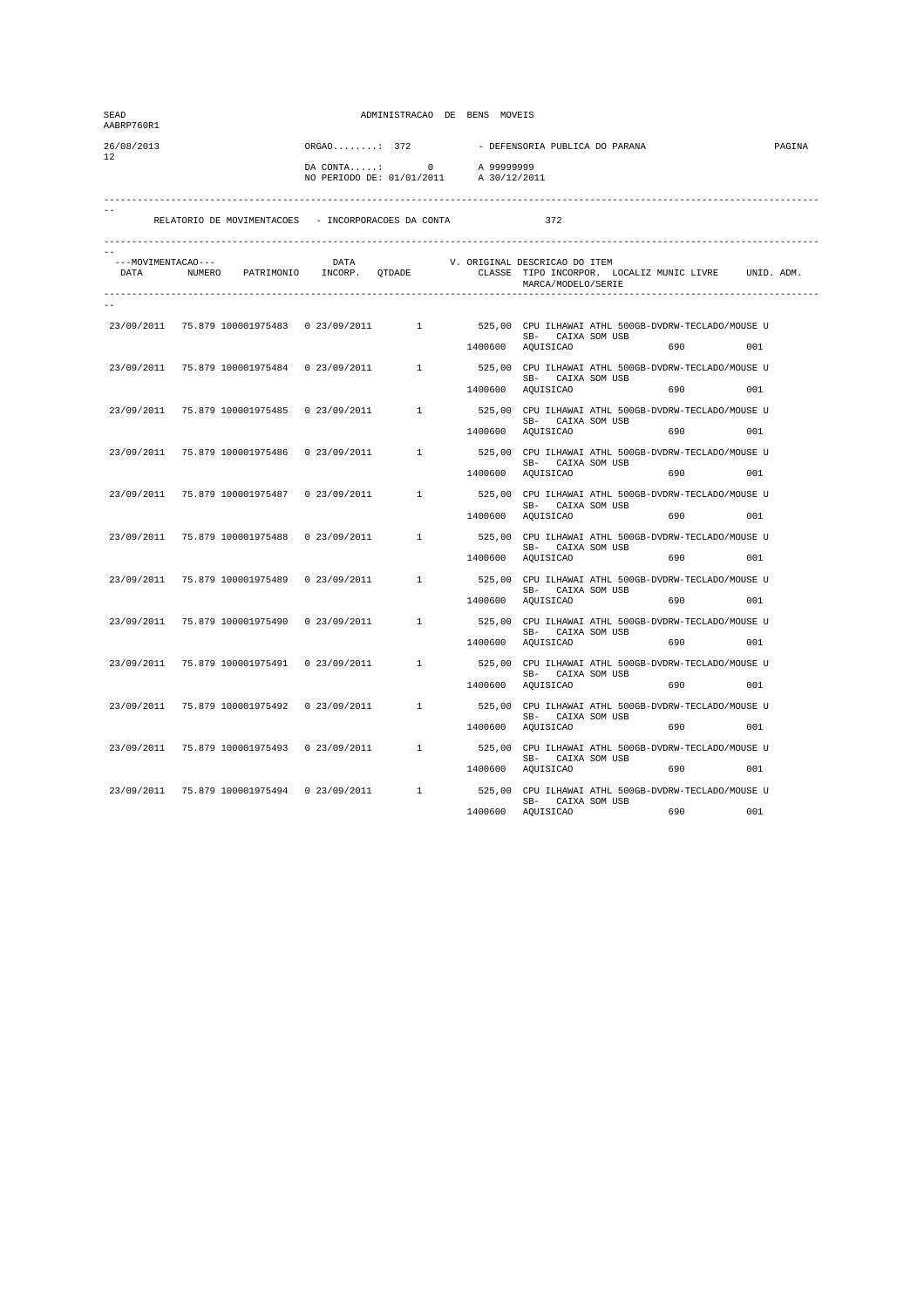| SEAD<br>AABRP760R1 |                                               |               | ADMINISTRACAO DE BENS MOVEIS                                       |              |                                                     |                                                                                                                        |        |
|--------------------|-----------------------------------------------|---------------|--------------------------------------------------------------------|--------------|-----------------------------------------------------|------------------------------------------------------------------------------------------------------------------------|--------|
| 26/08/2013         |                                               | $ORGAO$ : 372 |                                                                    |              | - DEFENSORIA PUBLICA DO PARANA                      |                                                                                                                        | PAGINA |
| 13 <sup>7</sup>    |                                               |               | DA CONTA: 0 A 99999999<br>NO PERIODO DE: 01/01/2011 A 30/12/201    | A 30/12/2011 |                                                     |                                                                                                                        |        |
|                    |                                               |               | RELATORIO DE MOVIMENTACOES - INCORPORACOES DA CONTA                |              | 372                                                 |                                                                                                                        |        |
| ---MOVIMENTACAO--- |                                               |               | --MOVIMENTACAO--- DATA V.<br>DATA NUMERO PATRIMONIO INCORP. QTDADE |              | V. ORIGINAL DESCRICAO DO ITEM<br>MARCA/MODELO/SERIE | CLASSE TIPO INCORPOR. LOCALIZ MUNIC LIVRE UNID. ADM.                                                                   |        |
|                    |                                               |               |                                                                    |              |                                                     |                                                                                                                        |        |
|                    |                                               |               |                                                                    |              |                                                     | 23/09/2011 75.879 100001975495 0 23/09/2011 1 525,00 CPU ILHAWAI ATHL 500GB-DVDRW-TECLADO/MOUSE U<br>SB- CAIXA SOM USB |        |
|                    |                                               |               |                                                                    |              | 1400600 AQUISICAO                                   | 690 001                                                                                                                |        |
| 23/09/2011         | 75.879 100001975496                           |               |                                                                    |              | SB- CAIXA SOM USB                                   | 0 23/09/2011 1 525,00 CPU ILHAWAI ATHL 500GB-DVDRW-TECLADO/MOUSE U                                                     |        |
|                    |                                               |               |                                                                    |              | 1400600 AQUISICAO                                   | 690                                                                                                                    | 001    |
|                    |                                               |               | 23/09/2011 75.879 100001975497 0 23/09/2011 1                      |              |                                                     | 525,00 CPU ILHAWAI ATHL 500GB-DVDRW-TECLADO/MOUSE U                                                                    |        |
|                    |                                               |               |                                                                    |              | SB- CAIXA SOM USB<br>1400600 AQUISICAO              | 690 80                                                                                                                 | 0.01   |
|                    | 23/09/2011 75.879 100001975498 0 23/09/2011   |               |                                                                    |              |                                                     | 1 525,00 CPU ILHAWAI ATHL 500GB-DVDRW-TECLADO/MOUSE U                                                                  |        |
|                    |                                               |               |                                                                    |              | SB- CAIXA SOM USB<br>1400600 AQUISICAO              | 690 001                                                                                                                |        |
|                    | 23/09/2011 75.879 100001975499                | 0 23/09/2011  | $\mathbf{1}$                                                       |              |                                                     | 525,00 CPU ILHAWAI ATHL 500GB-DVDRW-TECLADO/MOUSE U                                                                    |        |
|                    |                                               |               |                                                                    | 1400600      | AQUISICAO                                           | SB- CAIXA SOM USB<br>690                                                                                               | 0.01   |
| 23/09/2011         | 75.879 100001975500                           |               |                                                                    |              |                                                     | 0 23/09/2011 1 525,00 CPU ILHAWAI ATHL 500GB-DVDRW-TECLADO/MOUSE U                                                     |        |
|                    |                                               |               |                                                                    |              | SB- CAIXA SOM USB<br>1400600 AQUISICAO              | 690 80                                                                                                                 | 0.01   |
|                    |                                               |               |                                                                    |              |                                                     |                                                                                                                        |        |
|                    |                                               |               | 23/09/2011 75.879 100001975501 0 23/09/2011 1                      |              | SB- CAIXA SOM USB                                   | 525,00 CPU ILHAWAI ATHL 500GB-DVDRW-TECLADO/MOUSE U                                                                    |        |
|                    |                                               |               |                                                                    |              | 1400600 AQUISICAO                                   | 690 001                                                                                                                |        |
|                    | 23/09/2011 75.879 100001975502 0 23/09/2011   |               | $1 \qquad \qquad$                                                  |              | SB- CAIXA SOM USB                                   | 525,00 CPU ILHAWAI ATHL 500GB-DVDRW-TECLADO/MOUSE U                                                                    |        |
|                    |                                               |               |                                                                    |              | 1400600 AQUISICAO                                   | 690 001                                                                                                                |        |
| 23/09/2011         | 75.879 100001975503                           | 0 23/09/2011  | 1                                                                  |              |                                                     | 525,00 CPU ILHAWAI ATHL 500GB-DVDRW-TECLADO/MOUSE U                                                                    |        |
|                    |                                               |               |                                                                    |              | 1400600 AQUISICAO                                   | SB- CAIXA SOM USB<br>690                                                                                               | 001    |
| 23/09/2011         |                                               |               | 75.879 100001975504  0 23/09/2011  1                               |              |                                                     | 525,00 CPU ILHAWAI ATHL 500GB-DVDRW-TECLADO/MOUSE U                                                                    |        |
|                    |                                               |               |                                                                    |              | SB- CAIXA SOM USB<br>1400600 AQUISICAO              | 690                                                                                                                    | 001    |
|                    |                                               |               |                                                                    |              |                                                     | 23/09/2011 75.879 100001975505 0 23/09/2011 1 525,00 CPU ILHAWAI ATHL 500GB-DVDRW-TECLADO/MOUSE U                      |        |
|                    |                                               |               |                                                                    |              | SB- CAIXA SOM USB<br>1400600 AQUISICAO              |                                                                                                                        | 001    |
|                    | 23/09/2011 75.879 100001975506 0 23/09/2011 1 |               |                                                                    |              |                                                     | 525,00 CPU ILHAWAI ATHL 500GB-DVDRW-TECLADO/MOUSE U                                                                    |        |
|                    |                                               |               |                                                                    |              | SB- CAIXA SOM USB                                   |                                                                                                                        |        |
|                    |                                               |               |                                                                    | 1400600      | AQUISICAO                                           | 690                                                                                                                    | 001    |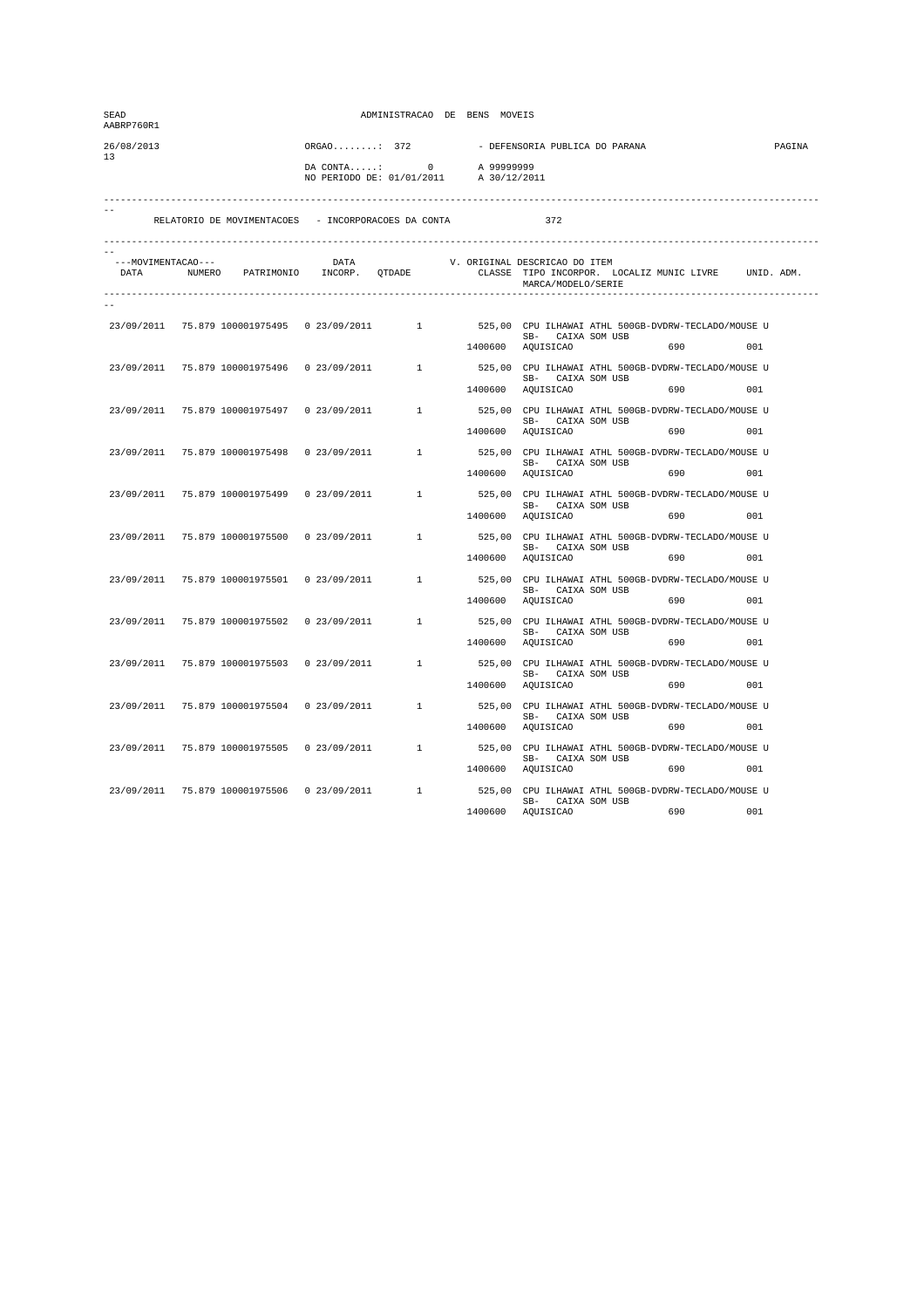| SEAD<br>AABRP760R1 |                                                     |               | ADMINISTRACAO DE BENS MOVEIS                                    |              |                                                                                                                                                             |        |
|--------------------|-----------------------------------------------------|---------------|-----------------------------------------------------------------|--------------|-------------------------------------------------------------------------------------------------------------------------------------------------------------|--------|
| 26/08/2013         |                                                     | $ORGAO$ : 372 |                                                                 |              | - DEFENSORIA PUBLICA DO PARANA                                                                                                                              | PAGINA |
| 14                 |                                                     |               | DA CONTA: 0 A 99999999<br>NO PERIODO DE: 01/01/2011 A 30/12/201 | A 30/12/2011 |                                                                                                                                                             |        |
|                    | RELATORIO DE MOVIMENTACOES - INCORPORACOES DA CONTA |               |                                                                 |              | 372                                                                                                                                                         |        |
| ---MOVIMENTACAO--- |                                                     |               |                                                                 |              | CLASSE TIPO INCORPOR. LOCALIZ MUNIC LIVRE UNID. ADM.<br>MARCA/MODELO/SERIE                                                                                  |        |
|                    |                                                     |               |                                                                 |              | 23/09/2011 75.879 100001975507 0 23/09/2011 1 525,00 CPU ILHAWAI ATHL 500GB-DVDRW-TECLADO/MOUSE U<br>SB- CAIXA SOM USB<br>1400600 AQUISICAO<br>690 —<br>001 |        |
| 23/09/2011         |                                                     |               |                                                                 |              | 75.879 100001975508 0 23/09/2011 1525,00 CPU ILHAWAI ATHL 500GB-DVDRW-TECLADO/MOUSE U<br>SB- CAIXA SOM USB<br>1400600 AQUISICAO<br>690<br>001               |        |
| 23/09/2011         | 75.879 100001975509                                 |               | 0 23/09/2011 1                                                  |              | 525,00 CPU ILHAWAI ATHL 500GB-DVDRW-TECLADO/MOUSE U<br>SB- CAIXA SOM USB<br>1400600 AQUISICAO<br>690 88<br>001                                              |        |
|                    | 23/09/2011 75.879 100001975510 0 23/09/2011         |               |                                                                 |              | 1 525,00 CPU ILHAWAI ATHL 500GB-DVDRW-TECLADO/MOUSE U<br>SB- CAIXA SOM USB<br>1400600 AQUISICAO<br>690 001                                                  |        |
|                    | 23/09/2011 75.879 100001975511                      |               | 0 23/09/2011 1                                                  | 1400600      | 525,00 CPU ILHAWAI ATHL 500GB-DVDRW-TECLADO/MOUSE U<br>SB- CAIXA SOM USB<br>690<br>001<br>AQUISICAO                                                         |        |
| 23/09/2011         |                                                     |               |                                                                 |              | 75.879 100001975512 0 23/09/2011 1 525,00 CPU ILHAWAI ATHL 500GB-DVDRW-TECLADO/MOUSE U<br>SB- CAIXA SOM USB<br>1400600 AQUISICAO<br>001                     |        |
|                    |                                                     |               |                                                                 |              | 23/09/2011 75.879 100001975513 0 23/09/2011 1525,00 CPU ILHAWAI ATHL 500GB-DVDRW-TECLADO/MOUSE U<br>SB- CAIXA SOM USB<br>1400600 AQUISICAO<br>690 001       |        |
|                    | 23/09/2011 75.879 100001975514 0 23/09/2011         |               | $1 \qquad \qquad$                                               |              | 525,00 CPU ILHAWAI ATHL 500GB-DVDRW-TECLADO/MOUSE U<br>SB- CAIXA SOM USB<br>1400600 AQUISICAO<br>690 001                                                    |        |
| 23/09/2011         | 75.879 100001975515                                 | 0 23/09/2011  | 1                                                               |              | 525,00 CPU ILHAWAI ATHL 500GB-DVDRW-TECLADO/MOUSE U<br>SB- CAIXA SOM USB<br>1400600 AQUISICAO<br>690<br>001                                                 |        |
| 23/09/2011         | 75.879 100001975516  0 23/09/2011  1                |               |                                                                 |              | 525,00 CPU ILHAWAI ATHL 500GB-DVDRW-TECLADO/MOUSE U<br>SB- CAIXA SOM USB<br>1400600 AQUISICAO<br>690<br>001                                                 |        |
|                    |                                                     |               |                                                                 |              | 23/09/2011 75.879 100001975517 0 23/09/2011 1 525,00 CPU ILHAWAI ATHL 500GB-DVDRW-TECLADO/MOUSE U<br>SB- CAIXA SOM USB<br>1400600 AQUISICAO<br>001          |        |
|                    | 23/09/2011 75.879 100001975518 0 23/09/2011 1       |               |                                                                 | 1400600      | 525,00 CPU ILHAWAI ATHL 500GB-DVDRW-TECLADO/MOUSE U<br>SB- CAIXA SOM USB<br>AQUISICAO<br>001<br>690                                                         |        |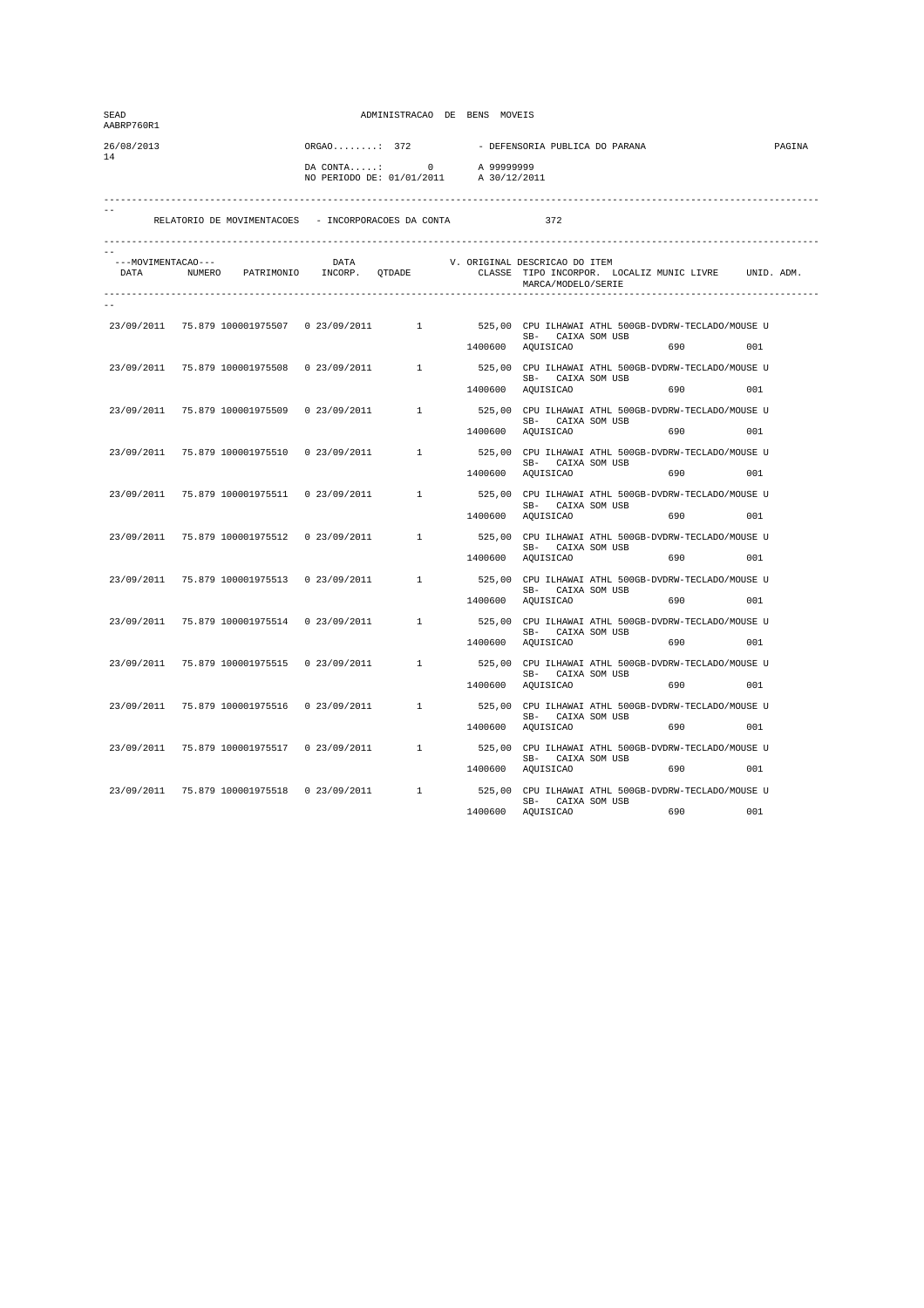| SEAD<br>AABRP760R1 |                                                     |               | ADMINISTRACAO DE BENS MOVEIS                                    |              |                                                                                                                                                                                                                                                                                         |        |
|--------------------|-----------------------------------------------------|---------------|-----------------------------------------------------------------|--------------|-----------------------------------------------------------------------------------------------------------------------------------------------------------------------------------------------------------------------------------------------------------------------------------------|--------|
| 26/08/2013         |                                                     | $ORGAO$ : 372 |                                                                 |              | - DEFENSORIA PUBLICA DO PARANA                                                                                                                                                                                                                                                          | PAGINA |
| 15                 |                                                     |               | DA CONTA: 0 A 99999999<br>NO PERIODO DE: 01/01/2011 A 30/12/201 | A 30/12/2011 |                                                                                                                                                                                                                                                                                         |        |
|                    | RELATORIO DE MOVIMENTACOES - INCORPORACOES DA CONTA |               |                                                                 |              | 372                                                                                                                                                                                                                                                                                     |        |
| ---MOVIMENTACAO--- |                                                     |               |                                                                 |              | CLASSE TIPO INCORPOR. LOCALIZ MUNIC LIVRE UNID. ADM.<br>MARCA/MODELO/SERIE                                                                                                                                                                                                              |        |
|                    |                                                     |               |                                                                 |              | 23/09/2011 75.879 100001975519 0 23/09/2011 1 525,00 CPU ILHAWAI ATHL 500GB-DVDRW-TECLADO/MOUSE U<br>SB- CAIXA SOM USB<br>1400600 AQUISICAO<br>690 —<br>001                                                                                                                             |        |
| 23/09/2011         |                                                     |               |                                                                 |              | 75.879 100001975520 0 23/09/2011 1525,00 CPU ILHAWAI ATHL 500GB-DVDRW-TECLADO/MOUSE U<br>SB- CAIXA SOM USB<br>1400600 AQUISICAO<br>690<br>001                                                                                                                                           |        |
| 23/09/2011         | 75.879 100001975521  0 23/09/2011  1                |               |                                                                 |              | 525,00 CPU ILHAWAI ATHL 500GB-DVDRW-TECLADO/MOUSE U<br>SB- CAIXA SOM USB<br>1400600 AQUISICAO<br>690 88<br>001                                                                                                                                                                          |        |
|                    | 23/09/2011 75.879 100001975522 0 23/09/2011         |               |                                                                 |              | 1 525,00 CPU ILHAWAI ATHL 500GB-DVDRW-TECLADO/MOUSE U<br>SB- CAIXA SOM USB<br>1400600 AQUISICAO<br>690 001                                                                                                                                                                              |        |
|                    | 23/09/2011 75.879 100001975523                      |               | 0 23/09/2011 1                                                  | 1400600      | 525,00 CPU ILHAWAI ATHL 500GB-DVDRW-TECLADO/MOUSE U<br>SB- CAIXA SOM USB<br>690<br>001<br>AQUISICAO                                                                                                                                                                                     |        |
| 23/09/2011         |                                                     |               |                                                                 |              | 75.879 100001975524 0 23/09/2011 1 525,00 CPU ILHAWAI ATHL 500GB-DVDRW-TECLADO/MOUSE U<br>SB- CAIXA SOM USB<br>1400600 AQUISICAO<br>001                                                                                                                                                 |        |
|                    |                                                     |               |                                                                 |              | 23/09/2011 75.879 100001975525 0 23/09/2011 1525,00 CPU ILHAWAI ATHL 500GB-DVDRW-TECLADO/MOUSE U<br>SB- CAIXA SOM USB<br>1400600 AQUISICAO<br>690 001                                                                                                                                   |        |
|                    | 23/09/2011 75.879 100001975526 0 23/09/2011         |               | $1 \qquad \qquad$                                               |              | 525,00 CPU ILHAWAI ATHL 500GB-DVDRW-TECLADO/MOUSE U<br>SB- CAIXA SOM USB<br>1400600 AQUISICAO<br>690 001                                                                                                                                                                                |        |
| 23/09/2011         | 75.879 100001975527                                 | 0 23/09/2011  | 1                                                               |              | 525,00 CPU ILHAWAI ATHL 500GB-DVDRW-TECLADO/MOUSE U<br>SB- CAIXA SOM USB<br>1400600 AQUISICAO<br>690<br>001                                                                                                                                                                             |        |
| 23/09/2011         | 75.879 100001975528                                 |               | 0 23/09/2011 1                                                  |              | 525,00 CPU ILHAWAI ATHL 500GB-DVDRW-TECLADO/MOUSE U<br>SB- CAIXA SOM USB<br>1400600 AQUISICAO<br>690<br>001                                                                                                                                                                             |        |
|                    | 23/09/2011 75.879 100001975529                      |               |                                                                 |              | ${\tt 0} \hspace{.2cm} 23/09/2011 \hspace{1.5cm} {\tt 1} \hspace{2.5cm} {\tt 525,00} \hspace{.2cm} {\tt CPU} \hspace{.1cm} {\tt ILHAMAI} \hspace{.1cm} {\tt ATHL} \hspace{.1cm} {\tt 500GB-DVDRN-TECLADO/MOUSE} \hspace{.1cm} {\tt U}$<br>SB- CAIXA SOM USB<br>1400600 AQUISICAO<br>001 |        |
|                    | 23/09/2011 75.879 100001975530 0 23/09/2011 1       |               |                                                                 | 1400600      | 525,00 CPU ILHAWAI ATHL 500GB-DVDRW-TECLADO/MOUSE U<br>SB- CAIXA SOM USB<br>AQUISICAO<br>001<br>690                                                                                                                                                                                     |        |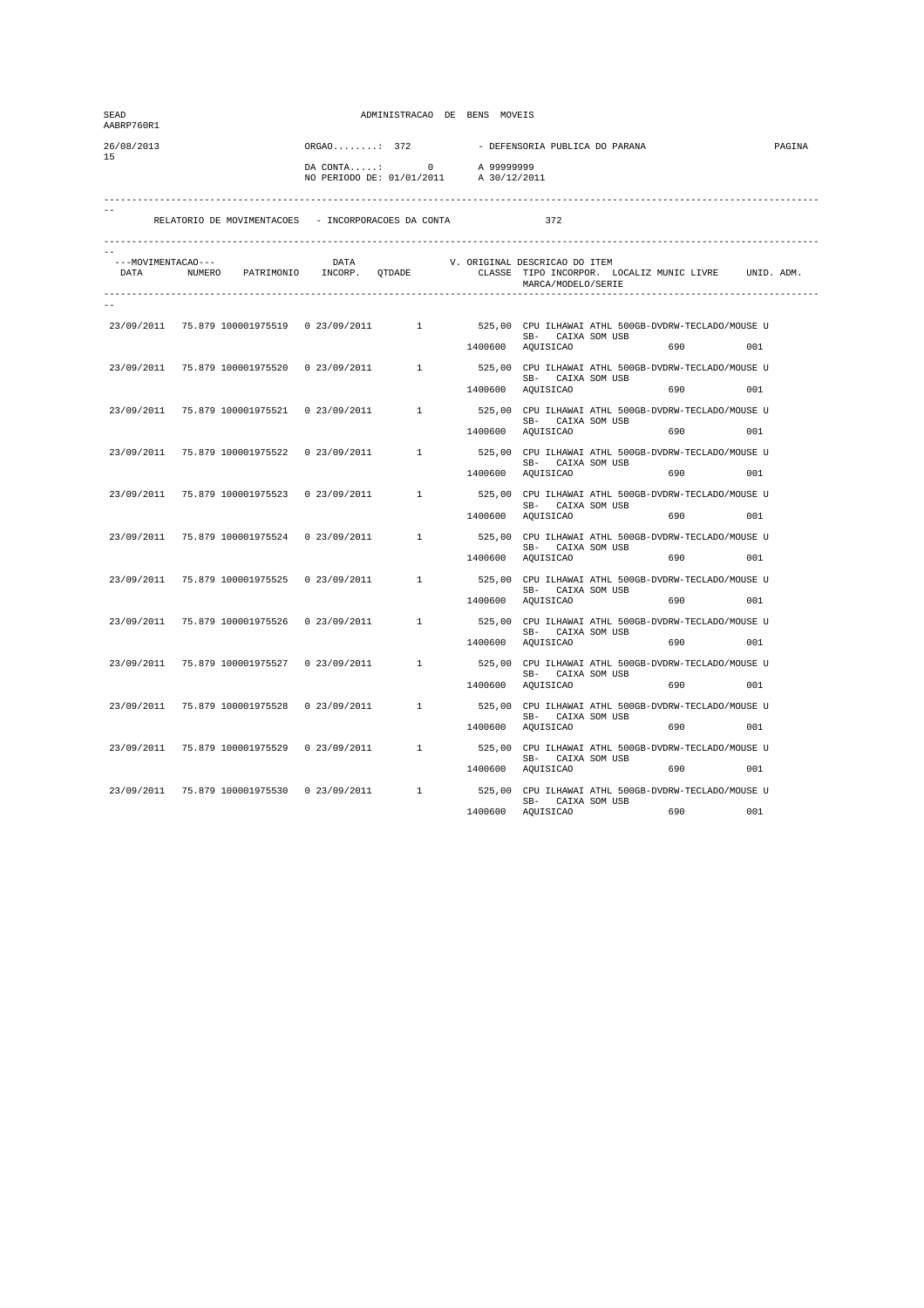| SEAD<br>AABRP760R1 |                                               |               | ADMINISTRACAO DE BENS MOVEIS                                       |              |                                                     |                                                                                                                        |        |
|--------------------|-----------------------------------------------|---------------|--------------------------------------------------------------------|--------------|-----------------------------------------------------|------------------------------------------------------------------------------------------------------------------------|--------|
| 26/08/2013         |                                               | $ORGAO$ : 372 |                                                                    |              | - DEFENSORIA PUBLICA DO PARANA                      |                                                                                                                        | PAGINA |
| 16                 |                                               |               | DA CONTA: 0 A 99999999<br>NO PERIODO DE: 01/01/2011 A 30/12/201    | A 30/12/2011 |                                                     |                                                                                                                        |        |
|                    |                                               |               | RELATORIO DE MOVIMENTACOES - INCORPORACOES DA CONTA                |              | 372                                                 |                                                                                                                        |        |
| ---MOVIMENTACAO--- |                                               |               | --MOVIMENTACAO--- DATA V.<br>DATA NUMERO PATRIMONIO INCORP. QTDADE |              | V. ORIGINAL DESCRICAO DO ITEM<br>MARCA/MODELO/SERIE | CLASSE TIPO INCORPOR. LOCALIZ MUNIC LIVRE UNID. ADM.                                                                   |        |
|                    |                                               |               |                                                                    |              |                                                     |                                                                                                                        |        |
|                    |                                               |               |                                                                    |              |                                                     | 23/09/2011 75.879 100001975531 0 23/09/2011 1 525,00 CPU ILHAWAI ATHL 500GB-DVDRW-TECLADO/MOUSE U<br>SB- CAIXA SOM USB |        |
|                    |                                               |               |                                                                    |              | 1400600 AQUISICAO                                   | 690 001                                                                                                                |        |
| 23/09/2011         |                                               |               |                                                                    |              | SB- CAIXA SOM USB                                   | 75.879 100001975532  0 23/09/2011  1  525,00 CPU ILHAWAI ATHL 500GB-DVDRW-TECLADO/MOUSE U                              |        |
|                    |                                               |               |                                                                    |              | 1400600 AQUISICAO                                   | 690                                                                                                                    | 001    |
|                    |                                               |               | 23/09/2011 75.879 100001975533 0 23/09/2011 1                      |              | SB- CAIXA SOM USB                                   | 525,00 CPU ILHAWAI ATHL 500GB-DVDRW-TECLADO/MOUSE U                                                                    |        |
|                    |                                               |               |                                                                    |              | 1400600 AQUISICAO                                   | 690 80                                                                                                                 | 0.01   |
|                    | 23/09/2011 75.879 100001975534 0 23/09/2011   |               |                                                                    |              |                                                     | 1 525,00 CPU ILHAWAI ATHL 500GB-DVDRW-TECLADO/MOUSE U                                                                  |        |
|                    |                                               |               |                                                                    |              | SB- CAIXA SOM USB<br>1400600 AQUISICAO              | 690 001                                                                                                                |        |
|                    | 23/09/2011 75.879 100001975535                | 0 23/09/2011  | $\mathbf{1}$                                                       |              |                                                     | 525,00 CPU ILHAWAI ATHL 500GB-DVDRW-TECLADO/MOUSE U                                                                    |        |
|                    |                                               |               |                                                                    | 1400600      | AQUISICAO                                           | SB- CAIXA SOM USB<br>690                                                                                               | 0.01   |
| 23/09/2011         | 75.879 100001975536                           |               |                                                                    |              |                                                     | $1 \qquad \qquad 525,00 \quad \text{CPU ILHAMAIATHL 500GB–DVDRW-TECLADO/MOUSE U}$                                      |        |
|                    |                                               |               |                                                                    |              | SB- CAIXA SOM USB<br>1400600 AQUISICAO              | 690 80                                                                                                                 | 0.01   |
|                    | 23/09/2011 75.879 100001975537                |               | 0 23/09/2011 1                                                     |              |                                                     | 525,00 CPU ILHAWAI ATHL 500GB-DVDRW-TECLADO/MOUSE U                                                                    |        |
|                    |                                               |               |                                                                    |              | SB- CAIXA SOM USB<br>1400600 AQUISICAO              | 690 001                                                                                                                |        |
|                    | 23/09/2011 75.879 100001975538 0 23/09/2011   |               | $1 \qquad \qquad$                                                  |              |                                                     | 525,00 CPU ILHAWAI ATHL 500GB-DVDRW-TECLADO/MOUSE U                                                                    |        |
|                    |                                               |               |                                                                    |              | SB- CAIXA SOM USB                                   | 690 001                                                                                                                |        |
|                    |                                               |               |                                                                    |              | 1400600 AQUISICAO                                   |                                                                                                                        |        |
| 23/09/2011         | 75.879 100001975539                           | 0 23/09/2011  | 1                                                                  |              |                                                     | 525,00 CPU ILHAWAI ATHL 500GB-DVDRW-TECLADO/MOUSE U<br>SB- CAIXA SOM USB                                               |        |
|                    |                                               |               |                                                                    |              | 1400600 AQUISICAO                                   | 690                                                                                                                    | 001    |
| 23/09/2011         |                                               |               | 75.879 100001975540  0 23/09/2011  1                               |              | SB- CAIXA SOM USB                                   | 525,00 CPU ILHAWAI ATHL 500GB-DVDRW-TECLADO/MOUSE U                                                                    |        |
|                    |                                               |               |                                                                    |              | 1400600 AQUISICAO                                   | 690                                                                                                                    | 001    |
|                    |                                               |               |                                                                    |              | SB- CAIXA SOM USB                                   | 23/09/2011 75.879 100001975541 0 23/09/2011 1 525,00 CPU ILHAWAI ATHL 500GB-DVDRW-TECLADO/MOUSE U                      |        |
|                    |                                               |               |                                                                    |              | 1400600 AQUISICAO                                   |                                                                                                                        | 001    |
|                    | 23/09/2011 75.879 100001975542 0 23/09/2011 1 |               |                                                                    |              |                                                     | 525,00 CPU ILHAWAI ATHL 500GB-DVDRW-TECLADO/MOUSE U                                                                    |        |
|                    |                                               |               |                                                                    | 1400600      | SB- CAIXA SOM USB<br>AQUISICAO                      | 690                                                                                                                    | 001    |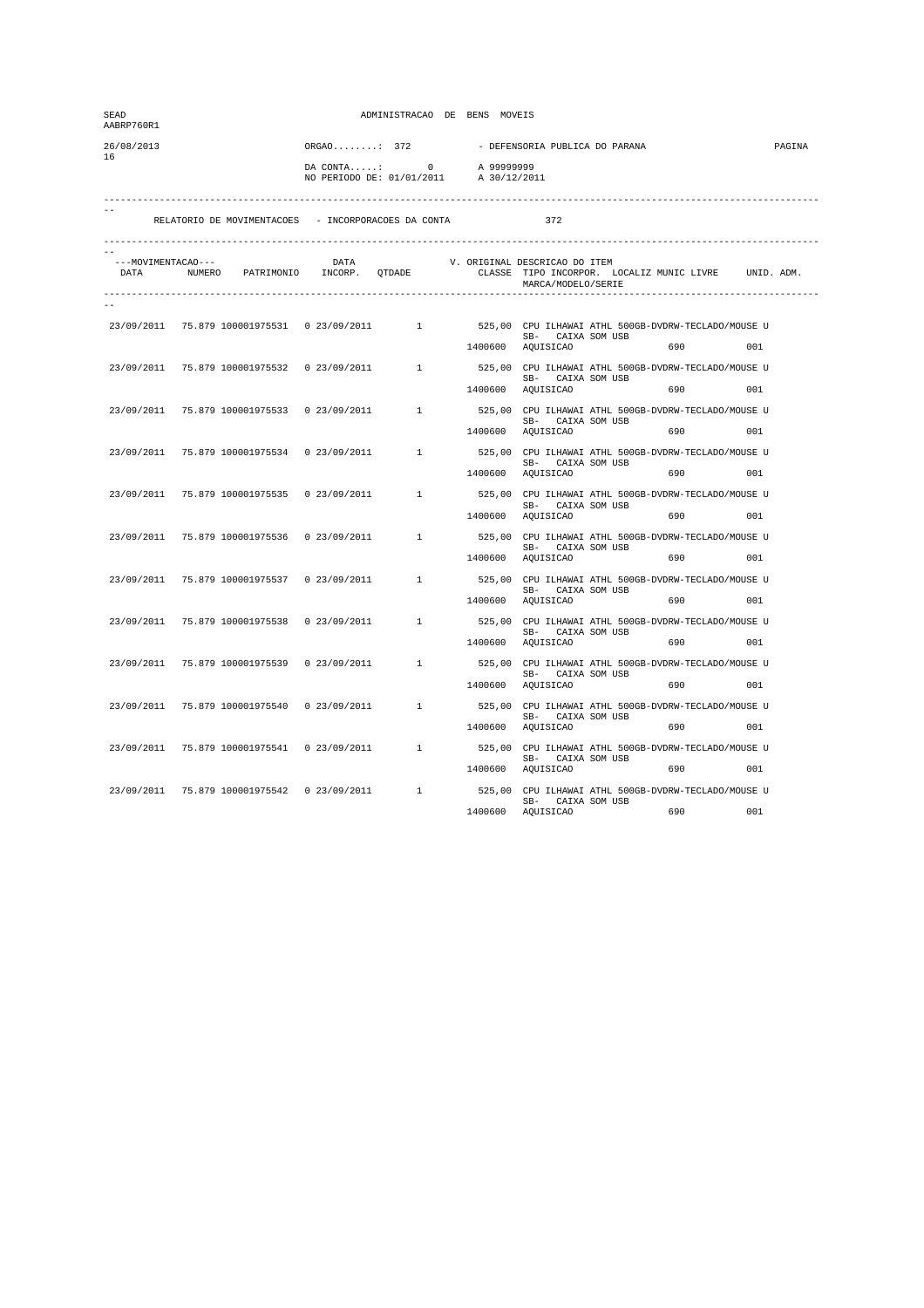| SEAD<br>AABRP760R1 |                                                     |               | ADMINISTRACAO DE BENS MOVEIS               |         |                                                                                                                                                                   |        |  |  |
|--------------------|-----------------------------------------------------|---------------|--------------------------------------------|---------|-------------------------------------------------------------------------------------------------------------------------------------------------------------------|--------|--|--|
| 26/08/2013         |                                                     | $ORGAO$ : 372 |                                            |         | - DEFENSORIA PUBLICA DO PARANA                                                                                                                                    | PAGINA |  |  |
| 17                 |                                                     |               | $DA$ CONTA: 0<br>NO PERIODO DE: 01/01/2011 |         | A 99999999<br>A 30/12/2011                                                                                                                                        |        |  |  |
|                    | RELATORIO DE MOVIMENTACOES - INCORPORACOES DA CONTA |               |                                            |         | 372                                                                                                                                                               |        |  |  |
| ---MOVIMENTACAO--- |                                                     |               |                                            |         | CLASSE TIPO INCORPOR. LOCALIZ MUNIC LIVRE UNID. ADM.<br>MARCA/MODELO/SERIE                                                                                        |        |  |  |
|                    |                                                     |               |                                            |         |                                                                                                                                                                   |        |  |  |
|                    |                                                     |               |                                            |         | 23/09/2011 75.879 100001975543 0 23/09/2011 1525,00 CPU ILHAWAI ATHL 500GB-DVDRW-TECLADO/MOUSE U<br>SB- CAIXA SOM USB<br>1400600 AQUISICAO<br>690 001             |        |  |  |
|                    |                                                     |               |                                            |         | 23/09/2011 75.879 100001975544 0 23/09/2011 1525,00 CPU ILHAWAI ATHL 500GB-DVDRW-TECLADO/MOUSE U                                                                  |        |  |  |
|                    |                                                     |               |                                            |         | SB- CAIXA SOM USB<br>1400600 AQUISICAO<br>690 001                                                                                                                 |        |  |  |
|                    |                                                     |               |                                            |         | 23/09/2011 75.879 100001975545 0 23/09/2011 1 525,00 CPU ILHAWAI ATHL 500GB-DVDRW-TECLADO/MOUSE U                                                                 |        |  |  |
|                    |                                                     |               |                                            |         | SB- CAIXA SOM USB<br>1400600 AQUISICAO<br>690 001                                                                                                                 |        |  |  |
|                    | 23/09/2011 75.879 100001975546 0 23/09/2011 1       |               |                                            |         | 525,00 CPU ILHAWAI ATHL 500GB-DVDRW-TECLADO/MOUSE U<br>SB- CAIXA SOM USB                                                                                          |        |  |  |
|                    |                                                     |               |                                            | 1400600 | AQUISICAO<br>690                                                                                                                                                  | 001    |  |  |
| 23/09/2011         |                                                     |               |                                            |         | 75.879 100001975547  0 23/09/2011  1  525,00 CPU ILHAWAI ATHL 500GB-DVDRW-TECLADO/MOUSE U<br>SB- CAIXA SOM USB                                                    |        |  |  |
|                    |                                                     |               |                                            |         | 1400600 AQUISICAO<br>690                                                                                                                                          | 001    |  |  |
|                    | 23/09/2011 75.879 100001975548 0 23/09/2011 1       |               |                                            |         | 525,00 CPU ILHAWAI ATHL 500GB-DVDRW-TECLADO/MOUSE U<br>SB- CAIXA SOM USB                                                                                          |        |  |  |
|                    |                                                     |               |                                            |         | 1400600 AQUISICAO<br>690 001                                                                                                                                      |        |  |  |
| 23/09/2011         |                                                     |               |                                            |         | 75.879 100001975549 0 23/09/2011 1 525,00 CPU ILHAWAI ATHL 500GB-DVDRW-TECLADO/MOUSE U<br>SB- CAIXA SOM USB                                                       | 001    |  |  |
|                    | 23/09/2011 75.879 100001975550 0 23/09/2011 1       |               |                                            |         | 1400600 AQUISICAO<br>690<br>525,00 CPU ILHAWAI ATHL 500GB-DVDRW-TECLADO/MOUSE U                                                                                   |        |  |  |
|                    |                                                     |               |                                            |         | SB- CAIXA SOM USB<br>1400600 AQUISICAO<br>690 001                                                                                                                 |        |  |  |
| 23/09/2011         |                                                     |               |                                            |         |                                                                                                                                                                   | 001    |  |  |
| 23/09/2011         | 75.879 100001975974  0 23/09/2011                   |               |                                            |         | 1 390,00 MUNITUR LALE of the series of 590<br>1402000 AQUISICAO                                                                                                   | 001    |  |  |
| 23/09/2011         |                                                     |               |                                            |         | $\begin{array}{cccccccc} 75.879 & 100001975975 & 0 & 23/09/2011 & 1 & 390,00 & MONTOR LCD-20" MARCA AOC-MOD E & 2043FK & 1402000 & AQUISICAO & 690 & \end{array}$ | 001    |  |  |
| 23/09/2011         | 75.879 100001975976  0 23/09/2011                   |               | $1 \quad$                                  |         | 390,00 MONITOR LCD-20" MARCA AOC-MOD E 2043FK<br>390,00 Process<br>1402000 AQUISICAO<br>690                                                                       | 001    |  |  |
| 23/09/2011         | 75.879 100001975977 0 23/09/2011                    |               | $\mathbf{1}$                               |         | 390,00 MONITOR LCD-20" MARCA AOC-MOD E 2043FK<br>1402000 AQUISICAO<br>690                                                                                         | 001    |  |  |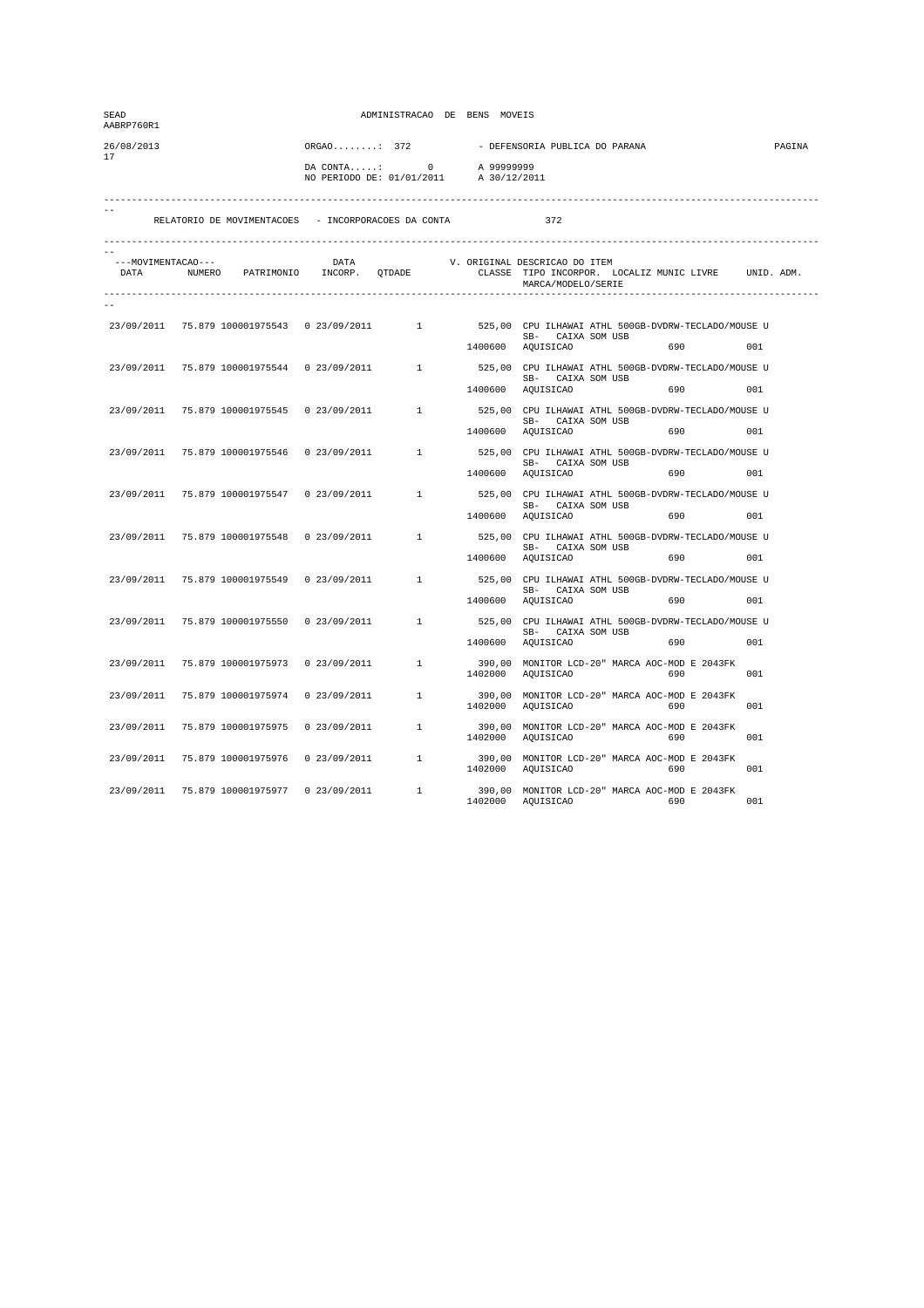| SEAD<br>AABRP760R1 |                                                        |               | ADMINISTRACAO DE BENS MOVEIS                                                                                |         |                                                                                                             |     |  |  |
|--------------------|--------------------------------------------------------|---------------|-------------------------------------------------------------------------------------------------------------|---------|-------------------------------------------------------------------------------------------------------------|-----|--|--|
| 26/08/2013<br>18   |                                                        | $ORGAO$ : 372 | DA CONTA: 0 A 99999999<br>NO PERIODO DE: 01/01/2011                                                         |         | - DEFENSORIA PUBLICA DO PARANA<br>A 30/12/2011                                                              |     |  |  |
|                    | RELATORIO DE MOVIMENTACOES - INCORPORACOES DA CONTA    |               |                                                                                                             |         | 372                                                                                                         |     |  |  |
| DATA               | ---MOVIMENTACAO---<br>NUMERO PATRIMONIO INCORP. QTDADE | DATA          |                                                                                                             |         | V. ORIGINAL DESCRICAO DO ITEM<br>CLASSE TIPO INCORPOR. LOCALIZ MUNIC LIVRE UNID. ADM.<br>MARCA/MODELO/SERIE |     |  |  |
|                    | 23/09/2011 75.879 100001975978 0 23/09/2011 1          |               |                                                                                                             |         | 390,00 MONITOR LCD-20" MARCA AOC-MOD E 2043FK<br>1402000 AQUISICAO<br>690                                   | 001 |  |  |
| 23/09/2011         | 75.879 100001975979                                    |               |                                                                                                             |         | 0  23/09/2011   1   390,00 MONITOR LCD-20" MARCA AOC-MOD E  2043FK   1402000   AQUISICAO   690              | 001 |  |  |
| 23/09/2011         | 75.879 100001975980                                    |               | $\begin{array}{ccccccccc}\n0 & 23/09/2011 & & & & & & 390, \text{uv} \\ & & & & & & & 1402000\n\end{array}$ |         | 390,00 MONITOR LCD-20" MARCA AOC-MOD E 2043FK<br>AQUISICAO<br>690                                           | 001 |  |  |
| 23/09/2011         | 75.879 100001975981                                    |               |                                                                                                             | 1402000 | 0 23/09/2011 1 390,00 MONITOR LCD-20" MARCA AOC-MOD E 2043FK<br><b>AQUISICAO</b><br>690                     | 001 |  |  |
| 23/09/2011         | 75.879 100001975982                                    | 0 23/09/2011  | $\mathbf{1}$                                                                                                | 1402000 | 390,00 MONITOR LCD-20" MARCA AOC-MOD E 2043FK<br>AQUISICAO<br>690                                           | 001 |  |  |
| 23/09/2011         | 75.879 100001975983                                    | 0 23/09/2011  | 1                                                                                                           | 1402000 | 390,00 MONITOR LCD-20" MARCA AOC-MOD E 2043FK<br>AQUISICAO<br>690                                           | 001 |  |  |
| 23/09/2011         | 75.879 100001975984                                    | 0 23/09/2011  | $1 \quad$                                                                                                   | 1402000 | 390,00 MONITOR LCD-20" MARCA AOC-MOD E 2043FK<br>AQUISICAO<br>690                                           | 001 |  |  |
| 23/09/2011         | 75.879 100001975985                                    | 0 23/09/2011  | 1                                                                                                           | 1402000 | 390,00 MONITOR LCD-20" MARCA AOC-MOD E 2043FK<br>AQUISICAO<br>690                                           | 001 |  |  |
| 23/09/2011         | 75.879 100001975986                                    | 0 23/09/2011  | $\mathbf{1}$                                                                                                | 1402000 | 390,00 MONITOR LCD-20" MARCA AOC-MOD E 2043FK<br>AQUISICAO<br>690                                           | 001 |  |  |
| 23/09/2011         | 75.879 100001975987                                    | 0 23/09/2011  | 1                                                                                                           | 1402000 | 390,00 MONITOR LCD-20" MARCA AOC-MOD E 2043FK<br>AQUISICAO<br>690                                           | 001 |  |  |
| 23/09/2011         | 75.879 100001975988                                    | 0 23/09/2011  | 1                                                                                                           | 1402000 | 390,00 MONITOR LCD-20" MARCA AOC-MOD E 2043FK<br>AQUISICAO<br>690                                           | 001 |  |  |
| 23/09/2011         | 75.879 100001975989                                    | 0 23/09/2011  | 1                                                                                                           | 1402000 | 390,00 MONITOR LCD-20" MARCA AOC-MOD E 2043FK<br>AQUISICAO<br>690                                           | 001 |  |  |
| 23/09/2011         | 75.879 100001975990                                    | 0 23/09/2011  | 1                                                                                                           |         | 390,00 MONITOR LCD-20" MARCA AOC-MOD E 2043FK<br>1402000 AQUISICAO<br>690                                   | 001 |  |  |
| 23/09/2011         | 75.879 100001975991                                    | 0 23/09/2011  | $\mathbf{1}$                                                                                                | 1402000 | 390,00 MONITOR LCD-20" MARCA AOC-MOD E 2043FK<br>AQUISICAO<br>690                                           | 001 |  |  |
|                    | 23/09/2011 75.879 100001975992 0 23/09/2011            |               | $\overline{1}$                                                                                              | 1402000 | 390,00 MONITOR LCD-20" MARCA AOC-MOD E 2043FK<br>AQUISICAO<br>690                                           | 001 |  |  |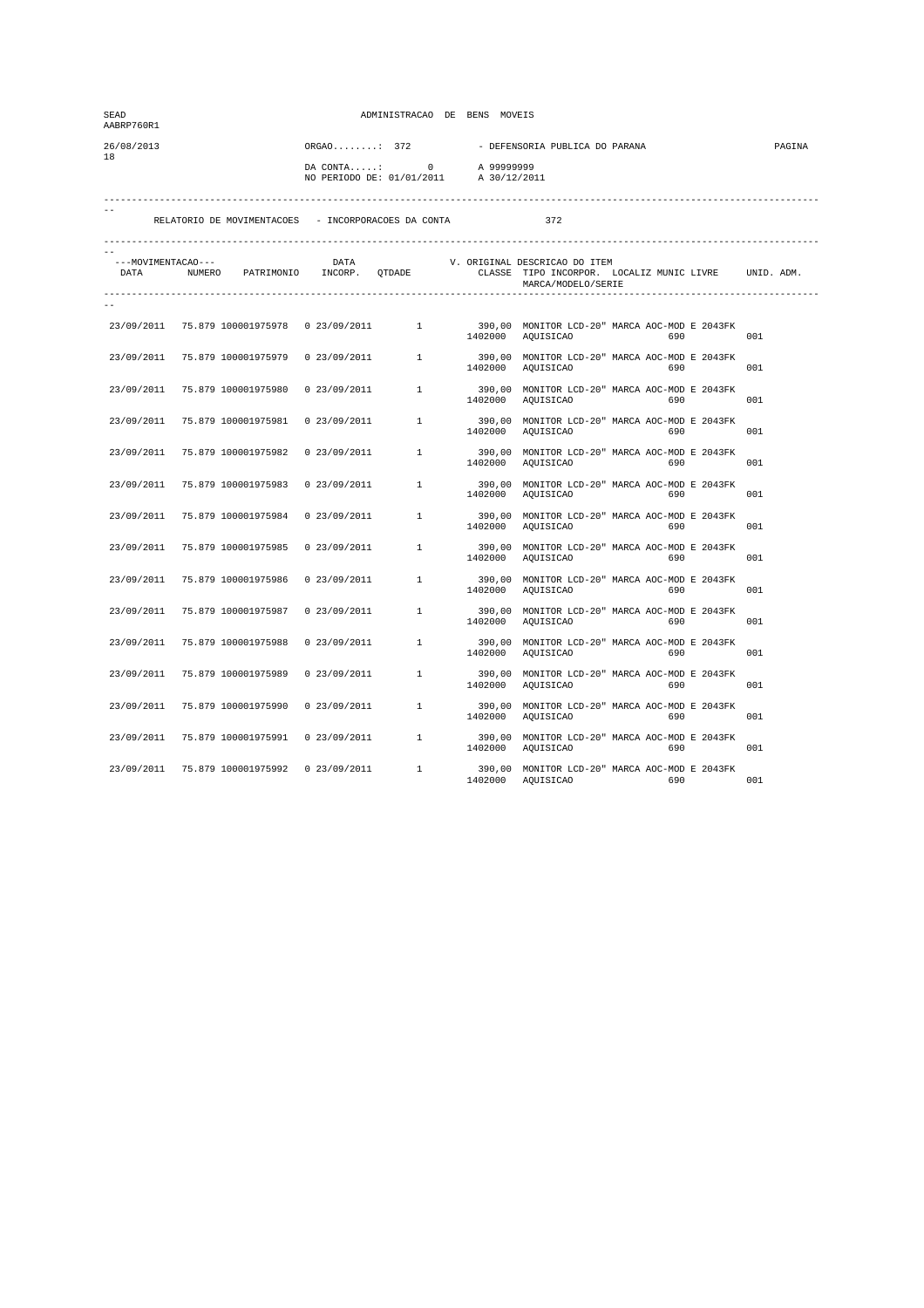| SEAD<br>AABRP760R1 |                                                     |                                                          | ADMINISTRACAO DE BENS MOVEIS |         |                                                                                                             |     |  |  |
|--------------------|-----------------------------------------------------|----------------------------------------------------------|------------------------------|---------|-------------------------------------------------------------------------------------------------------------|-----|--|--|
| 26/08/2013<br>19   |                                                     | ORGAO: 372<br>$DA$ CONTA: 0<br>NO PERIODO DE: 01/01/2011 |                              |         | - DEFENSORIA PUBLICA DO PARANA<br>A 99999999<br>A 30/12/2011                                                |     |  |  |
|                    | RELATORIO DE MOVIMENTACOES - INCORPORACOES DA CONTA |                                                          |                              |         | 372                                                                                                         |     |  |  |
| ---MOVIMENTACAO--- | DATA NUMERO PATRIMONIO INCORP. QTDADE               | DATA                                                     |                              |         | V. ORIGINAL DESCRICAO DO ITEM<br>CLASSE TIPO INCORPOR. LOCALIZ MUNIC LIVRE UNID. ADM.<br>MARCA/MODELO/SERIE |     |  |  |
|                    | 23/09/2011 75.879 100001975993 0 23/09/2011 1       |                                                          |                              |         | 390,00 MONITOR LCD-20" MARCA AOC-MOD E 2043FK<br>1402000 AQUISICAO<br>690                                   | 001 |  |  |
| 23/09/2011         | 75.879 100001975994                                 |                                                          | 0 23/09/2011 1               |         | 390,00 MONITOR LCD-20" MARCA AOC-MOD E 2043FK<br>1402000 AQUISICAO<br>690                                   | 001 |  |  |
| 23/09/2011         | 75.879 100001975995                                 | 0 23/09/2011                                             | $\mathbf{1}$                 | 1402000 | 390,00 MONITOR LCD-20" MARCA AOC-MOD E 2043FK<br>AQUISICAO<br>690                                           | 001 |  |  |
| 23/09/2011         | 75.879 100001975996                                 | 0 23/09/2011                                             | $1 \qquad \qquad$            | 1402000 | 390,00 MONITOR LCD-20" MARCA AOC-MOD E 2043FK<br>AQUISICAO<br>690                                           | 001 |  |  |
| 23/09/2011         | 75.879 100001975997                                 | 0 23/09/2011                                             | $\mathbf{1}$                 | 1402000 | 390,00 MONITOR LCD-20" MARCA AOC-MOD E 2043FK<br>AQUISICAO<br>690                                           | 001 |  |  |
| 23/09/2011         | 75.879 100001975998                                 | 0 23/09/2011                                             | $\mathbf{1}$                 | 1402000 | 390,00 MONITOR LCD-20" MARCA AOC-MOD E 2043FK<br>AQUISICAO<br>690                                           | 001 |  |  |
| 23/09/2011         | 75.879 100001975999                                 | 0 23/09/2011                                             | 1                            | 1402000 | 390,00 MONITOR LCD-20" MARCA AOC-MOD E 2043FK<br>AQUISICAO<br>690                                           | 001 |  |  |
| 23/09/2011         | 75.879 100001976000                                 | 0 23/09/2011                                             | $1 \quad$                    | 1402000 | 390,00 MONITOR LCD-20" MARCA AOC-MOD E 2043FK<br>AQUISICAO<br>690                                           | 001 |  |  |
| 23/09/2011         | 75.879 100001976001                                 | 0 23/09/2011                                             | $\mathbf{1}$                 | 1402000 | 390,00 MONITOR LCD-20" MARCA AOC-MOD E 2043FK<br>AQUISICAO<br>690                                           | 001 |  |  |
| 23/09/2011         | 75.879 100001976002                                 | 0 23/09/2011                                             | $\mathbf{1}$                 |         | 390,00 MONITOR LCD-20" MARCA AOC-MOD E 2043FK<br>1402000 AQUISICAO<br>690                                   | 001 |  |  |
| 23/09/2011         | 75.879 100001976003                                 | 0 23/09/2011                                             | $1 \quad$                    | 1402000 | 390,00 MONITOR LCD-20" MARCA AOC-MOD E 2043FK<br>AQUISICAO<br>690                                           | 001 |  |  |
| 23/09/2011         | 75.879 100001976004                                 | 0 23/09/2011                                             | 1                            | 1402000 | 390,00 MONITOR LCD-20" MARCA AOC-MOD E 2043FK<br>AQUISICAO                                                  | 001 |  |  |
| 23/09/2011         | 75.879 100001976005                                 | 0 23/09/2011                                             | $\mathbf{1}$                 |         | 390,00 MONITOR LCD-20" MARCA AOC-MOD E 2043FK<br>1402000 AQUISICAO<br>690                                   | 001 |  |  |
| 23/09/2011         | 75.879 100001976006                                 | 0 23/09/2011                                             | 1                            |         | 390,00 MONITOR LCD-20" MARCA AOC-MOD E 2043FK<br>1402000 AQUISICAO<br>690                                   | 001 |  |  |
|                    | 23/09/2011 75.879 100001976007                      | 0 23/09/2011                                             | <sup>1</sup>                 | 1402000 | 390,00 MONITOR LCD-20" MARCA AOC-MOD E 2043FK<br>AQUISICAO<br>690                                           | 001 |  |  |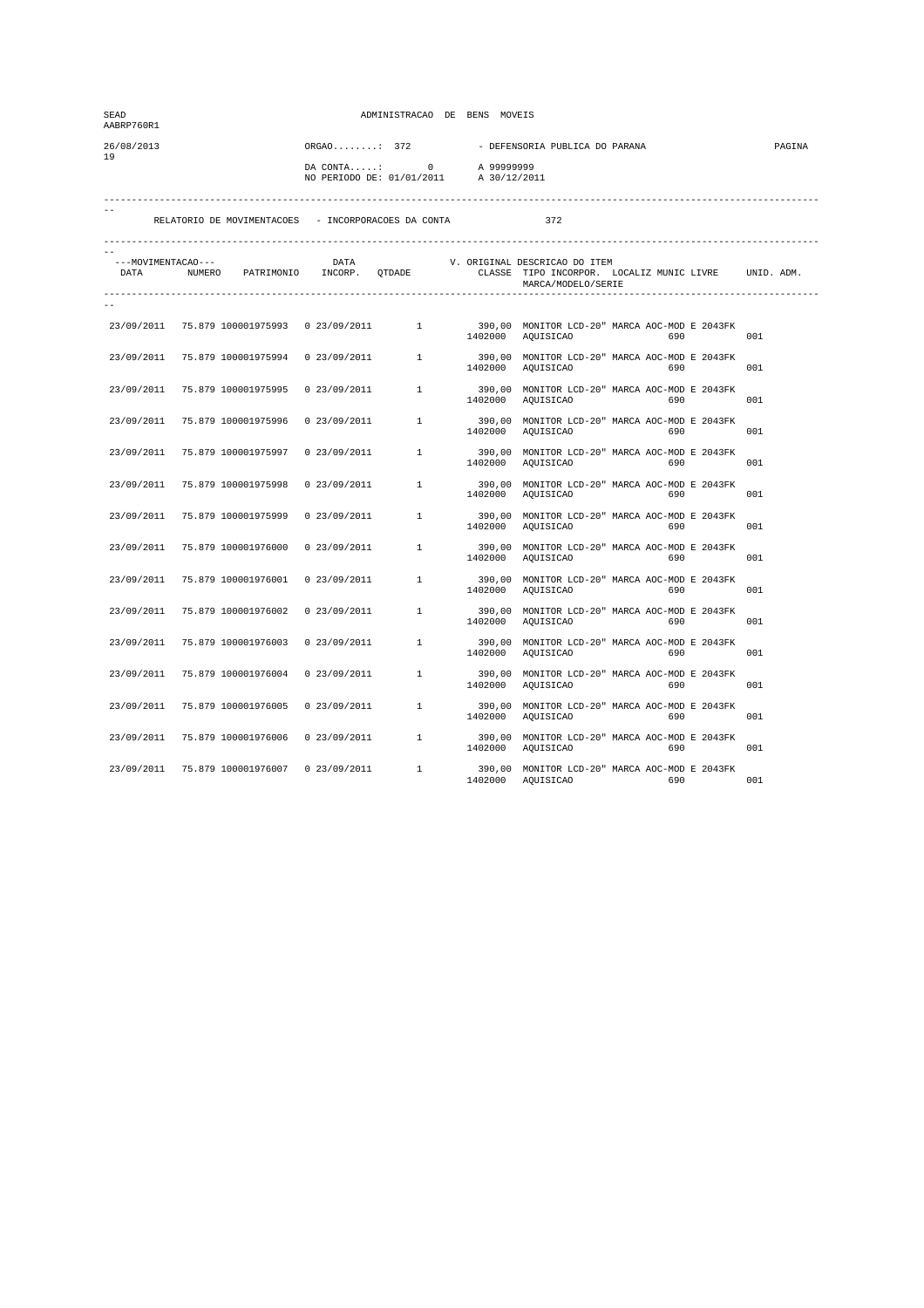| SEAD<br>AABRP760R1         |                                                     |              | ADMINISTRACAO DE BENS MOVEIS               |                     |                                                                                                             |     |  |  |
|----------------------------|-----------------------------------------------------|--------------|--------------------------------------------|---------------------|-------------------------------------------------------------------------------------------------------------|-----|--|--|
| 26/08/2013<br>20           |                                                     | ORGAO: 372   | $DA$ CONTA: 0<br>NO PERIODO DE: 01/01/2011 |                     | - DEFENSORIA PUBLICA DO PARANA<br>A 99999999<br>A 30/12/2011                                                |     |  |  |
|                            | RELATORIO DE MOVIMENTACOES - INCORPORACOES DA CONTA |              |                                            |                     | 372                                                                                                         |     |  |  |
| ---MOVIMENTACAO---<br>DATA | NUMERO PATRIMONIO INCORP. QTDADE                    | DATA         |                                            |                     | V. ORIGINAL DESCRICAO DO ITEM<br>CLASSE TIPO INCORPOR. LOCALIZ MUNIC LIVRE UNID. ADM.<br>MARCA/MODELO/SERIE |     |  |  |
|                            | 23/09/2011 75.879 100001976008 0 23/09/2011 1       |              |                                            |                     | 390,00 MONITOR LCD-20" MARCA AOC-MOD E 2043FK<br>1402000 AQUISICAO<br>690                                   | 001 |  |  |
| 23/09/2011                 | 75.879 100001976009                                 |              | 0 23/09/2011 1                             |                     | 390,00 MONITOR LCD-20" MARCA AOC-MOD E 2043FK<br>1402000 AQUISICAO<br>690                                   | 001 |  |  |
| 23/09/2011                 | 75.879 100001976010                                 | 0 23/09/2011 |                                            | $\frac{1}{1402000}$ | 390,00 MONITOR LCD-20" MARCA AOC-MOD E 2043FK<br>AQUISICAO<br>690                                           | 001 |  |  |
| 23/09/2011                 | 75.879 100001976011                                 | 0 23/09/2011 |                                            | 1402000             | 1 390,00 MONITOR LCD-20" MARCA AOC-MOD E 2043FK<br>AQUISICAO<br>690                                         | 001 |  |  |
| 23/09/2011                 | 75.879 100001976012                                 | 0 23/09/2011 | $\mathbf{1}$                               | 1402000             | 390,00 MONITOR LCD-20" MARCA AOC-MOD E 2043FK<br>AQUISICAO<br>690                                           | 001 |  |  |
| 23/09/2011                 | 75.879 100001976013                                 | 0 23/09/2011 | $\mathbf{1}$                               | 1402000             | 390,00 MONITOR LCD-20" MARCA AOC-MOD E 2043FK<br>AQUISICAO<br>690                                           | 001 |  |  |
| 23/09/2011                 | 75.879 100001976014                                 | 0 23/09/2011 | 1                                          | 1402000             | 390,00 MONITOR LCD-20" MARCA AOC-MOD E 2043FK<br>AQUISICAO<br>690                                           | 001 |  |  |
| 23/09/2011                 | 75.879 100001976015                                 | 0 23/09/2011 | $1 \quad$                                  | 1402000             | 390,00 MONITOR LCD-20" MARCA AOC-MOD E 2043FK<br>AQUISICAO<br>690                                           | 001 |  |  |
| 23/09/2011                 | 75.879 100001976016                                 | 0 23/09/2011 | $\mathbf{1}$                               | 1402000             | 390,00 MONITOR LCD-20" MARCA AOC-MOD E 2043FK<br>AQUISICAO<br>690                                           | 001 |  |  |
| 23/09/2011                 | 75.879 100001976017                                 | 0 23/09/2011 | $\mathbf{1}$                               |                     | 390,00 MONITOR LCD-20" MARCA AOC-MOD E 2043FK<br>1402000 AQUISICAO<br>690                                   | 001 |  |  |
| 23/09/2011                 | 75.879 100001976018                                 | 0 23/09/2011 | $1 \quad$                                  | 1402000             | 390,00 MONITOR LCD-20" MARCA AOC-MOD E 2043FK<br>AQUISICAO<br>690                                           | 001 |  |  |
| 23/09/2011                 | 75.879 100001976019                                 | 0 23/09/2011 | 1                                          | 1402000             | 390,00 MONITOR LCD-20" MARCA AOC-MOD E 2043FK<br>AQUISICAO                                                  | 001 |  |  |
| 23/09/2011                 | 75.879 100001976020                                 | 0 23/09/2011 | $\mathbf{1}$                               |                     | 390,00 MONITOR LCD-20" MARCA AOC-MOD E 2043FK<br>1402000 AQUISICAO<br>690                                   | 001 |  |  |
| 23/09/2011                 | 75.879 100001976021                                 | 0 23/09/2011 | 1                                          |                     | 390,00 MONITOR LCD-20" MARCA AOC-MOD E 2043FK<br>1402000 AQUISICAO<br>690                                   | 001 |  |  |
|                            | 23/09/2011 75.879 100001976022                      | 0 23/09/2011 | <sup>1</sup>                               | 1402000             | 390,00 MONITOR LCD-20" MARCA AOC-MOD E 2043FK<br>AQUISICAO<br>690                                           | 001 |  |  |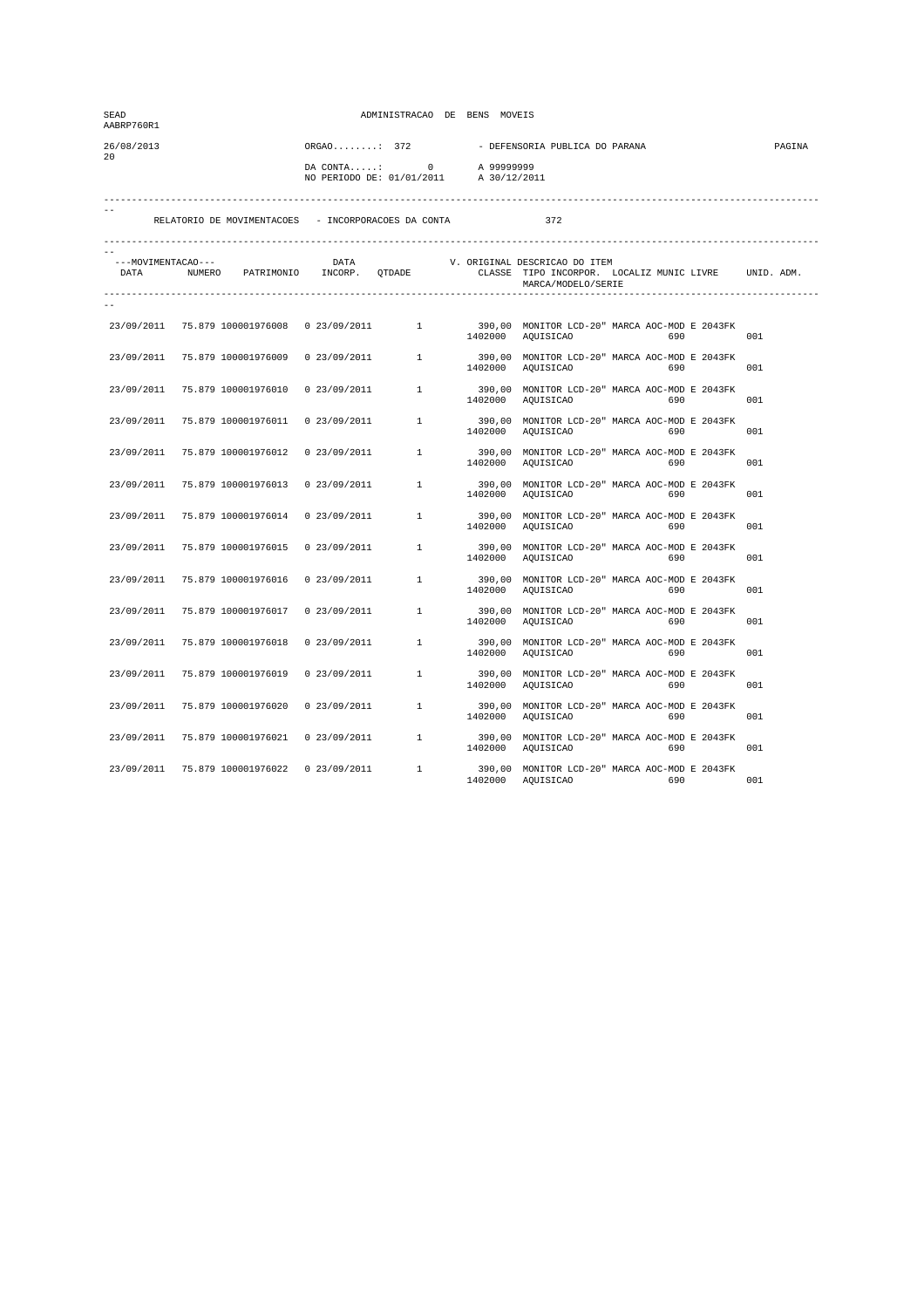| SEAD<br>AABRP760R1 |                                                     |              | ADMINISTRACAO DE BENS MOVEIS               |                            |                                                                                                             |        |
|--------------------|-----------------------------------------------------|--------------|--------------------------------------------|----------------------------|-------------------------------------------------------------------------------------------------------------|--------|
| 26/08/2013<br>21   |                                                     | ORGAO: 372   | $DA$ CONTA: 0<br>NO PERIODO DE: 01/01/2011 | A 99999999<br>A 30/12/2011 | - DEFENSORIA PUBLICA DO PARANA                                                                              | PAGINA |
|                    | RELATORIO DE MOVIMENTACOES - INCORPORACOES DA CONTA |              |                                            |                            | 372                                                                                                         |        |
| ---MOVIMENTACAO--- | DATA NUMERO PATRIMONIO INCORP. QTDADE               | DATA         |                                            |                            | V. ORIGINAL DESCRICAO DO ITEM<br>CLASSE TIPO INCORPOR. LOCALIZ MUNIC LIVRE UNID. ADM.<br>MARCA/MODELO/SERIE |        |
|                    | 23/09/2011 75.879 100001976023 0 23/09/2011 1       |              |                                            |                            | 390,00 MONITOR LCD-20" MARCA AOC-MOD E 2043FK<br>1402000 AQUISICAO<br>690                                   | 001    |
| 23/09/2011         | 75.879 100001976024                                 |              |                                            |                            | 0 23/09/2011 1 390,00 MONITOR LCD-20" MARCA AOC-MOD E 2043FK<br>1402000 AQUISICAO<br>690                    | 001    |
| 23/09/2011         | 75.879 100001976025                                 | 0 23/09/2011 |                                            | $1$ $1402000$              | 390,00 MONITOR LCD-20" MARCA AOC-MOD E 2043FK<br>AQUISICAO<br>690                                           | 001    |
| 23/09/2011         | 75.879 100001976026                                 | 0 23/09/2011 |                                            | 1402000                    | 1 390,00 MONITOR LCD-20" MARCA AOC-MOD E 2043FK<br>AQUISICAO<br>690                                         | 001    |
| 23/09/2011         | 75.879 100001976027                                 | 0 23/09/2011 | $\mathbf{1}$                               | 1402000                    | 390,00 MONITOR LCD-20" MARCA AOC-MOD E 2043FK<br>AQUISICAO<br>690                                           | 001    |
| 23/09/2011         | 75.879 100001976028                                 | 0 23/09/2011 | $\mathbf{1}$                               | 1402000                    | 390,00 MONITOR LCD-20" MARCA AOC-MOD E 2043FK<br>AQUISICAO<br>690                                           | 001    |
| 23/09/2011         | 75.879 100001976029                                 | 0 23/09/2011 | 1                                          | 1402000                    | 390,00 MONITOR LCD-20" MARCA AOC-MOD E 2043FK<br>AQUISICAO<br>690                                           | 001    |
| 23/09/2011         | 75.879 100001976030                                 | 0 23/09/2011 | $1 \quad$                                  | 1402000                    | 390,00 MONITOR LCD-20" MARCA AOC-MOD E 2043FK<br>AQUISICAO<br>690                                           | 001    |
| 23/09/2011         | 75.879 100001976031                                 | 0 23/09/2011 | $\mathbf{1}$                               | 1402000                    | 390,00 MONITOR LCD-20" MARCA AOC-MOD E 2043FK<br>AQUISICAO<br>690                                           | 001    |
| 23/09/2011         | 75.879 100001976032                                 | 0 23/09/2011 | $\mathbf{1}$                               |                            | 390,00 MONITOR LCD-20" MARCA AOC-MOD E 2043FK<br>1402000 AQUISICAO<br>690                                   | 001    |
| 23/09/2011         | 75.879 100001976033                                 | 0 23/09/2011 | $1 \quad$                                  | 1402000                    | 390,00 MONITOR LCD-20" MARCA AOC-MOD E 2043FK<br>AQUISICAO<br>690                                           | 001    |
| 23/09/2011         | 75.879 100001976034                                 | 0 23/09/2011 | 1                                          | 1402000                    | 390,00 MONITOR LCD-20" MARCA AOC-MOD E 2043FK<br>AQUISICAO                                                  | 001    |
| 23/09/2011         | 75.879 100001976035                                 | 0 23/09/2011 | $\mathbf{1}$                               |                            | 390,00 MONITOR LCD-20" MARCA AOC-MOD E 2043FK<br>1402000 AQUISICAO<br>690                                   | 001    |
| 23/09/2011         | 75.879 100001976036                                 | 0 23/09/2011 | 1                                          |                            | 390,00 MONITOR LCD-20" MARCA AOC-MOD E 2043FK<br>1402000 AQUISICAO<br>690                                   | 001    |
|                    | 23/09/2011 75.879 100001976037                      | 0 23/09/2011 | <sup>1</sup>                               | 1402000                    | 390,00 MONITOR LCD-20" MARCA AOC-MOD E 2043FK<br>AQUISICAO<br>690                                           | 001    |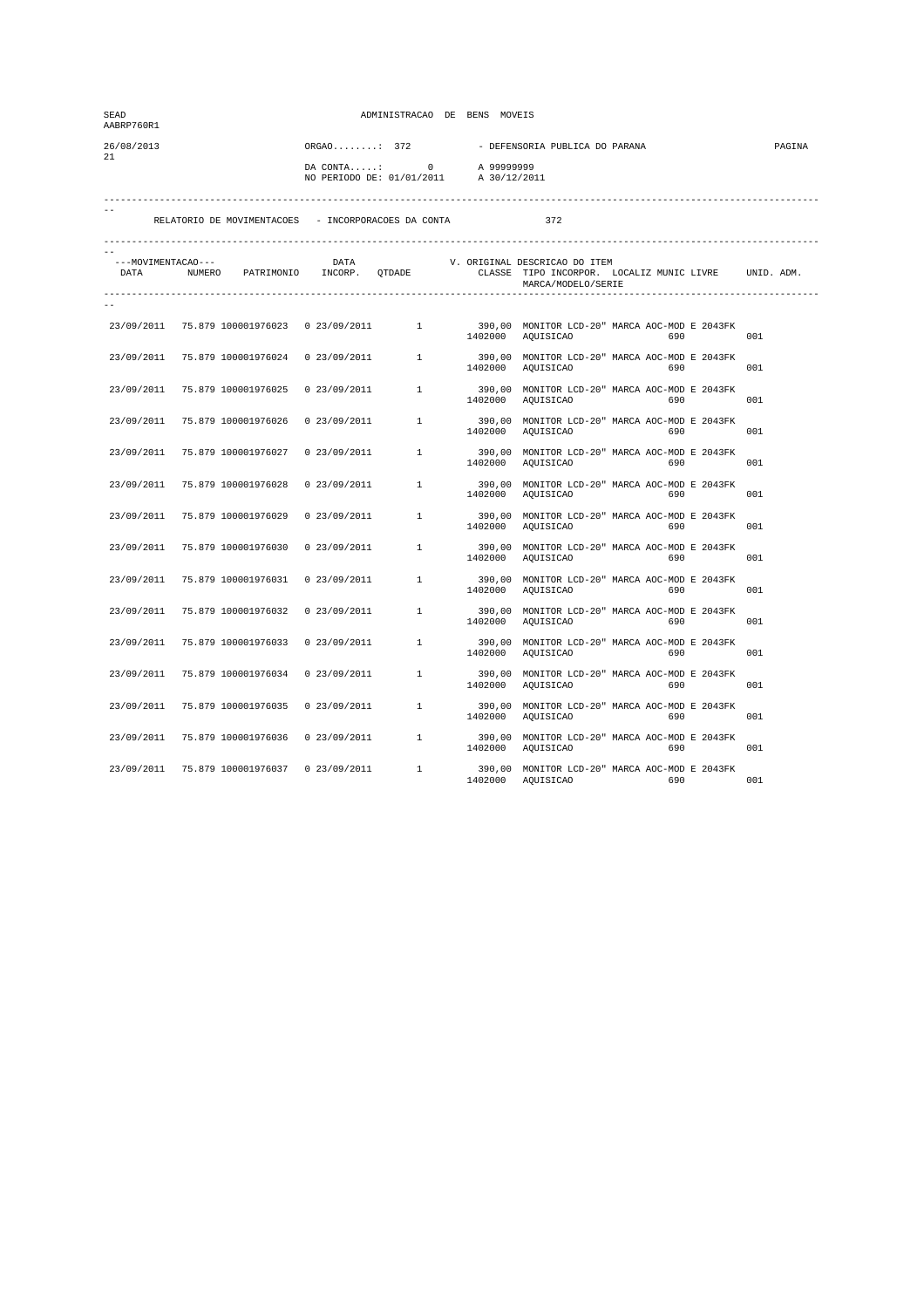| SEAD<br>AABRP760R1         |                                                     |              | ADMINISTRACAO DE BENS MOVEIS               |         |                                                                                                             |     |  |  |
|----------------------------|-----------------------------------------------------|--------------|--------------------------------------------|---------|-------------------------------------------------------------------------------------------------------------|-----|--|--|
| 26/08/2013<br>22           |                                                     | ORGAO: 372   | $DA$ CONTA: 0<br>NO PERIODO DE: 01/01/2011 |         | - DEFENSORIA PUBLICA DO PARANA<br>A 99999999<br>A 30/12/2011                                                |     |  |  |
|                            | RELATORIO DE MOVIMENTACOES - INCORPORACOES DA CONTA |              |                                            |         | 372                                                                                                         |     |  |  |
| ---MOVIMENTACAO---<br>DATA | NUMERO PATRIMONIO INCORP. QTDADE                    | DATA         |                                            |         | V. ORIGINAL DESCRICAO DO ITEM<br>CLASSE TIPO INCORPOR. LOCALIZ MUNIC LIVRE UNID. ADM.<br>MARCA/MODELO/SERIE |     |  |  |
|                            | 23/09/2011 75.879 100001976038 0 23/09/2011 1       |              |                                            |         | 390,00 MONITOR LCD-20" MARCA AOC-MOD E 2043FK<br>1402000 AQUISICAO<br>690                                   | 001 |  |  |
| 23/09/2011                 | 75.879 100001976039                                 |              | 0 23/09/2011 1                             |         | 390,00 MONITOR LCD-20" MARCA AOC-MOD E 2043FK<br>1402000 AQUISICAO<br>690                                   | 001 |  |  |
| 23/09/2011                 | 75.879 100001976040                                 | 0 23/09/2011 | 1                                          | 1402000 | 390,00 MONITOR LCD-20" MARCA AOC-MOD E 2043FK<br>AQUISICAO<br>690                                           | 001 |  |  |
| 23/09/2011                 | 75.879 100001976041                                 | 0 23/09/2011 | $1 \qquad \qquad$                          |         | 390,00 MONITOR LCD-20" MARCA AOC-MOD E 2043FK<br>1402000 AQUISICAO<br>690                                   | 001 |  |  |
| 23/09/2011                 | 75.879 100001976042                                 | 0 23/09/2011 | $\mathbf{1}$                               | 1402000 | 390,00 MONITOR LCD-20" MARCA AOC-MOD E 2043FK<br>AQUISICAO<br>690                                           | 001 |  |  |
| 23/09/2011                 | 75.879 100001976043                                 | 0 23/09/2011 | $\mathbf{1}$                               | 1402000 | 390,00 MONITOR LCD-20" MARCA AOC-MOD E 2043FK<br>AQUISICAO<br>690                                           | 001 |  |  |
| 23/09/2011                 | 75.879 100001976044                                 | 0 23/09/2011 | 1                                          | 1402000 | 390,00 MONITOR LCD-20" MARCA AOC-MOD E 2043FK<br>AQUISICAO<br>690                                           | 001 |  |  |
| 23/09/2011                 | 75.879 100001976045                                 | 0 23/09/2011 | $1 \quad$                                  | 1402000 | 390,00 MONITOR LCD-20" MARCA AOC-MOD E 2043FK<br>AQUISICAO<br>690                                           | 001 |  |  |
| 23/09/2011                 | 75.879 100001976046                                 | 0 23/09/2011 | $\mathbf{1}$                               | 1402000 | 390,00 MONITOR LCD-20" MARCA AOC-MOD E 2043FK<br>AQUISICAO<br>690                                           | 001 |  |  |
| 23/09/2011                 | 75.879 100001976047                                 | 0 23/09/2011 | $\mathbf{1}$                               |         | 390,00 MONITOR LCD-20" MARCA AOC-MOD E 2043FK<br>1402000 AQUISICAO<br>690                                   | 001 |  |  |
| 23/09/2011                 | 75.879 100001976048                                 | 0 23/09/2011 | $1 \quad$                                  | 1402000 | 390,00 MONITOR LCD-20" MARCA AOC-MOD E 2043FK<br>AQUISICAO<br>690                                           | 001 |  |  |
| 23/09/2011                 | 75.879 100001976049                                 | 0 23/09/2011 | 1                                          | 1402000 | 390,00 MONITOR LCD-20" MARCA AOC-MOD E 2043FK<br>AQUISICAO                                                  | 001 |  |  |
| 23/09/2011                 | 75.879 100001976050                                 | 0 23/09/2011 | $\mathbf{1}$                               |         | 390,00 MONITOR LCD-20" MARCA AOC-MOD E 2043FK<br>1402000 AQUISICAO<br>690                                   | 001 |  |  |
| 23/09/2011                 | 75.879 100001976051                                 | 0 23/09/2011 | 1                                          |         | 390,00 MONITOR LCD-20" MARCA AOC-MOD E 2043FK<br>1402000 AQUISICAO<br>690                                   | 001 |  |  |
|                            | 23/09/2011 75.879 100001976052                      | 0 23/09/2011 | <sup>1</sup>                               | 1402000 | 390,00 MONITOR LCD-20" MARCA AOC-MOD E 2043FK<br>AQUISICAO<br>690                                           | 001 |  |  |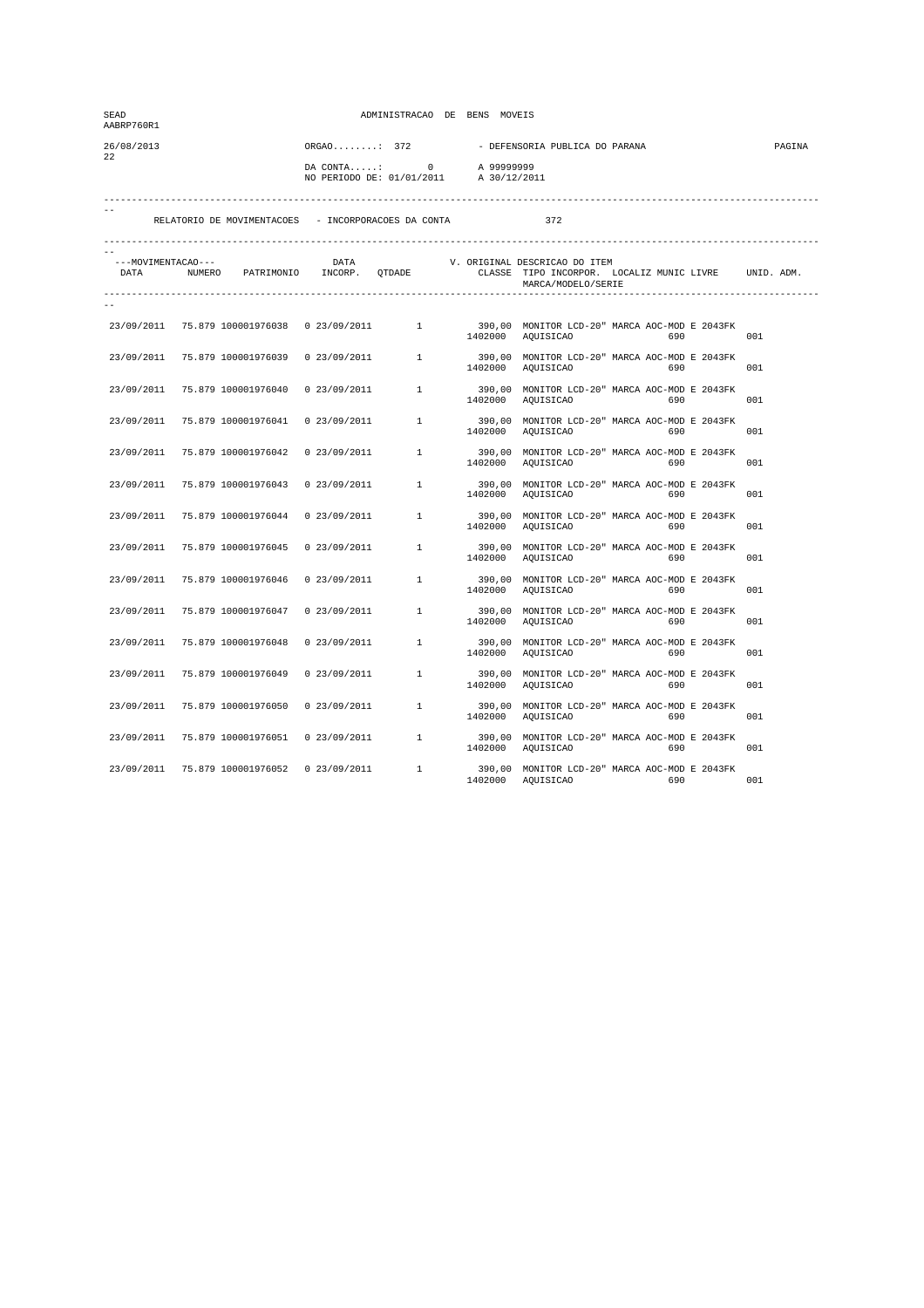| SEAD<br>AABRP760R1 |                                                     |              | ADMINISTRACAO DE BENS MOVEIS               |         |                                                                                                             |     |  |  |
|--------------------|-----------------------------------------------------|--------------|--------------------------------------------|---------|-------------------------------------------------------------------------------------------------------------|-----|--|--|
| 26/08/2013<br>23   |                                                     | ORGAO: 372   | $DA$ CONTA: 0<br>NO PERIODO DE: 01/01/2011 |         | - DEFENSORIA PUBLICA DO PARANA<br>A 99999999<br>A 30/12/2011                                                |     |  |  |
|                    | RELATORIO DE MOVIMENTACOES - INCORPORACOES DA CONTA |              |                                            |         | 372                                                                                                         |     |  |  |
| ---MOVIMENTACAO--- | DATA NUMERO PATRIMONIO INCORP. QTDADE               | DATA         |                                            |         | V. ORIGINAL DESCRICAO DO ITEM<br>CLASSE TIPO INCORPOR. LOCALIZ MUNIC LIVRE UNID. ADM.<br>MARCA/MODELO/SERIE |     |  |  |
|                    | 23/09/2011 75.879 100001976053 0 23/09/2011 1       |              |                                            |         | 390,00 MONITOR LCD-20" MARCA AOC-MOD E 2043FK<br>1402000 AQUISICAO<br>690                                   | 001 |  |  |
| 23/09/2011         | 75.879 100001976054                                 |              | 0 23/09/2011 1                             |         | 390,00 MONITOR LCD-20" MARCA AOC-MOD E 2043FK<br>1402000 AQUISICAO<br>690                                   | 001 |  |  |
| 23/09/2011         | 75.879 100001976055                                 | 0 23/09/2011 | 1                                          | 1402000 | 390,00 MONITOR LCD-20" MARCA AOC-MOD E 2043FK<br>AQUISICAO<br>690                                           | 001 |  |  |
| 23/09/2011         | 75.879 100001976056                                 | 0 23/09/2011 | $1 \qquad \qquad$                          | 1402000 | 390,00 MONITOR LCD-20" MARCA AOC-MOD E 2043FK<br>AQUISICAO<br>690                                           | 001 |  |  |
| 23/09/2011         | 75.879 100001976057                                 | 0 23/09/2011 | $\mathbf{1}$                               | 1402000 | 390,00 MONITOR LCD-20" MARCA AOC-MOD E 2043FK<br>AQUISICAO<br>690                                           | 001 |  |  |
| 23/09/2011         | 75.879 100001976058                                 | 0 23/09/2011 | $\mathbf{1}$                               | 1402000 | 390,00 MONITOR LCD-20" MARCA AOC-MOD E 2043FK<br>AQUISICAO<br>690                                           | 001 |  |  |
| 23/09/2011         | 75.879 100001976059                                 | 0 23/09/2011 | 1                                          | 1402000 | 390,00 MONITOR LCD-20" MARCA AOC-MOD E 2043FK<br>AQUISICAO<br>690                                           | 001 |  |  |
| 23/09/2011         | 75.879 100001976060                                 | 0 23/09/2011 | $1 \quad$                                  | 1402000 | 390,00 MONITOR LCD-20" MARCA AOC-MOD E 2043FK<br>AQUISICAO<br>690                                           | 001 |  |  |
| 23/09/2011         | 75.879 100001976061                                 | 0 23/09/2011 | $\mathbf{1}$                               | 1402000 | 390,00 MONITOR LCD-20" MARCA AOC-MOD E 2043FK<br>AQUISICAO<br>690                                           | 001 |  |  |
| 23/09/2011         | 75.879 100001976062                                 | 0 23/09/2011 | $\mathbf{1}$                               |         | 390,00 MONITOR LCD-20" MARCA AOC-MOD E 2043FK<br>1402000 AQUISICAO<br>690                                   | 001 |  |  |
| 23/09/2011         | 75.879 100001976063                                 | 0 23/09/2011 | $1 \quad$                                  | 1402000 | 390,00 MONITOR LCD-20" MARCA AOC-MOD E 2043FK<br>AQUISICAO<br>690                                           | 001 |  |  |
| 23/09/2011         | 75.879 100001976064                                 | 0 23/09/2011 | 1                                          | 1402000 | 390,00 MONITOR LCD-20" MARCA AOC-MOD E 2043FK<br>AQUISICAO                                                  | 001 |  |  |
| 23/09/2011         | 75.879 100001976065                                 | 0 23/09/2011 | $\mathbf{1}$                               |         | 390,00 MONITOR LCD-20" MARCA AOC-MOD E 2043FK<br>1402000 AQUISICAO<br>690                                   | 001 |  |  |
| 23/09/2011         | 75.879 100001976066                                 | 0 23/09/2011 | 1                                          |         | 390,00 MONITOR LCD-20" MARCA AOC-MOD E 2043FK<br>1402000 AQUISICAO<br>690                                   | 001 |  |  |
|                    | 23/09/2011 75.879 100001976067                      | 0 23/09/2011 | <sup>1</sup>                               | 1402000 | 390,00 MONITOR LCD-20" MARCA AOC-MOD E 2043FK<br>AQUISICAO<br>690                                           | 001 |  |  |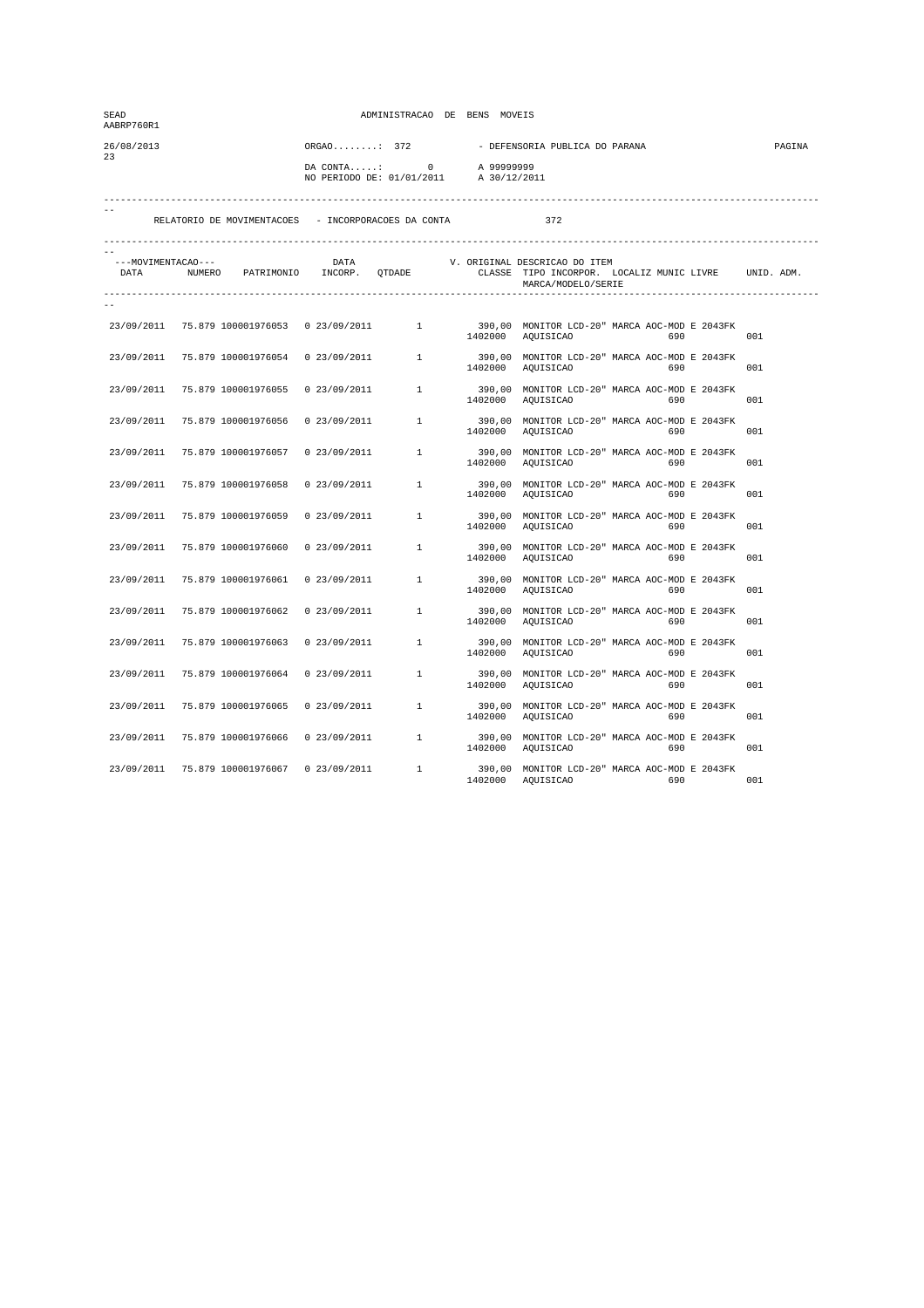| SEAD<br>AABRP760R1 |                                                     |              | ADMINISTRACAO DE BENS MOVEIS                             |                     |                                                                                                             |     |  |  |
|--------------------|-----------------------------------------------------|--------------|----------------------------------------------------------|---------------------|-------------------------------------------------------------------------------------------------------------|-----|--|--|
| 26/08/2013<br>24   |                                                     |              | ORGAO: 372<br>$DA$ CONTA: 0<br>NO PERIODO DE: 01/01/2011 |                     | - DEFENSORIA PUBLICA DO PARANA<br>A 99999999<br>A 30/12/2011                                                |     |  |  |
|                    | RELATORIO DE MOVIMENTACOES - INCORPORACOES DA CONTA |              |                                                          |                     | 372                                                                                                         |     |  |  |
| ---MOVIMENTACAO--- | DATA NUMERO PATRIMONIO INCORP. QTDADE               | DATA         |                                                          |                     | V. ORIGINAL DESCRICAO DO ITEM<br>CLASSE TIPO INCORPOR. LOCALIZ MUNIC LIVRE UNID. ADM.<br>MARCA/MODELO/SERIE |     |  |  |
|                    | 23/09/2011 75.879 100001976068 0 23/09/2011 1       |              |                                                          |                     | 390,00 MONITOR LCD-20" MARCA AOC-MOD E 2043FK<br>1402000 AQUISICAO<br>690                                   | 001 |  |  |
| 23/09/2011         | 75.879 100001976069                                 |              |                                                          |                     | 0 23/09/2011 1 390,00 MONITOR LCD-20" MARCA AOC-MOD E 2043FK<br>1402000 AQUISICAO<br>690                    | 001 |  |  |
| 23/09/2011         | 75.879 100001976070                                 | 0 23/09/2011 |                                                          | $\frac{1}{1402000}$ | 390,00 MONITOR LCD-20" MARCA AOC-MOD E 2043FK<br>AQUISICAO<br>690                                           | 001 |  |  |
| 23/09/2011         | 75.879 100001976071                                 | 0 23/09/2011 |                                                          | 1402000             | 1 390,00 MONITOR LCD-20" MARCA AOC-MOD E 2043FK<br>AQUISICAO<br>690                                         | 001 |  |  |
| 23/09/2011         | 75.879 100001976072                                 | 0 23/09/2011 | $\mathbf{1}$                                             | 1402000             | 390,00 MONITOR LCD-20" MARCA AOC-MOD E 2043FK<br>AQUISICAO<br>690                                           | 001 |  |  |
| 23/09/2011         | 75.879 100001976073                                 | 0 23/09/2011 | $\mathbf{1}$                                             | 1402000             | 390,00 MONITOR LCD-20" MARCA AOC-MOD E 2043FK<br>AQUISICAO<br>690                                           | 001 |  |  |
| 23/09/2011         | 75.879 100001976074                                 | 0 23/09/2011 | 1                                                        | 1402000             | 390,00 MONITOR LCD-20" MARCA AOC-MOD E 2043FK<br>AQUISICAO<br>690                                           | 001 |  |  |
| 23/09/2011         | 75.879 100001976075                                 | 0 23/09/2011 | $1 \quad$                                                | 1402000             | 390,00 MONITOR LCD-20" MARCA AOC-MOD E 2043FK<br>AQUISICAO<br>690                                           | 001 |  |  |
| 23/09/2011         | 75.879 100001976076                                 | 0 23/09/2011 | $\mathbf{1}$                                             | 1402000             | 390,00 MONITOR LCD-20" MARCA AOC-MOD E 2043FK<br>AQUISICAO<br>690                                           | 001 |  |  |
| 23/09/2011         | 75.879 100001976077                                 | 0 23/09/2011 | $\mathbf{1}$                                             |                     | 390,00 MONITOR LCD-20" MARCA AOC-MOD E 2043FK<br>1402000 AQUISICAO<br>690                                   | 001 |  |  |
| 23/09/2011         | 75.879 100001976078                                 | 0 23/09/2011 | $1 \quad$                                                | 1402000             | 390,00 MONITOR LCD-20" MARCA AOC-MOD E 2043FK<br>AQUISICAO<br>690                                           | 001 |  |  |
| 23/09/2011         | 75.879 100001976079                                 | 0 23/09/2011 | 1                                                        | 1402000             | 390,00 MONITOR LCD-20" MARCA AOC-MOD E 2043FK<br>AQUISICAO                                                  | 001 |  |  |
| 23/09/2011         | 75.879 100001976080                                 | 0 23/09/2011 | $\mathbf{1}$                                             |                     | 390,00 MONITOR LCD-20" MARCA AOC-MOD E 2043FK<br>1402000 AQUISICAO<br>690                                   | 001 |  |  |
| 23/09/2011         | 75.879 100001976081                                 | 0 23/09/2011 | 1                                                        |                     | 390,00 MONITOR LCD-20" MARCA AOC-MOD E 2043FK<br>1402000 AQUISICAO<br>690                                   | 001 |  |  |
|                    | 23/09/2011 75.879 100001976082                      | 0 23/09/2011 | <sup>1</sup>                                             | 1402000             | 390,00 MONITOR LCD-20" MARCA AOC-MOD E 2043FK<br>AQUISICAO<br>690                                           | 001 |  |  |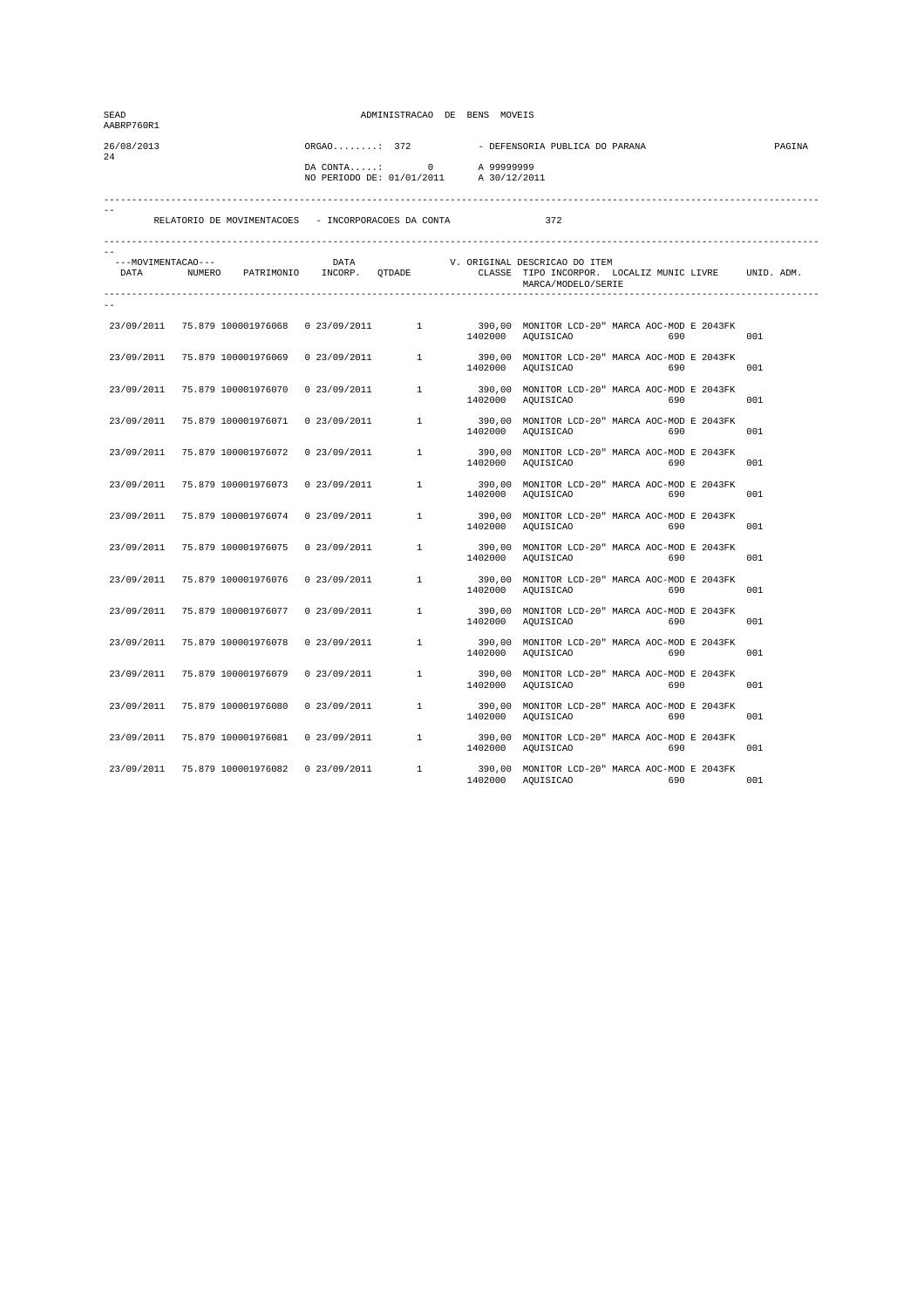| SEAD<br>AABRP760R1 |                                                                                                                          |  |              | ADMINISTRACAO DE BENS MOVEIS |         |                                                                                                             |        |
|--------------------|--------------------------------------------------------------------------------------------------------------------------|--|--------------|------------------------------|---------|-------------------------------------------------------------------------------------------------------------|--------|
| 26/08/2013<br>25   | ORGAO: 372<br>- DEFENSORIA PUBLICA DO PARANA<br>$DA$ CONTA: 0<br>A 99999999<br>NO PERIODO DE: 01/01/2011<br>A 30/12/2011 |  |              |                              |         |                                                                                                             | PAGINA |
|                    | RELATORIO DE MOVIMENTACOES - INCORPORACOES DA CONTA                                                                      |  |              |                              |         | 372                                                                                                         |        |
| ---MOVIMENTACAO--- | DATA NUMERO PATRIMONIO INCORP. QTDADE                                                                                    |  | DATA         |                              |         | V. ORIGINAL DESCRICAO DO ITEM<br>CLASSE TIPO INCORPOR. LOCALIZ MUNIC LIVRE UNID. ADM.<br>MARCA/MODELO/SERIE |        |
|                    | 23/09/2011 75.879 100001976083 0 23/09/2011 1                                                                            |  |              |                              |         | 390,00 MONITOR LCD-20" MARCA AOC-MOD E 2043FK<br>1402000 AQUISICAO<br>690                                   | 001    |
| 23/09/2011         | 75.879 100001976084                                                                                                      |  |              | 0 23/09/2011 1               |         | 390,00 MONITOR LCD-20" MARCA AOC-MOD E 2043FK<br>1402000 AQUISICAO<br>690                                   | 001    |
| 23/09/2011         | 75.879 100001976085                                                                                                      |  | 0 23/09/2011 | $1 \quad$                    | 1402000 | 390,00 MONITOR LCD-20" MARCA AOC-MOD E 2043FK<br>AQUISICAO<br>690                                           | 001    |
| 23/09/2011         | 75.879 100001976086                                                                                                      |  | 0 23/09/2011 | $1 \qquad \qquad$            | 1402000 | 390,00 MONITOR LCD-20" MARCA AOC-MOD E 2043FK<br>AQUISICAO<br>690                                           | 001    |
| 23/09/2011         | 75.879 100001976087                                                                                                      |  | 0 23/09/2011 | $\mathbf{1}$                 | 1402000 | 390,00 MONITOR LCD-20" MARCA AOC-MOD E 2043FK<br>AQUISICAO<br>690                                           | 001    |
| 23/09/2011         | 75.879 100001976088                                                                                                      |  | 0 23/09/2011 | $\mathbf{1}$                 | 1402000 | 390,00 MONITOR LCD-20" MARCA AOC-MOD E 2043FK<br>AQUISICAO<br>690                                           | 001    |
| 23/09/2011         | 75.879 100001976089                                                                                                      |  | 0 23/09/2011 | 1                            | 1402000 | 390,00 MONITOR LCD-20" MARCA AOC-MOD E 2043FK<br>AQUISICAO<br>690                                           | 001    |
| 23/09/2011         | 75.879 100001976090                                                                                                      |  | 0 23/09/2011 | $1 \quad$                    | 1402000 | 390,00 MONITOR LCD-20" MARCA AOC-MOD E 2043FK<br>AQUISICAO<br>690                                           | 001    |
| 23/09/2011         | 75.879 100001976091                                                                                                      |  | 0 23/09/2011 | $\mathbf{1}$                 | 1402000 | 390,00 MONITOR LCD-20" MARCA AOC-MOD E 2043FK<br>AQUISICAO<br>690                                           | 001    |
| 23/09/2011         | 75.879 100001976092                                                                                                      |  | 0 23/09/2011 | $\mathbf{1}$                 |         | 390,00 MONITOR LCD-20" MARCA AOC-MOD E 2043FK<br>1402000 AQUISICAO<br>690                                   | 001    |
| 23/09/2011         | 75.879 100001976093                                                                                                      |  | 0 23/09/2011 | 1                            | 1402000 | 390,00 MONITOR LCD-20" MARCA AOC-MOD E 2043FK<br>AQUISICAO<br>690                                           | 001    |
| 23/09/2011         | 75.879 100001976094                                                                                                      |  | 0 23/09/2011 | 1                            | 1402000 | 390,00 MONITOR LCD-20" MARCA AOC-MOD E 2043FK<br>AQUISICAO                                                  | 001    |
| 23/09/2011         | 75.879 100001976095                                                                                                      |  | 0 23/09/2011 | $\mathbf{1}$                 |         | 390,00 MONITOR LCD-20" MARCA AOC-MOD E 2043FK<br>1402000 AQUISICAO<br>690                                   | 001    |
| 23/09/2011         | 75.879 100001976096                                                                                                      |  | 0 23/09/2011 | 1                            |         | 390,00 MONITOR LCD-20" MARCA AOC-MOD E 2043FK<br>1402000 AQUISICAO<br>690                                   | 001    |
|                    | 23/09/2011 75.879 100001976097                                                                                           |  | 0 23/09/2011 | <sup>1</sup>                 | 1402000 | 390,00 MONITOR LCD-20" MARCA AOC-MOD E 2043FK<br>AQUISICAO<br>690                                           | 001    |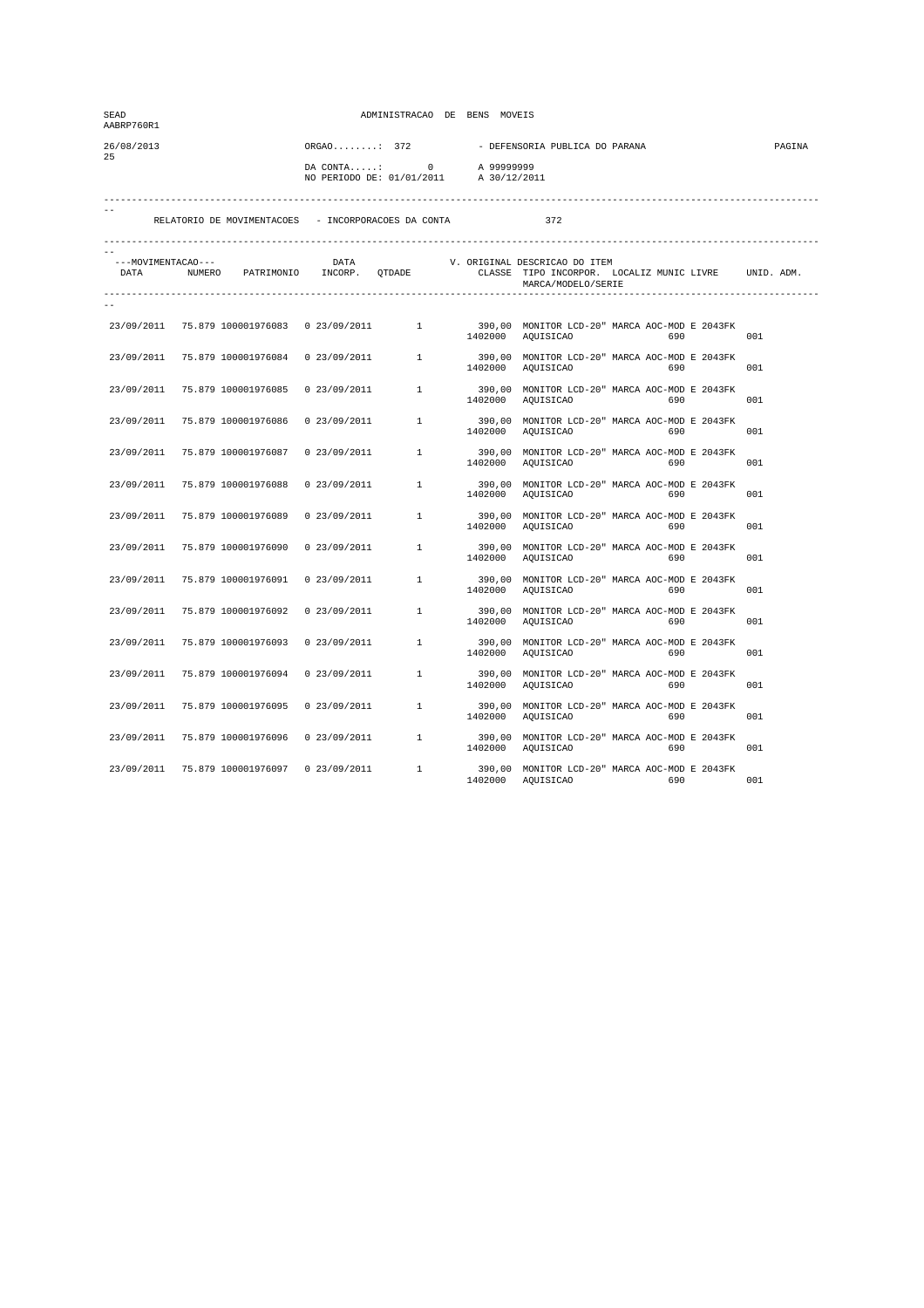| SEAD<br>AABRP760R1 |                                                                                                           |                        | ADMINISTRACAO DE BENS MOVEIS               |         |                                                                                                                                                                                                                                                                                                                                                                                                                                                                                                  |     |
|--------------------|-----------------------------------------------------------------------------------------------------------|------------------------|--------------------------------------------|---------|--------------------------------------------------------------------------------------------------------------------------------------------------------------------------------------------------------------------------------------------------------------------------------------------------------------------------------------------------------------------------------------------------------------------------------------------------------------------------------------------------|-----|
| 26/08/2013<br>26   |                                                                                                           | $ORGAO.\dots\dots:372$ | $DA$ CONTA: 0<br>NO PERIODO DE: 01/01/2011 | PAGINA  |                                                                                                                                                                                                                                                                                                                                                                                                                                                                                                  |     |
|                    | RELATORIO DE MOVIMENTACOES - INCORPORACOES DA CONTA                                                       |                        |                                            |         | 372                                                                                                                                                                                                                                                                                                                                                                                                                                                                                              |     |
|                    | ---MOVIMENTACAO---<br>DATA NUMERO PATRIMONIO INCORP. QTDADE                                               | DATA                   |                                            |         | V. ORIGINAL DESCRICAO DO ITEM<br>CLASSE TIPO INCORPOR. LOCALIZ MUNIC LIVRE UNID. ADM.<br>MARCA/MODELO/SERIE                                                                                                                                                                                                                                                                                                                                                                                      |     |
|                    | 23/09/2011 75.879 100001976098 0 23/09/2011 1                                                             |                        |                                            |         | 390,00 MONITOR LCD-20" MARCA AOC-MOD E 2043FK<br>1402000 AQUISICAO 690                                                                                                                                                                                                                                                                                                                                                                                                                           | 001 |
| 23/09/2011         | 75.879 100001976099                                                                                       |                        |                                            |         | 0  23/09/2011   1   390,00 MONITOR LCD-20" MARCA AOC-MOD E  2043FK   1402000   AQUISICAO   690                                                                                                                                                                                                                                                                                                                                                                                                   | 001 |
| 23/09/2011         | $75.879\ 100001976100 \qquad 0\ 23/09/2011 \qquad \qquad 1 \qquad \qquad 390\, , 00 \nonumber \\ 1402000$ |                        |                                            |         | 390,00 MONITOR LCD-20" MARCA AOC-MOD E 2043FK<br>AQUISICAO<br>690                                                                                                                                                                                                                                                                                                                                                                                                                                | 001 |
| 23/09/2011         | 75.879 100001976101                                                                                       |                        |                                            |         | ${\small 0\  \  23/09/2011} \qquad {\small 1\quad \quad {\small 390,00\quad \, {\small } \, {\small } \, {\small } \, {\small } \, {\small 00\quad \, {\small } \, {\small 00\quad \, {\small } \, {\small 00\quad \, {\small 1}}}} \, {\small 00\quad \, {\small 00\quad \, {\small 00\quad \, {\small 00\quad \, {\small 00\quad \, {\small 00\quad \, {\small 00\quad \, {\small 00\quad \, {\small 00\quad \, {\small 00\quad \, {\small 00\quad \, {\small 00\$<br>1402000 AQUISICAO<br>690 | 001 |
| 23/09/2011         | 75.879 100001976102                                                                                       | 0 23/09/2011           | $\mathbf{1}$                               | 1402000 | 390,00 MONITOR LCD-20" MARCA AOC-MOD E 2043FK<br>AQUISICAO<br>690                                                                                                                                                                                                                                                                                                                                                                                                                                | 001 |
| 23/09/2011         | 75.879 100001976103                                                                                       | 0 23/09/2011           | 1                                          | 1402000 | 390,00 MONITOR LCD-20" MARCA AOC-MOD E 2043FK<br>AQUISICAO<br>690                                                                                                                                                                                                                                                                                                                                                                                                                                | 001 |
| 23/09/2011         | 75.879 100001976104                                                                                       | 0 23/09/2011           | 1                                          | 1402000 | 390,00 MONITOR LCD-20" MARCA AOC-MOD E 2043FK<br>AQUISICAO 690                                                                                                                                                                                                                                                                                                                                                                                                                                   | 001 |
| 23/09/2011         | 75.879 100001976105                                                                                       | 0 23/09/2011           | $1 \qquad \qquad$                          | 1402000 | 390,00 MONITOR LCD-20" MARCA AOC-MOD E 2043FK<br>AQUISICAO<br>690                                                                                                                                                                                                                                                                                                                                                                                                                                | 001 |
| 23/09/2011         | 75.879 100001976106                                                                                       | 0 23/09/2011           | $\mathbf{1}$                               | 1402000 | 390,00 MONITOR LCD-20" MARCA AOC-MOD E 2043FK<br>AQUISICAO<br>690                                                                                                                                                                                                                                                                                                                                                                                                                                | 001 |
| 23/09/2011         | 75.879 100001976107                                                                                       | 0 23/09/2011           | 1                                          |         | 390,00 MONITOR LCD-20" MARCA AOC-MOD E 2043FK<br>1402000 AQUISICAO<br>690                                                                                                                                                                                                                                                                                                                                                                                                                        | 001 |
| 23/09/2011         | 75.879 100001976108                                                                                       | 0 23/09/2011           | $1 \quad$                                  | 1402000 | 390,00 MONITOR LCD-20" MARCA AOC-MOD E 2043FK<br>AQUISICAO<br>690                                                                                                                                                                                                                                                                                                                                                                                                                                | 001 |
| 23/09/2011         | 75.879 100001976109                                                                                       | 0 23/09/2011           | 1                                          | 1402000 | 390,00 MONITOR LCD-20" MARCA AOC-MOD E 2043FK<br>AQUISICAO<br>690                                                                                                                                                                                                                                                                                                                                                                                                                                | 001 |
| 23/09/2011         | 75.879 100001976110                                                                                       | 0 23/09/2011           | $\mathbf{1}$                               |         | 390,00 MONITOR LCD-20" MARCA AOC-MOD E 2043FK<br>1402000 AQUISICAO<br>690                                                                                                                                                                                                                                                                                                                                                                                                                        | 001 |
| 23/09/2011         | 75.879 100001976111                                                                                       | 0 23/09/2011           | 1                                          |         | 390,00 MONITOR LCD-20" MARCA AOC-MOD E 2043FK<br>1402000 AQUISICAO<br>690                                                                                                                                                                                                                                                                                                                                                                                                                        | 001 |
|                    | 23/09/2011 75.879 100001976112 0 23/09/2011                                                               |                        | $\overline{1}$                             | 1402000 | 390,00 MONITOR LCD-20" MARCA AOC-MOD E 2043FK<br>AQUISICAO<br>690                                                                                                                                                                                                                                                                                                                                                                                                                                | 001 |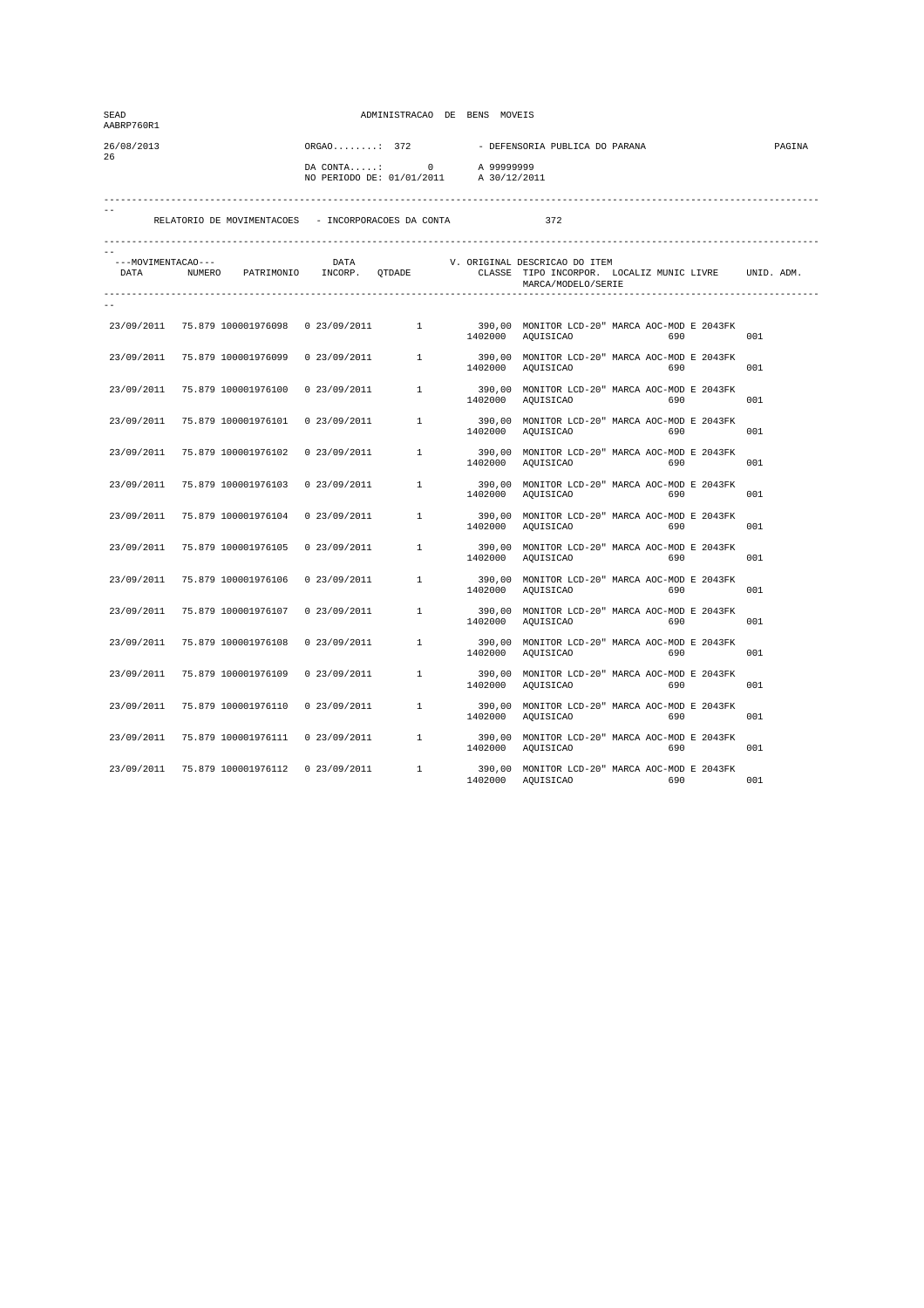| SEAD<br>AABRP760R1                                                                                                                           |                                                     |              | ADMINISTRACAO DE BENS MOVEIS |         |                                                                                                             |        |  |
|----------------------------------------------------------------------------------------------------------------------------------------------|-----------------------------------------------------|--------------|------------------------------|---------|-------------------------------------------------------------------------------------------------------------|--------|--|
| 26/08/2013<br>ORGAO: 372<br>- DEFENSORIA PUBLICA DO PARANA<br>27<br>$DA$ CONTA: 0<br>A 99999999<br>NO PERIODO DE: 01/01/2011<br>A 30/12/2011 |                                                     |              |                              |         |                                                                                                             | PAGINA |  |
|                                                                                                                                              | RELATORIO DE MOVIMENTACOES - INCORPORACOES DA CONTA |              |                              |         | 372                                                                                                         |        |  |
| ---MOVIMENTACAO---                                                                                                                           | DATA NUMERO PATRIMONIO INCORP. QTDADE               | DATA         |                              |         | V. ORIGINAL DESCRICAO DO ITEM<br>CLASSE TIPO INCORPOR. LOCALIZ MUNIC LIVRE UNID. ADM.<br>MARCA/MODELO/SERIE |        |  |
|                                                                                                                                              | 23/09/2011 75.879 100001976113 0 23/09/2011 1       |              |                              |         | 390,00 MONITOR LCD-20" MARCA AOC-MOD E 2043FK<br>1402000 AQUISICAO<br>690                                   | 001    |  |
| 23/09/2011                                                                                                                                   | 75.879 100001976114                                 |              |                              |         | 0 23/09/2011 1 390,00 MONITOR LCD-20" MARCA AOC-MOD E 2043FK<br>1402000 AQUISICAO<br>690                    | 001    |  |
| 23/09/2011                                                                                                                                   | 75.879 100001976115 0 23/09/2011                    |              |                              |         | 390,00 MONITOR LCD-20" MARCA AOC-MOD E 2043FK<br>$\frac{390,00}{1402000}$ AQUISICAO<br>690                  | 001    |  |
| 23/09/2011                                                                                                                                   | 75.879 100001976116                                 | 0 23/09/2011 |                              |         | 1 390,00 MONITOR LCD-20" MARCA AOC-MOD E 2043FK<br>1402000 AQUISICAO<br>690                                 | 001    |  |
| 23/09/2011                                                                                                                                   | 75.879 100001976117                                 | 0 23/09/2011 | $\mathbf{1}$                 | 1402000 | 390,00 MONITOR LCD-20" MARCA AOC-MOD E 2043FK<br>AQUISICAO<br>690                                           | 001    |  |
| 23/09/2011                                                                                                                                   | 75.879 100001976118                                 | 0 23/09/2011 | $\mathbf{1}$                 | 1402000 | 390,00 MONITOR LCD-20" MARCA AOC-MOD E 2043FK<br>AQUISICAO<br>690                                           | 001    |  |
| 23/09/2011                                                                                                                                   | 75.879 100001976119                                 | 0 23/09/2011 | 1                            | 1402000 | 390,00 MONITOR LCD-20" MARCA AOC-MOD E 2043FK<br>AQUISICAO<br>690                                           | 001    |  |
| 23/09/2011                                                                                                                                   | 75.879 100001976120                                 | 0 23/09/2011 | $1 \quad$                    | 1402000 | 390,00 MONITOR LCD-20" MARCA AOC-MOD E 2043FK<br>AQUISICAO<br>690                                           | 001    |  |
| 23/09/2011                                                                                                                                   | 75.879 100001976121                                 | 0 23/09/2011 | $\mathbf{1}$                 | 1402000 | 390,00 MONITOR LCD-20" MARCA AOC-MOD E 2043FK<br>AQUISICAO<br>690                                           | 001    |  |
| 23/09/2011                                                                                                                                   | 75.879 100001976122                                 | 0 23/09/2011 | 1                            |         | 390,00 MONITOR LCD-20" MARCA AOC-MOD E 2043FK<br>1402000 AQUISICAO<br>690                                   | 001    |  |
| 23/09/2011                                                                                                                                   | 75.879 100001976123                                 | 0 23/09/2011 | 1                            | 1402000 | 390,00 MONITOR LCD-20" MARCA AOC-MOD E 2043FK<br>AQUISICAO<br>690                                           | 001    |  |
| 23/09/2011                                                                                                                                   | 75.879 100001976124                                 | 0 23/09/2011 | $1 \quad$                    | 1402000 | 390,00 MONITOR LCD-20" MARCA AOC-MOD E 2043FK<br>AQUISICAO<br>690                                           | 001    |  |
| 23/09/2011                                                                                                                                   | 75.879 100001976125                                 | 0 23/09/2011 | $\mathbf{1}$                 |         | 390,00 MONITOR LCD-20" MARCA AOC-MOD E 2043FK<br>1402000 AQUISICAO<br>690                                   | 001    |  |
| 23/09/2011                                                                                                                                   | 75.879 100001976126                                 | 0 23/09/2011 | 1                            |         | 390,00 MONITOR LCD-20" MARCA AOC-MOD E 2043FK<br>1402000 AQUISICAO<br>690                                   | 001    |  |
|                                                                                                                                              | 23/09/2011 75.879 100001976127                      | 0 23/09/2011 | <sup>1</sup>                 | 1402000 | 390,00 MONITOR LCD-20" MARCA AOC-MOD E 2043FK<br>AQUISICAO<br>690                                           | 001    |  |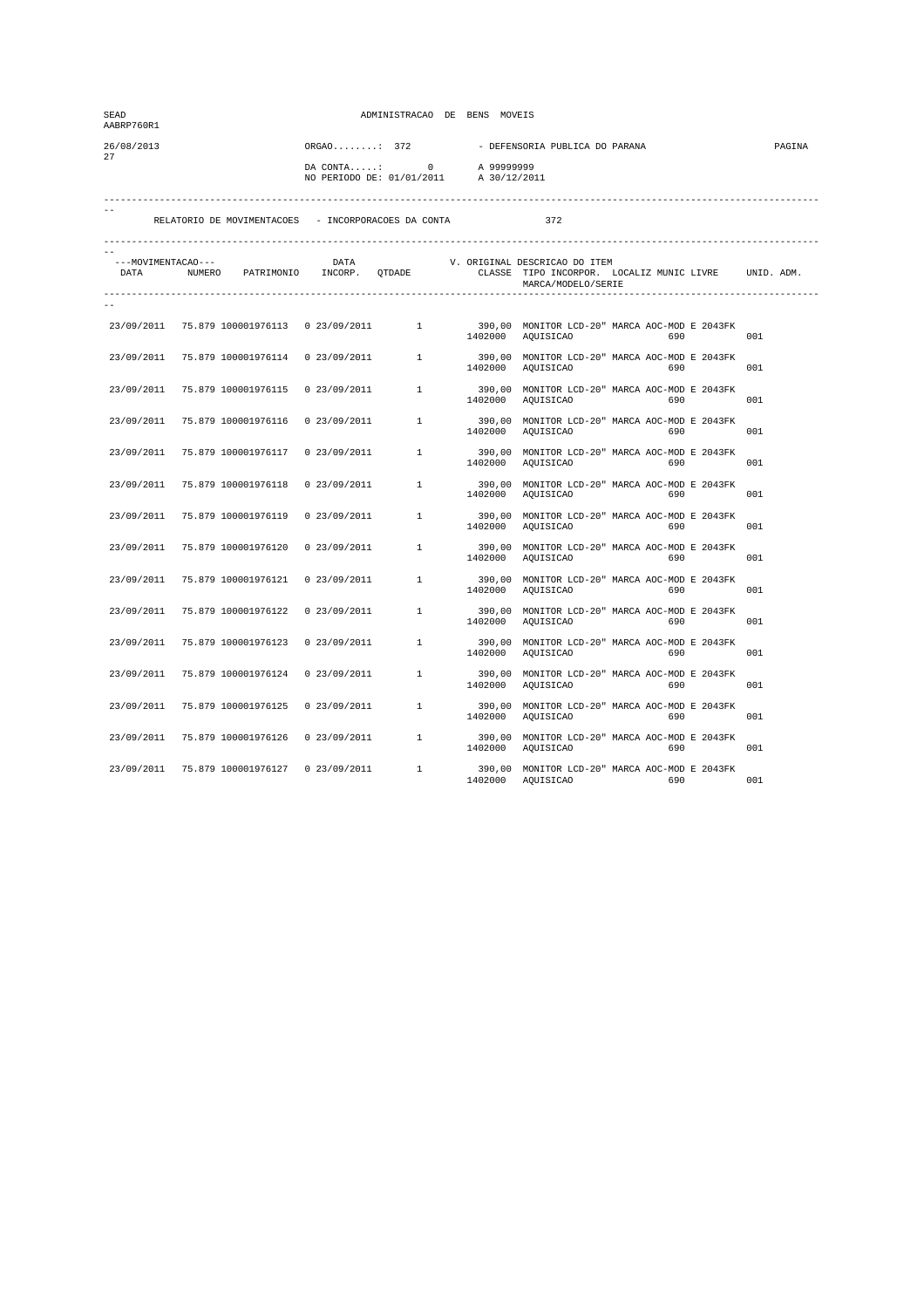| SEAD<br>AABRP760R1         |                                                                                                                          |              | ADMINISTRACAO DE BENS MOVEIS |         |                                                                                                             |     |
|----------------------------|--------------------------------------------------------------------------------------------------------------------------|--------------|------------------------------|---------|-------------------------------------------------------------------------------------------------------------|-----|
| 26/08/2013<br>28           | ORGAO: 372<br>- DEFENSORIA PUBLICA DO PARANA<br>$DA$ CONTA: 0<br>A 99999999<br>NO PERIODO DE: 01/01/2011<br>A 30/12/2011 |              |                              |         |                                                                                                             |     |
|                            | RELATORIO DE MOVIMENTACOES - INCORPORACOES DA CONTA                                                                      |              |                              |         | 372                                                                                                         |     |
| ---MOVIMENTACAO---<br>DATA | NUMERO PATRIMONIO INCORP. QTDADE                                                                                         | DATA         |                              |         | V. ORIGINAL DESCRICAO DO ITEM<br>CLASSE TIPO INCORPOR. LOCALIZ MUNIC LIVRE UNID. ADM.<br>MARCA/MODELO/SERIE |     |
|                            | 23/09/2011 75.879 100001976128 0 23/09/2011 1                                                                            |              |                              |         | 390,00 MONITOR LCD-20" MARCA AOC-MOD E 2043FK<br>1402000 AQUISICAO<br>690                                   | 001 |
| 23/09/2011                 | 75.879 100001976129                                                                                                      |              |                              |         | 0 23/09/2011 1 390,00 MONITOR LCD-20" MARCA AOC-MOD E 2043FK<br>1402000 AQUISICAO<br>690                    | 001 |
| 23/09/2011                 | 75.879 100001976130  0 23/09/2011                                                                                        |              |                              |         | $\frac{390,00}{1402000}$ AQUISICAO<br>390,00 MONITOR LCD-20" MARCA AOC-MOD E 2043FK<br>690                  | 001 |
| 23/09/2011                 | 75.879 100001976131                                                                                                      | 0 23/09/2011 |                              |         | 1 390,00 MONITOR LCD-20" MARCA AOC-MOD E 2043FK<br>1402000 AQUISICAO<br>690                                 | 001 |
| 23/09/2011                 | 75.879 100001976132                                                                                                      | 0 23/09/2011 | $\mathbf{1}$                 | 1402000 | 390,00 MONITOR LCD-20" MARCA AOC-MOD E 2043FK<br>AQUISICAO<br>690                                           | 001 |
| 23/09/2011                 | 75.879 100001976133                                                                                                      | 0 23/09/2011 | $\mathbf{1}$                 | 1402000 | 390,00 MONITOR LCD-20" MARCA AOC-MOD E 2043FK<br>AQUISICAO<br>690                                           | 001 |
| 23/09/2011                 | 75.879 100001976134                                                                                                      | 0 23/09/2011 | 1                            | 1402000 | 390,00 MONITOR LCD-20" MARCA AOC-MOD E 2043FK<br>AQUISICAO<br>690                                           | 001 |
| 23/09/2011                 | 75.879 100001976135                                                                                                      | 0 23/09/2011 | $1 \quad$                    | 1402000 | 390,00 MONITOR LCD-20" MARCA AOC-MOD E 2043FK<br>AQUISICAO<br>690                                           | 001 |
| 23/09/2011                 | 75.879 100001976136                                                                                                      | 0 23/09/2011 | $\mathbf{1}$                 | 1402000 | 390,00 MONITOR LCD-20" MARCA AOC-MOD E 2043FK<br>AQUISICAO<br>690                                           | 001 |
| 23/09/2011                 | 75.879 100001976137                                                                                                      | 0 23/09/2011 | 1                            |         | 390,00 MONITOR LCD-20" MARCA AOC-MOD E 2043FK<br>1402000 AQUISICAO<br>690                                   | 001 |
| 23/09/2011                 | 75.879 100001976138                                                                                                      | 0 23/09/2011 | 1                            | 1402000 | 390,00 MONITOR LCD-20" MARCA AOC-MOD E 2043FK<br>AQUISICAO<br>690                                           | 001 |
| 23/09/2011                 | 75.879 100001976139                                                                                                      | 0 23/09/2011 | 1                            | 1402000 | 390,00 MONITOR LCD-20" MARCA AOC-MOD E 2043FK<br>AQUISICAO                                                  | 001 |
| 23/09/2011                 | 75.879 100001976140                                                                                                      | 0 23/09/2011 | $\mathbf{1}$                 |         | 390,00 MONITOR LCD-20" MARCA AOC-MOD E 2043FK<br>1402000 AQUISICAO<br>690                                   | 001 |
| 23/09/2011                 | 75.879 100001976141                                                                                                      | 0 23/09/2011 | 1                            |         | 390,00 MONITOR LCD-20" MARCA AOC-MOD E 2043FK<br>1402000 AQUISICAO<br>690                                   | 001 |
|                            | 23/09/2011 75.879 100001976142 0 23/09/2011                                                                              |              | <sup>1</sup>                 | 1402000 | 390,00 MONITOR LCD-20" MARCA AOC-MOD E 2043FK<br>AQUISICAO<br>690                                           | 001 |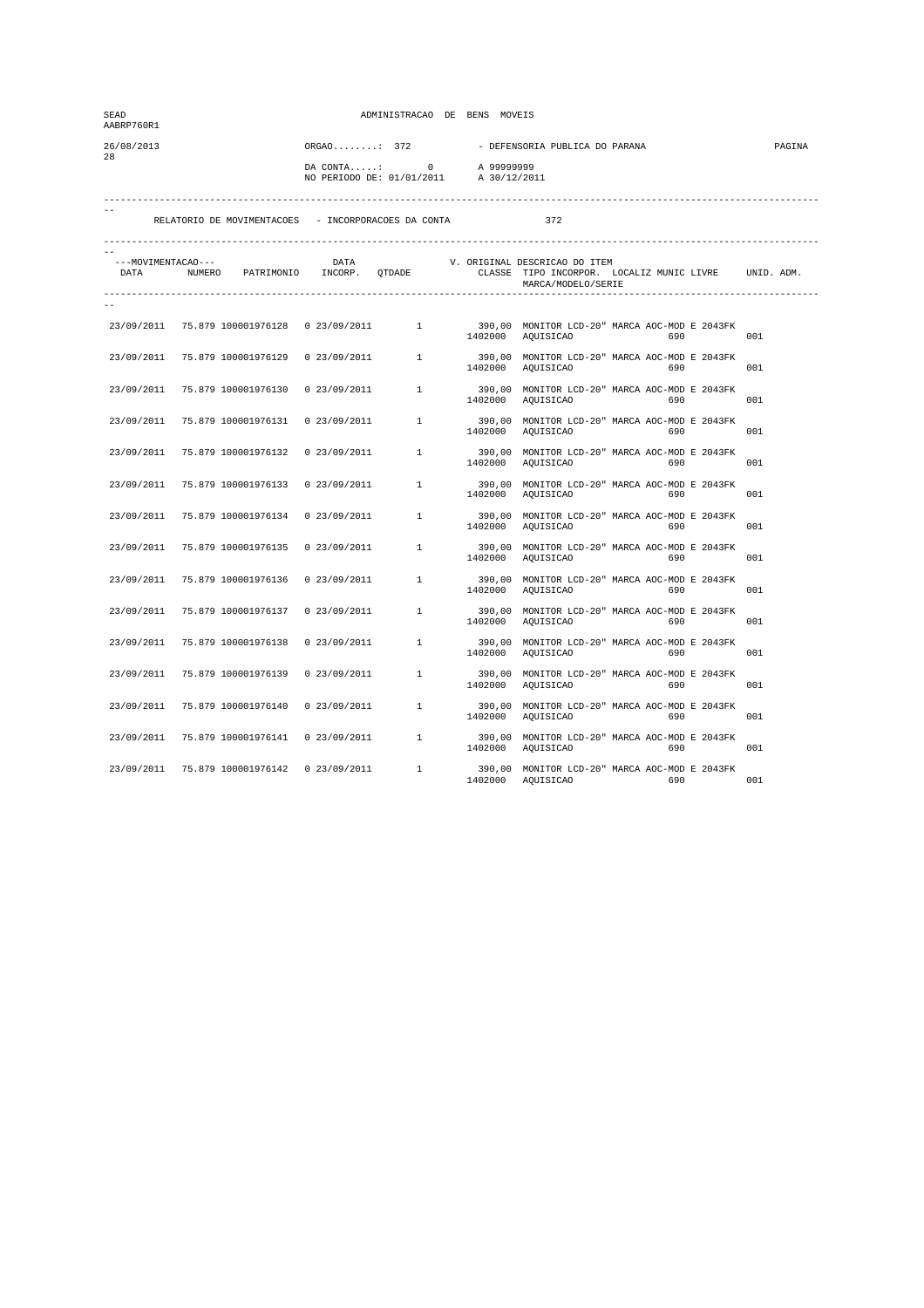| SEAD<br>AABRP760R1 |                                                                                                 |                        | ADMINISTRACAO DE BENS MOVEIS               |                                                              |                                                                                                             |     |  |  |  |
|--------------------|-------------------------------------------------------------------------------------------------|------------------------|--------------------------------------------|--------------------------------------------------------------|-------------------------------------------------------------------------------------------------------------|-----|--|--|--|
| 26/08/2013<br>29   |                                                                                                 | $ORGAO.\dots\dots:372$ | $DA$ CONTA: 0<br>NO PERIODO DE: 01/01/2011 | - DEFENSORIA PUBLICA DO PARANA<br>A 99999999<br>A 30/12/2011 |                                                                                                             |     |  |  |  |
|                    | RELATORIO DE MOVIMENTACOES - INCORPORACOES DA CONTA                                             |                        |                                            |                                                              | 372                                                                                                         |     |  |  |  |
| ---MOVIMENTACAO--- | DATA NUMERO PATRIMONIO INCORP. QTDADE                                                           | DATA                   |                                            |                                                              | V. ORIGINAL DESCRICAO DO ITEM<br>CLASSE TIPO INCORPOR. LOCALIZ MUNIC LIVRE UNID. ADM.<br>MARCA/MODELO/SERIE |     |  |  |  |
|                    | 23/09/2011 75.879 100001976143 0 23/09/2011 1                                                   |                        |                                            |                                                              | 390,00 MONITOR LCD-20" MARCA AOC-MOD E 2043FK<br>1402000 AQUISICAO 690                                      | 001 |  |  |  |
| 23/09/2011         | 75.879 100001976144                                                                             |                        |                                            |                                                              | 0  23/09/2011   1   390,00 MONITOR LCD-20" MARCA AOC-MOD E  2043FK   1402000   AQUISICAO   690              | 001 |  |  |  |
| 23/09/2011         | $75.879\ 100001976145 \qquad 0\ 23/09/2011 \qquad \qquad 1 \qquad \qquad 390,00 \eqno{1402000}$ |                        |                                            |                                                              | 390,00 MONITOR LCD-20" MARCA AOC-MOD E 2043FK<br>AQUISICAO<br>690                                           | 001 |  |  |  |
| 23/09/2011         | 75.879 100001976146                                                                             |                        |                                            |                                                              | 0 23/09/2011 1 390,00 MONITOR LCD-20" MARCA AOC-MOD E 2043FK<br>1402000 AQUISICAO<br>690                    | 001 |  |  |  |
| 23/09/2011         | 75.879 100001976147                                                                             | 0 23/09/2011           | $\mathbf{1}$                               | 1402000                                                      | 390,00 MONITOR LCD-20" MARCA AOC-MOD E 2043FK<br>AQUISICAO<br>690                                           | 001 |  |  |  |
| 23/09/2011         | 75.879 100001976148                                                                             | 0 23/09/2011           | 1                                          |                                                              | 390,00 MONITOR LCD-20" MARCA AOC-MOD E 2043FK<br>1402000 AQUISICAO<br>690                                   | 001 |  |  |  |
| 23/09/2011         | 75.879 100001976149                                                                             | 0 23/09/2011           | 1                                          | 1402000                                                      | 390,00 MONITOR LCD-20" MARCA AOC-MOD E 2043FK<br>AQUISICAO 690                                              | 001 |  |  |  |
| 23/09/2011         | 75.879 100001976150                                                                             | 0 23/09/2011           | $1 \qquad \qquad$                          | 1402000                                                      | 390,00 MONITOR LCD-20" MARCA AOC-MOD E 2043FK<br>AQUISICAO<br>690                                           | 001 |  |  |  |
| 23/09/2011         | 75.879 100001976151                                                                             | 0 23/09/2011           | $\mathbf{1}$                               |                                                              | 390,00 MONITOR LCD-20" MARCA AOC-MOD E 2043FK<br>1402000 AQUISICAO<br>690                                   | 001 |  |  |  |
| 23/09/2011         | 75.879 100001976152                                                                             | 0 23/09/2011           | 1                                          |                                                              | 390,00 MONITOR LCD-20" MARCA AOC-MOD E 2043FK<br>1402000 AQUISICAO<br>690                                   | 001 |  |  |  |
| 23/09/2011         | 75.879 100001976153                                                                             | 0 23/09/2011           | $1 \quad$                                  | 1402000                                                      | 390,00 MONITOR LCD-20" MARCA AOC-MOD E 2043FK<br>AQUISICAO 690                                              | 001 |  |  |  |
| 23/09/2011         | 75.879 100001976154                                                                             | 0 23/09/2011           | 1                                          | 1402000                                                      | 390,00 MONITOR LCD-20" MARCA AOC-MOD E 2043FK<br>AQUISICAO<br>690                                           | 001 |  |  |  |
| 23/09/2011         | 75.879 100001976155                                                                             | 0 23/09/2011           | $\mathbf{1}$                               |                                                              | 390,00 MONITOR LCD-20" MARCA AOC-MOD E 2043FK<br>1402000 AQUISICAO<br>690                                   | 001 |  |  |  |
| 23/09/2011         | 75.879 100001976156                                                                             | 0 23/09/2011           | 1                                          |                                                              | 390,00 MONITOR LCD-20" MARCA AOC-MOD E 2043FK<br>1402000 AQUISICAO<br>690                                   | 001 |  |  |  |
|                    | 23/09/2011 75.879 100001976157 0 23/09/2011                                                     |                        | $\overline{1}$                             | 1402000                                                      | 390,00 MONITOR LCD-20" MARCA AOC-MOD E 2043FK<br>AQUISICAO<br>690                                           | 001 |  |  |  |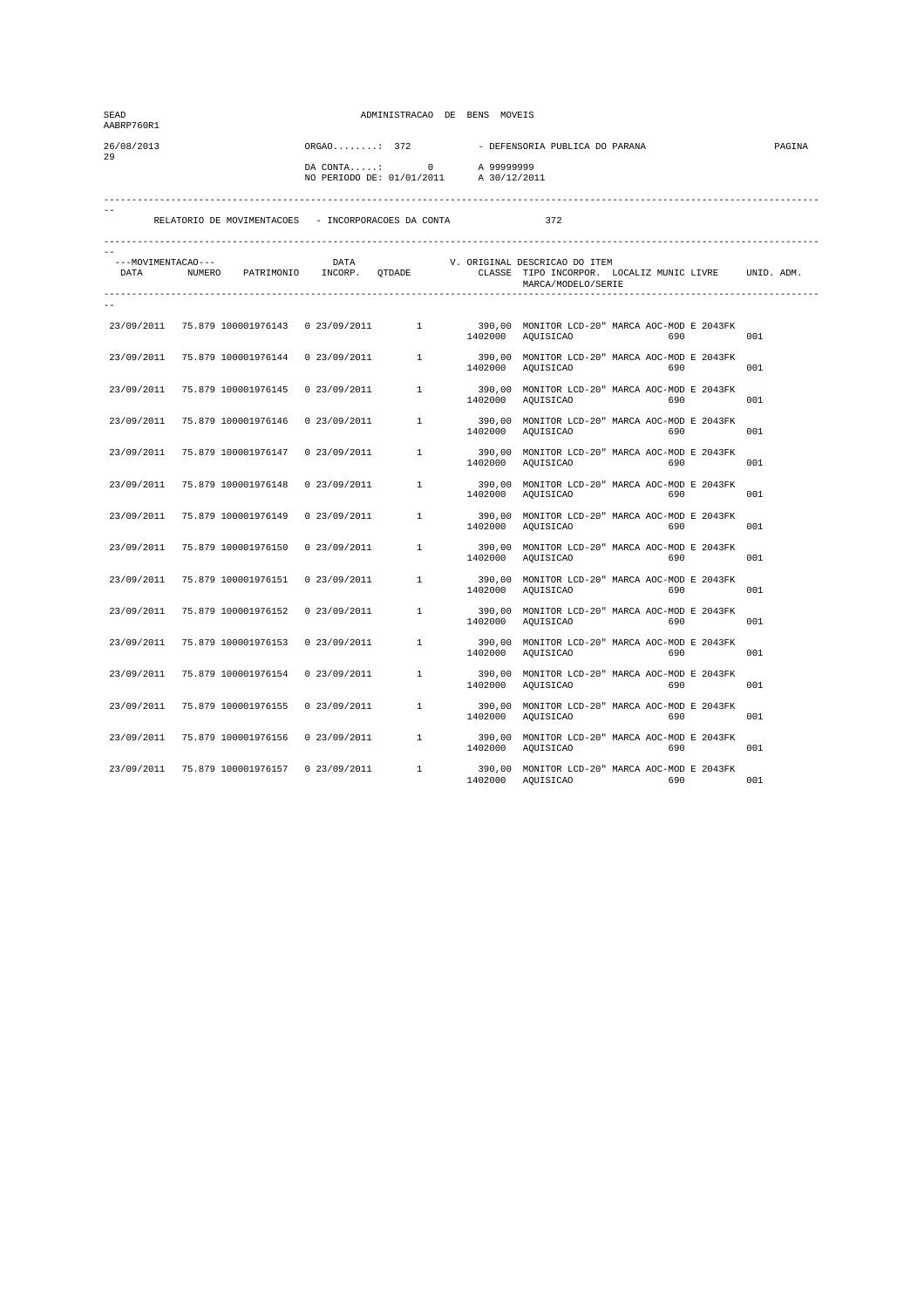| SEAD<br>AABRP760R1         |                                                                                                                          |              | ADMINISTRACAO DE BENS MOVEIS |                     |                                                                                                             |            |
|----------------------------|--------------------------------------------------------------------------------------------------------------------------|--------------|------------------------------|---------------------|-------------------------------------------------------------------------------------------------------------|------------|
| 26/08/2013<br>30           | - DEFENSORIA PUBLICA DO PARANA<br>ORGAO: 372<br>$DA$ CONTA: 0<br>A 99999999<br>NO PERIODO DE: 01/01/2011<br>A 30/12/2011 |              |                              |                     |                                                                                                             |            |
|                            | RELATORIO DE MOVIMENTACOES - INCORPORACOES DA CONTA                                                                      |              |                              |                     | 372                                                                                                         |            |
| ---MOVIMENTACAO---<br>DATA | NUMERO PATRIMONIO INCORP. QTDADE                                                                                         | DATA         |                              |                     | V. ORIGINAL DESCRICAO DO ITEM<br>CLASSE TIPO INCORPOR. LOCALIZ MUNIC LIVRE UNID. ADM.<br>MARCA/MODELO/SERIE |            |
|                            | 23/09/2011 75.879 100001976158 0 23/09/2011 1                                                                            |              |                              |                     | 390,00 MONITOR LCD-20" MARCA AOC-MOD E 2043FK<br>1402000 AQUISICAO<br>690                                   | 001        |
| 23/09/2011                 | 75.879 100001976159                                                                                                      |              |                              |                     | 0 23/09/2011 1 390,00 MONITOR LCD-20" MARCA AOC-MOD E 2043FK<br>1402000 AQUISICAO<br>690                    | 001        |
| 23/09/2011                 | 75.879 100001976160                                                                                                      | 0 23/09/2011 |                              | $\frac{1}{1402000}$ | 390,00 MONITOR LCD-20" MARCA AOC-MOD E 2043FK<br>AQUISICAO<br>690                                           | 001        |
| 23/09/2011                 | 75.879 100001976161                                                                                                      | 0 23/09/2011 |                              | 1402000             | 1 390,00 MONITOR LCD-20" MARCA AOC-MOD E 2043FK<br>AQUISICAO<br>690                                         | 001        |
| 23/09/2011                 | 75.879 100001976162                                                                                                      | 0 23/09/2011 | $\mathbf{1}$                 | 1402000             | 390,00 MONITOR LCD-20" MARCA AOC-MOD E 2043FK<br>AQUISICAO<br>690                                           | 001        |
| 23/09/2011                 | 75.879 100001976163                                                                                                      | 0 23/09/2011 | 1                            | 1402000             | 390,00 MONITOR LCD-20" MARCA AOC-MOD E 2043FK<br>AQUISICAO<br>690                                           | 001        |
| 23/09/2011                 | 75.879 100001976164                                                                                                      | 0 23/09/2011 | 1                            | 1402000             | 390,00 MONITOR LCD-20" MARCA AOC-MOD E 2043FK<br>AQUISICAO<br>690                                           | 001        |
| 23/09/2011                 | 75.879 100001976165                                                                                                      | 0 23/09/2011 | 1                            | 1402000             | 390,00 MONITOR LCD-20" MARCA AOC-MOD E 2043FK<br>AQUISICAO<br>690                                           | 001        |
| 23/09/2011                 | 75.879 100001976166                                                                                                      | 0 23/09/2011 | $\mathbf{1}$                 | 1402000             | 390,00 MONITOR LCD-20" MARCA AOC-MOD E 2043FK<br>AQUISICAO<br>690                                           | 001        |
| 23/09/2011                 | 75.879 100001976167                                                                                                      | 0 23/09/2011 | 1                            |                     | 390,00 MONITOR LCD-20" MARCA AOC-MOD E 2043FK<br>1402000 AQUISICAO<br>690                                   | 001        |
| 23/09/2011                 | 75.879 100001976168                                                                                                      | 0 23/09/2011 | 1                            | 1402000             | 390,00 MONITOR LCD-20" MARCA AOC-MOD E 2043FK<br>AQUISICAO<br>690                                           | 001        |
| 23/09/2011                 | 75.879 100001976169                                                                                                      | 0 23/09/2011 | $1 \quad$                    | 1402000             | 390,00 MONITOR LCD-20" MARCA AOC-MOD E 2043FK<br>AQUISICAO<br>690                                           | 001        |
| 23/09/2011                 | 75.879 100001976170                                                                                                      | 0 23/09/2011 | $\mathbf{1}$                 |                     | 390,00 MONITOR LCD-20" MARCA AOC-MOD E 2043FK<br>1402000 AQUISICAO<br>690                                   | 001        |
| 23/09/2011                 | 75.879 100001976171                                                                                                      | 0 23/09/2011 | $\mathbf{1}$                 |                     | 390,00 MONITOR LCD-20" MARCA AOC-MOD E 2043FK                                                               |            |
| 23/09/2011                 | 75.879 100001976172  0 23/09/2011                                                                                        |              | $\mathbf{1}$                 | 1402000<br>1402000  | AQUISICAO<br>690<br>390,00 MONITOR LCD-20" MARCA AOC-MOD E 2043FK<br>690<br>AQUISICAO                       | 001<br>001 |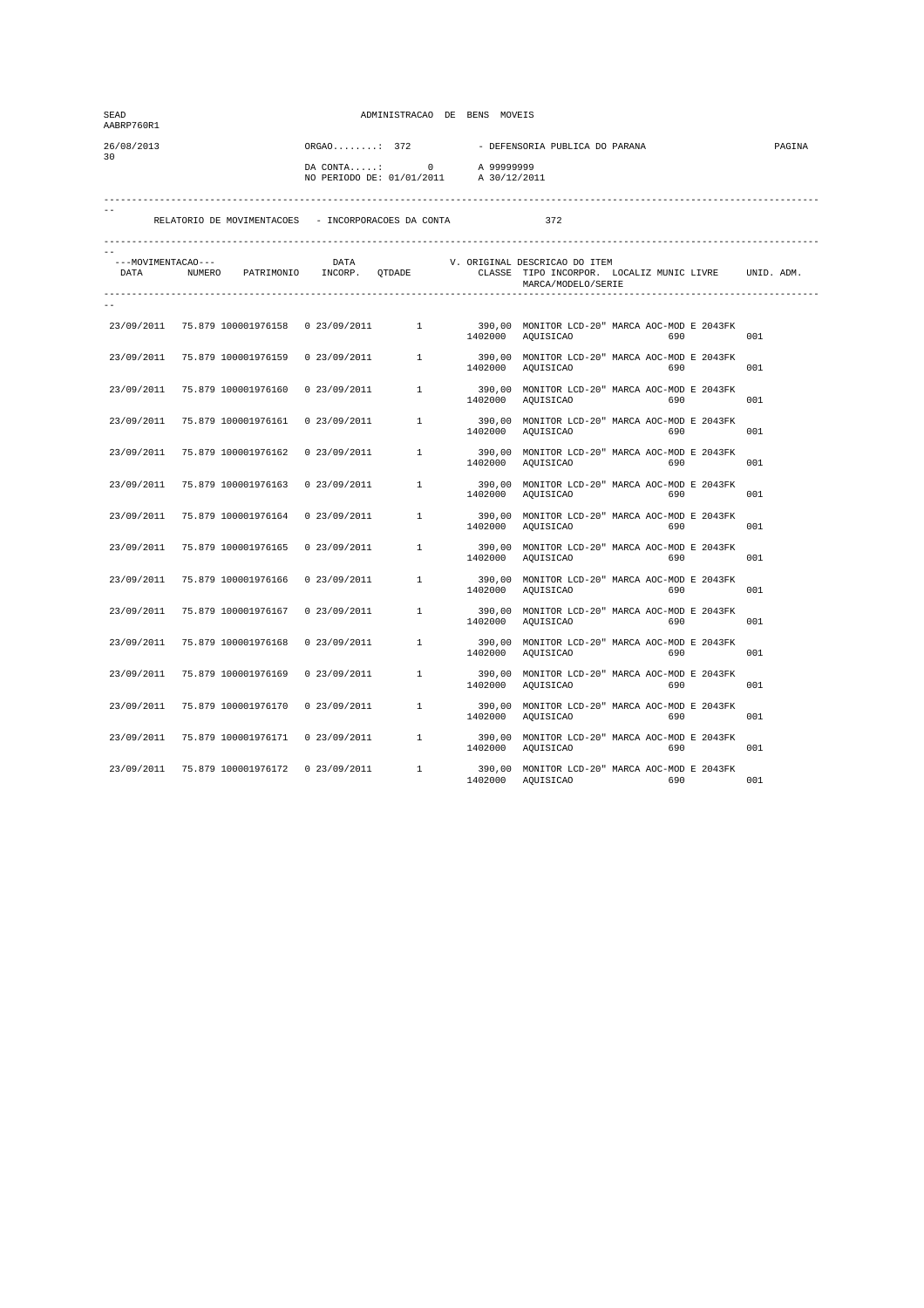| SEAD<br>AABRP760R1 |                                               |               | ADMINISTRACAO DE BENS MOVEIS                                             |              |                                                     |                                                                                                                       |        |
|--------------------|-----------------------------------------------|---------------|--------------------------------------------------------------------------|--------------|-----------------------------------------------------|-----------------------------------------------------------------------------------------------------------------------|--------|
| 26/08/2013         |                                               | $ORGAO$ : 372 |                                                                          |              | - DEFENSORIA PUBLICA DO PARANA                      |                                                                                                                       | PAGINA |
| 31                 |                                               |               | DA CONTA: 0 A 99999999<br>NO PERIODO DE: 01/01/2011 A 30/12/201          | A 30/12/2011 |                                                     |                                                                                                                       |        |
|                    |                                               |               | RELATORIO DE MOVIMENTACOES - INCORPORACOES DA CONTA                      |              | 372                                                 |                                                                                                                       |        |
| ---MOVIMENTACAO--- |                                               | DATA          | ---MOVIMENTACAO--- DATA DATA V.<br>DATA NUMERO PATRIMONIO INCORP. QTDADE |              | V. ORIGINAL DESCRICAO DO ITEM<br>MARCA/MODELO/SERIE | CLASSE TIPO INCORPOR. LOCALIZ MUNIC LIVRE UNID. ADM.                                                                  |        |
|                    |                                               |               |                                                                          |              |                                                     |                                                                                                                       |        |
|                    |                                               |               |                                                                          |              |                                                     | 23/09/2011 75.881 100001975151 0 23/09/2011 1 525,00 CPU ILHAWAI ATHL 500GB-DVDRW-TECLADO/MOUSE U<br>SB CAIXA SOM USB |        |
|                    |                                               |               |                                                                          |              | 1400600 AQUISICAO                                   | 690<br>001                                                                                                            |        |
| 23/09/2011         |                                               |               |                                                                          |              | SB CAIXA SOM USB                                    | 75.881 100001975152  0 23/09/2011  1  525,00 CPU ILHAWAI ATHL 500GB-DVDRW-TECLADO/MOUSE U                             |        |
|                    |                                               |               |                                                                          |              | 1400600 AQUISICAO                                   | 690                                                                                                                   | 001    |
|                    |                                               |               | 23/09/2011 75.881 100001975153 0 23/09/2011 1                            |              |                                                     | 525,00 CPU ILHAWAI ATHL 500GB-DVDRW-TECLADO/MOUSE U                                                                   |        |
|                    |                                               |               |                                                                          |              | SB CAIXA SOM USB<br>1400600 AQUISICAO               | 690 000                                                                                                               | 0.01   |
|                    | 23/09/2011 75.881 100001975154 0 23/09/2011   |               |                                                                          |              |                                                     | 1 525,00 CPU ILHAWAI ATHL 500GB-DVDRW-TECLADO/MOUSE U                                                                 |        |
|                    |                                               |               |                                                                          |              | SB<br>1400600 AQUISICAO                             | CAIXA SOM USB<br>690 001                                                                                              |        |
|                    | 23/09/2011 75.881 100001975155                | 0 23/09/2011  | 1                                                                        |              |                                                     | 525,00 CPU ILHAWAI ATHL 500GB-DVDRW-TECLADO/MOUSE U                                                                   |        |
|                    |                                               |               |                                                                          | 1400600      | AQUISICAO                                           | SB CAIXA SOM USB<br>690                                                                                               | 0.01   |
| 23/09/2011         | 75.881 100001975156                           |               |                                                                          |              |                                                     | $1 \qquad \qquad 525,00 \quad \text{CPU ILHAMAIATHL 500GB–DVDRW-TECLADO/MOUSE U}$                                     |        |
|                    |                                               |               |                                                                          |              | SB CAIXA SOM USB<br>1400600 AQUISICAO               |                                                                                                                       | 0.01   |
|                    |                                               |               |                                                                          |              |                                                     |                                                                                                                       |        |
|                    |                                               |               | 23/09/2011 75.881 100001975157 0 23/09/2011 1                            |              | SB CAIXA SOM USB                                    | 525,00 CPU ILHAWAI ATHL 500GB-DVDRW-TECLADO/MOUSE U                                                                   |        |
|                    |                                               |               |                                                                          |              | 1400600 AQUISICAO                                   | 690 88                                                                                                                | 001    |
|                    | 23/09/2011 75.881 100001975158 0 23/09/2011   |               | $1 \qquad \qquad$                                                        |              | SB CAIXA SOM USB                                    | 525,00 CPU ILHAWAI ATHL 500GB-DVDRW-TECLADO/MOUSE U                                                                   |        |
|                    |                                               |               |                                                                          |              | 1400600 AQUISICAO                                   | 690 001                                                                                                               |        |
| 23/09/2011         | 75.881 100001975159                           | 0 23/09/2011  | 1                                                                        |              |                                                     | 525,00 CPU ILHAWAI ATHL 500GB-DVDRW-TECLADO/MOUSE U<br>SB CAIXA SOM USB                                               |        |
|                    |                                               |               |                                                                          | 1400600      | AQUISICAO                                           | 690                                                                                                                   | 001    |
| 23/09/2011         | 75.881 100001975160                           |               | 0 23/09/2011 1                                                           |              |                                                     | 525,00 CPU ILHAWAI ATHL 500GB-DVDRW-TECLADO/MOUSE U                                                                   |        |
|                    |                                               |               |                                                                          |              | SB CAIXA SOM USB<br>1400600 AQUISICAO               | 690                                                                                                                   | 001    |
|                    |                                               |               |                                                                          |              |                                                     | 23/09/2011 75.881 100001975161 0 23/09/2011 1 525,00 CPU ILHAWAI ATHL 500GB-DVDRW-TECLADO/MOUSE U                     |        |
|                    |                                               |               |                                                                          |              | SB CAIXA SOM USB<br>1400600 AQUISICAO               |                                                                                                                       | 001    |
|                    | 23/09/2011 75.881 100001975162 0 23/09/2011 1 |               |                                                                          |              |                                                     | 525,00 CPU ILHAWAI ATHL 500GB-DVDRW-TECLADO/MOUSE U                                                                   |        |
|                    |                                               |               |                                                                          | 1400600      | SB CAIXA SOM USB<br>AQUISICAO                       | 690                                                                                                                   | 001    |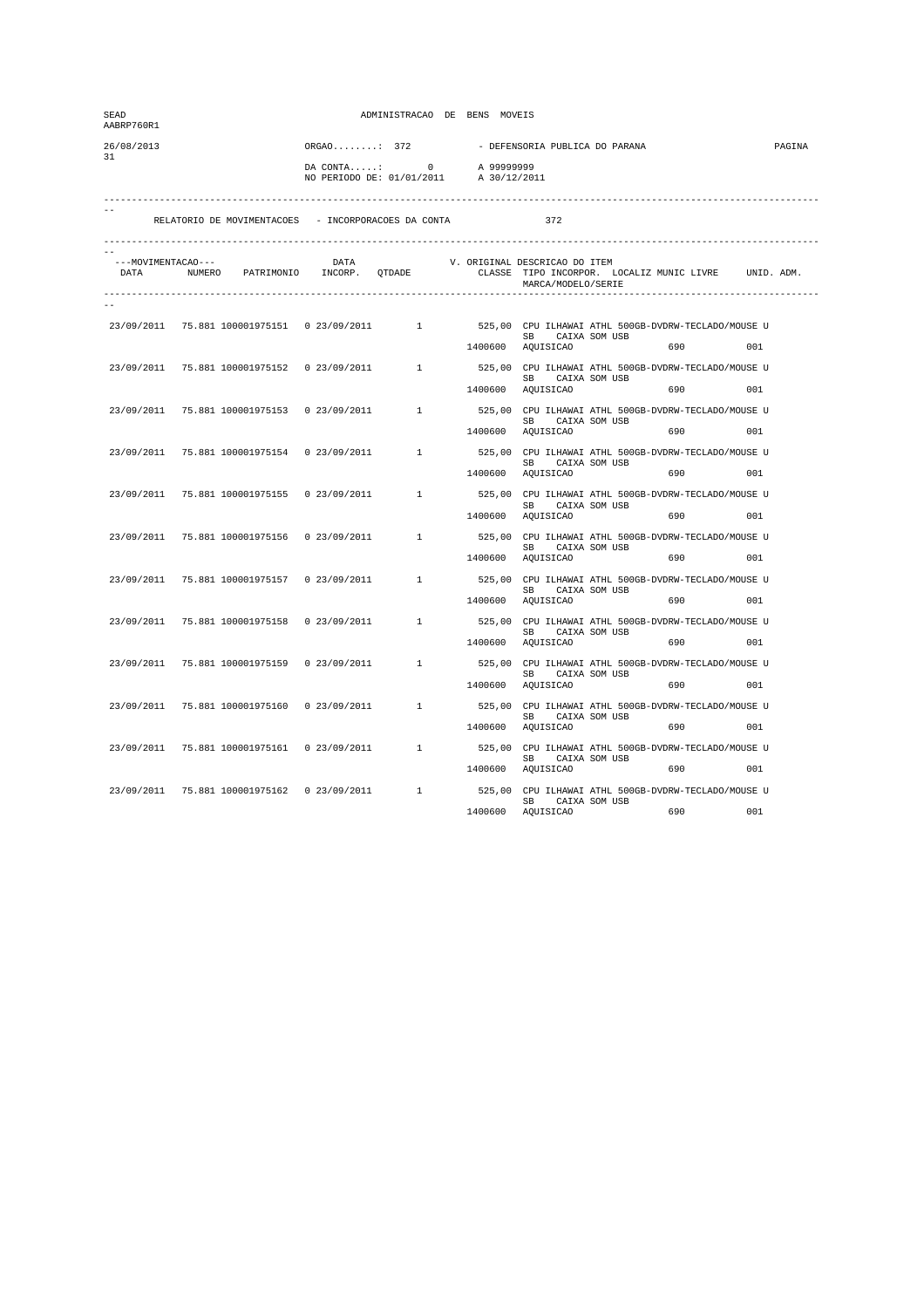| SEAD<br>AABRP760R1 |                                               |               | ADMINISTRACAO DE BENS MOVEIS                                             |              |                                                     |                                                                                                                       |        |
|--------------------|-----------------------------------------------|---------------|--------------------------------------------------------------------------|--------------|-----------------------------------------------------|-----------------------------------------------------------------------------------------------------------------------|--------|
| 26/08/2013         |                                               | $ORGAO$ : 372 |                                                                          |              | - DEFENSORIA PUBLICA DO PARANA                      |                                                                                                                       | PAGINA |
| 32                 |                                               |               | DA CONTA: 0 A 99999999<br>NO PERIODO DE: 01/01/2011 A 30/12/201          | A 30/12/2011 |                                                     |                                                                                                                       |        |
|                    |                                               |               | RELATORIO DE MOVIMENTACOES - INCORPORACOES DA CONTA                      |              | 372                                                 |                                                                                                                       |        |
| ---MOVIMENTACAO--- |                                               | DATA          | ---MOVIMENTACAO--- DATA DATA V.<br>DATA NUMERO PATRIMONIO INCORP. QTDADE |              | V. ORIGINAL DESCRICAO DO ITEM<br>MARCA/MODELO/SERIE | CLASSE TIPO INCORPOR. LOCALIZ MUNIC LIVRE UNID. ADM.                                                                  |        |
|                    |                                               |               |                                                                          |              |                                                     |                                                                                                                       |        |
|                    |                                               |               |                                                                          |              |                                                     | 23/09/2011 75.881 100001975163 0 23/09/2011 1 525,00 CPU ILHAWAI ATHL 500GB-DVDRW-TECLADO/MOUSE U<br>SB CAIXA SOM USB |        |
|                    |                                               |               |                                                                          |              | 1400600 AQUISICAO                                   | 690<br>001                                                                                                            |        |
| 23/09/2011         |                                               |               |                                                                          |              | SB CAIXA SOM USB                                    | 75.881 100001975164  0 23/09/2011  1  525,00 CPU ILHAWAI ATHL 500GB-DVDRW-TECLADO/MOUSE U                             |        |
|                    |                                               |               |                                                                          |              | 1400600 AQUISICAO                                   | 690                                                                                                                   | 001    |
|                    |                                               |               | 23/09/2011 75.881 100001975165 0 23/09/2011 1                            |              | SB CAIXA SOM USB                                    | 525,00 CPU ILHAWAI ATHL 500GB-DVDRW-TECLADO/MOUSE U                                                                   |        |
|                    |                                               |               |                                                                          |              | 1400600 AQUISICAO                                   | 690 000                                                                                                               | 0.01   |
|                    | 23/09/2011 75.881 100001975166 0 23/09/2011   |               |                                                                          |              |                                                     | 1 525,00 CPU ILHAWAI ATHL 500GB-DVDRW-TECLADO/MOUSE U                                                                 |        |
|                    |                                               |               |                                                                          |              | SB<br>1400600 AQUISICAO                             | CAIXA SOM USB<br>690 001                                                                                              |        |
|                    | 23/09/2011 75.881 100001975167                | 0 23/09/2011  | 1                                                                        |              |                                                     | 525,00 CPU ILHAWAI ATHL 500GB-DVDRW-TECLADO/MOUSE U                                                                   |        |
|                    |                                               |               |                                                                          | 1400600      | AQUISICAO                                           | SB CAIXA SOM USB<br>690                                                                                               | 0.01   |
| 23/09/2011         | 75.881 100001975168                           |               |                                                                          |              |                                                     | $1 \qquad \qquad 525,00 \quad \text{CPU ILHAMAIATHL 500GB–DVDRW-TECLADO/MOUSE U}$                                     |        |
|                    |                                               |               |                                                                          |              | SB CAIXA SOM USB<br>1400600 AQUISICAO               |                                                                                                                       | 0.01   |
|                    | 23/09/2011 75.881 100001975169                |               | 0 23/09/2011 1                                                           |              |                                                     | 525,00 CPU ILHAWAI ATHL 500GB-DVDRW-TECLADO/MOUSE U                                                                   |        |
|                    |                                               |               |                                                                          |              | SB CAIXA SOM USB<br>1400600 AQUISICAO               | 690 88                                                                                                                | 001    |
|                    | 23/09/2011 75.881 100001975170 0 23/09/2011   |               | $1 \qquad \qquad$                                                        |              |                                                     | 525,00 CPU ILHAWAI ATHL 500GB-DVDRW-TECLADO/MOUSE U                                                                   |        |
|                    |                                               |               |                                                                          |              | SB CAIXA SOM USB                                    | 690 001                                                                                                               |        |
|                    |                                               |               |                                                                          |              | 1400600 AQUISICAO                                   |                                                                                                                       |        |
| 23/09/2011         | 75.881 100001975171                           | 0 23/09/2011  | $1 \quad \cdots$                                                         |              |                                                     | 525,00 CPU ILHAWAI ATHL 500GB-DVDRW-TECLADO/MOUSE U<br>SB CAIXA SOM USB                                               |        |
|                    |                                               |               |                                                                          | 1400600      | AQUISICAO                                           | 690                                                                                                                   | 001    |
| 23/09/2011         |                                               |               | 75.881 100001975172  0 23/09/2011  1                                     |              | SB CAIXA SOM USB                                    | 525,00 CPU ILHAWAI ATHL 500GB-DVDRW-TECLADO/MOUSE U                                                                   |        |
|                    |                                               |               |                                                                          |              | 1400600 AQUISICAO                                   | 690                                                                                                                   | 001    |
|                    |                                               |               |                                                                          |              | SB CAIXA SOM USB                                    | 23/09/2011 75.881 100001975173 0 23/09/2011 1 525,00 CPU ILHAWAI ATHL 500GB-DVDRW-TECLADO/MOUSE U                     |        |
|                    |                                               |               |                                                                          |              | 1400600 AQUISICAO                                   |                                                                                                                       | 001    |
|                    | 23/09/2011 75.881 100001975174 0 23/09/2011 1 |               |                                                                          |              |                                                     | 525,00 CPU ILHAWAI ATHL 500GB-DVDRW-TECLADO/MOUSE U                                                                   |        |
|                    |                                               |               |                                                                          | 1400600      | SB CAIXA SOM USB<br>AQUISICAO                       | 690                                                                                                                   | 001    |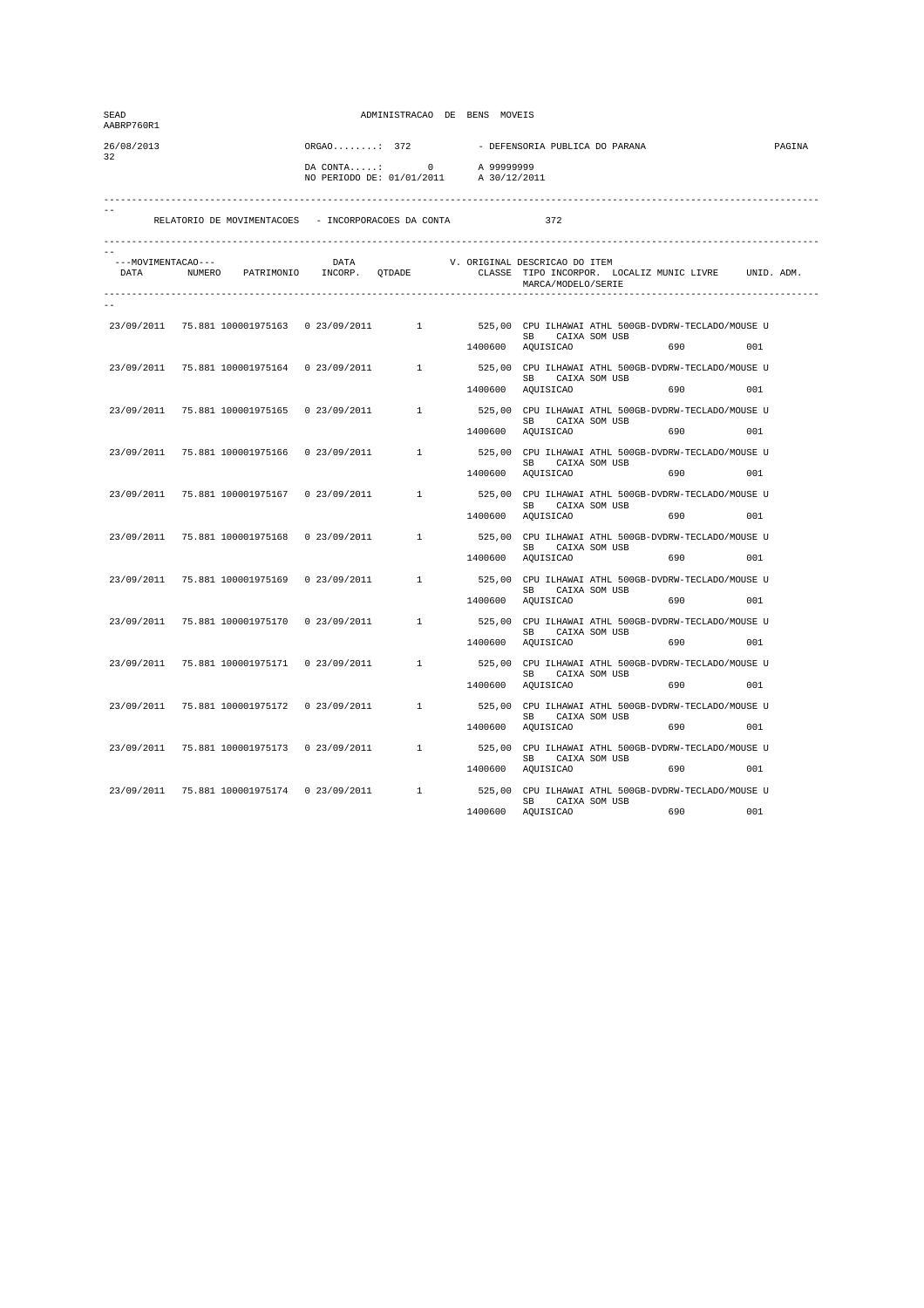| SEAD<br>AABRP760R1 |                                               |               | ADMINISTRACAO DE BENS MOVEIS                                        |              |                                                     |                                                                                                   |        |
|--------------------|-----------------------------------------------|---------------|---------------------------------------------------------------------|--------------|-----------------------------------------------------|---------------------------------------------------------------------------------------------------|--------|
| 26/08/2013         |                                               | $ORGAO$ : 372 |                                                                     |              | - DEFENSORIA PUBLICA DO PARANA                      |                                                                                                   | PAGINA |
| 33                 |                                               |               | DA CONTA: 0 A 99999999<br>NO PERIODO DE: 01/01/2011 A 30/12/201     | A 30/12/2011 |                                                     |                                                                                                   |        |
|                    |                                               |               | RELATORIO DE MOVIMENTACOES - INCORPORACOES DA CONTA                 |              | 372                                                 |                                                                                                   |        |
|                    |                                               |               |                                                                     |              |                                                     |                                                                                                   |        |
| ---MOVIMENTACAO--- |                                               |               | ---MOVIMENTACAO--- DATA V.<br>DATA NUMERO PATRIMONIO INCORP. QTDADE |              | V. ORIGINAL DESCRICAO DO ITEM<br>MARCA/MODELO/SERIE | CLASSE TIPO INCORPOR. LOCALIZ MUNIC LIVRE UNID. ADM.                                              |        |
|                    |                                               |               |                                                                     |              |                                                     |                                                                                                   |        |
|                    |                                               |               |                                                                     |              | SB CAIXA SOM USB                                    | 23/09/2011 75.881 100001975175 0 23/09/2011 1 525,00 CPU ILHAWAI ATHL 500GB-DVDRW-TECLADO/MOUSE U |        |
|                    |                                               |               |                                                                     |              | 1400600 AQUISICAO                                   | 690 001                                                                                           |        |
| 23/09/2011         |                                               |               |                                                                     |              | SB CAIXA SOM USB                                    | 75.881 100001975176  0 23/09/2011  1 525,00 CPU ILHAWAI ATHL 500GB-DVDRW-TECLADO/MOUSE U          |        |
|                    |                                               |               |                                                                     |              | 1400600 AQUISICAO                                   |                                                                                                   | 001    |
|                    |                                               |               | 23/09/2011 75.881 100001975177 0 23/09/2011 1                       |              | SB CAIXA SOM USB                                    | 525,00 CPU ILHAWAI ATHL 500GB-DVDRW-TECLADO/MOUSE U                                               |        |
|                    |                                               |               |                                                                     |              | 1400600 AQUISICAO                                   | 690 80                                                                                            | 001    |
|                    | 23/09/2011 75.881 100001975178 0 23/09/2011   |               |                                                                     |              | SB CAIXA SOM USB                                    | 1 525,00 CPU ILHAWAI ATHL 500GB-DVDRW-TECLADO/MOUSE U                                             |        |
|                    |                                               |               |                                                                     |              | 1400600 AQUISICAO                                   | 690 001                                                                                           |        |
|                    | 23/09/2011 75.881 100001975179                | 0 23/09/2011  | $1 \quad \cdots$                                                    |              |                                                     | 525,00 CPU ILHAWAI ATHL 500GB-DVDRW-TECLADO/MOUSE U<br>SB CAIXA SOM USB                           |        |
|                    |                                               |               |                                                                     |              | 1400600 AQUISICAO                                   | 690                                                                                               | 001    |
| 23/09/2011         |                                               |               |                                                                     |              | SB CAIXA SOM USB                                    | 75.881 100001975180  0 23/09/2011  1 525,00 CPU ILHAWAI ATHL 500GB-DVDRW-TECLADO/MOUSE U          |        |
|                    |                                               |               |                                                                     |              | 1400600 AQUISICAO                                   |                                                                                                   | 0.01   |
|                    |                                               |               |                                                                     |              | SB CAIXA SOM USB                                    | 23/09/2011 75.881 100001975181 0 23/09/2011 1 525,00 CPU ILHAWAI ATHL 500GB-DVDRW-TECLADO/MOUSE U |        |
|                    |                                               |               |                                                                     |              | 1400600 AOUISICAO                                   | 690 001                                                                                           |        |
|                    | 23/09/2011 75.881 100001975182 0 23/09/2011   |               | $1 \qquad \qquad$                                                   |              | SB CAIXA SOM USB                                    | 525,00 CPU ILHAWAI ATHL 500GB-DVDRW-TECLADO/MOUSE U                                               |        |
|                    |                                               |               |                                                                     |              | 1400600 AQUISICAO                                   | 690 001                                                                                           |        |
|                    | 23/09/2011 75.881 100001975183                | 0 23/09/2011  | 1                                                                   |              |                                                     | 525,00 CPU ILHAWAI ATHL 500GB-DVDRW-TECLADO/MOUSE U<br>SB CAIXA SOM USB                           |        |
|                    |                                               |               |                                                                     |              | 1400600 AQUISICAO                                   | 690                                                                                               | 001    |
|                    |                                               |               | 23/09/2011 75.881 100001975184 0 23/09/2011 1                       |              | SB CAIXA SOM USB                                    | 525,00 CPU ILHAWAI ATHL 500GB-DVDRW-TECLADO/MOUSE U                                               |        |
|                    |                                               |               |                                                                     |              | 1400600 AQUISICAO                                   | 690 001                                                                                           |        |
|                    |                                               |               |                                                                     |              | SB CAIXA SOM USB                                    | 23/09/2011 75.881 100001975185 0 23/09/2011 1 525,00 CPU ILHAWAI ATHL 500GB-DVDRW-TECLADO/MOUSE U |        |
|                    |                                               |               |                                                                     |              | 1400600 AQUISICAO                                   | 690 700                                                                                           | 001    |
|                    | 23/09/2011 75.881 100001975186 0 23/09/2011 1 |               |                                                                     |              | SB CAIXA SOM USB                                    | 525,00 CPU ILHAWAI ATHL 500GB-DVDRW-TECLADO/MOUSE U                                               |        |
|                    |                                               |               |                                                                     | 1400600      | AQUISICAO                                           | 690                                                                                               | 001    |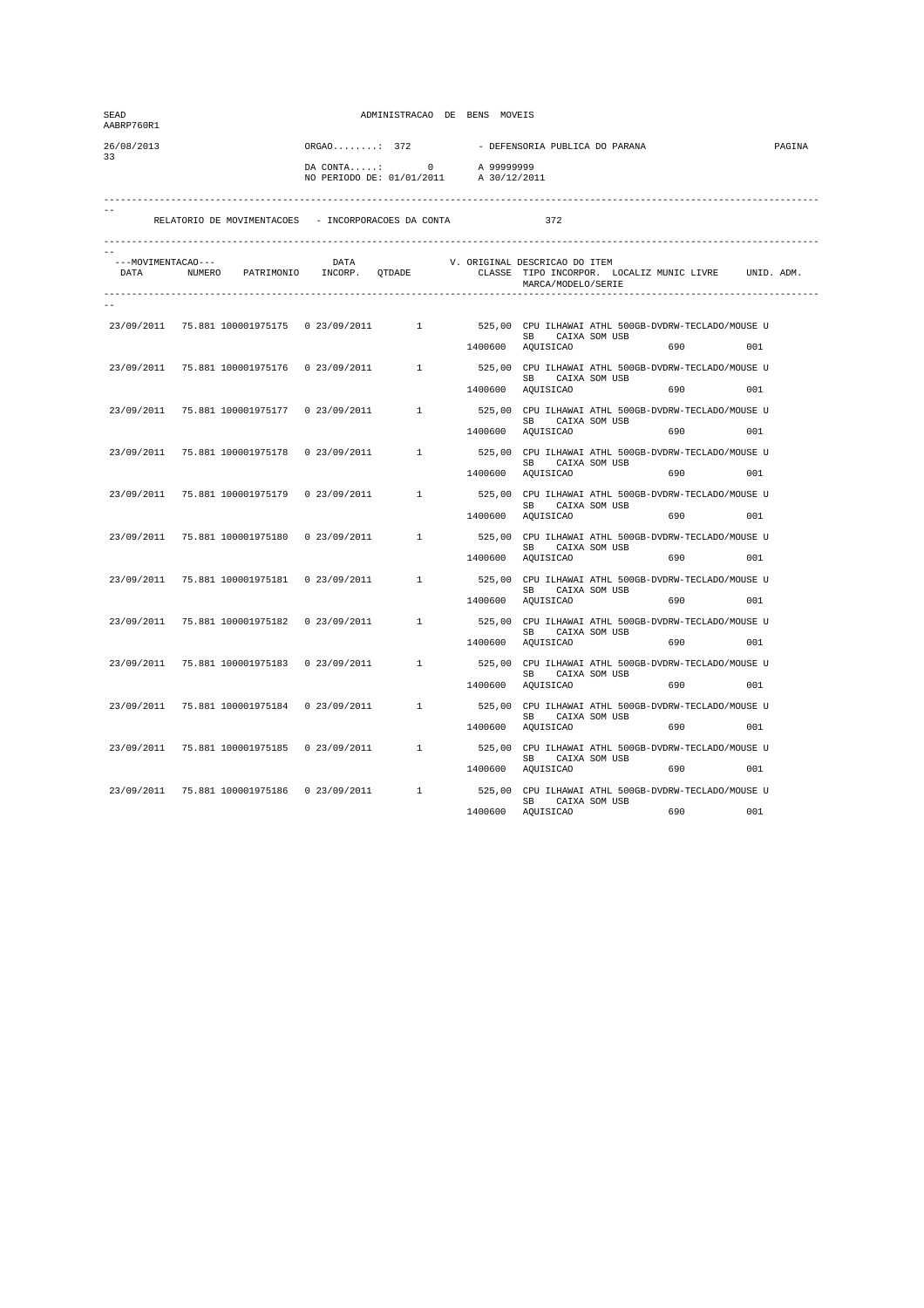| SEAD<br>AABRP760R1 |                                               |               | ADMINISTRACAO DE BENS MOVEIS                                             |              |                                                     |                                                                                                                       |        |
|--------------------|-----------------------------------------------|---------------|--------------------------------------------------------------------------|--------------|-----------------------------------------------------|-----------------------------------------------------------------------------------------------------------------------|--------|
| 26/08/2013         |                                               | $ORGAO$ : 372 |                                                                          |              | - DEFENSORIA PUBLICA DO PARANA                      |                                                                                                                       | PAGINA |
| 34                 |                                               |               | DA CONTA: 0 A 99999999<br>NO PERIODO DE: 01/01/2011 A 30/12/201          | A 30/12/2011 |                                                     |                                                                                                                       |        |
|                    |                                               |               | RELATORIO DE MOVIMENTACOES - INCORPORACOES DA CONTA                      |              | 372                                                 |                                                                                                                       |        |
| ---MOVIMENTACAO--- |                                               | DATA          | ---MOVIMENTACAO--- DATA DATA V.<br>DATA NUMERO PATRIMONIO INCORP. QTDADE |              | V. ORIGINAL DESCRICAO DO ITEM<br>MARCA/MODELO/SERIE | CLASSE TIPO INCORPOR. LOCALIZ MUNIC LIVRE UNID. ADM.                                                                  |        |
|                    |                                               |               |                                                                          |              |                                                     |                                                                                                                       |        |
|                    |                                               |               |                                                                          |              |                                                     | 23/09/2011 75.881 100001975187 0 23/09/2011 1 525,00 CPU ILHAWAI ATHL 500GB-DVDRW-TECLADO/MOUSE U<br>SB CAIXA SOM USB |        |
|                    |                                               |               |                                                                          |              | 1400600 AQUISICAO                                   | 690                                                                                                                   | 001    |
| 23/09/2011         | 75.881 100001975188                           |               |                                                                          |              | SB CAIXA SOM USB                                    | 0 23/09/2011 1 525,00 CPU ILHAWAI ATHL 500GB-DVDRW-TECLADO/MOUSE U                                                    |        |
|                    |                                               |               |                                                                          |              | 1400600 AQUISICAO                                   | 690                                                                                                                   | 001    |
|                    |                                               |               | 23/09/2011 75.881 100001975189 0 23/09/2011 1                            |              |                                                     | 525,00 CPU ILHAWAI ATHL 500GB-DVDRW-TECLADO/MOUSE U                                                                   |        |
|                    |                                               |               |                                                                          |              | SB CAIXA SOM USB<br>1400600 AQUISICAO               | 690 000                                                                                                               | 0.01   |
|                    | 23/09/2011 75.881 100001975190 0 23/09/2011   |               |                                                                          |              |                                                     | 1 525,00 CPU ILHAWAI ATHL 500GB-DVDRW-TECLADO/MOUSE U                                                                 |        |
|                    |                                               |               |                                                                          |              | SB -<br>1400600 AQUISICAO                           | CAIXA SOM USB<br>690 001                                                                                              |        |
|                    | 23/09/2011 75.881 100001975191                | 0 23/09/2011  | 1                                                                        |              |                                                     | 525,00 CPU ILHAWAI ATHL 500GB-DVDRW-TECLADO/MOUSE U                                                                   |        |
|                    |                                               |               |                                                                          | 1400600      | AQUISICAO                                           | SB CAIXA SOM USB<br>690                                                                                               | 0.01   |
| 23/09/2011         | 75.881 100001975192                           |               |                                                                          |              |                                                     | $1 \qquad \qquad 525,00 \quad \text{CPU ILHAMAIATHL 500GB–DVDRW-TECLADO/MOUSE U}$                                     |        |
|                    |                                               |               |                                                                          |              | SB CAIXA SOM USB<br>1400600 AQUISICAO               |                                                                                                                       | 0.01   |
|                    |                                               |               |                                                                          |              |                                                     |                                                                                                                       |        |
|                    |                                               |               | 23/09/2011 75.881 100001975193 0 23/09/2011 1                            |              | SB CAIXA SOM USB                                    | 525,00 CPU ILHAWAI ATHL 500GB-DVDRW-TECLADO/MOUSE U                                                                   |        |
|                    |                                               |               |                                                                          |              | 1400600 AQUISICAO                                   | 690 88                                                                                                                | 001    |
|                    | 23/09/2011 75.881 100001975194 0 23/09/2011   |               | $1 \qquad \qquad$                                                        |              | SB CAIXA SOM USB                                    | 525,00 CPU ILHAWAI ATHL 500GB-DVDRW-TECLADO/MOUSE U                                                                   |        |
|                    |                                               |               |                                                                          |              | 1400600 AQUISICAO                                   | 690 001                                                                                                               |        |
| 23/09/2011         | 75.881 100001975195                           | 0 23/09/2011  | 1                                                                        |              |                                                     | 525,00 CPU ILHAWAI ATHL 500GB-DVDRW-TECLADO/MOUSE U<br>SB CAIXA SOM USB                                               |        |
|                    |                                               |               |                                                                          | 1400600      | AQUISICAO                                           | 690                                                                                                                   | 001    |
| 23/09/2011         |                                               |               | 75.881 100001975196  0 23/09/2011  1                                     |              |                                                     | 525,00 CPU ILHAWAI ATHL 500GB-DVDRW-TECLADO/MOUSE U                                                                   |        |
|                    |                                               |               |                                                                          |              | SB CAIXA SOM USB<br>1400600 AQUISICAO               | 690                                                                                                                   | 001    |
|                    |                                               |               |                                                                          |              |                                                     | 23/09/2011 75.881 100001975197 0 23/09/2011 1 525,00 CPU ILHAWAI ATHL 500GB-DVDRW-TECLADO/MOUSE U                     |        |
|                    |                                               |               |                                                                          |              | SB CAIXA SOM USB<br>1400600 AQUISICAO               |                                                                                                                       | 001    |
|                    | 23/09/2011 75.881 100001975198 0 23/09/2011 1 |               |                                                                          |              |                                                     | 525,00 CPU ILHAWAI ATHL 500GB-DVDRW-TECLADO/MOUSE U                                                                   |        |
|                    |                                               |               |                                                                          | 1400600      | SB CAIXA SOM USB<br>AQUISICAO                       | 690                                                                                                                   | 001    |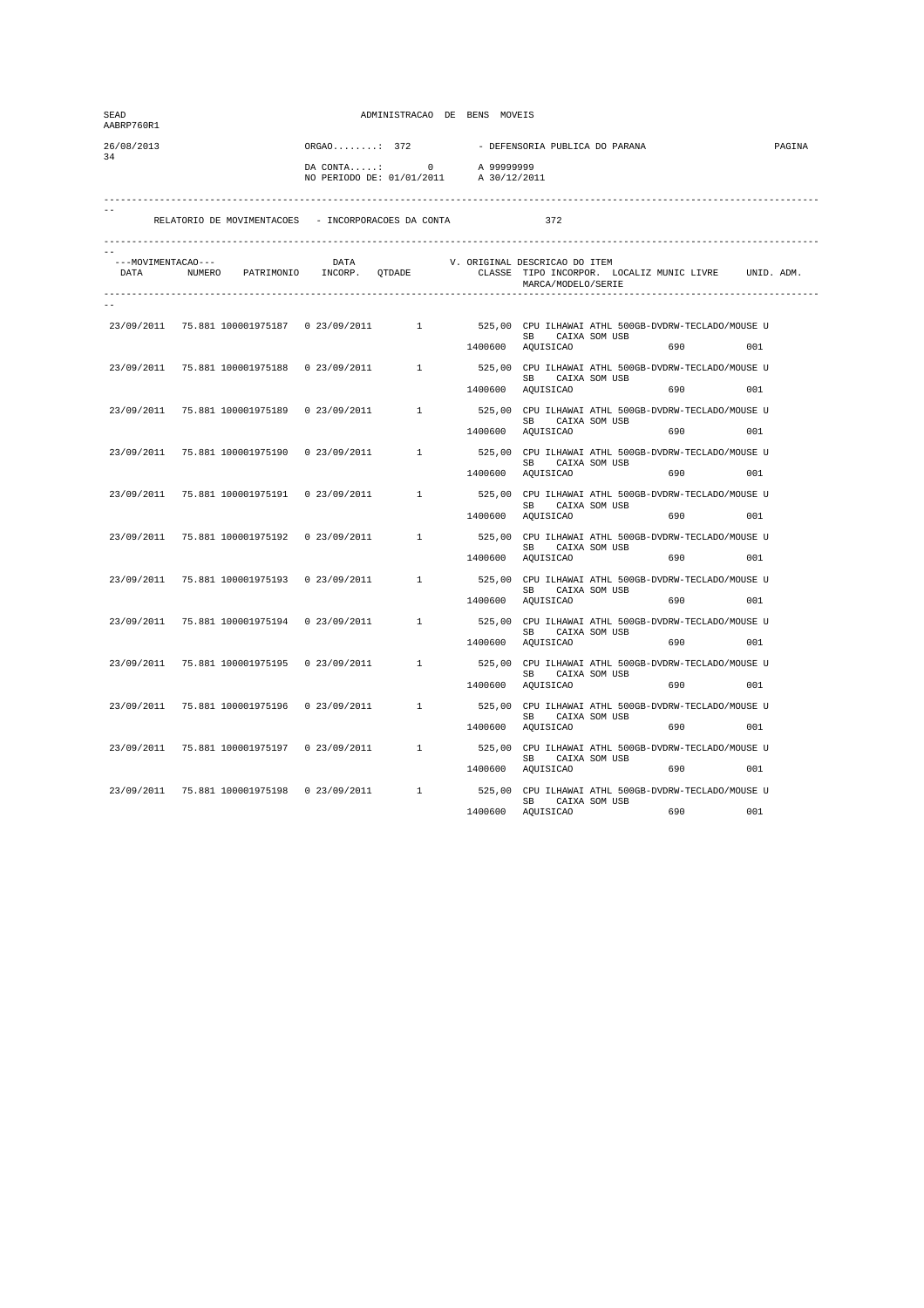| SEAD<br>AABRP760R1 |                                               |               | ADMINISTRACAO DE BENS MOVEIS                                             |              |                                                     |                                                                                                                       |        |
|--------------------|-----------------------------------------------|---------------|--------------------------------------------------------------------------|--------------|-----------------------------------------------------|-----------------------------------------------------------------------------------------------------------------------|--------|
| 26/08/2013         |                                               | $ORGAO$ : 372 |                                                                          |              | - DEFENSORIA PUBLICA DO PARANA                      |                                                                                                                       | PAGINA |
| 35                 |                                               |               | DA CONTA: 0 A 99999999<br>NO PERIODO DE: 01/01/2011 A 30/12/201          | A 30/12/2011 |                                                     |                                                                                                                       |        |
|                    |                                               |               | RELATORIO DE MOVIMENTACOES - INCORPORACOES DA CONTA                      |              | 372                                                 |                                                                                                                       |        |
| ---MOVIMENTACAO--- |                                               | DATA          | ---MOVIMENTACAO--- DATA DATA V.<br>DATA NUMERO PATRIMONIO INCORP. QTDADE |              | V. ORIGINAL DESCRICAO DO ITEM<br>MARCA/MODELO/SERIE | CLASSE TIPO INCORPOR. LOCALIZ MUNIC LIVRE UNID. ADM.                                                                  |        |
|                    |                                               |               |                                                                          |              |                                                     |                                                                                                                       |        |
|                    |                                               |               |                                                                          |              |                                                     | 23/09/2011 75.881 100001975199 0 23/09/2011 1 525,00 CPU ILHAWAI ATHL 500GB-DVDRW-TECLADO/MOUSE U<br>SB CAIXA SOM USB |        |
|                    |                                               |               |                                                                          |              | 1400600 AQUISICAO                                   | 690                                                                                                                   | 001    |
| 23/09/2011         | 75.881 100001975200                           |               |                                                                          |              | SB CAIXA SOM USB                                    | 0 23/09/2011 1 525,00 CPU ILHAWAI ATHL 500GB-DVDRW-TECLADO/MOUSE U                                                    |        |
|                    |                                               |               |                                                                          |              | 1400600 AQUISICAO                                   | 690                                                                                                                   | 001    |
|                    |                                               |               | 23/09/2011 75.881 100001975201 0 23/09/2011 1                            |              | SB CAIXA SOM USB                                    | 525,00 CPU ILHAWAI ATHL 500GB-DVDRW-TECLADO/MOUSE U                                                                   |        |
|                    |                                               |               |                                                                          |              | 1400600 AQUISICAO                                   | 690 000                                                                                                               | 0.01   |
|                    | 23/09/2011 75.881 100001975202 0 23/09/2011   |               |                                                                          |              | SB                                                  | 1 525,00 CPU ILHAWAI ATHL 500GB-DVDRW-TECLADO/MOUSE U                                                                 |        |
|                    |                                               |               |                                                                          |              | 1400600 AQUISICAO                                   | CAIXA SOM USB<br>690 001                                                                                              |        |
|                    | 23/09/2011 75.881 100001975203                | 0 23/09/2011  | 1                                                                        |              |                                                     | 525,00 CPU ILHAWAI ATHL 500GB-DVDRW-TECLADO/MOUSE U                                                                   |        |
|                    |                                               |               |                                                                          | 1400600      | AQUISICAO                                           | SB CAIXA SOM USB<br>690                                                                                               | 0.01   |
| 23/09/2011         | 75.881 100001975204                           |               |                                                                          |              |                                                     | $1 \qquad \qquad 525,00 \quad \text{CPU ILHAMAIATHL 500GB–DVDRW-TECLADO/MOUSE U}$                                     |        |
|                    |                                               |               |                                                                          |              | SB CAIXA SOM USB<br>1400600 AQUISICAO               | 690                                                                                                                   | 0.01   |
|                    | 23/09/2011 75.881 100001975205 0 23/09/2011   |               | $1 \qquad \qquad$                                                        |              |                                                     | 525,00 CPU ILHAWAI ATHL 500GB-DVDRW-TECLADO/MOUSE U                                                                   |        |
|                    |                                               |               |                                                                          |              | SB CAIXA SOM USB<br>1400600 AQUISICAO               | 690 88                                                                                                                | 001    |
|                    | 23/09/2011 75.881 100001975206 0 23/09/2011   |               | $1 \qquad \qquad$                                                        |              |                                                     | 525,00 CPU ILHAWAI ATHL 500GB-DVDRW-TECLADO/MOUSE U                                                                   |        |
|                    |                                               |               |                                                                          |              | SB CAIXA SOM USB<br>1400600 AQUISICAO               | 690 001                                                                                                               |        |
| 23/09/2011         | 75.881 100001975207                           | 0 23/09/2011  | $1 \quad \cdots$                                                         |              |                                                     | 525,00 CPU ILHAWAI ATHL 500GB-DVDRW-TECLADO/MOUSE U                                                                   |        |
|                    |                                               |               |                                                                          | 1400600      | AQUISICAO                                           | SB CAIXA SOM USB<br>690                                                                                               | 001    |
|                    |                                               |               |                                                                          |              |                                                     |                                                                                                                       |        |
| 23/09/2011         | 75.881 100001975208                           |               | 0 23/09/2011 1                                                           |              | SB CAIXA SOM USB                                    | 525,00 CPU ILHAWAI ATHL 500GB-DVDRW-TECLADO/MOUSE U                                                                   |        |
|                    |                                               |               |                                                                          |              | 1400600 AQUISICAO                                   | 690                                                                                                                   | 001    |
|                    | 23/09/2011 75.881 100001975209                |               |                                                                          |              | SB CAIXA SOM USB                                    |                                                                                                                       |        |
|                    |                                               |               |                                                                          |              | 1400600 AQUISICAO                                   |                                                                                                                       | 001    |
|                    | 23/09/2011 75.881 100001975210 0 23/09/2011 1 |               |                                                                          |              | SB CAIXA SOM USB                                    | 525,00 CPU ILHAWAI ATHL 500GB-DVDRW-TECLADO/MOUSE U                                                                   |        |
|                    |                                               |               |                                                                          | 1400600      | AQUISICAO                                           | 690                                                                                                                   | 001    |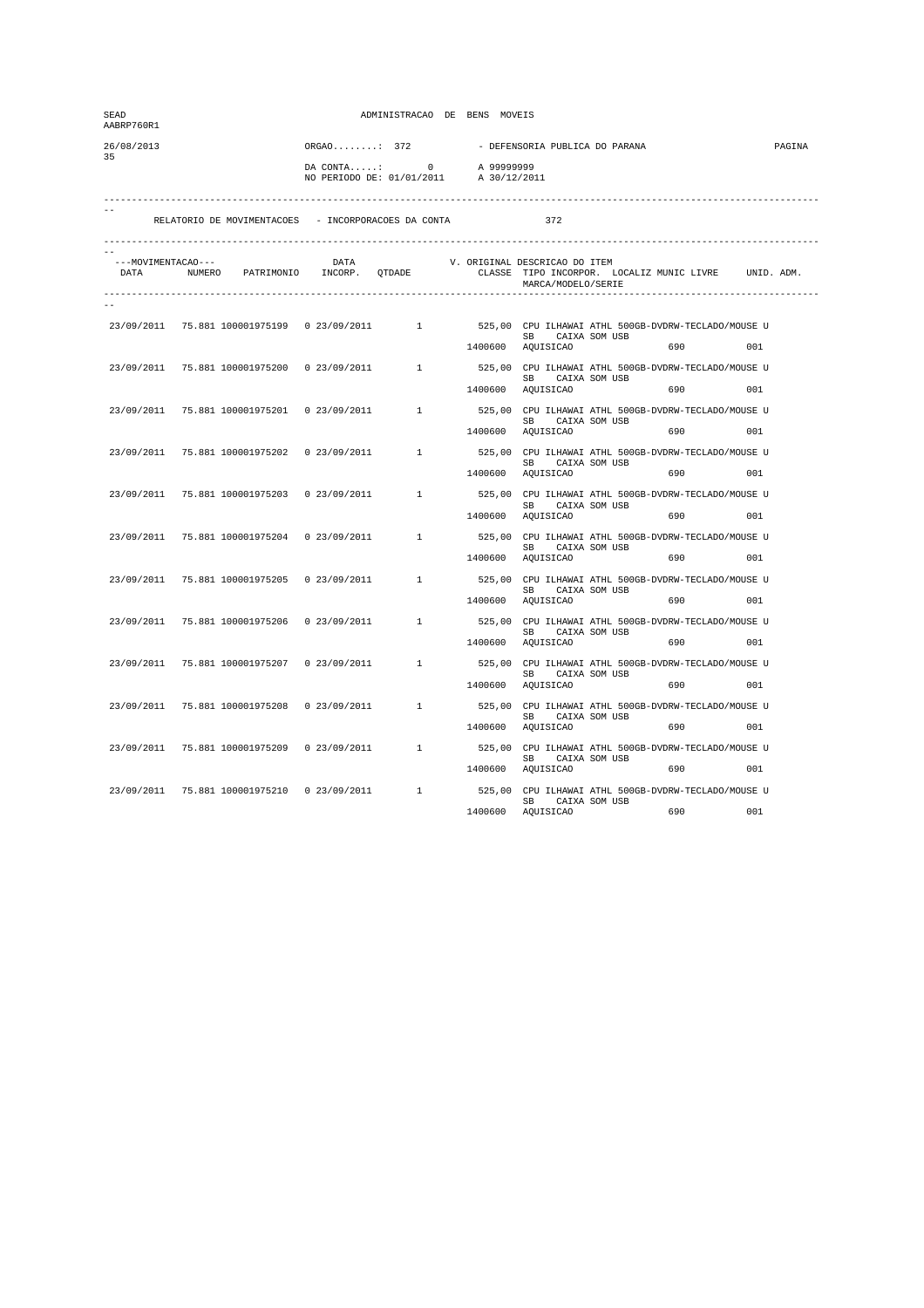| SEAD<br>AABRP760R1 |                                               |               | ADMINISTRACAO DE BENS MOVEIS                                             |              |                                                     |                                                                                                                       |        |
|--------------------|-----------------------------------------------|---------------|--------------------------------------------------------------------------|--------------|-----------------------------------------------------|-----------------------------------------------------------------------------------------------------------------------|--------|
| 26/08/2013         |                                               | $ORGAO$ : 372 |                                                                          |              | - DEFENSORIA PUBLICA DO PARANA                      |                                                                                                                       | PAGINA |
| 36                 |                                               |               | DA CONTA: 0 A 99999999<br>NO PERIODO DE: 01/01/2011 A 30/12/201          | A 30/12/2011 |                                                     |                                                                                                                       |        |
|                    |                                               |               | RELATORIO DE MOVIMENTACOES - INCORPORACOES DA CONTA                      |              | 372                                                 |                                                                                                                       |        |
| ---MOVIMENTACAO--- |                                               | DATA          | ---MOVIMENTACAO--- DATA DATA V.<br>DATA NUMERO PATRIMONIO INCORP. QTDADE |              | V. ORIGINAL DESCRICAO DO ITEM<br>MARCA/MODELO/SERIE | CLASSE TIPO INCORPOR. LOCALIZ MUNIC LIVRE UNID. ADM.                                                                  |        |
|                    |                                               |               |                                                                          |              |                                                     |                                                                                                                       |        |
|                    |                                               |               |                                                                          |              |                                                     | 23/09/2011 75.881 100001975211 0 23/09/2011 1 525,00 CPU ILHAWAI ATHL 500GB-DVDRW-TECLADO/MOUSE U<br>SB CAIXA SOM USB |        |
|                    |                                               |               |                                                                          |              | 1400600 AQUISICAO                                   | 690                                                                                                                   | 001    |
| 23/09/2011         |                                               |               |                                                                          |              | SB CAIXA SOM USB                                    | 75.881 100001975212  0 23/09/2011  1  525,00 CPU ILHAWAI ATHL 500GB-DVDRW-TECLADO/MOUSE U                             |        |
|                    |                                               |               |                                                                          |              | 1400600 AQUISICAO                                   | 690                                                                                                                   | 001    |
|                    |                                               |               | 23/09/2011 75.881 100001975213 0 23/09/2011 1                            |              | SB CAIXA SOM USB                                    | 525,00 CPU ILHAWAI ATHL 500GB-DVDRW-TECLADO/MOUSE U                                                                   |        |
|                    |                                               |               |                                                                          |              | 1400600 AQUISICAO                                   | 690 000                                                                                                               | 0.01   |
|                    | 23/09/2011 75.881 100001975214 0 23/09/2011   |               |                                                                          |              | SB -                                                | 1 525,00 CPU ILHAWAI ATHL 500GB-DVDRW-TECLADO/MOUSE U<br>CAIXA SOM USB                                                |        |
|                    |                                               |               |                                                                          |              | 1400600 AQUISICAO                                   | 690 001                                                                                                               |        |
|                    | 23/09/2011 75.881 100001975215                | 0 23/09/2011  | 1                                                                        |              |                                                     | 525,00 CPU ILHAWAI ATHL 500GB-DVDRW-TECLADO/MOUSE U                                                                   |        |
|                    |                                               |               |                                                                          | 1400600      | AQUISICAO                                           | SB CAIXA SOM USB<br>690                                                                                               | 0.01   |
| 23/09/2011         | 75.881 100001975216                           |               |                                                                          |              |                                                     | $1 \qquad \qquad 525,00 \quad \text{CPU ILHAMAIATHL 500GB–DVDRW-TECLADO/MOUSE U}$                                     |        |
|                    |                                               |               |                                                                          |              | SB CAIXA SOM USB<br>1400600 AQUISICAO               |                                                                                                                       | 0.01   |
|                    |                                               |               |                                                                          |              |                                                     | 23/09/2011 75.881 100001975217 0 23/09/2011 1 525,00 CPU ILHAWAI ATHL 500GB-DVDRW-TECLADO/MOUSE U                     |        |
|                    |                                               |               |                                                                          |              | SB CAIXA SOM USB<br>1400600 AQUISICAO               | 690 88                                                                                                                | 001    |
|                    | 23/09/2011 75.881 100001975218 0 23/09/2011   |               | $1 \qquad \qquad$                                                        |              |                                                     | 525,00 CPU ILHAWAI ATHL 500GB-DVDRW-TECLADO/MOUSE U                                                                   |        |
|                    |                                               |               |                                                                          |              | SB CAIXA SOM USB<br>1400600 AQUISICAO               | 690 001                                                                                                               |        |
| 23/09/2011         | 75.881 100001975219                           | 0 23/09/2011  | 1                                                                        |              |                                                     | 525,00 CPU ILHAWAI ATHL 500GB-DVDRW-TECLADO/MOUSE U                                                                   |        |
|                    |                                               |               |                                                                          | 1400600      | AQUISICAO                                           | SB CAIXA SOM USB<br>690                                                                                               | 001    |
| 23/09/2011         | 75.881 100001975220                           |               | 0 23/09/2011 1                                                           |              |                                                     | 525,00 CPU ILHAWAI ATHL 500GB-DVDRW-TECLADO/MOUSE U                                                                   |        |
|                    |                                               |               |                                                                          |              | SB CAIXA SOM USB                                    |                                                                                                                       | 001    |
|                    |                                               |               |                                                                          |              | 1400600 AQUISICAO                                   | 690                                                                                                                   |        |
|                    |                                               |               |                                                                          |              | SB CAIXA SOM USB                                    | 23/09/2011 75.881 100001975221 0 23/09/2011 1 525,00 CPU ILHAWAI ATHL 500GB-DVDRW-TECLADO/MOUSE U                     |        |
|                    |                                               |               |                                                                          |              | 1400600 AQUISICAO                                   |                                                                                                                       | 001    |
|                    | 23/09/2011 75.881 100001975222 0 23/09/2011 1 |               |                                                                          |              | SB CAIXA SOM USB                                    | 525,00 CPU ILHAWAI ATHL 500GB-DVDRW-TECLADO/MOUSE U                                                                   |        |
|                    |                                               |               |                                                                          | 1400600      | AQUISICAO                                           | 690                                                                                                                   | 001    |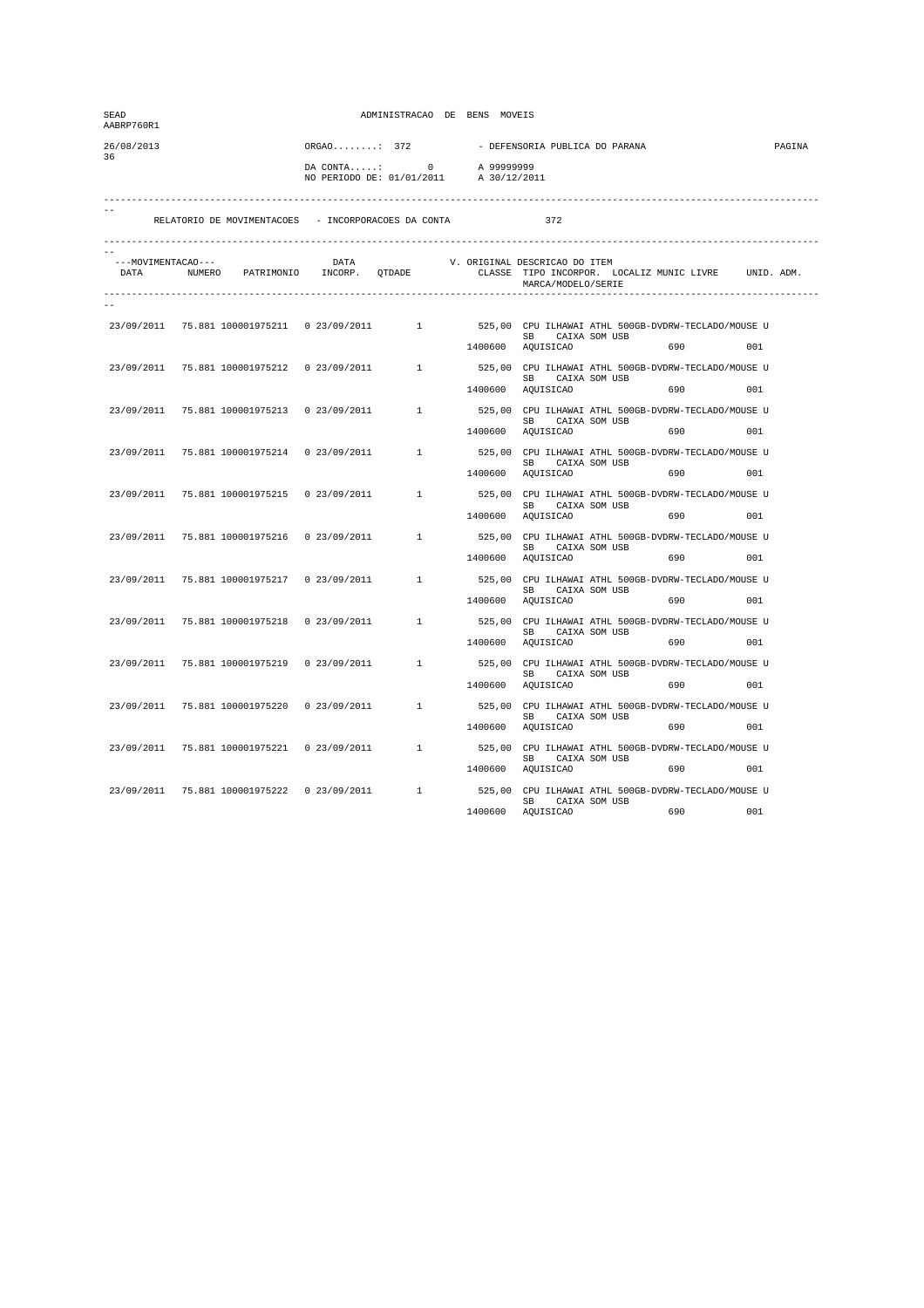| SEAD<br>AABRP760R1 |                                               |               | ADMINISTRACAO DE BENS MOVEIS                                        |         |                                                     |                                                                                                                     |        |
|--------------------|-----------------------------------------------|---------------|---------------------------------------------------------------------|---------|-----------------------------------------------------|---------------------------------------------------------------------------------------------------------------------|--------|
| 26/08/2013<br>37   |                                               | $ORGAO$ : 372 |                                                                     |         | - DEFENSORIA PUBLICA DO PARANA                      |                                                                                                                     | PAGINA |
|                    |                                               |               | DA CONTA: 0 A 99999999<br>NO PERIODO DE: 01/01/2011 A 30/12/2011    |         |                                                     |                                                                                                                     |        |
|                    |                                               |               | RELATORIO DE MOVIMENTACOES - INCORPORACOES DA CONTA                 |         | 372                                                 |                                                                                                                     |        |
|                    |                                               |               |                                                                     |         |                                                     |                                                                                                                     |        |
| ---MOVIMENTACAO--- |                                               |               | ---MOVIMENTACAO--- DATA V.<br>DATA NUMERO PATRIMONIO INCORP. QTDADE |         | V. ORIGINAL DESCRICAO DO ITEM<br>MARCA/MODELO/SERIE | CLASSE TIPO INCORPOR. LOCALIZ MUNIC LIVRE UNID. ADM.                                                                |        |
|                    |                                               |               |                                                                     |         |                                                     |                                                                                                                     |        |
|                    |                                               |               |                                                                     |         | SB CAIXA SOM USB                                    | 23/09/2011 75.881 100001975223 0 23/09/2011 1 525,00 CPU ILHAWAI ATHL 500GB-DVDRW-TECLADO/MOUSE U                   |        |
|                    |                                               |               |                                                                     |         | 1400600 AQUISICAO                                   | 690 001                                                                                                             |        |
| 23/09/2011         |                                               |               |                                                                     |         | SB CAIXA SOM USB                                    | 75.881 100001975224  0 23/09/2011  1 525,00 CPU ILHAWAI ATHL 500GB-DVDRW-TECLADO/MOUSE U                            |        |
|                    |                                               |               |                                                                     |         | 1400600 AQUISICAO                                   |                                                                                                                     | 001    |
|                    |                                               |               | 23/09/2011 75.881 100001975225 0 23/09/2011 1                       |         | SB CAIXA SOM USB                                    | 525,00 CPU ILHAWAI ATHL 500GB-DVDRW-TECLADO/MOUSE U                                                                 |        |
|                    |                                               |               |                                                                     |         | 1400600 AQUISICAO                                   | 690 88                                                                                                              | 001    |
|                    | 23/09/2011 75.881 100001975226 0 23/09/2011   |               |                                                                     |         | SB CAIXA SOM USB                                    | 1 525,00 CPU ILHAWAI ATHL 500GB-DVDRW-TECLADO/MOUSE U                                                               |        |
|                    |                                               |               |                                                                     |         | 1400600 AQUISICAO                                   | 690 001                                                                                                             |        |
|                    | 23/09/2011 75.881 100001975227                | 0 23/09/2011  | $1 \quad \cdots$                                                    |         |                                                     | 525,00 CPU ILHAWAI ATHL 500GB-DVDRW-TECLADO/MOUSE U<br>SB CAIXA SOM USB                                             |        |
|                    |                                               |               |                                                                     |         | 1400600 AQUISICAO                                   | 690                                                                                                                 | 001    |
| 23/09/2011         | 75.881 100001975228                           |               |                                                                     |         | SB CAIXA SOM USB                                    | 0 23/09/2011 1 525,00 CPU ILHAWAI ATHL 500GB-DVDRW-TECLADO/MOUSE U                                                  |        |
|                    |                                               |               |                                                                     |         | 1400600 AQUISICAO                                   |                                                                                                                     | 0.01   |
|                    | 23/09/2011 75.881 100001975229                |               |                                                                     |         | SB CAIXA SOM USB                                    | $0 \quad 23/09/2011 \qquad \qquad 1 \qquad \qquad 525,00 \quad \text{CPU ILHAMAI ATHL 500GB–DVDRW-TECLADO/MOUSE U}$ |        |
|                    |                                               |               |                                                                     |         | 1400600 AOUISICAO                                   | 690 001                                                                                                             |        |
|                    | 23/09/2011 75.881 100001975230 0 23/09/2011   |               | $1 \qquad \qquad$                                                   |         | SB CAIXA SOM USB                                    | 525,00 CPU ILHAWAI ATHL 500GB-DVDRW-TECLADO/MOUSE U                                                                 |        |
|                    |                                               |               |                                                                     |         | 1400600 AQUISICAO                                   | 690 001                                                                                                             |        |
|                    | 23/09/2011 75.881 100001975231                | 0 23/09/2011  | 1                                                                   |         |                                                     | 525,00 CPU ILHAWAI ATHL 500GB-DVDRW-TECLADO/MOUSE U<br>SB CAIXA SOM USB                                             |        |
|                    |                                               |               |                                                                     |         | 1400600 AQUISICAO                                   | 690                                                                                                                 | 001    |
|                    |                                               |               | 23/09/2011 75.881 100001975232 0 23/09/2011 1                       |         | SB CAIXA SOM USB                                    | 525,00 CPU ILHAWAI ATHL 500GB-DVDRW-TECLADO/MOUSE U                                                                 |        |
|                    |                                               |               |                                                                     |         | 1400600 AQUISICAO                                   | 690 001                                                                                                             |        |
|                    |                                               |               |                                                                     |         | SB CAIXA SOM USB                                    | 23/09/2011 75.881 100001975233 0 23/09/2011 1 525,00 CPU ILHAWAI ATHL 500GB-DVDRW-TECLADO/MOUSE U                   |        |
|                    |                                               |               |                                                                     |         | 1400600 AQUISICAO                                   | 690 700                                                                                                             | 001    |
|                    | 23/09/2011 75.881 100001975234 0 23/09/2011 1 |               |                                                                     |         | SB CAIXA SOM USB                                    | 525,00 CPU ILHAWAI ATHL 500GB-DVDRW-TECLADO/MOUSE U                                                                 |        |
|                    |                                               |               |                                                                     | 1400600 | AQUISICAO                                           | 690                                                                                                                 | 001    |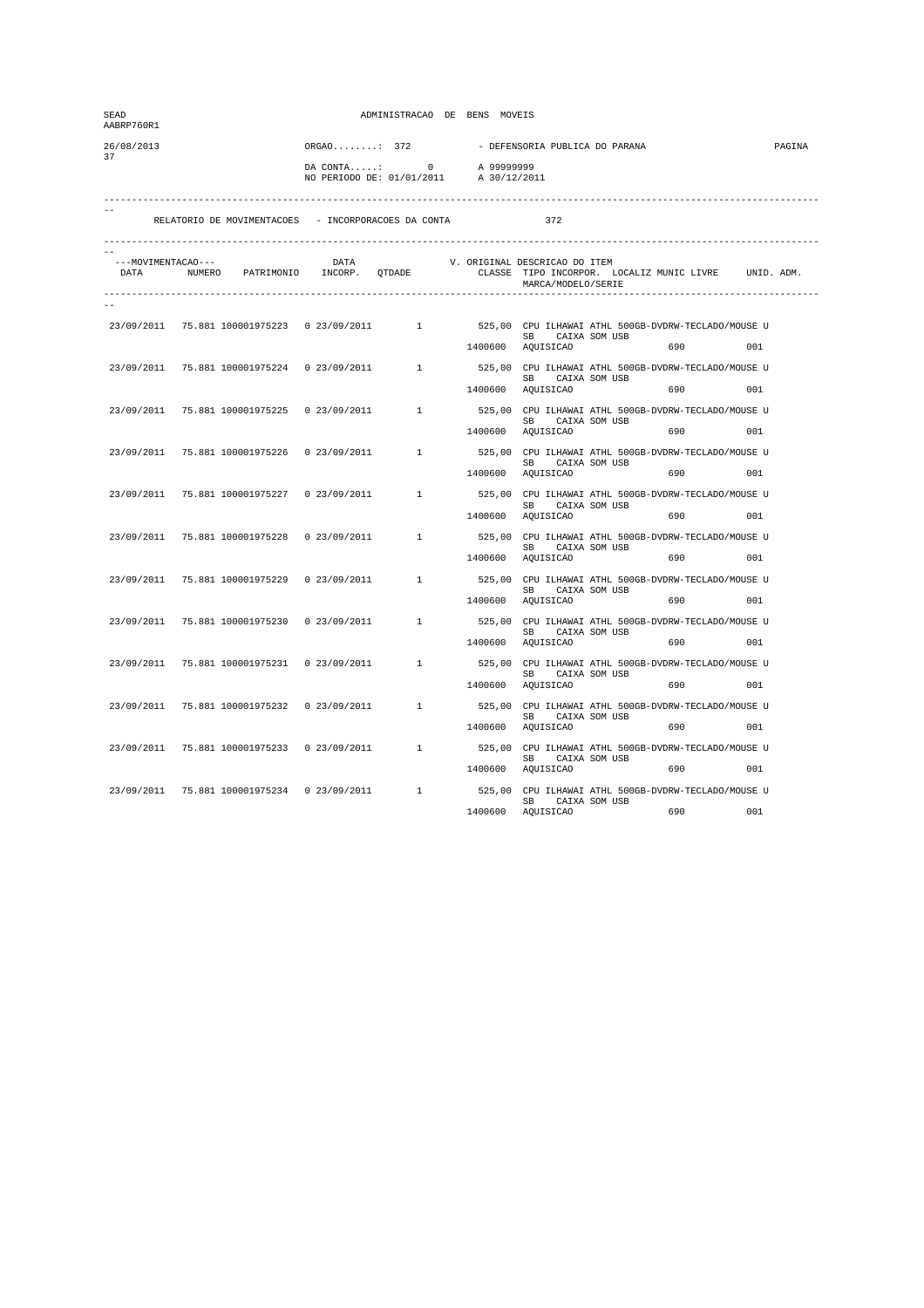| SEAD<br>AABRP760R1 |                                               |               | ADMINISTRACAO DE BENS MOVEIS                                        |              |                                                     |                                                                                                   |        |
|--------------------|-----------------------------------------------|---------------|---------------------------------------------------------------------|--------------|-----------------------------------------------------|---------------------------------------------------------------------------------------------------|--------|
| 26/08/2013<br>38   |                                               | $ORGAO$ : 372 |                                                                     |              | - DEFENSORIA PUBLICA DO PARANA                      |                                                                                                   | PAGINA |
|                    |                                               |               | DA CONTA: 0 A 99999999<br>NO PERIODO DE: 01/01/2011 A 30/12/201     | A 30/12/2011 |                                                     |                                                                                                   |        |
|                    |                                               |               | RELATORIO DE MOVIMENTACOES - INCORPORACOES DA CONTA                 |              | 372                                                 |                                                                                                   |        |
|                    |                                               |               |                                                                     |              |                                                     |                                                                                                   |        |
| ---MOVIMENTACAO--- |                                               |               | ---MOVIMENTACAO--- DATA V.<br>DATA NUMERO PATRIMONIO INCORP. QTDADE |              | V. ORIGINAL DESCRICAO DO ITEM<br>MARCA/MODELO/SERIE | CLASSE TIPO INCORPOR. LOCALIZ MUNIC LIVRE UNID. ADM.                                              |        |
|                    |                                               |               |                                                                     |              |                                                     |                                                                                                   |        |
|                    |                                               |               |                                                                     |              | SB CAIXA SOM USB                                    | 23/09/2011 75.881 100001975235 0 23/09/2011 1 525,00 CPU ILHAWAI ATHL 500GB-DVDRW-TECLADO/MOUSE U |        |
|                    |                                               |               |                                                                     |              | 1400600 AQUISICAO                                   | 690 001                                                                                           |        |
| 23/09/2011         |                                               |               |                                                                     |              | SB CAIXA SOM USB                                    | 75.881 100001975236  0 23/09/2011  1 525,00 CPU ILHAWAI ATHL 500GB-DVDRW-TECLADO/MOUSE U          |        |
|                    |                                               |               |                                                                     |              | 1400600 AQUISICAO                                   | 001                                                                                               |        |
|                    |                                               |               | 23/09/2011 75.881 100001975237 0 23/09/2011 1                       |              | SB CAIXA SOM USB                                    | 525,00 CPU ILHAWAI ATHL 500GB-DVDRW-TECLADO/MOUSE U                                               |        |
|                    |                                               |               |                                                                     |              | 1400600 AQUISICAO                                   | 690 80<br>001                                                                                     |        |
|                    | 23/09/2011 75.881 100001975238 0 23/09/2011   |               |                                                                     |              | SB CAIXA SOM USB                                    | 1 525,00 CPU ILHAWAI ATHL 500GB-DVDRW-TECLADO/MOUSE U                                             |        |
|                    |                                               |               |                                                                     |              | 1400600 AQUISICAO                                   | 690 001                                                                                           |        |
|                    | 23/09/2011 75.881 100001975239                | 0 23/09/2011  | $1 \quad \cdots$                                                    |              |                                                     | 525,00 CPU ILHAWAI ATHL 500GB-DVDRW-TECLADO/MOUSE U<br>SB CAIXA SOM USB                           |        |
|                    |                                               |               |                                                                     |              | 1400600 AQUISICAO                                   | 690                                                                                               | 001    |
|                    |                                               |               |                                                                     |              | SB CAIXA SOM USB                                    | 23/09/2011 75.881 100001975240 0 23/09/2011 1525,00 CPU ILHAWAI ATHL 500GB-DVDRW-TECLADO/MOUSE U  |        |
|                    |                                               |               |                                                                     |              | 1400600 AQUISICAO                                   |                                                                                                   | 0.01   |
|                    |                                               |               |                                                                     |              | SB CAIXA SOM USB                                    | 23/09/2011 75.881 100001975241 0 23/09/2011 1 525,00 CPU ILHAWAI ATHL 500GB-DVDRW-TECLADO/MOUSE U |        |
|                    |                                               |               |                                                                     |              | 1400600 AOUISICAO                                   | 690 001                                                                                           |        |
|                    | 23/09/2011 75.881 100001975242 0 23/09/2011   |               | $1 \qquad \qquad$                                                   |              | SB CAIXA SOM USB                                    | 525,00 CPU ILHAWAI ATHL 500GB-DVDRW-TECLADO/MOUSE U                                               |        |
|                    |                                               |               |                                                                     |              | 1400600 AQUISICAO                                   | 690 001                                                                                           |        |
|                    | 23/09/2011 75.881 100001975243                | 0 23/09/2011  | 1                                                                   |              |                                                     | 525,00 CPU ILHAWAI ATHL 500GB-DVDRW-TECLADO/MOUSE U<br>SB CAIXA SOM USB                           |        |
|                    |                                               |               |                                                                     |              | 1400600 AQUISICAO                                   | 690                                                                                               | 001    |
|                    |                                               |               | 23/09/2011 75.881 100001975244 0 23/09/2011 1                       |              | SB CAIXA SOM USB                                    | 525,00 CPU ILHAWAI ATHL 500GB-DVDRW-TECLADO/MOUSE U                                               |        |
|                    |                                               |               |                                                                     |              | 1400600 AQUISICAO                                   | 690 001                                                                                           |        |
|                    |                                               |               |                                                                     |              | SB CAIXA SOM USB                                    | 23/09/2011 75.881 100001975245 0 23/09/2011 1 525,00 CPU ILHAWAI ATHL 500GB-DVDRW-TECLADO/MOUSE U |        |
|                    |                                               |               |                                                                     |              | 1400600 AQUISICAO                                   | 690 700                                                                                           | 001    |
|                    | 23/09/2011 75.881 100001975246 0 23/09/2011 1 |               |                                                                     |              | SB CAIXA SOM USB                                    | 525,00 CPU ILHAWAI ATHL 500GB-DVDRW-TECLADO/MOUSE U                                               |        |
|                    |                                               |               |                                                                     | 1400600      | AQUISICAO                                           | 690                                                                                               | 001    |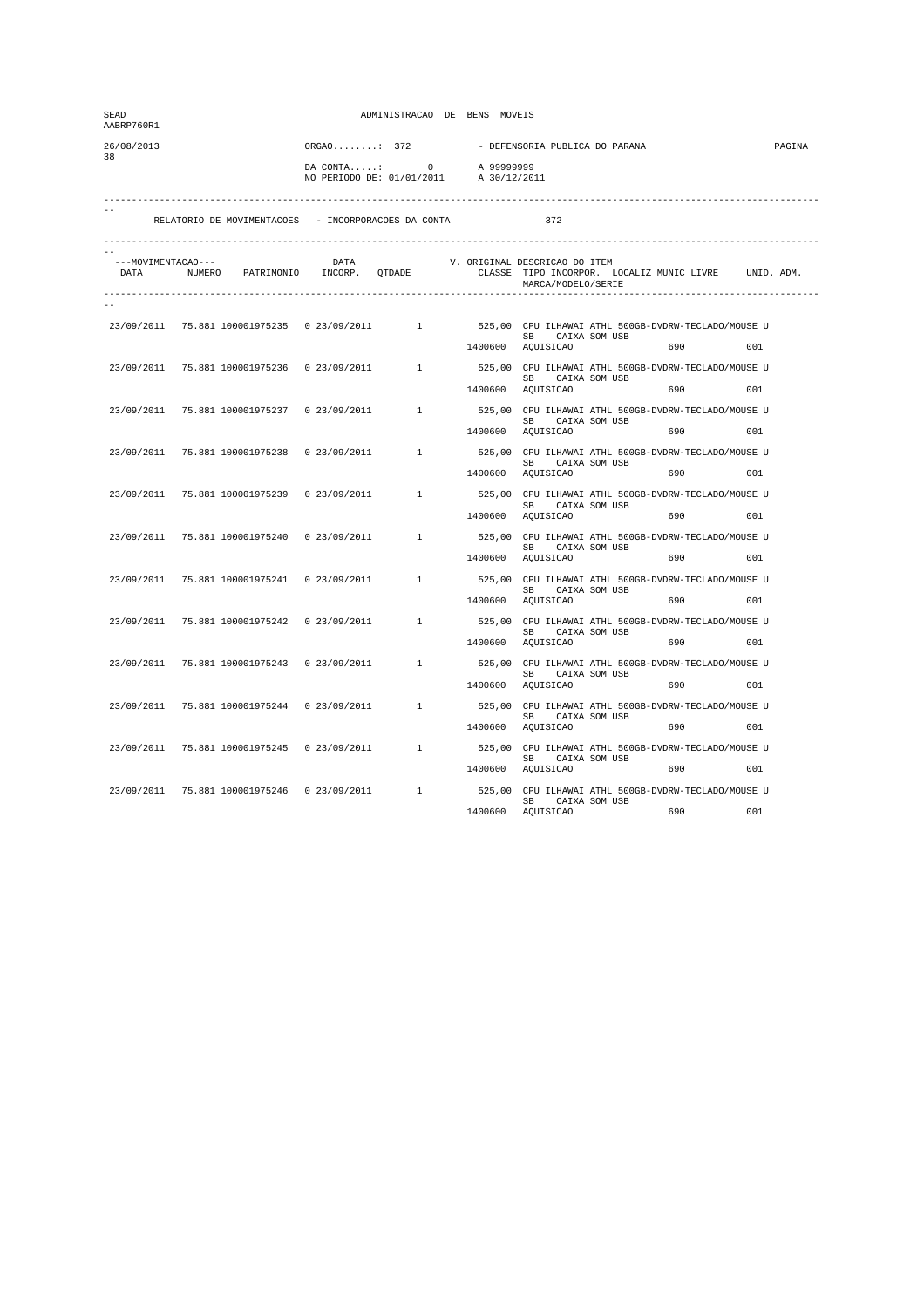| SEAD<br>AABRP760R1 |                                               |               | ADMINISTRACAO DE BENS MOVEIS                                        |         |                                                     |                                                                                                   |        |
|--------------------|-----------------------------------------------|---------------|---------------------------------------------------------------------|---------|-----------------------------------------------------|---------------------------------------------------------------------------------------------------|--------|
| 26/08/2013<br>39   |                                               | $ORGAO$ : 372 |                                                                     |         | - DEFENSORIA PUBLICA DO PARANA                      |                                                                                                   | PAGINA |
|                    |                                               |               | DA CONTA: 0 A 99999999<br>NO PERIODO DE: 01/01/2011 A 30/12/2011    |         |                                                     |                                                                                                   |        |
|                    |                                               |               | RELATORIO DE MOVIMENTACOES - INCORPORACOES DA CONTA                 |         | 372                                                 |                                                                                                   |        |
|                    |                                               |               |                                                                     |         |                                                     |                                                                                                   |        |
| ---MOVIMENTACAO--- |                                               |               | ---MOVIMENTACAO--- DATA V.<br>DATA NUMERO PATRIMONIO INCORP. QTDADE |         | V. ORIGINAL DESCRICAO DO ITEM<br>MARCA/MODELO/SERIE | CLASSE TIPO INCORPOR. LOCALIZ MUNIC LIVRE UNID. ADM.                                              |        |
|                    |                                               |               |                                                                     |         |                                                     |                                                                                                   |        |
|                    |                                               |               |                                                                     |         | SB CAIXA SOM USB                                    | 23/09/2011 75.881 100001975247 0 23/09/2011 1 525,00 CPU ILHAWAI ATHL 500GB-DVDRW-TECLADO/MOUSE U |        |
|                    |                                               |               |                                                                     |         | 1400600 AQUISICAO                                   | 690 001                                                                                           |        |
| 23/09/2011         |                                               |               |                                                                     |         | SB CAIXA SOM USB                                    | 75.881 100001975248  0 23/09/2011  1 525,00 CPU ILHAWAI ATHL 500GB-DVDRW-TECLADO/MOUSE U          |        |
|                    |                                               |               |                                                                     |         | 1400600 AQUISICAO                                   |                                                                                                   | 001    |
|                    |                                               |               | 23/09/2011 75.881 100001975249 0 23/09/2011 1                       |         | SB CAIXA SOM USB                                    | 525,00 CPU ILHAWAI ATHL 500GB-DVDRW-TECLADO/MOUSE U                                               |        |
|                    |                                               |               |                                                                     |         | 1400600 AQUISICAO                                   | 690 88                                                                                            | 001    |
|                    | 23/09/2011 75.881 100001975250 0 23/09/2011   |               |                                                                     |         | SB CAIXA SOM USB                                    | 1 525,00 CPU ILHAWAI ATHL 500GB-DVDRW-TECLADO/MOUSE U                                             |        |
|                    |                                               |               |                                                                     |         | 1400600 AQUISICAO                                   | 690 001                                                                                           |        |
|                    | 23/09/2011 75.881 100001975251                | 0 23/09/2011  | $1 \quad \cdots$                                                    |         |                                                     | 525,00 CPU ILHAWAI ATHL 500GB-DVDRW-TECLADO/MOUSE U<br>SB CAIXA SOM USB                           |        |
|                    |                                               |               |                                                                     |         | 1400600 AQUISICAO                                   | 690                                                                                               | 001    |
| 23/09/2011         |                                               |               |                                                                     |         | SB CAIXA SOM USB                                    | 75.881 100001975252  0 23/09/2011  1 525,00 CPU ILHAWAI ATHL 500GB-DVDRW-TECLADO/MOUSE U          |        |
|                    |                                               |               |                                                                     |         | 1400600 AQUISICAO                                   |                                                                                                   | 0.01   |
|                    |                                               |               |                                                                     |         | SB CAIXA SOM USB                                    | 23/09/2011 75.881 100001975253 0 23/09/2011 1 525,00 CPU ILHAWAI ATHL 500GB-DVDRW-TECLADO/MOUSE U |        |
|                    |                                               |               |                                                                     |         | 1400600 AOUISICAO                                   | 690 001                                                                                           |        |
|                    | 23/09/2011 75.881 100001975254 0 23/09/2011   |               | $1 \qquad \qquad$                                                   |         | SB CAIXA SOM USB                                    | 525,00 CPU ILHAWAI ATHL 500GB-DVDRW-TECLADO/MOUSE U                                               |        |
|                    |                                               |               |                                                                     |         | 1400600 AQUISICAO                                   | 690 001                                                                                           |        |
|                    | 23/09/2011 75.881 100001975255                | 0 23/09/2011  | 1                                                                   |         |                                                     | 525,00 CPU ILHAWAI ATHL 500GB-DVDRW-TECLADO/MOUSE U<br>SB CAIXA SOM USB                           |        |
|                    |                                               |               |                                                                     |         | 1400600 AQUISICAO                                   | 690                                                                                               | 001    |
|                    |                                               |               | 23/09/2011 75.881 100001975256 0 23/09/2011 1                       |         | SB CAIXA SOM USB                                    | 525,00 CPU ILHAWAI ATHL 500GB-DVDRW-TECLADO/MOUSE U                                               |        |
|                    |                                               |               |                                                                     |         | 1400600 AQUISICAO                                   | 690 001                                                                                           |        |
|                    |                                               |               |                                                                     |         | SB CAIXA SOM USB                                    | 23/09/2011 75.881 100001975257 0 23/09/2011 1 525,00 CPU ILHAWAI ATHL 500GB-DVDRW-TECLADO/MOUSE U |        |
|                    |                                               |               |                                                                     |         | 1400600 AQUISICAO                                   | 690 700                                                                                           | 001    |
|                    | 23/09/2011 75.881 100001975258 0 23/09/2011 1 |               |                                                                     |         | SB CAIXA SOM USB                                    | 525,00 CPU ILHAWAI ATHL 500GB-DVDRW-TECLADO/MOUSE U                                               |        |
|                    |                                               |               |                                                                     | 1400600 | AQUISICAO                                           | 690                                                                                               | 001    |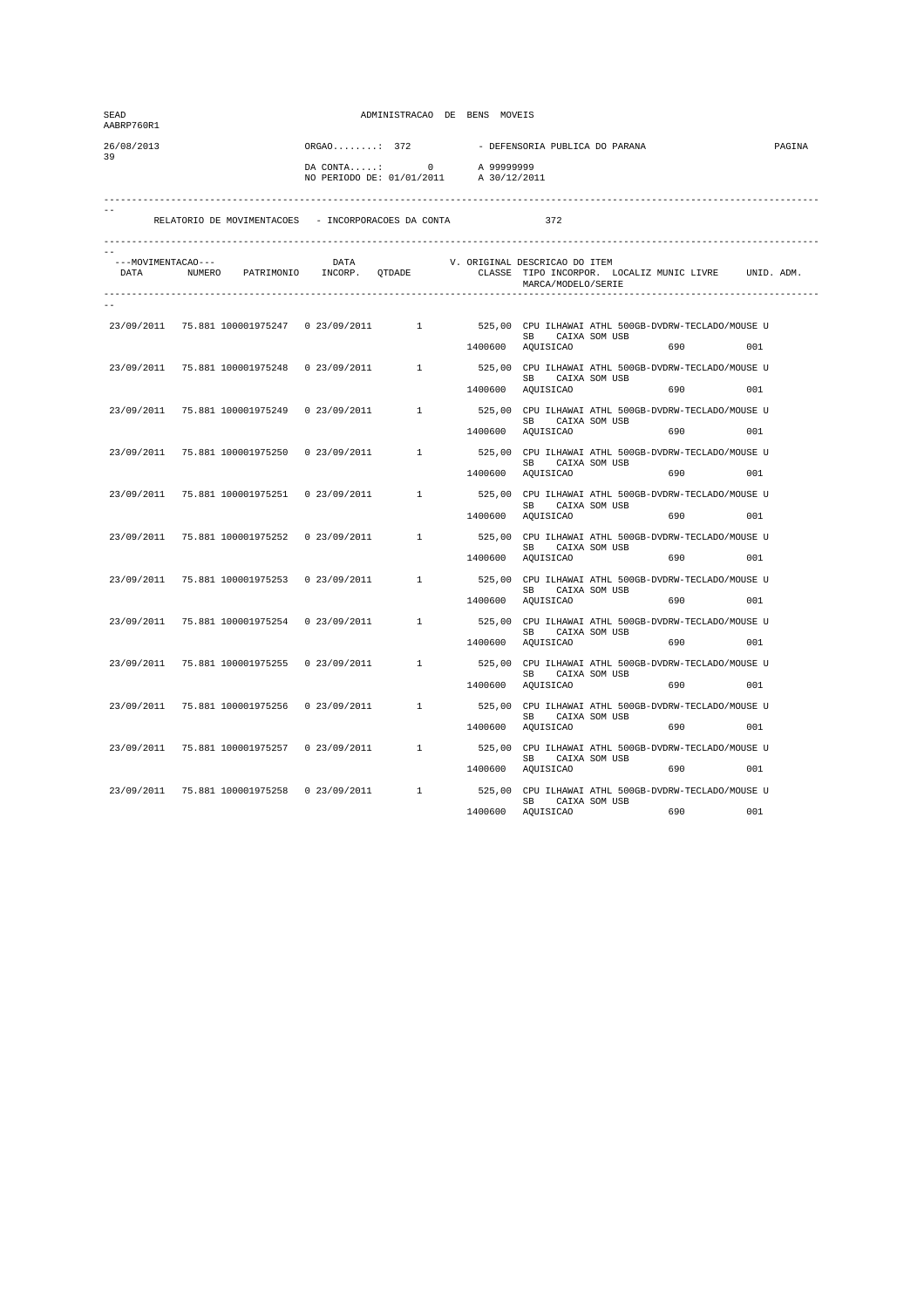| SEAD<br>AABRP760R1 |                                               |               | ADMINISTRACAO DE BENS MOVEIS                                        |         |                                                     |                                                                                                   |        |
|--------------------|-----------------------------------------------|---------------|---------------------------------------------------------------------|---------|-----------------------------------------------------|---------------------------------------------------------------------------------------------------|--------|
| 26/08/2013<br>40   |                                               | $ORGAO$ : 372 |                                                                     |         | - DEFENSORIA PUBLICA DO PARANA                      |                                                                                                   | PAGINA |
|                    |                                               |               | DA CONTA: 0 A 99999999<br>NO PERIODO DE: 01/01/2011 A 30/12/2011    |         |                                                     |                                                                                                   |        |
|                    |                                               |               | RELATORIO DE MOVIMENTACOES - INCORPORACOES DA CONTA                 |         | 372                                                 |                                                                                                   |        |
|                    |                                               |               |                                                                     |         |                                                     |                                                                                                   |        |
| ---MOVIMENTACAO--- |                                               |               | ---MOVIMENTACAO--- DATA V.<br>DATA NUMERO PATRIMONIO INCORP. QTDADE |         | V. ORIGINAL DESCRICAO DO ITEM<br>MARCA/MODELO/SERIE | CLASSE TIPO INCORPOR. LOCALIZ MUNIC LIVRE UNID. ADM.                                              |        |
|                    |                                               |               |                                                                     |         |                                                     |                                                                                                   |        |
|                    |                                               |               |                                                                     |         | SB CAIXA SOM USB                                    | 23/09/2011 75.881 100001975259 0 23/09/2011 1 525,00 CPU ILHAWAI ATHL 500GB-DVDRW-TECLADO/MOUSE U |        |
|                    |                                               |               |                                                                     |         | 1400600 AQUISICAO                                   | 690 001                                                                                           |        |
| 23/09/2011         |                                               |               |                                                                     |         | SB CAIXA SOM USB                                    | 75.881 100001975260  0 23/09/2011  1 525,00 CPU ILHAWAI ATHL 500GB-DVDRW-TECLADO/MOUSE U          |        |
|                    |                                               |               |                                                                     |         | 1400600 AQUISICAO                                   |                                                                                                   | 001    |
|                    |                                               |               | 23/09/2011 75.881 100001975261 0 23/09/2011 1                       |         | SB CAIXA SOM USB                                    | 525,00 CPU ILHAWAI ATHL 500GB-DVDRW-TECLADO/MOUSE U                                               |        |
|                    |                                               |               |                                                                     |         | 1400600 AQUISICAO                                   | 690 88                                                                                            | 001    |
|                    | 23/09/2011 75.881 100001975262 0 23/09/2011   |               |                                                                     |         | SB CAIXA SOM USB                                    | 1 525,00 CPU ILHAWAI ATHL 500GB-DVDRW-TECLADO/MOUSE U                                             |        |
|                    |                                               |               |                                                                     |         | 1400600 AQUISICAO                                   | 690 001                                                                                           |        |
|                    | 23/09/2011 75.881 100001975263                | 0 23/09/2011  | $1 \quad \cdots$                                                    |         |                                                     | 525,00 CPU ILHAWAI ATHL 500GB-DVDRW-TECLADO/MOUSE U<br>SB CAIXA SOM USB                           |        |
|                    |                                               |               |                                                                     |         | 1400600 AQUISICAO                                   | 690                                                                                               | 001    |
| 23/09/2011         |                                               |               |                                                                     |         | SB CAIXA SOM USB                                    | 75.881 100001975264  0 23/09/2011  1 525,00 CPU ILHAWAI ATHL 500GB-DVDRW-TECLADO/MOUSE U          |        |
|                    |                                               |               |                                                                     |         | 1400600 AQUISICAO                                   |                                                                                                   | 0.01   |
|                    |                                               |               |                                                                     |         | SB CAIXA SOM USB                                    | 23/09/2011 75.881 100001975265 0 23/09/2011 1 525,00 CPU ILHAWAI ATHL 500GB-DVDRW-TECLADO/MOUSE U |        |
|                    |                                               |               |                                                                     |         | 1400600 AOUISICAO                                   | 690 001                                                                                           |        |
|                    | 23/09/2011 75.881 100001975266 0 23/09/2011   |               | $1 \qquad \qquad$                                                   |         | SB CAIXA SOM USB                                    | 525,00 CPU ILHAWAI ATHL 500GB-DVDRW-TECLADO/MOUSE U                                               |        |
|                    |                                               |               |                                                                     |         | 1400600 AQUISICAO                                   | 690 001                                                                                           |        |
|                    | 23/09/2011 75.881 100001975267                | 0 23/09/2011  | 1                                                                   |         |                                                     | 525,00 CPU ILHAWAI ATHL 500GB-DVDRW-TECLADO/MOUSE U<br>SB CAIXA SOM USB                           |        |
|                    |                                               |               |                                                                     |         | 1400600 AQUISICAO                                   | 690                                                                                               | 001    |
|                    | 23/09/2011 75.881 100001975268                |               | 0 23/09/2011 1                                                      |         | SB CAIXA SOM USB                                    | 525,00 CPU ILHAWAI ATHL 500GB-DVDRW-TECLADO/MOUSE U                                               |        |
|                    |                                               |               |                                                                     |         | 1400600 AQUISICAO                                   | 690 001                                                                                           |        |
|                    |                                               |               |                                                                     |         | SB CAIXA SOM USB                                    | 23/09/2011 75.881 100001975269 0 23/09/2011 1 525,00 CPU ILHAWAI ATHL 500GB-DVDRW-TECLADO/MOUSE U |        |
|                    |                                               |               |                                                                     |         | 1400600 AQUISICAO                                   | 690 700                                                                                           | 001    |
|                    | 23/09/2011 75.881 100001975270 0 23/09/2011 1 |               |                                                                     |         | SB CAIXA SOM USB                                    | 525,00 CPU ILHAWAI ATHL 500GB-DVDRW-TECLADO/MOUSE U                                               |        |
|                    |                                               |               |                                                                     | 1400600 | AQUISICAO                                           | 690                                                                                               | 001    |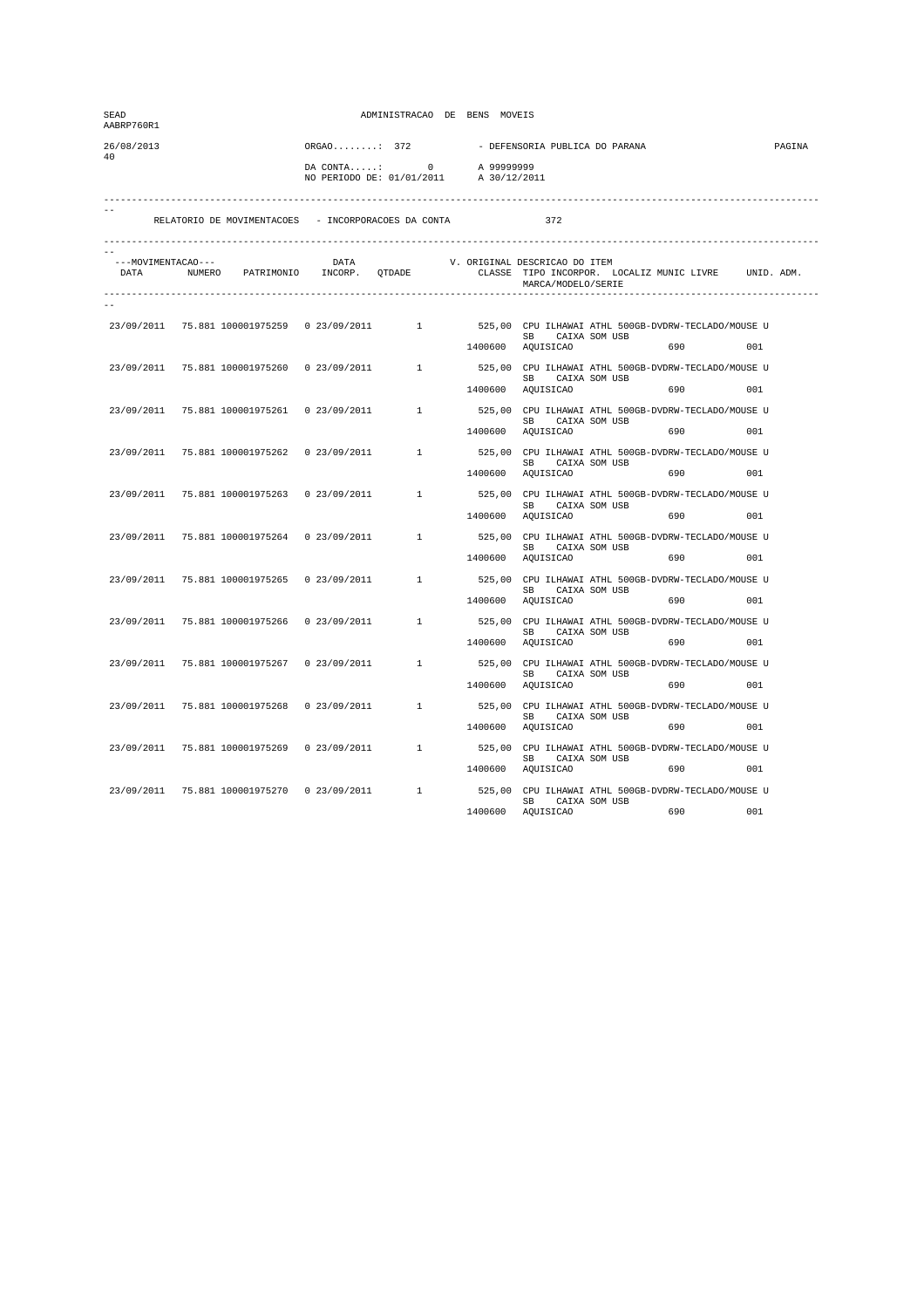| SEAD<br>AABRP760R1 |                                               |               | ADMINISTRACAO DE BENS MOVEIS                                             |              |                                                     |                                                                                                                       |        |
|--------------------|-----------------------------------------------|---------------|--------------------------------------------------------------------------|--------------|-----------------------------------------------------|-----------------------------------------------------------------------------------------------------------------------|--------|
| 26/08/2013         |                                               | $ORGAO$ : 372 |                                                                          |              | - DEFENSORIA PUBLICA DO PARANA                      |                                                                                                                       | PAGINA |
| 41                 |                                               |               | DA CONTA: 0 A 99999999<br>NO PERIODO DE: 01/01/2011 A 30/12/201          | A 30/12/2011 |                                                     |                                                                                                                       |        |
|                    |                                               |               | RELATORIO DE MOVIMENTACOES - INCORPORACOES DA CONTA                      |              | 372                                                 |                                                                                                                       |        |
| ---MOVIMENTACAO--- |                                               | DATA          | ---MOVIMENTACAO--- DATA DATA V.<br>DATA NUMERO PATRIMONIO INCORP. QTDADE |              | V. ORIGINAL DESCRICAO DO ITEM<br>MARCA/MODELO/SERIE | CLASSE TIPO INCORPOR. LOCALIZ MUNIC LIVRE UNID. ADM.                                                                  |        |
|                    |                                               |               |                                                                          |              |                                                     |                                                                                                                       |        |
|                    |                                               |               |                                                                          |              |                                                     | 23/09/2011 75.881 100001975271 0 23/09/2011 1 525,00 CPU ILHAWAI ATHL 500GB-DVDRW-TECLADO/MOUSE U<br>SB CAIXA SOM USB |        |
|                    |                                               |               |                                                                          |              | 1400600 AQUISICAO                                   | 690                                                                                                                   | 001    |
| 23/09/2011         |                                               |               |                                                                          |              | SB CAIXA SOM USB                                    | 75.881 100001975272  0 23/09/2011  1  525,00 CPU ILHAWAI ATHL 500GB-DVDRW-TECLADO/MOUSE U                             |        |
|                    |                                               |               |                                                                          |              | 1400600 AQUISICAO                                   | 690                                                                                                                   | 001    |
|                    |                                               |               | 23/09/2011 75.881 100001975273 0 23/09/2011 1                            |              |                                                     | 525,00 CPU ILHAWAI ATHL 500GB-DVDRW-TECLADO/MOUSE U                                                                   |        |
|                    |                                               |               |                                                                          |              | SB CAIXA SOM USB<br>1400600 AQUISICAO               | 690 000                                                                                                               | 0.01   |
|                    | 23/09/2011 75.881 100001975274 0 23/09/2011   |               |                                                                          |              |                                                     | 1 525,00 CPU ILHAWAI ATHL 500GB-DVDRW-TECLADO/MOUSE U                                                                 |        |
|                    |                                               |               |                                                                          |              | SB<br>1400600 AQUISICAO                             | CAIXA SOM USB<br>690 001                                                                                              |        |
|                    | 23/09/2011 75.881 100001975275                | 0 23/09/2011  | 1                                                                        |              |                                                     | 525,00 CPU ILHAWAI ATHL 500GB-DVDRW-TECLADO/MOUSE U                                                                   |        |
|                    |                                               |               |                                                                          | 1400600      | AQUISICAO                                           | SB CAIXA SOM USB<br>690                                                                                               | 0.01   |
| 23/09/2011         | 75.881 100001975276                           |               |                                                                          |              |                                                     | $1 \qquad \qquad 525\, ,00 \quad \text{CPU ILHAMAIATHL 500GB–DVDRW-TECLADO/MOUSE U}$                                  |        |
|                    |                                               |               |                                                                          |              | SB CAIXA SOM USB<br>1400600 AQUISICAO               |                                                                                                                       | 0.01   |
|                    |                                               |               |                                                                          |              |                                                     |                                                                                                                       |        |
|                    |                                               |               | 23/09/2011 75.881 100001975277 0 23/09/2011 1                            |              | SB CAIXA SOM USB                                    | 525,00 CPU ILHAWAI ATHL 500GB-DVDRW-TECLADO/MOUSE U                                                                   |        |
|                    |                                               |               |                                                                          |              | 1400600 AQUISICAO                                   | 690 88                                                                                                                | 001    |
|                    | 23/09/2011 75.881 100001975278 0 23/09/2011   |               | $1 \qquad \qquad$                                                        |              | SB CAIXA SOM USB                                    | 525,00 CPU ILHAWAI ATHL 500GB-DVDRW-TECLADO/MOUSE U                                                                   |        |
|                    |                                               |               |                                                                          |              | 1400600 AQUISICAO                                   | 690 001                                                                                                               |        |
| 23/09/2011         | 75.881 100001975279                           | 0 23/09/2011  | 1                                                                        |              |                                                     | 525,00 CPU ILHAWAI ATHL 500GB-DVDRW-TECLADO/MOUSE U<br>SB CAIXA SOM USB                                               |        |
|                    |                                               |               |                                                                          | 1400600      | AQUISICAO                                           | 690                                                                                                                   | 001    |
| 23/09/2011         | 75.881 100001975280                           |               | $0.23/09/2011$ 1                                                         |              |                                                     | 525,00 CPU ILHAWAI ATHL 500GB-DVDRW-TECLADO/MOUSE U                                                                   |        |
|                    |                                               |               |                                                                          |              | SB CAIXA SOM USB<br>1400600 AQUISICAO               | 690                                                                                                                   | 001    |
|                    |                                               |               |                                                                          |              |                                                     | 23/09/2011 75.881 100001975281 0 23/09/2011 1 525,00 CPU ILHAWAI ATHL 500GB-DVDRW-TECLADO/MOUSE U                     |        |
|                    |                                               |               |                                                                          |              | SB CAIXA SOM USB<br>1400600 AQUISICAO               |                                                                                                                       | 001    |
|                    | 23/09/2011 75.881 100001975282 0 23/09/2011 1 |               |                                                                          |              |                                                     | 525,00 CPU ILHAWAI ATHL 500GB-DVDRW-TECLADO/MOUSE U                                                                   |        |
|                    |                                               |               |                                                                          | 1400600      | SB CAIXA SOM USB<br>AQUISICAO                       | 690                                                                                                                   | 001    |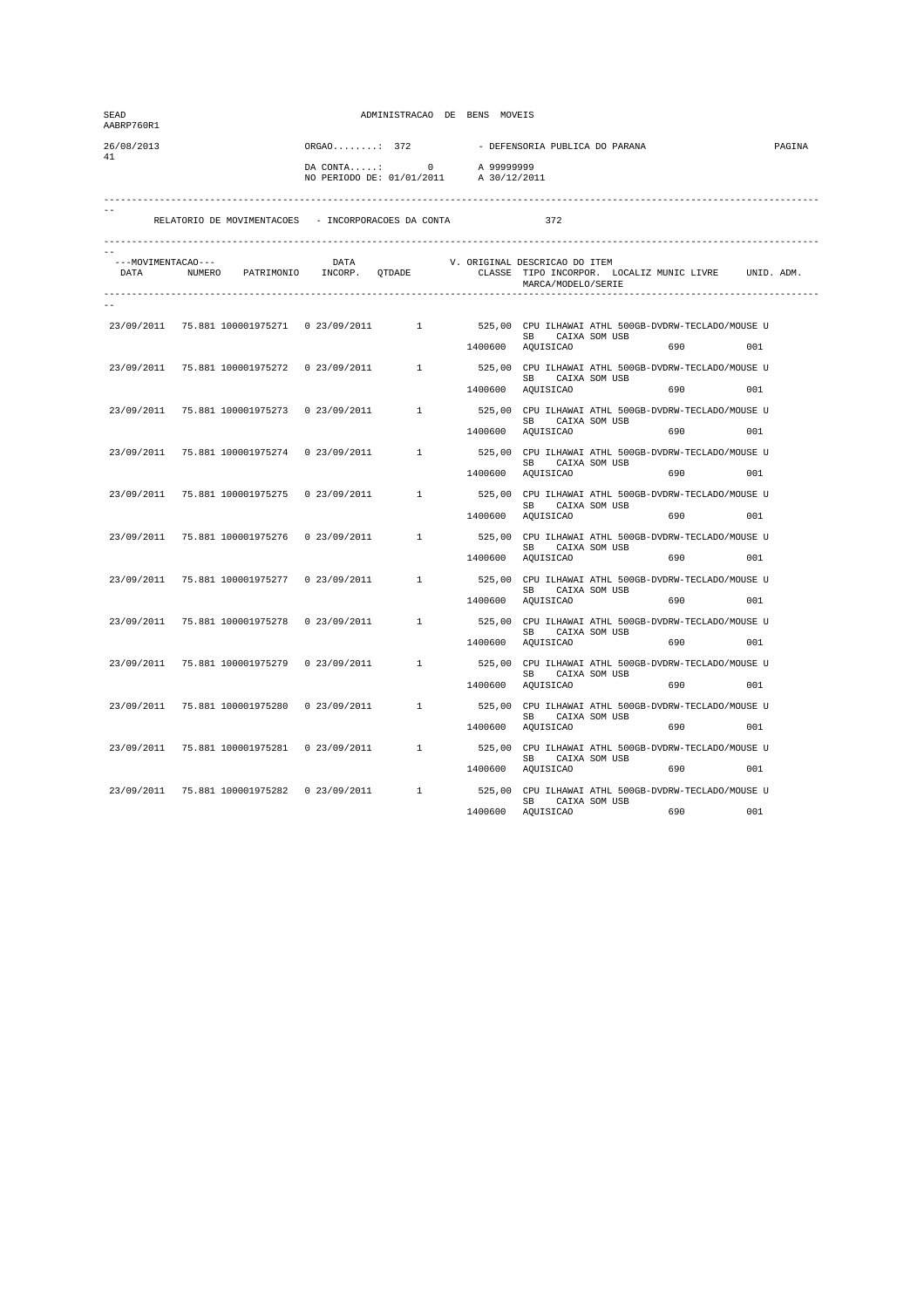| SEAD<br>AABRP760R1 |                                               |               | ADMINISTRACAO DE BENS MOVEIS                                             |              |                                                     |                                                                                                                       |        |
|--------------------|-----------------------------------------------|---------------|--------------------------------------------------------------------------|--------------|-----------------------------------------------------|-----------------------------------------------------------------------------------------------------------------------|--------|
| 26/08/2013         |                                               | $ORGAO$ : 372 |                                                                          |              | - DEFENSORIA PUBLICA DO PARANA                      |                                                                                                                       | PAGINA |
| 42                 |                                               |               | DA CONTA: 0 A 99999999<br>NO PERIODO DE: 01/01/2011 A 30/12/201          | A 30/12/2011 |                                                     |                                                                                                                       |        |
|                    |                                               |               | RELATORIO DE MOVIMENTACOES - INCORPORACOES DA CONTA                      |              | 372                                                 |                                                                                                                       |        |
| ---MOVIMENTACAO--- |                                               | DATA          | ---MOVIMENTACAO--- DATA DATA V.<br>DATA NUMERO PATRIMONIO INCORP. QTDADE |              | V. ORIGINAL DESCRICAO DO ITEM<br>MARCA/MODELO/SERIE | CLASSE TIPO INCORPOR. LOCALIZ MUNIC LIVRE UNID. ADM.                                                                  |        |
|                    |                                               |               |                                                                          |              |                                                     |                                                                                                                       |        |
|                    |                                               |               |                                                                          |              |                                                     | 23/09/2011 75.881 100001975283 0 23/09/2011 1 525,00 CPU ILHAWAI ATHL 500GB-DVDRW-TECLADO/MOUSE U<br>SB CAIXA SOM USB |        |
|                    |                                               |               |                                                                          |              | 1400600 AQUISICAO                                   | 690<br>001                                                                                                            |        |
| 23/09/2011         |                                               |               |                                                                          |              | SB CAIXA SOM USB                                    | 75.881 100001975284  0 23/09/2011  1  525,00 CPU ILHAWAI ATHL 500GB-DVDRW-TECLADO/MOUSE U                             |        |
|                    |                                               |               |                                                                          |              | 1400600 AQUISICAO                                   | 690                                                                                                                   | 001    |
|                    |                                               |               | 23/09/2011 75.881 100001975285 0 23/09/2011 1                            |              | SB CAIXA SOM USB                                    | 525,00 CPU ILHAWAI ATHL 500GB-DVDRW-TECLADO/MOUSE U                                                                   |        |
|                    |                                               |               |                                                                          |              | 1400600 AQUISICAO                                   | 690 000                                                                                                               | 0.01   |
|                    | 23/09/2011 75.881 100001975286 0 23/09/2011   |               |                                                                          |              |                                                     | 1 525,00 CPU ILHAWAI ATHL 500GB-DVDRW-TECLADO/MOUSE U                                                                 |        |
|                    |                                               |               |                                                                          |              | SB<br>1400600 AQUISICAO                             | CAIXA SOM USB<br>690 001                                                                                              |        |
|                    | 23/09/2011 75.881 100001975287                | 0 23/09/2011  | 1                                                                        |              |                                                     | 525,00 CPU ILHAWAI ATHL 500GB-DVDRW-TECLADO/MOUSE U                                                                   |        |
|                    |                                               |               |                                                                          | 1400600      | AQUISICAO                                           | SB CAIXA SOM USB<br>690                                                                                               | 0.01   |
| 23/09/2011         | 75.881 100001975288                           |               |                                                                          |              |                                                     | $1 \qquad \qquad 525\, ,00 \quad \text{CPU ILHAMAIATHL 500GB–DVDRW-TECLADO/MOUSE U}$                                  |        |
|                    |                                               |               |                                                                          |              | SB CAIXA SOM USB<br>1400600 AQUISICAO               | 690                                                                                                                   | 0.01   |
|                    | 23/09/2011 75.881 100001975289                | 0 23/09/2011  | $1$ and $1$                                                              |              |                                                     | 525,00 CPU ILHAWAI ATHL 500GB-DVDRW-TECLADO/MOUSE U                                                                   |        |
|                    |                                               |               |                                                                          |              | SB CAIXA SOM USB<br>1400600 AQUISICAO               | 690 88                                                                                                                | 001    |
|                    | 23/09/2011 75.881 100001975290 0 23/09/2011   |               | $1 \qquad \qquad$                                                        |              |                                                     | 525,00 CPU ILHAWAI ATHL 500GB-DVDRW-TECLADO/MOUSE U                                                                   |        |
|                    |                                               |               |                                                                          |              | SB CAIXA SOM USB<br>1400600 AQUISICAO               | 690 001                                                                                                               |        |
|                    |                                               |               |                                                                          |              |                                                     |                                                                                                                       |        |
| 23/09/2011         | 75.881 100001975291                           | 0 23/09/2011  | $1 \quad \cdots$                                                         |              |                                                     | 525,00 CPU ILHAWAI ATHL 500GB-DVDRW-TECLADO/MOUSE U<br>SB CAIXA SOM USB                                               |        |
|                    |                                               |               |                                                                          | 1400600      | AQUISICAO                                           | 690                                                                                                                   | 001    |
| 23/09/2011         | 75.881 100001975292                           |               | 0 23/09/2011 1                                                           |              | SB CAIXA SOM USB                                    | 525,00 CPU ILHAWAI ATHL 500GB-DVDRW-TECLADO/MOUSE U                                                                   |        |
|                    |                                               |               |                                                                          |              | 1400600 AQUISICAO                                   | 690                                                                                                                   | 001    |
|                    |                                               |               |                                                                          |              | SB CAIXA SOM USB                                    | 23/09/2011 75.881 100001975293 0 23/09/2011 1 525,00 CPU ILHAWAI ATHL 500GB-DVDRW-TECLADO/MOUSE U                     |        |
|                    |                                               |               |                                                                          |              | 1400600 AQUISICAO                                   |                                                                                                                       | 001    |
|                    | 23/09/2011 75.881 100001975294 0 23/09/2011 1 |               |                                                                          |              |                                                     | 525,00 CPU ILHAWAI ATHL 500GB-DVDRW-TECLADO/MOUSE U                                                                   |        |
|                    |                                               |               |                                                                          | 1400600      | SB CAIXA SOM USB<br>AQUISICAO                       | 690                                                                                                                   | 001    |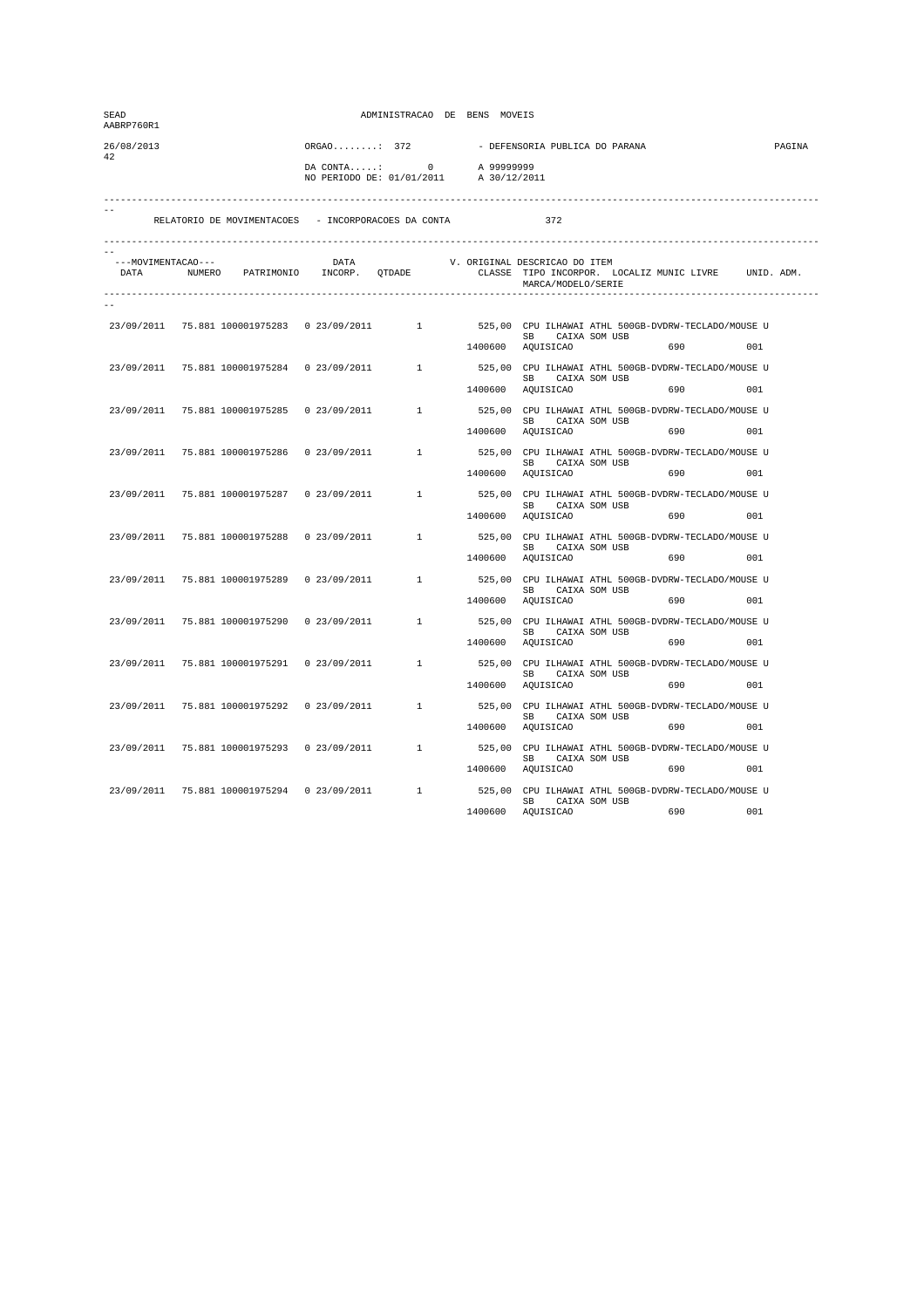| SEAD<br>AABRP760R1 |                                               |               | ADMINISTRACAO DE BENS MOVEIS                                        |                   |                                                     |                                                                                                   |        |
|--------------------|-----------------------------------------------|---------------|---------------------------------------------------------------------|-------------------|-----------------------------------------------------|---------------------------------------------------------------------------------------------------|--------|
| 26/08/2013<br>43   |                                               | $ORGAO$ : 372 |                                                                     |                   | - DEFENSORIA PUBLICA DO PARANA                      |                                                                                                   | PAGINA |
|                    |                                               |               | DA CONTA: 0 A 99999999<br>NO PERIODO DE: 01/01/2011 A 30/12/201     | A 30/12/2011      |                                                     |                                                                                                   |        |
|                    |                                               |               | RELATORIO DE MOVIMENTACOES - INCORPORACOES DA CONTA                 |                   | 372                                                 |                                                                                                   |        |
|                    |                                               |               |                                                                     |                   |                                                     |                                                                                                   |        |
| ---MOVIMENTACAO--- |                                               |               | ---MOVIMENTACAO--- DATA V.<br>DATA NUMERO PATRIMONIO INCORP. QTDADE |                   | V. ORIGINAL DESCRICAO DO ITEM<br>MARCA/MODELO/SERIE | CLASSE TIPO INCORPOR. LOCALIZ MUNIC LIVRE UNID. ADM.                                              |        |
|                    |                                               |               |                                                                     |                   |                                                     |                                                                                                   |        |
|                    |                                               |               |                                                                     |                   | SB CAIXA SOM USB                                    | 23/09/2011 75.881 100001975295 0 23/09/2011 1 525,00 CPU ILHAWAI ATHL 500GB-DVDRW-TECLADO/MOUSE U |        |
|                    |                                               |               |                                                                     |                   | 1400600 AQUISICAO                                   | 690 001                                                                                           |        |
| 23/09/2011         |                                               |               |                                                                     |                   | SB CAIXA SOM USB                                    | 75.881 100001975296  0 23/09/2011  1 525,00 CPU ILHAWAI ATHL 500GB-DVDRW-TECLADO/MOUSE U          |        |
|                    |                                               |               |                                                                     | 1400600 AQUISICAO |                                                     |                                                                                                   | 001    |
|                    |                                               |               | 23/09/2011 75.881 100001975297 0 23/09/2011 1                       |                   | SB CAIXA SOM USB                                    | 525,00 CPU ILHAWAI ATHL 500GB-DVDRW-TECLADO/MOUSE U                                               |        |
|                    |                                               |               |                                                                     |                   | 1400600 AQUISICAO                                   | 690 80                                                                                            | 001    |
|                    | 23/09/2011 75.881 100001975298 0 23/09/2011   |               |                                                                     |                   | SB CAIXA SOM USB                                    | 1 525,00 CPU ILHAWAI ATHL 500GB-DVDRW-TECLADO/MOUSE U                                             |        |
|                    |                                               |               |                                                                     |                   | 1400600 AQUISICAO                                   | 690 001                                                                                           |        |
|                    | 23/09/2011 75.881 100001975299                | 0 23/09/2011  | $1 \quad \cdots$                                                    |                   |                                                     | 525,00 CPU ILHAWAI ATHL 500GB-DVDRW-TECLADO/MOUSE U<br>SB CAIXA SOM USB                           |        |
|                    |                                               |               |                                                                     |                   | 1400600 AQUISICAO                                   | 690                                                                                               | 001    |
| 23/09/2011         |                                               |               |                                                                     |                   | SB CAIXA SOM USB                                    | 75.881 100001975300  0 23/09/2011  1 525,00 CPU ILHAWAI ATHL 500GB-DVDRW-TECLADO/MOUSE U          |        |
|                    |                                               |               |                                                                     | 1400600 AQUISICAO |                                                     |                                                                                                   | 0.01   |
|                    |                                               |               |                                                                     |                   | SB CAIXA SOM USB                                    | 23/09/2011 75.881 100001975301 0 23/09/2011 1 525,00 CPU ILHAWAI ATHL 500GB-DVDRW-TECLADO/MOUSE U |        |
|                    |                                               |               |                                                                     |                   | 1400600 AOUISICAO                                   | 690 001                                                                                           |        |
|                    | 23/09/2011 75.881 100001975302 0 23/09/2011   |               | $1 \qquad \qquad$                                                   |                   | SB CAIXA SOM USB                                    | 525,00 CPU ILHAWAI ATHL 500GB-DVDRW-TECLADO/MOUSE U                                               |        |
|                    |                                               |               |                                                                     |                   | 1400600 AQUISICAO                                   | 690 001                                                                                           |        |
|                    | 23/09/2011 75.881 100001975303                | 0 23/09/2011  | 1                                                                   |                   |                                                     | 525,00 CPU ILHAWAI ATHL 500GB-DVDRW-TECLADO/MOUSE U<br>SB CAIXA SOM USB                           |        |
|                    |                                               |               |                                                                     |                   | 1400600 AQUISICAO                                   | 690                                                                                               | 001    |
|                    |                                               |               | 23/09/2011 75.881 100001975304 0 23/09/2011 1                       |                   | SB CAIXA SOM USB                                    | 525,00 CPU ILHAWAI ATHL 500GB-DVDRW-TECLADO/MOUSE U                                               |        |
|                    |                                               |               |                                                                     |                   | 1400600 AQUISICAO                                   | 690 001                                                                                           |        |
|                    |                                               |               |                                                                     |                   | SB CAIXA SOM USB                                    | 23/09/2011 75.881 100001975305 0 23/09/2011 1 525,00 CPU ILHAWAI ATHL 500GB-DVDRW-TECLADO/MOUSE U |        |
|                    |                                               |               |                                                                     |                   | 1400600 AQUISICAO                                   | 690 700                                                                                           | 001    |
|                    | 23/09/2011 75.881 100001975306 0 23/09/2011 1 |               |                                                                     |                   | SB CAIXA SOM USB                                    | 525,00 CPU ILHAWAI ATHL 500GB-DVDRW-TECLADO/MOUSE U                                               |        |
|                    |                                               |               |                                                                     | 1400600           | AQUISICAO                                           | 690                                                                                               | 001    |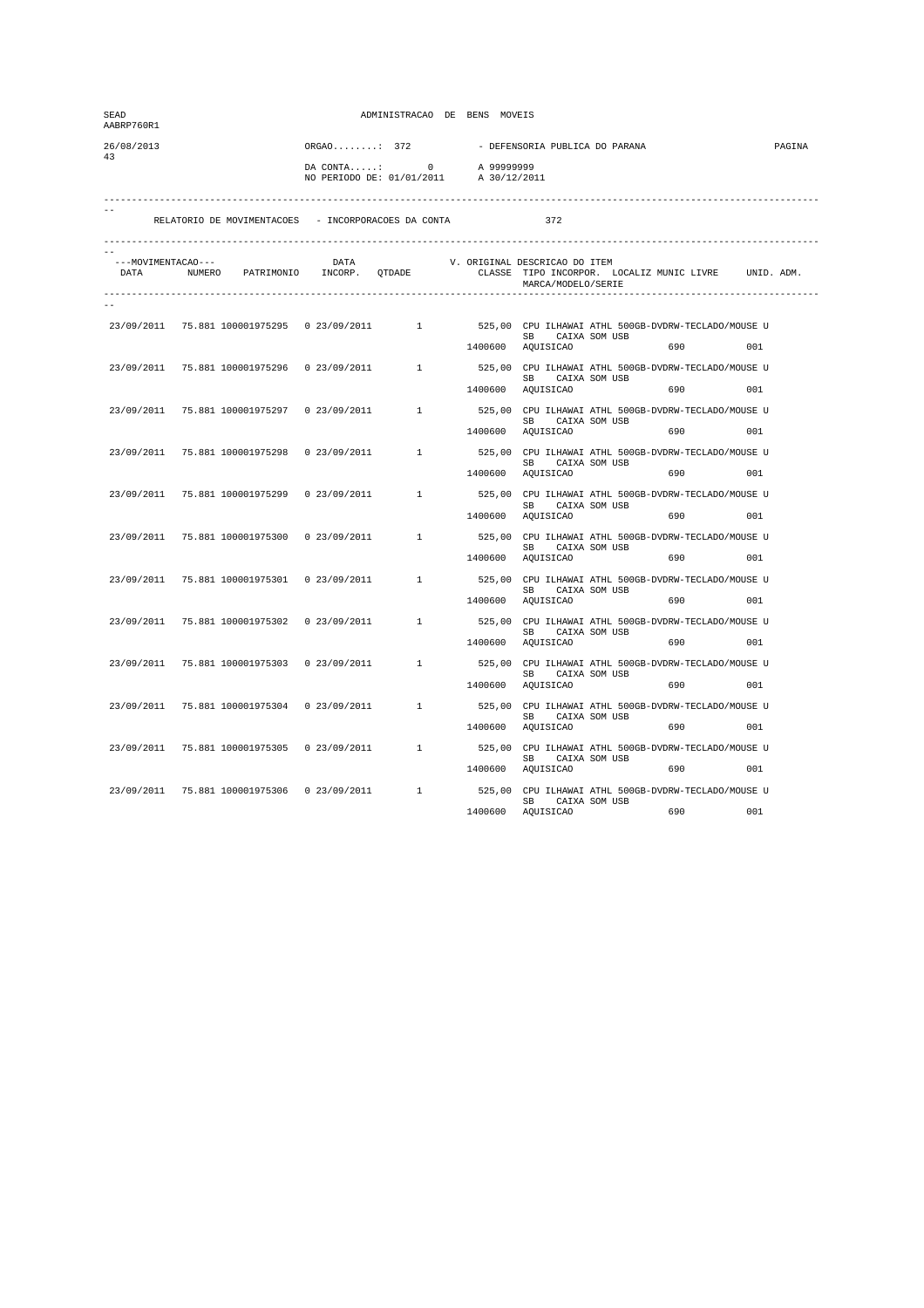| SEAD<br>AABRP760R1 |                                               |               | ADMINISTRACAO DE BENS MOVEIS                                             |              |                                                     |                                                                                                                       |        |
|--------------------|-----------------------------------------------|---------------|--------------------------------------------------------------------------|--------------|-----------------------------------------------------|-----------------------------------------------------------------------------------------------------------------------|--------|
| 26/08/2013         |                                               | $ORGAO$ : 372 |                                                                          |              | - DEFENSORIA PUBLICA DO PARANA                      |                                                                                                                       | PAGINA |
| 44                 |                                               |               | DA CONTA: 0 A 99999999<br>NO PERIODO DE: 01/01/2011 A 30/12/201          | A 30/12/2011 |                                                     |                                                                                                                       |        |
|                    |                                               |               | RELATORIO DE MOVIMENTACOES - INCORPORACOES DA CONTA                      |              | 372                                                 |                                                                                                                       |        |
| ---MOVIMENTACAO--- |                                               | DATA          | ---MOVIMENTACAO--- DATA DATA V.<br>DATA NUMERO PATRIMONIO INCORP. QTDADE |              | V. ORIGINAL DESCRICAO DO ITEM<br>MARCA/MODELO/SERIE | CLASSE TIPO INCORPOR. LOCALIZ MUNIC LIVRE UNID. ADM.                                                                  |        |
|                    |                                               |               |                                                                          |              |                                                     |                                                                                                                       |        |
|                    |                                               |               |                                                                          |              |                                                     | 23/09/2011 75.881 100001975307 0 23/09/2011 1 525,00 CPU ILHAWAI ATHL 500GB-DVDRW-TECLADO/MOUSE U<br>SB CAIXA SOM USB |        |
|                    |                                               |               |                                                                          |              | 1400600 AQUISICAO                                   | 690                                                                                                                   | 001    |
| 23/09/2011         | 75.881 100001975308                           |               |                                                                          |              | SB CAIXA SOM USB                                    | 0 23/09/2011 1 525,00 CPU ILHAWAI ATHL 500GB-DVDRW-TECLADO/MOUSE U                                                    |        |
|                    |                                               |               |                                                                          |              | 1400600 AQUISICAO                                   | 690                                                                                                                   | 001    |
|                    |                                               |               | 23/09/2011 75.881 100001975309 0 23/09/2011 1                            |              |                                                     | 525,00 CPU ILHAWAI ATHL 500GB-DVDRW-TECLADO/MOUSE U                                                                   |        |
|                    |                                               |               |                                                                          |              | SB CAIXA SOM USB<br>1400600 AQUISICAO               | 690 000                                                                                                               | 0.01   |
|                    | 23/09/2011 75.881 100001975310 0 23/09/2011   |               |                                                                          |              |                                                     | 1 525,00 CPU ILHAWAI ATHL 500GB-DVDRW-TECLADO/MOUSE U                                                                 |        |
|                    |                                               |               |                                                                          |              | SB<br>1400600 AQUISICAO                             | CAIXA SOM USB<br>690 001                                                                                              |        |
|                    | 23/09/2011 75.881 100001975311                | 0 23/09/2011  | 1                                                                        |              |                                                     | 525,00 CPU ILHAWAI ATHL 500GB-DVDRW-TECLADO/MOUSE U                                                                   |        |
|                    |                                               |               |                                                                          | 1400600      | AQUISICAO                                           | SB CAIXA SOM USB<br>690                                                                                               | 0.01   |
| 23/09/2011         |                                               |               |                                                                          |              |                                                     | 75.881 100001975312 0 23/09/2011 1525,00 CPU ILHAWAI ATHL 500GB-DVDRW-TECLADO/MOUSE U                                 |        |
|                    |                                               |               |                                                                          |              | SB CAIXA SOM USB<br>1400600 AQUISICAO               |                                                                                                                       | 0.01   |
|                    |                                               |               | 23/09/2011 75.881 100001975313 0 23/09/2011 1                            |              |                                                     | 525,00 CPU ILHAWAI ATHL 500GB-DVDRW-TECLADO/MOUSE U                                                                   |        |
|                    |                                               |               |                                                                          |              | SB CAIXA SOM USB<br>1400600 AQUISICAO               |                                                                                                                       | 001    |
|                    |                                               |               |                                                                          |              |                                                     | 690 88                                                                                                                |        |
|                    | 23/09/2011 75.881 100001975314 0 23/09/2011   |               | $1 \qquad \qquad$                                                        |              | SB CAIXA SOM USB                                    | 525,00 CPU ILHAWAI ATHL 500GB-DVDRW-TECLADO/MOUSE U                                                                   |        |
|                    |                                               |               |                                                                          |              | 1400600 AQUISICAO                                   | 690 001                                                                                                               |        |
| 23/09/2011         | 75.881 100001975315                           | 0 23/09/2011  | 1                                                                        |              |                                                     | 525,00 CPU ILHAWAI ATHL 500GB-DVDRW-TECLADO/MOUSE U<br>SB CAIXA SOM USB                                               |        |
|                    |                                               |               |                                                                          | 1400600      | AQUISICAO                                           | 690                                                                                                                   | 001    |
| 23/09/2011         |                                               |               | 75.881 100001975316  0 23/09/2011  1                                     |              | SB CAIXA SOM USB                                    | 525,00 CPU ILHAWAI ATHL 500GB-DVDRW-TECLADO/MOUSE U                                                                   |        |
|                    |                                               |               |                                                                          |              | 1400600 AQUISICAO                                   | 690                                                                                                                   | 001    |
|                    |                                               |               |                                                                          |              |                                                     | 23/09/2011 75.881 100001975317 0 23/09/2011 1 525,00 CPU ILHAWAI ATHL 500GB-DVDRW-TECLADO/MOUSE U                     |        |
|                    |                                               |               |                                                                          |              | SB CAIXA SOM USB<br>1400600 AQUISICAO               |                                                                                                                       | 001    |
|                    | 23/09/2011 75.881 100001975318 0 23/09/2011 1 |               |                                                                          |              |                                                     | 525,00 CPU ILHAWAI ATHL 500GB-DVDRW-TECLADO/MOUSE U                                                                   |        |
|                    |                                               |               |                                                                          | 1400600      | SB CAIXA SOM USB<br>AQUISICAO                       | 690                                                                                                                   | 001    |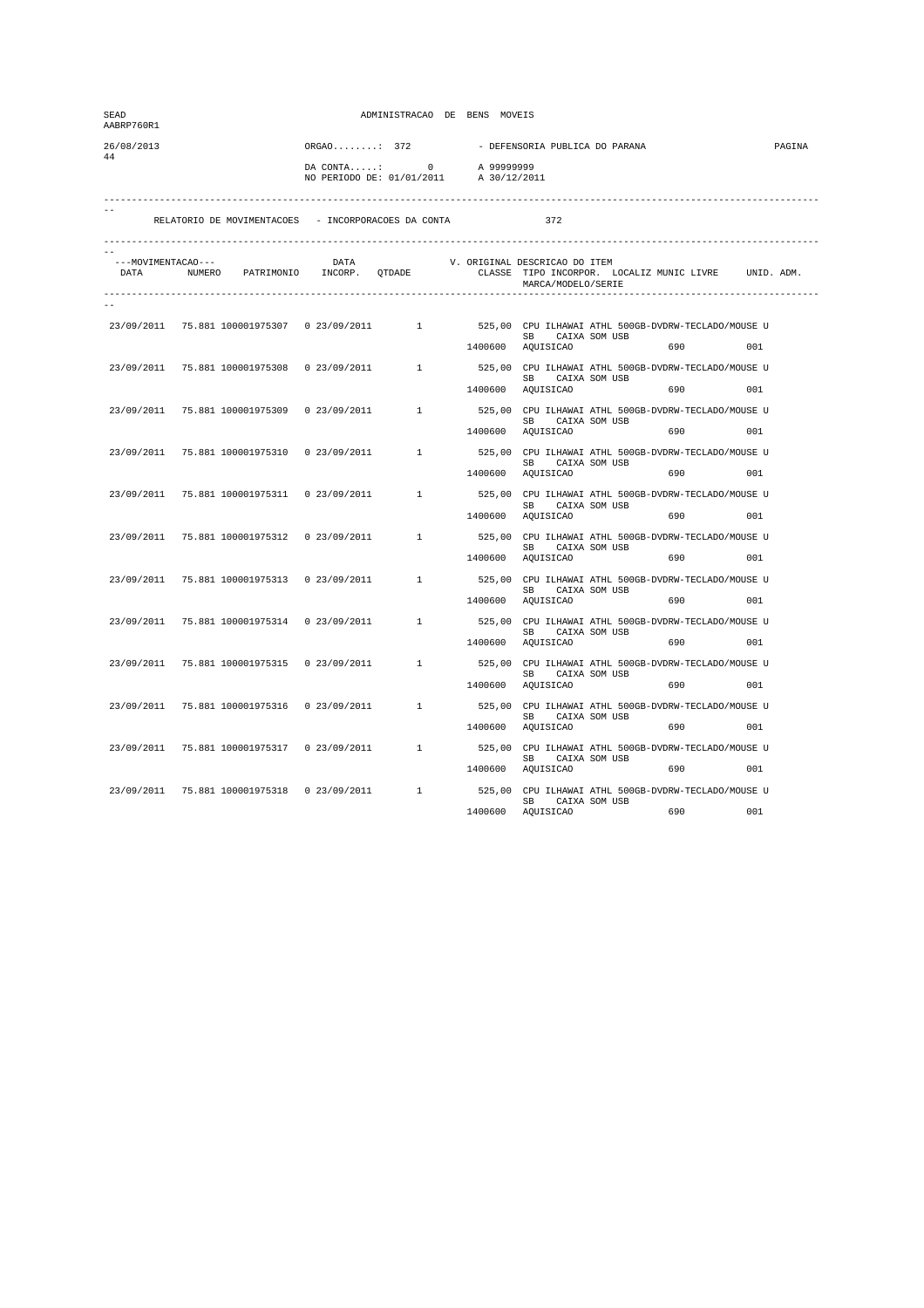| SEAD<br>AABRP760R1 |                                               |               | ADMINISTRACAO DE BENS MOVEIS                                             |              |                                                     |                                                                                                                       |        |
|--------------------|-----------------------------------------------|---------------|--------------------------------------------------------------------------|--------------|-----------------------------------------------------|-----------------------------------------------------------------------------------------------------------------------|--------|
| 26/08/2013         |                                               | $ORGAO$ : 372 |                                                                          |              | - DEFENSORIA PUBLICA DO PARANA                      |                                                                                                                       | PAGINA |
| 45                 |                                               |               | DA CONTA: 0 A 99999999<br>NO PERIODO DE: 01/01/2011 A 30/12/201          | A 30/12/2011 |                                                     |                                                                                                                       |        |
|                    |                                               |               | RELATORIO DE MOVIMENTACOES - INCORPORACOES DA CONTA                      |              | 372                                                 |                                                                                                                       |        |
| ---MOVIMENTACAO--- |                                               | DATA          | ---MOVIMENTACAO--- DATA DATA V.<br>DATA NUMERO PATRIMONIO INCORP. QTDADE |              | V. ORIGINAL DESCRICAO DO ITEM<br>MARCA/MODELO/SERIE | CLASSE TIPO INCORPOR. LOCALIZ MUNIC LIVRE UNID. ADM.                                                                  |        |
|                    |                                               |               |                                                                          |              |                                                     |                                                                                                                       |        |
|                    |                                               |               |                                                                          |              |                                                     | 23/09/2011 75.881 100001975319 0 23/09/2011 1 525,00 CPU ILHAWAI ATHL 500GB-DVDRW-TECLADO/MOUSE U<br>SB CAIXA SOM USB |        |
|                    |                                               |               |                                                                          |              | 1400600 AQUISICAO                                   | 690                                                                                                                   | 001    |
| 23/09/2011         | 75.881 100001975320                           |               |                                                                          |              | SB CAIXA SOM USB                                    | 0 23/09/2011 1 525,00 CPU ILHAWAI ATHL 500GB-DVDRW-TECLADO/MOUSE U                                                    |        |
|                    |                                               |               |                                                                          |              | 1400600 AQUISICAO                                   | 690                                                                                                                   | 001    |
|                    |                                               |               | 23/09/2011 75.881 100001975321 0 23/09/2011 1                            |              |                                                     | 525,00 CPU ILHAWAI ATHL 500GB-DVDRW-TECLADO/MOUSE U                                                                   |        |
|                    |                                               |               |                                                                          |              | SB CAIXA SOM USB<br>1400600 AQUISICAO               | 690 000                                                                                                               | 0.01   |
|                    | 23/09/2011 75.881 100001975322 0 23/09/2011   |               |                                                                          |              |                                                     | 1 525,00 CPU ILHAWAI ATHL 500GB-DVDRW-TECLADO/MOUSE U                                                                 |        |
|                    |                                               |               |                                                                          |              | SB -<br>1400600 AQUISICAO                           | CAIXA SOM USB<br>690 001                                                                                              |        |
|                    | 23/09/2011 75.881 100001975323                | 0 23/09/2011  | 1                                                                        |              |                                                     | 525,00 CPU ILHAWAI ATHL 500GB-DVDRW-TECLADO/MOUSE U                                                                   |        |
|                    |                                               |               |                                                                          | 1400600      | AQUISICAO                                           | SB CAIXA SOM USB<br>690                                                                                               | 0.01   |
| 23/09/2011         | 75.881 100001975324                           |               |                                                                          |              |                                                     | $1 \qquad \qquad 525\, ,00 \quad \text{CPU ILHAMAIATHL 500GB–DVDRW-TECLADO/MOUSE U}$                                  |        |
|                    |                                               |               |                                                                          |              | SB CAIXA SOM USB<br>1400600 AQUISICAO               |                                                                                                                       | 0.01   |
|                    |                                               |               |                                                                          |              |                                                     | 23/09/2011 75.881 100001975325 0 23/09/2011 1 525,00 CPU ILHAWAI ATHL 500GB-DVDRW-TECLADO/MOUSE U                     |        |
|                    |                                               |               |                                                                          |              | SB CAIXA SOM USB                                    |                                                                                                                       |        |
|                    |                                               |               |                                                                          |              | 1400600 AQUISICAO                                   | 690 88                                                                                                                | 001    |
|                    | 23/09/2011 75.881 100001975326 0 23/09/2011   |               | $1 \qquad \qquad$                                                        |              | SB CAIXA SOM USB                                    | 525,00 CPU ILHAWAI ATHL 500GB-DVDRW-TECLADO/MOUSE U                                                                   |        |
|                    |                                               |               |                                                                          |              | 1400600 AQUISICAO                                   | 690 001                                                                                                               |        |
| 23/09/2011         | 75.881 100001975327                           | 0 23/09/2011  | 1                                                                        |              |                                                     | 525,00 CPU ILHAWAI ATHL 500GB-DVDRW-TECLADO/MOUSE U<br>SB CAIXA SOM USB                                               |        |
|                    |                                               |               |                                                                          | 1400600      | AQUISICAO                                           | 690                                                                                                                   | 001    |
| 23/09/2011         | 75.881 100001975328                           |               | 0 23/09/2011 1                                                           |              |                                                     | 525,00 CPU ILHAWAI ATHL 500GB-DVDRW-TECLADO/MOUSE U                                                                   |        |
|                    |                                               |               |                                                                          |              | SB CAIXA SOM USB<br>1400600 AQUISICAO               | 690                                                                                                                   | 001    |
|                    | 23/09/2011 75.881 100001975329                |               |                                                                          |              |                                                     | $0 \quad 23/09/2011 \qquad \qquad 1 \qquad \qquad 525,00 \quad \text{CPU ILHAMAI ATHL 500GB–DVDRW-TECLADO/MOUSE U}$   |        |
|                    |                                               |               |                                                                          |              | SB CAIXA SOM USB<br>1400600 AQUISICAO               |                                                                                                                       | 001    |
|                    | 23/09/2011 75.881 100001975330 0 23/09/2011 1 |               |                                                                          |              |                                                     | 525,00 CPU ILHAWAI ATHL 500GB-DVDRW-TECLADO/MOUSE U                                                                   |        |
|                    |                                               |               |                                                                          | 1400600      | SB CAIXA SOM USB<br>AQUISICAO                       | 690                                                                                                                   | 001    |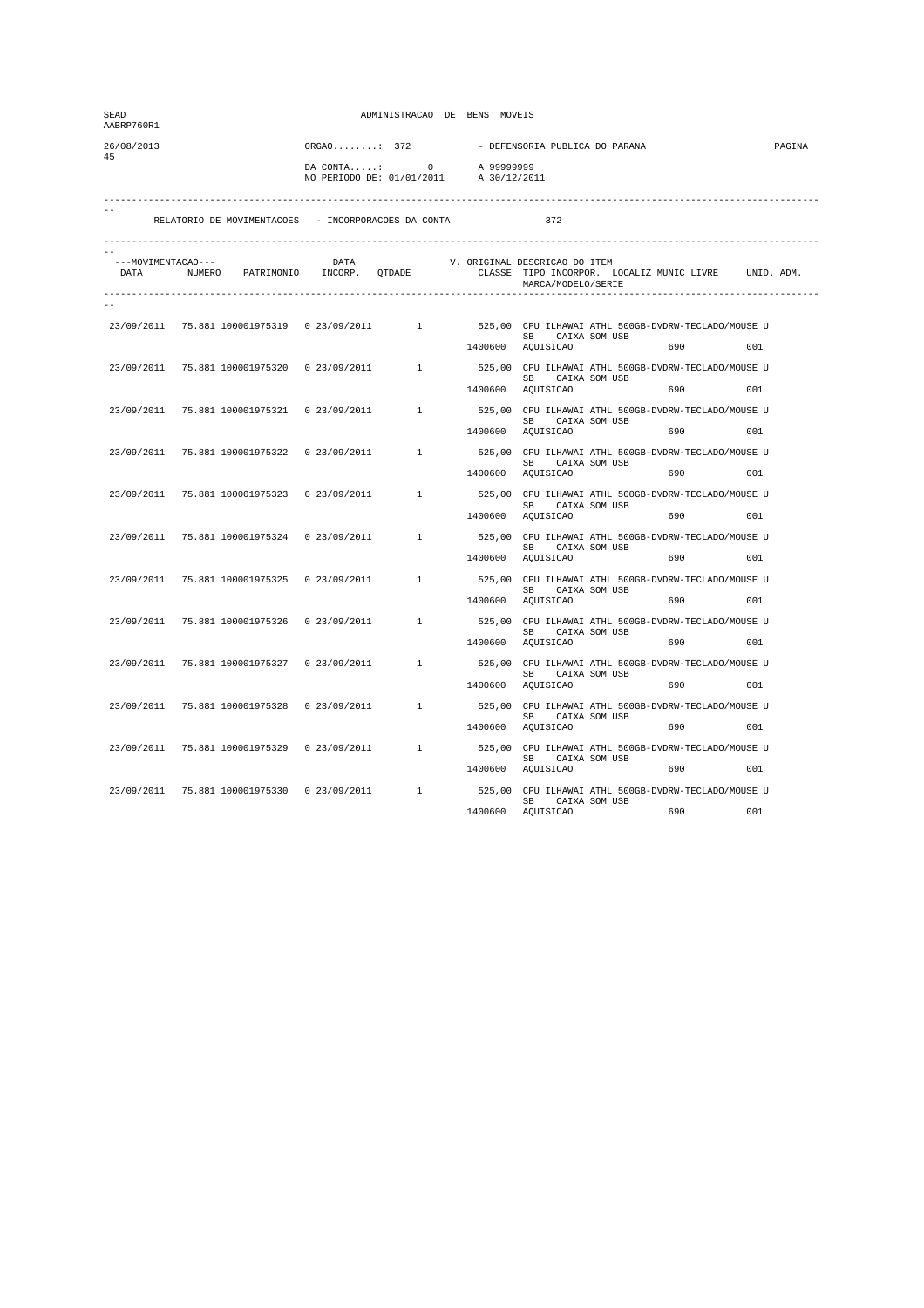| SEAD<br>AABRP760R1 |                                               |               | ADMINISTRACAO DE BENS MOVEIS                                             |              |                                                     |                                                                                                                       |        |
|--------------------|-----------------------------------------------|---------------|--------------------------------------------------------------------------|--------------|-----------------------------------------------------|-----------------------------------------------------------------------------------------------------------------------|--------|
| 26/08/2013         |                                               | $ORGAO$ : 372 |                                                                          |              | - DEFENSORIA PUBLICA DO PARANA                      |                                                                                                                       | PAGINA |
| 46                 |                                               |               | DA CONTA: 0 A 99999999<br>NO PERIODO DE: 01/01/2011 A 30/12/201          | A 30/12/2011 |                                                     |                                                                                                                       |        |
|                    |                                               |               | RELATORIO DE MOVIMENTACOES - INCORPORACOES DA CONTA                      |              | 372                                                 |                                                                                                                       |        |
| ---MOVIMENTACAO--- |                                               | DATA          | ---MOVIMENTACAO--- DATA DATA V.<br>DATA NUMERO PATRIMONIO INCORP. QTDADE |              | V. ORIGINAL DESCRICAO DO ITEM<br>MARCA/MODELO/SERIE | CLASSE TIPO INCORPOR. LOCALIZ MUNIC LIVRE UNID. ADM.                                                                  |        |
|                    |                                               |               |                                                                          |              |                                                     |                                                                                                                       |        |
|                    |                                               |               |                                                                          |              |                                                     | 23/09/2011 75.881 100001975331 0 23/09/2011 1 525,00 CPU ILHAWAI ATHL 500GB-DVDRW-TECLADO/MOUSE U<br>SB CAIXA SOM USB |        |
|                    |                                               |               |                                                                          |              | 1400600 AQUISICAO                                   | 690                                                                                                                   | 001    |
| 23/09/2011         |                                               |               |                                                                          |              | SB CAIXA SOM USB                                    | 75.881 100001975332  0 23/09/2011  1  525,00 CPU ILHAWAI ATHL 500GB-DVDRW-TECLADO/MOUSE U                             |        |
|                    |                                               |               |                                                                          |              | 1400600 AQUISICAO                                   | 690                                                                                                                   | 001    |
|                    |                                               |               | 23/09/2011 75.881 100001975333 0 23/09/2011 1                            |              | SB CAIXA SOM USB                                    | 525,00 CPU ILHAWAI ATHL 500GB-DVDRW-TECLADO/MOUSE U                                                                   |        |
|                    |                                               |               |                                                                          |              | 1400600 AQUISICAO                                   | 690 000                                                                                                               | 0.01   |
|                    | 23/09/2011 75.881 100001975334 0 23/09/2011   |               |                                                                          |              | SB                                                  | 1 525,00 CPU ILHAWAI ATHL 500GB-DVDRW-TECLADO/MOUSE U                                                                 |        |
|                    |                                               |               |                                                                          |              | 1400600 AQUISICAO                                   | CAIXA SOM USB<br>690 001                                                                                              |        |
|                    | 23/09/2011 75.881 100001975335                | 0 23/09/2011  | 1                                                                        |              |                                                     | 525,00 CPU ILHAWAI ATHL 500GB-DVDRW-TECLADO/MOUSE U                                                                   |        |
|                    |                                               |               |                                                                          | 1400600      | AQUISICAO                                           | SB CAIXA SOM USB<br>690                                                                                               | 0.01   |
| 23/09/2011         | 75.881 100001975336                           |               |                                                                          |              |                                                     | $1 \qquad \qquad 525\, ,00 \quad \text{CPU ILHAMAIATHL 500GB–DVDRW-TECLADO/MOUSE U}$                                  |        |
|                    |                                               |               |                                                                          |              | SB CAIXA SOM USB<br>1400600 AQUISICAO               |                                                                                                                       | 0.01   |
|                    | 23/09/2011 75.881 100001975337                |               | 0 23/09/2011 1                                                           |              |                                                     | 525,00 CPU ILHAWAI ATHL 500GB-DVDRW-TECLADO/MOUSE U                                                                   |        |
|                    |                                               |               |                                                                          |              | SB CAIXA SOM USB<br>1400600 AQUISICAO               | 690 88                                                                                                                | 001    |
|                    | 23/09/2011 75.881 100001975338 0 23/09/2011   |               | $1 \qquad \qquad$                                                        |              |                                                     | 525,00 CPU ILHAWAI ATHL 500GB-DVDRW-TECLADO/MOUSE U                                                                   |        |
|                    |                                               |               |                                                                          |              | SB CAIXA SOM USB<br>1400600 AQUISICAO               | 690 001                                                                                                               |        |
| 23/09/2011         | 75.881 100001975339                           | 0 23/09/2011  | 1                                                                        |              |                                                     | 525,00 CPU ILHAWAI ATHL 500GB-DVDRW-TECLADO/MOUSE U                                                                   |        |
|                    |                                               |               |                                                                          | 1400600      | AQUISICAO                                           | SB CAIXA SOM USB<br>690                                                                                               | 001    |
|                    |                                               |               |                                                                          |              |                                                     |                                                                                                                       |        |
| 23/09/2011         | 75.881 100001975340                           |               | 0 23/09/2011 1                                                           |              | SB CAIXA SOM USB                                    | 525,00 CPU ILHAWAI ATHL 500GB-DVDRW-TECLADO/MOUSE U                                                                   |        |
|                    |                                               |               |                                                                          |              | 1400600 AQUISICAO                                   | 690                                                                                                                   | 001    |
|                    |                                               |               |                                                                          |              | SB CAIXA SOM USB                                    | 23/09/2011 75.881 100001975341 0 23/09/2011 1 525,00 CPU ILHAWAI ATHL 500GB-DVDRW-TECLADO/MOUSE U                     |        |
|                    |                                               |               |                                                                          |              | 1400600 AQUISICAO                                   |                                                                                                                       | 001    |
|                    | 23/09/2011 75.881 100001975342 0 23/09/2011 1 |               |                                                                          |              | SB CAIXA SOM USB                                    | 525,00 CPU ILHAWAI ATHL 500GB-DVDRW-TECLADO/MOUSE U                                                                   |        |
|                    |                                               |               |                                                                          | 1400600      | AQUISICAO                                           | 690                                                                                                                   | 001    |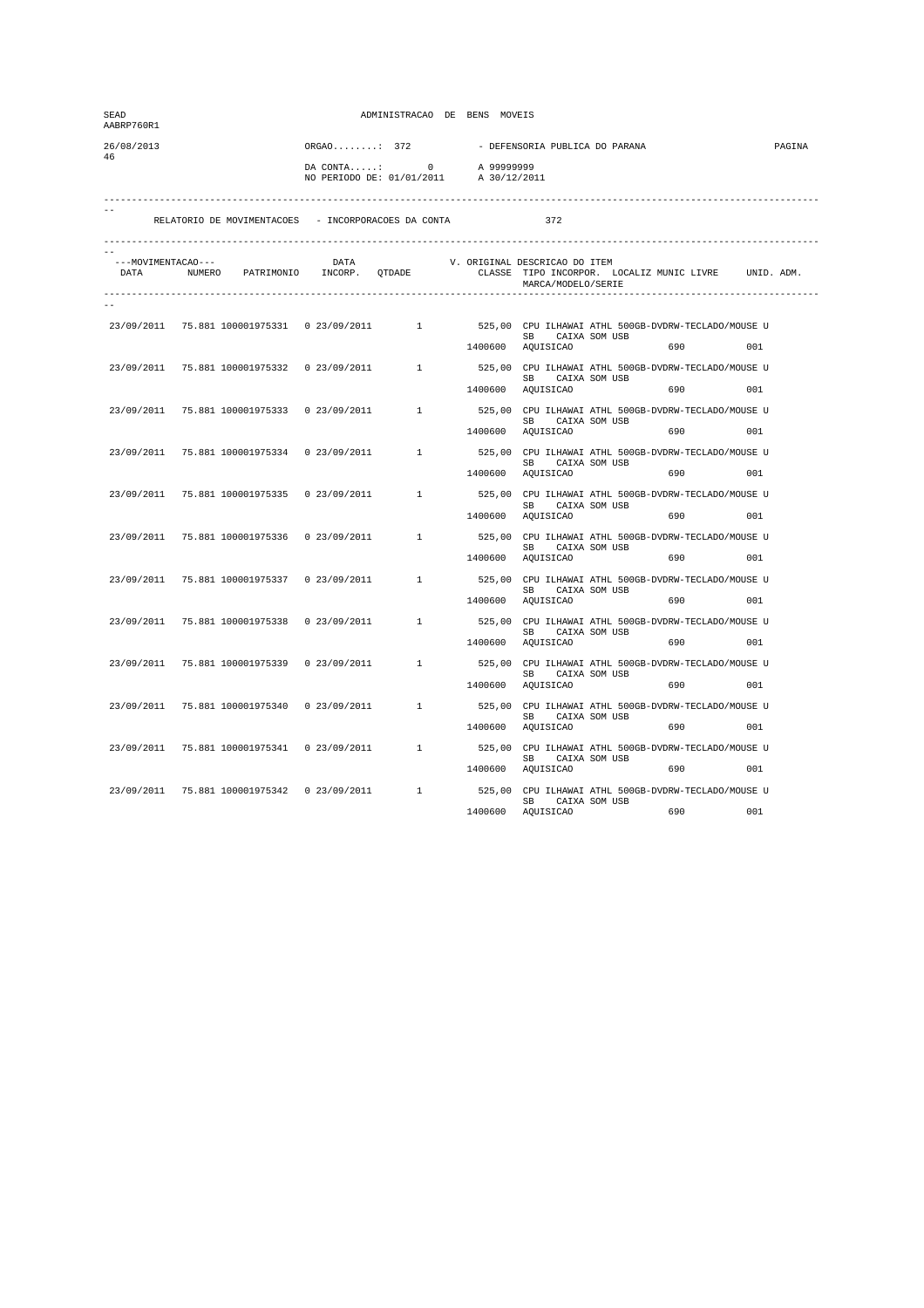| SEAD<br>AABRP760R1 |                                                     |               | ADMINISTRACAO DE BENS MOVEIS                 |                            |                                                                                                                                                      |        |
|--------------------|-----------------------------------------------------|---------------|----------------------------------------------|----------------------------|------------------------------------------------------------------------------------------------------------------------------------------------------|--------|
| 26/08/2013<br>47   |                                                     | $ORGAO$ : 372 |                                              |                            | - DEFENSORIA PUBLICA DO PARANA                                                                                                                       | PAGINA |
|                    |                                                     |               | $DA$ CONTA: $0$<br>NO PERIODO DE: 01/01/2011 | A 99999999<br>A 30/12/2011 |                                                                                                                                                      |        |
|                    | RELATORIO DE MOVIMENTACOES - INCORPORACOES DA CONTA |               |                                              |                            | 372                                                                                                                                                  |        |
|                    | ---MOVIMENTACAO---                                  |               |                                              |                            | CLASSE TIPO INCORPOR. LOCALIZ MUNIC LIVRE UNID. ADM.<br>MARCA/MODELO/SERIE                                                                           |        |
|                    |                                                     |               |                                              |                            |                                                                                                                                                      |        |
|                    |                                                     |               |                                              |                            | 23/09/2011 75.881 100001975343 0 23/09/2011 1525,00 CPU ILHAWAI ATHL 500GB-DVDRW-TECLADO/MOUSE U<br>SB CAIXA SOM USB<br>1400600 AQUISICAO<br>690 001 |        |
|                    |                                                     |               |                                              |                            | 23/09/2011 75.881 100001975344 0 23/09/2011 1525,00 CPU ILHAWAI ATHL 500GB-DVDRW-TECLADO/MOUSE U                                                     |        |
|                    |                                                     |               |                                              |                            | SB<br>CAIXA SOM USB<br>1400600 AQUISICAO<br>690 001                                                                                                  |        |
|                    | 23/09/2011 75.881 100001975345 0 23/09/2011 1       |               |                                              |                            | 525,00 CPU ILHAWAI ATHL 500GB-DVDRW-TECLADO/MOUSE U                                                                                                  |        |
|                    |                                                     |               |                                              |                            | CAIXA SOM USB<br>SB<br>1400600 AQUISICAO<br>690 001                                                                                                  |        |
| 23/09/2011         | 75.881 100001975346  0 23/09/2011  1                |               |                                              |                            | 525,00 CPU ILHAWAI ATHL 500GB-DVDRW-TECLADO/MOUSE U<br>SB CAIXA SOM USB                                                                              |        |
|                    |                                                     |               |                                              | 1400600                    | AQUISICAO<br>690                                                                                                                                     | 001    |
| 23/09/2011         | 75.881 100001975347                                 |               |                                              |                            | 0 23/09/2011 1 525,00 CPU ILHAWAI ATHL 500GB-DVDRW-TECLADO/MOUSE U<br>CAIXA SOM USB<br>SB                                                            |        |
|                    |                                                     |               |                                              |                            | 1400600 AQUISICAO<br>690                                                                                                                             | 001    |
|                    | 23/09/2011 75.881 100001975348 0 23/09/2011 1       |               |                                              |                            | 525,00 CPU ILHAWAI ATHL 500GB-DVDRW-TECLADO/MOUSE U<br>SB<br>CAIXA SOM USB                                                                           |        |
|                    |                                                     |               |                                              |                            | 1400600 AQUISICAO<br>690 001                                                                                                                         |        |
|                    | 23/09/2011 75.881 100001975349                      |               |                                              |                            | 0 23/09/2011 1 525,00 CPU ILHAWAI ATHL 500GB-DVDRW-TECLADO/MOUSE U<br>SB CAIXA SOM USB                                                               |        |
| 23/09/2011         | 75.881 100001975350  0 23/09/2011  1                |               |                                              |                            | 1400600 AQUISICAO<br>690<br>525,00 CPU ILHAWAI ATHL 500GB-DVDRW-TECLADO/MOUSE U                                                                      | 001    |
|                    |                                                     |               |                                              |                            | SB.<br>CAIXA SOM USB<br>1400600 AQUISICAO<br>690 700                                                                                                 | 001    |
| 23/09/2011         | 75.881 100001975773                                 | 0 23/09/2011  |                                              |                            |                                                                                                                                                      |        |
|                    |                                                     |               |                                              |                            | $\begin{tabular}{lllll} 1 & & 390,00 & MONITOR & LCD & 20' MARCA & AOC-MOD.E2043FK \\ & & 1402000 & AQUISICAO & & 690 \\ \end{tabular}$              | 001    |
| 23/09/2011         | 75.881 100001975774  0 23/09/2011                   |               |                                              |                            | 390,00 MONITOR LCD 20' MARCA AOC-MOD.E2043FK<br>1 390,00 MONITURE DUE 20 PERSON 590<br>1402000 AQUISICAO 690                                         | 001    |
| 23/09/2011         | 75.881 100001975775                                 |               |                                              |                            | 0  23/09/2011   1   390,00 MONITOR LCD   20' MARCA AOC-MOD.E2043FK   1402000   AQUISICAO   690                                                       | 001    |
| 23/09/2011         | 75.881 100001975776                                 | 0 23/09/2011  | $\mathbf{1}$                                 |                            | 390,00 MONITOR LCD 20' MARCA AOC-MOD.E2043FK<br>$1402000 \quad \text{AQUISICAO}$<br>690                                                              | 001    |
| 23/09/2011         | 75.881 100001975777  0 23/09/2011                   |               | $\mathbf{1}$                                 |                            | 390,00 MONITOR LCD 20' MARCA AOC-MOD.E2043FK<br>1402000 AQUISICAO<br>690 — 100                                                                       | 001    |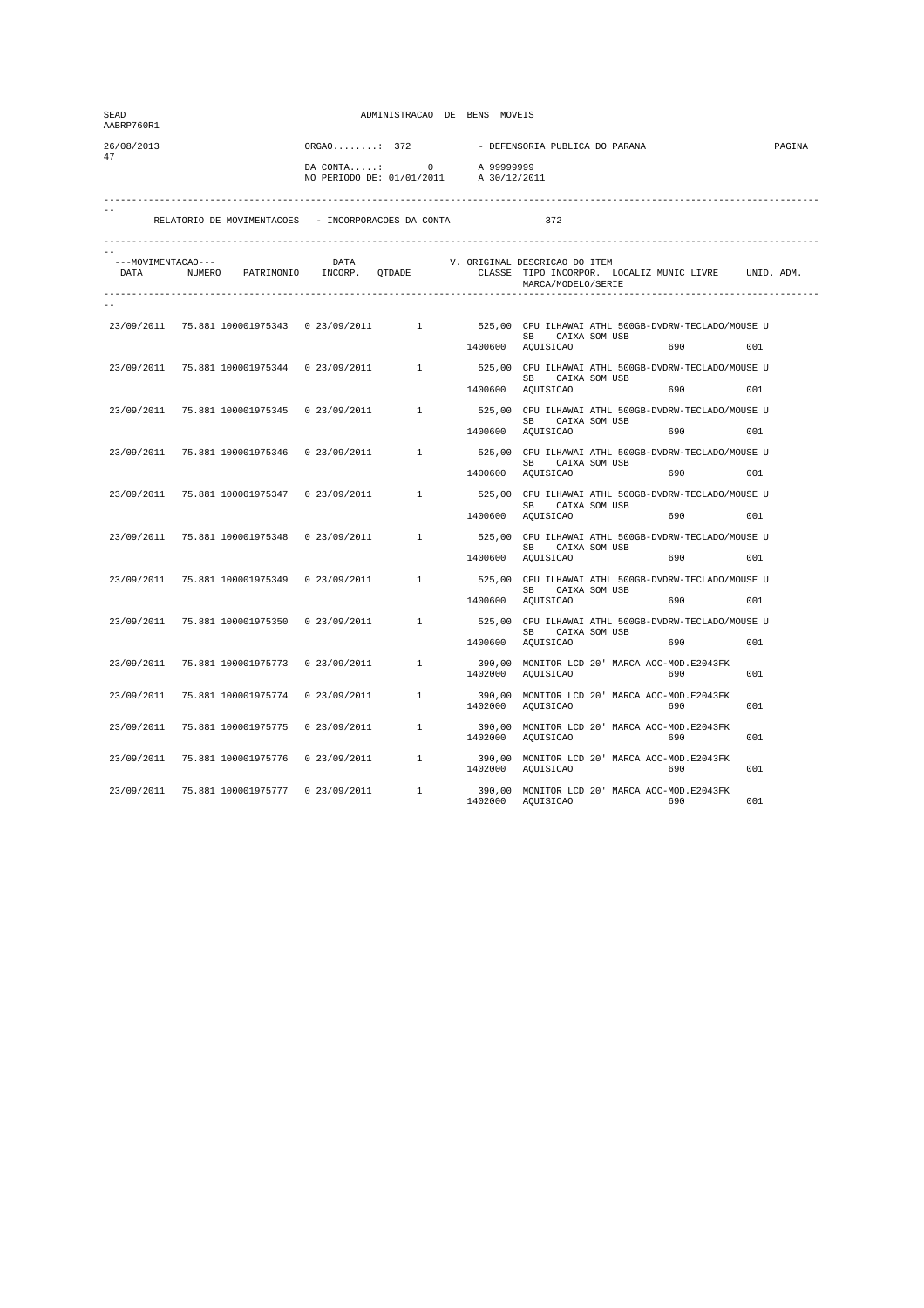| SEAD<br>AABRP760R1         |                                                     |                                            | ADMINISTRACAO DE BENS MOVEIS |                            |                                                                                                             |        |  |  |  |
|----------------------------|-----------------------------------------------------|--------------------------------------------|------------------------------|----------------------------|-------------------------------------------------------------------------------------------------------------|--------|--|--|--|
| 26/08/2013<br>48           |                                                     | $ORGAO$ : 372<br>NO PERIODO DE: 01/01/2011 | $DA$ CONTA: 0                | A 99999999<br>A 30/12/2011 | - DEFENSORIA PUBLICA DO PARANA                                                                              | PAGINA |  |  |  |
|                            | RELATORIO DE MOVIMENTACOES - INCORPORACOES DA CONTA |                                            |                              |                            | 372                                                                                                         |        |  |  |  |
| ---MOVIMENTACAO---<br>DATA | NUMERO PATRIMONIO INCORP. QTDADE                    | DATA                                       |                              |                            | V. ORIGINAL DESCRICAO DO ITEM<br>CLASSE TIPO INCORPOR. LOCALIZ MUNIC LIVRE UNID. ADM.<br>MARCA/MODELO/SERIE |        |  |  |  |
|                            | 23/09/2011 75.881 100001975778 0 23/09/2011         |                                            | 1                            |                            | 390,00 MONITOR LCD 20' MARCA AOC-MOD.E2043FK<br>1402000 AQUISICAO<br>690                                    | 001    |  |  |  |
| 23/09/2011                 | 75.881 100001975779                                 | 0 23/09/2011                               | 1                            |                            | 390,00 MONITOR LCD 20' MARCA AOC-MOD.E2043FK<br>1402000 AQUISICAO<br>690                                    | 001    |  |  |  |
| 23/09/2011                 | 75.881 100001975780                                 | 0 23/09/2011                               | $1 \quad$                    | 1402000                    | 390,00 MONITOR LCD 20' MARCA AOC-MOD.E2043FK<br>AQUISICAO<br>690                                            | 001    |  |  |  |
| 23/09/2011                 | 75.881 100001975781                                 | 0 23/09/2011                               | 1                            | 1402000                    | 390,00 MONITOR LCD 20' MARCA AOC-MOD.E2043FK<br>AQUISICAO<br>690                                            | 001    |  |  |  |
| 23/09/2011                 | 75.881 100001975782                                 | 0.23/09/2011                               | $\mathbf{1}$                 | 1402000                    | 390,00 MONITOR LCD 20' MARCA AOC-MOD.E2043FK<br>AQUISICAO<br>690                                            | 001    |  |  |  |
| 23/09/2011                 | 75.881 100001975783                                 | 0 23/09/2011                               | 1                            | 1402000                    | 390,00 MONITOR LCD 20' MARCA AOC-MOD.E2043FK<br>AQUISICAO<br>690                                            | 001    |  |  |  |
| 23/09/2011                 | 75.881 100001975784                                 | 0 23/09/2011                               | 1                            | 1402000                    | 390,00 MONITOR LCD 20' MARCA AOC-MOD.E2043FK<br>AQUISICAO<br>690                                            | 001    |  |  |  |
| 23/09/2011                 | 75.881 100001975785                                 | 0 23/09/2011                               | $1 \quad$                    | 1402000                    | 390,00 MONITOR LCD 20' MARCA AOC-MOD.E2043FK<br>AQUISICAO<br>690                                            | 001    |  |  |  |
| 23/09/2011                 | 75.881 100001975786                                 | 0.23/09/2011                               | $\mathbf{1}$                 | 1402000                    | 390,00 MONITOR LCD 20' MARCA AOC-MOD.E2043FK<br>AQUISICAO<br>690                                            | 001    |  |  |  |
| 23/09/2011                 | 75.881 100001975787                                 | 0.23/09/2011                               | $\mathbf{1}$                 |                            | 390,00 MONITOR LCD 20' MARCA AOC-MOD.E2043FK<br>1402000 AQUISICAO<br>690                                    | 001    |  |  |  |
| 23/09/2011                 | 75.881 100001975788                                 | 0 23/09/2011                               | $\mathbf{1}$                 | 1402000                    | 390,00 MONITOR LCD 20' MARCA AOC-MOD.E2043FK<br>AQUISICAO<br>690                                            | 001    |  |  |  |
| 23/09/2011                 | 75.881 100001975789                                 | 0 23/09/2011                               | $1 \quad$                    | 1402000                    | 390,00 MONITOR LCD 20' MARCA AOC-MOD.E2043FK<br>AQUISICAO<br>690                                            | 001    |  |  |  |
| 23/09/2011                 | 75.881 100001975790                                 | 0 23/09/2011                               | $\mathbf{1}$                 |                            | 390,00 MONITOR LCD 20' MARCA AOC-MOD.E2043FK<br>1402000 AQUISICAO<br>690                                    | 001    |  |  |  |
| 23/09/2011                 | 75.881 100001975791                                 | 0.23/09/2011                               | $\mathbf{1}$                 | 1402000                    | 390,00 MONITOR LCD 20' MARCA AOC-MOD.E2043FK<br>AQUISICAO<br>690                                            | 001    |  |  |  |
| 23/09/2011                 | 75.881 100001975792                                 | 0.23/09/2011                               | <sup>1</sup>                 | 1402000                    | 390,00 MONITOR LCD 20' MARCA AOC-MOD.E2043FK<br>690<br>AQUISICAO                                            | 001    |  |  |  |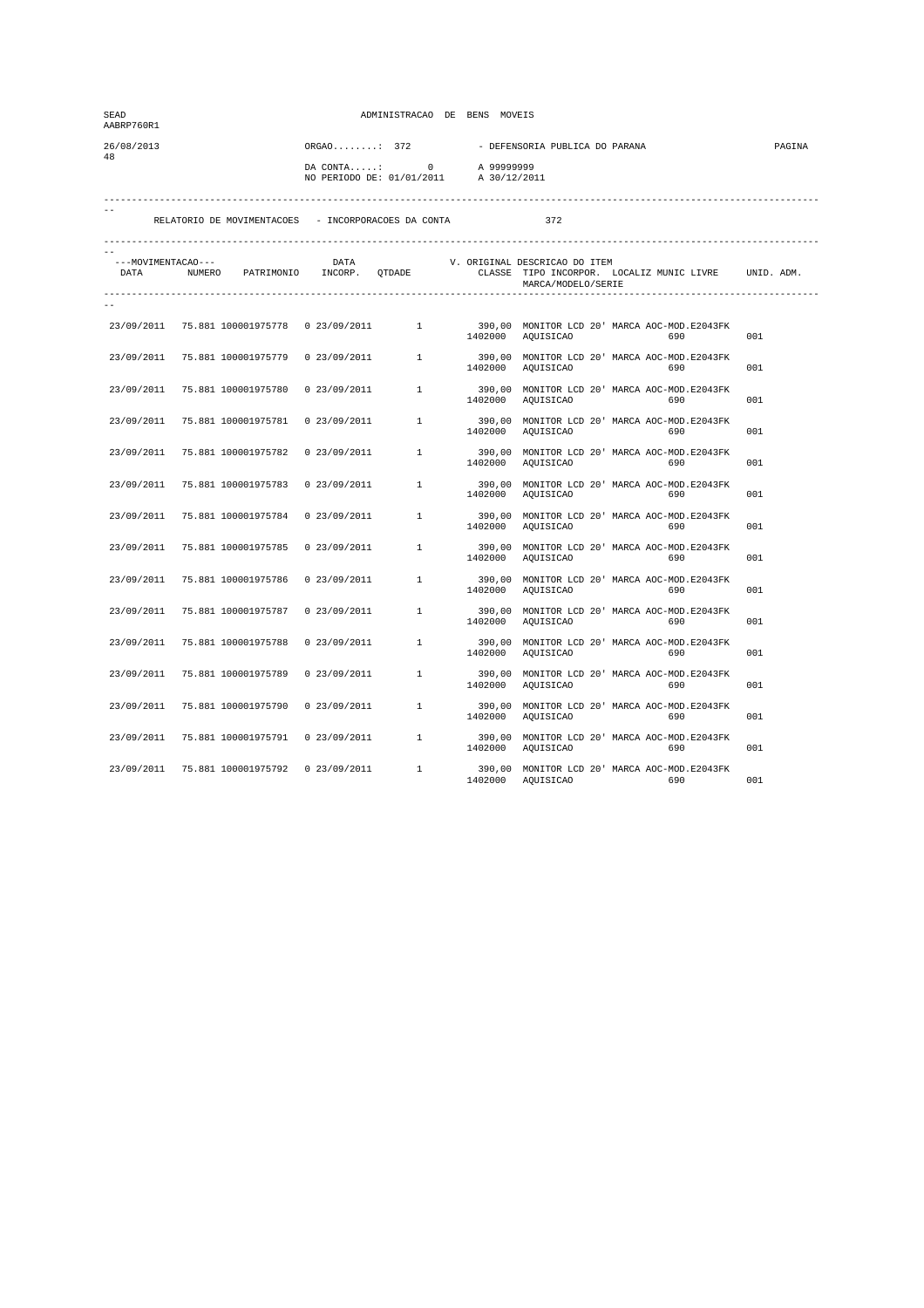| SEAD<br>AABRP760R1         |                                                     |                                                             | ADMINISTRACAO DE BENS MOVEIS |                     |                                                                                                                                                                  |     |  |
|----------------------------|-----------------------------------------------------|-------------------------------------------------------------|------------------------------|---------------------|------------------------------------------------------------------------------------------------------------------------------------------------------------------|-----|--|
| 26/08/2013<br>49           |                                                     | $ORGAO$ : 372<br>$DA$ CONTA: 0<br>NO PERIODO DE: 01/01/2011 |                              |                     | - DEFENSORIA PUBLICA DO PARANA<br>A 99999999<br>A 30/12/2011                                                                                                     |     |  |
|                            | RELATORIO DE MOVIMENTACOES - INCORPORACOES DA CONTA |                                                             |                              |                     | 372                                                                                                                                                              |     |  |
| ---MOVIMENTACAO---<br>DATA | NUMERO PATRIMONIO INCORP. QTDADE                    | DATA                                                        |                              |                     | V. ORIGINAL DESCRICAO DO ITEM<br>CLASSE TIPO INCORPOR. LOCALIZ MUNIC LIVRE UNID. ADM.<br>MARCA/MODELO/SERIE                                                      |     |  |
|                            | 23/09/2011 75.881 100001975793 0 23/09/2011         |                                                             | 1                            |                     | 390,00 MONITOR LCD 20' MARCA AOC-MOD.E2043FK<br>1402000 AQUISICAO<br>690                                                                                         | 001 |  |
| 23/09/2011                 | 75.881 100001975794                                 |                                                             |                              |                     | $\begin{array}{cccccc} 0& 23/09/2011 & 1 & 390,00 & \text{MONTOR LCD} & 20 \text{ ' MARCA AOC-MOD. E2043FK} \\ & & 1402000 & \text{AQUISICAO} & 690 \end{array}$ | 001 |  |
| 23/09/2011                 | 75.881 100001975795                                 | 0 23/09/2011                                                |                              | $\frac{1}{1402000}$ | 390,00 MONITOR LCD 20' MARCA AOC-MOD.E2043FK<br>AQUISICAO<br>690                                                                                                 | 001 |  |
| 23/09/2011                 | 75.881 100001975796                                 | 0 23/09/2011                                                |                              | 1402000             | 1 390,00 MONITOR LCD 20' MARCA AOC-MOD.E2043FK<br>AQUISICAO<br>690                                                                                               | 001 |  |
| 23/09/2011                 | 75.881 100001975797                                 | 0 23/09/2011                                                | $\mathbf{1}$                 | 1402000             | 390,00 MONITOR LCD 20' MARCA AOC-MOD.E2043FK<br>AQUISICAO<br>690                                                                                                 | 001 |  |
| 23/09/2011                 | 75.881 100001975798                                 | 0 23/09/2011                                                | 1                            | 1402000             | 390,00 MONITOR LCD 20' MARCA AOC-MOD.E2043FK<br>AQUISICAO<br>690                                                                                                 | 001 |  |
| 23/09/2011                 | 75.881 100001975799                                 | 0 23/09/2011                                                | 1                            | 1402000             | 390,00 MONITOR LCD 20' MARCA AOC-MOD.E2043FK<br>AQUISICAO<br>690                                                                                                 | 001 |  |
| 23/09/2011                 | 75.881 100001975800                                 | 0 23/09/2011                                                | 1                            | 1402000             | 390,00 MONITOR LCD 20' MARCA AOC-MOD. E2043FK<br>AQUISICAO<br>690                                                                                                | 001 |  |
| 23/09/2011                 | 75.881 100001975801                                 | 0 23/09/2011                                                | $\mathbf{1}$                 | 1402000             | 390,00 MONITOR LCD 20' MARCA AOC-MOD.E2043FK<br>AQUISICAO<br>690                                                                                                 | 001 |  |
| 23/09/2011                 | 75.881 100001975802                                 | 0 23/09/2011                                                | 1                            |                     | 390,00 MONITOR LCD 20' MARCA AOC-MOD.E2043FK<br>1402000 AQUISICAO<br>690                                                                                         | 001 |  |
| 23/09/2011                 | 75.881 100001975803                                 | 0 23/09/2011                                                | 1                            | 1402000             | 390,00 MONITOR LCD 20' MARCA AOC-MOD.E2043FK<br>AQUISICAO<br>690                                                                                                 | 001 |  |
| 23/09/2011                 | 75.881 100001975804                                 | 0 23/09/2011                                                | $1 \quad$                    | 1402000             | 390,00 MONITOR LCD 20' MARCA AOC-MOD.E2043FK<br>AQUISICAO<br>690                                                                                                 | 001 |  |
| 23/09/2011                 | 75.881 100001975805                                 | 0 23/09/2011                                                | 1                            |                     | 390,00 MONITOR LCD 20' MARCA AOC-MOD.E2043FK<br>1402000 AQUISICAO<br>690                                                                                         | 001 |  |
| 23/09/2011                 | 75.881 100001975806                                 | 0 23/09/2011                                                | 1                            | 1402000             | 390,00 MONITOR LCD 20' MARCA AOC-MOD.E2043FK<br>AQUISICAO<br>690                                                                                                 | 001 |  |
| 23/09/2011                 | 75.881 100001975807                                 | 0 23/09/2011                                                | <sup>1</sup>                 | 1402000             | 390,00 MONITOR LCD 20' MARCA AOC-MOD.E2043FK<br>AQUISICAO<br>690                                                                                                 | 001 |  |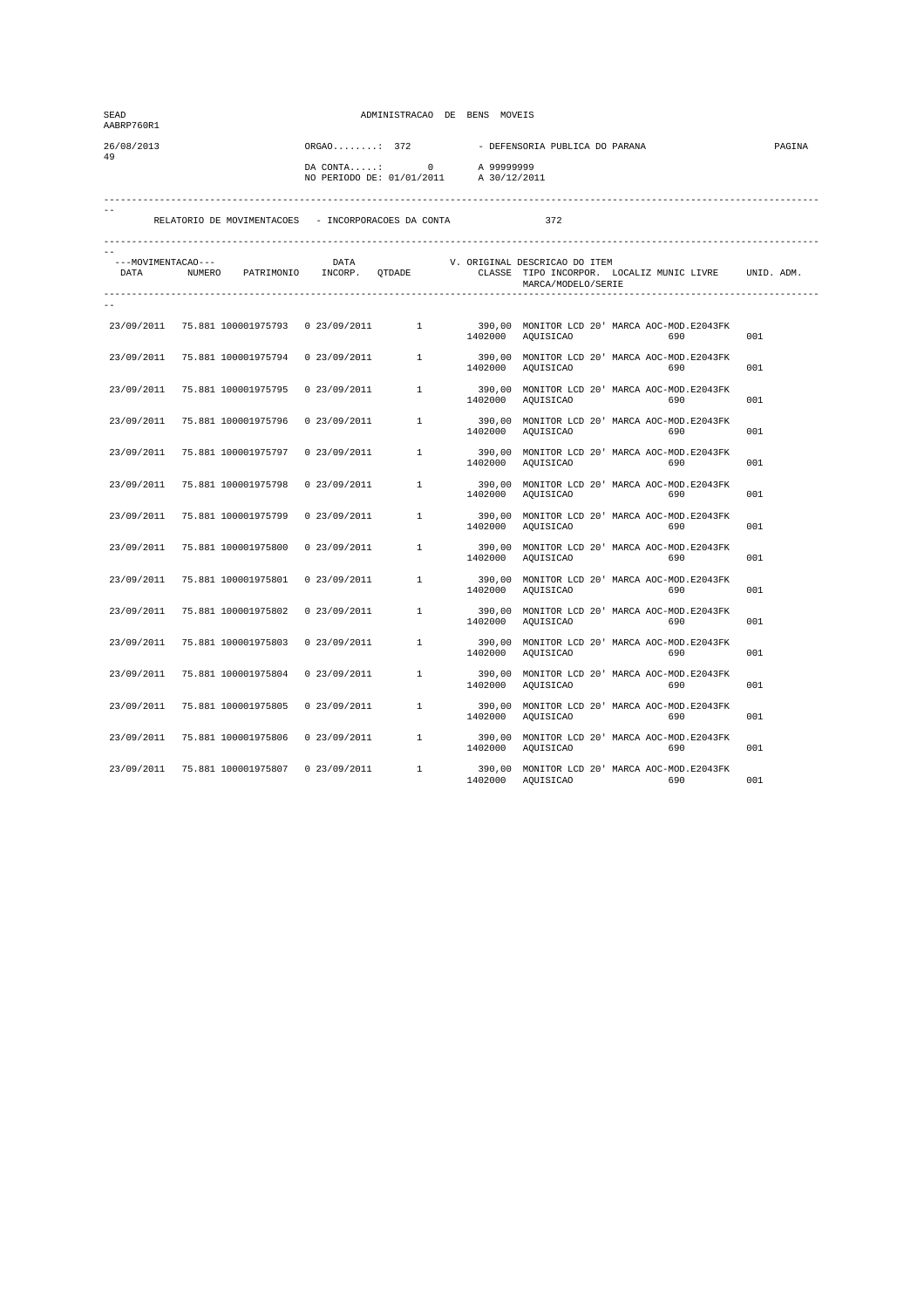| SEAD<br>AABRP760R1         |                                                     |                                                             | ADMINISTRACAO DE BENS MOVEIS |         |                                                                                                             |     |  |
|----------------------------|-----------------------------------------------------|-------------------------------------------------------------|------------------------------|---------|-------------------------------------------------------------------------------------------------------------|-----|--|
| 26/08/2013<br>50           |                                                     | $ORGAO$ : 372<br>$DA$ CONTA: 0<br>NO PERIODO DE: 01/01/2011 |                              |         | - DEFENSORIA PUBLICA DO PARANA<br>A 99999999<br>A 30/12/2011                                                |     |  |
|                            | RELATORIO DE MOVIMENTACOES - INCORPORACOES DA CONTA |                                                             |                              |         | 372                                                                                                         |     |  |
| ---MOVIMENTACAO---<br>DATA | NUMERO PATRIMONIO INCORP. QTDADE                    | DATA                                                        |                              |         | V. ORIGINAL DESCRICAO DO ITEM<br>CLASSE TIPO INCORPOR. LOCALIZ MUNIC LIVRE UNID. ADM.<br>MARCA/MODELO/SERIE |     |  |
|                            | 23/09/2011 75.881 100001975808                      | 0 23/09/2011                                                | 1                            |         | 390,00 MONITOR LCD 20' MARCA AOC-MOD.E2043FK<br>1402000 AQUISICAO<br>690                                    | 001 |  |
| 23/09/2011                 | 75.881 100001975809                                 | 0 23/09/2011                                                | $\mathbf{1}$                 |         | 390,00 MONITOR LCD 20' MARCA AOC-MOD.E2043FK<br>1402000 AQUISICAO<br>690                                    | 001 |  |
| 23/09/2011                 | 75.881 100001975810                                 | 0 23/09/2011                                                | $1 \quad$                    | 1402000 | 390,00 MONITOR LCD 20' MARCA AOC-MOD.E2043FK<br>AQUISICAO<br>690                                            | 001 |  |
| 23/09/2011                 | 75.881 100001975811                                 | 0 23/09/2011                                                | 1                            | 1402000 | 390,00 MONITOR LCD 20' MARCA AOC-MOD.E2043FK<br>AQUISICAO<br>690                                            | 001 |  |
| 23/09/2011                 | 75.881 100001975812                                 | 0.23/09/2011                                                | $\mathbf{1}$                 | 1402000 | 390,00 MONITOR LCD 20' MARCA AOC-MOD.E2043FK<br>AQUISICAO<br>690                                            | 001 |  |
| 23/09/2011                 | 75.881 100001975813                                 | 0 23/09/2011                                                | 1                            | 1402000 | 390,00 MONITOR LCD 20' MARCA AOC-MOD.E2043FK<br>AQUISICAO<br>690                                            | 001 |  |
| 23/09/2011                 | 75.881 100001975814                                 | 0 23/09/2011                                                | 1                            | 1402000 | 390,00 MONITOR LCD 20' MARCA AOC-MOD.E2043FK<br>AQUISICAO<br>690                                            | 001 |  |
| 23/09/2011                 | 75.881 100001975815                                 | 0 23/09/2011                                                | $1 \quad$                    | 1402000 | 390,00 MONITOR LCD 20' MARCA AOC-MOD.E2043FK<br>AQUISICAO<br>690                                            | 001 |  |
| 23/09/2011                 | 75.881 100001975816                                 | 0.23/09/2011                                                | $\mathbf{1}$                 | 1402000 | 390,00 MONITOR LCD 20' MARCA AOC-MOD.E2043FK<br>AQUISICAO<br>690                                            | 001 |  |
| 23/09/2011                 | 75.881 100001975817                                 | 0.23/09/2011                                                | $\mathbf{1}$                 |         | 390,00 MONITOR LCD 20' MARCA AOC-MOD.E2043FK<br>1402000 AQUISICAO<br>690                                    | 001 |  |
| 23/09/2011                 | 75.881 100001975818                                 | 0 23/09/2011                                                | $\mathbf{1}$                 | 1402000 | 390,00 MONITOR LCD 20' MARCA AOC-MOD.E2043FK<br>AQUISICAO<br>690                                            | 001 |  |
| 23/09/2011                 | 75.881 100001975819                                 | 0 23/09/2011                                                | $1 \quad$                    | 1402000 | 390,00 MONITOR LCD 20' MARCA AOC-MOD.E2043FK<br>AQUISICAO<br>690                                            | 001 |  |
| 23/09/2011                 | 75.881 100001975820                                 | 0 23/09/2011                                                | $\mathbf{1}$                 |         | 390,00 MONITOR LCD 20' MARCA AOC-MOD.E2043FK<br>1402000 AQUISICAO<br>690                                    | 001 |  |
| 23/09/2011                 | 75.881 100001975821                                 | 0.23/09/2011                                                | $\mathbf{1}$                 | 1402000 | 390,00 MONITOR LCD 20' MARCA AOC-MOD.E2043FK<br>AQUISICAO<br>690                                            | 001 |  |
| 23/09/2011                 | 75.881 100001975822                                 | 0.23/09/2011                                                | 1                            | 1402000 | 390,00 MONITOR LCD 20' MARCA AOC-MOD.E2043FK<br>690<br>AQUISICAO                                            | 001 |  |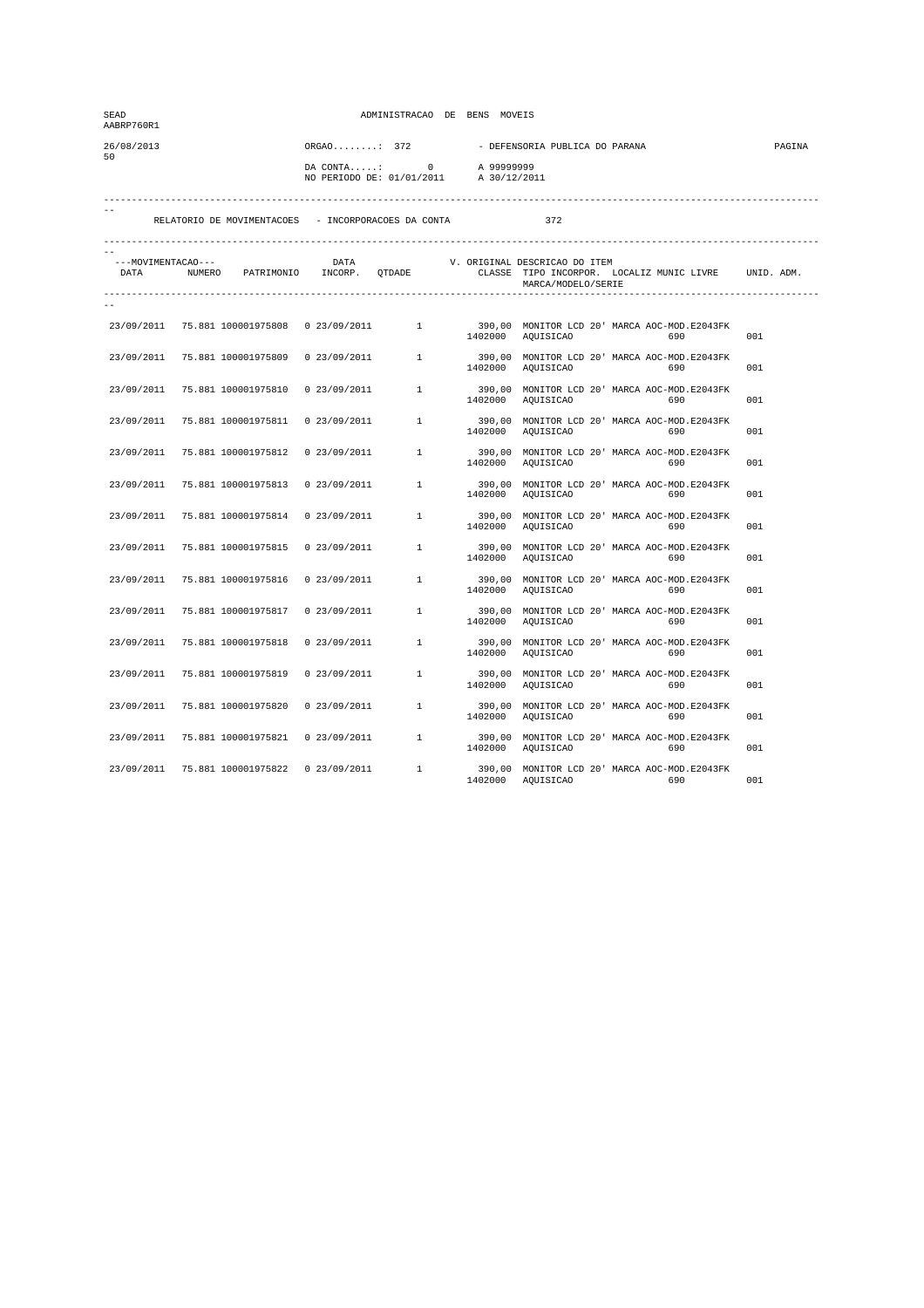| SEAD<br>AABRP760R1         |                                                     |                                                             | ADMINISTRACAO DE BENS MOVEIS |                     |                                                                                                                                                                   |     |  |  |
|----------------------------|-----------------------------------------------------|-------------------------------------------------------------|------------------------------|---------------------|-------------------------------------------------------------------------------------------------------------------------------------------------------------------|-----|--|--|
| 26/08/2013<br>51           |                                                     | $ORGAO$ : 372<br>$DA$ CONTA: 0<br>NO PERIODO DE: 01/01/2011 |                              |                     | - DEFENSORIA PUBLICA DO PARANA<br>A 99999999<br>A 30/12/2011                                                                                                      |     |  |  |
|                            | RELATORIO DE MOVIMENTACOES - INCORPORACOES DA CONTA |                                                             |                              |                     | 372                                                                                                                                                               |     |  |  |
| ---MOVIMENTACAO---<br>DATA | NUMERO PATRIMONIO INCORP. QTDADE                    | DATA                                                        |                              |                     | V. ORIGINAL DESCRICAO DO ITEM<br>CLASSE TIPO INCORPOR. LOCALIZ MUNIC LIVRE UNID. ADM.<br>MARCA/MODELO/SERIE                                                       |     |  |  |
|                            | 23/09/2011 75.881 100001975823 0 23/09/2011         |                                                             | 1                            |                     | 390,00 MONITOR LCD 20' MARCA AOC-MOD.E2043FK<br>1402000 AQUISICAO<br>690                                                                                          | 001 |  |  |
| 23/09/2011                 | 75.881 100001975824                                 |                                                             |                              |                     | $\begin{array}{cccc} 0 & 23/09/2011 & 1 & 390,00 & \text{MONTOR LCD} & 20 \text{ ' MARC A } AOC-MOD. E2043FK \\ & & 1402000 & \text{AQUISICAO} & 690 \end{array}$ | 001 |  |  |
| 23/09/2011                 | 75.881 100001975825                                 | 0 23/09/2011                                                |                              | $\frac{1}{1402000}$ | 390,00 MONITOR LCD 20' MARCA AOC-MOD.E2043FK<br>AQUISICAO<br>690                                                                                                  | 001 |  |  |
| 23/09/2011                 | 75.881 100001975826                                 | 0 23/09/2011                                                |                              | 1402000             | 1 390,00 MONITOR LCD 20' MARCA AOC-MOD.E2043FK<br>AQUISICAO<br>690                                                                                                | 001 |  |  |
| 23/09/2011                 | 75.881 100001975827                                 | 0 23/09/2011                                                | $\mathbf{1}$                 | 1402000             | 390,00 MONITOR LCD 20' MARCA AOC-MOD.E2043FK<br>AQUISICAO<br>690                                                                                                  | 001 |  |  |
| 23/09/2011                 | 75.881 100001975828                                 | 0 23/09/2011                                                | 1                            | 1402000             | 390,00 MONITOR LCD 20' MARCA AOC-MOD.E2043FK<br>AQUISICAO<br>690                                                                                                  | 001 |  |  |
| 23/09/2011                 | 75.881 100001975829                                 | 0 23/09/2011                                                | 1                            | 1402000             | 390,00 MONITOR LCD 20' MARCA AOC-MOD.E2043FK<br>AQUISICAO<br>690                                                                                                  | 001 |  |  |
| 23/09/2011                 | 75.881 100001975830                                 | 0 23/09/2011                                                | 1                            | 1402000             | 390,00 MONITOR LCD 20' MARCA AOC-MOD. E2043FK<br>AQUISICAO<br>690                                                                                                 | 001 |  |  |
| 23/09/2011                 | 75.881 100001975831                                 | 0 23/09/2011                                                | $\mathbf{1}$                 | 1402000             | 390,00 MONITOR LCD 20' MARCA AOC-MOD.E2043FK<br>AQUISICAO<br>690                                                                                                  | 001 |  |  |
| 23/09/2011                 | 75.881 100001975832                                 | 0 23/09/2011                                                | 1                            |                     | 390,00 MONITOR LCD 20' MARCA AOC-MOD.E2043FK<br>1402000 AQUISICAO<br>690                                                                                          | 001 |  |  |
| 23/09/2011                 | 75.881 100001975833                                 | 0 23/09/2011                                                | 1                            | 1402000             | 390,00 MONITOR LCD 20' MARCA AOC-MOD.E2043FK<br>AQUISICAO<br>690                                                                                                  | 001 |  |  |
| 23/09/2011                 | 75.881 100001975834                                 | 0 23/09/2011                                                | $1 \quad$                    | 1402000             | 390,00 MONITOR LCD 20' MARCA AOC-MOD.E2043FK<br>AQUISICAO<br>690                                                                                                  | 001 |  |  |
| 23/09/2011                 | 75.881 100001975835                                 | 0 23/09/2011                                                | 1                            |                     | 390,00 MONITOR LCD 20' MARCA AOC-MOD.E2043FK<br>1402000 AQUISICAO<br>690                                                                                          | 001 |  |  |
| 23/09/2011                 | 75.881 100001975836                                 | 0 23/09/2011                                                | 1                            | 1402000             | 390,00 MONITOR LCD 20' MARCA AOC-MOD.E2043FK<br>AQUISICAO<br>690                                                                                                  | 001 |  |  |
| 23/09/2011                 | 75.881 100001975837                                 | 0 23/09/2011                                                | <sup>1</sup>                 | 1402000             | 390,00 MONITOR LCD 20' MARCA AOC-MOD.E2043FK<br>AQUISICAO<br>690                                                                                                  | 001 |  |  |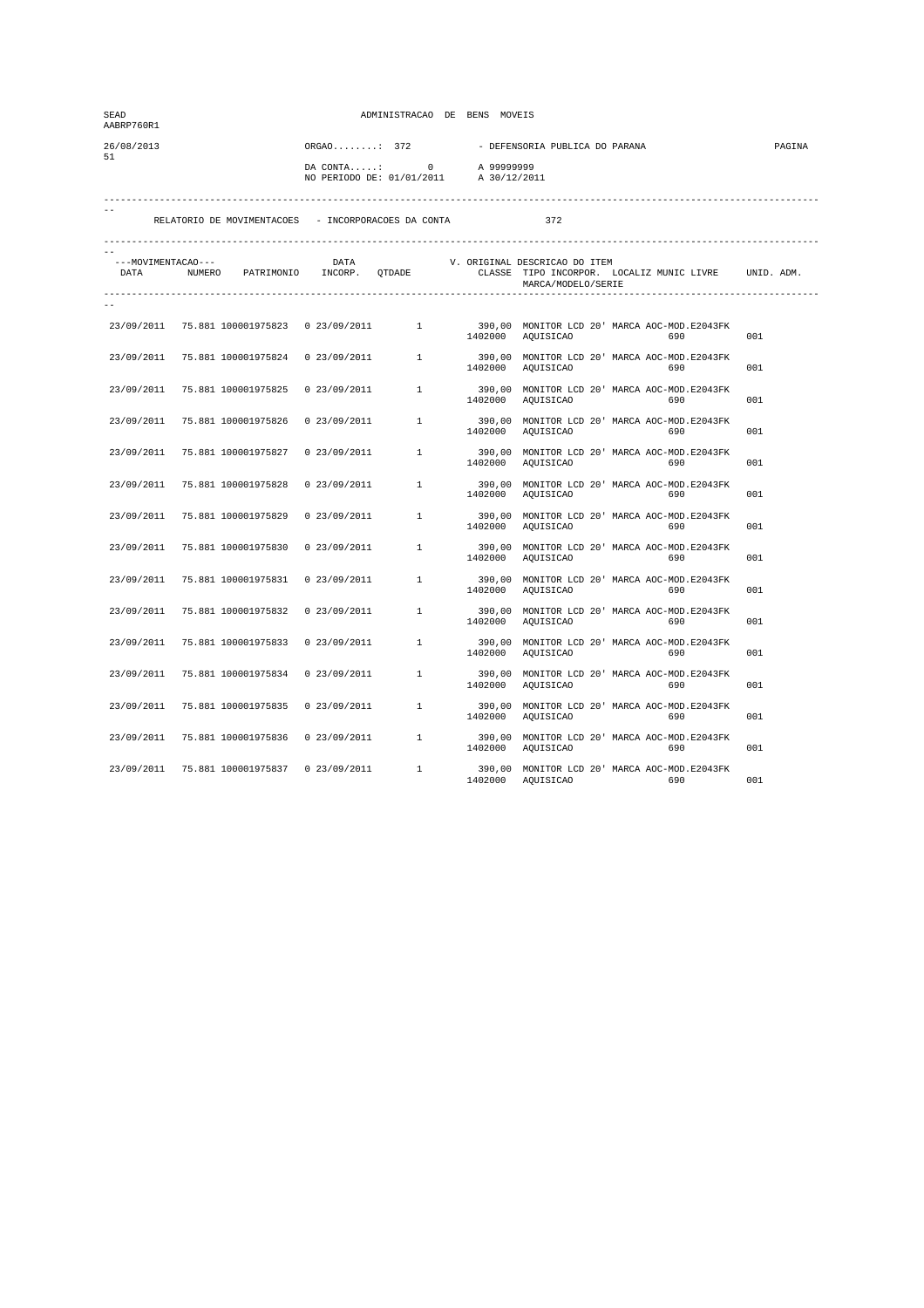| SEAD<br>AABRP760R1         |                                                     |                                                             | ADMINISTRACAO DE BENS MOVEIS |                     |                                                                                                                                                                  |     |  |
|----------------------------|-----------------------------------------------------|-------------------------------------------------------------|------------------------------|---------------------|------------------------------------------------------------------------------------------------------------------------------------------------------------------|-----|--|
| 26/08/2013<br>52           |                                                     | $ORGAO$ : 372<br>$DA$ CONTA: 0<br>NO PERIODO DE: 01/01/2011 |                              |                     | - DEFENSORIA PUBLICA DO PARANA<br>A 99999999<br>A 30/12/2011                                                                                                     |     |  |
|                            | RELATORIO DE MOVIMENTACOES - INCORPORACOES DA CONTA |                                                             |                              |                     | 372                                                                                                                                                              |     |  |
| ---MOVIMENTACAO---<br>DATA | NUMERO PATRIMONIO INCORP. QTDADE                    | DATA                                                        |                              |                     | V. ORIGINAL DESCRICAO DO ITEM<br>CLASSE TIPO INCORPOR. LOCALIZ MUNIC LIVRE UNID. ADM.<br>MARCA/MODELO/SERIE                                                      |     |  |
|                            | 23/09/2011 75.881 100001975838 0 23/09/2011         |                                                             | 1                            |                     | 390,00 MONITOR LCD 20' MARCA AOC-MOD.E2043FK<br>1402000 AQUISICAO<br>690                                                                                         | 001 |  |
| 23/09/2011                 | 75.881 100001975839                                 |                                                             |                              |                     | $\begin{array}{cccccc} 0& 23/09/2011 & 1 & 390,00 & \text{MONTOR LCD} & 20 \text{ ' MARCA AOC-MOD. E2043FK} \\ & & 1402000 & \text{AQUISICAO} & 690 \end{array}$ | 001 |  |
| 23/09/2011                 | 75.881 100001975840                                 | 0 23/09/2011                                                |                              | $\frac{1}{1402000}$ | 390,00 MONITOR LCD 20' MARCA AOC-MOD.E2043FK<br>AQUISICAO<br>690                                                                                                 | 001 |  |
| 23/09/2011                 | 75.881 100001975841                                 | 0 23/09/2011                                                |                              | 1402000             | 1 390,00 MONITOR LCD 20' MARCA AOC-MOD.E2043FK<br>AQUISICAO<br>690                                                                                               | 001 |  |
| 23/09/2011                 | 75.881 100001975842                                 | 0 23/09/2011                                                | $\mathbf{1}$                 | 1402000             | 390,00 MONITOR LCD 20' MARCA AOC-MOD.E2043FK<br>AQUISICAO<br>690                                                                                                 | 001 |  |
| 23/09/2011                 | 75.881 100001975843                                 | 0 23/09/2011                                                | 1                            | 1402000             | 390,00 MONITOR LCD 20' MARCA AOC-MOD.E2043FK<br>AQUISICAO<br>690                                                                                                 | 001 |  |
| 23/09/2011                 | 75.881 100001975844                                 | 0 23/09/2011                                                | 1                            | 1402000             | 390,00 MONITOR LCD 20' MARCA AOC-MOD.E2043FK<br>AQUISICAO<br>690                                                                                                 | 001 |  |
| 23/09/2011                 | 75.881 100001975845                                 | 0 23/09/2011                                                | 1                            | 1402000             | 390,00 MONITOR LCD 20' MARCA AOC-MOD.E2043FK<br>AQUISICAO<br>690                                                                                                 | 001 |  |
| 23/09/2011                 | 75.881 100001975846                                 | 0 23/09/2011                                                | $\mathbf{1}$                 | 1402000             | 390,00 MONITOR LCD 20' MARCA AOC-MOD.E2043FK<br>AQUISICAO<br>690                                                                                                 | 001 |  |
| 23/09/2011                 | 75.881 100001975847                                 | 0 23/09/2011                                                | 1                            |                     | 390,00 MONITOR LCD 20' MARCA AOC-MOD.E2043FK<br>1402000 AQUISICAO<br>690                                                                                         | 001 |  |
| 23/09/2011                 | 75.881 100001975848                                 | 0 23/09/2011                                                | 1                            | 1402000             | 390,00 MONITOR LCD 20' MARCA AOC-MOD.E2043FK<br>AQUISICAO<br>690                                                                                                 | 001 |  |
| 23/09/2011                 | 75.881 100001975849                                 | 0 23/09/2011                                                | $1 \quad$                    | 1402000             | 390,00 MONITOR LCD 20' MARCA AOC-MOD.E2043FK<br>AQUISICAO<br>690                                                                                                 | 001 |  |
| 23/09/2011                 | 75.881 100001975850                                 | 0 23/09/2011                                                | 1                            |                     | 390,00 MONITOR LCD 20' MARCA AOC-MOD.E2043FK<br>1402000 AQUISICAO<br>690                                                                                         | 001 |  |
| 23/09/2011                 | 75.881 100001975851                                 | 0 23/09/2011                                                | 1                            | 1402000             | 390,00 MONITOR LCD 20' MARCA AOC-MOD.E2043FK<br>AQUISICAO<br>690                                                                                                 | 001 |  |
| 23/09/2011                 | 75.881 100001975852                                 | 0 23/09/2011                                                | <sup>1</sup>                 | 1402000             | 390,00 MONITOR LCD 20' MARCA AOC-MOD.E2043FK<br>AQUISICAO<br>690                                                                                                 | 001 |  |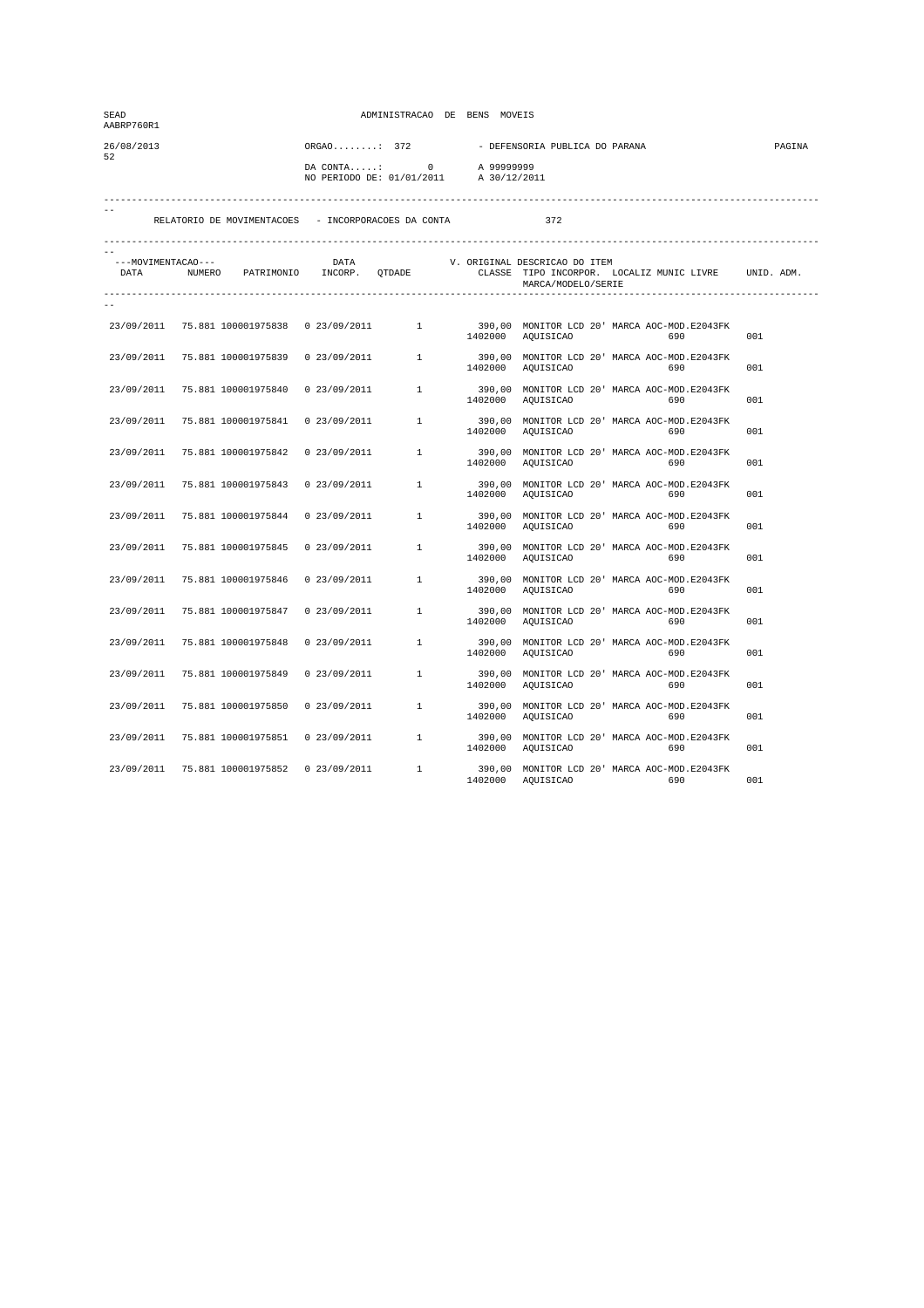| SEAD<br>AABRP760R1         |                                                     |                                                             | ADMINISTRACAO DE BENS MOVEIS |                     |                                                                                                                                                                   |     |  |  |
|----------------------------|-----------------------------------------------------|-------------------------------------------------------------|------------------------------|---------------------|-------------------------------------------------------------------------------------------------------------------------------------------------------------------|-----|--|--|
| 26/08/2013<br>53           |                                                     | $ORGAO$ : 372<br>$DA$ CONTA: 0<br>NO PERIODO DE: 01/01/2011 |                              |                     | - DEFENSORIA PUBLICA DO PARANA<br>A 99999999<br>A 30/12/2011                                                                                                      |     |  |  |
|                            | RELATORIO DE MOVIMENTACOES - INCORPORACOES DA CONTA |                                                             |                              |                     | 372                                                                                                                                                               |     |  |  |
| ---MOVIMENTACAO---<br>DATA | NUMERO PATRIMONIO INCORP. QTDADE                    | DATA                                                        |                              |                     | V. ORIGINAL DESCRICAO DO ITEM<br>CLASSE TIPO INCORPOR. LOCALIZ MUNIC LIVRE UNID. ADM.<br>MARCA/MODELO/SERIE                                                       |     |  |  |
|                            | 23/09/2011 75.881 100001975853 0 23/09/2011         |                                                             | 1                            |                     | 390,00 MONITOR LCD 20' MARCA AOC-MOD.E2043FK<br>1402000 AQUISICAO<br>690                                                                                          | 001 |  |  |
| 23/09/2011                 | 75.881 100001975854                                 |                                                             |                              |                     | $\begin{array}{cccc} 0 & 23/09/2011 & 1 & 390,00 & \text{MONTOR LCD} & 20 \text{ ' MARC A } AOC-MOD. E2043FK \\ & & 1402000 & \text{AQUISICAO} & 690 \end{array}$ | 001 |  |  |
| 23/09/2011                 | 75.881 100001975855                                 | 0 23/09/2011                                                |                              | $\frac{1}{1402000}$ | 390,00 MONITOR LCD 20' MARCA AOC-MOD.E2043FK<br>AQUISICAO<br>690                                                                                                  | 001 |  |  |
| 23/09/2011                 | 75.881 100001975856                                 | 0 23/09/2011                                                |                              | 1402000             | 1 390,00 MONITOR LCD 20' MARCA AOC-MOD.E2043FK<br>AQUISICAO<br>690                                                                                                | 001 |  |  |
| 23/09/2011                 | 75.881 100001975857                                 | 0 23/09/2011                                                | $\mathbf{1}$                 | 1402000             | 390,00 MONITOR LCD 20' MARCA AOC-MOD.E2043FK<br>AQUISICAO<br>690                                                                                                  | 001 |  |  |
| 23/09/2011                 | 75.881 100001975858                                 | 0 23/09/2011                                                | 1                            | 1402000             | 390,00 MONITOR LCD 20' MARCA AOC-MOD.E2043FK<br>AQUISICAO<br>690                                                                                                  | 001 |  |  |
| 23/09/2011                 | 75.881 100001975859                                 | 0 23/09/2011                                                | 1                            | 1402000             | 390,00 MONITOR LCD 20' MARCA AOC-MOD.E2043FK<br>AQUISICAO<br>690                                                                                                  | 001 |  |  |
| 23/09/2011                 | 75.881 100001975860                                 | 0 23/09/2011                                                | 1                            | 1402000             | 390,00 MONITOR LCD 20' MARCA AOC-MOD. E2043FK<br>AQUISICAO<br>690                                                                                                 | 001 |  |  |
| 23/09/2011                 | 75.881 100001975861                                 | 0 23/09/2011                                                | $\mathbf{1}$                 | 1402000             | 390,00 MONITOR LCD 20' MARCA AOC-MOD.E2043FK<br>AQUISICAO<br>690                                                                                                  | 001 |  |  |
| 23/09/2011                 | 75.881 100001975862                                 | 0 23/09/2011                                                | 1                            |                     | 390,00 MONITOR LCD 20' MARCA AOC-MOD.E2043FK<br>1402000 AQUISICAO<br>690                                                                                          | 001 |  |  |
| 23/09/2011                 | 75.881 100001975863                                 | 0 23/09/2011                                                | 1                            | 1402000             | 390,00 MONITOR LCD 20' MARCA AOC-MOD.E2043FK<br>AQUISICAO<br>690                                                                                                  | 001 |  |  |
| 23/09/2011                 | 75.881 100001975864                                 | 0 23/09/2011                                                | $1 \quad$                    | 1402000             | 390,00 MONITOR LCD 20' MARCA AOC-MOD.E2043FK<br>AQUISICAO<br>690                                                                                                  | 001 |  |  |
| 23/09/2011                 | 75.881 100001975865                                 | 0 23/09/2011                                                | 1                            |                     | 390,00 MONITOR LCD 20' MARCA AOC-MOD.E2043FK<br>1402000 AQUISICAO<br>690                                                                                          | 001 |  |  |
| 23/09/2011                 | 75.881 100001975866                                 | 0 23/09/2011                                                | 1                            | 1402000             | 390,00 MONITOR LCD 20' MARCA AOC-MOD.E2043FK<br>AQUISICAO<br>690                                                                                                  | 001 |  |  |
| 23/09/2011                 | 75.881 100001975867                                 | 0 23/09/2011                                                | <sup>1</sup>                 | 1402000             | 390,00 MONITOR LCD 20' MARCA AOC-MOD.E2043FK<br>AQUISICAO<br>690                                                                                                  | 001 |  |  |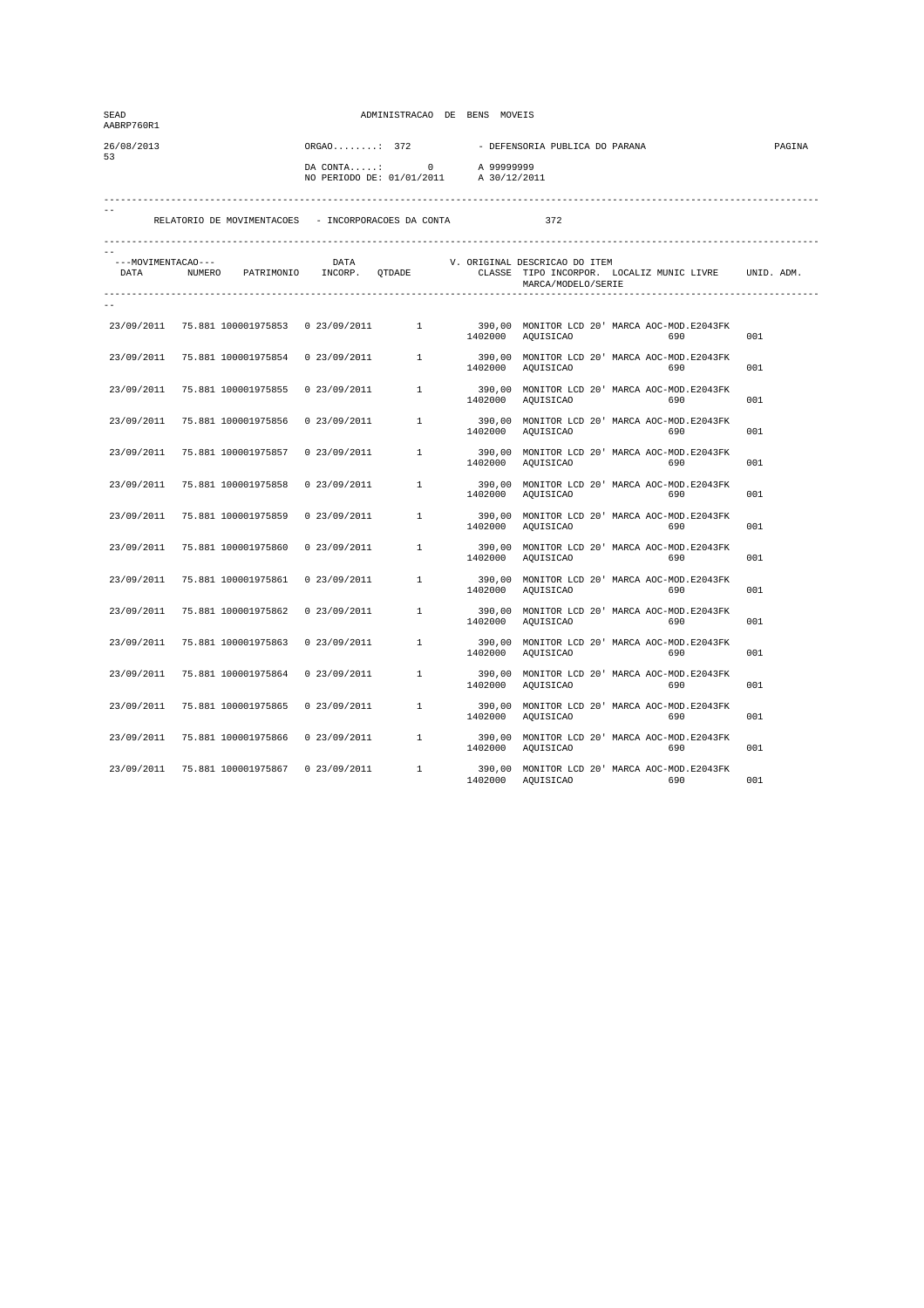| SEAD<br>AABRP760R1         |                                                     |               | ADMINISTRACAO DE BENS MOVEIS               |         |                                                                                                             |     |  |
|----------------------------|-----------------------------------------------------|---------------|--------------------------------------------|---------|-------------------------------------------------------------------------------------------------------------|-----|--|
| 26/08/2013<br>54           |                                                     | $ORGAO$ : 372 | $DA$ CONTA: 0<br>NO PERIODO DE: 01/01/2011 |         | - DEFENSORIA PUBLICA DO PARANA<br>A 99999999<br>A 30/12/2011                                                |     |  |
|                            | RELATORIO DE MOVIMENTACOES - INCORPORACOES DA CONTA |               |                                            |         | 372                                                                                                         |     |  |
| ---MOVIMENTACAO---<br>DATA | NUMERO PATRIMONIO INCORP. QTDADE                    | DATA          |                                            |         | V. ORIGINAL DESCRICAO DO ITEM<br>CLASSE TIPO INCORPOR. LOCALIZ MUNIC LIVRE UNID. ADM.<br>MARCA/MODELO/SERIE |     |  |
|                            | 23/09/2011 75.881 100001975868                      | 0 23/09/2011  | $\frac{1}{2}$                              |         | 390,00 MONITOR LCD 20' MARCA AOC-MOD.E2043FK<br>1402000 AQUISICAO<br>690                                    | 001 |  |
| 23/09/2011                 | 75.881 100001975869                                 | 0 23/09/2011  | $\mathbf{1}$                               |         | 390,00 MONITOR LCD 20' MARCA AOC-MOD.E2043FK<br>1402000 AQUISICAO<br>690                                    | 001 |  |
| 23/09/2011                 | 75.881 100001975870                                 | 0 23/09/2011  | $1 \quad$                                  | 1402000 | 390,00 MONITOR LCD 20' MARCA AOC-MOD.E2043FK<br>AQUISICAO<br>690                                            | 001 |  |
| 23/09/2011                 | 75.881 100001975871                                 | 0 23/09/2011  | 1                                          | 1402000 | 390,00 MONITOR LCD 20' MARCA AOC-MOD.E2043FK<br>AQUISICAO<br>690                                            | 001 |  |
| 23/09/2011                 | 75.881 100001975872                                 | 0.23/09/2011  | $\mathbf{1}$                               | 1402000 | 390,00 MONITOR LCD 20' MARCA AOC-MOD.E2043FK<br>AQUISICAO<br>690                                            | 001 |  |
| 23/09/2011                 | 75.881 100001975873                                 | 0 23/09/2011  | 1                                          | 1402000 | 390,00 MONITOR LCD 20' MARCA AOC-MOD.E2043FK<br>AQUISICAO<br>690                                            | 001 |  |
| 23/09/2011                 | 75.881 100001975874                                 | 0 23/09/2011  | 1                                          | 1402000 | 390,00 MONITOR LCD 20' MARCA AOC-MOD.E2043FK<br>AQUISICAO<br>690                                            | 001 |  |
| 23/09/2011                 | 75.881 100001975875                                 | 0 23/09/2011  | $1 \quad$                                  | 1402000 | 390,00 MONITOR LCD 20' MARCA AOC-MOD.E2043FK<br>AQUISICAO<br>690                                            | 001 |  |
| 23/09/2011                 | 75.881 100001975876                                 | 0.23/09/2011  | $\mathbf{1}$                               | 1402000 | 390,00 MONITOR LCD 20' MARCA AOC-MOD.E2043FK<br>AQUISICAO<br>690                                            | 001 |  |
| 23/09/2011                 | 75.881 100001975877                                 | 0.23/09/2011  | $\mathbf{1}$                               |         | 390,00 MONITOR LCD 20' MARCA AOC-MOD.E2043FK<br>1402000 AQUISICAO<br>690                                    | 001 |  |
| 23/09/2011                 | 75.881 100001975878                                 | 0 23/09/2011  | $\mathbf{1}$                               | 1402000 | 390,00 MONITOR LCD 20' MARCA AOC-MOD.E2043FK<br>AQUISICAO<br>690                                            | 001 |  |
| 23/09/2011                 | 75.881 100001975879                                 | 0 23/09/2011  | $1 \quad$                                  | 1402000 | 390,00 MONITOR LCD 20' MARCA AOC-MOD.E2043FK<br>AQUISICAO<br>690                                            | 001 |  |
| 23/09/2011                 | 75.881 100001975880                                 | 0 23/09/2011  | $\mathbf{1}$                               |         | 390,00 MONITOR LCD 20' MARCA AOC-MOD.E2043FK<br>1402000 AQUISICAO<br>690                                    | 001 |  |
| 23/09/2011                 | 75.881 100001975881                                 | 0.23/09/2011  | $\mathbf{1}$                               | 1402000 | 390,00 MONITOR LCD 20' MARCA AOC-MOD.E2043FK<br>AQUISICAO<br>690                                            | 001 |  |
| 23/09/2011                 | 75.881 100001975882                                 | 0.23/09/2011  | 1                                          | 1402000 | 390,00 MONITOR LCD 20' MARCA AOC-MOD.E2043FK<br>690<br>AQUISICAO                                            | 001 |  |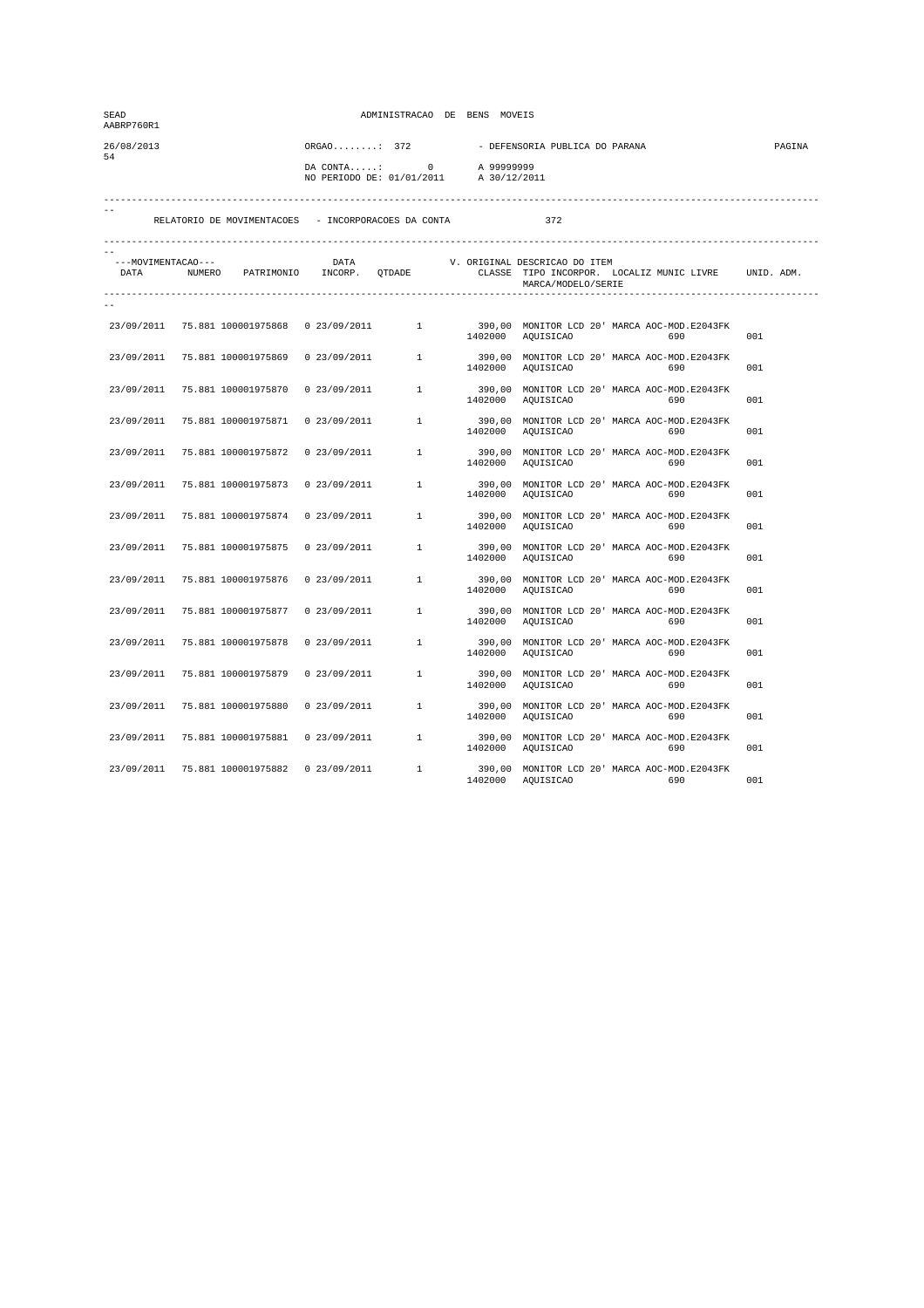| SEAD<br>AABRP760R1         |                                                     |                                                             | ADMINISTRACAO DE BENS MOVEIS |                     |                                                                                                                                                                   |     |  |
|----------------------------|-----------------------------------------------------|-------------------------------------------------------------|------------------------------|---------------------|-------------------------------------------------------------------------------------------------------------------------------------------------------------------|-----|--|
| 26/08/2013<br>55           |                                                     | $ORGAO$ : 372<br>$DA$ CONTA: 0<br>NO PERIODO DE: 01/01/2011 |                              |                     | - DEFENSORIA PUBLICA DO PARANA<br>A 99999999<br>A 30/12/2011                                                                                                      |     |  |
|                            | RELATORIO DE MOVIMENTACOES - INCORPORACOES DA CONTA |                                                             |                              |                     | 372                                                                                                                                                               |     |  |
| ---MOVIMENTACAO---<br>DATA | NUMERO PATRIMONIO INCORP. QTDADE                    | DATA                                                        |                              |                     | V. ORIGINAL DESCRICAO DO ITEM<br>CLASSE TIPO INCORPOR. LOCALIZ MUNIC LIVRE UNID. ADM.<br>MARCA/MODELO/SERIE                                                       |     |  |
|                            | 23/09/2011 75.881 100001975883 0 23/09/2011         |                                                             | 1                            |                     | 390,00 MONITOR LCD 20' MARCA AOC-MOD.E2043FK<br>1402000 AQUISICAO<br>690                                                                                          | 001 |  |
| 23/09/2011                 | 75.881 100001975884                                 |                                                             |                              |                     | $\begin{array}{cccc} 0 & 23/09/2011 & 1 & 390,00 & \text{MONTOR LCD} & 20 \text{ ' MARC A } AOC-MOD. E2043FK \\ & & 1402000 & \text{AQUISICAO} & 690 \end{array}$ | 001 |  |
| 23/09/2011                 | 75.881 100001975885                                 | 0 23/09/2011                                                |                              | $\frac{1}{1402000}$ | 390,00 MONITOR LCD 20' MARCA AOC-MOD.E2043FK<br>AQUISICAO<br>690                                                                                                  | 001 |  |
| 23/09/2011                 | 75.881 100001975886                                 | 0 23/09/2011                                                |                              | 1402000             | 1 390,00 MONITOR LCD 20' MARCA AOC-MOD.E2043FK<br>AQUISICAO<br>690                                                                                                | 001 |  |
| 23/09/2011                 | 75.881 100001975887                                 | 0 23/09/2011                                                | $\mathbf{1}$                 | 1402000             | 390,00 MONITOR LCD 20' MARCA AOC-MOD.E2043FK<br>AQUISICAO<br>690                                                                                                  | 001 |  |
| 23/09/2011                 | 75.881 100001975888                                 | 0 23/09/2011                                                | 1                            | 1402000             | 390,00 MONITOR LCD 20' MARCA AOC-MOD.E2043FK<br>AQUISICAO<br>690                                                                                                  | 001 |  |
| 23/09/2011                 | 75.881 100001975889                                 | 0 23/09/2011                                                | 1                            | 1402000             | 390,00 MONITOR LCD 20' MARCA AOC-MOD.E2043FK<br>AQUISICAO<br>690                                                                                                  | 001 |  |
| 23/09/2011                 | 75.881 100001975890                                 | 0 23/09/2011                                                | 1                            | 1402000             | 390,00 MONITOR LCD 20' MARCA AOC-MOD.E2043FK<br>AQUISICAO<br>690                                                                                                  | 001 |  |
| 23/09/2011                 | 75.881 100001975891                                 | 0 23/09/2011                                                | $\mathbf{1}$                 | 1402000             | 390,00 MONITOR LCD 20' MARCA AOC-MOD.E2043FK<br>AQUISICAO<br>690                                                                                                  | 001 |  |
| 23/09/2011                 | 75.881 100001975892                                 | 0 23/09/2011                                                | 1                            |                     | 390,00 MONITOR LCD 20' MARCA AOC-MOD.E2043FK<br>1402000 AQUISICAO<br>690                                                                                          | 001 |  |
| 23/09/2011                 | 75.881 100001975893                                 | 0 23/09/2011                                                | 1                            | 1402000             | 390,00 MONITOR LCD 20' MARCA AOC-MOD.E2043FK<br>AQUISICAO<br>690                                                                                                  | 001 |  |
| 23/09/2011                 | 75.881 100001975894                                 | 0 23/09/2011                                                | $1 \quad$                    | 1402000             | 390,00 MONITOR LCD 20' MARCA AOC-MOD.E2043FK<br>AQUISICAO<br>690                                                                                                  | 001 |  |
| 23/09/2011                 | 75.881 100001975895                                 | 0 23/09/2011                                                | 1                            |                     | 390,00 MONITOR LCD 20' MARCA AOC-MOD.E2043FK<br>1402000 AQUISICAO<br>690                                                                                          | 001 |  |
| 23/09/2011                 | 75.881 100001975896                                 | 0 23/09/2011                                                | 1                            | 1402000             | 390,00 MONITOR LCD 20' MARCA AOC-MOD.E2043FK<br>AQUISICAO<br>690                                                                                                  | 001 |  |
| 23/09/2011                 | 75.881 100001975897                                 | 0 23/09/2011                                                | <sup>1</sup>                 | 1402000             | 390,00 MONITOR LCD 20' MARCA AOC-MOD.E2043FK<br>AQUISICAO<br>690                                                                                                  | 001 |  |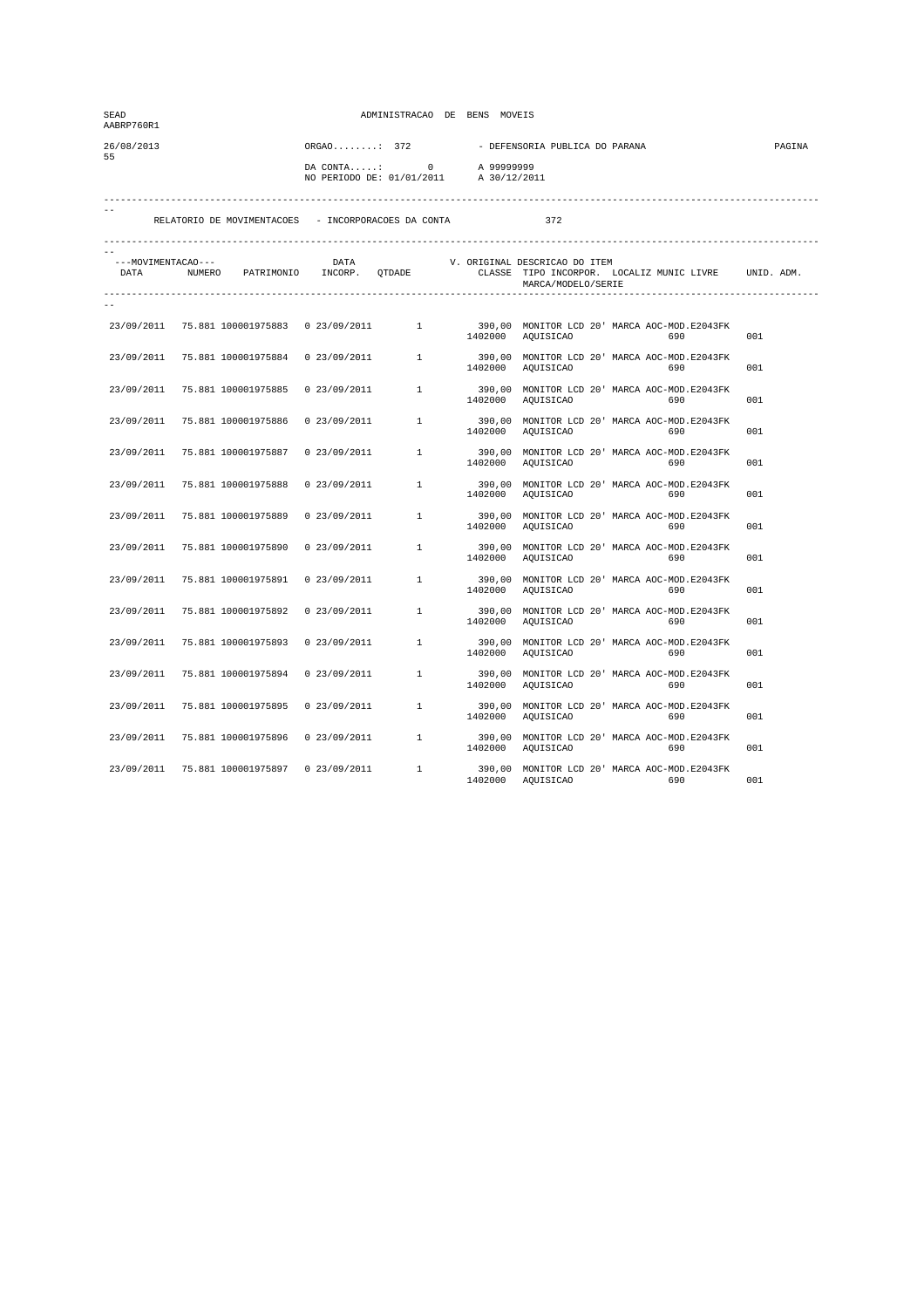| SEAD<br>AABRP760R1         |                                                     |               | ADMINISTRACAO DE BENS MOVEIS               |                            |                                                                                                             |        |
|----------------------------|-----------------------------------------------------|---------------|--------------------------------------------|----------------------------|-------------------------------------------------------------------------------------------------------------|--------|
| 26/08/2013<br>56           |                                                     | $ORGAO$ : 372 | $DA$ CONTA: 0<br>NO PERIODO DE: 01/01/2011 | A 99999999<br>A 30/12/2011 | - DEFENSORIA PUBLICA DO PARANA                                                                              | PAGINA |
|                            | RELATORIO DE MOVIMENTACOES - INCORPORACOES DA CONTA |               |                                            |                            | 372                                                                                                         |        |
| ---MOVIMENTACAO---<br>DATA | NUMERO PATRIMONIO INCORP. QTDADE                    | DATA          |                                            |                            | V. ORIGINAL DESCRICAO DO ITEM<br>CLASSE TIPO INCORPOR. LOCALIZ MUNIC LIVRE UNID. ADM.<br>MARCA/MODELO/SERIE |        |
|                            | 23/09/2011 75.881 100001975898                      | 0 23/09/2011  | 1                                          |                            | 390,00 MONITOR LCD 20' MARCA AOC-MOD.E2043FK<br>1402000 AQUISICAO<br>690                                    | 001    |
| 23/09/2011                 | 75.881 100001975899                                 | 0 23/09/2011  | 1                                          |                            | 390,00 MONITOR LCD 20' MARCA AOC-MOD.E2043FK<br>1402000 AQUISICAO<br>690                                    | 001    |
| 23/09/2011                 | 75.881 100001975900                                 | 0 23/09/2011  | $1 \quad$                                  | 1402000                    | 390,00 MONITOR LCD 20' MARCA AOC-MOD.E2043FK<br>AQUISICAO<br>690                                            | 001    |
| 23/09/2011                 | 75.881 100001975901                                 | 0 23/09/2011  | $1 \quad$                                  | 1402000                    | 390,00 MONITOR LCD 20' MARCA AOC-MOD.E2043FK<br>AQUISICAO<br>690                                            | 001    |
| 23/09/2011                 | 75.881 100001975902                                 | 0.23/09/2011  | $\mathbf{1}$                               | 1402000                    | 390,00 MONITOR LCD 20' MARCA AOC-MOD.E2043FK<br>AQUISICAO<br>690                                            | 001    |
| 23/09/2011                 | 75.881 100001975903                                 | 0 23/09/2011  | 1                                          | 1402000                    | 390,00 MONITOR LCD 20' MARCA AOC-MOD.E2043FK<br>AQUISICAO<br>690                                            | 001    |
| 23/09/2011                 | 75.881 100001975904                                 | 0 23/09/2011  | 1                                          | 1402000                    | 390,00 MONITOR LCD 20' MARCA AOC-MOD.E2043FK<br>AQUISICAO<br>690                                            | 001    |
| 23/09/2011                 | 75.881 100001975905                                 | 0 23/09/2011  | $1 \quad$                                  | 1402000                    | 390,00 MONITOR LCD 20' MARCA AOC-MOD.E2043FK<br>AQUISICAO<br>690                                            | 001    |
| 23/09/2011                 | 75.881 100001975906                                 | 0.23/09/2011  | $\mathbf{1}$                               | 1402000                    | 390,00 MONITOR LCD 20' MARCA AOC-MOD.E2043FK<br>AQUISICAO<br>690                                            | 001    |
| 23/09/2011                 | 75.881 100001975907                                 | 0.23/09/2011  | $\mathbf{1}$                               |                            | 390,00 MONITOR LCD 20' MARCA AOC-MOD.E2043FK<br>1402000 AQUISICAO<br>690                                    | 001    |
| 23/09/2011                 | 75.881 100001975908                                 | 0 23/09/2011  | $\mathbf{1}$                               | 1402000                    | 390,00 MONITOR LCD 20' MARCA AOC-MOD.E2043FK<br>AQUISICAO<br>690                                            | 001    |
| 23/09/2011                 | 75.881 100001975909                                 | 0 23/09/2011  | $1 \quad$                                  | 1402000                    | 390,00 MONITOR LCD 20' MARCA AOC-MOD.E2043FK<br>AQUISICAO<br>690                                            | 001    |
| 23/09/2011                 | 75.881 100001975910                                 | 0 23/09/2011  | $\mathbf{1}$                               |                            | 390,00 MONITOR LCD 20' MARCA AOC-MOD.E2043FK<br>1402000 AQUISICAO<br>690                                    | 001    |
| 23/09/2011                 | 75.881 100001975911                                 | 0.23/09/2011  | $\mathbf{1}$                               | 1402000                    | 390,00 MONITOR LCD 20' MARCA AOC-MOD.E2043FK<br>AQUISICAO<br>690                                            | 001    |
| 23/09/2011                 | 75.881 100001975912                                 | 0.23/09/2011  | $\mathbf{1}$                               | 1402000                    | 390,00 MONITOR LCD 20' MARCA AOC-MOD.E2043FK<br>690<br>AQUISICAO                                            | 001    |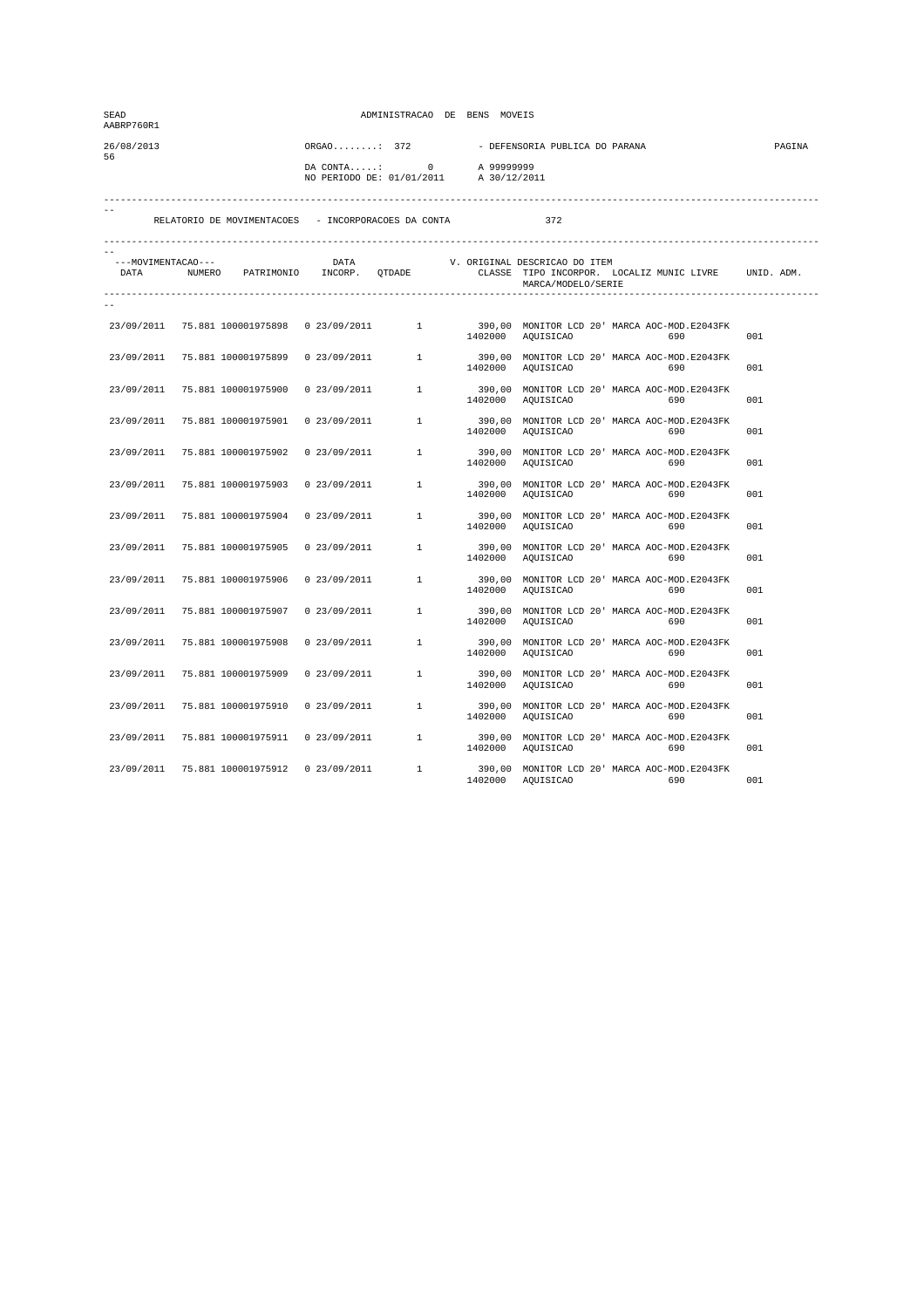| SEAD<br>AABRP760R1         |                                                     |                                                             | ADMINISTRACAO DE BENS MOVEIS |                     |                                                                                                                                                                  |     |  |
|----------------------------|-----------------------------------------------------|-------------------------------------------------------------|------------------------------|---------------------|------------------------------------------------------------------------------------------------------------------------------------------------------------------|-----|--|
| 26/08/2013<br>57           |                                                     | $ORGAO$ : 372<br>$DA$ CONTA: 0<br>NO PERIODO DE: 01/01/2011 |                              |                     | - DEFENSORIA PUBLICA DO PARANA<br>A 99999999<br>A 30/12/2011                                                                                                     |     |  |
|                            | RELATORIO DE MOVIMENTACOES - INCORPORACOES DA CONTA |                                                             |                              |                     | 372                                                                                                                                                              |     |  |
| ---MOVIMENTACAO---<br>DATA | NUMERO PATRIMONIO INCORP. QTDADE                    | DATA                                                        |                              |                     | V. ORIGINAL DESCRICAO DO ITEM<br>CLASSE TIPO INCORPOR. LOCALIZ MUNIC LIVRE UNID. ADM.<br>MARCA/MODELO/SERIE                                                      |     |  |
|                            | 23/09/2011 75.881 100001975913 0 23/09/2011         |                                                             | 1                            |                     | 390,00 MONITOR LCD 20' MARCA AOC-MOD.E2043FK<br>1402000 AQUISICAO<br>690                                                                                         | 001 |  |
| 23/09/2011                 | 75.881 100001975914                                 |                                                             |                              |                     | $\begin{array}{cccccc} 0& 23/09/2011 & 1 & 390,00 & \text{MONTOR LCD} & 20 \text{ ' MARCA AOC-MOD. E2043FK} \\ & & 1402000 & \text{AQUISICAO} & 690 \end{array}$ | 001 |  |
| 23/09/2011                 | 75.881 100001975915                                 | 0 23/09/2011                                                |                              | $\frac{1}{1402000}$ | 390,00 MONITOR LCD 20' MARCA AOC-MOD.E2043FK<br>AQUISICAO<br>690                                                                                                 | 001 |  |
| 23/09/2011                 | 75.881 100001975916                                 | 0 23/09/2011                                                |                              | 1402000             | 1 390,00 MONITOR LCD 20' MARCA AOC-MOD.E2043FK<br>AQUISICAO<br>690                                                                                               | 001 |  |
| 23/09/2011                 | 75.881 100001975917                                 | 0 23/09/2011                                                | $\mathbf{1}$                 | 1402000             | 390,00 MONITOR LCD 20' MARCA AOC-MOD.E2043FK<br>AQUISICAO<br>690                                                                                                 | 001 |  |
| 23/09/2011                 | 75.881 100001975918                                 | 0 23/09/2011                                                | 1                            | 1402000             | 390,00 MONITOR LCD 20' MARCA AOC-MOD.E2043FK<br>AQUISICAO<br>690                                                                                                 | 001 |  |
| 23/09/2011                 | 75.881 100001975919                                 | 0 23/09/2011                                                | $1 \quad$                    | 1402000             | 390,00 MONITOR LCD 20' MARCA AOC-MOD.E2043FK<br>AQUISICAO<br>690                                                                                                 | 001 |  |
| 23/09/2011                 | 75.881 100001975920                                 | 0 23/09/2011                                                | 1                            | 1402000             | 390,00 MONITOR LCD 20' MARCA AOC-MOD. E2043FK<br>AQUISICAO<br>690                                                                                                | 001 |  |
| 23/09/2011                 | 75.881 100001975921                                 | 0 23/09/2011                                                | $\mathbf{1}$                 | 1402000             | 390,00 MONITOR LCD 20' MARCA AOC-MOD.E2043FK<br>AQUISICAO<br>690                                                                                                 | 001 |  |
| 23/09/2011                 | 75.881 100001975922                                 | 0 23/09/2011                                                | 1                            |                     | 390,00 MONITOR LCD 20' MARCA AOC-MOD.E2043FK<br>1402000 AQUISICAO<br>690                                                                                         | 001 |  |
| 23/09/2011                 | 75.881 100001975923                                 | 0 23/09/2011                                                | 1                            | 1402000             | 390,00 MONITOR LCD 20' MARCA AOC-MOD.E2043FK<br>AQUISICAO<br>690                                                                                                 | 001 |  |
| 23/09/2011                 | 75.881 100001975924                                 | 0 23/09/2011                                                | 1                            | 1402000             | 390,00 MONITOR LCD 20' MARCA AOC-MOD. E2043FK<br>AQUISICAO<br>690                                                                                                | 001 |  |
| 23/09/2011                 | 75.881 100001975925                                 | 0 23/09/2011                                                | 1                            |                     | 390,00 MONITOR LCD 20' MARCA AOC-MOD.E2043FK<br>1402000 AQUISICAO<br>690                                                                                         | 001 |  |
| 23/09/2011                 | 75.881 100001975926                                 | 0 23/09/2011                                                | 1                            | 1402000             | 390,00 MONITOR LCD 20' MARCA AOC-MOD.E2043FK<br>AQUISICAO<br>690                                                                                                 | 001 |  |
| 23/09/2011                 | 75.881 100001975927                                 | 0 23/09/2011                                                | <sup>1</sup>                 | 1402000             | 390,00 MONITOR LCD 20' MARCA AOC-MOD.E2043FK<br>AQUISICAO<br>690                                                                                                 | 001 |  |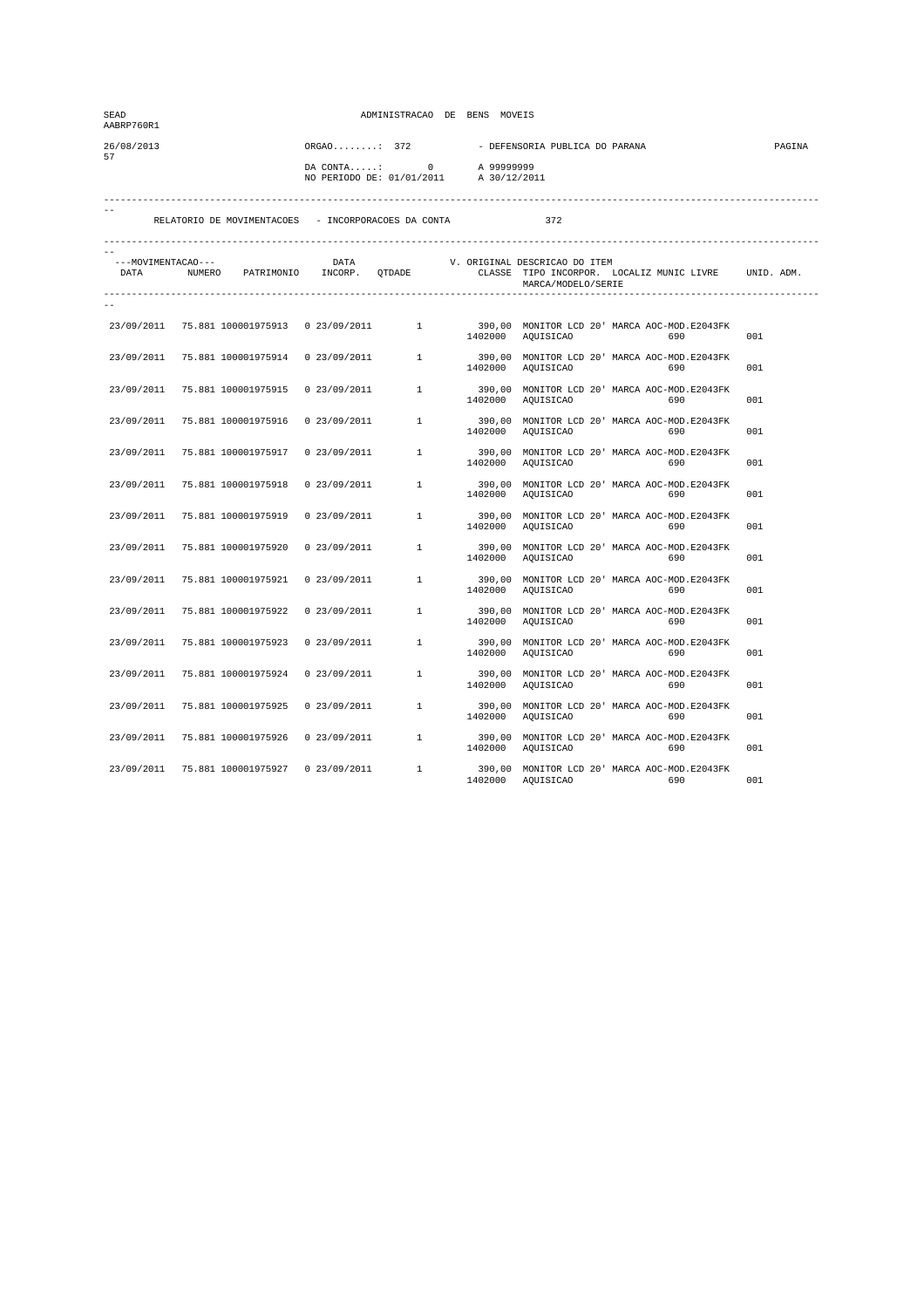| SEAD<br>AABRP760R1 |                                                     |               | ADMINISTRACAO DE BENS MOVEIS |                     |                                                                                                                                                                |            |
|--------------------|-----------------------------------------------------|---------------|------------------------------|---------------------|----------------------------------------------------------------------------------------------------------------------------------------------------------------|------------|
| 26/08/2013<br>58   |                                                     | $ORGAO$ : 372 | $DA$ CONTA: 0                | A 99999999          | - DEFENSORIA PUBLICA DO PARANA                                                                                                                                 | PAGINA     |
|                    |                                                     |               | NO PERIODO DE: 01/01/2011    | A 30/12/2011        |                                                                                                                                                                |            |
|                    | RELATORIO DE MOVIMENTACOES - INCORPORACOES DA CONTA |               |                              |                     | 372                                                                                                                                                            |            |
| ---MOVIMENTACAO--- | DATA MUMERO PATRIMONIO INCORP. QTDADE               | DATA          |                              |                     | V. ORIGINAL DESCRICAO DO ITEM<br>CLASSE TIPO INCORPOR. LOCALIZ MUNIC LIVRE UNID. ADM.<br>MARCA/MODELO/SERIE                                                    |            |
|                    | 23/09/2011 75.881 100001975928 0 23/09/2011 1       |               |                              |                     | 390,00 MONITOR LCD 20' MARCA AOC-MOD.E2043FK<br>1402000 AQUISICAO<br>690                                                                                       | 001        |
| 23/09/2011         | 75.881 100001975929                                 |               |                              |                     | $\begin{array}{cccc} 0 & 23/09/2011 & 1 & 390,00 & \text{MONTOR LCD} & 20 \text{ 'MARCA AOC-MOD. E2043FK} \\ & & 1402000 & \text{AQUISICAO} & 690 \end{array}$ | 001        |
| 23/09/2011         | 75.881 100001975930                                 |               |                              |                     | 0 23/09/2011 1 390,00 MUNILUR LOL LO<br>1402000 AQUISICAO<br>390,00 MONITOR LCD 20' MARCA AOC-MOD.E2043FK<br>690                                               | 001        |
| 23/09/2011         | 75.881 100001975931                                 |               |                              |                     | 0  23/09/2011   1   390,00 MONITOR LCD   20' MARCA AOC-MOD.E2043FK   1402000   AQUISICAO   690                                                                 | 001        |
| 23/09/2011         | 75.881 100001975932                                 | 0 23/09/2011  | $\mathbf{1}$                 |                     | 390,00 MONITOR LCD 20' MARCA AOC-MOD.E2043FK<br>1402000 AQUISICAO<br>690                                                                                       | 001        |
| 23/09/2011         | 75.881 100001975933                                 | 0 23/09/2011  | 1                            |                     | 390,00 MONITOR LCD 20' MARCA AOC-MOD.E2043FK<br>1402000 AQUISICAO 690                                                                                          | 001        |
| 23/09/2011         | 75.881 100001975934                                 | 0 23/09/2011  |                              | $\frac{1}{1402000}$ | 390,00 MONITOR LCD 20' MARCA AOC-MOD.E2043FK<br>AQUISICAO<br>690                                                                                               | 001        |
| 23/09/2011         | 75.881 100001975935                                 | 0 23/09/2011  |                              |                     | 1 390,00 MONITOR LCD 20' MARCA AOC-MOD.E2043FK<br>1402000 AQUISICAO<br>690                                                                                     | 001        |
| 23/09/2011         | 75.881 100001975936                                 | 0 23/09/2011  | $\mathbf{1}$                 |                     | 390,00 MONITOR LCD 20' MARCA AOC-MOD.E2043FK<br>1402000 AQUISICAO<br>690                                                                                       | 001        |
| 23/09/2011         | 75.881 100001975937                                 | 0 23/09/2011  | 1                            |                     | 390,00 MONITOR LCD 20' MARCA AOC-MOD.E2043FK<br>1402000 AQUISICAO<br>690                                                                                       | 001        |
| 23/09/2011         | 75.881 100001975938                                 | 0 23/09/2011  | $1 \quad$                    | 1402000             | 390,00 MONITOR LCD 20' MARCA AOC-MOD.E2043FK<br>AQUISICAO<br>690                                                                                               | 001        |
| 23/09/2011         | 75.881 100001975939                                 | 0 23/09/2011  | $1 \qquad \qquad$            |                     | 390,00 MONITOR LCD 20' MARCA AOC-MOD.E2043FK<br>1402000 AQUISICAO<br>690                                                                                       | 001        |
| 23/09/2011         | 75.881 100001975940                                 | 0 23/09/2011  | 1                            |                     | 390,00 MONITOR LCD 20' MARCA AOC-MOD.E2043FK<br>1402000 AQUISICAO<br>690                                                                                       | 001        |
| 23/09/2011         | 75.881 100001975941                                 | 0 23/09/2011  | 1                            |                     | 390,00 MONITOR LCD 20' MARCA AOC-MOD.E2043FK                                                                                                                   |            |
| 23/09/2011         | 75.881 100001975942  0 23/09/2011                   |               | $\mathbf{1}$                 | 1402000             | 1402000 AQUISICAO<br>690<br>390,00 MONITOR LCD 20' MARCA AOC-MOD.E2043FK<br>AQUISICAO<br>690                                                                   | 001<br>001 |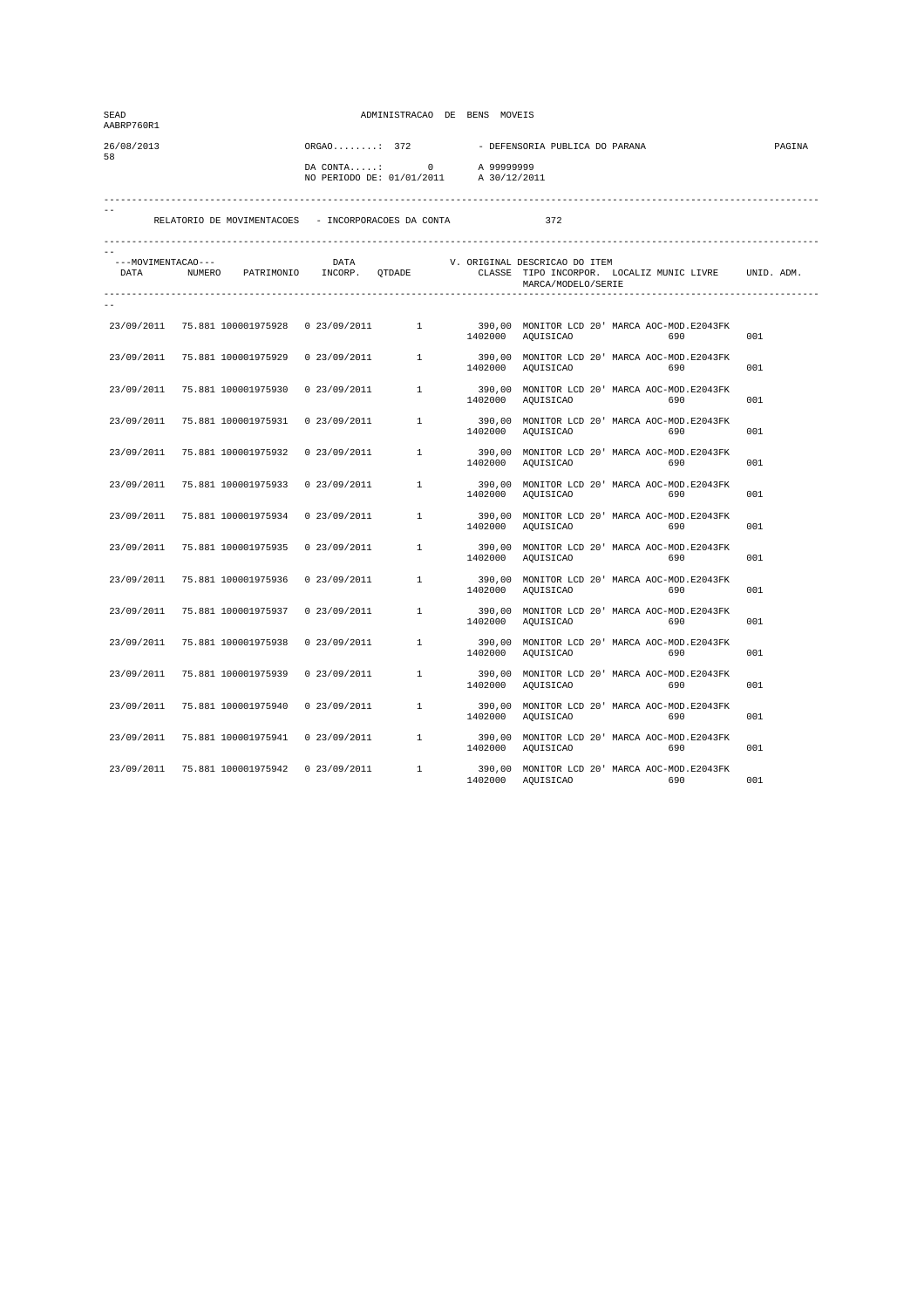| SEAD<br>AABRP760R1         |                                                     |                                                             | ADMINISTRACAO DE BENS MOVEIS |                     |                                                                                                                                                                  |     |  |
|----------------------------|-----------------------------------------------------|-------------------------------------------------------------|------------------------------|---------------------|------------------------------------------------------------------------------------------------------------------------------------------------------------------|-----|--|
| 26/08/2013<br>59           |                                                     | $ORGAO$ : 372<br>$DA$ CONTA: 0<br>NO PERIODO DE: 01/01/2011 |                              |                     | - DEFENSORIA PUBLICA DO PARANA<br>A 99999999<br>A 30/12/2011                                                                                                     |     |  |
|                            | RELATORIO DE MOVIMENTACOES - INCORPORACOES DA CONTA |                                                             |                              |                     | 372                                                                                                                                                              |     |  |
| ---MOVIMENTACAO---<br>DATA | NUMERO PATRIMONIO INCORP. QTDADE                    | DATA                                                        |                              |                     | V. ORIGINAL DESCRICAO DO ITEM<br>CLASSE TIPO INCORPOR. LOCALIZ MUNIC LIVRE UNID. ADM.<br>MARCA/MODELO/SERIE                                                      |     |  |
|                            | 23/09/2011 75.881 100001975943 0 23/09/2011         |                                                             | 1                            |                     | 390,00 MONITOR LCD 20' MARCA AOC-MOD.E2043FK<br>1402000 AQUISICAO<br>690                                                                                         | 001 |  |
| 23/09/2011                 | 75.881 100001975944                                 |                                                             |                              |                     | $\begin{array}{cccccc} 0& 23/09/2011 & 1 & 390,00 & \text{MONTOR LCD} & 20 \text{ ' MARCA AOC-MOD. E2043FK} \\ & & 1402000 & \text{AQUISICAO} & 690 \end{array}$ | 001 |  |
| 23/09/2011                 | 75.881 100001975945                                 | 0 23/09/2011                                                |                              | $\frac{1}{1402000}$ | 390,00 MONITOR LCD 20' MARCA AOC-MOD.E2043FK<br>AQUISICAO<br>690                                                                                                 | 001 |  |
| 23/09/2011                 | 75.881 100001975946                                 | 0 23/09/2011                                                |                              | 1402000             | 1 390,00 MONITOR LCD 20' MARCA AOC-MOD.E2043FK<br>AQUISICAO<br>690                                                                                               | 001 |  |
| 23/09/2011                 | 75.881 100001975947                                 | 0 23/09/2011                                                | $\mathbf{1}$                 | 1402000             | 390,00 MONITOR LCD 20' MARCA AOC-MOD.E2043FK<br>AQUISICAO<br>690                                                                                                 | 001 |  |
| 23/09/2011                 | 75.881 100001975948                                 | 0 23/09/2011                                                | 1                            | 1402000             | 390,00 MONITOR LCD 20' MARCA AOC-MOD.E2043FK<br>AQUISICAO<br>690                                                                                                 | 001 |  |
| 23/09/2011                 | 75.881 100001975949                                 | 0 23/09/2011                                                | 1                            | 1402000             | 390,00 MONITOR LCD 20' MARCA AOC-MOD.E2043FK<br>AQUISICAO<br>690                                                                                                 | 001 |  |
| 23/09/2011                 | 75.881 100001975950                                 | 0 23/09/2011                                                | 1                            | 1402000             | 390,00 MONITOR LCD 20' MARCA AOC-MOD. E2043FK<br>AQUISICAO<br>690                                                                                                | 001 |  |
| 23/09/2011                 | 75.881 100001975951                                 | 0 23/09/2011                                                | $\mathbf{1}$                 | 1402000             | 390,00 MONITOR LCD 20' MARCA AOC-MOD.E2043FK<br>AQUISICAO<br>690                                                                                                 | 001 |  |
| 23/09/2011                 | 75.881 100001975952                                 | 0 23/09/2011                                                | 1                            |                     | 390,00 MONITOR LCD 20' MARCA AOC-MOD.E2043FK<br>1402000 AQUISICAO<br>690                                                                                         | 001 |  |
| 23/09/2011                 | 75.881 100001975953                                 | 0 23/09/2011                                                | 1                            | 1402000             | 390,00 MONITOR LCD 20' MARCA AOC-MOD.E2043FK<br>AQUISICAO<br>690                                                                                                 | 001 |  |
| 23/09/2011                 | 75.881 100001975954                                 | 0 23/09/2011                                                | 1                            | 1402000             | 390,00 MONITOR LCD 20' MARCA AOC-MOD.E2043FK<br>AQUISICAO<br>690                                                                                                 | 001 |  |
| 23/09/2011                 | 75.881 100001975955                                 | 0 23/09/2011                                                | 1                            |                     | 390,00 MONITOR LCD 20' MARCA AOC-MOD.E2043FK<br>1402000 AQUISICAO<br>690                                                                                         | 001 |  |
| 23/09/2011                 | 75.881 100001975956                                 | 0 23/09/2011                                                | 1                            | 1402000             | 390,00 MONITOR LCD 20' MARCA AOC-MOD.E2043FK<br>AQUISICAO<br>690                                                                                                 | 001 |  |
| 23/09/2011                 | 75.881 100001975957                                 | 0 23/09/2011                                                | <sup>1</sup>                 | 1402000             | 390,00 MONITOR LCD 20' MARCA AOC-MOD.E2043FK<br>AQUISICAO<br>690                                                                                                 | 001 |  |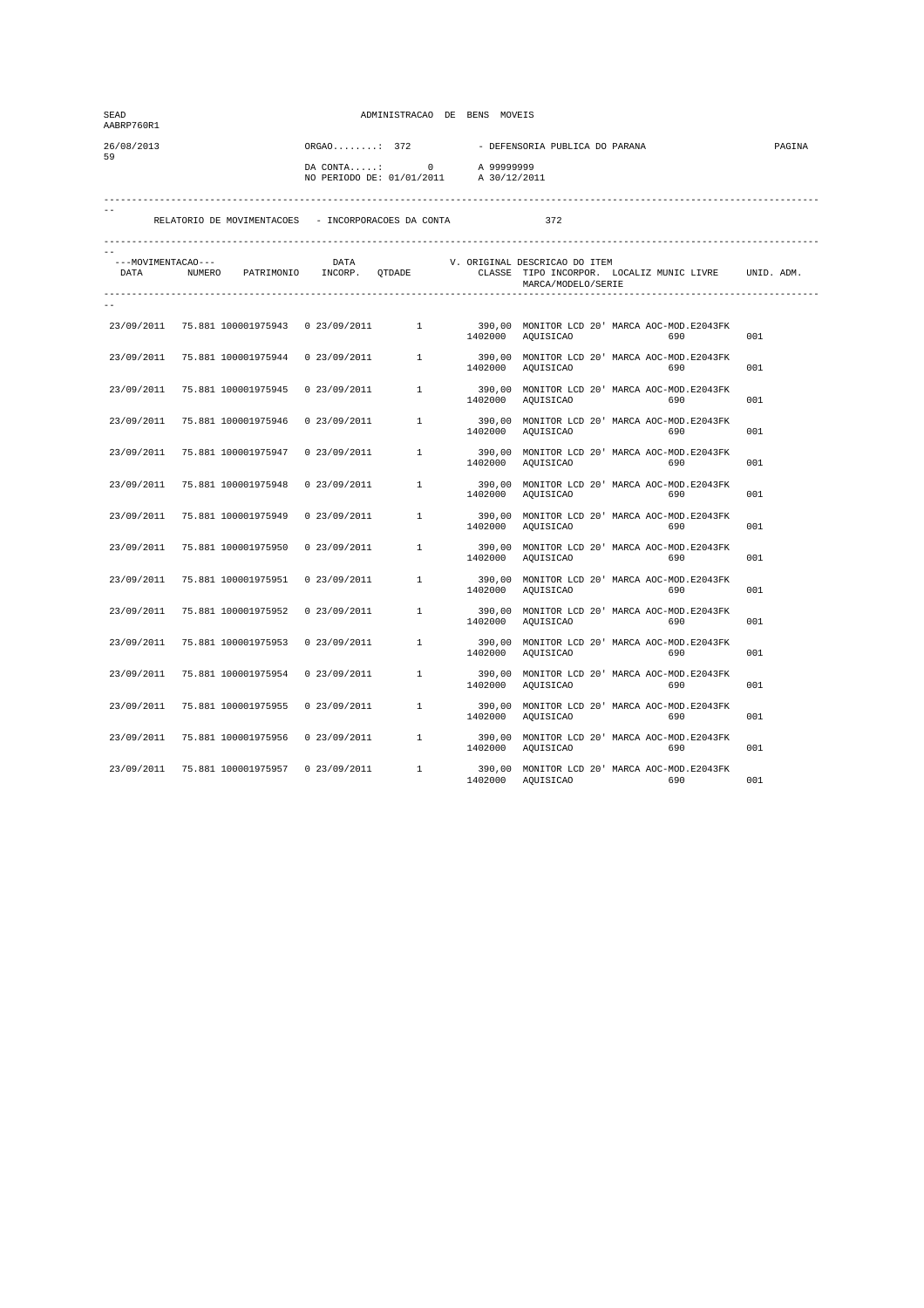| SEAD<br>AABRP760R1         |                                                     |                                                             | ADMINISTRACAO DE BENS MOVEIS |                     |                                                                                                                                                                  |     |  |  |
|----------------------------|-----------------------------------------------------|-------------------------------------------------------------|------------------------------|---------------------|------------------------------------------------------------------------------------------------------------------------------------------------------------------|-----|--|--|
| 26/08/2013<br>60           |                                                     | $ORGAO$ : 372<br>$DA$ CONTA: 0<br>NO PERIODO DE: 01/01/2011 |                              |                     | - DEFENSORIA PUBLICA DO PARANA<br>A 99999999<br>A 30/12/2011                                                                                                     |     |  |  |
|                            | RELATORIO DE MOVIMENTACOES - INCORPORACOES DA CONTA |                                                             |                              |                     | 372                                                                                                                                                              |     |  |  |
| ---MOVIMENTACAO---<br>DATA | NUMERO PATRIMONIO INCORP. QTDADE                    | DATA                                                        |                              |                     | V. ORIGINAL DESCRICAO DO ITEM<br>CLASSE TIPO INCORPOR. LOCALIZ MUNIC LIVRE UNID. ADM.<br>MARCA/MODELO/SERIE                                                      |     |  |  |
|                            | 23/09/2011 75.881 100001975958 0 23/09/2011         |                                                             | 1                            |                     | 390,00 MONITOR LCD 20' MARCA AOC-MOD.E2043FK<br>1402000 AQUISICAO<br>690                                                                                         | 001 |  |  |
| 23/09/2011                 | 75.881 100001975959                                 |                                                             |                              |                     | $\begin{array}{cccccc} 0& 23/09/2011 & 1 & 390,00 & \text{MONTOR LCD} & 20 \text{ ' MARCA AOC-MOD. E2043FK} \\ & & 1402000 & \text{AQUISICAO} & 690 \end{array}$ | 001 |  |  |
| 23/09/2011                 | 75.881 100001975960                                 | 0 23/09/2011                                                |                              | $\frac{1}{1402000}$ | 390,00 MONITOR LCD 20' MARCA AOC-MOD.E2043FK<br>AQUISICAO<br>690                                                                                                 | 001 |  |  |
| 23/09/2011                 | 75.881 100001975961                                 | 0 23/09/2011                                                |                              | 1402000             | 1 390,00 MONITOR LCD 20' MARCA AOC-MOD.E2043FK<br>AQUISICAO<br>690                                                                                               | 001 |  |  |
| 23/09/2011                 | 75.881 100001975962                                 | 0 23/09/2011                                                | $\mathbf{1}$                 | 1402000             | 390,00 MONITOR LCD 20' MARCA AOC-MOD.E2043FK<br>AQUISICAO<br>690                                                                                                 | 001 |  |  |
| 23/09/2011                 | 75.881 100001975963                                 | 0 23/09/2011                                                | 1                            | 1402000             | 390,00 MONITOR LCD 20' MARCA AOC-MOD.E2043FK<br>AQUISICAO<br>690                                                                                                 | 001 |  |  |
| 23/09/2011                 | 75.881 100001975964                                 | 0 23/09/2011                                                | 1                            | 1402000             | 390,00 MONITOR LCD 20' MARCA AOC-MOD.E2043FK<br>AQUISICAO<br>690                                                                                                 | 001 |  |  |
| 23/09/2011                 | 75.881 100001975965                                 | 0 23/09/2011                                                | 1                            | 1402000             | 390,00 MONITOR LCD 20' MARCA AOC-MOD. E2043FK<br>AQUISICAO<br>690                                                                                                | 001 |  |  |
| 23/09/2011                 | 75.881 100001975966                                 | 0 23/09/2011                                                | $\mathbf{1}$                 | 1402000             | 390,00 MONITOR LCD 20' MARCA AOC-MOD.E2043FK<br>AQUISICAO<br>690                                                                                                 | 001 |  |  |
| 23/09/2011                 | 75.881 100001975967                                 | 0 23/09/2011                                                | 1                            |                     | 390,00 MONITOR LCD 20' MARCA AOC-MOD.E2043FK<br>1402000 AQUISICAO<br>690                                                                                         | 001 |  |  |
| 23/09/2011                 | 75.881 100001975968                                 | 0 23/09/2011                                                | 1                            | 1402000             | 390,00 MONITOR LCD 20' MARCA AOC-MOD.E2043FK<br>AQUISICAO<br>690                                                                                                 | 001 |  |  |
| 23/09/2011                 | 75.881 100001975969                                 | 0 23/09/2011                                                | 1                            | 1402000             | 390,00 MONITOR LCD 20' MARCA AOC-MOD.E2043FK<br>AQUISICAO<br>690                                                                                                 | 001 |  |  |
| 23/09/2011                 | 75.881 100001975970                                 | 0 23/09/2011                                                | 1                            |                     | 390,00 MONITOR LCD 20' MARCA AOC-MOD.E2043FK<br>1402000 AQUISICAO<br>690                                                                                         | 001 |  |  |
| 23/09/2011                 | 75.881 100001975971                                 | 0 23/09/2011                                                | 1                            | 1402000             | 390,00 MONITOR LCD 20' MARCA AOC-MOD.E2043FK<br>AQUISICAO<br>690                                                                                                 | 001 |  |  |
| 23/09/2011                 | 75.881 100001975972                                 | 0 23/09/2011                                                | <sup>1</sup>                 | 1402000             | 390,00 MONITOR LCD 20' MARCA AOC-MOD.E2043FK<br>AQUISICAO<br>690                                                                                                 | 001 |  |  |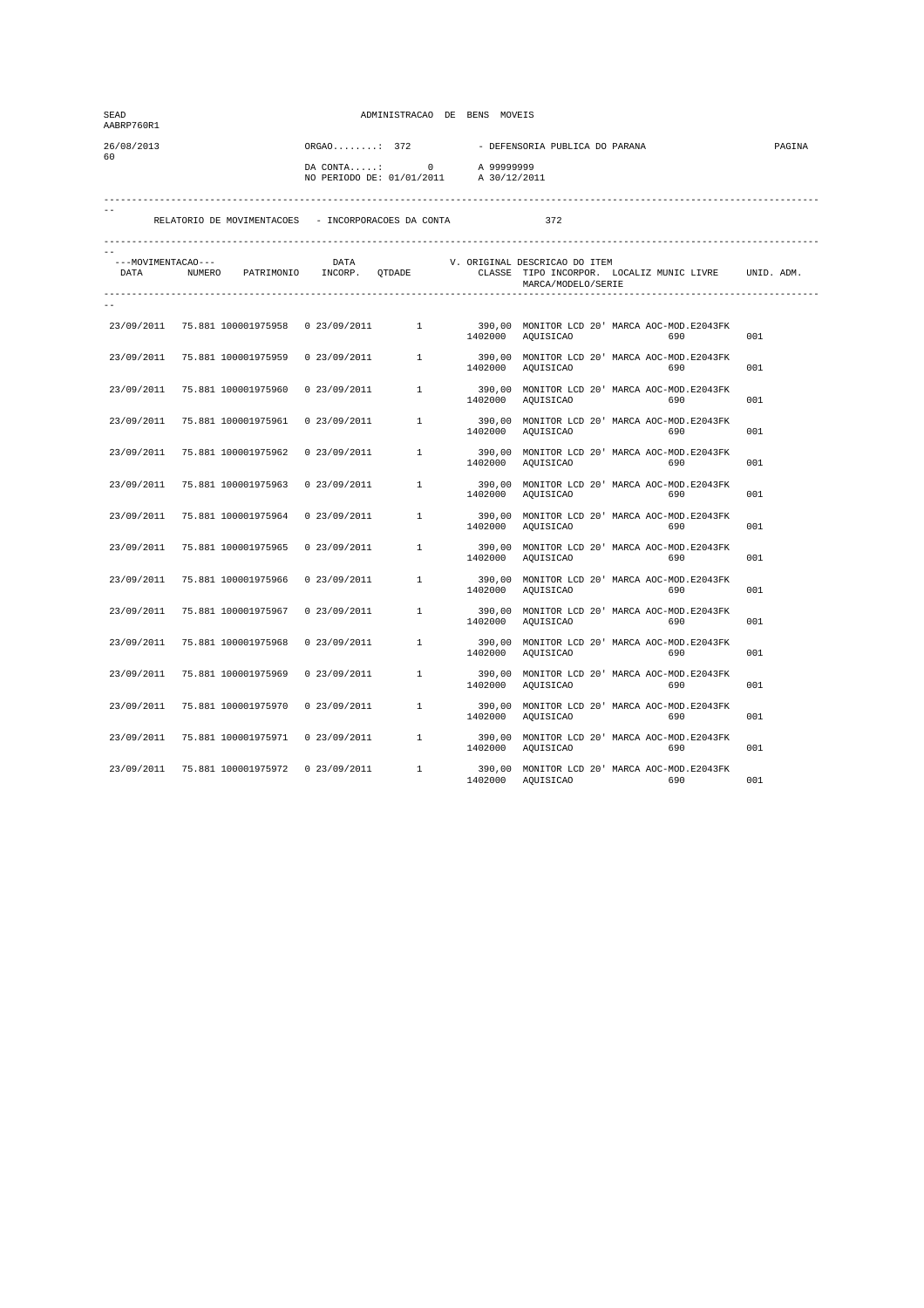| SEAD<br>AABRP760R1 |                                               | ADMINISTRACAO DE BENS MOVEIS                                     |                                                     |         |                                |                                                                                                                                                                                |        |  |
|--------------------|-----------------------------------------------|------------------------------------------------------------------|-----------------------------------------------------|---------|--------------------------------|--------------------------------------------------------------------------------------------------------------------------------------------------------------------------------|--------|--|
| 26/08/2013<br>61   |                                               | $ORGAO$ : 372                                                    |                                                     |         | - DEFENSORIA PUBLICA DO PARANA |                                                                                                                                                                                | PAGINA |  |
|                    |                                               | DA CONTA: 0 A 99999999<br>NO PERIODO DE: 01/01/2011 A 30/12/2011 |                                                     |         |                                |                                                                                                                                                                                |        |  |
|                    |                                               |                                                                  | RELATORIO DE MOVIMENTACOES - INCORPORACOES DA CONTA |         | 372                            |                                                                                                                                                                                |        |  |
|                    |                                               |                                                                  |                                                     |         |                                |                                                                                                                                                                                |        |  |
| ---MOVIMENTACAO--- |                                               |                                                                  |                                                     |         | MARCA/MODELO/SERIE             | --MOVIMENTACAO---     DATA     V. ORIGINAL DESCRICAO DO ITEM<br>DATA     NUMERO   PATRIMONIO   INCORP.   QTDADE       CLASSE  TIPO INCORPOR.  LOCALIZ MUNIC LIVRE   UNID. ADM. |        |  |
|                    |                                               |                                                                  |                                                     |         |                                |                                                                                                                                                                                |        |  |
|                    |                                               |                                                                  |                                                     |         | SB- CAIXA SOM USB              | 23/09/2011 75.883 100001975551 0 23/09/2011 1 525,00 CPU ILHAWAI ATHL 500GB-DVDRW-TECLADO/MOUSE U                                                                              |        |  |
|                    |                                               |                                                                  |                                                     |         | 1400600 AQUISICAO              | 690 001                                                                                                                                                                        |        |  |
| 23/09/2011         |                                               |                                                                  |                                                     |         | SB- CAIXA SOM USB              | 75.883 100001975552  0 23/09/2011  1 525,00 CPU ILHAWAI ATHL 500GB-DVDRW-TECLADO/MOUSE U                                                                                       |        |  |
|                    |                                               |                                                                  |                                                     |         | 1400600 AQUISICAO              |                                                                                                                                                                                | 001    |  |
|                    |                                               |                                                                  | 23/09/2011 75.883 100001975553 0 23/09/2011 1       |         | SB- CAIXA SOM USB              | 525,00 CPU ILHAWAI ATHL 500GB-DVDRW-TECLADO/MOUSE U                                                                                                                            |        |  |
|                    |                                               |                                                                  |                                                     |         | 1400600 AQUISICAO              | 690 001                                                                                                                                                                        |        |  |
|                    | 23/09/2011 75.883 100001975554 0 23/09/2011   |                                                                  | $1 \qquad \qquad$                                   |         | SB- CAIXA SOM USB              | 525,00 CPU ILHAWAI ATHL 500GB-DVDRW-TECLADO/MOUSE U                                                                                                                            |        |  |
|                    |                                               |                                                                  |                                                     |         | 1400600 AQUISICAO              | 690 001                                                                                                                                                                        |        |  |
|                    | 23/09/2011 75.883 100001975555                | 0 23/09/2011                                                     | $1 \quad \cdots$                                    |         |                                | 525,00 CPU ILHAWAI ATHL 500GB-DVDRW-TECLADO/MOUSE U<br>SB- CAIXA SOM USB                                                                                                       |        |  |
|                    |                                               |                                                                  |                                                     | 1400600 | AQUISICAO                      | 690                                                                                                                                                                            | 001    |  |
|                    |                                               |                                                                  |                                                     |         | SB- CAIXA SOM USB              | 23/09/2011 75.883 100001975556 0 23/09/2011 1 525,00 CPU ILHAWAI ATHL 500GB-DVDRW-TECLADO/MOUSE U                                                                              |        |  |
|                    |                                               |                                                                  |                                                     |         | 1400600 AQUISICAO              |                                                                                                                                                                                | 0.01   |  |
|                    |                                               |                                                                  |                                                     |         | SB- CAIXA SOM USB              | 23/09/2011 75.883 100001975557 0 23/09/2011 1 525,00 CPU ILHAWAI ATHL 500GB-DVDRW-TECLADO/MOUSE U                                                                              |        |  |
|                    |                                               |                                                                  |                                                     |         | 1400600 AQUISICAO              | 690 001                                                                                                                                                                        |        |  |
|                    | 23/09/2011 75.883 100001975558 0 23/09/2011   |                                                                  | $1 \qquad \qquad$                                   |         | SB- CAIXA SOM USB              | 525,00 CPU ILHAWAI ATHL 500GB-DVDRW-TECLADO/MOUSE U                                                                                                                            |        |  |
|                    |                                               |                                                                  |                                                     |         | 1400600 AQUISICAO              | 690 001                                                                                                                                                                        |        |  |
|                    | 23/09/2011 75.883 100001975559                | 0 23/09/2011                                                     | $1 \quad \cdots$                                    |         |                                | 525,00 CPU ILHAWAI ATHL 500GB-DVDRW-TECLADO/MOUSE U<br>SB- CAIXA SOM USB                                                                                                       |        |  |
|                    |                                               |                                                                  |                                                     |         | 1400600 AQUISICAO              | 690                                                                                                                                                                            | 001    |  |
|                    |                                               |                                                                  | 23/09/2011 75.883 100001975560 0 23/09/2011 1       |         | SB- CAIXA SOM USB              | 525,00 CPU ILHAWAI ATHL 500GB-DVDRW-TECLADO/MOUSE U                                                                                                                            |        |  |
|                    |                                               |                                                                  |                                                     |         | 1400600 AQUISICAO              | 690 001                                                                                                                                                                        |        |  |
|                    |                                               |                                                                  |                                                     |         | SB- CAIXA SOM USB              | 23/09/2011 75.883 100001975561 0 23/09/2011 1 525,00 CPU ILHAWAI ATHL 500GB-DVDRW-TECLADO/MOUSE U                                                                              |        |  |
|                    |                                               |                                                                  |                                                     |         | 1400600 AQUISICAO              | 690 700                                                                                                                                                                        | 001    |  |
|                    | 23/09/2011 75.883 100001975562 0 23/09/2011 1 |                                                                  |                                                     |         | SB- CAIXA SOM USB              | 525,00 CPU ILHAWAI ATHL 500GB-DVDRW-TECLADO/MOUSE U                                                                                                                            |        |  |
|                    |                                               |                                                                  |                                                     | 1400600 | AQUISICAO                      | 690                                                                                                                                                                            | 001    |  |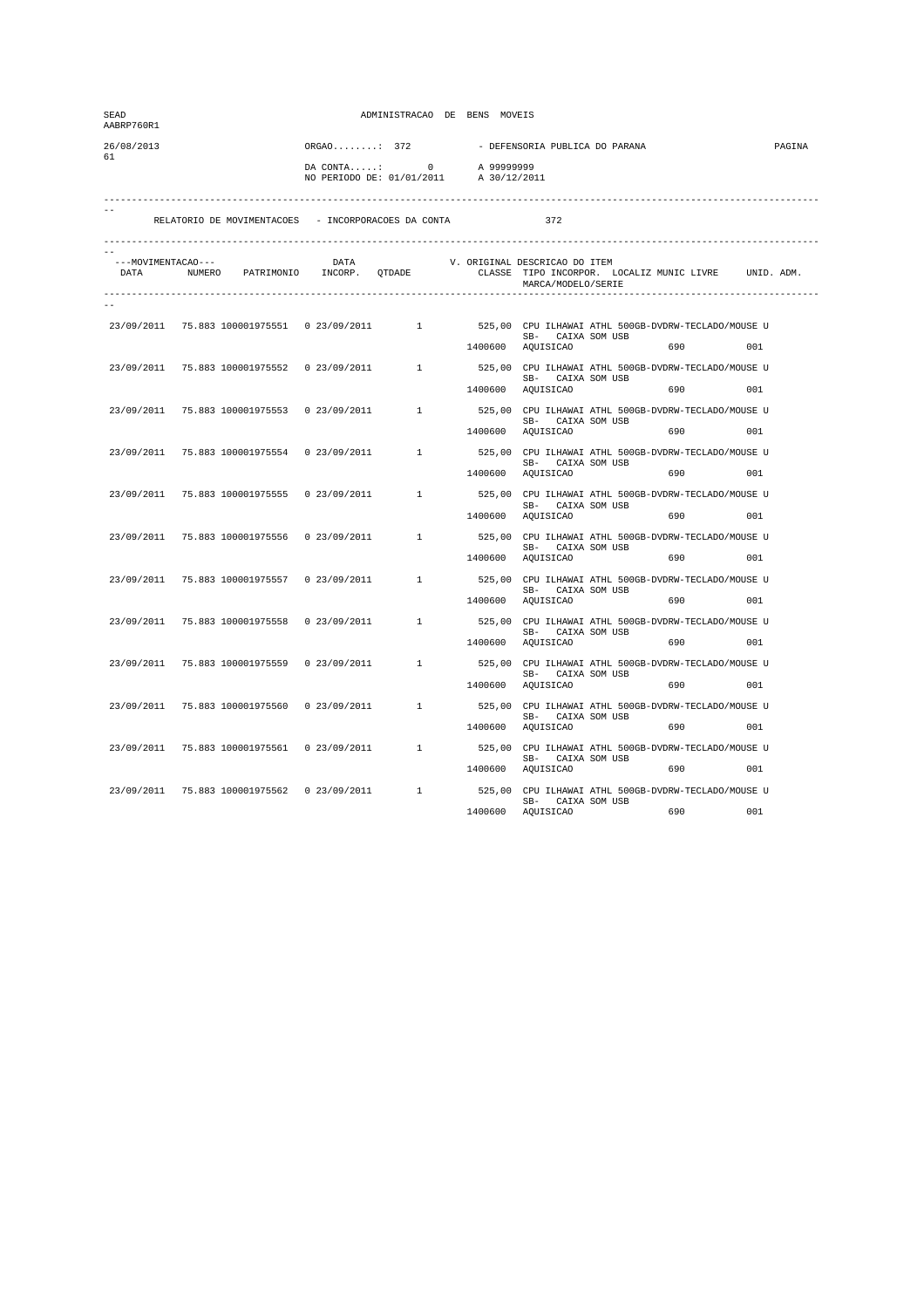| SEAD<br>AABRP760R1 |                                               | ADMINISTRACAO DE BENS MOVEIS |                                                                  |         |                                        |                                                                                                                                                                                |        |  |
|--------------------|-----------------------------------------------|------------------------------|------------------------------------------------------------------|---------|----------------------------------------|--------------------------------------------------------------------------------------------------------------------------------------------------------------------------------|--------|--|
| 26/08/2013<br>62   |                                               | $ORGAO$ : 372                |                                                                  |         | - DEFENSORIA PUBLICA DO PARANA         |                                                                                                                                                                                | PAGINA |  |
|                    |                                               |                              | DA CONTA: 0 A 99999999<br>NO PERIODO DE: 01/01/2011 A 30/12/2011 |         |                                        |                                                                                                                                                                                |        |  |
|                    |                                               |                              | RELATORIO DE MOVIMENTACOES - INCORPORACOES DA CONTA              |         | 372                                    |                                                                                                                                                                                |        |  |
|                    |                                               |                              |                                                                  |         |                                        |                                                                                                                                                                                |        |  |
| ---MOVIMENTACAO--- |                                               |                              |                                                                  |         | MARCA/MODELO/SERIE                     | --MOVIMENTACAO---     DATA     V. ORIGINAL DESCRICAO DO ITEM<br>DATA     NUMERO   PATRIMONIO   INCORP.   QTDADE       CLASSE  TIPO INCORPOR.  LOCALIZ MUNIC LIVRE   UNID. ADM. |        |  |
|                    |                                               |                              |                                                                  |         |                                        |                                                                                                                                                                                |        |  |
|                    |                                               |                              |                                                                  |         | SB- CAIXA SOM USB                      | 23/09/2011 75.883 100001975563 0 23/09/2011 1 525,00 CPU ILHAWAI ATHL 500GB-DVDRW-TECLADO/MOUSE U                                                                              |        |  |
|                    |                                               |                              |                                                                  |         | 1400600 AQUISICAO                      | 690 001                                                                                                                                                                        |        |  |
| 23/09/2011         |                                               |                              |                                                                  |         | SB- CAIXA SOM USB                      | 75.883 100001975564  0 23/09/2011  1 525,00 CPU ILHAWAI ATHL 500GB-DVDRW-TECLADO/MOUSE U                                                                                       |        |  |
|                    |                                               |                              |                                                                  |         | 1400600 AQUISICAO                      | 001                                                                                                                                                                            |        |  |
|                    |                                               |                              | 23/09/2011 75.883 100001975565 0 23/09/2011 1                    |         | SB- CAIXA SOM USB                      | 525,00 CPU ILHAWAI ATHL 500GB-DVDRW-TECLADO/MOUSE U                                                                                                                            |        |  |
|                    |                                               |                              |                                                                  |         | 1400600 AQUISICAO                      | 690 001                                                                                                                                                                        |        |  |
|                    | 23/09/2011 75.883 100001975566 0 23/09/2011   |                              | $1 \qquad \qquad$                                                |         | SB- CAIXA SOM USB                      | 525,00 CPU ILHAWAI ATHL 500GB-DVDRW-TECLADO/MOUSE U                                                                                                                            |        |  |
|                    |                                               |                              |                                                                  |         | 1400600 AQUISICAO                      | 690 001                                                                                                                                                                        |        |  |
|                    | 23/09/2011 75.883 100001975567                | 0 23/09/2011                 | 1                                                                |         |                                        | 525,00 CPU ILHAWAI ATHL 500GB-DVDRW-TECLADO/MOUSE U<br>SB- CAIXA SOM USB                                                                                                       |        |  |
|                    |                                               |                              |                                                                  | 1400600 | AQUISICAO                              | 690<br>001                                                                                                                                                                     |        |  |
| 23/09/2011         | 75.883 100001975568                           |                              |                                                                  |         | SB- CAIXA SOM USB                      | 0 23/09/2011 $1$ 525,00 CPU ILHAWAI ATHL 500GB-DVDRW-TECLADO/MOUSE U                                                                                                           |        |  |
|                    |                                               |                              |                                                                  |         | 1400600 AQUISICAO                      | 0.01                                                                                                                                                                           |        |  |
|                    | 23/09/2011 75.883 100001975569                |                              |                                                                  |         | SB- CAIXA SOM USB                      |                                                                                                                                                                                |        |  |
|                    |                                               |                              |                                                                  |         | 1400600 AQUISICAO                      | 690 001                                                                                                                                                                        |        |  |
|                    | 23/09/2011 75.883 100001975570 0 23/09/2011   |                              | $1 \qquad \qquad$                                                |         | SB- CAIXA SOM USB                      | 525,00 CPU ILHAWAI ATHL 500GB-DVDRW-TECLADO/MOUSE U                                                                                                                            |        |  |
|                    |                                               |                              |                                                                  |         | 1400600 AQUISICAO                      | 690 001                                                                                                                                                                        |        |  |
|                    | 23/09/2011 75.883 100001975571                | 0 23/09/2011                 | 1                                                                |         |                                        | 525,00 CPU ILHAWAI ATHL 500GB-DVDRW-TECLADO/MOUSE U<br>SB- CAIXA SOM USB                                                                                                       |        |  |
|                    |                                               |                              |                                                                  |         | 1400600 AQUISICAO                      | 690                                                                                                                                                                            | 001    |  |
|                    |                                               |                              | 23/09/2011 75.883 100001975572 0 23/09/2011 1                    |         |                                        | 525,00 CPU ILHAWAI ATHL 500GB-DVDRW-TECLADO/MOUSE U                                                                                                                            |        |  |
|                    |                                               |                              |                                                                  |         | SB- CAIXA SOM USB<br>1400600 AQUISICAO | 690 001                                                                                                                                                                        |        |  |
|                    |                                               |                              |                                                                  |         |                                        | 23/09/2011 75.883 100001975573 0 23/09/2011 1 525,00 CPU ILHAWAI ATHL 500GB-DVDRW-TECLADO/MOUSE U                                                                              |        |  |
|                    |                                               |                              |                                                                  |         | SB- CAIXA SOM USB<br>1400600 AQUISICAO | 001                                                                                                                                                                            |        |  |
|                    | 23/09/2011 75.883 100001975574 0 23/09/2011 1 |                              |                                                                  |         |                                        | 525,00 CPU ILHAWAI ATHL 500GB-DVDRW-TECLADO/MOUSE U                                                                                                                            |        |  |
|                    |                                               |                              |                                                                  | 1400600 | SB- CAIXA SOM USB<br>AQUISICAO         | 690                                                                                                                                                                            | 001    |  |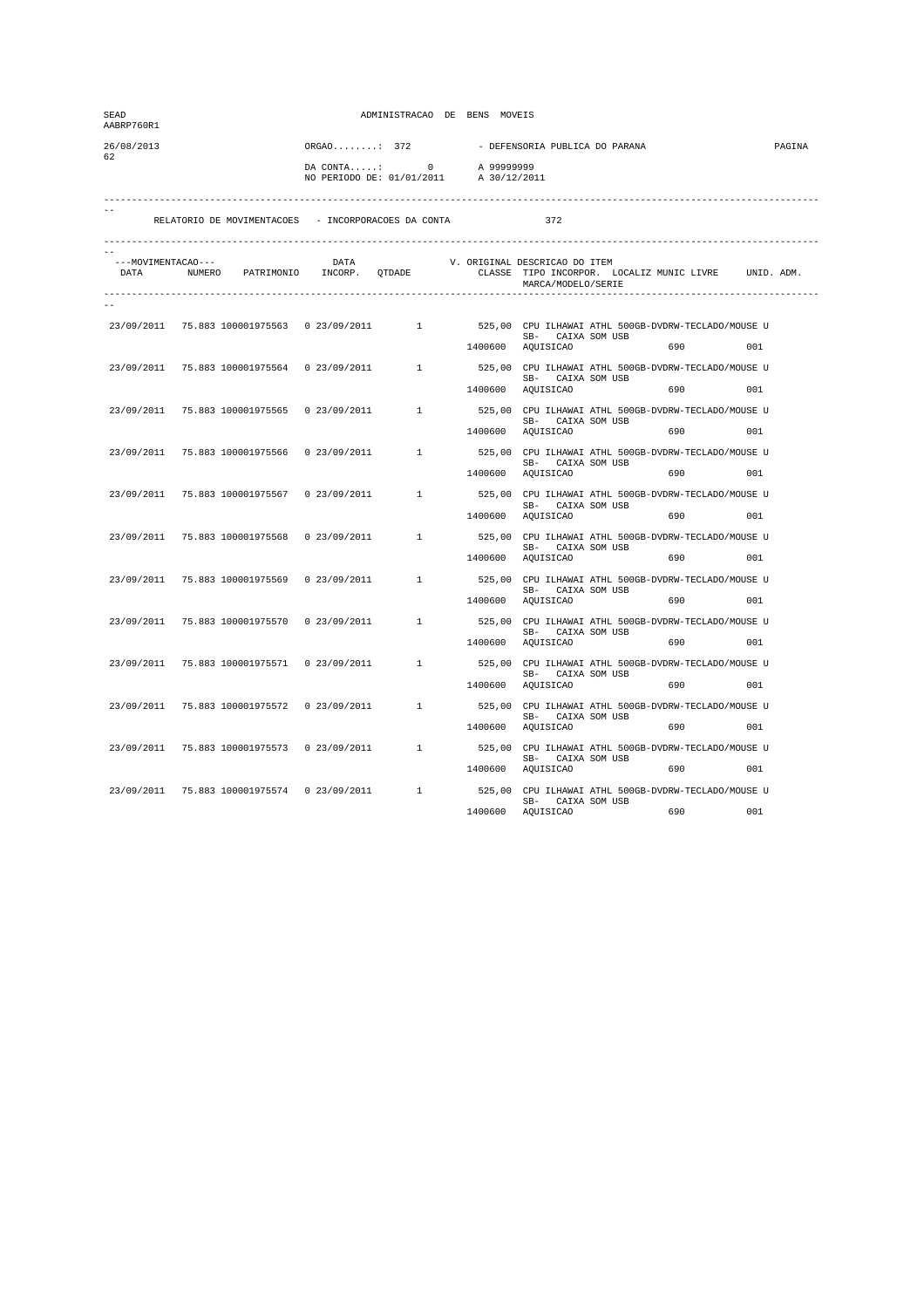| SEAD<br>AABRP760R1 |                                               | ADMINISTRACAO DE BENS MOVEIS |                                                     |                                                                  |                                |                                                                                                                                                                                |        |  |
|--------------------|-----------------------------------------------|------------------------------|-----------------------------------------------------|------------------------------------------------------------------|--------------------------------|--------------------------------------------------------------------------------------------------------------------------------------------------------------------------------|--------|--|
| 26/08/2013         |                                               | $ORGAO$ : 372                |                                                     |                                                                  | - DEFENSORIA PUBLICA DO PARANA |                                                                                                                                                                                | PAGINA |  |
| 63                 |                                               |                              |                                                     | DA CONTA: 0 A 99999999<br>NO PERIODO DE: 01/01/2011 A 30/12/2011 |                                |                                                                                                                                                                                |        |  |
|                    |                                               |                              | RELATORIO DE MOVIMENTACOES - INCORPORACOES DA CONTA |                                                                  | 372                            |                                                                                                                                                                                |        |  |
|                    |                                               |                              |                                                     |                                                                  |                                |                                                                                                                                                                                |        |  |
| ---MOVIMENTACAO--- |                                               |                              |                                                     |                                                                  | MARCA/MODELO/SERIE             | --MOVIMENTACAO---     DATA     V. ORIGINAL DESCRICAO DO ITEM<br>DATA     NUMERO   PATRIMONIO   INCORP.   QTDADE       CLASSE  TIPO INCORPOR.  LOCALIZ MUNIC LIVRE   UNID. ADM. |        |  |
|                    |                                               |                              |                                                     |                                                                  |                                |                                                                                                                                                                                |        |  |
|                    |                                               |                              |                                                     |                                                                  | SB- CAIXA SOM USB              | 23/09/2011 75.883 100001975575 0 23/09/2011 1 525,00 CPU ILHAWAI ATHL 500GB-DVDRW-TECLADO/MOUSE U                                                                              |        |  |
|                    |                                               |                              |                                                     |                                                                  | 1400600 AQUISICAO              | 690 001                                                                                                                                                                        |        |  |
| 23/09/2011         |                                               |                              |                                                     |                                                                  | SB- CAIXA SOM USB              | 75.883 100001975576  0 23/09/2011  1 525,00 CPU ILHAWAI ATHL 500GB-DVDRW-TECLADO/MOUSE U                                                                                       |        |  |
|                    |                                               |                              |                                                     |                                                                  | 1400600 AQUISICAO              | 001                                                                                                                                                                            |        |  |
|                    |                                               |                              | 23/09/2011 75.883 100001975577 0 23/09/2011 1       |                                                                  | SB- CAIXA SOM USB              | 525,00 CPU ILHAWAI ATHL 500GB-DVDRW-TECLADO/MOUSE U                                                                                                                            |        |  |
|                    |                                               |                              |                                                     |                                                                  | 1400600 AQUISICAO              | 690 001                                                                                                                                                                        |        |  |
|                    | 23/09/2011 75.883 100001975578 0 23/09/2011   |                              | $1 \qquad \qquad$                                   |                                                                  | SB- CAIXA SOM USB              | 525,00 CPU ILHAWAI ATHL 500GB-DVDRW-TECLADO/MOUSE U                                                                                                                            |        |  |
|                    |                                               |                              |                                                     |                                                                  | 1400600 AQUISICAO              | 690 001                                                                                                                                                                        |        |  |
|                    | 23/09/2011 75.883 100001975579                | 0 23/09/2011                 | 1                                                   |                                                                  |                                | 525,00 CPU ILHAWAI ATHL 500GB-DVDRW-TECLADO/MOUSE U<br>SB- CAIXA SOM USB                                                                                                       |        |  |
|                    |                                               |                              |                                                     | 1400600                                                          | AQUISICAO                      | 690<br>001                                                                                                                                                                     |        |  |
| 23/09/2011         |                                               |                              |                                                     |                                                                  | SB- CAIXA SOM USB              | 75.883 100001975580  0 23/09/2011  1 525,00 CPU ILHAWAI ATHL 500GB-DVDRW-TECLADO/MOUSE U                                                                                       |        |  |
|                    |                                               |                              |                                                     |                                                                  | 1400600 AQUISICAO              | 0.01                                                                                                                                                                           |        |  |
|                    |                                               |                              |                                                     |                                                                  | SB- CAIXA SOM USB              | 23/09/2011 75.883 100001975581 0 23/09/2011 1 525,00 CPU ILHAWAI ATHL 500GB-DVDRW-TECLADO/MOUSE U                                                                              |        |  |
|                    |                                               |                              |                                                     |                                                                  | 1400600 AQUISICAO              | 690 001                                                                                                                                                                        |        |  |
|                    | 23/09/2011 75.883 100001975582 0 23/09/2011   |                              | $1 \qquad \qquad$                                   |                                                                  | SB- CAIXA SOM USB              | 525,00 CPU ILHAWAI ATHL 500GB-DVDRW-TECLADO/MOUSE U                                                                                                                            |        |  |
|                    |                                               |                              |                                                     |                                                                  | 1400600 AQUISICAO              | 690 001                                                                                                                                                                        |        |  |
|                    | 23/09/2011 75.883 100001975583                | 0 23/09/2011                 | $1 \quad \cdots$                                    |                                                                  |                                | 525,00 CPU ILHAWAI ATHL 500GB-DVDRW-TECLADO/MOUSE U<br>SB- CAIXA SOM USB                                                                                                       |        |  |
|                    |                                               |                              |                                                     |                                                                  | 1400600 AQUISICAO              | 690<br>001                                                                                                                                                                     |        |  |
|                    |                                               |                              | 23/09/2011 75.883 100001975584 0 23/09/2011 1       |                                                                  | SB- CAIXA SOM USB              | 525,00 CPU ILHAWAI ATHL 500GB-DVDRW-TECLADO/MOUSE U                                                                                                                            |        |  |
|                    |                                               |                              |                                                     |                                                                  | 1400600 AQUISICAO              | 690 001                                                                                                                                                                        |        |  |
|                    |                                               |                              |                                                     |                                                                  | SB- CAIXA SOM USB              | 23/09/2011 75.883 100001975585 0 23/09/2011 1 525,00 CPU ILHAWAI ATHL 500GB-DVDRW-TECLADO/MOUSE U                                                                              |        |  |
|                    |                                               |                              |                                                     |                                                                  | 1400600 AQUISICAO              | 001                                                                                                                                                                            |        |  |
|                    | 23/09/2011 75.883 100001975586 0 23/09/2011 1 |                              |                                                     |                                                                  | SB- CAIXA SOM USB              | 525,00 CPU ILHAWAI ATHL 500GB-DVDRW-TECLADO/MOUSE U                                                                                                                            |        |  |
|                    |                                               |                              |                                                     | 1400600                                                          | AQUISICAO                      | 001<br>690                                                                                                                                                                     |        |  |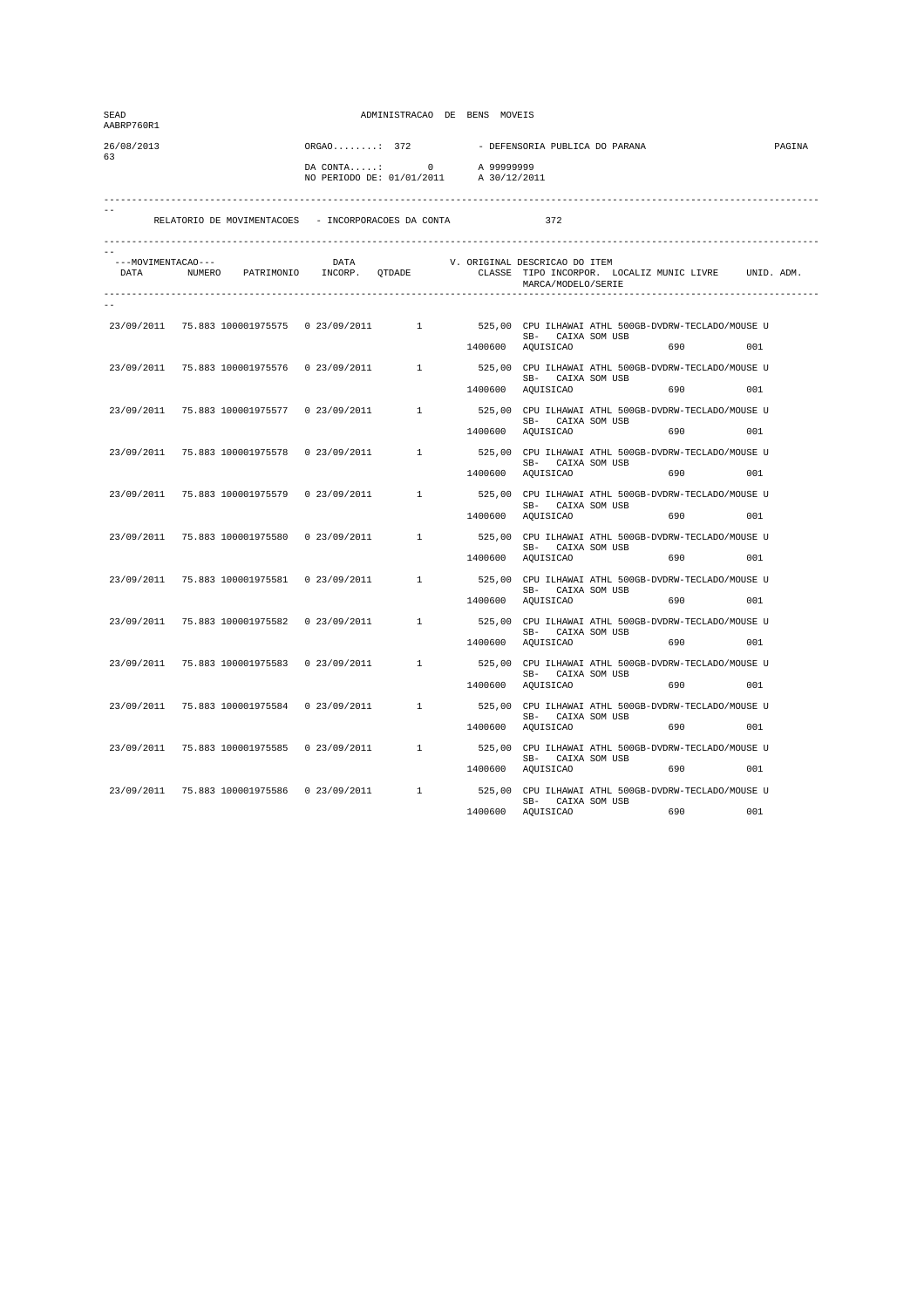| SEAD<br>AABRP760R1 |                                               |               | ADMINISTRACAO DE BENS MOVEIS                                       |         |                                                     |                                                                                                                        |        |
|--------------------|-----------------------------------------------|---------------|--------------------------------------------------------------------|---------|-----------------------------------------------------|------------------------------------------------------------------------------------------------------------------------|--------|
| 26/08/2013         |                                               | $ORGAO$ : 372 |                                                                    |         | - DEFENSORIA PUBLICA DO PARANA                      |                                                                                                                        | PAGINA |
| 64                 |                                               |               | DA CONTA: 0 A 99999999<br>NO PERIODO DE: 01/01/2011 A 30/12/2011   |         |                                                     |                                                                                                                        |        |
|                    |                                               |               | RELATORIO DE MOVIMENTACOES - INCORPORACOES DA CONTA                |         | 372                                                 |                                                                                                                        |        |
| ---MOVIMENTACAO--- |                                               |               | --MOVIMENTACAO--- DATA V.<br>DATA NUMERO PATRIMONIO INCORP. QTDADE |         | V. ORIGINAL DESCRICAO DO ITEM<br>MARCA/MODELO/SERIE | CLASSE TIPO INCORPOR. LOCALIZ MUNIC LIVRE UNID. ADM.                                                                   |        |
|                    |                                               |               |                                                                    |         |                                                     |                                                                                                                        |        |
|                    |                                               |               |                                                                    |         |                                                     | 23/09/2011 75.883 100001975587 0 23/09/2011 1 525,00 CPU ILHAWAI ATHL 500GB-DVDRW-TECLADO/MOUSE U<br>SB- CAIXA SOM USB |        |
|                    |                                               |               |                                                                    |         | 1400600 AQUISICAO                                   | 690 001                                                                                                                |        |
| 23/09/2011         | 75.883 100001975588                           |               |                                                                    |         | SB- CAIXA SOM USB                                   | 0 23/09/2011 1 525,00 CPU ILHAWAI ATHL 500GB-DVDRW-TECLADO/MOUSE U                                                     |        |
|                    |                                               |               |                                                                    |         | 1400600 AQUISICAO                                   | 690                                                                                                                    | 001    |
|                    |                                               |               | 23/09/2011 75.883 100001975589 0 23/09/2011 1                      |         | SB- CAIXA SOM USB                                   | 525,00 CPU ILHAWAI ATHL 500GB-DVDRW-TECLADO/MOUSE U                                                                    |        |
|                    |                                               |               |                                                                    |         | 1400600 AQUISICAO                                   | 690 88                                                                                                                 | 0.01   |
|                    | 23/09/2011 75.883 100001975590 0 23/09/2011   |               |                                                                    |         |                                                     | 1 525,00 CPU ILHAWAI ATHL 500GB-DVDRW-TECLADO/MOUSE U                                                                  |        |
|                    |                                               |               |                                                                    |         | SB- CAIXA SOM USB<br>1400600 AQUISICAO              | 690 001                                                                                                                |        |
|                    | 23/09/2011 75.883 100001975591                | 0 23/09/2011  | $\mathbf{1}$                                                       |         |                                                     | 525,00 CPU ILHAWAI ATHL 500GB-DVDRW-TECLADO/MOUSE U                                                                    |        |
|                    |                                               |               |                                                                    | 1400600 | AQUISICAO                                           | SB- CAIXA SOM USB<br>690                                                                                               | 0.01   |
| 23/09/2011         | 75.883 100001975592                           |               |                                                                    |         |                                                     | 0 23/09/2011 1 525,00 CPU ILHAWAI ATHL 500GB-DVDRW-TECLADO/MOUSE U                                                     |        |
|                    |                                               |               |                                                                    |         | SB- CAIXA SOM USB<br>1400600 AQUISICAO              | 690 80                                                                                                                 | 0.01   |
|                    |                                               |               | 23/09/2011 75.883 100001975593 0 23/09/2011 1                      |         |                                                     | 525,00 CPU ILHAWAI ATHL 500GB-DVDRW-TECLADO/MOUSE U                                                                    |        |
|                    |                                               |               |                                                                    |         | SB- CAIXA SOM USB<br>1400600 AQUISICAO              | 690 001                                                                                                                |        |
|                    | 23/09/2011 75.883 100001975594 0 23/09/2011   |               | $1 \qquad \qquad$                                                  |         |                                                     | 525,00 CPU ILHAWAI ATHL 500GB-DVDRW-TECLADO/MOUSE U                                                                    |        |
|                    |                                               |               |                                                                    |         | SB- CAIXA SOM USB                                   |                                                                                                                        |        |
|                    |                                               |               |                                                                    |         | 1400600 AQUISICAO                                   | 690 001                                                                                                                |        |
| 23/09/2011         | 75.883 100001975595                           | 0 23/09/2011  | 1                                                                  |         |                                                     | 525,00 CPU ILHAWAI ATHL 500GB-DVDRW-TECLADO/MOUSE U<br>SB- CAIXA SOM USB                                               |        |
|                    |                                               |               |                                                                    |         | 1400600 AQUISICAO                                   | 690                                                                                                                    | 001    |
| 23/09/2011         | 75.883 100001975596                           |               | 0 23/09/2011 1                                                     |         | SB- CAIXA SOM USB                                   | 525,00 CPU ILHAWAI ATHL 500GB-DVDRW-TECLADO/MOUSE U                                                                    |        |
|                    |                                               |               |                                                                    |         | 1400600 AQUISICAO                                   | 690                                                                                                                    | 001    |
|                    |                                               |               |                                                                    |         | SB- CAIXA SOM USB                                   | 23/09/2011 75.883 100001975597 0 23/09/2011 1 525,00 CPU ILHAWAI ATHL 500GB-DVDRW-TECLADO/MOUSE U                      |        |
|                    |                                               |               |                                                                    |         | 1400600 AQUISICAO                                   |                                                                                                                        | 001    |
|                    | 23/09/2011 75.883 100001975598 0 23/09/2011 1 |               |                                                                    |         |                                                     | 525,00 CPU ILHAWAI ATHL 500GB-DVDRW-TECLADO/MOUSE U                                                                    |        |
|                    |                                               |               |                                                                    | 1400600 | SB- CAIXA SOM USB<br>AQUISICAO                      | 690                                                                                                                    | 001    |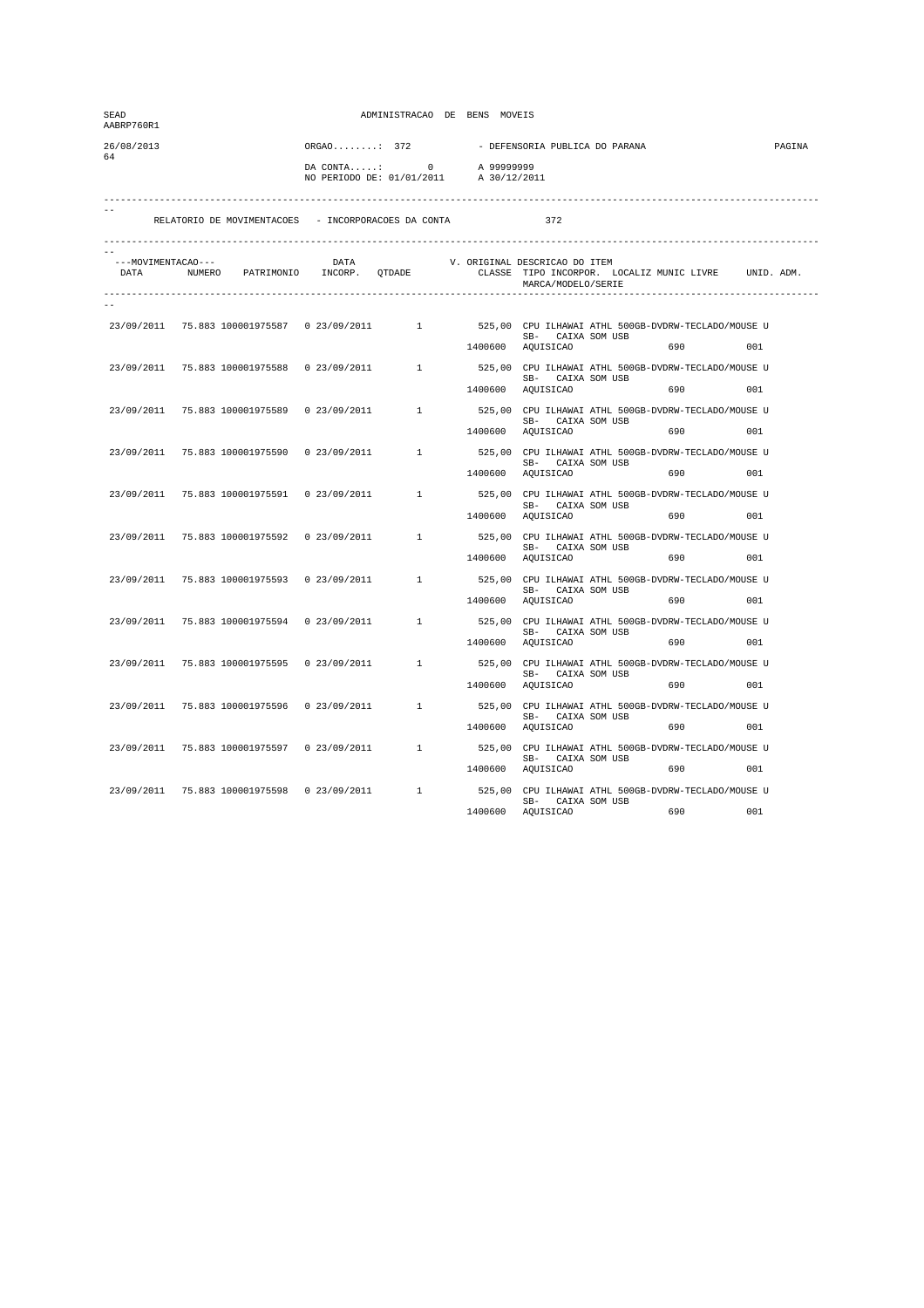| SEAD<br>AABRP760R1 |                                               |               | ADMINISTRACAO DE BENS MOVEIS                                       |         |                                                     |                                                                                                                        |        |
|--------------------|-----------------------------------------------|---------------|--------------------------------------------------------------------|---------|-----------------------------------------------------|------------------------------------------------------------------------------------------------------------------------|--------|
| 26/08/2013         |                                               | $ORGAO$ : 372 |                                                                    |         | - DEFENSORIA PUBLICA DO PARANA                      |                                                                                                                        | PAGINA |
| 65                 |                                               |               | DA CONTA: 0 A 99999999<br>NO PERIODO DE: 01/01/2011 A 30/12/2011   |         |                                                     |                                                                                                                        |        |
|                    |                                               |               | RELATORIO DE MOVIMENTACOES - INCORPORACOES DA CONTA                |         | 372                                                 |                                                                                                                        |        |
| ---MOVIMENTACAO--- |                                               |               | --MOVIMENTACAO--- DATA V.<br>DATA NUMERO PATRIMONIO INCORP. QTDADE |         | V. ORIGINAL DESCRICAO DO ITEM<br>MARCA/MODELO/SERIE | CLASSE TIPO INCORPOR. LOCALIZ MUNIC LIVRE UNID. ADM.                                                                   |        |
|                    |                                               |               |                                                                    |         |                                                     |                                                                                                                        |        |
|                    |                                               |               |                                                                    |         |                                                     | 23/09/2011 75.883 100001975599 0 23/09/2011 1 525,00 CPU ILHAWAI ATHL 500GB-DVDRW-TECLADO/MOUSE U<br>SB- CAIXA SOM USB |        |
|                    |                                               |               |                                                                    |         | 1400600 AQUISICAO                                   | 690 001                                                                                                                |        |
| 23/09/2011         | 75.883 100001975600                           |               |                                                                    |         | SB- CAIXA SOM USB                                   | 0 23/09/2011 1 525,00 CPU ILHAWAI ATHL 500GB-DVDRW-TECLADO/MOUSE U                                                     |        |
|                    |                                               |               |                                                                    |         | 1400600 AQUISICAO                                   | 690                                                                                                                    | 001    |
|                    |                                               |               | 23/09/2011 75.883 100001975601 0 23/09/2011 1                      |         |                                                     | 525,00 CPU ILHAWAI ATHL 500GB-DVDRW-TECLADO/MOUSE U                                                                    |        |
|                    |                                               |               |                                                                    |         | SB- CAIXA SOM USB<br>1400600 AQUISICAO              | 690 000                                                                                                                | 0.01   |
|                    | 23/09/2011 75.883 100001975602 0 23/09/2011   |               |                                                                    |         |                                                     | 1 525,00 CPU ILHAWAI ATHL 500GB-DVDRW-TECLADO/MOUSE U                                                                  |        |
|                    |                                               |               |                                                                    |         | SB- CAIXA SOM USB<br>1400600 AQUISICAO              | 690 001                                                                                                                |        |
|                    | 23/09/2011 75.883 100001975603                | 0 23/09/2011  | $\mathbf{1}$                                                       |         |                                                     | 525,00 CPU ILHAWAI ATHL 500GB-DVDRW-TECLADO/MOUSE U                                                                    |        |
|                    |                                               |               |                                                                    | 1400600 | AQUISICAO                                           | SB- CAIXA SOM USB<br>690                                                                                               | 0.01   |
| 23/09/2011         | 75.883 100001975604                           |               |                                                                    |         |                                                     | 0 23/09/2011 1 525,00 CPU ILHAWAI ATHL 500GB-DVDRW-TECLADO/MOUSE U                                                     |        |
|                    |                                               |               |                                                                    |         | SB- CAIXA SOM USB<br>1400600 AQUISICAO              | 690 80                                                                                                                 | 0.01   |
|                    |                                               |               |                                                                    |         |                                                     |                                                                                                                        |        |
|                    | 23/09/2011 75.883 100001975605                |               | 0 23/09/2011 1                                                     |         | SB- CAIXA SOM USB                                   | 525,00 CPU ILHAWAI ATHL 500GB-DVDRW-TECLADO/MOUSE U                                                                    |        |
|                    |                                               |               |                                                                    |         | 1400600 AQUISICAO                                   | 690 001                                                                                                                |        |
|                    | 23/09/2011 75.883 100001975606 0 23/09/2011   |               | $1 \qquad \qquad$                                                  |         | SB- CAIXA SOM USB                                   | 525,00 CPU ILHAWAI ATHL 500GB-DVDRW-TECLADO/MOUSE U                                                                    |        |
|                    |                                               |               |                                                                    |         | 1400600 AQUISICAO                                   | 690 001                                                                                                                |        |
| 23/09/2011         | 75.883 100001975607                           | 0 23/09/2011  | 1                                                                  |         |                                                     | 525,00 CPU ILHAWAI ATHL 500GB-DVDRW-TECLADO/MOUSE U                                                                    |        |
|                    |                                               |               |                                                                    |         | 1400600 AQUISICAO                                   | SB- CAIXA SOM USB<br>690                                                                                               | 001    |
| 23/09/2011         | 75.883 100001975608                           |               | $0.23/09/2011$ 1                                                   |         |                                                     | 525,00 CPU ILHAWAI ATHL 500GB-DVDRW-TECLADO/MOUSE U                                                                    |        |
|                    |                                               |               |                                                                    |         | SB- CAIXA SOM USB<br>1400600 AQUISICAO              | 690                                                                                                                    | 001    |
|                    | 23/09/2011 75.883 100001975609                |               |                                                                    |         |                                                     |                                                                                                                        |        |
|                    |                                               |               |                                                                    |         | SB- CAIXA SOM USB<br>1400600 AQUISICAO              |                                                                                                                        | 001    |
|                    | 23/09/2011 75.883 100001975610 0 23/09/2011 1 |               |                                                                    |         |                                                     | 525,00 CPU ILHAWAI ATHL 500GB-DVDRW-TECLADO/MOUSE U                                                                    |        |
|                    |                                               |               |                                                                    |         | SB- CAIXA SOM USB                                   |                                                                                                                        |        |
|                    |                                               |               |                                                                    | 1400600 | AQUISICAO                                           | 690                                                                                                                    | 001    |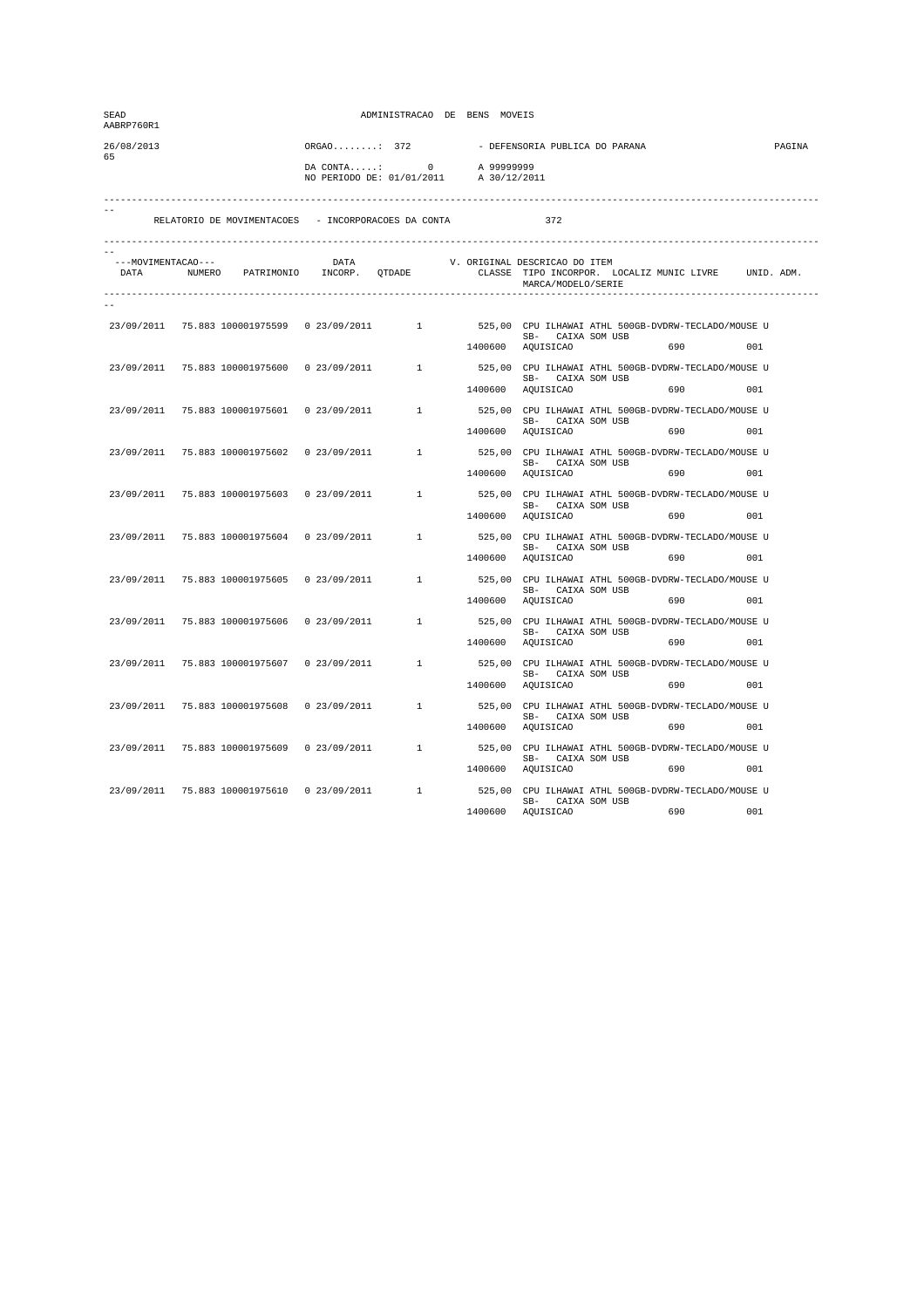| SEAD<br>AABRP760R1 |                                               | ADMINISTRACAO DE BENS MOVEIS |                                                                                |                                                                  |                                                     |                                                                                                                        |        |  |
|--------------------|-----------------------------------------------|------------------------------|--------------------------------------------------------------------------------|------------------------------------------------------------------|-----------------------------------------------------|------------------------------------------------------------------------------------------------------------------------|--------|--|
| 26/08/2013         |                                               | $ORGAO$ : 372                |                                                                                |                                                                  | - DEFENSORIA PUBLICA DO PARANA                      |                                                                                                                        | PAGINA |  |
| 66                 |                                               |                              |                                                                                | DA CONTA: 0 A 99999999<br>NO PERIODO DE: 01/01/2011 A 30/12/2011 |                                                     |                                                                                                                        |        |  |
|                    |                                               |                              | RELATORIO DE MOVIMENTACOES - INCORPORACOES DA CONTA                            |                                                                  | 372                                                 |                                                                                                                        |        |  |
| ---MOVIMENTACAO--- |                                               | DATA                         | ---MOVIMENTACAO--- DATRIMONIO DATA V.<br>DATA NUMERO PATRIMONIO INCORP. QTDADE |                                                                  | V. ORIGINAL DESCRICAO DO ITEM<br>MARCA/MODELO/SERIE | CLASSE TIPO INCORPOR. LOCALIZ MUNIC LIVRE UNID. ADM.                                                                   |        |  |
|                    |                                               |                              |                                                                                |                                                                  |                                                     |                                                                                                                        |        |  |
|                    |                                               |                              |                                                                                |                                                                  |                                                     | 23/09/2011 75.883 100001975611 0 23/09/2011 1 525,00 CPU ILHAWAI ATHL 500GB-DVDRW-TECLADO/MOUSE U<br>SB- CAIXA SOM USB |        |  |
|                    |                                               |                              |                                                                                |                                                                  | 1400600 AQUISICAO                                   | 690 001                                                                                                                |        |  |
| 23/09/2011         |                                               |                              |                                                                                |                                                                  | SB- CAIXA SOM USB                                   | 75.883 100001975612  0 23/09/2011  1  525,00 CPU ILHAWAI ATHL 500GB-DVDRW-TECLADO/MOUSE U                              |        |  |
|                    |                                               |                              |                                                                                |                                                                  | 1400600 AQUISICAO                                   | 690                                                                                                                    | 001    |  |
|                    |                                               |                              | 23/09/2011 75.883 100001975613 0 23/09/2011 1                                  |                                                                  | SB- CAIXA SOM USB                                   | 525,00 CPU ILHAWAI ATHL 500GB-DVDRW-TECLADO/MOUSE U                                                                    |        |  |
|                    |                                               |                              |                                                                                |                                                                  | 1400600 AQUISICAO                                   | 690 80                                                                                                                 | 0.01   |  |
|                    | 23/09/2011 75.883 100001975614 0 23/09/2011   |                              |                                                                                |                                                                  |                                                     | 1 525,00 CPU ILHAWAI ATHL 500GB-DVDRW-TECLADO/MOUSE U                                                                  |        |  |
|                    |                                               |                              |                                                                                |                                                                  | SB- CAIXA SOM USB<br>1400600 AQUISICAO              | 690 001                                                                                                                |        |  |
|                    | 23/09/2011 75.883 100001975615                | 0 23/09/2011                 | $\mathbf{1}$                                                                   |                                                                  |                                                     | 525,00 CPU ILHAWAI ATHL 500GB-DVDRW-TECLADO/MOUSE U                                                                    |        |  |
|                    |                                               |                              |                                                                                | 1400600                                                          | AQUISICAO                                           | SB- CAIXA SOM USB<br>690                                                                                               | 0.01   |  |
| 23/09/2011         | 75.883 100001975616                           |                              |                                                                                |                                                                  |                                                     | 0 23/09/2011 1 525,00 CPU ILHAWAI ATHL 500GB-DVDRW-TECLADO/MOUSE U                                                     |        |  |
|                    |                                               |                              |                                                                                |                                                                  | SB- CAIXA SOM USB<br>1400600 AQUISICAO              | 690 80                                                                                                                 | 0.01   |  |
|                    |                                               |                              | 23/09/2011 75.883 100001975617 0 23/09/2011 1                                  |                                                                  |                                                     | 525,00 CPU ILHAWAI ATHL 500GB-DVDRW-TECLADO/MOUSE U                                                                    |        |  |
|                    |                                               |                              |                                                                                |                                                                  | SB- CAIXA SOM USB<br>1400600 AQUISICAO              | 690 001                                                                                                                |        |  |
|                    | 23/09/2011 75.883 100001975618 0 23/09/2011   |                              | $1 \qquad \qquad$                                                              |                                                                  |                                                     | 525,00 CPU ILHAWAI ATHL 500GB-DVDRW-TECLADO/MOUSE U                                                                    |        |  |
|                    |                                               |                              |                                                                                |                                                                  | SB- CAIXA SOM USB<br>1400600 AQUISICAO              | 690 001                                                                                                                |        |  |
|                    | 23/09/2011 75.883 100001975619                | 0 23/09/2011                 | 1                                                                              |                                                                  |                                                     | 525,00 CPU ILHAWAI ATHL 500GB-DVDRW-TECLADO/MOUSE U                                                                    |        |  |
|                    |                                               |                              |                                                                                |                                                                  | 1400600 AQUISICAO                                   | SB- CAIXA SOM USB<br>690                                                                                               | 001    |  |
| 23/09/2011         | 75.883 100001975620                           |                              | 0 23/09/2011 1                                                                 |                                                                  |                                                     | 525,00 CPU ILHAWAI ATHL 500GB-DVDRW-TECLADO/MOUSE U                                                                    |        |  |
|                    |                                               |                              |                                                                                |                                                                  | SB- CAIXA SOM USB                                   |                                                                                                                        |        |  |
|                    |                                               |                              |                                                                                |                                                                  | 1400600 AQUISICAO                                   | 690                                                                                                                    | 001    |  |
|                    |                                               |                              |                                                                                |                                                                  | SB- CAIXA SOM USB                                   | 23/09/2011 75.883 100001975621 0 23/09/2011 1 525,00 CPU ILHAWAI ATHL 500GB-DVDRW-TECLADO/MOUSE U                      |        |  |
|                    |                                               |                              |                                                                                |                                                                  | 1400600 AQUISICAO                                   |                                                                                                                        | 001    |  |
|                    | 23/09/2011 75.883 100001975622 0 23/09/2011 1 |                              |                                                                                |                                                                  | SB- CAIXA SOM USB                                   | 525,00 CPU ILHAWAI ATHL 500GB-DVDRW-TECLADO/MOUSE U                                                                    |        |  |
|                    |                                               |                              |                                                                                | 1400600                                                          | AQUISICAO                                           | 690                                                                                                                    | 001    |  |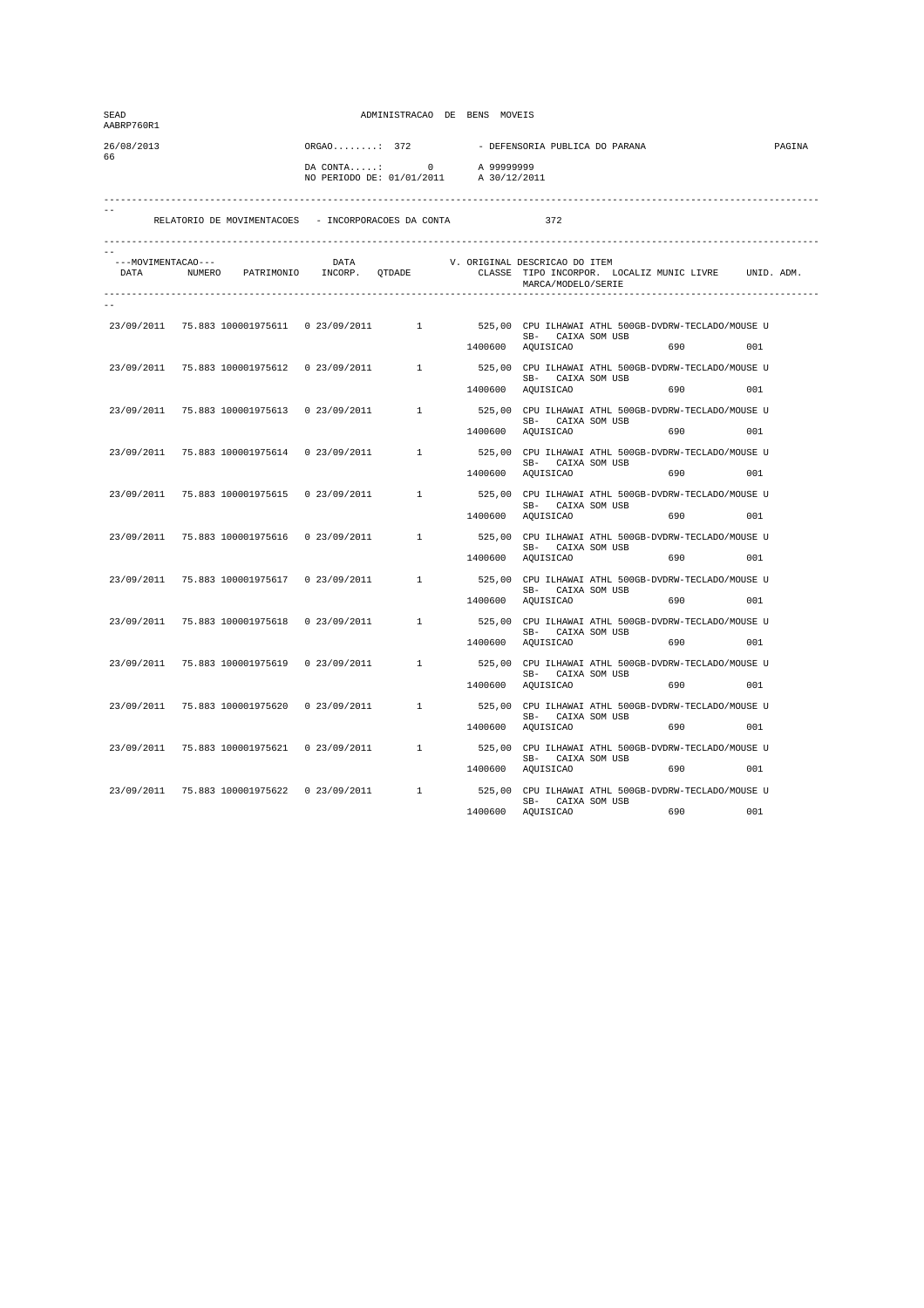| SEAD<br>AABRP760R1 |                                               | ADMINISTRACAO DE BENS MOVEIS                                     |                                                     |         |                                        |                                                                                                                                                                                |        |  |
|--------------------|-----------------------------------------------|------------------------------------------------------------------|-----------------------------------------------------|---------|----------------------------------------|--------------------------------------------------------------------------------------------------------------------------------------------------------------------------------|--------|--|
| 26/08/2013<br>67   |                                               | $ORGAO$ : 372                                                    |                                                     |         | - DEFENSORIA PUBLICA DO PARANA         |                                                                                                                                                                                | PAGINA |  |
|                    |                                               | DA CONTA: 0 A 99999999<br>NO PERIODO DE: 01/01/2011 A 30/12/2011 |                                                     |         |                                        |                                                                                                                                                                                |        |  |
|                    |                                               |                                                                  | RELATORIO DE MOVIMENTACOES - INCORPORACOES DA CONTA |         | 372                                    |                                                                                                                                                                                |        |  |
|                    |                                               |                                                                  |                                                     |         |                                        |                                                                                                                                                                                |        |  |
| ---MOVIMENTACAO--- |                                               |                                                                  |                                                     |         | MARCA/MODELO/SERIE                     | --MOVIMENTACAO---     DATA     V. ORIGINAL DESCRICAO DO ITEM<br>DATA     NUMERO   PATRIMONIO   INCORP.   QTDADE       CLASSE  TIPO INCORPOR.  LOCALIZ MUNIC LIVRE   UNID. ADM. |        |  |
|                    |                                               |                                                                  |                                                     |         |                                        |                                                                                                                                                                                |        |  |
|                    |                                               |                                                                  |                                                     |         | SB- CAIXA SOM USB                      | 23/09/2011 75.883 100001975623 0 23/09/2011 1 525,00 CPU ILHAWAI ATHL 500GB-DVDRW-TECLADO/MOUSE U                                                                              |        |  |
|                    |                                               |                                                                  |                                                     |         | 1400600 AQUISICAO                      | 690 001                                                                                                                                                                        |        |  |
| 23/09/2011         |                                               |                                                                  |                                                     |         | SB- CAIXA SOM USB                      | 75.883 100001975624  0 23/09/2011  1 525,00 CPU ILHAWAI ATHL 500GB-DVDRW-TECLADO/MOUSE U                                                                                       |        |  |
|                    |                                               |                                                                  |                                                     |         | 1400600 AQUISICAO                      |                                                                                                                                                                                | 001    |  |
|                    |                                               |                                                                  | 23/09/2011 75.883 100001975625 0 23/09/2011 1       |         | SB- CAIXA SOM USB                      | 525,00 CPU ILHAWAI ATHL 500GB-DVDRW-TECLADO/MOUSE U                                                                                                                            |        |  |
|                    |                                               |                                                                  |                                                     |         | 1400600 AQUISICAO                      | 690 001                                                                                                                                                                        |        |  |
|                    | 23/09/2011 75.883 100001975626 0 23/09/2011   |                                                                  |                                                     |         | SB- CAIXA SOM USB                      | 1 525,00 CPU ILHAWAI ATHL 500GB-DVDRW-TECLADO/MOUSE U                                                                                                                          |        |  |
|                    |                                               |                                                                  |                                                     |         | 1400600 AQUISICAO                      | 690 001                                                                                                                                                                        |        |  |
|                    | 23/09/2011 75.883 100001975627                | 0 23/09/2011                                                     | 1                                                   |         |                                        | 525,00 CPU ILHAWAI ATHL 500GB-DVDRW-TECLADO/MOUSE U<br>SB- CAIXA SOM USB                                                                                                       |        |  |
|                    |                                               |                                                                  |                                                     | 1400600 | AQUISICAO                              | 690                                                                                                                                                                            | 001    |  |
|                    | 23/09/2011 75.883 100001975628                |                                                                  |                                                     |         | SB- CAIXA SOM USB                      | 0 23/09/2011 $1$ 525,00 CPU ILHAWAI ATHL 500GB-DVDRW-TECLADO/MOUSE U                                                                                                           |        |  |
|                    |                                               |                                                                  |                                                     |         | 1400600 AQUISICAO                      |                                                                                                                                                                                | 0.01   |  |
|                    | 23/09/2011 75.883 100001975629                |                                                                  |                                                     |         | SB- CAIXA SOM USB                      |                                                                                                                                                                                |        |  |
|                    |                                               |                                                                  |                                                     |         | 1400600 AQUISICAO                      | 690 001                                                                                                                                                                        |        |  |
|                    | 23/09/2011 75.883 100001975630 0 23/09/2011   |                                                                  | $1 \qquad \qquad$                                   |         |                                        | 525,00 CPU ILHAWAI ATHL 500GB-DVDRW-TECLADO/MOUSE U                                                                                                                            |        |  |
|                    |                                               |                                                                  |                                                     |         | SB- CAIXA SOM USB<br>1400600 AQUISICAO | 690 001                                                                                                                                                                        |        |  |
|                    | 23/09/2011 75.883 100001975631                | 0 23/09/2011                                                     | $1 \quad \cdots$                                    |         |                                        | 525,00 CPU ILHAWAI ATHL 500GB-DVDRW-TECLADO/MOUSE U                                                                                                                            |        |  |
|                    |                                               |                                                                  |                                                     |         | 1400600 AQUISICAO                      | SB- CAIXA SOM USB<br>690                                                                                                                                                       | 001    |  |
|                    |                                               |                                                                  | 23/09/2011 75.883 100001975632 0 23/09/2011 1       |         |                                        | 525,00 CPU ILHAWAI ATHL 500GB-DVDRW-TECLADO/MOUSE U                                                                                                                            |        |  |
|                    |                                               |                                                                  |                                                     |         | SB- CAIXA SOM USB<br>1400600 AQUISICAO | 690 001                                                                                                                                                                        |        |  |
|                    |                                               |                                                                  |                                                     |         |                                        | 23/09/2011 75.883 100001975633 0 23/09/2011 1 525,00 CPU ILHAWAI ATHL 500GB-DVDRW-TECLADO/MOUSE U                                                                              |        |  |
|                    |                                               |                                                                  |                                                     |         | SB- CAIXA SOM USB<br>1400600 AQUISICAO |                                                                                                                                                                                | 001    |  |
|                    | 23/09/2011 75.883 100001975634 0 23/09/2011 1 |                                                                  |                                                     |         |                                        | 525,00 CPU ILHAWAI ATHL 500GB-DVDRW-TECLADO/MOUSE U                                                                                                                            |        |  |
|                    |                                               |                                                                  |                                                     | 1400600 | SB- CAIXA SOM USB<br>AQUISICAO         | 690                                                                                                                                                                            | 001    |  |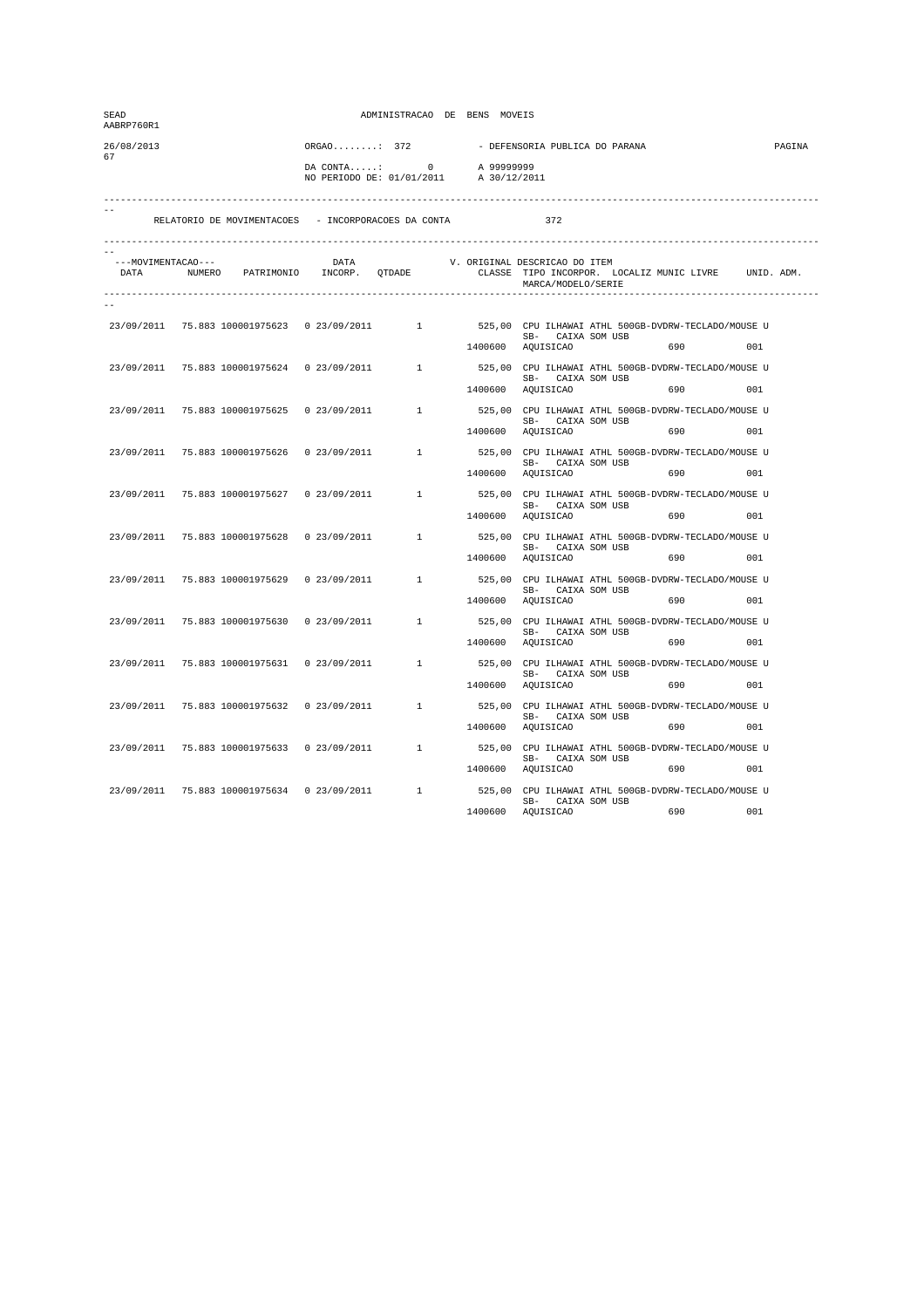| SEAD<br>AABRP760R1 |                                               |               | ADMINISTRACAO DE BENS MOVEIS                                       |                                                                  |                                                     |                                                                                                                        |        |
|--------------------|-----------------------------------------------|---------------|--------------------------------------------------------------------|------------------------------------------------------------------|-----------------------------------------------------|------------------------------------------------------------------------------------------------------------------------|--------|
| 26/08/2013         |                                               | $ORGAO$ : 372 |                                                                    |                                                                  | - DEFENSORIA PUBLICA DO PARANA                      |                                                                                                                        | PAGINA |
| 68                 |                                               |               |                                                                    | DA CONTA: 0 A 99999999<br>NO PERIODO DE: 01/01/2011 A 30/12/2011 |                                                     |                                                                                                                        |        |
|                    |                                               |               | RELATORIO DE MOVIMENTACOES - INCORPORACOES DA CONTA                |                                                                  | 372                                                 |                                                                                                                        |        |
| ---MOVIMENTACAO--- |                                               |               | --MOVIMENTACAO--- DATA V.<br>DATA NUMERO PATRIMONIO INCORP. QTDADE |                                                                  | V. ORIGINAL DESCRICAO DO ITEM<br>MARCA/MODELO/SERIE | CLASSE TIPO INCORPOR. LOCALIZ MUNIC LIVRE UNID. ADM.                                                                   |        |
|                    |                                               |               |                                                                    |                                                                  |                                                     |                                                                                                                        |        |
|                    |                                               |               |                                                                    |                                                                  |                                                     | 23/09/2011 75.883 100001975635 0 23/09/2011 1 525,00 CPU ILHAWAI ATHL 500GB-DVDRW-TECLADO/MOUSE U<br>SB- CAIXA SOM USB |        |
|                    |                                               |               |                                                                    |                                                                  | 1400600 AQUISICAO                                   | 690 001                                                                                                                |        |
| 23/09/2011         | 75.883 100001975636                           |               |                                                                    |                                                                  | SB- CAIXA SOM USB                                   | 0 23/09/2011 1 525,00 CPU ILHAWAI ATHL 500GB-DVDRW-TECLADO/MOUSE U                                                     |        |
|                    |                                               |               |                                                                    |                                                                  | 1400600 AQUISICAO                                   | 690                                                                                                                    | 001    |
|                    |                                               |               | 23/09/2011 75.883 100001975637 0 23/09/2011 1                      |                                                                  |                                                     | 525,00 CPU ILHAWAI ATHL 500GB-DVDRW-TECLADO/MOUSE U                                                                    |        |
|                    |                                               |               |                                                                    |                                                                  | SB- CAIXA SOM USB<br>1400600 AQUISICAO              | 690 80                                                                                                                 | 0.01   |
|                    | 23/09/2011 75.883 100001975638 0 23/09/2011   |               |                                                                    |                                                                  |                                                     | 1 525,00 CPU ILHAWAI ATHL 500GB-DVDRW-TECLADO/MOUSE U                                                                  |        |
|                    |                                               |               |                                                                    |                                                                  | SB- CAIXA SOM USB<br>1400600 AQUISICAO              | 690 001                                                                                                                |        |
|                    | 23/09/2011 75.883 100001975639                | 0 23/09/2011  | $\mathbf{1}$                                                       |                                                                  |                                                     | 525,00 CPU ILHAWAI ATHL 500GB-DVDRW-TECLADO/MOUSE U                                                                    |        |
|                    |                                               |               |                                                                    | 1400600                                                          | AQUISICAO                                           | SB- CAIXA SOM USB<br>690                                                                                               | 0.01   |
| 23/09/2011         | 75.883 100001975640                           |               |                                                                    |                                                                  |                                                     | 0 23/09/2011 1 525,00 CPU ILHAWAI ATHL 500GB-DVDRW-TECLADO/MOUSE U                                                     |        |
|                    |                                               |               |                                                                    |                                                                  | SB- CAIXA SOM USB<br>1400600 AQUISICAO              | 690 80                                                                                                                 | 0.01   |
|                    |                                               |               |                                                                    |                                                                  |                                                     |                                                                                                                        |        |
|                    |                                               |               | 23/09/2011 75.883 100001975641 0 23/09/2011 1                      |                                                                  | SB- CAIXA SOM USB                                   | 525,00 CPU ILHAWAI ATHL 500GB-DVDRW-TECLADO/MOUSE U                                                                    |        |
|                    |                                               |               |                                                                    |                                                                  | 1400600 AQUISICAO                                   | 690 001                                                                                                                |        |
|                    | 23/09/2011 75.883 100001975642 0 23/09/2011   |               | $1 \qquad \qquad$                                                  |                                                                  | SB- CAIXA SOM USB                                   | 525,00 CPU ILHAWAI ATHL 500GB-DVDRW-TECLADO/MOUSE U                                                                    |        |
|                    |                                               |               |                                                                    |                                                                  | 1400600 AQUISICAO                                   | 690 001                                                                                                                |        |
|                    | 23/09/2011 75.883 100001975643                | 0 23/09/2011  | 1                                                                  |                                                                  |                                                     | 525,00 CPU ILHAWAI ATHL 500GB-DVDRW-TECLADO/MOUSE U<br>SB- CAIXA SOM USB                                               |        |
|                    |                                               |               |                                                                    |                                                                  | 1400600 AQUISICAO                                   | 690                                                                                                                    | 001    |
| 23/09/2011         |                                               |               | 75.883 100001975644  0 23/09/2011  1                               |                                                                  |                                                     | 525,00 CPU ILHAWAI ATHL 500GB-DVDRW-TECLADO/MOUSE U                                                                    |        |
|                    |                                               |               |                                                                    |                                                                  | SB- CAIXA SOM USB<br>1400600 AQUISICAO              | 690                                                                                                                    | 001    |
|                    |                                               |               |                                                                    |                                                                  |                                                     | 23/09/2011 75.883 100001975645 0 23/09/2011 1 525,00 CPU ILHAWAI ATHL 500GB-DVDRW-TECLADO/MOUSE U                      |        |
|                    |                                               |               |                                                                    |                                                                  | SB- CAIXA SOM USB<br>1400600 AQUISICAO              |                                                                                                                        | 001    |
|                    | 23/09/2011 75.883 100001975646 0 23/09/2011 1 |               |                                                                    |                                                                  |                                                     | 525,00 CPU ILHAWAI ATHL 500GB-DVDRW-TECLADO/MOUSE U                                                                    |        |
|                    |                                               |               |                                                                    | 1400600                                                          | SB- CAIXA SOM USB<br>AQUISICAO                      | 690                                                                                                                    | 001    |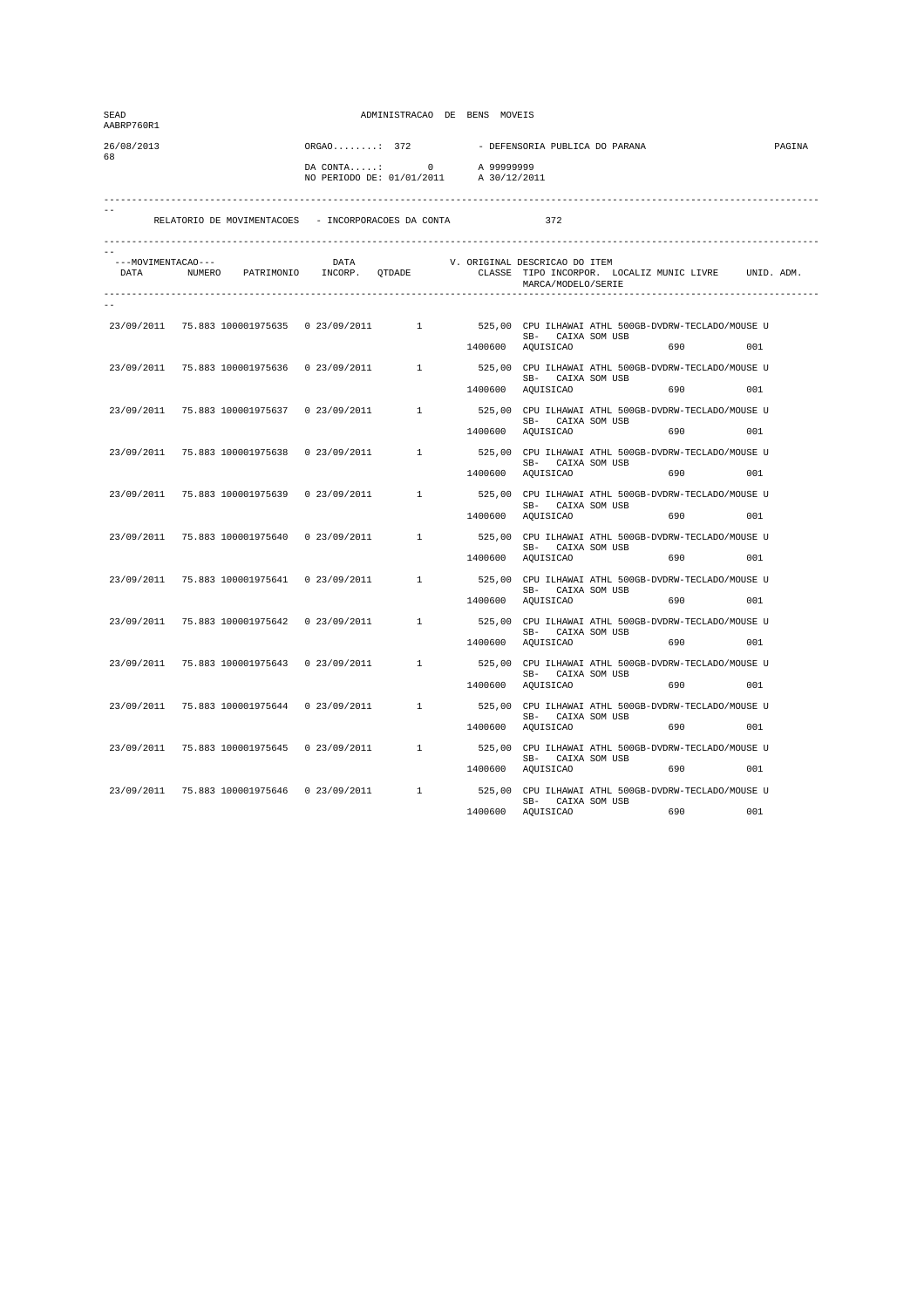| SEAD<br>AABRP760R1 |                                               |               | ADMINISTRACAO DE BENS MOVEIS                                       |                                                                  |                                                     |                                                                                                                        |        |
|--------------------|-----------------------------------------------|---------------|--------------------------------------------------------------------|------------------------------------------------------------------|-----------------------------------------------------|------------------------------------------------------------------------------------------------------------------------|--------|
| 26/08/2013         |                                               | $ORGAO$ : 372 |                                                                    |                                                                  | - DEFENSORIA PUBLICA DO PARANA                      |                                                                                                                        | PAGINA |
| 69                 |                                               |               |                                                                    | DA CONTA: 0 A 99999999<br>NO PERIODO DE: 01/01/2011 A 30/12/2011 |                                                     |                                                                                                                        |        |
|                    |                                               |               | RELATORIO DE MOVIMENTACOES - INCORPORACOES DA CONTA                |                                                                  | 372                                                 |                                                                                                                        |        |
| ---MOVIMENTACAO--- |                                               |               | --MOVIMENTACAO--- DATA V.<br>DATA NUMERO PATRIMONIO INCORP. QTDADE |                                                                  | V. ORIGINAL DESCRICAO DO ITEM<br>MARCA/MODELO/SERIE | CLASSE TIPO INCORPOR. LOCALIZ MUNIC LIVRE UNID. ADM.                                                                   |        |
|                    |                                               |               |                                                                    |                                                                  |                                                     |                                                                                                                        |        |
|                    |                                               |               |                                                                    |                                                                  |                                                     | 23/09/2011 75.883 100001975647 0 23/09/2011 1 525,00 CPU ILHAWAI ATHL 500GB-DVDRW-TECLADO/MOUSE U<br>SB- CAIXA SOM USB |        |
|                    |                                               |               |                                                                    |                                                                  | 1400600 AQUISICAO                                   | 690 001                                                                                                                |        |
| 23/09/2011         | 75.883 100001975648                           |               |                                                                    |                                                                  | SB- CAIXA SOM USB                                   | 0 23/09/2011 1 525,00 CPU ILHAWAI ATHL 500GB-DVDRW-TECLADO/MOUSE U                                                     |        |
|                    |                                               |               |                                                                    |                                                                  | 1400600 AQUISICAO                                   | 690                                                                                                                    | 001    |
|                    |                                               |               | 23/09/2011 75.883 100001975649 0 23/09/2011 1                      |                                                                  |                                                     | 525,00 CPU ILHAWAI ATHL 500GB-DVDRW-TECLADO/MOUSE U                                                                    |        |
|                    |                                               |               |                                                                    |                                                                  | SB- CAIXA SOM USB<br>1400600 AQUISICAO              | 690 88                                                                                                                 | 0.01   |
|                    | 23/09/2011 75.883 100001975650 0 23/09/2011   |               |                                                                    |                                                                  |                                                     | 1 525,00 CPU ILHAWAI ATHL 500GB-DVDRW-TECLADO/MOUSE U                                                                  |        |
|                    |                                               |               |                                                                    |                                                                  | SB- CAIXA SOM USB<br>1400600 AQUISICAO              | 690 001                                                                                                                |        |
|                    | 23/09/2011 75.883 100001975651                | 0 23/09/2011  | $\mathbf{1}$                                                       |                                                                  |                                                     | 525,00 CPU ILHAWAI ATHL 500GB-DVDRW-TECLADO/MOUSE U                                                                    |        |
|                    |                                               |               |                                                                    | 1400600                                                          | AQUISICAO                                           | SB- CAIXA SOM USB<br>690                                                                                               | 0.01   |
| 23/09/2011         | 75.883 100001975652                           |               |                                                                    |                                                                  |                                                     | 0 23/09/2011 1 525,00 CPU ILHAWAI ATHL 500GB-DVDRW-TECLADO/MOUSE U                                                     |        |
|                    |                                               |               |                                                                    |                                                                  | SB- CAIXA SOM USB<br>1400600 AQUISICAO              | 690 80                                                                                                                 | 0.01   |
|                    |                                               |               |                                                                    |                                                                  |                                                     |                                                                                                                        |        |
|                    |                                               |               | 23/09/2011 75.883 100001975653 0 23/09/2011 1                      |                                                                  | SB- CAIXA SOM USB                                   | 525,00 CPU ILHAWAI ATHL 500GB-DVDRW-TECLADO/MOUSE U                                                                    |        |
|                    |                                               |               |                                                                    |                                                                  | 1400600 AQUISICAO                                   | 690 001                                                                                                                |        |
|                    | 23/09/2011 75.883 100001975654 0 23/09/2011   |               | $1 \qquad \qquad$                                                  |                                                                  | SB- CAIXA SOM USB                                   | 525,00 CPU ILHAWAI ATHL 500GB-DVDRW-TECLADO/MOUSE U                                                                    |        |
|                    |                                               |               |                                                                    |                                                                  | 1400600 AQUISICAO                                   | 690 001                                                                                                                |        |
| 23/09/2011         | 75.883 100001975655                           | 0 23/09/2011  | 1                                                                  |                                                                  |                                                     | 525,00 CPU ILHAWAI ATHL 500GB-DVDRW-TECLADO/MOUSE U<br>SB- CAIXA SOM USB                                               |        |
|                    |                                               |               |                                                                    |                                                                  | 1400600 AQUISICAO                                   | 690                                                                                                                    | 001    |
| 23/09/2011         | 75.883 100001975656                           |               | 0 23/09/2011 1                                                     |                                                                  |                                                     | 525,00 CPU ILHAWAI ATHL 500GB-DVDRW-TECLADO/MOUSE U                                                                    |        |
|                    |                                               |               |                                                                    |                                                                  | SB- CAIXA SOM USB<br>1400600 AQUISICAO              | 690                                                                                                                    | 001    |
|                    |                                               |               |                                                                    |                                                                  |                                                     | 23/09/2011 75.883 100001975657 0 23/09/2011 1 525,00 CPU ILHAWAI ATHL 500GB-DVDRW-TECLADO/MOUSE U                      |        |
|                    |                                               |               |                                                                    |                                                                  | SB- CAIXA SOM USB<br>1400600 AQUISICAO              |                                                                                                                        | 001    |
|                    | 23/09/2011 75.883 100001975658 0 23/09/2011 1 |               |                                                                    |                                                                  |                                                     | 525,00 CPU ILHAWAI ATHL 500GB-DVDRW-TECLADO/MOUSE U                                                                    |        |
|                    |                                               |               |                                                                    | 1400600                                                          | SB- CAIXA SOM USB<br>AQUISICAO                      | 690                                                                                                                    | 001    |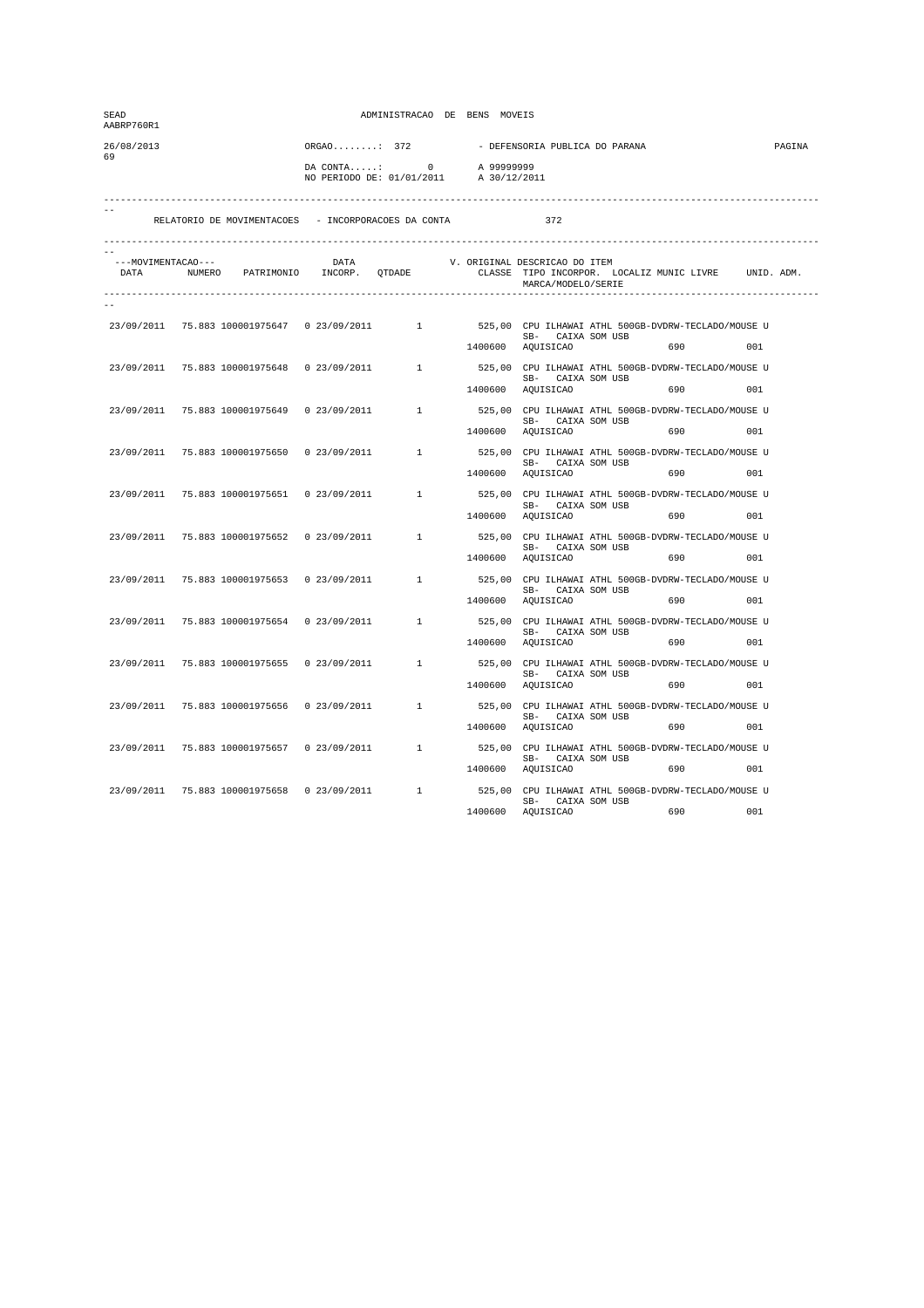| 26/08/2013<br>$ORGAO$ : 372<br>- DEFENSORIA PUBLICA DO PARANA<br>PAGINA<br>70<br>DA CONTA: 0 A 99999999<br>NO PERIODO DE: 01/01/2011 A 30/12/2011<br>372<br>RELATORIO DE MOVIMENTACOES - INCORPORACOES DA CONTA<br>---MOVIMENTACAO---<br>--MOVIMENTACAO--- DATA V.<br>DATA NUMERO PATRIMONIO INCORP. QTDADE<br>V. ORIGINAL DESCRICAO DO ITEM<br>CLASSE TIPO INCORPOR. LOCALIZ MUNIC LIVRE UNID. ADM.<br>MARCA/MODELO/SERIE<br>23/09/2011 75.883 100001975659 0 23/09/2011 1 525,00 CPU ILHAWAI ATHL 500GB-DVDRW-TECLADO/MOUSE U<br>SB- CAIXA SOM USB<br>1400600 AQUISICAO<br>690 001<br>0 23/09/2011 1 525,00 CPU ILHAWAI ATHL 500GB-DVDRW-TECLADO/MOUSE U<br>23/09/2011<br>75.883 100001975660<br>SB- CAIXA SOM USB<br>1400600 AQUISICAO<br>690<br>001<br>525,00 CPU ILHAWAI ATHL 500GB-DVDRW-TECLADO/MOUSE U<br>23/09/2011 75.883 100001975661 0 23/09/2011 1<br>SB- CAIXA SOM USB<br>1400600 AQUISICAO<br>690 80<br>0.01<br>525,00 CPU ILHAWAI ATHL 500GB-DVDRW-TECLADO/MOUSE U<br>23/09/2011 75.883 100001975662 0 23/09/2011<br>$1 \qquad \qquad$<br>SB- CAIXA SOM USB<br>1400600 AQUISICAO<br>690 001<br>525,00 CPU ILHAWAI ATHL 500GB-DVDRW-TECLADO/MOUSE U<br>23/09/2011 75.883 100001975663<br>0 23/09/2011<br>1<br>SB- CAIXA SOM USB<br>1400600<br>690<br>0.01<br>AQUISICAO<br>0 23/09/2011 1 525,00 CPU ILHAWAI ATHL 500GB-DVDRW-TECLADO/MOUSE U<br>23/09/2011<br>75.883 100001975664<br>SB- CAIXA SOM USB<br>1400600 AQUISICAO<br>690 80<br>0.01<br>525,00 CPU ILHAWAI ATHL 500GB-DVDRW-TECLADO/MOUSE U<br>0 23/09/2011 1<br>23/09/2011 75.883 100001975665<br>SB- CAIXA SOM USB<br>1400600 AQUISICAO<br>690 001<br>525,00 CPU ILHAWAI ATHL 500GB-DVDRW-TECLADO/MOUSE U<br>23/09/2011 75.883 100001975666 0 23/09/2011<br>$1 \qquad \qquad$<br>SB- CAIXA SOM USB<br>1400600 AQUISICAO<br>690 001<br>525,00 CPU ILHAWAI ATHL 500GB-DVDRW-TECLADO/MOUSE U<br>23/09/2011<br>75.883 100001975667<br>0 23/09/2011<br>1<br>SB- CAIXA SOM USB<br>1400600 AQUISICAO<br>690<br>001<br>75.883 100001975668<br>$0.23/09/2011$ 1<br>525,00 CPU ILHAWAI ATHL 500GB-DVDRW-TECLADO/MOUSE U<br>23/09/2011<br>SB- CAIXA SOM USB<br>1400600 AQUISICAO<br>690<br>001<br>23/09/2011 75.883 100001975669<br>SB- CAIXA SOM USB<br>1400600 AQUISICAO<br>001<br>23/09/2011 75.883 100001975670 0 23/09/2011 1<br>525,00 CPU ILHAWAI ATHL 500GB-DVDRW-TECLADO/MOUSE U<br>SB- CAIXA SOM USB<br>1400600<br>AQUISICAO<br>001<br>690 | SEAD<br>AABRP760R1 |  | ADMINISTRACAO DE BENS MOVEIS |  |  |  |
|---------------------------------------------------------------------------------------------------------------------------------------------------------------------------------------------------------------------------------------------------------------------------------------------------------------------------------------------------------------------------------------------------------------------------------------------------------------------------------------------------------------------------------------------------------------------------------------------------------------------------------------------------------------------------------------------------------------------------------------------------------------------------------------------------------------------------------------------------------------------------------------------------------------------------------------------------------------------------------------------------------------------------------------------------------------------------------------------------------------------------------------------------------------------------------------------------------------------------------------------------------------------------------------------------------------------------------------------------------------------------------------------------------------------------------------------------------------------------------------------------------------------------------------------------------------------------------------------------------------------------------------------------------------------------------------------------------------------------------------------------------------------------------------------------------------------------------------------------------------------------------------------------------------------------------------------------------------------------------------------------------------------------------------------------------------------------------------------------------------------------------------------------------------------------------------------------------------------------------------------------------------------------------------------------------------------------------------------------------------------------------------------------------------------|--------------------|--|------------------------------|--|--|--|
|                                                                                                                                                                                                                                                                                                                                                                                                                                                                                                                                                                                                                                                                                                                                                                                                                                                                                                                                                                                                                                                                                                                                                                                                                                                                                                                                                                                                                                                                                                                                                                                                                                                                                                                                                                                                                                                                                                                                                                                                                                                                                                                                                                                                                                                                                                                                                                                                                     |                    |  |                              |  |  |  |
|                                                                                                                                                                                                                                                                                                                                                                                                                                                                                                                                                                                                                                                                                                                                                                                                                                                                                                                                                                                                                                                                                                                                                                                                                                                                                                                                                                                                                                                                                                                                                                                                                                                                                                                                                                                                                                                                                                                                                                                                                                                                                                                                                                                                                                                                                                                                                                                                                     |                    |  |                              |  |  |  |
|                                                                                                                                                                                                                                                                                                                                                                                                                                                                                                                                                                                                                                                                                                                                                                                                                                                                                                                                                                                                                                                                                                                                                                                                                                                                                                                                                                                                                                                                                                                                                                                                                                                                                                                                                                                                                                                                                                                                                                                                                                                                                                                                                                                                                                                                                                                                                                                                                     |                    |  |                              |  |  |  |
|                                                                                                                                                                                                                                                                                                                                                                                                                                                                                                                                                                                                                                                                                                                                                                                                                                                                                                                                                                                                                                                                                                                                                                                                                                                                                                                                                                                                                                                                                                                                                                                                                                                                                                                                                                                                                                                                                                                                                                                                                                                                                                                                                                                                                                                                                                                                                                                                                     |                    |  |                              |  |  |  |
|                                                                                                                                                                                                                                                                                                                                                                                                                                                                                                                                                                                                                                                                                                                                                                                                                                                                                                                                                                                                                                                                                                                                                                                                                                                                                                                                                                                                                                                                                                                                                                                                                                                                                                                                                                                                                                                                                                                                                                                                                                                                                                                                                                                                                                                                                                                                                                                                                     |                    |  |                              |  |  |  |
|                                                                                                                                                                                                                                                                                                                                                                                                                                                                                                                                                                                                                                                                                                                                                                                                                                                                                                                                                                                                                                                                                                                                                                                                                                                                                                                                                                                                                                                                                                                                                                                                                                                                                                                                                                                                                                                                                                                                                                                                                                                                                                                                                                                                                                                                                                                                                                                                                     |                    |  |                              |  |  |  |
|                                                                                                                                                                                                                                                                                                                                                                                                                                                                                                                                                                                                                                                                                                                                                                                                                                                                                                                                                                                                                                                                                                                                                                                                                                                                                                                                                                                                                                                                                                                                                                                                                                                                                                                                                                                                                                                                                                                                                                                                                                                                                                                                                                                                                                                                                                                                                                                                                     |                    |  |                              |  |  |  |
|                                                                                                                                                                                                                                                                                                                                                                                                                                                                                                                                                                                                                                                                                                                                                                                                                                                                                                                                                                                                                                                                                                                                                                                                                                                                                                                                                                                                                                                                                                                                                                                                                                                                                                                                                                                                                                                                                                                                                                                                                                                                                                                                                                                                                                                                                                                                                                                                                     |                    |  |                              |  |  |  |
|                                                                                                                                                                                                                                                                                                                                                                                                                                                                                                                                                                                                                                                                                                                                                                                                                                                                                                                                                                                                                                                                                                                                                                                                                                                                                                                                                                                                                                                                                                                                                                                                                                                                                                                                                                                                                                                                                                                                                                                                                                                                                                                                                                                                                                                                                                                                                                                                                     |                    |  |                              |  |  |  |
|                                                                                                                                                                                                                                                                                                                                                                                                                                                                                                                                                                                                                                                                                                                                                                                                                                                                                                                                                                                                                                                                                                                                                                                                                                                                                                                                                                                                                                                                                                                                                                                                                                                                                                                                                                                                                                                                                                                                                                                                                                                                                                                                                                                                                                                                                                                                                                                                                     |                    |  |                              |  |  |  |
|                                                                                                                                                                                                                                                                                                                                                                                                                                                                                                                                                                                                                                                                                                                                                                                                                                                                                                                                                                                                                                                                                                                                                                                                                                                                                                                                                                                                                                                                                                                                                                                                                                                                                                                                                                                                                                                                                                                                                                                                                                                                                                                                                                                                                                                                                                                                                                                                                     |                    |  |                              |  |  |  |
|                                                                                                                                                                                                                                                                                                                                                                                                                                                                                                                                                                                                                                                                                                                                                                                                                                                                                                                                                                                                                                                                                                                                                                                                                                                                                                                                                                                                                                                                                                                                                                                                                                                                                                                                                                                                                                                                                                                                                                                                                                                                                                                                                                                                                                                                                                                                                                                                                     |                    |  |                              |  |  |  |
|                                                                                                                                                                                                                                                                                                                                                                                                                                                                                                                                                                                                                                                                                                                                                                                                                                                                                                                                                                                                                                                                                                                                                                                                                                                                                                                                                                                                                                                                                                                                                                                                                                                                                                                                                                                                                                                                                                                                                                                                                                                                                                                                                                                                                                                                                                                                                                                                                     |                    |  |                              |  |  |  |
|                                                                                                                                                                                                                                                                                                                                                                                                                                                                                                                                                                                                                                                                                                                                                                                                                                                                                                                                                                                                                                                                                                                                                                                                                                                                                                                                                                                                                                                                                                                                                                                                                                                                                                                                                                                                                                                                                                                                                                                                                                                                                                                                                                                                                                                                                                                                                                                                                     |                    |  |                              |  |  |  |
|                                                                                                                                                                                                                                                                                                                                                                                                                                                                                                                                                                                                                                                                                                                                                                                                                                                                                                                                                                                                                                                                                                                                                                                                                                                                                                                                                                                                                                                                                                                                                                                                                                                                                                                                                                                                                                                                                                                                                                                                                                                                                                                                                                                                                                                                                                                                                                                                                     |                    |  |                              |  |  |  |
|                                                                                                                                                                                                                                                                                                                                                                                                                                                                                                                                                                                                                                                                                                                                                                                                                                                                                                                                                                                                                                                                                                                                                                                                                                                                                                                                                                                                                                                                                                                                                                                                                                                                                                                                                                                                                                                                                                                                                                                                                                                                                                                                                                                                                                                                                                                                                                                                                     |                    |  |                              |  |  |  |
|                                                                                                                                                                                                                                                                                                                                                                                                                                                                                                                                                                                                                                                                                                                                                                                                                                                                                                                                                                                                                                                                                                                                                                                                                                                                                                                                                                                                                                                                                                                                                                                                                                                                                                                                                                                                                                                                                                                                                                                                                                                                                                                                                                                                                                                                                                                                                                                                                     |                    |  |                              |  |  |  |
|                                                                                                                                                                                                                                                                                                                                                                                                                                                                                                                                                                                                                                                                                                                                                                                                                                                                                                                                                                                                                                                                                                                                                                                                                                                                                                                                                                                                                                                                                                                                                                                                                                                                                                                                                                                                                                                                                                                                                                                                                                                                                                                                                                                                                                                                                                                                                                                                                     |                    |  |                              |  |  |  |
|                                                                                                                                                                                                                                                                                                                                                                                                                                                                                                                                                                                                                                                                                                                                                                                                                                                                                                                                                                                                                                                                                                                                                                                                                                                                                                                                                                                                                                                                                                                                                                                                                                                                                                                                                                                                                                                                                                                                                                                                                                                                                                                                                                                                                                                                                                                                                                                                                     |                    |  |                              |  |  |  |
|                                                                                                                                                                                                                                                                                                                                                                                                                                                                                                                                                                                                                                                                                                                                                                                                                                                                                                                                                                                                                                                                                                                                                                                                                                                                                                                                                                                                                                                                                                                                                                                                                                                                                                                                                                                                                                                                                                                                                                                                                                                                                                                                                                                                                                                                                                                                                                                                                     |                    |  |                              |  |  |  |
|                                                                                                                                                                                                                                                                                                                                                                                                                                                                                                                                                                                                                                                                                                                                                                                                                                                                                                                                                                                                                                                                                                                                                                                                                                                                                                                                                                                                                                                                                                                                                                                                                                                                                                                                                                                                                                                                                                                                                                                                                                                                                                                                                                                                                                                                                                                                                                                                                     |                    |  |                              |  |  |  |
|                                                                                                                                                                                                                                                                                                                                                                                                                                                                                                                                                                                                                                                                                                                                                                                                                                                                                                                                                                                                                                                                                                                                                                                                                                                                                                                                                                                                                                                                                                                                                                                                                                                                                                                                                                                                                                                                                                                                                                                                                                                                                                                                                                                                                                                                                                                                                                                                                     |                    |  |                              |  |  |  |
|                                                                                                                                                                                                                                                                                                                                                                                                                                                                                                                                                                                                                                                                                                                                                                                                                                                                                                                                                                                                                                                                                                                                                                                                                                                                                                                                                                                                                                                                                                                                                                                                                                                                                                                                                                                                                                                                                                                                                                                                                                                                                                                                                                                                                                                                                                                                                                                                                     |                    |  |                              |  |  |  |
|                                                                                                                                                                                                                                                                                                                                                                                                                                                                                                                                                                                                                                                                                                                                                                                                                                                                                                                                                                                                                                                                                                                                                                                                                                                                                                                                                                                                                                                                                                                                                                                                                                                                                                                                                                                                                                                                                                                                                                                                                                                                                                                                                                                                                                                                                                                                                                                                                     |                    |  |                              |  |  |  |
|                                                                                                                                                                                                                                                                                                                                                                                                                                                                                                                                                                                                                                                                                                                                                                                                                                                                                                                                                                                                                                                                                                                                                                                                                                                                                                                                                                                                                                                                                                                                                                                                                                                                                                                                                                                                                                                                                                                                                                                                                                                                                                                                                                                                                                                                                                                                                                                                                     |                    |  |                              |  |  |  |
|                                                                                                                                                                                                                                                                                                                                                                                                                                                                                                                                                                                                                                                                                                                                                                                                                                                                                                                                                                                                                                                                                                                                                                                                                                                                                                                                                                                                                                                                                                                                                                                                                                                                                                                                                                                                                                                                                                                                                                                                                                                                                                                                                                                                                                                                                                                                                                                                                     |                    |  |                              |  |  |  |
|                                                                                                                                                                                                                                                                                                                                                                                                                                                                                                                                                                                                                                                                                                                                                                                                                                                                                                                                                                                                                                                                                                                                                                                                                                                                                                                                                                                                                                                                                                                                                                                                                                                                                                                                                                                                                                                                                                                                                                                                                                                                                                                                                                                                                                                                                                                                                                                                                     |                    |  |                              |  |  |  |
|                                                                                                                                                                                                                                                                                                                                                                                                                                                                                                                                                                                                                                                                                                                                                                                                                                                                                                                                                                                                                                                                                                                                                                                                                                                                                                                                                                                                                                                                                                                                                                                                                                                                                                                                                                                                                                                                                                                                                                                                                                                                                                                                                                                                                                                                                                                                                                                                                     |                    |  |                              |  |  |  |
|                                                                                                                                                                                                                                                                                                                                                                                                                                                                                                                                                                                                                                                                                                                                                                                                                                                                                                                                                                                                                                                                                                                                                                                                                                                                                                                                                                                                                                                                                                                                                                                                                                                                                                                                                                                                                                                                                                                                                                                                                                                                                                                                                                                                                                                                                                                                                                                                                     |                    |  |                              |  |  |  |
|                                                                                                                                                                                                                                                                                                                                                                                                                                                                                                                                                                                                                                                                                                                                                                                                                                                                                                                                                                                                                                                                                                                                                                                                                                                                                                                                                                                                                                                                                                                                                                                                                                                                                                                                                                                                                                                                                                                                                                                                                                                                                                                                                                                                                                                                                                                                                                                                                     |                    |  |                              |  |  |  |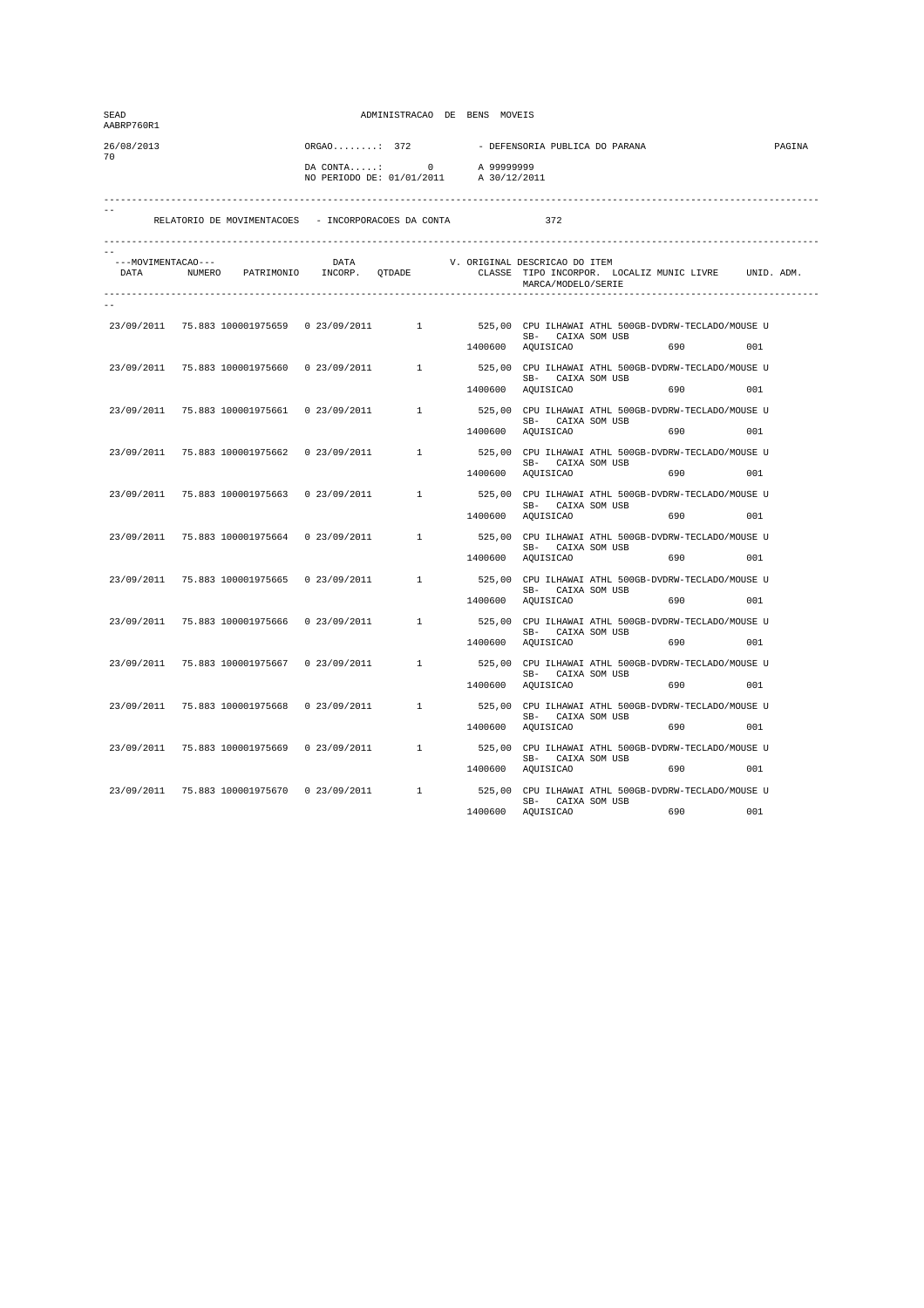| SEAD<br>AABRP760R1 |                                               |               | ADMINISTRACAO DE BENS MOVEIS                                       |                                                                  |                                                     |                                                                                                                        |        |
|--------------------|-----------------------------------------------|---------------|--------------------------------------------------------------------|------------------------------------------------------------------|-----------------------------------------------------|------------------------------------------------------------------------------------------------------------------------|--------|
| 26/08/2013         |                                               | $ORGAO$ : 372 |                                                                    |                                                                  | - DEFENSORIA PUBLICA DO PARANA                      |                                                                                                                        | PAGINA |
| 71                 |                                               |               |                                                                    | DA CONTA: 0 A 99999999<br>NO PERIODO DE: 01/01/2011 A 30/12/2011 |                                                     |                                                                                                                        |        |
|                    |                                               |               | RELATORIO DE MOVIMENTACOES - INCORPORACOES DA CONTA                |                                                                  | 372                                                 |                                                                                                                        |        |
| ---MOVIMENTACAO--- |                                               |               | --MOVIMENTACAO--- DATA V.<br>DATA NUMERO PATRIMONIO INCORP. QTDADE |                                                                  | V. ORIGINAL DESCRICAO DO ITEM<br>MARCA/MODELO/SERIE | CLASSE TIPO INCORPOR. LOCALIZ MUNIC LIVRE UNID. ADM.                                                                   |        |
|                    |                                               |               |                                                                    |                                                                  |                                                     |                                                                                                                        |        |
|                    |                                               |               |                                                                    |                                                                  |                                                     | 23/09/2011 75.883 100001975671 0 23/09/2011 1 525,00 CPU ILHAWAI ATHL 500GB-DVDRW-TECLADO/MOUSE U<br>SB- CAIXA SOM USB |        |
|                    |                                               |               |                                                                    |                                                                  | 1400600 AQUISICAO                                   | 690 001                                                                                                                |        |
| 23/09/2011         |                                               |               |                                                                    |                                                                  | SB- CAIXA SOM USB                                   | 75.883 100001975672  0 23/09/2011  1  525,00 CPU ILHAWAI ATHL 500GB-DVDRW-TECLADO/MOUSE U                              |        |
|                    |                                               |               |                                                                    |                                                                  | 1400600 AQUISICAO                                   | 690                                                                                                                    | 001    |
|                    |                                               |               | 23/09/2011 75.883 100001975673 0 23/09/2011 1                      |                                                                  |                                                     | 525,00 CPU ILHAWAI ATHL 500GB-DVDRW-TECLADO/MOUSE U                                                                    |        |
|                    |                                               |               |                                                                    |                                                                  | SB- CAIXA SOM USB<br>1400600 AQUISICAO              | 690 88                                                                                                                 | 0.01   |
|                    | 23/09/2011 75.883 100001975674 0 23/09/2011   |               |                                                                    |                                                                  |                                                     | 1 525,00 CPU ILHAWAI ATHL 500GB-DVDRW-TECLADO/MOUSE U                                                                  |        |
|                    |                                               |               |                                                                    |                                                                  | SB- CAIXA SOM USB<br>1400600 AQUISICAO              | 690 001                                                                                                                |        |
|                    | 23/09/2011 75.883 100001975675                | 0 23/09/2011  | $\mathbf{1}$                                                       |                                                                  |                                                     | 525,00 CPU ILHAWAI ATHL 500GB-DVDRW-TECLADO/MOUSE U                                                                    |        |
|                    |                                               |               |                                                                    | 1400600                                                          | AQUISICAO                                           | SB- CAIXA SOM USB<br>690                                                                                               | 0.01   |
| 23/09/2011         | 75.883 100001975676                           |               |                                                                    |                                                                  |                                                     | 0 23/09/2011 1 525,00 CPU ILHAWAI ATHL 500GB-DVDRW-TECLADO/MOUSE U                                                     |        |
|                    |                                               |               |                                                                    |                                                                  | SB- CAIXA SOM USB<br>1400600 AQUISICAO              | 690 80                                                                                                                 | 0.01   |
|                    |                                               |               |                                                                    |                                                                  |                                                     |                                                                                                                        |        |
|                    |                                               |               | 23/09/2011 75.883 100001975677 0 23/09/2011 1                      |                                                                  | SB- CAIXA SOM USB                                   | 525,00 CPU ILHAWAI ATHL 500GB-DVDRW-TECLADO/MOUSE U                                                                    |        |
|                    |                                               |               |                                                                    |                                                                  | 1400600 AQUISICAO                                   | 690 001                                                                                                                |        |
|                    | 23/09/2011 75.883 100001975678 0 23/09/2011   |               | $1 \qquad \qquad$                                                  |                                                                  | SB- CAIXA SOM USB                                   | 525,00 CPU ILHAWAI ATHL 500GB-DVDRW-TECLADO/MOUSE U                                                                    |        |
|                    |                                               |               |                                                                    |                                                                  | 1400600 AQUISICAO                                   | 690 001                                                                                                                |        |
|                    | 23/09/2011 75.883 100001975679                | 0 23/09/2011  | 1                                                                  |                                                                  |                                                     | 525,00 CPU ILHAWAI ATHL 500GB-DVDRW-TECLADO/MOUSE U<br>SB- CAIXA SOM USB                                               |        |
|                    |                                               |               |                                                                    |                                                                  | 1400600 AQUISICAO                                   | 690                                                                                                                    | 001    |
| 23/09/2011         | 75.883 100001975680                           |               | $0.23/09/2011$ 1                                                   |                                                                  |                                                     | 525,00 CPU ILHAWAI ATHL 500GB-DVDRW-TECLADO/MOUSE U                                                                    |        |
|                    |                                               |               |                                                                    |                                                                  | SB- CAIXA SOM USB<br>1400600 AQUISICAO              | 690                                                                                                                    | 001    |
|                    |                                               |               |                                                                    |                                                                  |                                                     | 23/09/2011 75.883 100001975681 0 23/09/2011 1 525,00 CPU ILHAWAI ATHL 500GB-DVDRW-TECLADO/MOUSE U                      |        |
|                    |                                               |               |                                                                    |                                                                  | SB- CAIXA SOM USB<br>1400600 AQUISICAO              |                                                                                                                        | 001    |
|                    | 23/09/2011 75.883 100001975682 0 23/09/2011 1 |               |                                                                    |                                                                  |                                                     | 525,00 CPU ILHAWAI ATHL 500GB-DVDRW-TECLADO/MOUSE U                                                                    |        |
|                    |                                               |               |                                                                    | 1400600                                                          | SB- CAIXA SOM USB<br>AQUISICAO                      | 690                                                                                                                    | 001    |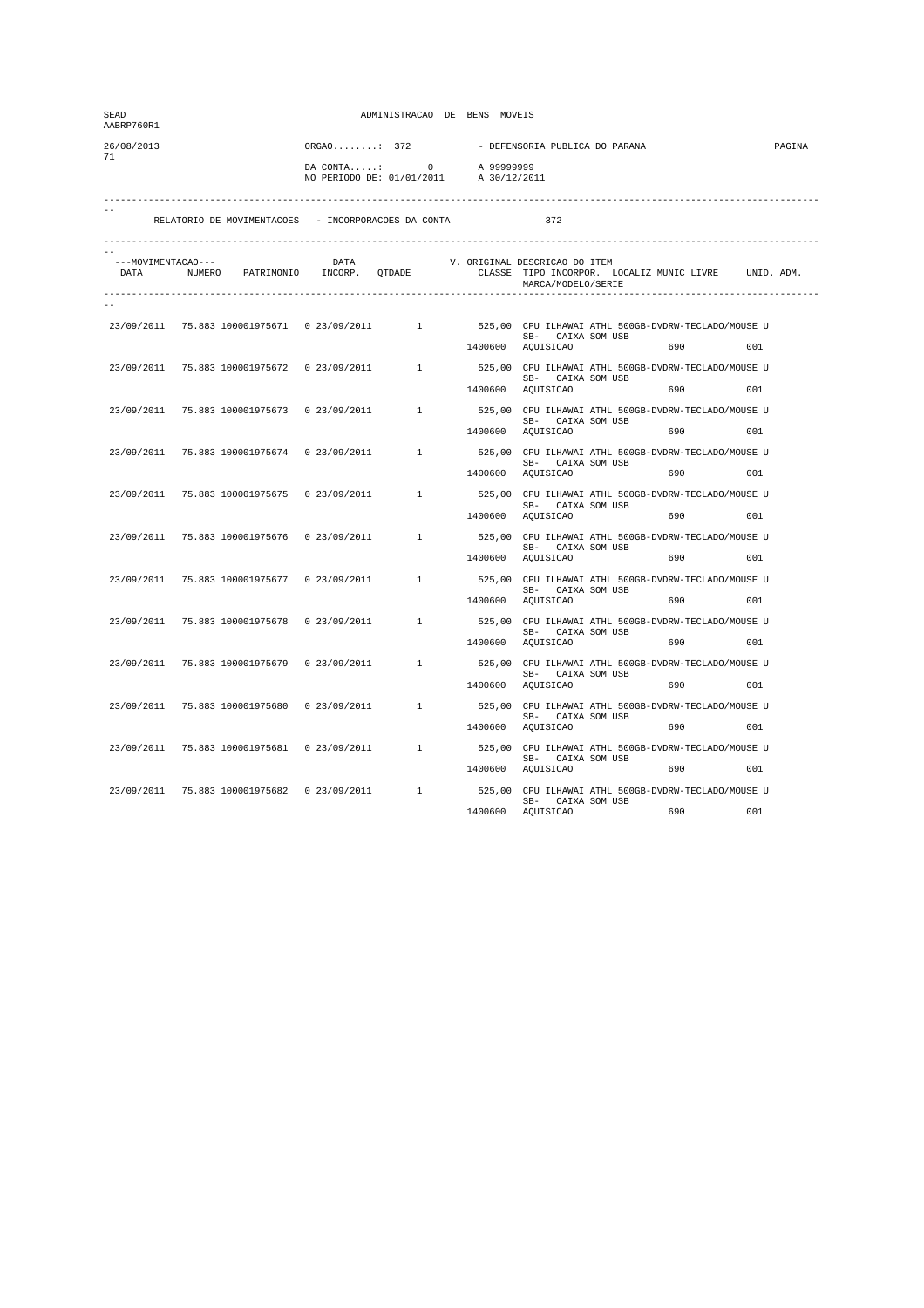| SEAD<br>AABRP760R1 |                                               | ADMINISTRACAO DE BENS MOVEIS |                                                     |         |                                                                  |                                                                                                                                                                                |        |  |
|--------------------|-----------------------------------------------|------------------------------|-----------------------------------------------------|---------|------------------------------------------------------------------|--------------------------------------------------------------------------------------------------------------------------------------------------------------------------------|--------|--|
| 26/08/2013<br>72   |                                               | $ORGAO$ : 372                |                                                     |         | - DEFENSORIA PUBLICA DO PARANA                                   |                                                                                                                                                                                | PAGINA |  |
|                    |                                               |                              |                                                     |         | DA CONTA: 0 A 99999999<br>NO PERIODO DE: 01/01/2011 A 30/12/2011 |                                                                                                                                                                                |        |  |
|                    |                                               |                              | RELATORIO DE MOVIMENTACOES - INCORPORACOES DA CONTA |         | 372                                                              |                                                                                                                                                                                |        |  |
|                    |                                               |                              |                                                     |         |                                                                  |                                                                                                                                                                                |        |  |
| ---MOVIMENTACAO--- |                                               |                              |                                                     |         | MARCA/MODELO/SERIE                                               | --MOVIMENTACAO---     DATA     V. ORIGINAL DESCRICAO DO ITEM<br>DATA     NUMERO   PATRIMONIO   INCORP.   QTDADE       CLASSE  TIPO INCORPOR.  LOCALIZ MUNIC LIVRE   UNID. ADM. |        |  |
|                    |                                               |                              |                                                     |         |                                                                  |                                                                                                                                                                                |        |  |
|                    |                                               |                              |                                                     |         | SB- CAIXA SOM USB                                                | 23/09/2011 75.883 100001975683 0 23/09/2011 1 525,00 CPU ILHAWAI ATHL 500GB-DVDRW-TECLADO/MOUSE U                                                                              |        |  |
|                    |                                               |                              |                                                     |         | 1400600 AQUISICAO                                                | 690 001                                                                                                                                                                        |        |  |
| 23/09/2011         |                                               |                              |                                                     |         | SB- CAIXA SOM USB                                                | 75.883 100001975684  0 23/09/2011  1 525,00 CPU ILHAWAI ATHL 500GB-DVDRW-TECLADO/MOUSE U                                                                                       |        |  |
|                    |                                               |                              |                                                     |         | 1400600 AQUISICAO                                                |                                                                                                                                                                                | 001    |  |
|                    |                                               |                              | 23/09/2011 75.883 100001975685 0 23/09/2011 1       |         | SB- CAIXA SOM USB                                                | 525,00 CPU ILHAWAI ATHL 500GB-DVDRW-TECLADO/MOUSE U                                                                                                                            |        |  |
|                    |                                               |                              |                                                     |         | 1400600 AQUISICAO                                                | 690 001                                                                                                                                                                        |        |  |
|                    | 23/09/2011 75.883 100001975686 0 23/09/2011   |                              | $1 \qquad \qquad$                                   |         | SB- CAIXA SOM USB                                                | 525,00 CPU ILHAWAI ATHL 500GB-DVDRW-TECLADO/MOUSE U                                                                                                                            |        |  |
|                    |                                               |                              |                                                     |         | 1400600 AQUISICAO                                                | 690 001                                                                                                                                                                        |        |  |
|                    | 23/09/2011 75.883 100001975687                | 0 23/09/2011                 | 1                                                   |         |                                                                  | 525,00 CPU ILHAWAI ATHL 500GB-DVDRW-TECLADO/MOUSE U<br>SB- CAIXA SOM USB                                                                                                       |        |  |
|                    |                                               |                              |                                                     | 1400600 | AQUISICAO                                                        | 690                                                                                                                                                                            | 001    |  |
| 23/09/2011         | 75.883 100001975688                           |                              |                                                     |         | SB- CAIXA SOM USB                                                | 0 23/09/2011 $1$ 525,00 CPU ILHAWAI ATHL 500GB-DVDRW-TECLADO/MOUSE U                                                                                                           |        |  |
|                    |                                               |                              |                                                     |         | 1400600 AQUISICAO                                                |                                                                                                                                                                                | 0.01   |  |
|                    | 23/09/2011 75.883 100001975689                |                              |                                                     |         | SB- CAIXA SOM USB                                                |                                                                                                                                                                                |        |  |
|                    |                                               |                              |                                                     |         | 1400600 AQUISICAO                                                | 690 001                                                                                                                                                                        |        |  |
|                    | 23/09/2011 75.883 100001975690 0 23/09/2011   |                              | $1 \qquad \qquad$                                   |         | SB- CAIXA SOM USB                                                | 525,00 CPU ILHAWAI ATHL 500GB-DVDRW-TECLADO/MOUSE U                                                                                                                            |        |  |
|                    |                                               |                              |                                                     |         | 1400600 AQUISICAO                                                | 690 001                                                                                                                                                                        |        |  |
|                    | 23/09/2011 75.883 100001975691                | 0 23/09/2011                 | 1                                                   |         |                                                                  | 525,00 CPU ILHAWAI ATHL 500GB-DVDRW-TECLADO/MOUSE U<br>SB- CAIXA SOM USB                                                                                                       |        |  |
|                    |                                               |                              |                                                     |         | 1400600 AQUISICAO                                                | 690                                                                                                                                                                            | 001    |  |
|                    |                                               |                              | 23/09/2011 75.883 100001975692 0 23/09/2011 1       |         | SB- CAIXA SOM USB                                                | 525,00 CPU ILHAWAI ATHL 500GB-DVDRW-TECLADO/MOUSE U                                                                                                                            |        |  |
|                    |                                               |                              |                                                     |         | 1400600 AQUISICAO                                                | 690 001                                                                                                                                                                        |        |  |
|                    |                                               |                              |                                                     |         | SB- CAIXA SOM USB                                                | 23/09/2011 75.883 100001975693 0 23/09/2011 1 525,00 CPU ILHAWAI ATHL 500GB-DVDRW-TECLADO/MOUSE U                                                                              |        |  |
|                    |                                               |                              |                                                     |         | 1400600 AQUISICAO                                                | 690 700                                                                                                                                                                        | 001    |  |
|                    | 23/09/2011 75.883 100001975694 0 23/09/2011 1 |                              |                                                     |         | SB- CAIXA SOM USB                                                | 525,00 CPU ILHAWAI ATHL 500GB-DVDRW-TECLADO/MOUSE U                                                                                                                            |        |  |
|                    |                                               |                              |                                                     | 1400600 | AQUISICAO                                                        | 690                                                                                                                                                                            | 001    |  |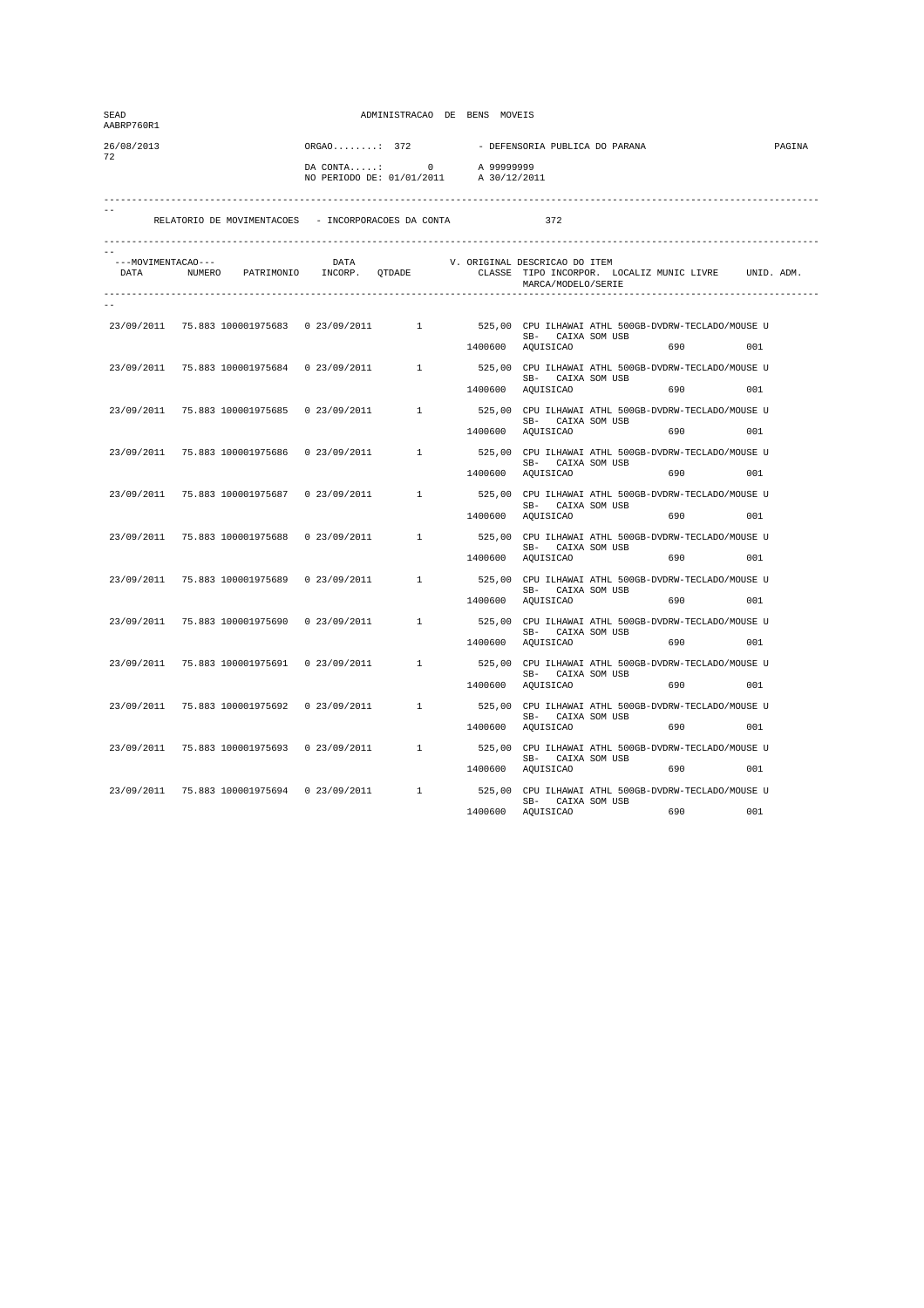| SEAD<br>AABRP760R1 |                                               |               | ADMINISTRACAO DE BENS MOVEIS                                     |         |                                |                                                                                                                                                                                |        |
|--------------------|-----------------------------------------------|---------------|------------------------------------------------------------------|---------|--------------------------------|--------------------------------------------------------------------------------------------------------------------------------------------------------------------------------|--------|
| 26/08/2013         |                                               | $ORGAO$ : 372 |                                                                  |         | - DEFENSORIA PUBLICA DO PARANA |                                                                                                                                                                                | PAGINA |
| 73                 |                                               |               | DA CONTA: 0 A 99999999<br>NO PERIODO DE: 01/01/2011 A 30/12/2011 |         |                                |                                                                                                                                                                                |        |
|                    |                                               |               | RELATORIO DE MOVIMENTACOES - INCORPORACOES DA CONTA              |         | 372                            |                                                                                                                                                                                |        |
|                    |                                               |               |                                                                  |         |                                |                                                                                                                                                                                |        |
| ---MOVIMENTACAO--- |                                               |               |                                                                  |         | MARCA/MODELO/SERIE             | --MOVIMENTACAO---     DATA     V. ORIGINAL DESCRICAO DO ITEM<br>DATA     NUMERO   PATRIMONIO   INCORP.   QTDADE       CLASSE  TIPO INCORPOR.  LOCALIZ MUNIC LIVRE   UNID. ADM. |        |
|                    |                                               |               |                                                                  |         |                                |                                                                                                                                                                                |        |
|                    |                                               |               |                                                                  |         | SB- CAIXA SOM USB              | 23/09/2011 75.883 100001975695 0 23/09/2011 1 525,00 CPU ILHAWAI ATHL 500GB-DVDRW-TECLADO/MOUSE U                                                                              |        |
|                    |                                               |               |                                                                  |         | 1400600 AQUISICAO              | 690 001                                                                                                                                                                        |        |
| 23/09/2011         |                                               |               |                                                                  |         | SB- CAIXA SOM USB              | 75.883 100001975696  0 23/09/2011  1 525,00 CPU ILHAWAI ATHL 500GB-DVDRW-TECLADO/MOUSE U                                                                                       |        |
|                    |                                               |               |                                                                  |         | 1400600 AQUISICAO              |                                                                                                                                                                                | 001    |
|                    |                                               |               | 23/09/2011 75.883 100001975697 0 23/09/2011 1                    |         | SB- CAIXA SOM USB              | 525,00 CPU ILHAWAI ATHL 500GB-DVDRW-TECLADO/MOUSE U                                                                                                                            |        |
|                    |                                               |               |                                                                  |         | 1400600 AQUISICAO              | 690 001                                                                                                                                                                        |        |
|                    | 23/09/2011 75.883 100001975698 0 23/09/2011   |               | $1 \qquad \qquad$                                                |         | SB- CAIXA SOM USB              | 525,00 CPU ILHAWAI ATHL 500GB-DVDRW-TECLADO/MOUSE U                                                                                                                            |        |
|                    |                                               |               |                                                                  |         | 1400600 AQUISICAO              | 690 001                                                                                                                                                                        |        |
|                    | 23/09/2011 75.883 100001975699                | 0 23/09/2011  | 1                                                                |         |                                | 525,00 CPU ILHAWAI ATHL 500GB-DVDRW-TECLADO/MOUSE U<br>SB- CAIXA SOM USB                                                                                                       |        |
|                    |                                               |               |                                                                  | 1400600 | AQUISICAO                      | 690                                                                                                                                                                            | 001    |
| 23/09/2011         |                                               |               |                                                                  |         | SB- CAIXA SOM USB              | 75.883 100001975700  0 23/09/2011  1 525,00 CPU ILHAWAI ATHL 500GB-DVDRW-TECLADO/MOUSE U                                                                                       |        |
|                    |                                               |               |                                                                  |         | 1400600 AQUISICAO              |                                                                                                                                                                                | 0.01   |
|                    |                                               |               |                                                                  |         | SB- CAIXA SOM USB              | 23/09/2011 75.883 100001975701 0 23/09/2011 1 525,00 CPU ILHAWAI ATHL 500GB-DVDRW-TECLADO/MOUSE U                                                                              |        |
|                    |                                               |               |                                                                  |         | 1400600 AQUISICAO              | 690 001                                                                                                                                                                        |        |
|                    | 23/09/2011 75.883 100001975702 0 23/09/2011   |               | $1 \qquad \qquad$                                                |         | SB- CAIXA SOM USB              | 525,00 CPU ILHAWAI ATHL 500GB-DVDRW-TECLADO/MOUSE U                                                                                                                            |        |
|                    |                                               |               |                                                                  |         | 1400600 AQUISICAO              | 690 001                                                                                                                                                                        |        |
|                    | 23/09/2011 75.883 100001975703                | 0 23/09/2011  | 1                                                                |         |                                | 525,00 CPU ILHAWAI ATHL 500GB-DVDRW-TECLADO/MOUSE U<br>SB- CAIXA SOM USB                                                                                                       |        |
|                    |                                               |               |                                                                  |         | 1400600 AQUISICAO              | 690                                                                                                                                                                            | 001    |
|                    |                                               |               | 23/09/2011 75.883 100001975704 0 23/09/2011 1                    |         | SB- CAIXA SOM USB              | 525,00 CPU ILHAWAI ATHL 500GB-DVDRW-TECLADO/MOUSE U                                                                                                                            |        |
|                    |                                               |               |                                                                  |         | 1400600 AQUISICAO              | 690 001                                                                                                                                                                        |        |
|                    |                                               |               |                                                                  |         | SB- CAIXA SOM USB              | 23/09/2011 75.883 100001975705 0 23/09/2011 1 525,00 CPU ILHAWAI ATHL 500GB-DVDRW-TECLADO/MOUSE U                                                                              |        |
|                    |                                               |               |                                                                  |         | 1400600 AQUISICAO              |                                                                                                                                                                                | 001    |
|                    | 23/09/2011 75.883 100001975706 0 23/09/2011 1 |               |                                                                  |         | SB- CAIXA SOM USB              | 525,00 CPU ILHAWAI ATHL 500GB-DVDRW-TECLADO/MOUSE U                                                                                                                            |        |
|                    |                                               |               |                                                                  | 1400600 | AQUISICAO                      | 690                                                                                                                                                                            | 001    |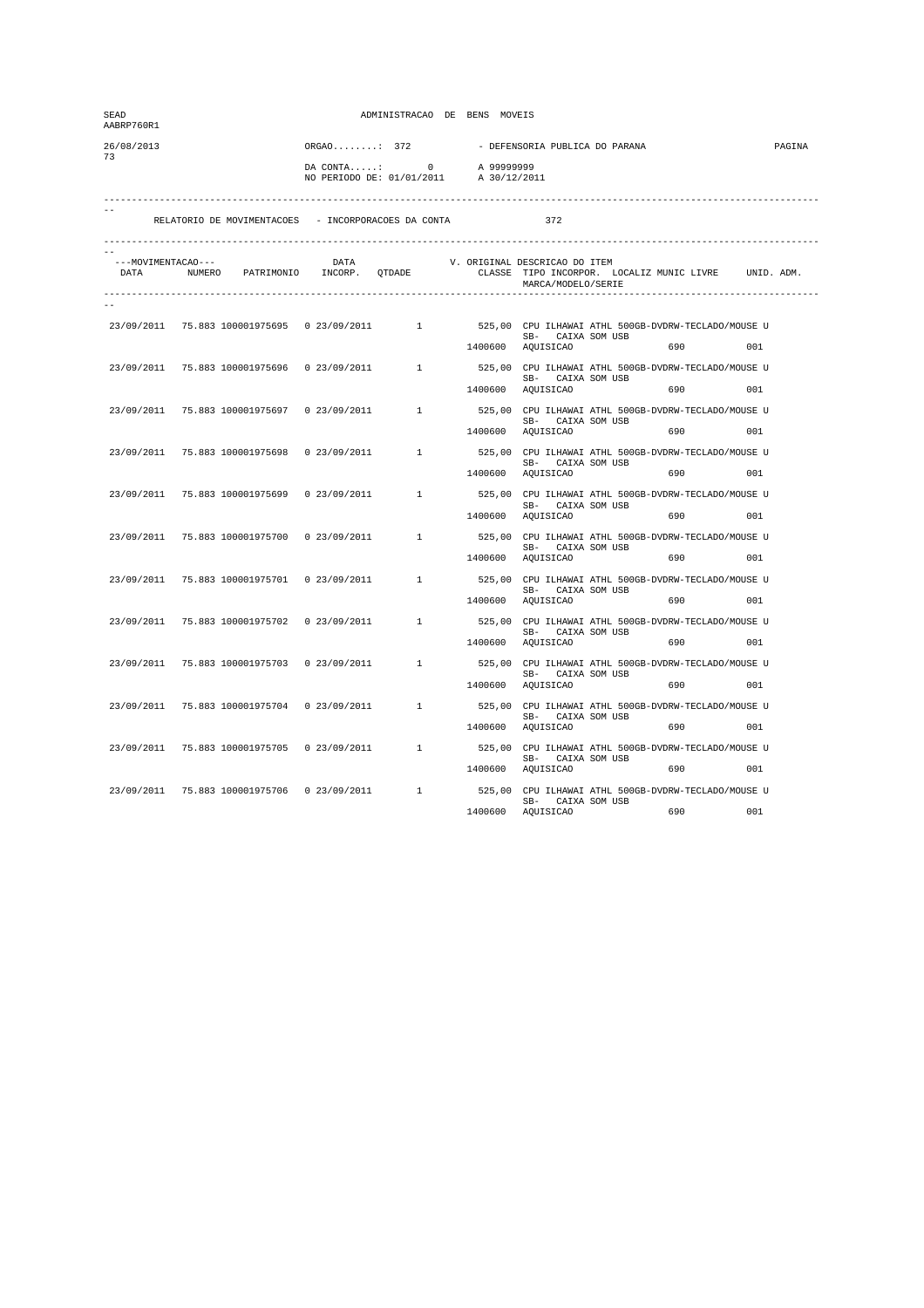| SEAD<br>AABRP760R1 |                                               |               | ADMINISTRACAO DE BENS MOVEIS                                       |         |                                                     |                                                                                                                        |        |
|--------------------|-----------------------------------------------|---------------|--------------------------------------------------------------------|---------|-----------------------------------------------------|------------------------------------------------------------------------------------------------------------------------|--------|
| 26/08/2013         |                                               | $ORGAO$ : 372 |                                                                    |         | - DEFENSORIA PUBLICA DO PARANA                      |                                                                                                                        | PAGINA |
| 74                 |                                               |               | DA CONTA: 0 A 99999999<br>NO PERIODO DE: 01/01/2011 A 30/12/2011   |         |                                                     |                                                                                                                        |        |
|                    |                                               |               | RELATORIO DE MOVIMENTACOES - INCORPORACOES DA CONTA                |         | 372                                                 |                                                                                                                        |        |
| ---MOVIMENTACAO--- |                                               |               | --MOVIMENTACAO--- DATA V.<br>DATA NUMERO PATRIMONIO INCORP. QTDADE |         | V. ORIGINAL DESCRICAO DO ITEM<br>MARCA/MODELO/SERIE | CLASSE TIPO INCORPOR. LOCALIZ MUNIC LIVRE UNID. ADM.                                                                   |        |
|                    |                                               |               |                                                                    |         |                                                     |                                                                                                                        |        |
|                    |                                               |               |                                                                    |         |                                                     | 23/09/2011 75.883 100001975707 0 23/09/2011 1 525,00 CPU ILHAWAI ATHL 500GB-DVDRW-TECLADO/MOUSE U<br>SB- CAIXA SOM USB |        |
|                    |                                               |               |                                                                    |         | 1400600 AQUISICAO                                   | 690 001                                                                                                                |        |
| 23/09/2011         |                                               |               |                                                                    |         | SB- CAIXA SOM USB                                   | 75.883 100001975708  0 23/09/2011  1  525,00 CPU ILHAWAI ATHL 500GB-DVDRW-TECLADO/MOUSE U                              |        |
|                    |                                               |               |                                                                    |         | 1400600 AQUISICAO                                   | 690                                                                                                                    | 001    |
|                    |                                               |               | 23/09/2011 75.883 100001975709 0 23/09/2011 1                      |         | SB- CAIXA SOM USB                                   | 525,00 CPU ILHAWAI ATHL 500GB-DVDRW-TECLADO/MOUSE U                                                                    |        |
|                    |                                               |               |                                                                    |         | 1400600 AQUISICAO                                   | 690 80                                                                                                                 | 0.01   |
|                    | 23/09/2011 75.883 100001975710 0 23/09/2011   |               |                                                                    |         |                                                     | 1 525,00 CPU ILHAWAI ATHL 500GB-DVDRW-TECLADO/MOUSE U                                                                  |        |
|                    |                                               |               |                                                                    |         | SB- CAIXA SOM USB<br>1400600 AQUISICAO              | 690 001                                                                                                                |        |
|                    | 23/09/2011 75.883 100001975711                | 0 23/09/2011  | 1                                                                  |         |                                                     | 525,00 CPU ILHAWAI ATHL 500GB-DVDRW-TECLADO/MOUSE U                                                                    |        |
|                    |                                               |               |                                                                    | 1400600 | AQUISICAO                                           | SB- CAIXA SOM USB<br>690                                                                                               | 0.01   |
| 23/09/2011         |                                               |               |                                                                    |         |                                                     | 75.883 100001975712  0 23/09/2011  1 525,00 CPU ILHAWAI ATHL 500GB-DVDRW-TECLADO/MOUSE U                               |        |
|                    |                                               |               |                                                                    |         | SB- CAIXA SOM USB<br>1400600 AQUISICAO              | 690 88                                                                                                                 | 0.01   |
|                    |                                               |               | 23/09/2011 75.883 100001975713 0 23/09/2011 1                      |         |                                                     | 525,00 CPU ILHAWAI ATHL 500GB-DVDRW-TECLADO/MOUSE U                                                                    |        |
|                    |                                               |               |                                                                    |         | SB- CAIXA SOM USB                                   |                                                                                                                        |        |
|                    |                                               |               |                                                                    |         | 1400600 AQUISICAO                                   | 690 001                                                                                                                |        |
|                    | 23/09/2011 75.883 100001975714 0 23/09/2011   |               | $1 \qquad \qquad$                                                  |         | SB- CAIXA SOM USB                                   | 525,00 CPU ILHAWAI ATHL 500GB-DVDRW-TECLADO/MOUSE U                                                                    |        |
|                    |                                               |               |                                                                    |         | 1400600 AQUISICAO                                   | 690 001                                                                                                                |        |
|                    | 23/09/2011 75.883 100001975715                | 0 23/09/2011  | $1 \quad \cdots$                                                   |         |                                                     | 525,00 CPU ILHAWAI ATHL 500GB-DVDRW-TECLADO/MOUSE U<br>SB- CAIXA SOM USB                                               |        |
|                    |                                               |               |                                                                    |         | 1400600 AQUISICAO                                   | 690                                                                                                                    | 001    |
| 23/09/2011         |                                               |               | 75.883 100001975716  0 23/09/2011  1                               |         |                                                     | 525,00 CPU ILHAWAI ATHL 500GB-DVDRW-TECLADO/MOUSE U                                                                    |        |
|                    |                                               |               |                                                                    |         | SB- CAIXA SOM USB<br>1400600 AQUISICAO              | 690                                                                                                                    | 001    |
|                    |                                               |               |                                                                    |         |                                                     | 23/09/2011 75.883 100001975717 0 23/09/2011 1 525,00 CPU ILHAWAI ATHL 500GB-DVDRW-TECLADO/MOUSE U                      |        |
|                    |                                               |               |                                                                    |         | SB- CAIXA SOM USB<br>1400600 AQUISICAO              |                                                                                                                        | 001    |
|                    | 23/09/2011 75.883 100001975718 0 23/09/2011 1 |               |                                                                    |         |                                                     | 525,00 CPU ILHAWAI ATHL 500GB-DVDRW-TECLADO/MOUSE U                                                                    |        |
|                    |                                               |               |                                                                    | 1400600 | SB- CAIXA SOM USB<br>AQUISICAO                      | 690                                                                                                                    | 001    |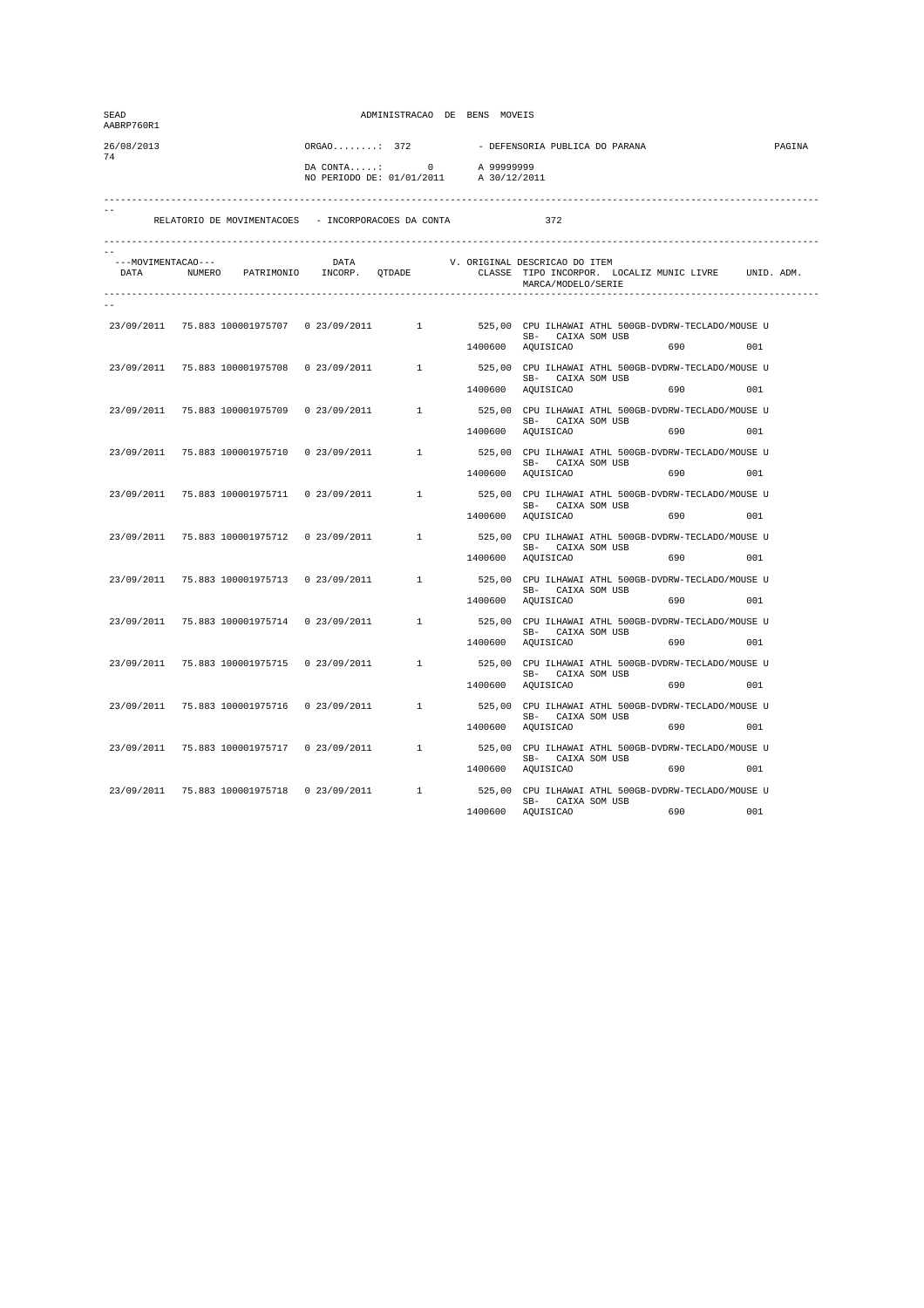| SEAD<br>AABRP760R1 |                                               |               | ADMINISTRACAO DE BENS MOVEIS                                       |         |                                                     |                                                                                                                        |        |
|--------------------|-----------------------------------------------|---------------|--------------------------------------------------------------------|---------|-----------------------------------------------------|------------------------------------------------------------------------------------------------------------------------|--------|
| 26/08/2013         |                                               | $ORGAO$ : 372 |                                                                    |         | - DEFENSORIA PUBLICA DO PARANA                      |                                                                                                                        | PAGINA |
| 75                 |                                               |               | DA CONTA: 0 A 99999999<br>NO PERIODO DE: 01/01/2011 A 30/12/2011   |         |                                                     |                                                                                                                        |        |
|                    |                                               |               | RELATORIO DE MOVIMENTACOES - INCORPORACOES DA CONTA                |         | 372                                                 |                                                                                                                        |        |
| ---MOVIMENTACAO--- |                                               |               | --MOVIMENTACAO--- DATA V.<br>DATA NUMERO PATRIMONIO INCORP. QTDADE |         | V. ORIGINAL DESCRICAO DO ITEM<br>MARCA/MODELO/SERIE | CLASSE TIPO INCORPOR. LOCALIZ MUNIC LIVRE UNID. ADM.                                                                   |        |
|                    |                                               |               |                                                                    |         |                                                     |                                                                                                                        |        |
|                    |                                               |               |                                                                    |         |                                                     | 23/09/2011 75.883 100001975719 0 23/09/2011 1 525,00 CPU ILHAWAI ATHL 500GB-DVDRW-TECLADO/MOUSE U<br>SB- CAIXA SOM USB |        |
|                    |                                               |               |                                                                    |         | 1400600 AQUISICAO                                   | 690 001                                                                                                                |        |
| 23/09/2011         |                                               |               |                                                                    |         | SB- CAIXA SOM USB                                   | 75.883 100001975720  0 23/09/2011  1  525,00 CPU ILHAWAI ATHL 500GB-DVDRW-TECLADO/MOUSE U                              |        |
|                    |                                               |               |                                                                    |         | 1400600 AQUISICAO                                   |                                                                                                                        | 001    |
|                    |                                               |               | 23/09/2011 75.883 100001975721 0 23/09/2011 1                      |         | SB- CAIXA SOM USB                                   | 525,00 CPU ILHAWAI ATHL 500GB-DVDRW-TECLADO/MOUSE U                                                                    |        |
|                    |                                               |               |                                                                    |         | 1400600 AQUISICAO                                   | 690 80                                                                                                                 | 0.01   |
|                    | 23/09/2011 75.883 100001975722 0 23/09/2011   |               |                                                                    |         |                                                     | 1 525,00 CPU ILHAWAI ATHL 500GB-DVDRW-TECLADO/MOUSE U                                                                  |        |
|                    |                                               |               |                                                                    |         | SB- CAIXA SOM USB<br>1400600 AQUISICAO              | 690 001                                                                                                                |        |
|                    | 23/09/2011 75.883 100001975723                | 0 23/09/2011  | 1                                                                  |         |                                                     | 525,00 CPU ILHAWAI ATHL 500GB-DVDRW-TECLADO/MOUSE U                                                                    |        |
|                    |                                               |               |                                                                    | 1400600 | AQUISICAO                                           | SB- CAIXA SOM USB<br>690                                                                                               | 0.01   |
| 23/09/2011         | 75.883 100001975724                           |               |                                                                    |         |                                                     | 0 23/09/2011 1 525,00 CPU ILHAWAI ATHL 500GB-DVDRW-TECLADO/MOUSE U                                                     |        |
|                    |                                               |               |                                                                    |         | SB- CAIXA SOM USB<br>1400600 AQUISICAO              | 690 88                                                                                                                 | 0.01   |
|                    |                                               |               | 23/09/2011 75.883 100001975725 0 23/09/2011 1                      |         |                                                     | 525,00 CPU ILHAWAI ATHL 500GB-DVDRW-TECLADO/MOUSE U                                                                    |        |
|                    |                                               |               |                                                                    |         | SB- CAIXA SOM USB                                   |                                                                                                                        |        |
|                    |                                               |               |                                                                    |         | 1400600 AQUISICAO                                   | 690 001                                                                                                                |        |
|                    | 23/09/2011 75.883 100001975726 0 23/09/2011   |               | $1 \qquad \qquad$                                                  |         | SB- CAIXA SOM USB                                   | 525,00 CPU ILHAWAI ATHL 500GB-DVDRW-TECLADO/MOUSE U                                                                    |        |
|                    |                                               |               |                                                                    |         | 1400600 AQUISICAO                                   | 690 001                                                                                                                |        |
|                    | 23/09/2011 75.883 100001975727                | 0 23/09/2011  | $1 \quad \cdots$                                                   |         |                                                     | 525,00 CPU ILHAWAI ATHL 500GB-DVDRW-TECLADO/MOUSE U<br>SB- CAIXA SOM USB                                               |        |
|                    |                                               |               |                                                                    |         | 1400600 AQUISICAO                                   | 690                                                                                                                    | 001    |
| 23/09/2011         |                                               |               | 75.883 100001975728  0 23/09/2011  1                               |         |                                                     | 525,00 CPU ILHAWAI ATHL 500GB-DVDRW-TECLADO/MOUSE U                                                                    |        |
|                    |                                               |               |                                                                    |         | SB- CAIXA SOM USB<br>1400600 AQUISICAO              | 690                                                                                                                    | 001    |
|                    |                                               |               |                                                                    |         |                                                     | 23/09/2011 75.883 100001975729 0 23/09/2011 1 525,00 CPU ILHAWAI ATHL 500GB-DVDRW-TECLADO/MOUSE U                      |        |
|                    |                                               |               |                                                                    |         | SB- CAIXA SOM USB<br>1400600 AQUISICAO              |                                                                                                                        | 001    |
|                    | 23/09/2011 75.883 100001975730 0 23/09/2011 1 |               |                                                                    |         |                                                     | 525,00 CPU ILHAWAI ATHL 500GB-DVDRW-TECLADO/MOUSE U                                                                    |        |
|                    |                                               |               |                                                                    | 1400600 | SB- CAIXA SOM USB<br>AQUISICAO                      | 690                                                                                                                    | 001    |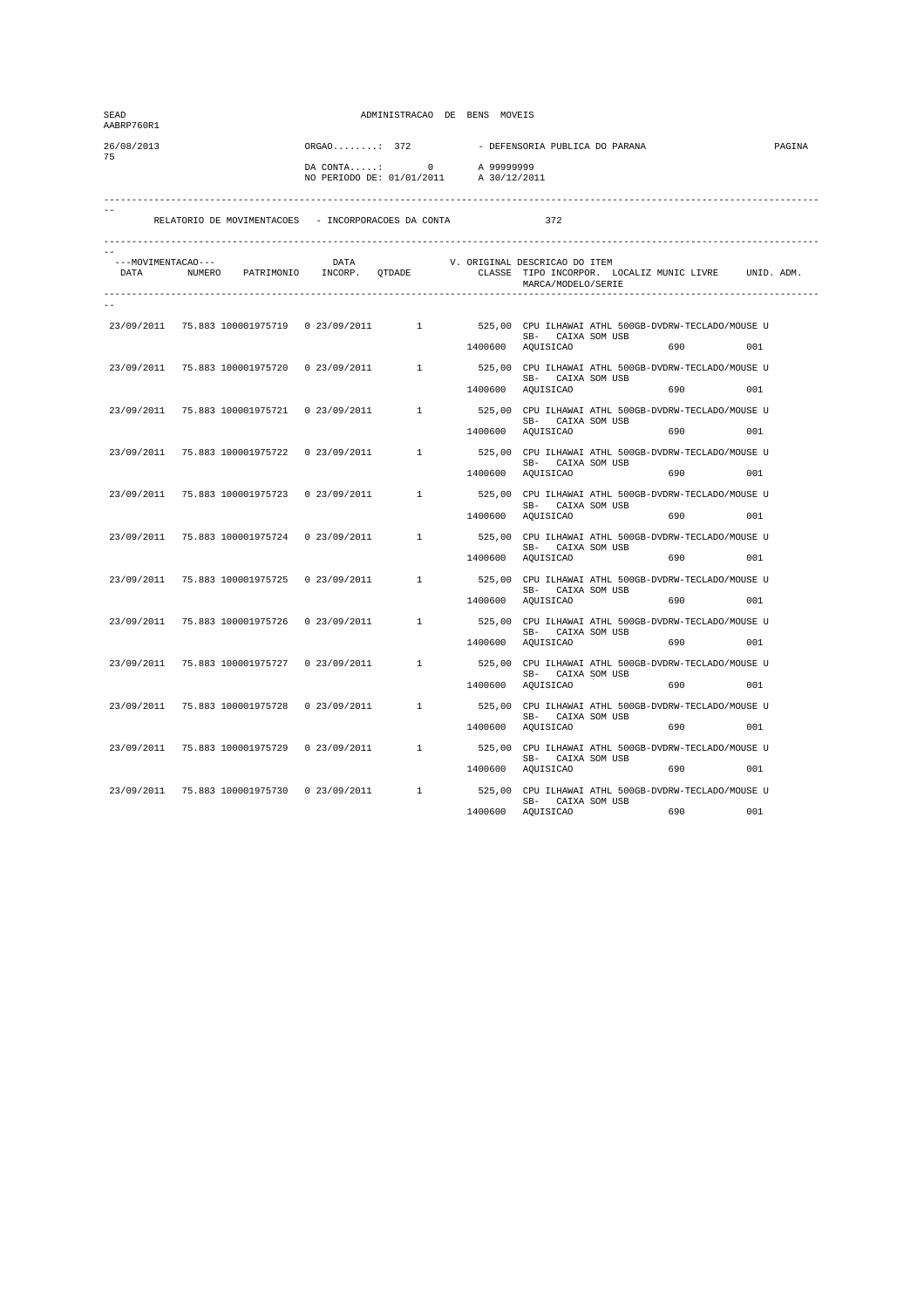| SEAD<br>AABRP760R1         |                                                     |                                                             | ADMINISTRACAO DE BENS MOVEIS |         |                                                                                                             |     |  |  |  |
|----------------------------|-----------------------------------------------------|-------------------------------------------------------------|------------------------------|---------|-------------------------------------------------------------------------------------------------------------|-----|--|--|--|
| 26/08/2013<br>76           |                                                     | $ORGAO$ : 372<br>$DA$ CONTA: 0<br>NO PERIODO DE: 01/01/2011 |                              |         | - DEFENSORIA PUBLICA DO PARANA<br>A 99999999<br>A 30/12/2011                                                |     |  |  |  |
|                            | RELATORIO DE MOVIMENTACOES - INCORPORACOES DA CONTA |                                                             |                              |         | 372                                                                                                         |     |  |  |  |
| ---MOVIMENTACAO---<br>DATA | NUMERO PATRIMONIO INCORP. QTDADE                    | DATA                                                        |                              |         | V. ORIGINAL DESCRICAO DO ITEM<br>CLASSE TIPO INCORPOR. LOCALIZ MUNIC LIVRE UNID. ADM.<br>MARCA/MODELO/SERIE |     |  |  |  |
|                            | 23/09/2011 75.883 100001976173 0 23/09/2011         |                                                             | $\mathbf{1}$                 |         | 390,00 MONITOR LCD-20" MARCA AOC-MOD.E2043FK<br>1402000 AQUISICAO<br>690                                    | 001 |  |  |  |
| 23/09/2011                 | 75.883 100001976174                                 | 0 23/09/2011                                                | 1                            |         | 390,00 MONITOR LCD-20" MARCA AOC-MOD.E2043FK<br>1402000 AQUISICAO<br>690                                    | 001 |  |  |  |
| 23/09/2011                 | 75.883 100001976175                                 | 0 23/09/2011                                                | $\mathbf{1}$                 |         | 390,00 MONITOR LCD-20" MARCA AOC-MOD.E2043FK<br>1402000 AQUISICAO<br>690                                    | 001 |  |  |  |
| 23/09/2011                 | 75.883 100001976176                                 | 0 23/09/2011                                                | $1 \quad$                    | 1402000 | 390,00 MONITOR LCD-20" MARCA AOC-MOD.E2043FK<br>AQUISICAO<br>690                                            | 001 |  |  |  |
| 23/09/2011                 | 75.883 100001976177                                 | 0.23/09/2011                                                | $\mathbf{1}$                 | 1402000 | 390,00 MONITOR LCD-20" MARCA AOC-MOD.E2043FK<br>AQUISICAO<br>690                                            | 001 |  |  |  |
| 23/09/2011                 | 75.883 100001976178                                 | 0 23/09/2011                                                | $\mathbf{1}$                 | 1402000 | 390,00 MONITOR LCD-20" MARCA AOC-MOD.E2043FK<br>AQUISICAO<br>690                                            | 001 |  |  |  |
| 23/09/2011                 | 75.883 100001976179                                 | 0 23/09/2011                                                | $\mathbf{1}$                 | 1402000 | 390,00 MONITOR LCD-20" MARCA AOC-MOD.E2043FK<br>AQUISICAO<br>690                                            | 001 |  |  |  |
| 23/09/2011                 | 75.883 100001976180                                 | 0 23/09/2011                                                | $1 \quad$                    |         | 390,00 MONITOR LCD-20" MARCA AOC-MOD.E2043FK<br>1402000 AQUISICAO<br>690                                    | 001 |  |  |  |
| 23/09/2011                 | 75.883 100001976181                                 | 0.23/09/2011                                                | $\mathbf{1}$                 | 1402000 | 390,00 MONITOR LCD-20" MARCA AOC-MOD.E2043FK<br>AQUISICAO<br>690                                            | 001 |  |  |  |
| 23/09/2011                 | 75.883 100001976182                                 | 0.23/09/2011                                                | $\mathbf{1}$                 | 1402000 | 390,00 MONITOR LCD-20" MARCA AOC-MOD.E2043FK<br>AQUISICAO<br>690                                            | 001 |  |  |  |
| 23/09/2011                 | 75.883 100001976183                                 | 0 23/09/2011                                                | $\mathbf{1}$                 |         | 390,00 MONITOR LCD-20" MARCA AOC-MOD.E2043FK<br>1402000 AQUISICAO<br>690                                    | 001 |  |  |  |
| 23/09/2011                 | 75.883 100001976184                                 | 0 23/09/2011                                                | $1 \quad$                    |         | 390,00 MONITOR LCD-20" MARCA AOC-MOD.E2043FK<br>1402000 AQUISICAO<br>690                                    | 001 |  |  |  |
| 23/09/2011                 | 75.883 100001976185                                 | 0 23/09/2011                                                | $\mathbf{1}$                 |         | 390,00 MONITOR LCD-20" MARCA AOC-MOD.E2043FK<br>1402000 AQUISICAO<br>690                                    | 001 |  |  |  |
| 23/09/2011                 | 75.883 100001976186                                 | 0.23/09/2011                                                | $\mathbf{1}$                 | 1402000 | 390,00 MONITOR LCD-20" MARCA AOC-MOD.E2043FK<br>AQUISICAO<br>690                                            | 001 |  |  |  |
| 23/09/2011                 | 75.883 100001976187 0 23/09/2011                    |                                                             | $\mathbf{1}$                 | 1402000 | 390,00 MONITOR LCD-20" MARCA AOC-MOD.E2043FK<br>AQUISICAO<br>690                                            | 001 |  |  |  |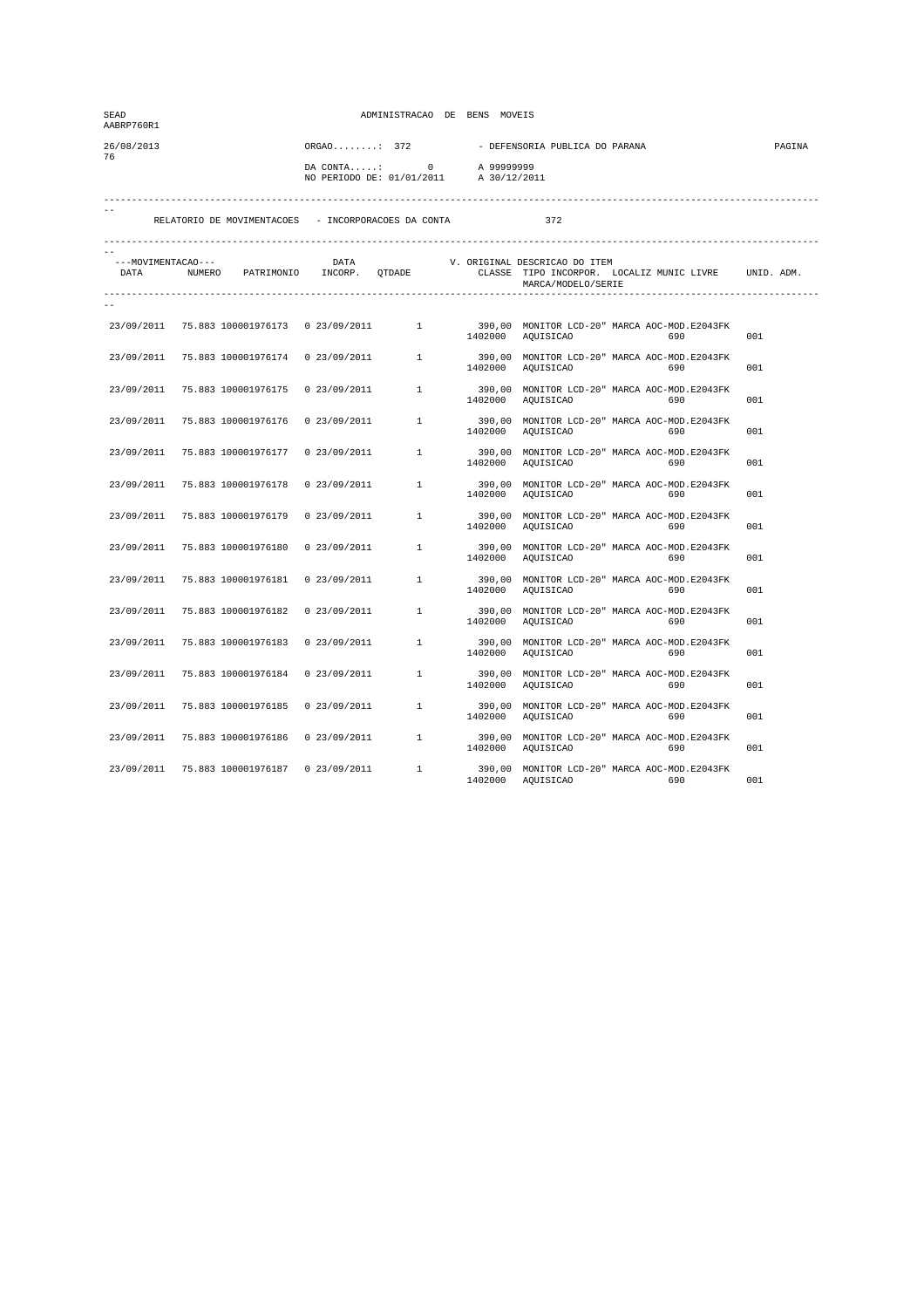| SEAD<br>AABRP760R1         |                                                     |               | ADMINISTRACAO DE BENS MOVEIS               |         |                                                                                                             |     |  |  |
|----------------------------|-----------------------------------------------------|---------------|--------------------------------------------|---------|-------------------------------------------------------------------------------------------------------------|-----|--|--|
| 26/08/2013<br>77           |                                                     | $ORGAO$ : 372 | $DA$ CONTA: 0<br>NO PERIODO DE: 01/01/2011 |         | - DEFENSORIA PUBLICA DO PARANA<br>A 99999999<br>A 30/12/2011                                                |     |  |  |
|                            | RELATORIO DE MOVIMENTACOES - INCORPORACOES DA CONTA |               |                                            |         | 372                                                                                                         |     |  |  |
| ---MOVIMENTACAO---<br>DATA | NUMERO PATRIMONIO INCORP. QTDADE                    | DATA          |                                            |         | V. ORIGINAL DESCRICAO DO ITEM<br>CLASSE TIPO INCORPOR. LOCALIZ MUNIC LIVRE UNID. ADM.<br>MARCA/MODELO/SERIE |     |  |  |
|                            | 23/09/2011 75.883 100001976188 0 23/09/2011         |               | $\frac{1}{2}$                              |         | 390,00 MONITOR LCD-20" MARCA AOC-MOD.E2043FK<br>1402000 AQUISICAO<br>690                                    | 001 |  |  |
| 23/09/2011                 | 75.883 100001976189                                 | 0 23/09/2011  | $\mathbf{1}$                               |         | 390,00 MONITOR LCD-20" MARCA AOC-MOD.E2043FK<br>1402000 AQUISICAO<br>690                                    | 001 |  |  |
| 23/09/2011                 | 75.883 100001976190                                 | 0 23/09/2011  | $1 \quad$                                  |         | 390,00 MONITOR LCD-20" MARCA AOC-MOD.E2043FK<br>1402000 AQUISICAO<br>690                                    | 001 |  |  |
| 23/09/2011                 | 75.883 100001976191                                 | 0 23/09/2011  | 1                                          | 1402000 | 390,00 MONITOR LCD-20" MARCA AOC-MOD.E2043FK<br>AQUISICAO<br>690                                            | 001 |  |  |
| 23/09/2011                 | 75.883 100001976192                                 | 0.23/09/2011  | $\mathbf{1}$                               | 1402000 | 390,00 MONITOR LCD-20" MARCA AOC-MOD.E2043FK<br>AQUISICAO<br>690                                            | 001 |  |  |
| 23/09/2011                 | 75.883 100001976193                                 | 0 23/09/2011  | 1                                          | 1402000 | 390,00 MONITOR LCD-20" MARCA AOC-MOD.E2043FK<br>AQUISICAO<br>690                                            | 001 |  |  |
| 23/09/2011                 | 75.883 100001976194                                 | 0 23/09/2011  | 1                                          | 1402000 | 390,00 MONITOR LCD-20" MARCA AOC-MOD.E2043FK<br>AQUISICAO<br>690                                            | 001 |  |  |
| 23/09/2011                 | 75.883 100001976195                                 | 0 23/09/2011  | $1 \quad$                                  | 1402000 | 390,00 MONITOR LCD-20" MARCA AOC-MOD.E2043FK<br>AQUISICAO<br>690                                            | 001 |  |  |
| 23/09/2011                 | 75.883 100001976196                                 | 0.23/09/2011  | $\mathbf{1}$                               | 1402000 | 390,00 MONITOR LCD-20" MARCA AOC-MOD.E2043FK<br>AQUISICAO<br>690                                            | 001 |  |  |
| 23/09/2011                 | 75.883 100001976197                                 | 0.23/09/2011  | $\mathbf{1}$                               |         | 390,00 MONITOR LCD-20" MARCA AOC-MOD.E2043FK<br>1402000 AQUISICAO<br>690                                    | 001 |  |  |
| 23/09/2011                 | 75.883 100001976198                                 | 0 23/09/2011  | $\mathbf{1}$                               | 1402000 | 390,00 MONITOR LCD-20" MARCA AOC-MOD.E2043FK<br>AQUISICAO<br>690                                            | 001 |  |  |
| 23/09/2011                 | 75.883 100001976199                                 | 0 23/09/2011  | $1 \quad$                                  | 1402000 | 390,00 MONITOR LCD-20" MARCA AOC-MOD.E2043FK<br>AQUISICAO<br>690                                            | 001 |  |  |
| 23/09/2011                 | 75.883 100001976200                                 | 0 23/09/2011  | $\mathbf{1}$                               |         | 390,00 MONITOR LCD-20" MARCA AOC-MOD.E2043FK<br>1402000 AQUISICAO<br>690                                    | 001 |  |  |
| 23/09/2011                 | 75.883 100001976201                                 | 0.23/09/2011  | $\mathbf{1}$                               | 1402000 | 390,00 MONITOR LCD-20" MARCA AOC-MOD.E2043FK<br>AQUISICAO<br>690                                            | 001 |  |  |
| 23/09/2011                 | 75.883 100001976202                                 | 0.23/09/2011  | $\mathbf{1}$                               | 1402000 | 390,00 MONITOR LCD-20" MARCA AOC-MOD.E2043FK<br>AQUISICAO<br>690                                            | 001 |  |  |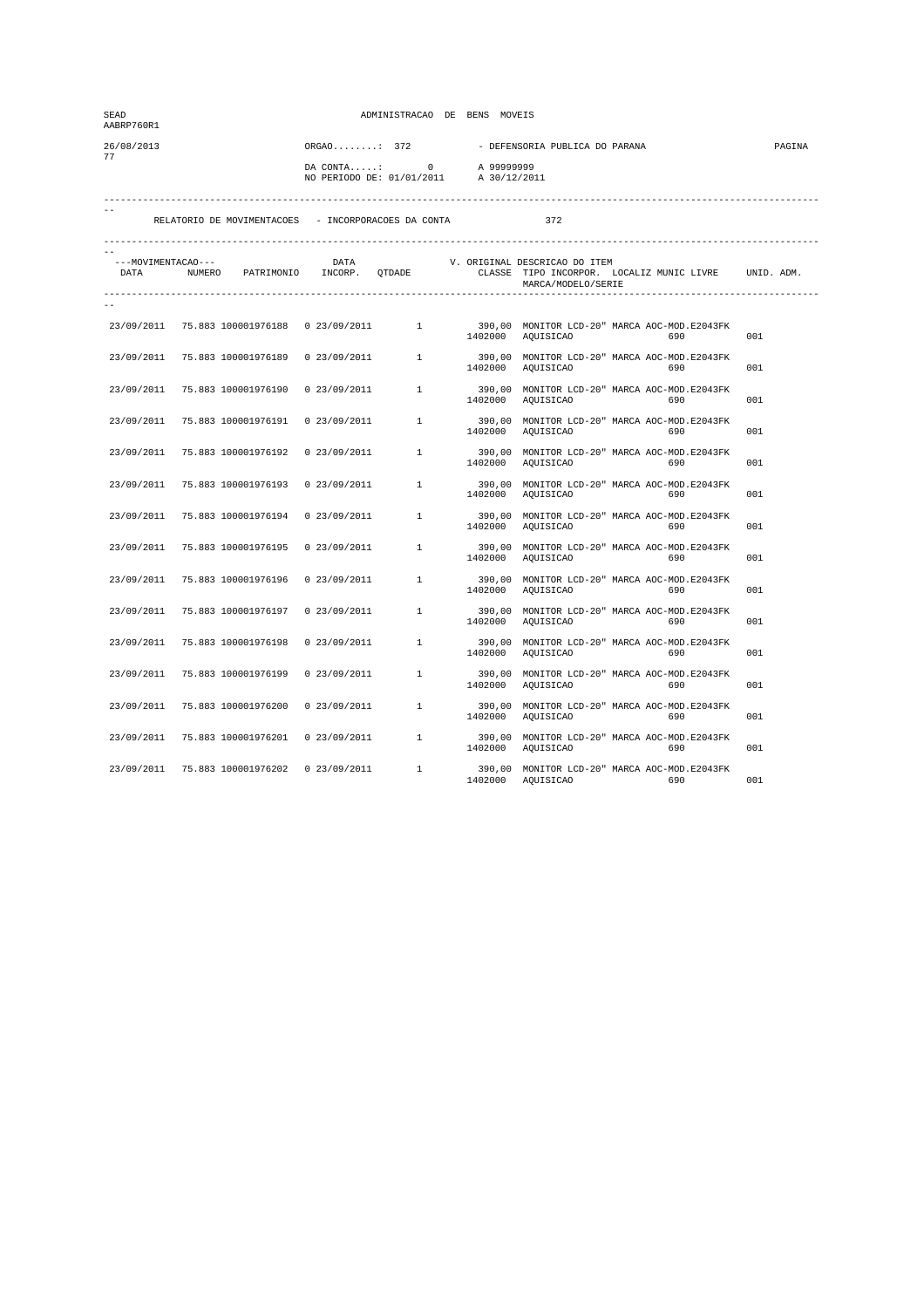| SEAD<br>AABRP760R1         |                                                     |               | ADMINISTRACAO DE BENS MOVEIS               |                            |                                                                                                             |        |  |  |
|----------------------------|-----------------------------------------------------|---------------|--------------------------------------------|----------------------------|-------------------------------------------------------------------------------------------------------------|--------|--|--|
| 26/08/2013<br>78           |                                                     | $ORGAO$ : 372 | $DA$ CONTA: 0<br>NO PERIODO DE: 01/01/2011 | A 99999999<br>A 30/12/2011 | - DEFENSORIA PUBLICA DO PARANA                                                                              | PAGINA |  |  |
|                            | RELATORIO DE MOVIMENTACOES - INCORPORACOES DA CONTA |               |                                            |                            | 372                                                                                                         |        |  |  |
| ---MOVIMENTACAO---<br>DATA | NUMERO PATRIMONIO INCORP. QTDADE                    | DATA          |                                            |                            | V. ORIGINAL DESCRICAO DO ITEM<br>CLASSE TIPO INCORPOR. LOCALIZ MUNIC LIVRE UNID. ADM.<br>MARCA/MODELO/SERIE |        |  |  |
|                            | 23/09/2011 75.883 100001976203 0 23/09/2011         |               | $\frac{1}{2}$                              |                            | 390,00 MONITOR LCD-20" MARCA AOC-MOD.E2043FK<br>1402000 AQUISICAO<br>690                                    | 001    |  |  |
| 23/09/2011                 | 75.883 100001976204                                 | 0 23/09/2011  | $\mathbf{1}$                               |                            | 390,00 MONITOR LCD-20" MARCA AOC-MOD.E2043FK<br>1402000 AQUISICAO<br>690                                    | 001    |  |  |
| 23/09/2011                 | 75.883 100001976205                                 | 0 23/09/2011  | $1 \quad$                                  |                            | 390,00 MONITOR LCD-20" MARCA AOC-MOD.E2043FK<br>1402000 AQUISICAO<br>690                                    | 001    |  |  |
| 23/09/2011                 | 75.883 100001976206                                 | 0 23/09/2011  | 1                                          | 1402000                    | 390,00 MONITOR LCD-20" MARCA AOC-MOD.E2043FK<br>AQUISICAO<br>690                                            | 001    |  |  |
| 23/09/2011                 | 75.883 100001976207                                 | 0.23/09/2011  | $\mathbf{1}$                               | 1402000                    | 390,00 MONITOR LCD-20" MARCA AOC-MOD.E2043FK<br>AQUISICAO<br>690                                            | 001    |  |  |
| 23/09/2011                 | 75.883 100001976208                                 | 0 23/09/2011  | 1                                          | 1402000                    | 390,00 MONITOR LCD-20" MARCA AOC-MOD.E2043FK<br>AQUISICAO<br>690                                            | 001    |  |  |
| 23/09/2011                 | 75.883 100001976209                                 | 0 23/09/2011  | 1                                          | 1402000                    | 390,00 MONITOR LCD-20" MARCA AOC-MOD.E2043FK<br>AQUISICAO<br>690                                            | 001    |  |  |
| 23/09/2011                 | 75.883 100001976210                                 | 0 23/09/2011  | $1 \quad$                                  | 1402000                    | 390,00 MONITOR LCD-20" MARCA AOC-MOD.E2043FK<br>AQUISICAO<br>690                                            | 001    |  |  |
| 23/09/2011                 | 75.883 100001976211                                 | 0.23/09/2011  | $\mathbf{1}$                               | 1402000                    | 390,00 MONITOR LCD-20" MARCA AOC-MOD.E2043FK<br>AQUISICAO<br>690                                            | 001    |  |  |
| 23/09/2011                 | 75.883 100001976212                                 | 0.23/09/2011  | $\mathbf{1}$                               |                            | 390,00 MONITOR LCD-20" MARCA AOC-MOD.E2043FK<br>1402000 AQUISICAO<br>690                                    | 001    |  |  |
| 23/09/2011                 | 75.883 100001976213                                 | 0 23/09/2011  | $\mathbf{1}$                               | 1402000                    | 390,00 MONITOR LCD-20" MARCA AOC-MOD.E2043FK<br>AQUISICAO<br>690                                            | 001    |  |  |
| 23/09/2011                 | 75.883 100001976214                                 | 0 23/09/2011  | $1 \quad$                                  | 1402000                    | 390,00 MONITOR LCD-20" MARCA AOC-MOD.E2043FK<br>AQUISICAO<br>690                                            | 001    |  |  |
| 23/09/2011                 | 75.883 100001976215                                 | 0 23/09/2011  | $\mathbf{1}$                               |                            | 390,00 MONITOR LCD-20" MARCA AOC-MOD.E2043FK<br>1402000 AQUISICAO<br>690                                    | 001    |  |  |
| 23/09/2011                 | 75.883 100001976216                                 | 0.23/09/2011  | $\mathbf{1}$                               | 1402000                    | 390,00 MONITOR LCD-20" MARCA AOC-MOD.E2043FK<br>AQUISICAO<br>690                                            | 001    |  |  |
| 23/09/2011                 | 75.883 100001976217                                 | 0.23/09/2011  | $\mathbf{1}$                               | 1402000                    | 390,00 MONITOR LCD-20" MARCA AOC-MOD.E2043FK<br>AQUISICAO<br>690                                            | 001    |  |  |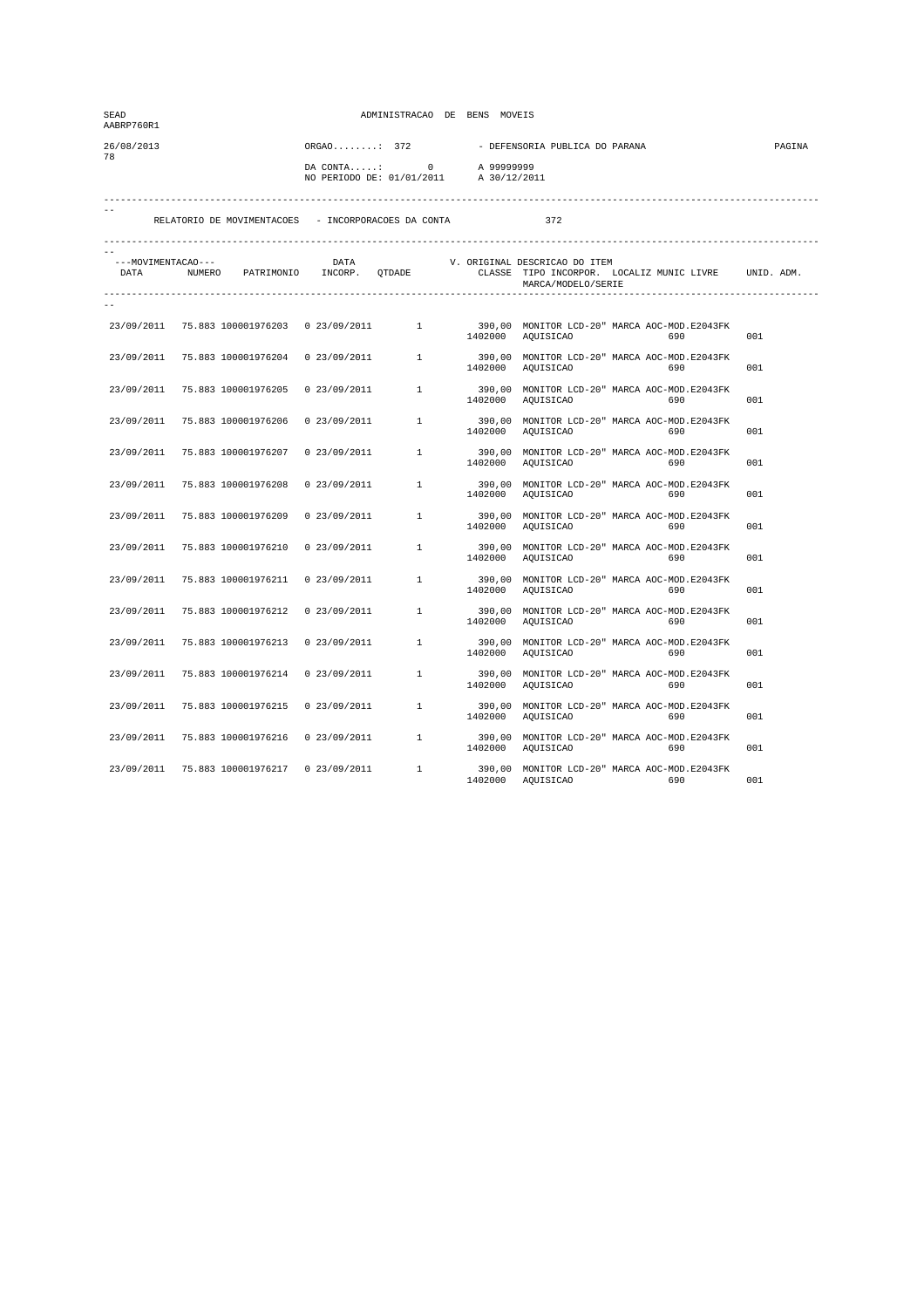| SEAD<br>AABRP760R1         |                                                     |               | ADMINISTRACAO DE BENS MOVEIS               |                            |                                                                                                             |        |  |  |
|----------------------------|-----------------------------------------------------|---------------|--------------------------------------------|----------------------------|-------------------------------------------------------------------------------------------------------------|--------|--|--|
| 26/08/2013<br>79           |                                                     | $ORGAO$ : 372 | $DA$ CONTA: 0<br>NO PERIODO DE: 01/01/2011 | A 99999999<br>A 30/12/2011 | - DEFENSORIA PUBLICA DO PARANA                                                                              | PAGINA |  |  |
|                            | RELATORIO DE MOVIMENTACOES - INCORPORACOES DA CONTA |               |                                            |                            | 372                                                                                                         |        |  |  |
| ---MOVIMENTACAO---<br>DATA | NUMERO PATRIMONIO INCORP. QTDADE                    | DATA          |                                            |                            | V. ORIGINAL DESCRICAO DO ITEM<br>CLASSE TIPO INCORPOR. LOCALIZ MUNIC LIVRE UNID. ADM.<br>MARCA/MODELO/SERIE |        |  |  |
|                            | 23/09/2011 75.883 100001976218 0 23/09/2011         |               | $\frac{1}{2}$                              |                            | 390,00 MONITOR LCD-20" MARCA AOC-MOD.E2043FK<br>1402000 AQUISICAO<br>690                                    | 001    |  |  |
| 23/09/2011                 | 75.883 100001976219                                 | 0 23/09/2011  | 1                                          |                            | 390,00 MONITOR LCD-20" MARCA AOC-MOD.E2043FK<br>1402000 AQUISICAO<br>690                                    | 001    |  |  |
| 23/09/2011                 | 75.883 100001976220                                 | 0 23/09/2011  | $1 \quad$                                  |                            | 390,00 MONITOR LCD-20" MARCA AOC-MOD.E2043FK<br>1402000 AQUISICAO<br>690                                    | 001    |  |  |
| 23/09/2011                 | 75.883 100001976221                                 | 0 23/09/2011  | $1 \quad$                                  |                            | 390,00 MONITOR LCD-20" MARCA AOC-MOD.E2043FK<br>1402000 AQUISICAO<br>690                                    | 001    |  |  |
| 23/09/2011                 | 75.883 100001976222                                 | 0.23/09/2011  | $\mathbf{1}$                               | 1402000                    | 390,00 MONITOR LCD-20" MARCA AOC-MOD.E2043FK<br>AQUISICAO<br>690                                            | 001    |  |  |
| 23/09/2011                 | 75.883 100001976223                                 | 0 23/09/2011  | 1                                          | 1402000                    | 390,00 MONITOR LCD-20" MARCA AOC-MOD.E2043FK<br>AQUISICAO<br>690                                            | 001    |  |  |
| 23/09/2011                 | 75.883 100001976224                                 | 0 23/09/2011  | 1                                          | 1402000                    | 390,00 MONITOR LCD-20" MARCA AOC-MOD.E2043FK<br>AQUISICAO<br>690                                            | 001    |  |  |
| 23/09/2011                 | 75.883 100001976225                                 | 0 23/09/2011  | $1 \quad$                                  | 1402000                    | 390,00 MONITOR LCD-20" MARCA AOC-MOD.E2043FK<br>AQUISICAO<br>690                                            | 001    |  |  |
| 23/09/2011                 | 75.883 100001976226                                 | 0.23/09/2011  | $\mathbf{1}$                               | 1402000                    | 390,00 MONITOR LCD-20" MARCA AOC-MOD.E2043FK<br>AQUISICAO<br>690                                            | 001    |  |  |
| 23/09/2011                 | 75.883 100001976227                                 | 0.23/09/2011  | $\mathbf{1}$                               |                            | 390,00 MONITOR LCD-20" MARCA AOC-MOD.E2043FK<br>1402000 AQUISICAO<br>690                                    | 001    |  |  |
| 23/09/2011                 | 75.883 100001976228                                 | 0 23/09/2011  | $\mathbf{1}$                               | 1402000                    | 390,00 MONITOR LCD-20" MARCA AOC-MOD.E2043FK<br>AQUISICAO<br>690                                            | 001    |  |  |
| 23/09/2011                 | 75.883 100001976229                                 | 0 23/09/2011  | $1 \quad$                                  | 1402000                    | 390,00 MONITOR LCD-20" MARCA AOC-MOD.E2043FK<br>AQUISICAO<br>690                                            | 001    |  |  |
| 23/09/2011                 | 75.883 100001976230                                 | 0 23/09/2011  | $\mathbf{1}$                               |                            | 390,00 MONITOR LCD-20" MARCA AOC-MOD.E2043FK<br>1402000 AQUISICAO<br>690                                    | 001    |  |  |
| 23/09/2011                 | 75.883 100001976231                                 | 0.23/09/2011  | $\mathbf{1}$                               | 1402000                    | 390,00 MONITOR LCD-20" MARCA AOC-MOD.E2043FK<br>AQUISICAO<br>690                                            | 001    |  |  |
| 23/09/2011                 | 75.883 100001976232                                 | 0.23/09/2011  | $\mathbf{1}$                               | 1402000                    | 390,00 MONITOR LCD-20" MARCA AOC-MOD.E2043FK<br>AQUISICAO<br>690                                            | 001    |  |  |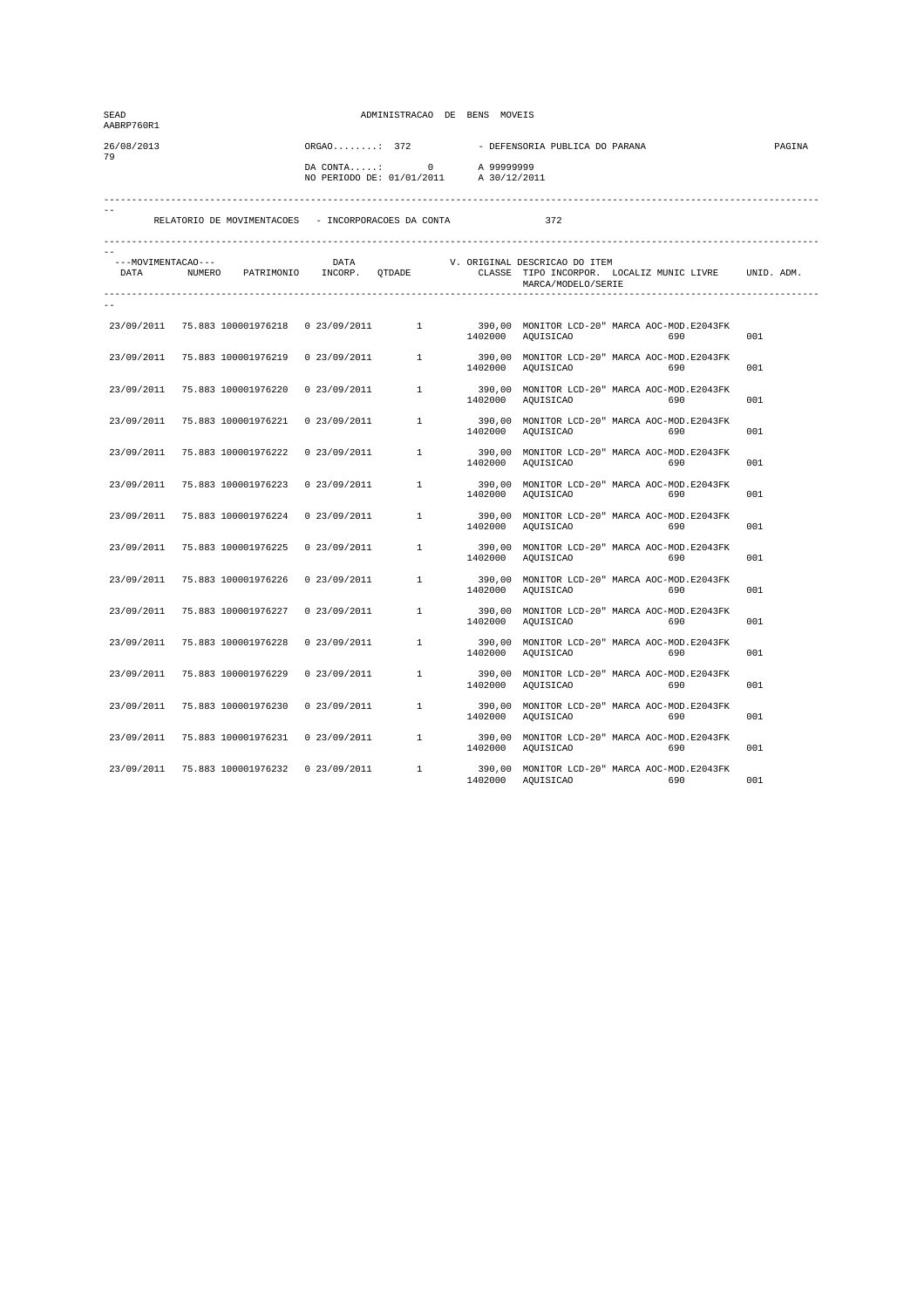| SEAD<br>AABRP760R1         |                                                     |               | ADMINISTRACAO DE BENS MOVEIS               |                            |                                                                                                             |        |  |  |
|----------------------------|-----------------------------------------------------|---------------|--------------------------------------------|----------------------------|-------------------------------------------------------------------------------------------------------------|--------|--|--|
| 26/08/2013<br>80           |                                                     | $ORGAO$ : 372 | $DA$ CONTA: 0<br>NO PERIODO DE: 01/01/2011 | A 99999999<br>A 30/12/2011 | - DEFENSORIA PUBLICA DO PARANA                                                                              | PAGINA |  |  |
|                            | RELATORIO DE MOVIMENTACOES - INCORPORACOES DA CONTA |               |                                            |                            | 372                                                                                                         |        |  |  |
| ---MOVIMENTACAO---<br>DATA | NUMERO PATRIMONIO INCORP. QTDADE                    | DATA          |                                            |                            | V. ORIGINAL DESCRICAO DO ITEM<br>CLASSE TIPO INCORPOR. LOCALIZ MUNIC LIVRE UNID. ADM.<br>MARCA/MODELO/SERIE |        |  |  |
|                            | 23/09/2011 75.883 100001976233 0 23/09/2011         |               | $\frac{1}{2}$                              |                            | 390,00 MONITOR LCD-20" MARCA AOC-MOD.E2043FK<br>1402000 AQUISICAO<br>690                                    | 001    |  |  |
| 23/09/2011                 | 75.883 100001976234                                 | 0 23/09/2011  | $\mathbf{1}$                               |                            | 390,00 MONITOR LCD-20" MARCA AOC-MOD.E2043FK<br>1402000 AQUISICAO<br>690                                    | 001    |  |  |
| 23/09/2011                 | 75.883 100001976235                                 | 0 23/09/2011  | $1 \quad$                                  |                            | 390,00 MONITOR LCD-20" MARCA AOC-MOD.E2043FK<br>1402000 AQUISICAO<br>690                                    | 001    |  |  |
| 23/09/2011                 | 75.883 100001976236                                 | 0 23/09/2011  | $1 \quad$                                  |                            | 390,00 MONITOR LCD-20" MARCA AOC-MOD.E2043FK<br>1402000 AQUISICAO<br>690                                    | 001    |  |  |
| 23/09/2011                 | 75.883 100001976237                                 | 0.23/09/2011  | $\mathbf{1}$                               | 1402000                    | 390,00 MONITOR LCD-20" MARCA AOC-MOD.E2043FK<br>AQUISICAO<br>690                                            | 001    |  |  |
| 23/09/2011                 | 75.883 100001976238                                 | 0 23/09/2011  | 1                                          | 1402000                    | 390,00 MONITOR LCD-20" MARCA AOC-MOD.E2043FK<br>AQUISICAO<br>690                                            | 001    |  |  |
| 23/09/2011                 | 75.883 100001976239                                 | 0 23/09/2011  | 1                                          | 1402000                    | 390,00 MONITOR LCD-20" MARCA AOC-MOD.E2043FK<br>AQUISICAO<br>690                                            | 001    |  |  |
| 23/09/2011                 | 75.883 100001976240                                 | 0 23/09/2011  | $1 \quad$                                  | 1402000                    | 390,00 MONITOR LCD-20" MARCA AOC-MOD.E2043FK<br>AQUISICAO<br>690                                            | 001    |  |  |
| 23/09/2011                 | 75.883 100001976241                                 | 0.23/09/2011  | $\mathbf{1}$                               | 1402000                    | 390,00 MONITOR LCD-20" MARCA AOC-MOD.E2043FK<br>AQUISICAO<br>690                                            | 001    |  |  |
| 23/09/2011                 | 75.883 100001976242                                 | 0.23/09/2011  | $\mathbf{1}$                               |                            | 390,00 MONITOR LCD-20" MARCA AOC-MOD.E2043FK<br>1402000 AQUISICAO<br>690                                    | 001    |  |  |
| 23/09/2011                 | 75.883 100001976243                                 | 0 23/09/2011  | $\mathbf{1}$                               | 1402000                    | 390,00 MONITOR LCD-20" MARCA AOC-MOD.E2043FK<br>AQUISICAO<br>690                                            | 001    |  |  |
| 23/09/2011                 | 75.883 100001976244                                 | 0 23/09/2011  | $1 \quad$                                  | 1402000                    | 390,00 MONITOR LCD-20" MARCA AOC-MOD.E2043FK<br>AQUISICAO<br>690                                            | 001    |  |  |
| 23/09/2011                 | 75.883 100001976245                                 | 0 23/09/2011  | $\mathbf{1}$                               |                            | 390,00 MONITOR LCD-20" MARCA AOC-MOD.E2043FK<br>1402000 AQUISICAO<br>690                                    | 001    |  |  |
| 23/09/2011                 | 75.883 100001976246                                 | 0.23/09/2011  | $\mathbf{1}$                               | 1402000                    | 390,00 MONITOR LCD-20" MARCA AOC-MOD.E2043FK<br>AQUISICAO<br>690                                            | 001    |  |  |
| 23/09/2011                 | 75.883 100001976247                                 | 0.23/09/2011  | $\mathbf{1}$                               | 1402000                    | 390,00 MONITOR LCD-20" MARCA AOC-MOD.E2043FK<br>AQUISICAO<br>690                                            | 001    |  |  |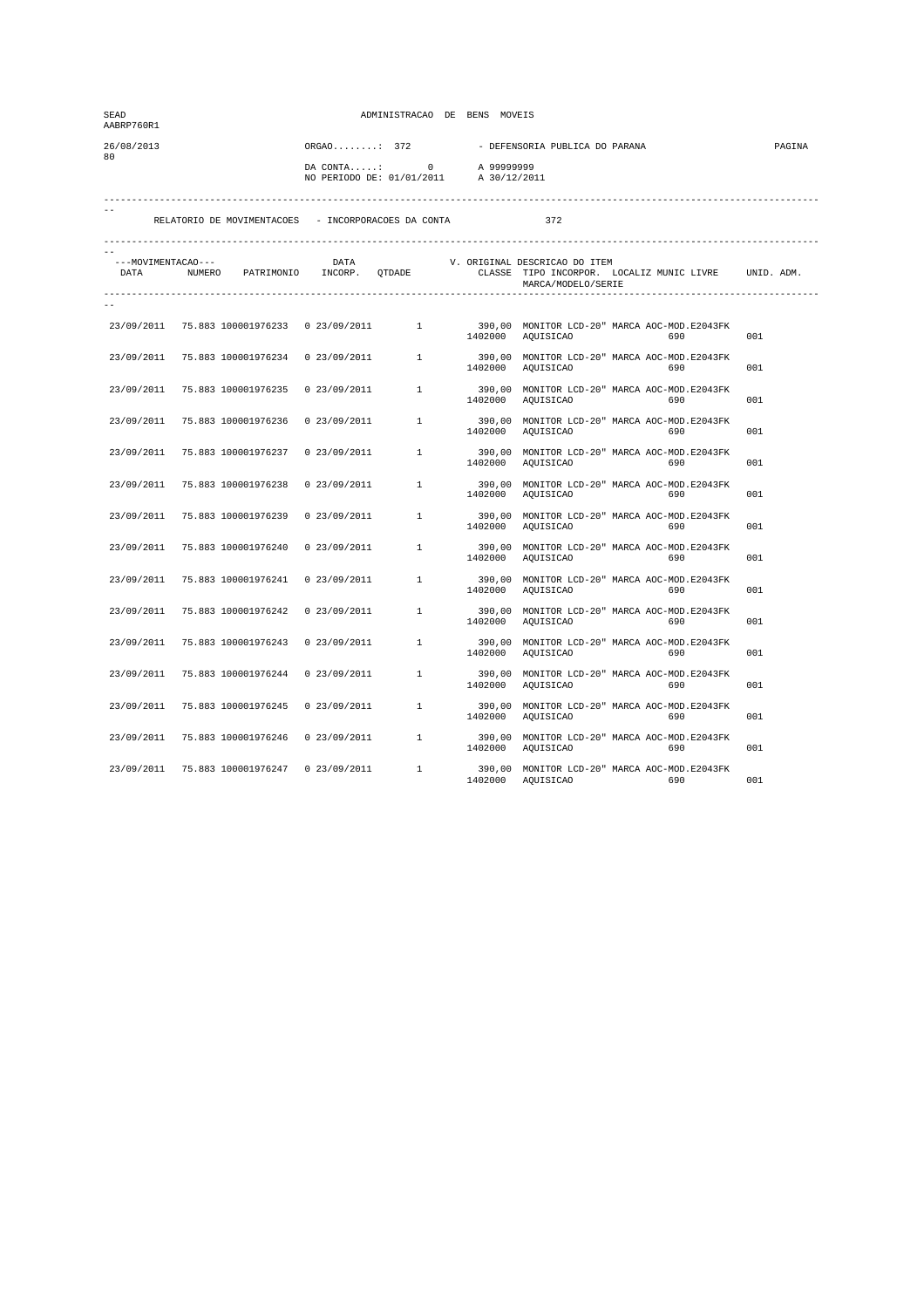| SEAD<br>AABRP760R1         |                                                     |               | ADMINISTRACAO DE BENS MOVEIS               |                            |                                                                                                                                                     |        |
|----------------------------|-----------------------------------------------------|---------------|--------------------------------------------|----------------------------|-----------------------------------------------------------------------------------------------------------------------------------------------------|--------|
| 26/08/2013<br>81           |                                                     | $ORGAO$ : 372 | $DA$ CONTA: 0<br>NO PERIODO DE: 01/01/2011 | A 99999999<br>A 30/12/2011 | - DEFENSORIA PUBLICA DO PARANA                                                                                                                      | PAGINA |
|                            | RELATORIO DE MOVIMENTACOES - INCORPORACOES DA CONTA |               |                                            |                            | 372                                                                                                                                                 |        |
| ---MOVIMENTACAO---<br>DATA | NUMERO PATRIMONIO INCORP. QTDADE                    | DATA          |                                            |                            | V. ORIGINAL DESCRICAO DO ITEM<br>CLASSE TIPO INCORPOR. LOCALIZ MUNIC LIVRE UNID. ADM.<br>MARCA/MODELO/SERIE                                         |        |
|                            | 23/09/2011 75.883 100001976248 0 23/09/2011         |               | 1                                          |                            | 390,00 MONITOR LCD-20" MARCA AOC-MOD.E2043FK<br>1402000 AQUISICAO<br>690                                                                            | 001    |
| 23/09/2011                 | 75.883 100001976249                                 |               |                                            |                            | $\begin{array}{cccc} 0 & 23/09/2011 & 1 & 390,00 & \text{MONTOR LCD-20" MARCA AOC-MOD.E2043FK} \\ & & 1402000 & \text{AQUISICAO} & 690 \end{array}$ | 001    |
| 23/09/2011                 | 75.883 100001976250                                 | 0 23/09/2011  |                                            | $1$ $1402000$              | 390,00 MONITOR LCD-20" MARCA AOC-MOD.E2043FK<br>AQUISICAO<br>690                                                                                    | 001    |
| 23/09/2011                 | 75.883 100001976251                                 | 0 23/09/2011  |                                            |                            | 1 390,00 MONITOR LCD-20" MARCA AOC-MOD.E2043FK<br>1402000 AQUISICAO<br>690                                                                          | 001    |
| 23/09/2011                 | 75.883 100001976252                                 | 0 23/09/2011  | $\mathbf{1}$                               | 1402000                    | 390,00 MONITOR LCD-20" MARCA AOC-MOD.E2043FK<br>AQUISICAO<br>690                                                                                    | 001    |
| 23/09/2011                 | 75.883 100001976253                                 | 0 23/09/2011  | 1                                          | 1402000                    | 390,00 MONITOR LCD-20" MARCA AOC-MOD.E2043FK<br>AQUISICAO<br>690                                                                                    | 001    |
| 23/09/2011                 | 75.883 100001976254                                 | 0 23/09/2011  | 1                                          | 1402000                    | 390,00 MONITOR LCD-20" MARCA AOC-MOD.E2043FK<br>AQUISICAO<br>690                                                                                    | 001    |
| 23/09/2011                 | 75.883 100001976255                                 | 0 23/09/2011  | $1 \quad$                                  | 1402000                    | 390,00 MONITOR LCD-20" MARCA AOC-MOD.E2043FK<br>AQUISICAO<br>690                                                                                    | 001    |
| 23/09/2011                 | 75.883 100001976256                                 | 0 23/09/2011  | $\mathbf{1}$                               | 1402000                    | 390,00 MONITOR LCD-20" MARCA AOC-MOD.E2043FK<br>AQUISICAO<br>690                                                                                    | 001    |
| 23/09/2011                 | 75.883 100001976257                                 | 0 23/09/2011  | 1                                          |                            | 390,00 MONITOR LCD-20" MARCA AOC-MOD.E2043FK<br>1402000 AQUISICAO<br>690                                                                            | 001    |
| 23/09/2011                 | 75.883 100001976258                                 | 0 23/09/2011  | 1                                          | 1402000                    | 390,00 MONITOR LCD-20" MARCA AOC-MOD.E2043FK<br>AQUISICAO<br>690                                                                                    | 001    |
| 23/09/2011                 | 75.883 100001976259                                 | 0 23/09/2011  | 1                                          | 1402000                    | 390,00 MONITOR LCD-20" MARCA AOC-MOD.E2043FK<br>AQUISICAO<br>690                                                                                    | 001    |
| 23/09/2011                 | 75.883 100001976260                                 | 0 23/09/2011  | 1                                          |                            | 390,00 MONITOR LCD-20" MARCA AOC-MOD.E2043FK<br>1402000 AQUISICAO<br>690                                                                            | 001    |
| 23/09/2011                 | 75.883 100001976261                                 | 0 23/09/2011  | 1                                          |                            | 390,00 MONITOR LCD-20" MARCA AOC-MOD.E2043FK<br>1402000 AQUISICAO<br>690                                                                            | 001    |
| 23/09/2011                 | 75.883 100001976262                                 | 0 23/09/2011  | <sup>1</sup>                               | 1402000                    | 390,00 MONITOR LCD-20" MARCA AOC-MOD.E2043FK<br>AQUISICAO<br>690                                                                                    | 001    |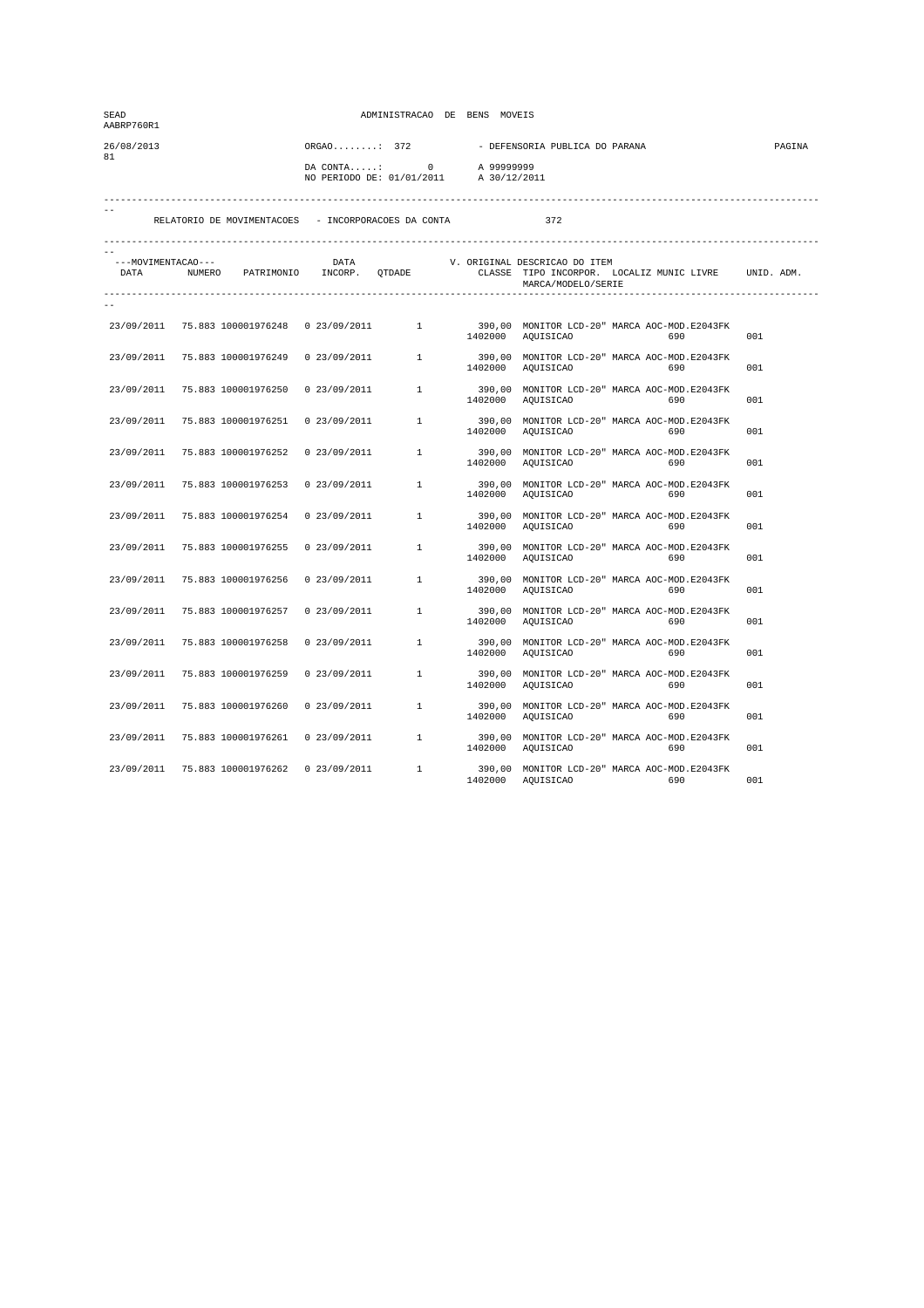| SEAD<br>AABRP760R1         |                                                     |               | ADMINISTRACAO DE BENS MOVEIS               |                            |                                                                                                             |        |  |  |
|----------------------------|-----------------------------------------------------|---------------|--------------------------------------------|----------------------------|-------------------------------------------------------------------------------------------------------------|--------|--|--|
| 26/08/2013<br>82           |                                                     | $ORGAO$ : 372 | $DA$ CONTA: 0<br>NO PERIODO DE: 01/01/2011 | A 99999999<br>A 30/12/2011 | - DEFENSORIA PUBLICA DO PARANA                                                                              | PAGINA |  |  |
|                            | RELATORIO DE MOVIMENTACOES - INCORPORACOES DA CONTA |               |                                            |                            | 372                                                                                                         |        |  |  |
| ---MOVIMENTACAO---<br>DATA | NUMERO PATRIMONIO INCORP. QTDADE                    | DATA          |                                            |                            | V. ORIGINAL DESCRICAO DO ITEM<br>CLASSE TIPO INCORPOR. LOCALIZ MUNIC LIVRE UNID. ADM.<br>MARCA/MODELO/SERIE |        |  |  |
|                            | 23/09/2011 75.883 100001976263 0 23/09/2011         |               | $\frac{1}{2}$                              |                            | 390,00 MONITOR LCD-20" MARCA AOC-MOD.E2043FK<br>1402000 AQUISICAO<br>690                                    | 001    |  |  |
| 23/09/2011                 | 75.883 100001976264                                 | 0 23/09/2011  | $\mathbf{1}$                               |                            | 390,00 MONITOR LCD-20" MARCA AOC-MOD.E2043FK<br>1402000 AQUISICAO<br>690                                    | 001    |  |  |
| 23/09/2011                 | 75.883 100001976265                                 | 0 23/09/2011  | $1 \quad$                                  |                            | 390,00 MONITOR LCD-20" MARCA AOC-MOD.E2043FK<br>1402000 AQUISICAO<br>690                                    | 001    |  |  |
| 23/09/2011                 | 75.883 100001976266                                 | 0 23/09/2011  | $1 \quad$                                  | 1402000                    | 390,00 MONITOR LCD-20" MARCA AOC-MOD.E2043FK<br>AQUISICAO<br>690                                            | 001    |  |  |
| 23/09/2011                 | 75.883 100001976267                                 | 0.23/09/2011  | $\mathbf{1}$                               | 1402000                    | 390,00 MONITOR LCD-20" MARCA AOC-MOD.E2043FK<br>AQUISICAO<br>690                                            | 001    |  |  |
| 23/09/2011                 | 75.883 100001976268                                 | 0 23/09/2011  | 1                                          | 1402000                    | 390,00 MONITOR LCD-20" MARCA AOC-MOD.E2043FK<br>AQUISICAO<br>690                                            | 001    |  |  |
| 23/09/2011                 | 75.883 100001976269                                 | 0 23/09/2011  | 1                                          | 1402000                    | 390,00 MONITOR LCD-20" MARCA AOC-MOD.E2043FK<br>AQUISICAO<br>690                                            | 001    |  |  |
| 23/09/2011                 | 75.883 100001976270                                 | 0 23/09/2011  | $1 \quad$                                  | 1402000                    | 390,00 MONITOR LCD-20" MARCA AOC-MOD.E2043FK<br>AQUISICAO<br>690                                            | 001    |  |  |
| 23/09/2011                 | 75.883 100001976271                                 | 0.23/09/2011  | $\mathbf{1}$                               | 1402000                    | 390,00 MONITOR LCD-20" MARCA AOC-MOD.E2043FK<br>AQUISICAO<br>690                                            | 001    |  |  |
| 23/09/2011                 | 75.883 100001976272                                 | 0.23/09/2011  | $\mathbf{1}$                               |                            | 390,00 MONITOR LCD-20" MARCA AOC-MOD.E2043FK<br>1402000 AQUISICAO<br>690                                    | 001    |  |  |
| 23/09/2011                 | 75.883 100001976273                                 | 0 23/09/2011  | $\mathbf{1}$                               | 1402000                    | 390,00 MONITOR LCD-20" MARCA AOC-MOD.E2043FK<br>AQUISICAO<br>690                                            | 001    |  |  |
| 23/09/2011                 | 75.883 100001976274                                 | 0 23/09/2011  | $1 \quad$                                  | 1402000                    | 390,00 MONITOR LCD-20" MARCA AOC-MOD.E2043FK<br>AQUISICAO<br>690                                            | 001    |  |  |
| 23/09/2011                 | 75.883 100001976275                                 | 0 23/09/2011  | $\mathbf{1}$                               |                            | 390,00 MONITOR LCD-20" MARCA AOC-MOD.E2043FK<br>1402000 AQUISICAO<br>690                                    | 001    |  |  |
| 23/09/2011                 | 75.883 100001976276                                 | 0.23/09/2011  | $\mathbf{1}$                               | 1402000                    | 390,00 MONITOR LCD-20" MARCA AOC-MOD.E2043FK<br>AQUISICAO<br>690                                            | 001    |  |  |
| 23/09/2011                 | 75.883 100001976277                                 | 0.23/09/2011  | $\mathbf{1}$                               | 1402000                    | 390,00 MONITOR LCD-20" MARCA AOC-MOD.E2043FK<br>AQUISICAO<br>690                                            | 001    |  |  |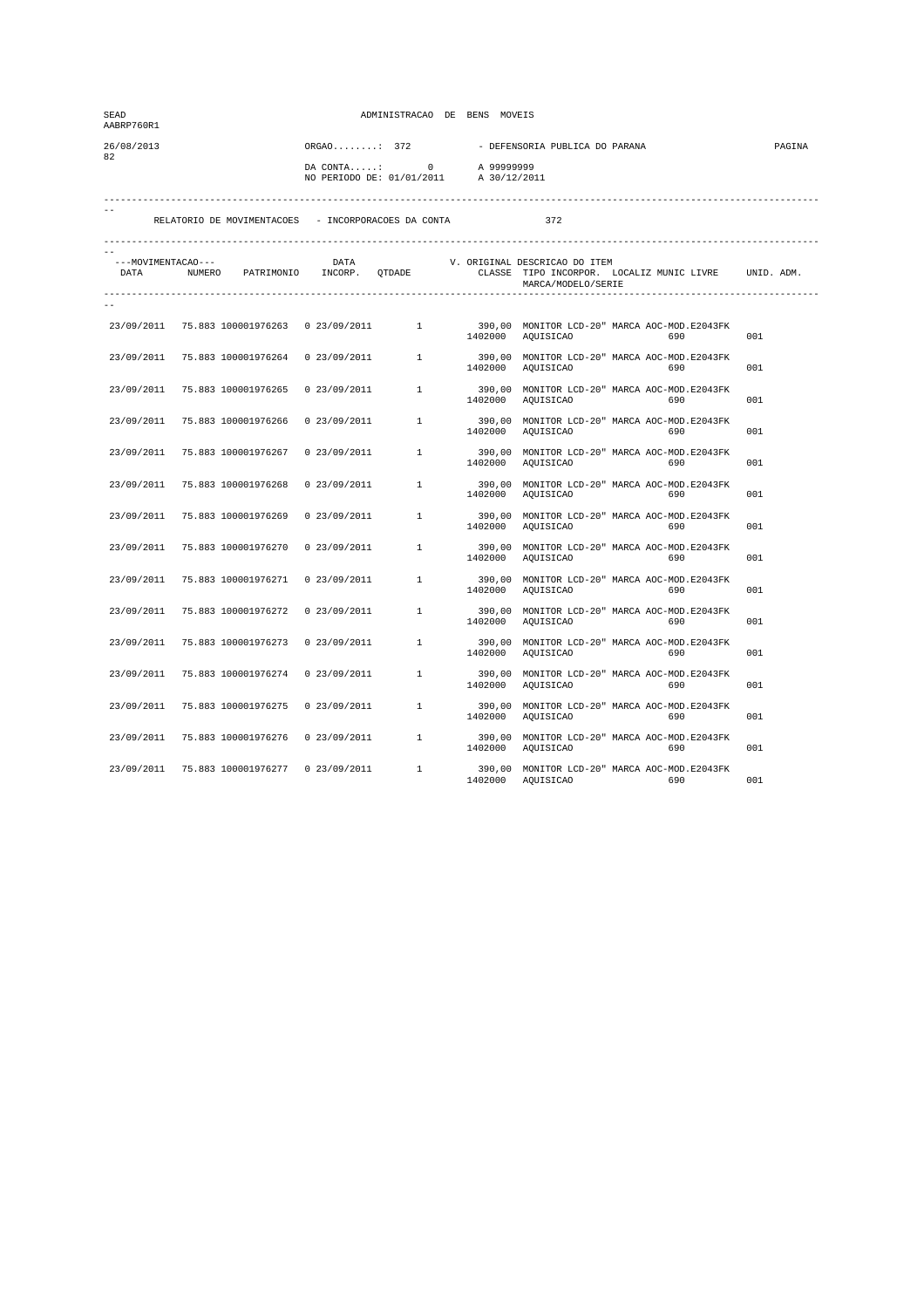| SEAD<br>AABRP760R1         |                                                     |               | ADMINISTRACAO DE BENS MOVEIS               |         |                                                                                                             |     |  |  |  |
|----------------------------|-----------------------------------------------------|---------------|--------------------------------------------|---------|-------------------------------------------------------------------------------------------------------------|-----|--|--|--|
| 26/08/2013<br>83           |                                                     | $ORGAO$ : 372 | $DA$ CONTA: 0<br>NO PERIODO DE: 01/01/2011 |         | - DEFENSORIA PUBLICA DO PARANA<br>A 99999999<br>A 30/12/2011                                                |     |  |  |  |
|                            | RELATORIO DE MOVIMENTACOES - INCORPORACOES DA CONTA |               |                                            |         | 372                                                                                                         |     |  |  |  |
| ---MOVIMENTACAO---<br>DATA | NUMERO PATRIMONIO INCORP. QTDADE                    | DATA          |                                            |         | V. ORIGINAL DESCRICAO DO ITEM<br>CLASSE TIPO INCORPOR. LOCALIZ MUNIC LIVRE UNID. ADM.<br>MARCA/MODELO/SERIE |     |  |  |  |
|                            | 23/09/2011 75.883 100001976278 0 23/09/2011         |               | $\mathbf{1}$                               |         | 390,00 MONITOR LCD-20" MARCA AOC-MOD.E2043FK<br>1402000 AQUISICAO<br>690                                    | 001 |  |  |  |
| 23/09/2011                 | 75.883 100001976279                                 | 0 23/09/2011  | 1                                          |         | 390,00 MONITOR LCD-20" MARCA AOC-MOD.E2043FK<br>1402000 AQUISICAO<br>690                                    | 001 |  |  |  |
| 23/09/2011                 | 75.883 100001976280                                 | 0 23/09/2011  | $\mathbf{1}$                               |         | 390,00 MONITOR LCD-20" MARCA AOC-MOD.E2043FK<br>1402000 AQUISICAO<br>690                                    | 001 |  |  |  |
| 23/09/2011                 | 75.883 100001976281                                 | 0 23/09/2011  | $1 \quad$                                  | 1402000 | 390,00 MONITOR LCD-20" MARCA AOC-MOD.E2043FK<br>AQUISICAO<br>690                                            | 001 |  |  |  |
| 23/09/2011                 | 75.883 100001976282                                 | 0.23/09/2011  | $\mathbf{1}$                               | 1402000 | 390,00 MONITOR LCD-20" MARCA AOC-MOD.E2043FK<br>AQUISICAO<br>690                                            | 001 |  |  |  |
| 23/09/2011                 | 75.883 100001976283                                 | 0 23/09/2011  | $\mathbf{1}$                               | 1402000 | 390,00 MONITOR LCD-20" MARCA AOC-MOD.E2043FK<br>AQUISICAO<br>690                                            | 001 |  |  |  |
| 23/09/2011                 | 75.883 100001976284                                 | 0 23/09/2011  | $\mathbf{1}$                               | 1402000 | 390,00 MONITOR LCD-20" MARCA AOC-MOD.E2043FK<br>AQUISICAO<br>690                                            | 001 |  |  |  |
| 23/09/2011                 | 75.883 100001976285                                 | 0 23/09/2011  | 1                                          |         | 390,00 MONITOR LCD-20" MARCA AOC-MOD.E2043FK<br>1402000 AQUISICAO<br>690                                    | 001 |  |  |  |
| 23/09/2011                 | 75.883 100001976286                                 | 0.23/09/2011  | $\mathbf{1}$                               | 1402000 | 390,00 MONITOR LCD-20" MARCA AOC-MOD.E2043FK<br>AQUISICAO<br>690                                            | 001 |  |  |  |
| 23/09/2011                 | 75.883 100001976287                                 | 0.23/09/2011  | $\mathbf{1}$                               | 1402000 | 390,00 MONITOR LCD-20" MARCA AOC-MOD.E2043FK<br>AQUISICAO<br>690                                            | 001 |  |  |  |
| 23/09/2011                 | 75.883 100001976288                                 | 0 23/09/2011  | $\mathbf{1}$                               |         | 390,00 MONITOR LCD-20" MARCA AOC-MOD.E2043FK<br>1402000 AQUISICAO<br>690                                    | 001 |  |  |  |
| 23/09/2011                 | 75.883 100001976289                                 | 0 23/09/2011  | $1 \quad$                                  |         | 390,00 MONITOR LCD-20" MARCA AOC-MOD.E2043FK<br>1402000 AQUISICAO<br>690                                    | 001 |  |  |  |
| 23/09/2011                 | 75.883 100001976290                                 | 0 23/09/2011  | $\mathbf{1}$                               |         | 390,00 MONITOR LCD-20" MARCA AOC-MOD.E2043FK<br>1402000 AQUISICAO<br>690                                    | 001 |  |  |  |
| 23/09/2011                 | 75.883 100001976291                                 | 0.23/09/2011  | $\mathbf{1}$                               | 1402000 | 390,00 MONITOR LCD-20" MARCA AOC-MOD.E2043FK<br>AQUISICAO<br>690                                            | 001 |  |  |  |
| 23/09/2011                 | 75.883 100001976292 0 23/09/2011                    |               | $\mathbf{1}$                               | 1402000 | 390,00 MONITOR LCD-20" MARCA AOC-MOD.E2043FK<br>AQUISICAO<br>690                                            | 001 |  |  |  |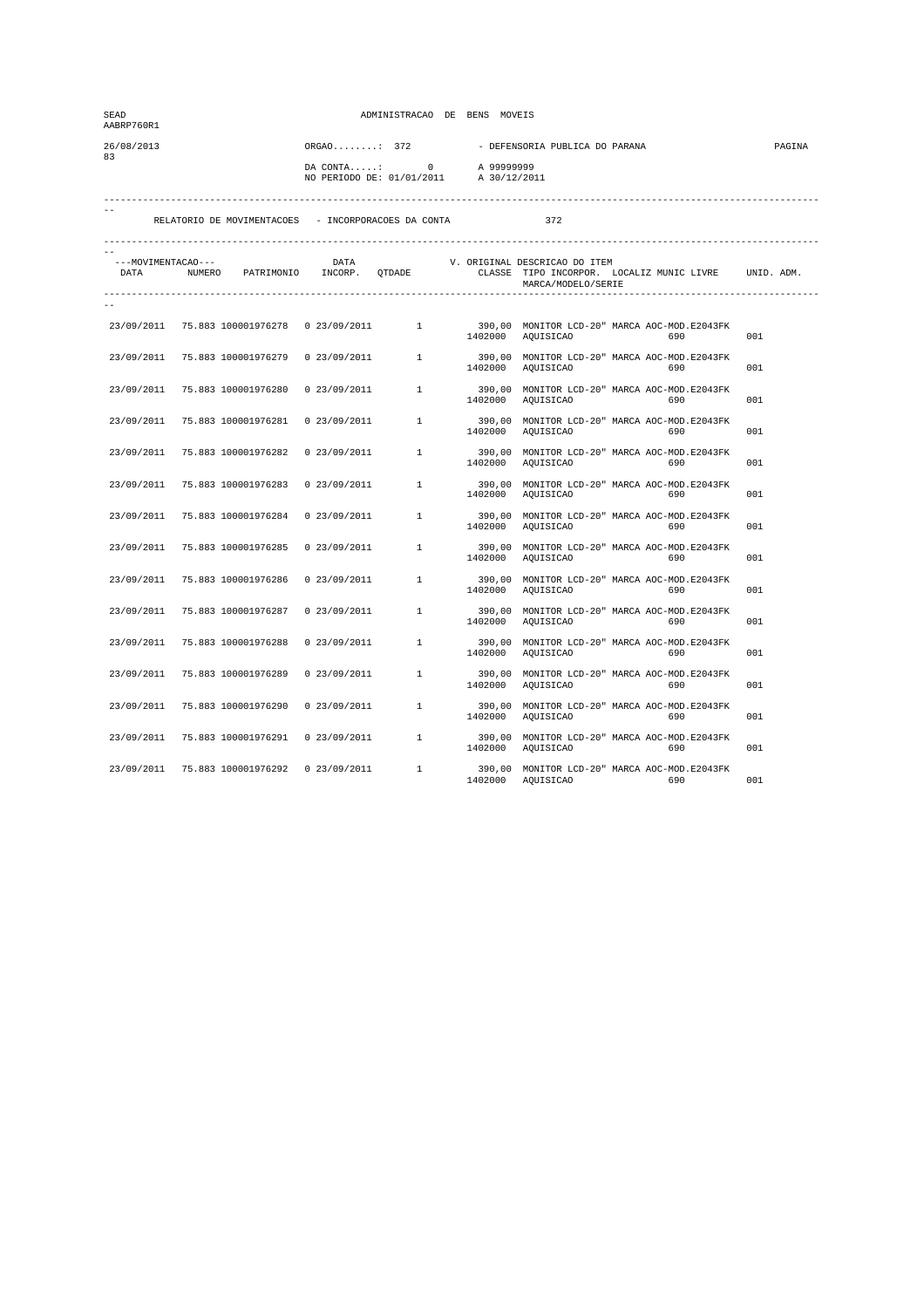| SEAD<br>AABRP760R1         |                                                     |               | ADMINISTRACAO DE BENS MOVEIS               |                            |                                                                                                             |        |  |  |
|----------------------------|-----------------------------------------------------|---------------|--------------------------------------------|----------------------------|-------------------------------------------------------------------------------------------------------------|--------|--|--|
| 26/08/2013<br>84           |                                                     | $ORGAO$ : 372 | $DA$ CONTA: 0<br>NO PERIODO DE: 01/01/2011 | A 99999999<br>A 30/12/2011 | - DEFENSORIA PUBLICA DO PARANA                                                                              | PAGINA |  |  |
|                            | RELATORIO DE MOVIMENTACOES - INCORPORACOES DA CONTA |               |                                            |                            | 372                                                                                                         |        |  |  |
| ---MOVIMENTACAO---<br>DATA | NUMERO PATRIMONIO INCORP. QTDADE                    | DATA          |                                            |                            | V. ORIGINAL DESCRICAO DO ITEM<br>CLASSE TIPO INCORPOR. LOCALIZ MUNIC LIVRE UNID. ADM.<br>MARCA/MODELO/SERIE |        |  |  |
|                            | 23/09/2011 75.883 100001976293 0 23/09/2011         |               | $\frac{1}{2}$                              |                            | 390,00 MONITOR LCD-20" MARCA AOC-MOD.E2043FK<br>1402000 AQUISICAO<br>690                                    | 001    |  |  |
| 23/09/2011                 | 75.883 100001976294                                 | 0 23/09/2011  | $\mathbf{1}$                               |                            | 390,00 MONITOR LCD-20" MARCA AOC-MOD.E2043FK<br>1402000 AQUISICAO<br>690                                    | 001    |  |  |
| 23/09/2011                 | 75.883 100001976295                                 | 0 23/09/2011  | $1 \quad$                                  | 1402000                    | 390,00 MONITOR LCD-20" MARCA AOC-MOD.E2043FK<br>AQUISICAO<br>690                                            | 001    |  |  |
| 23/09/2011                 | 75.883 100001976296                                 | 0 23/09/2011  | $1 \quad$                                  | 1402000                    | 390,00 MONITOR LCD-20" MARCA AOC-MOD.E2043FK<br>AQUISICAO<br>690                                            | 001    |  |  |
| 23/09/2011                 | 75.883 100001976297                                 | 0.23/09/2011  | $\mathbf{1}$                               | 1402000                    | 390,00 MONITOR LCD-20" MARCA AOC-MOD.E2043FK<br>AQUISICAO<br>690                                            | 001    |  |  |
| 23/09/2011                 | 75.883 100001976298                                 | 0 23/09/2011  | 1                                          | 1402000                    | 390,00 MONITOR LCD-20" MARCA AOC-MOD.E2043FK<br>AQUISICAO<br>690                                            | 001    |  |  |
| 23/09/2011                 | 75.883 100001976299                                 | 0 23/09/2011  | 1                                          | 1402000                    | 390,00 MONITOR LCD-20" MARCA AOC-MOD.E2043FK<br>AQUISICAO<br>690                                            | 001    |  |  |
| 23/09/2011                 | 75.883 100001976300                                 | 0 23/09/2011  | $1 \quad$                                  | 1402000                    | 390,00 MONITOR LCD-20" MARCA AOC-MOD.E2043FK<br>AQUISICAO<br>690                                            | 001    |  |  |
| 23/09/2011                 | 75.883 100001976301                                 | 0.23/09/2011  | $\mathbf{1}$                               | 1402000                    | 390,00 MONITOR LCD-20" MARCA AOC-MOD.E2043FK<br>AQUISICAO<br>690                                            | 001    |  |  |
| 23/09/2011                 | 75.883 100001976302                                 | 0.23/09/2011  | $\mathbf{1}$                               |                            | 390,00 MONITOR LCD-20" MARCA AOC-MOD.E2043FK<br>1402000 AQUISICAO<br>690                                    | 001    |  |  |
| 23/09/2011                 | 75.883 100001976303                                 | 0 23/09/2011  | $\mathbf{1}$                               | 1402000                    | 390,00 MONITOR LCD-20" MARCA AOC-MOD.E2043FK<br>AQUISICAO<br>690                                            | 001    |  |  |
| 23/09/2011                 | 75.883 100001976304                                 | 0 23/09/2011  | $1 \quad$                                  | 1402000                    | 390,00 MONITOR LCD-20" MARCA AOC-MOD.E2043FK<br>AQUISICAO<br>690                                            | 001    |  |  |
| 23/09/2011                 | 75.883 100001976305                                 | 0 23/09/2011  | $\mathbf{1}$                               |                            | 390,00 MONITOR LCD-20" MARCA AOC-MOD.E2043FK<br>1402000 AQUISICAO<br>690                                    | 001    |  |  |
| 23/09/2011                 | 75.883 100001976306                                 | 0.23/09/2011  | $\mathbf{1}$                               | 1402000                    | 390,00 MONITOR LCD-20" MARCA AOC-MOD.E2043FK<br>AQUISICAO<br>690                                            | 001    |  |  |
| 23/09/2011                 | 75.883 100001976307                                 | 0.23/09/2011  | <sup>1</sup>                               | 1402000                    | 390,00 MONITOR LCD-20" MARCA AOC-MOD.E2043FK<br>AQUISICAO<br>690                                            | 001    |  |  |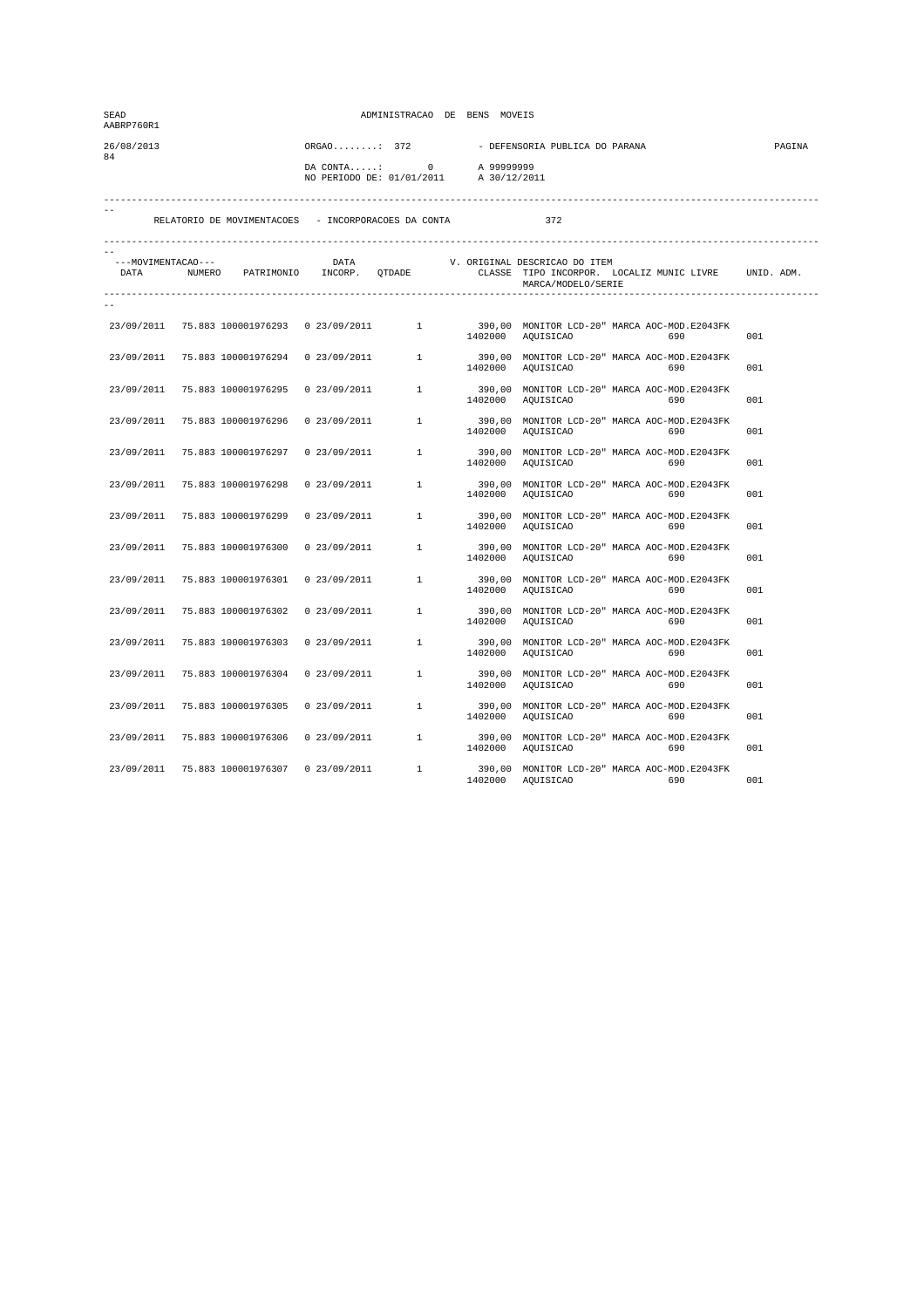| SEAD<br>AABRP760R1         |                                                     | ADMINISTRACAO DE BENS MOVEIS |                                                                                                                             |         |                                                                                                             |     |
|----------------------------|-----------------------------------------------------|------------------------------|-----------------------------------------------------------------------------------------------------------------------------|---------|-------------------------------------------------------------------------------------------------------------|-----|
| 26/08/2013<br>85           |                                                     |                              | $ORGAO$ : 372<br>- DEFENSORIA PUBLICA DO PARANA<br>$DA$ CONTA: 0<br>A 99999999<br>NO PERIODO DE: 01/01/2011<br>A 30/12/2011 |         |                                                                                                             |     |
|                            | RELATORIO DE MOVIMENTACOES - INCORPORACOES DA CONTA |                              |                                                                                                                             |         | 372                                                                                                         |     |
| ---MOVIMENTACAO---<br>DATA | NUMERO PATRIMONIO INCORP. QTDADE                    | DATA                         |                                                                                                                             |         | V. ORIGINAL DESCRICAO DO ITEM<br>CLASSE TIPO INCORPOR. LOCALIZ MUNIC LIVRE UNID. ADM.<br>MARCA/MODELO/SERIE |     |
|                            | 23/09/2011 75.883 100001976308 0 23/09/2011         |                              | $\mathbf{1}$                                                                                                                |         | 390,00 MONITOR LCD-20" MARCA AOC-MOD.E2043FK<br>1402000 AQUISICAO<br>690                                    | 001 |
| 23/09/2011                 | 75.883 100001976309                                 | $0.23/09/2011$ 1             |                                                                                                                             |         | 390,00 MONITOR LCD-20" MARCA AOC-MOD.E2043FK<br>1402000 AQUISICAO<br>690                                    | 001 |
| 23/09/2011                 | 75.883 100001976310                                 | 0 23/09/2011                 | 1                                                                                                                           |         | 390,00 MONITOR LCD-20" MARCA AOC-MOD.E2043FK<br>1402000 AQUISICAO<br>690                                    | 001 |
| 23/09/2011                 | 75.883 100001976311                                 | 0 23/09/2011                 | $1 \quad \blacksquare$                                                                                                      | 1402000 | 390,00 MONITOR LCD-20" MARCA AOC-MOD.E2043FK<br>AQUISICAO<br>690                                            | 001 |
| 23/09/2011                 | 75.883 100001976312                                 | 0.23/09/2011                 | $\mathbf{1}$                                                                                                                | 1402000 | 390,00 MONITOR LCD-20" MARCA AOC-MOD.E2043FK<br>AQUISICAO<br>690                                            | 001 |
| 23/09/2011                 | 75.883 100001976313                                 | 0 23/09/2011                 | $\mathbf{1}$                                                                                                                | 1402000 | 390,00 MONITOR LCD-20" MARCA AOC-MOD.E2043FK<br>AQUISICAO<br>690                                            | 001 |
| 23/09/2011                 | 75.883 100001976314                                 | 0 23/09/2011                 | $\mathbf{1}$                                                                                                                | 1402000 | 390,00 MONITOR LCD-20" MARCA AOC-MOD.E2043FK<br>AQUISICAO<br>690                                            | 001 |
| 23/09/2011                 | 75.883 100001976315                                 | 0 23/09/2011                 | $1 \quad$                                                                                                                   |         | 390,00 MONITOR LCD-20" MARCA AOC-MOD.E2043FK<br>1402000 AQUISICAO<br>690                                    | 001 |
| 23/09/2011                 | 75.883 100001976316                                 | 0 23/09/2011                 | $\mathbf{1}$                                                                                                                | 1402000 | 390,00 MONITOR LCD-20" MARCA AOC-MOD.E2043FK<br>AQUISICAO<br>690                                            | 001 |
| 23/09/2011                 | 75.883 100001976317                                 | 0.23/09/2011                 | $\mathbf{1}$                                                                                                                | 1402000 | 390,00 MONITOR LCD-20" MARCA AOC-MOD.E2043FK<br>AQUISICAO<br>690                                            | 001 |
| 23/09/2011                 | 75.883 100001976318                                 | 0 23/09/2011                 | $\mathbf{1}$                                                                                                                |         | 390,00 MONITOR LCD-20" MARCA AOC-MOD.E2043FK<br>1402000 AQUISICAO<br>690                                    | 001 |
| 23/09/2011                 | 75.883 100001976319                                 | 0 23/09/2011                 | $1 \quad$                                                                                                                   |         | 390,00 MONITOR LCD-20" MARCA AOC-MOD.E2043FK<br>1402000 AQUISICAO<br>690                                    | 001 |
| 23/09/2011                 | 75.883 100001976320                                 | 0 23/09/2011                 | $\mathbf{1}$                                                                                                                |         | 390,00 MONITOR LCD-20" MARCA AOC-MOD.E2043FK<br>1402000 AQUISICAO<br>690                                    | 001 |
| 23/09/2011                 | 75.883 100001976321                                 | 0.23/09/2011                 | $\mathbf{1}$                                                                                                                | 1402000 | 390,00 MONITOR LCD-20" MARCA AOC-MOD.E2043FK<br>AQUISICAO<br>690                                            | 001 |
| 23/09/2011                 | 75.883 100001976322 0 23/09/2011                    |                              | $\mathbf{1}$                                                                                                                | 1402000 | 390,00 MONITOR LCD-20" MARCA AOC-MOD.E2043FK<br>AQUISICAO<br>690                                            | 001 |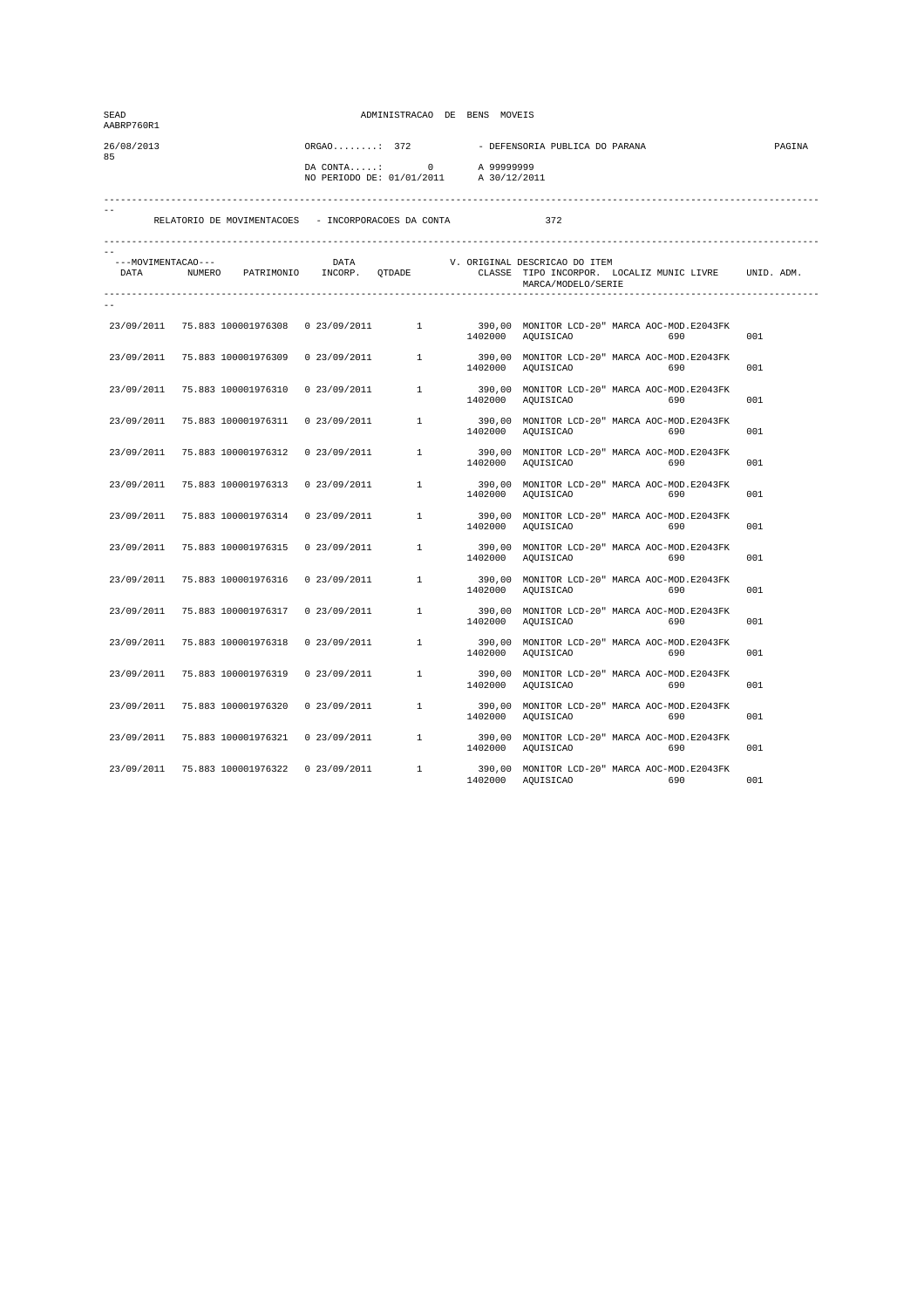| SEAD<br>AABRP760R1         |                                                     | ADMINISTRACAO DE BENS MOVEIS |                                                                                                                             |         |                                                                                                             |     |  |
|----------------------------|-----------------------------------------------------|------------------------------|-----------------------------------------------------------------------------------------------------------------------------|---------|-------------------------------------------------------------------------------------------------------------|-----|--|
| 26/08/2013<br>86           |                                                     |                              | - DEFENSORIA PUBLICA DO PARANA<br>$ORGAO$ : 372<br>$DA$ CONTA: 0<br>A 99999999<br>NO PERIODO DE: 01/01/2011<br>A 30/12/2011 |         |                                                                                                             |     |  |
|                            | RELATORIO DE MOVIMENTACOES - INCORPORACOES DA CONTA |                              |                                                                                                                             |         | 372                                                                                                         |     |  |
| ---MOVIMENTACAO---<br>DATA | NUMERO PATRIMONIO INCORP. QTDADE                    | DATA                         |                                                                                                                             |         | V. ORIGINAL DESCRICAO DO ITEM<br>CLASSE TIPO INCORPOR. LOCALIZ MUNIC LIVRE UNID. ADM.<br>MARCA/MODELO/SERIE |     |  |
|                            | 23/09/2011 75.883 100001976323 0 23/09/2011         |                              | $\frac{1}{2}$                                                                                                               |         | 390,00 MONITOR LCD-20" MARCA AOC-MOD.E2043FK<br>1402000 AQUISICAO<br>690                                    | 001 |  |
| 23/09/2011                 | 75.883 100001976324                                 | 0 23/09/2011                 | $\mathbf{1}$                                                                                                                |         | 390,00 MONITOR LCD-20" MARCA AOC-MOD.E2043FK<br>1402000 AQUISICAO<br>690                                    | 001 |  |
| 23/09/2011                 | 75.883 100001976325                                 | 0 23/09/2011                 | $1 \quad$                                                                                                                   |         | 390,00 MONITOR LCD-20" MARCA AOC-MOD.E2043FK<br>1402000 AQUISICAO<br>690                                    | 001 |  |
| 23/09/2011                 | 75.883 100001976326                                 | 0 23/09/2011                 | $1 \quad$                                                                                                                   | 1402000 | 390,00 MONITOR LCD-20" MARCA AOC-MOD.E2043FK<br>AQUISICAO<br>690                                            | 001 |  |
| 23/09/2011                 | 75.883 100001976327                                 | 0.23/09/2011                 | $\mathbf{1}$                                                                                                                | 1402000 | 390,00 MONITOR LCD-20" MARCA AOC-MOD.E2043FK<br>AQUISICAO<br>690                                            | 001 |  |
| 23/09/2011                 | 75.883 100001976328                                 | 0 23/09/2011                 | 1                                                                                                                           | 1402000 | 390,00 MONITOR LCD-20" MARCA AOC-MOD.E2043FK<br>AQUISICAO<br>690                                            | 001 |  |
| 23/09/2011                 | 75.883 100001976329                                 | 0 23/09/2011                 | 1                                                                                                                           | 1402000 | 390,00 MONITOR LCD-20" MARCA AOC-MOD.E2043FK<br>AQUISICAO<br>690                                            | 001 |  |
| 23/09/2011                 | 75.883 100001976330                                 | 0 23/09/2011                 | $1 \quad$                                                                                                                   | 1402000 | 390,00 MONITOR LCD-20" MARCA AOC-MOD.E2043FK<br>AQUISICAO<br>690                                            | 001 |  |
| 23/09/2011                 | 75.883 100001976331                                 | 0.23/09/2011                 | $\mathbf{1}$                                                                                                                | 1402000 | 390,00 MONITOR LCD-20" MARCA AOC-MOD.E2043FK<br>AQUISICAO<br>690                                            | 001 |  |
| 23/09/2011                 | 75.883 100001976332                                 | 0.23/09/2011                 | $\mathbf{1}$                                                                                                                |         | 390,00 MONITOR LCD-20" MARCA AOC-MOD.E2043FK<br>1402000 AQUISICAO<br>690                                    | 001 |  |
| 23/09/2011                 | 75.883 100001976333                                 | 0 23/09/2011                 | $\mathbf{1}$                                                                                                                | 1402000 | 390,00 MONITOR LCD-20" MARCA AOC-MOD.E2043FK<br>AQUISICAO<br>690                                            | 001 |  |
| 23/09/2011                 | 75.883 100001976334                                 | 0 23/09/2011                 | $1 \quad$                                                                                                                   | 1402000 | 390,00 MONITOR LCD-20" MARCA AOC-MOD.E2043FK<br>AQUISICAO<br>690                                            | 001 |  |
| 23/09/2011                 | 75.883 100001976335                                 | 0 23/09/2011                 | $\mathbf{1}$                                                                                                                |         | 390,00 MONITOR LCD-20" MARCA AOC-MOD.E2043FK<br>1402000 AQUISICAO<br>690                                    | 001 |  |
| 23/09/2011                 | 75.883 100001976336                                 | 0.23/09/2011                 | $\mathbf{1}$                                                                                                                | 1402000 | 390,00 MONITOR LCD-20" MARCA AOC-MOD.E2043FK<br>AQUISICAO<br>690                                            | 001 |  |
| 23/09/2011                 | 75.883 100001976337                                 | 0.23/09/2011                 | $\mathbf{1}$                                                                                                                | 1402000 | 390,00 MONITOR LCD-20" MARCA AOC-MOD.E2043FK<br>AQUISICAO<br>690                                            | 001 |  |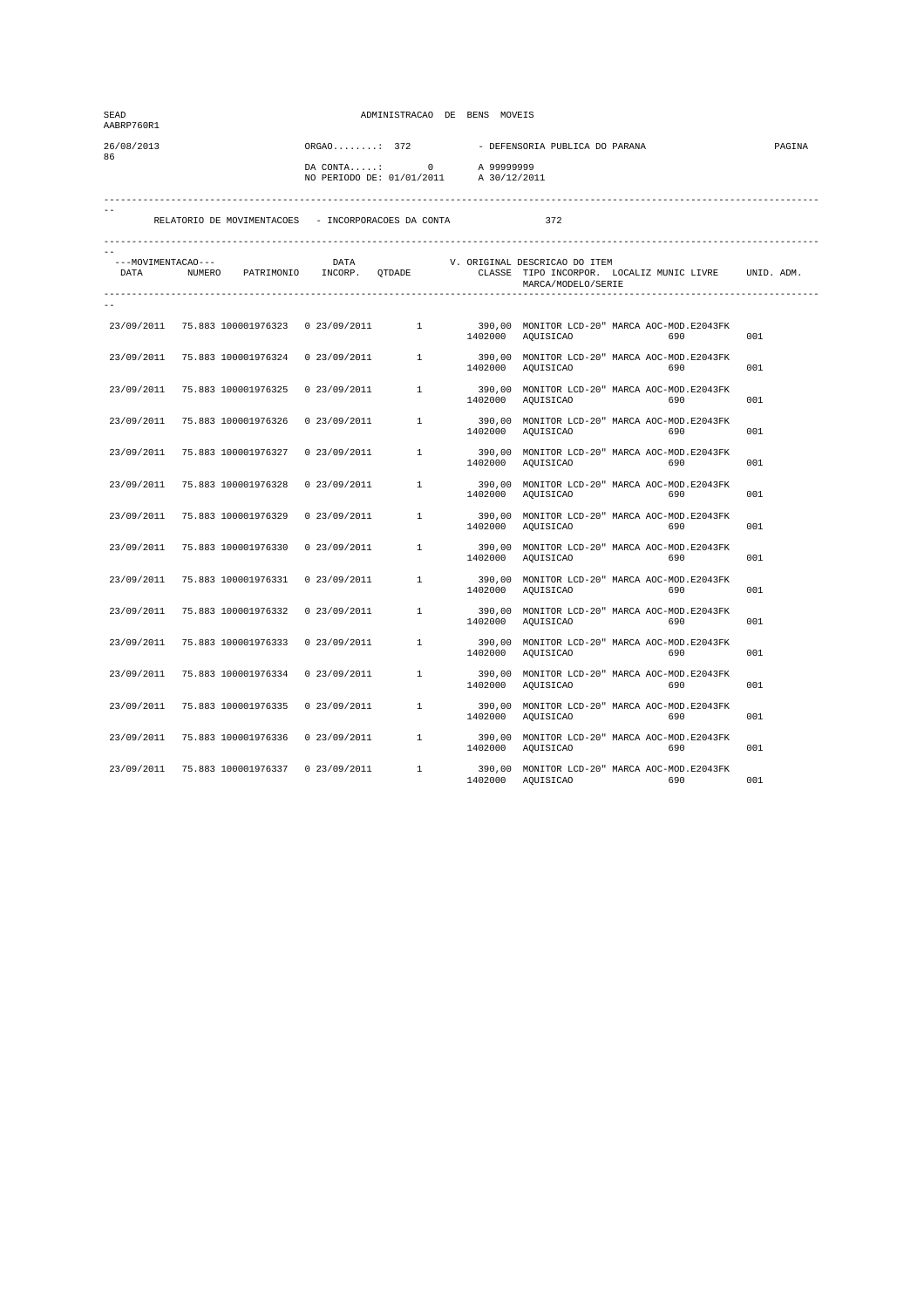| SEAD<br>AABRP760R1         |                                                     | ADMINISTRACAO DE BENS MOVEIS                                |              |         |                                                                                                             |     |
|----------------------------|-----------------------------------------------------|-------------------------------------------------------------|--------------|---------|-------------------------------------------------------------------------------------------------------------|-----|
| 26/08/2013<br>87           |                                                     | $ORGAO$ : 372<br>$DA$ CONTA: 0<br>NO PERIODO DE: 01/01/2011 |              | PAGINA  |                                                                                                             |     |
|                            | RELATORIO DE MOVIMENTACOES - INCORPORACOES DA CONTA |                                                             |              |         | 372                                                                                                         |     |
| ---MOVIMENTACAO---<br>DATA | NUMERO PATRIMONIO INCORP. QTDADE                    | DATA                                                        |              |         | V. ORIGINAL DESCRICAO DO ITEM<br>CLASSE TIPO INCORPOR. LOCALIZ MUNIC LIVRE UNID. ADM.<br>MARCA/MODELO/SERIE |     |
|                            | 23/09/2011 75.883 100001976338 0 23/09/2011         |                                                             | $\mathbf{1}$ |         | 390,00 MONITOR LCD-20" MARCA AOC-MOD.E2043FK<br>1402000 AQUISICAO<br>690                                    | 001 |
| 23/09/2011                 | 75.883 100001976339                                 | 0 23/09/2011                                                | 1            |         | 390,00 MONITOR LCD-20" MARCA AOC-MOD.E2043FK<br>1402000 AQUISICAO<br>690                                    | 001 |
| 23/09/2011                 | 75.883 100001976340                                 | 0 23/09/2011                                                | $\mathbf{1}$ |         | 390,00 MONITOR LCD-20" MARCA AOC-MOD.E2043FK<br>1402000 AQUISICAO<br>690                                    | 001 |
| 23/09/2011                 | 75.883 100001976341                                 | 0 23/09/2011                                                | $1 \quad$    | 1402000 | 390,00 MONITOR LCD-20" MARCA AOC-MOD.E2043FK<br>AQUISICAO<br>690                                            | 001 |
| 23/09/2011                 | 75.883 100001976342                                 | 0.23/09/2011                                                | $\mathbf{1}$ | 1402000 | 390,00 MONITOR LCD-20" MARCA AOC-MOD.E2043FK<br>AQUISICAO<br>690                                            | 001 |
| 23/09/2011                 | 75.883 100001976343                                 | 0 23/09/2011                                                | $\mathbf{1}$ | 1402000 | 390,00 MONITOR LCD-20" MARCA AOC-MOD.E2043FK<br>AQUISICAO<br>690                                            | 001 |
| 23/09/2011                 | 75.883 100001976344                                 | 0 23/09/2011                                                | $\mathbf{1}$ | 1402000 | 390,00 MONITOR LCD-20" MARCA AOC-MOD.E2043FK<br>AQUISICAO<br>690                                            | 001 |
| 23/09/2011                 | 75.883 100001976345                                 | 0 23/09/2011                                                | 1            |         | 390,00 MONITOR LCD-20" MARCA AOC-MOD.E2043FK<br>1402000 AQUISICAO<br>690                                    | 001 |
| 23/09/2011                 | 75.883 100001976346                                 | 0.23/09/2011                                                | $\mathbf{1}$ | 1402000 | 390,00 MONITOR LCD-20" MARCA AOC-MOD.E2043FK<br>AQUISICAO<br>690                                            | 001 |
| 23/09/2011                 | 75.883 100001976347                                 | 0.23/09/2011                                                | $\mathbf{1}$ | 1402000 | 390,00 MONITOR LCD-20" MARCA AOC-MOD.E2043FK<br>AQUISICAO<br>690                                            | 001 |
| 23/09/2011                 | 75.883 100001976348                                 | 0 23/09/2011                                                | $\mathbf{1}$ |         | 390,00 MONITOR LCD-20" MARCA AOC-MOD.E2043FK<br>1402000 AQUISICAO<br>690                                    | 001 |
| 23/09/2011                 | 75.883 100001976349                                 | 0 23/09/2011                                                | $1 \quad$    |         | 390,00 MONITOR LCD-20" MARCA AOC-MOD.E2043FK<br>1402000 AQUISICAO<br>690                                    | 001 |
| 23/09/2011                 | 75.883 100001976350                                 | 0 23/09/2011                                                | $\mathbf{1}$ |         | 390,00 MONITOR LCD-20" MARCA AOC-MOD.E2043FK<br>1402000 AQUISICAO<br>690                                    | 001 |
| 23/09/2011                 | 75.883 100001976351                                 | 0.23/09/2011                                                | $\mathbf{1}$ | 1402000 | 390,00 MONITOR LCD-20" MARCA AOC-MOD.E2043FK<br>AQUISICAO<br>690                                            | 001 |
| 23/09/2011                 | 75.883 100001976352 0 23/09/2011                    |                                                             | $\mathbf{1}$ | 1402000 | 390,00 MONITOR LCD-20" MARCA AOC-MOD.E2043FK<br>AQUISICAO<br>690                                            | 001 |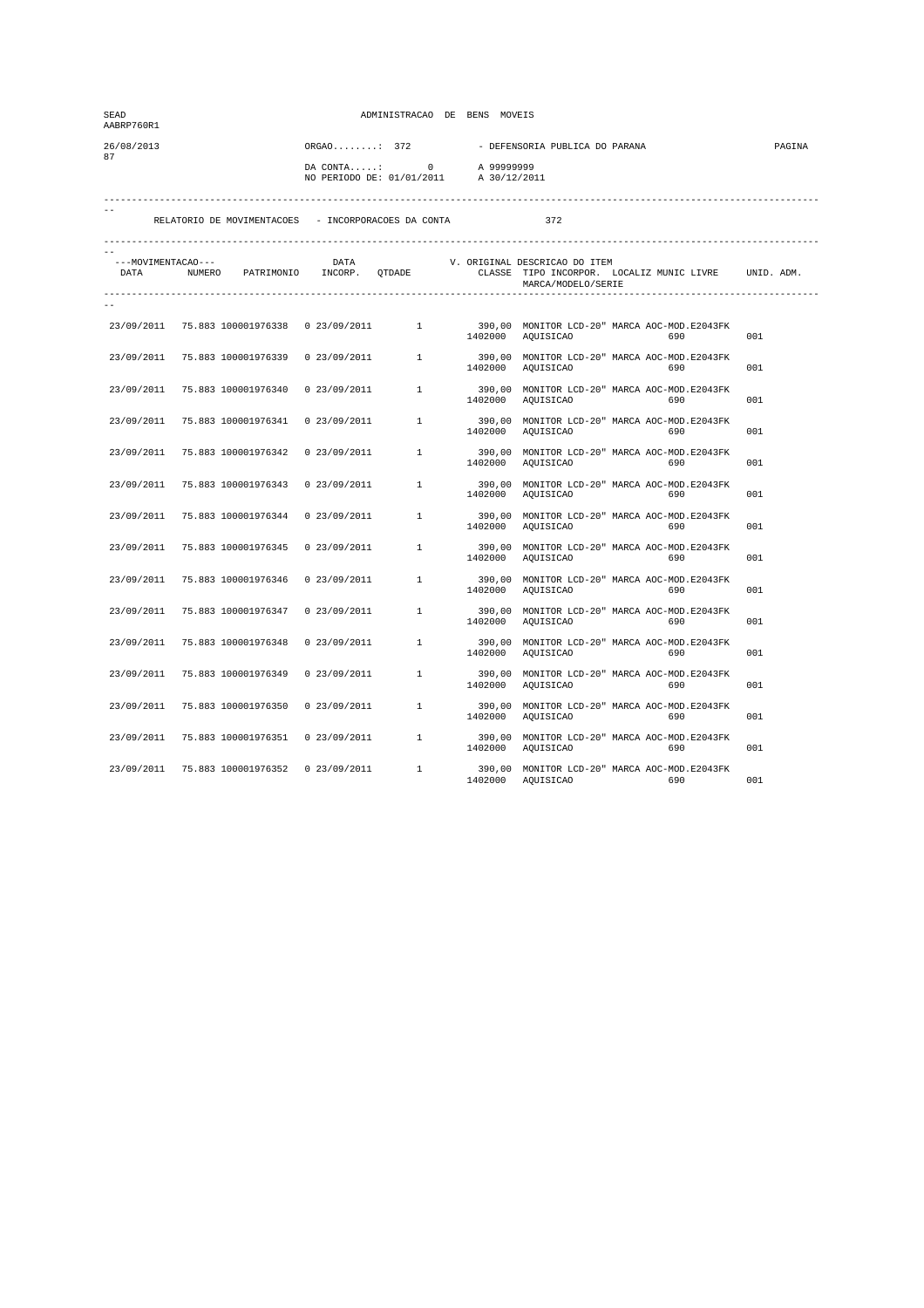| SEAD<br>AABRP760R1         | ADMINISTRACAO DE BENS MOVEIS                                        |  |                |              |         |                                                                                                             |     |     |  |  |
|----------------------------|---------------------------------------------------------------------|--|----------------|--------------|---------|-------------------------------------------------------------------------------------------------------------|-----|-----|--|--|
| 26/08/2013<br>88           |                                                                     |  | $ORGAO$ : 372  |              |         | - DEFENSORIA PUBLICA DO PARANA                                                                              |     |     |  |  |
|                            | DA CONTA: 0 A 99999999<br>NO PERIODO DE: 01/01/2011<br>A 30/12/2011 |  |                |              |         |                                                                                                             |     |     |  |  |
|                            | RELATORIO DE MOVIMENTACOES - INCORPORACOES DA CONTA                 |  |                |              |         | 372                                                                                                         |     |     |  |  |
| ---MOVIMENTACAO---<br>DATA | NUMERO PATRIMONIO INCORP. QTDADE                                    |  | DATA           |              |         | V. ORIGINAL DESCRICAO DO ITEM<br>CLASSE TIPO INCORPOR. LOCALIZ MUNIC LIVRE UNID. ADM.<br>MARCA/MODELO/SERIE |     |     |  |  |
|                            |                                                                     |  |                |              |         |                                                                                                             |     |     |  |  |
|                            | SETEMBRO / 2011 T O T A L  1.160 530.700,00                         |  |                |              |         |                                                                                                             |     |     |  |  |
| 09/12/2011                 | 142 100001975766  0 09/12/2011                                      |  |                | $\mathbf{1}$ |         | 493,00 BEBEDOURO MASTER 127<br>0900400 AQUISICAO                                                            | 690 | 001 |  |  |
| 09/12/2011                 | 142 100001975767  0 09/12/2011                                      |  |                | $\mathbf{1}$ | 0900400 | 493,00 BEBEDOURO MASTER 127<br>AQUISICAO                                                                    | 690 | 001 |  |  |
| 09/12/2011                 | 142 100001975768                                                    |  | 0 09/12/2011   | $\mathbf{1}$ | 0900400 | 493,00 BEBEDOURO MASTER 127<br>AQUISICAO                                                                    | 690 | 001 |  |  |
| 15/12/2011                 | 215 100001975731                                                    |  | 0 15/12/2011   | $\mathbf{1}$ | 0605000 | 150,00 MESA RETA 140X70X74 MDP 15MM<br>AQUISICAO                                                            | 690 | 001 |  |  |
| 15/12/2011                 | 215 100001975732                                                    |  | 0 15/12/2011   | $\mathbf{1}$ | 0605000 | 150,00 MESA RETA 140X70X74 MDP 15MM<br>AQUISICAO                                                            | 690 | 001 |  |  |
| 15/12/2011                 | 215 100001975733                                                    |  | 0 15/12/2011   | $\mathbf{1}$ | 0605000 | 150,00 MESA RETA 140X70X74 MDP 15MM<br>AQUISICAO                                                            | 690 | 001 |  |  |
| 15/12/2011                 | 215 100001975734                                                    |  | 0 15/12/2011   | $\mathbf{1}$ | 0605000 | 150,00 MESA RETA 140X70X74 MDP 15MM<br>AQUISICAO                                                            | 690 | 001 |  |  |
| 15/12/2011                 | 215 100001975735                                                    |  | 0 15/12/2011   | $\mathbf{1}$ | 0605000 | 150,00 MESA RETA 140X70X74 MDP 15MM<br>AQUISICAO                                                            | 690 | 001 |  |  |
| 15/12/2011                 | 215 100001975736                                                    |  | 0 15/12/2011   | $\mathbf{1}$ | 0605000 | 150,00 MESA RETA 140X70X74 MDP 15MM<br>AQUISICAO                                                            | 690 | 001 |  |  |
| 15/12/2011                 | 215 100001975737                                                    |  | 0 15/12/2011   | $\mathbf{1}$ | 0605000 | 150,00 MESA RETA 140X70X74 MDP 15MM<br><b>AQUISICAO</b>                                                     | 690 | 001 |  |  |
| 15/12/2011                 | 215 100001975738                                                    |  | 0 15/12/2011   | $\mathbf{1}$ | 0605000 | 150,00 MESA RETA 140X70X74 MDP 15MM<br>AQUISICAO                                                            | 690 | 001 |  |  |
| 15/12/2011                 | 215 100001975739                                                    |  | 0 15/12/2011   | $\mathbf{1}$ | 0605000 | 150,00 MESA RETA 140X70X74 MDP 15MM<br>AQUISICAO                                                            | 690 | 001 |  |  |
| 15/12/2011                 | 215 100001975740                                                    |  | $0$ 15/12/2011 | $\mathbf{1}$ | 0605000 | 150,00 MESA RETA 140X70X74 MDP 15MM<br>AQUISICAO                                                            | 690 | 001 |  |  |
| 15/12/2011                 | 215 100001975741  0 15/12/2011                                      |  |                | $\mathbf{1}$ | 0600400 | 352,00 ARMARIO FECHADO C/CH MDP 15MM 150X80X40<br>AQUISICAO                                                 | 690 | 001 |  |  |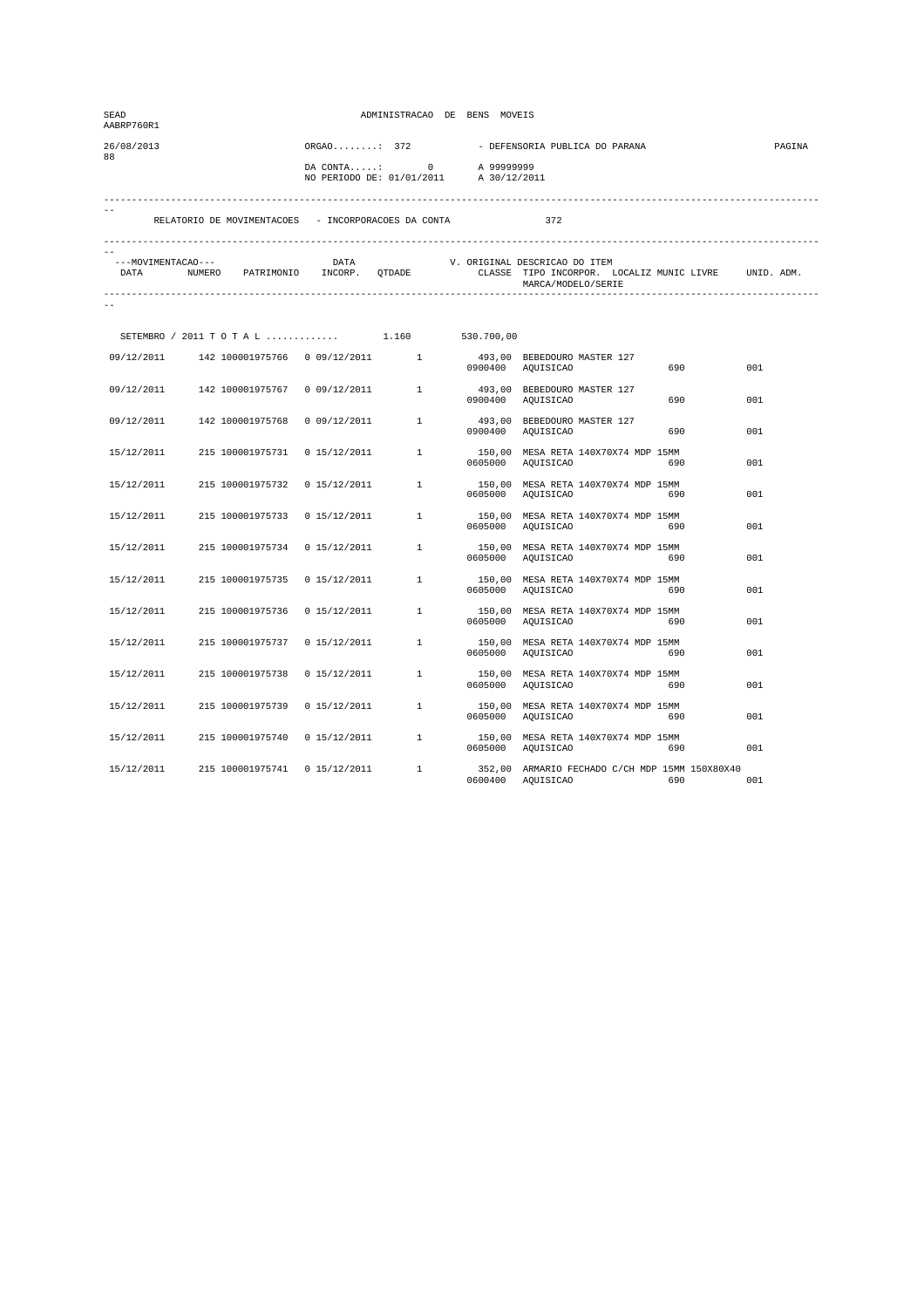| SEAD<br>AABRP760R1         |                                                     | ADMINISTRACAO DE BENS MOVEIS |                                            |         |                                                                                                             |     |  |  |
|----------------------------|-----------------------------------------------------|------------------------------|--------------------------------------------|---------|-------------------------------------------------------------------------------------------------------------|-----|--|--|
| 26/08/2013<br>89           |                                                     | $ORGAO$ : 372                | $DA$ CONTA: 0<br>NO PERIODO DE: 01/01/2011 |         | - DEFENSORIA PUBLICA DO PARANA<br>A 99999999<br>A 30/12/2011                                                |     |  |  |
|                            | RELATORIO DE MOVIMENTACOES - INCORPORACOES DA CONTA |                              |                                            |         | 372                                                                                                         |     |  |  |
| ---MOVIMENTACAO---<br>DATA | NUMERO PATRIMONIO INCORP. QTDADE                    | <b>DATA</b>                  |                                            |         | V. ORIGINAL DESCRICAO DO ITEM<br>CLASSE TIPO INCORPOR. LOCALIZ MUNIC LIVRE UNID. ADM.<br>MARCA/MODELO/SERIE |     |  |  |
| 15/12/2011                 | 215 100001975742  0 15/12/2011  1                   |                              |                                            |         | 352,00 ARMARIO FECHADO C/CH MDP 15MM 150X80X40<br>0600400 AQUISICAO<br>690<br>001                           |     |  |  |
|                            | 15/12/2011 215 100001975743                         | $0 15/12/2011$ 1             |                                            |         | 352,00 ARMARIO FECHADO C/CH MDP 15MM 150X80X40<br>0600400 AQUISICAO<br>690                                  | 001 |  |  |
| 15/12/2011                 | 215 100001975744  0 15/12/2011                      |                              | $\mathbf{1}$                               |         | 352,00 ARMARIO FECHADO C/CH MDP 15MM 150X80X40<br>0600400 AQUISICAO<br>690                                  | 001 |  |  |
|                            | 15/12/2011 215 100001975745 0 15/12/2011            |                              | $1 \quad$                                  |         | 352,00 ARMARIO FECHADO C/CH MDP 15MM 150X80X40<br>0600400 AQUISICAO<br>690                                  | 001 |  |  |
| 15/12/2011                 | 215 100001975746                                    | 0 15/12/2011                 | $\mathbf{1}$                               | 0604500 | 200,00 GAVETEIRO VOLANTE C/4 GAVETAS FECHADURA<br>AQUISICAO<br>690                                          | 001 |  |  |
| 15/12/2011                 | 215 100001975747                                    | 0 15/12/2011                 | $\mathbf{1}$                               | 0604500 | 200,00 GAVETEIRO VOLANTE C/4 GAVETAS FECHADURA<br>690<br>AQUISICAO                                          | 001 |  |  |
| 15/12/2011                 | 215 100001975748  0 15/12/2011                      |                              | $\mathbf{1}$                               | 0604500 | 200,00 GAVETEIRO VOLANTE C/4 GAVETAS FECHADURA<br>AQUISICAO                                                 | 001 |  |  |
| 15/12/2011                 | 215 100001975749  0 15/12/2011                      |                              | $\mathbf{1}$                               |         | 200,00 GAVETEIRO VOLANTE C/4 GAVETAS FECHADURA<br>0604500 AQUISICAO<br>690                                  | 001 |  |  |
| 15/12/2011                 | 215 100001975750                                    | 0 15/12/2011                 | $\mathbf{1}$                               |         | 200,00 GAVETEIRO VOLANTE C/4 GAVETAS FECHADURA<br>0604500 AQUISICAO<br>690                                  | 001 |  |  |
| 15/12/2011                 | 215 100001975751  0 15/12/2011                      |                              | $\mathbf{1}$                               | 0604500 | 200,00 GAVETEIRO VOLANTE C/4 GAVETAS FECHADURA<br>AQUISICAO<br>690                                          | 001 |  |  |
| 15/12/2011                 | 215 100001975752  0 15/12/2011                      |                              | $\mathbf{1}$                               | 0604500 | 200,00 GAVETEIRO VOLANTE C/4 GAVETAS FECHADURA<br>AQUISICAO<br>690 700                                      | 001 |  |  |
| 15/12/2011                 | 215 100001975753   0 15/12/2011                     |                              | $1 \quad$                                  | 0604500 | 200,00 GAVETEIRO VOLANTE C/4 GAVETAS FECHADURA<br>AQUISICAO<br>690 001                                      |     |  |  |
| 15/12/2011                 | 215 100001975754  0 15/12/2011                      |                              | $\mathbf{1}$                               |         | 200,00 GAVETEIRO VOLANTE C/4 GAVETAS FECHADURA<br>0604500 AQUISICAO<br>690                                  | 001 |  |  |
| 15/12/2011                 | 215 100001975755  0 15/12/2011                      |                              | $\mathbf{1}$                               |         | 200,00 GAVETEIRO VOLANTE C/4 GAVETAS FECHADURA<br>0604500 AQUISICAO<br>690                                  | 001 |  |  |
|                            | 15/12/2011 215 100001975756 0 15/12/2011            |                              | $\mathbf{1}$                               | 0605900 | 400,00 POLTRONA PRESIDENTE COSTURA TOP CROMADA<br>AQUISICAO<br>690                                          | 001 |  |  |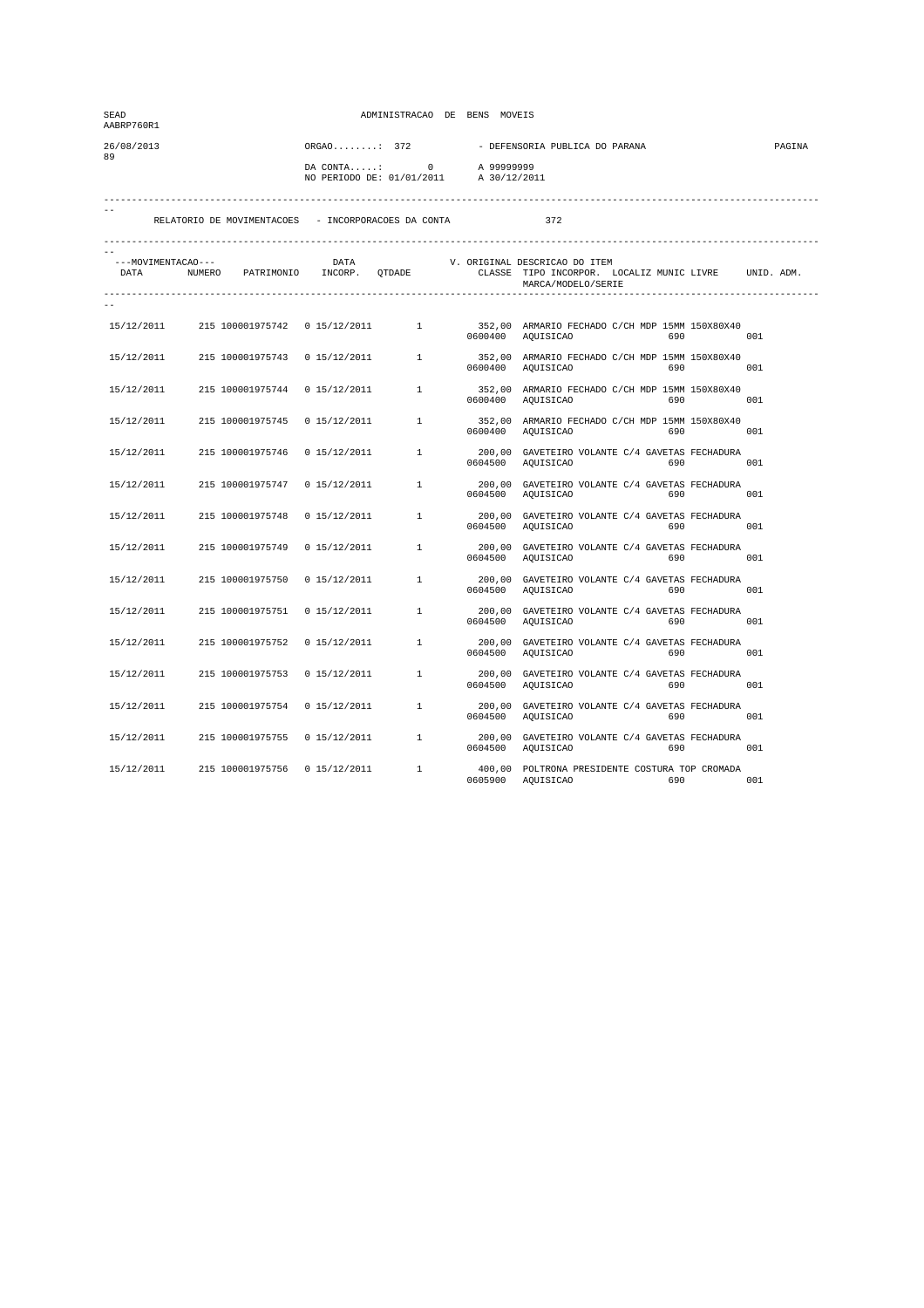| SEAD<br>AABRP760R1 |                                                                   |             | ADMINISTRACAO DE BENS MOVEIS                                      |                                                                                                                                                                                                                                |        |
|--------------------|-------------------------------------------------------------------|-------------|-------------------------------------------------------------------|--------------------------------------------------------------------------------------------------------------------------------------------------------------------------------------------------------------------------------|--------|
| 26/08/2013         |                                                                   |             | $ORGAO$ : 372                                                     | - DEFENSORIA PUBLICA DO PARANA                                                                                                                                                                                                 | PAGINA |
| 90                 |                                                                   |             | DA CONTA: 0 A 999999999<br>NO PERIODO DE: 01/01/2011 A 30/12/2011 |                                                                                                                                                                                                                                |        |
|                    | RELATORIO DE MOVIMENTACOES - INCORPORACOES DA CONTA               |             |                                                                   | 372                                                                                                                                                                                                                            |        |
| ---MOVIMENTACAO--- | v ---MOVIMENTACAO---<br>DATA NUMERO PATRIMONIO INCORP. QTDADE     | <b>DATA</b> |                                                                   | V. ORIGINAL DESCRICAO DO ITEM<br>CLASSE TIPO INCORPOR. LOCALIZ MUNIC LIVRE UNID. ADM.<br>MARCA/MODELO/SERIE                                                                                                                    |        |
|                    |                                                                   |             |                                                                   | $15/12/2011 \hspace{1.5cm} 215 \hspace{1.5cm} 100001975757 \hspace{1.5cm} 0 \hspace{1.5cm} 15/12/2011 \hspace{1.5cm} 1 \hspace{1.5cm} 400,00 \hspace{1.5cm} \text{POLTRONA DIRETOR BACK SYSTEM II} \hspace{1.5cm} 690$         | 001    |
|                    |                                                                   |             |                                                                   | $15/12/2011 \qquad \quad 215\,\,100001975758 \qquad \quad 0\,\,15/12/2011 \qquad \qquad 1 \qquad \qquad 240\,,00 \quad \quad \quad \quad \quad \quad 2408.728$                                                                 |        |
|                    |                                                                   |             |                                                                   | L EM CORANO<br>1320300 AQUISICAO<br>690 001                                                                                                                                                                                    |        |
|                    | 15/12/2011 215 100001975759 0 15/12/2011 1                        |             |                                                                   | 240,00 CADEIRA EXECUTIVA GIRATORIA C/BRACO REGULAVE<br>L EM CORANO                                                                                                                                                             |        |
|                    |                                                                   |             |                                                                   | 1320300 AQUISICAO<br>690 001                                                                                                                                                                                                   |        |
|                    |                                                                   |             |                                                                   | 15/12/2011 215 100001975760 0 15/12/2011 1 240,00 CADEIRA EXECUTIVA GIRATORIA C/BRACO REGULAVE<br>L EM CORANO<br>1320300 AQUISICAO<br>690 001                                                                                  |        |
| 15/12/2011         | 215 100001975761  0 15/12/2011                                    |             |                                                                   | 1 240,00 CADEIRA EXECUTIVA GIRATORIA C/BRACO REGULAVE                                                                                                                                                                          |        |
|                    |                                                                   |             |                                                                   | L EM CORANO<br>1320300 AQUISICAO<br>690 001                                                                                                                                                                                    |        |
| 15/12/2011         | 215 100001975762  0 15/12/2011  1                                 |             |                                                                   | 240,00 CADEIRA EXECUTIVA GIRATORIA C/BRACO REGULAVE                                                                                                                                                                            |        |
|                    |                                                                   |             |                                                                   | L EM CORANO<br>1320300 AQUISICAO<br>690 001                                                                                                                                                                                    |        |
|                    | 15/12/2011 215 100001975763 0 15/12/2011 1                        |             |                                                                   | 240,00 CADEIRA EXECUTIVA GIRATORIA C/BRACO REGULAVE<br>L EM CORANO                                                                                                                                                             |        |
|                    |                                                                   |             |                                                                   | 1320300 AQUISICAO<br>690 001                                                                                                                                                                                                   |        |
|                    |                                                                   |             |                                                                   | 15/12/2011 215 100001975764 0 15/12/2011 1 240,00 CADEIRA EXECUTIVA GIRATORIA C/BRACO REGULAVE<br>L EM CORANO                                                                                                                  |        |
|                    |                                                                   |             |                                                                   | 1320300 AQUISICAO<br>690 001                                                                                                                                                                                                   |        |
|                    |                                                                   |             |                                                                   | $15/12/2011 \hspace{1.5cm} 215 \hspace{1.5cm} 100001975765 \hspace{1.5cm} 0 \hspace{1.5cm} 15/12/2011 \hspace{1.5cm} 1 \hspace{1.5cm} 240,00 \hspace{1.5cm} \text{CDEFra EXECUTIVA GIRATORIA C/BRACO REGULAVE}$<br>L EM CORANO |        |
|                    |                                                                   |             |                                                                   | 1320300 AQUISICAO<br>690 001                                                                                                                                                                                                   |        |
|                    |                                                                   |             |                                                                   | 22/12/2011 120.029 100001976353 0 22/12/2011 1 35.890,00 VEÍC. LOGAN L9M L2EX K7M L2 2011 2012 - COR<br>PRATA-COMB. ALCOOL - GASOLINA 1.6<br>0400200 AQUISICAO 690<br>RENAULT/111197/93YLSR7UHCJ163118                         | 001    |
|                    |                                                                   |             |                                                                   | 28/12/2011 487.648 100001975772 0 28/12/2011 1 42.636,00 VW/ KOMBI_ACOOL/GASOL - 2011/2012<br>0400200 AQUISICAO<br>VOLKSWAGEN/KOMBI/9BWMF07X4CP016691                                                                          | 001    |
|                    | 28/12/2011 487.649 100001975771 0 28/12/2011 1 42.636,00 VW/KOMBI |             |                                                                   | 690 70<br>0400200 AQUISICAO<br>VOLKSWAGEN/KOMBI/9BWMF07X9CP016671                                                                                                                                                              | 001    |